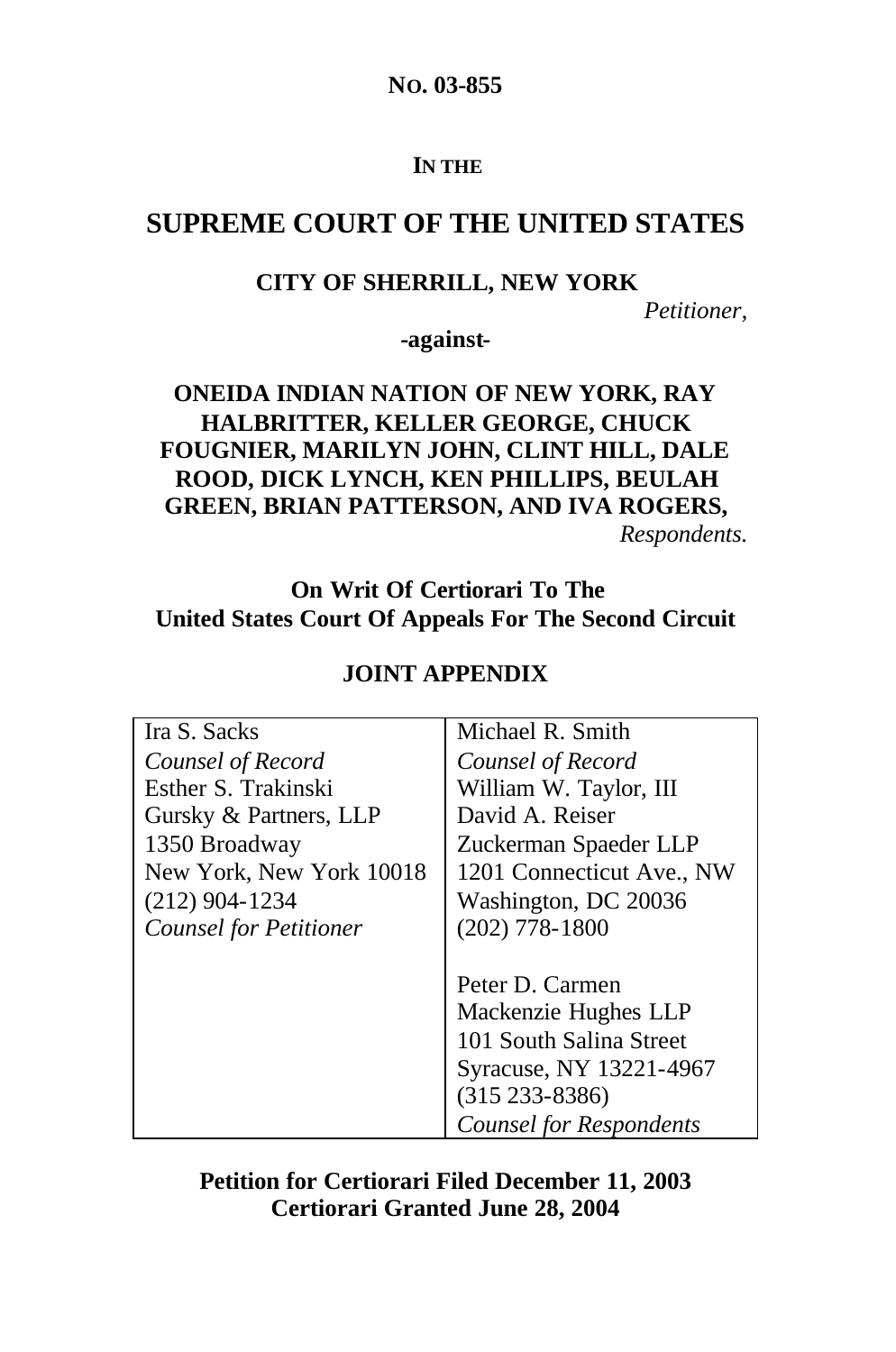# **TABLE OF CONTENTS**

| Page                                                                                                                      |
|---------------------------------------------------------------------------------------------------------------------------|
| Relevant Docket Entries, Oneida Indian Nation v. City of<br>Sherrill, U.S. District Court, Northern District of New York, |
| Relevant Docket Entries, City of Sherrill v. Oneida Indian<br>Nation, U.S. District Court, Northern District of New York, |
| Relevant Docket Entries, Oneida Indian Nation v. City of<br>Sherrill, et al, Second Circuit Court of Appeals, Docket 01-  |
| Complaint and Selected Other Pleadings, Oneida Indian<br>Nation v. City of Sherrill, 00 CV 223 (NDNY) 18                  |
| Complaint, Oneida Indian Nation v. City of Sherrill, 00 CV                                                                |
| Answer and Counterclaims, Oneida Indian Nation v. City of<br>Sherrill, 00 CV 223 (NDNY), February 24, 2000 35             |
| Reply to Counterclaims, Oneida Indian Nation v. City of<br>Sherrill, 00 CV 223 (NDNY), March 14, 2000 52                  |
| Defendant City Of Sherrill's Statement Of Material Facts,<br>Oneida Indian Nation v. City of Sherrill, 00 CV 223          |
| City Of Sherrill's Response To Plaintiff's First Request for<br>Production of Documents, Oneida Indian Nation v. City of  |
| City Of Sherrill's Response To Plaintiff's First Set of<br>Interrogatories, Oneida Indian Nation v. City of Sherrill, 00  |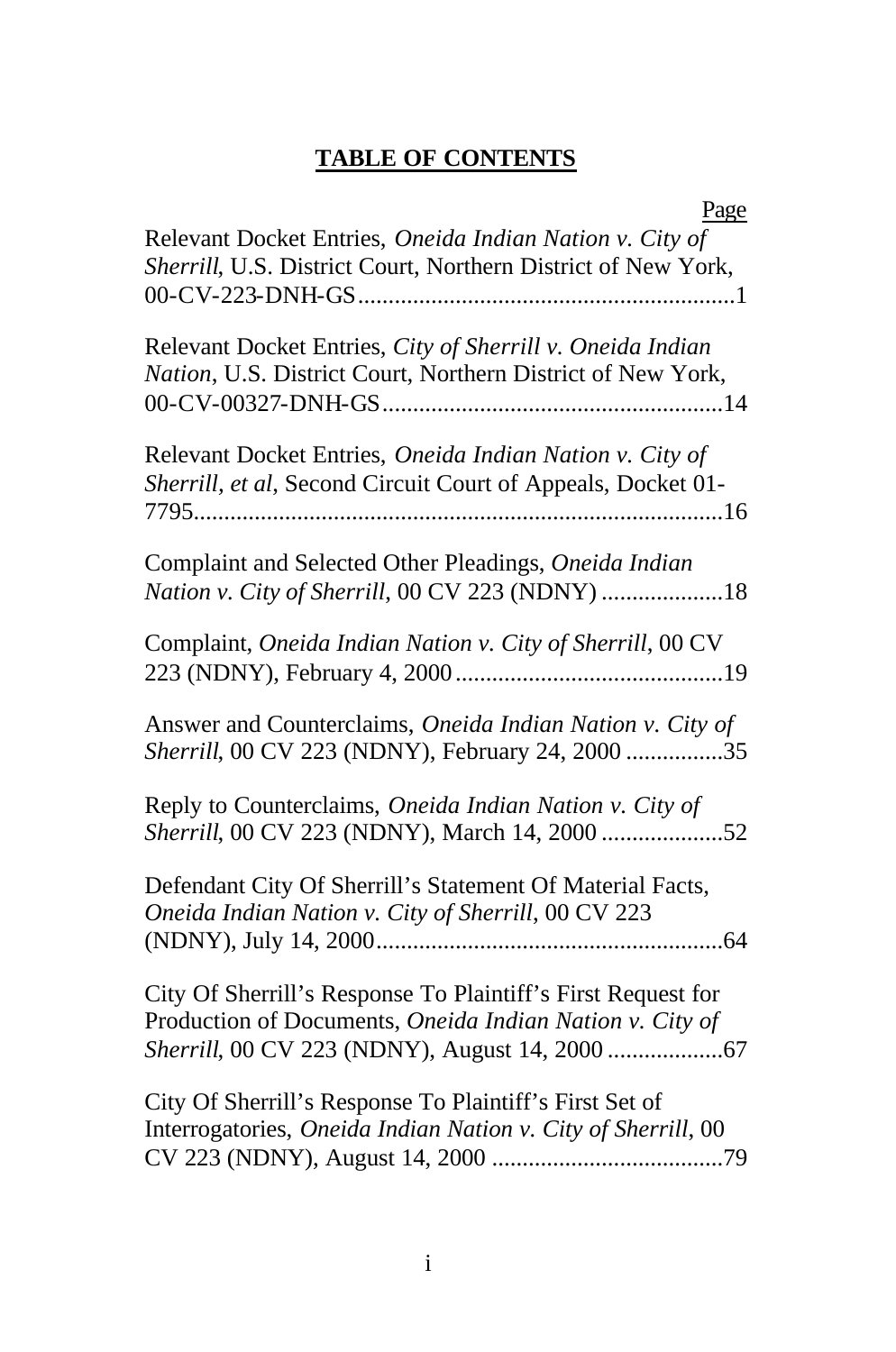| Plaintiff Oneida Indian Nation's Response To Defendant City<br>Of Sherrill's Statement Of Materials Facts, Oneida Indian<br>Nation v. City of Sherrill, 00 CV 223 (NDNY), September |
|-------------------------------------------------------------------------------------------------------------------------------------------------------------------------------------|
| Oneida Indian Nation's Statement Of Materials Facts,<br>Oneida Indian Nation v. City of Sherrill, 00 CV 223                                                                         |
| Plaintiff's Response To Defendant's First Request For<br>Production Of Documents, Oneida Indian Nation v. City of<br>Sherrill, 00 CV 223 (NDNY), October 30, 2000114                |
| Defendant City Of Sherrill's Response To Plaintiff Oneida<br>Indian Nation's Statement Of Material Facts, Oneida Indian<br>Nation v. City of Sherrill, 00 CV 223 (NDNY), November   |
| Affidavit of Ira Sacks, Oneida Indian Nation v. City of<br>Sherrill, 00 CV 223 (NDNY), November 13, 2000135                                                                         |
| Certain Exhibits to Motions in Oneida Indian Nation v. City                                                                                                                         |
| Approximate Transcription of Statement of Ransom H. Gillet                                                                                                                          |
| Petition Of Six Nations Of New York Indians Relating To<br>Kansas Lands, United States Senate, January 27, 1883147                                                                  |
| Affidavit Of Leslie Gay, Oneida Indian Nation v. Williams,                                                                                                                          |
| City Attorney Letter, City of Verona, February 18, 1993 210                                                                                                                         |
| Sherrill City Commission Meeting, September 22, 1997 212                                                                                                                            |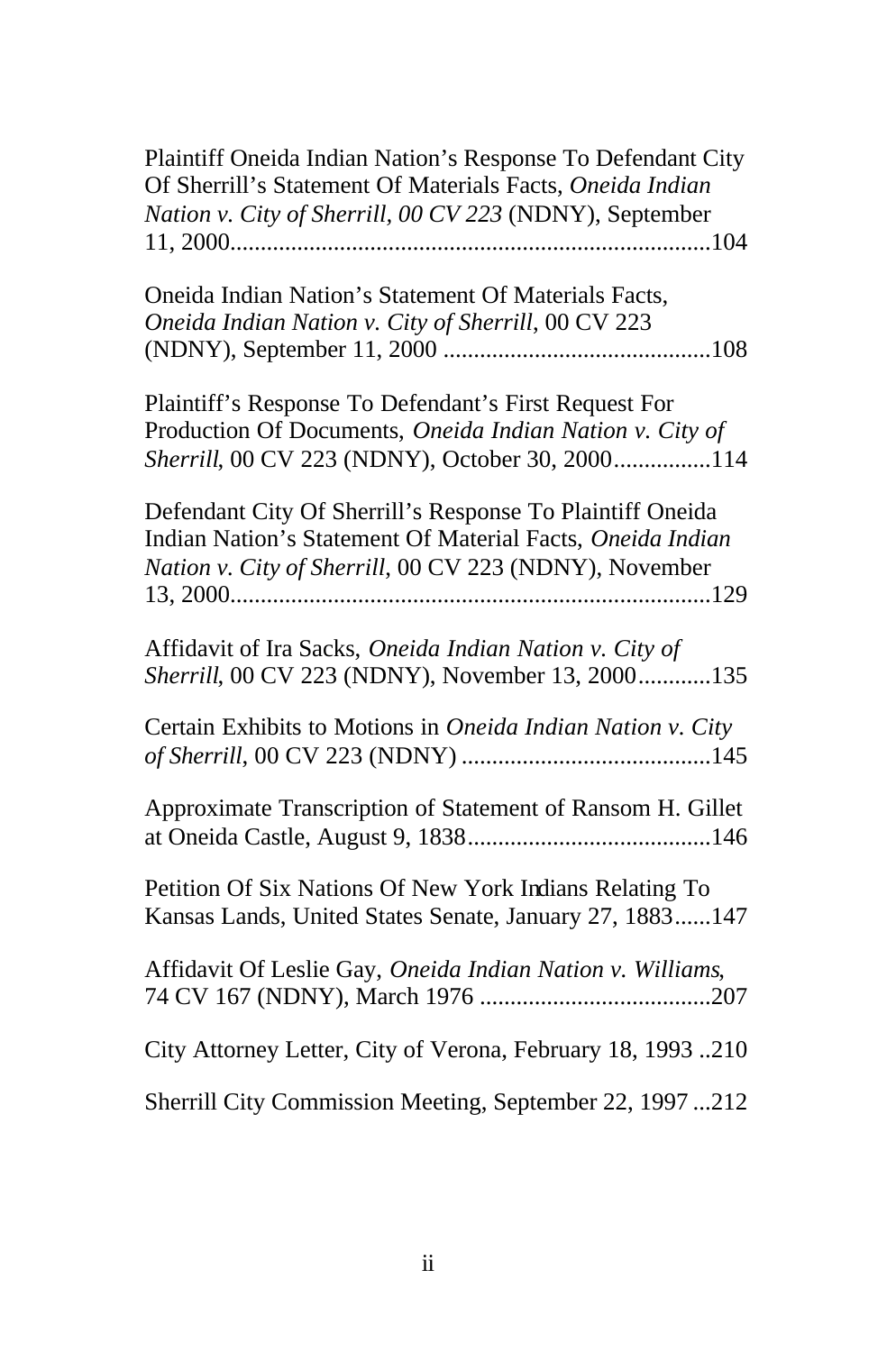| Oneida Indian Nation Silver Covenant Chain Grants for<br>Local Governments Fact Sheet, October 28, 1997216 |
|------------------------------------------------------------------------------------------------------------|
| City of Sherrill Tax Sake Deed, February 9, 2000 220                                                       |
| Letter from Michael Anderson, Acting Assistant Secretary,                                                  |
|                                                                                                            |
| Zogby Study, Oneida Indian Nation Economic Impact Study                                                    |

# **NOTICE**

The following documents have been omitted in the printing of this Joint Appendix. They may be found in the Appendix to the Petition for a Writ of Certiorari at the pages indicated

| Opinion Of The United States District Court For The<br>Northern District Of New York, Decided June 4, 2001  A61   |
|-------------------------------------------------------------------------------------------------------------------|
| Opinion Of The United States Court Of Appeals For The                                                             |
| Order Of The United States Court Of Appeals For The<br>Second Circuit Denying Petition For Rehearing Or Rehearing |
| 1788 Treaty Of Fort Schuyler, September 22, 1788A136                                                              |
| 1794 Treaty Of Canandaigua, November 11, 1794  A141                                                               |
| 1838 Treaty Of Buffalo Creek, January 15, 1838 A147                                                               |
|                                                                                                                   |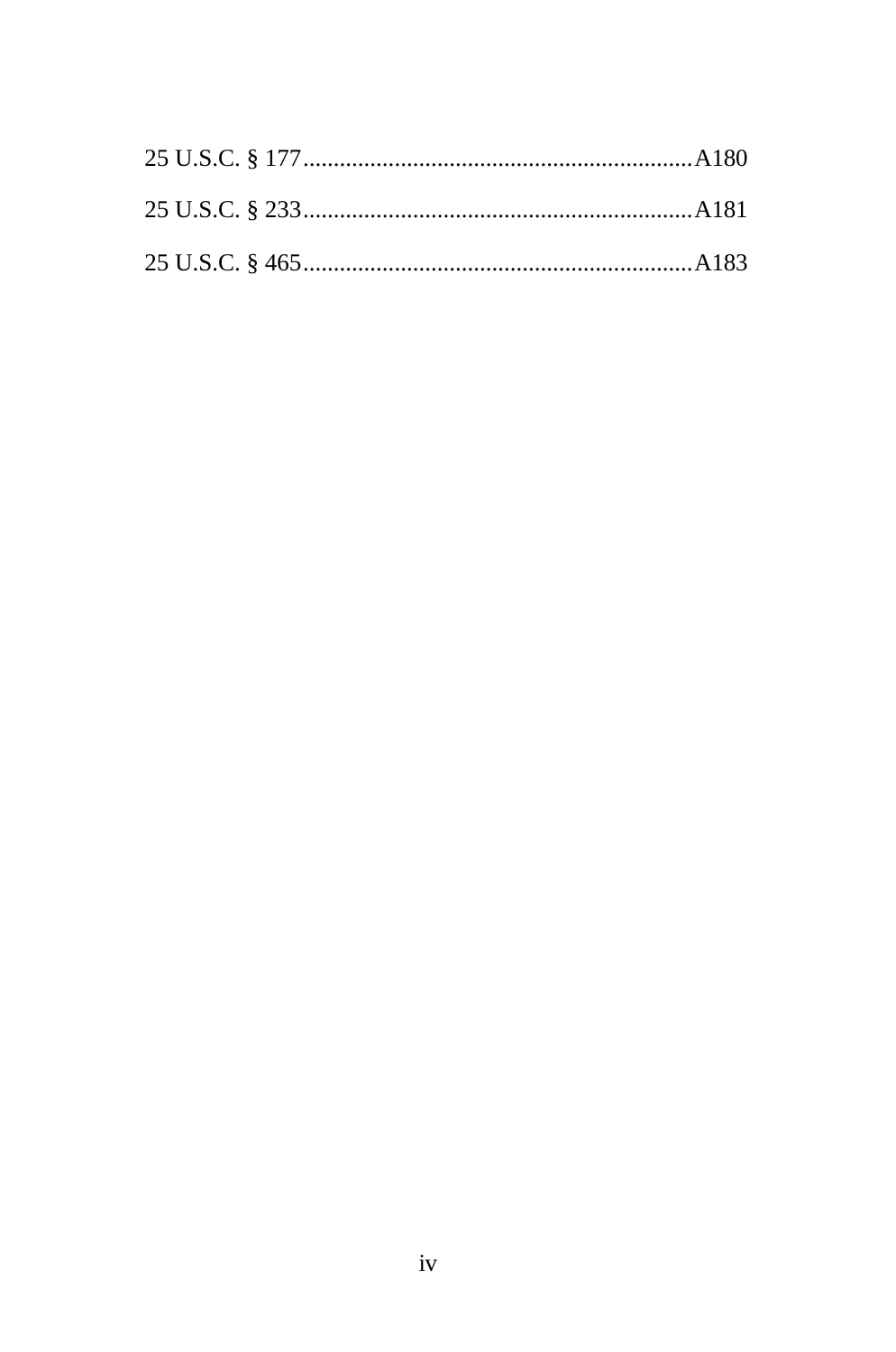## **Relevant Docket Entries,** *Oneida Indian Nation v. City of Sherrill***, U.S. District Court, Northern District of New York, 00-CV-223-DNH-GS**

| <b>Filing Date</b> | Docket Text                                                                                                                                                                                                                         |
|--------------------|-------------------------------------------------------------------------------------------------------------------------------------------------------------------------------------------------------------------------------------|
| February 4, 2000   | <b>COMPLAINT</b> filed                                                                                                                                                                                                              |
| February 25, 2000  | ANSWER to Complaint and<br><b>COUNTERCLAIMS</b><br>by<br>City of Sherrill against<br><b>Oneida Nation NY</b>                                                                                                                        |
| March 14, 2000     | <b>ANSWER</b> by Oneida Nation<br>NY to counterclaim                                                                                                                                                                                |
| June 14, 2000      | ORDERED, that Civil<br>Actions $00-cv-223$ and $00-$<br>cv-327 are Consolidated:<br>that $00$ -CV-223 is<br>designated the Lead Action<br>and further reassigning this<br>action from Mag/Judge<br>DiBianco to Mag/Judge<br>Sharpe. |
| July 14, 2000      | MOTION by Ira S. Sacks,<br>Esq for City of Sherrill for<br>Summary Judgment, or in<br>Alternative for<br>the<br>Preliminary Injunction.<br>Hearing set for 9:30 on<br>2/23/01. Motion returnable<br>before Mag. Judge Hurd.         |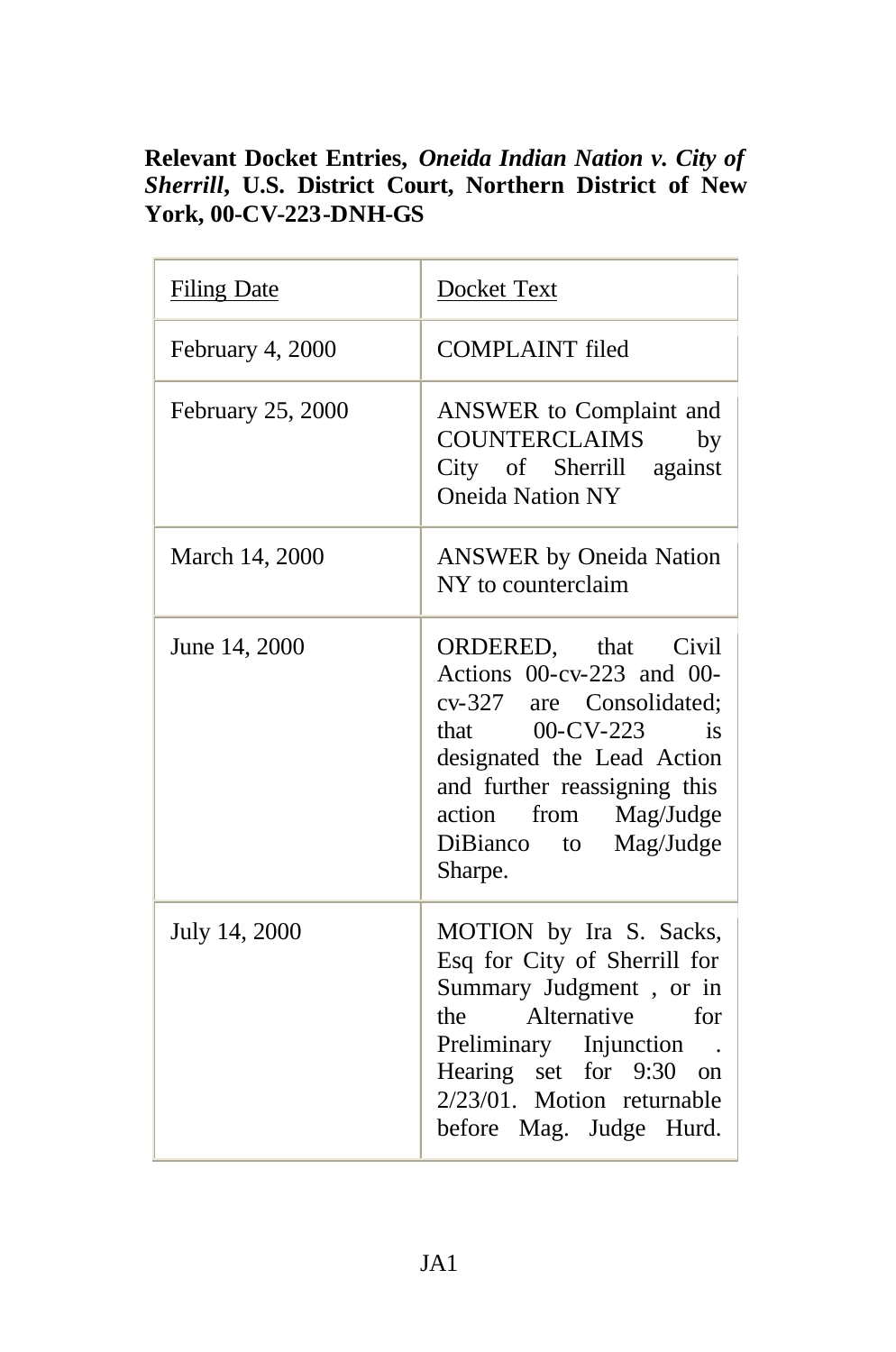|                    | This Motion was received by<br>the Court on $1/30/01$ , but is<br>considered filed<br>of<br><b>as</b><br>$7/14/00$ , pursuant<br>the<br>to<br><b>CJRA</b><br>Reporting<br>instituted<br>requirements<br>March 1, 2000.                                                                                                                                                                                       |
|--------------------|--------------------------------------------------------------------------------------------------------------------------------------------------------------------------------------------------------------------------------------------------------------------------------------------------------------------------------------------------------------------------------------------------------------|
| September 11, 2000 | CROSS MOTION by Peter<br>D. Carmen, Esq for Oneida<br>Indian Nation for Summary<br>Judgment . Hearing set for<br>$9:30$ on<br>$2/23/01$ before<br>Judge Hurd. This<br>Cross<br>Motion was received by the<br>$1/30/01$ ,<br>Court on<br>but<br>is<br>filed<br>of<br>considered<br><b>as</b><br>$9/11/00$ , pursuant<br>the<br>to<br><b>CJRA</b><br>Reporting<br>instituted<br>requirements<br>March 1, 2000. |
| September 20, 2000 | ORDER reassigning case to<br>Judge Hurd for all further<br>proceedings                                                                                                                                                                                                                                                                                                                                       |
| October 30, 2000   | MOTION by Peter<br>D.<br>Carmen, Esq for defendants<br>Halbritter, George, Fougnier,<br>John, Hill, Rood, Lynch,<br>Phillips, Rodgers, Green,<br>Burr, and Patterson to Stay<br>action<br>$5:00$ -cv- $1106$<br>(member case) pending<br>adjudication of 5:00-cv-223,                                                                                                                                        |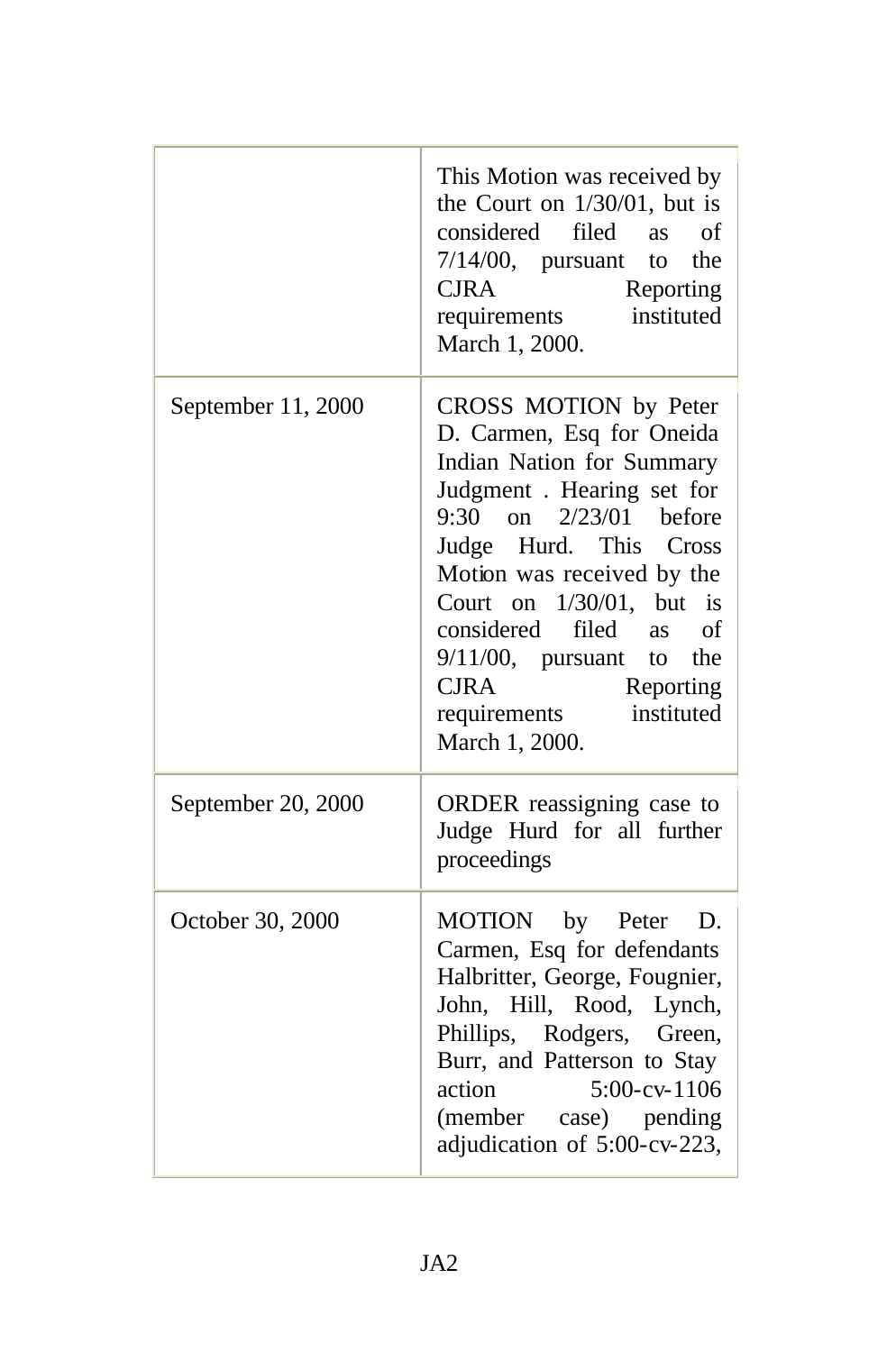|                   | and to Dismiss this action<br>$5:00$ -cv-223 for<br><i>failure</i><br>to<br>state a claim and for lack of<br>jurisdiction. Hearing set for<br>9:30 on 2/23/01. Motion<br>returnable before<br>Judge<br>Hurd. This<br>Motion was<br>received by the Court on<br>$1/12/01$ , but is considered<br>filed as of $10/30/00$ ,<br>pursuant to the CJRA<br>Reporting requirements<br>instituted March 1, 2000. |
|-------------------|---------------------------------------------------------------------------------------------------------------------------------------------------------------------------------------------------------------------------------------------------------------------------------------------------------------------------------------------------------------------------------------------------------|
| November 13, 2000 | MEMORANDUM of Law<br>Order by State of New York<br>in opposition to Plaintiff's<br>Motion for<br>Summary<br>Judgment and in Support of<br>City of Sherrill's Motion for<br>Summary Judgment.                                                                                                                                                                                                            |
| November 13, 2000 | MEMORANDUM of Law<br>of Proposed Amici Curiae in<br>opposition to the Oneida<br>Indian Nation's Motion for<br>Summary Judgment and In<br>Support of the City of<br>Sherrill's<br>Motion<br>for<br>Summary Judgment by<br>Madison<br>County, Oneida<br>County                                                                                                                                            |
| November 13, 2000 | AFFIDAVIT of David M.<br>Schraver, Esq. on behalf of                                                                                                                                                                                                                                                                                                                                                    |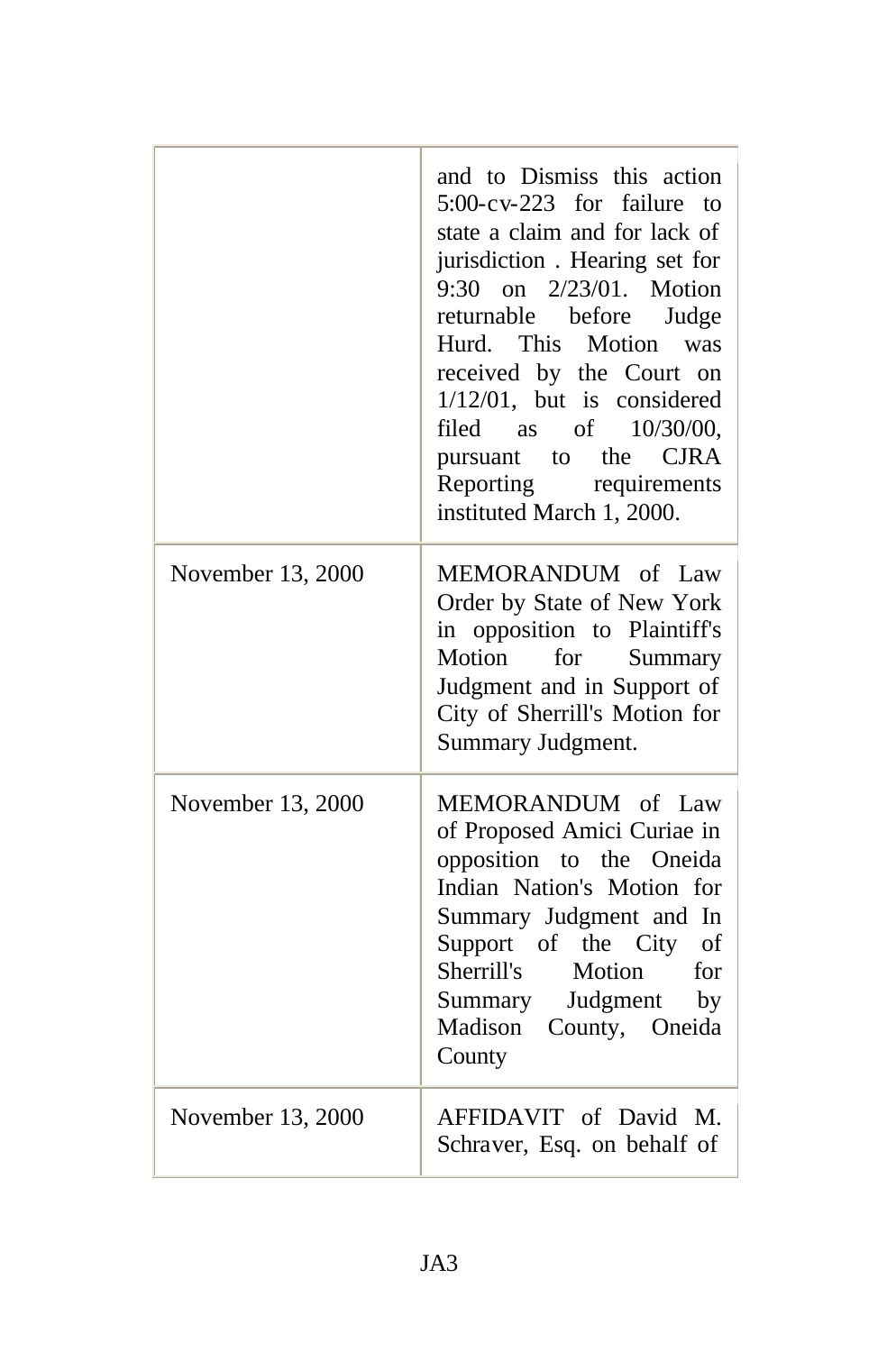|                   | Madison County, Oneida<br>County Re: in support<br>of<br>Memorandum of Law<br>of<br>Proposed Amici Curiae<br>in<br>support of City of Sherrill's<br>Motion<br>for<br>Summary<br>Judgment and in Opposition<br>to Oneida Indian Nation of<br>York's<br>New \,<br>Summary<br>Judgment with Exhibits A<br>through V.                                                                                |
|-------------------|--------------------------------------------------------------------------------------------------------------------------------------------------------------------------------------------------------------------------------------------------------------------------------------------------------------------------------------------------------------------------------------------------|
| November 13, 2000 | Letter application received<br>Oneida<br>from<br>LTD.,<br>requesting leave to appear<br>amicus curiae and to file the<br>"Memorandum of Law and<br>Addendum in opposition to<br>the Oneida Indian Nation's<br>for<br>Summary<br>Motion<br>Judgment and in Support of<br>the City of Sherrill's Motion<br>for Summary Judgment or in<br>alternative<br>for<br>the<br>a<br>preliminary injunction. |
| November 13, 2000 | MEMORANDUM of Law<br>by Oneida LTD. in support<br>of application to appear as<br>an amicus curiae and for<br>leave to file Memorandum<br>of Law and Addendum in<br>Opposition to Oneida Indian<br>Nation's<br>motion<br>for<br>summary judge and<br>in                                                                                                                                           |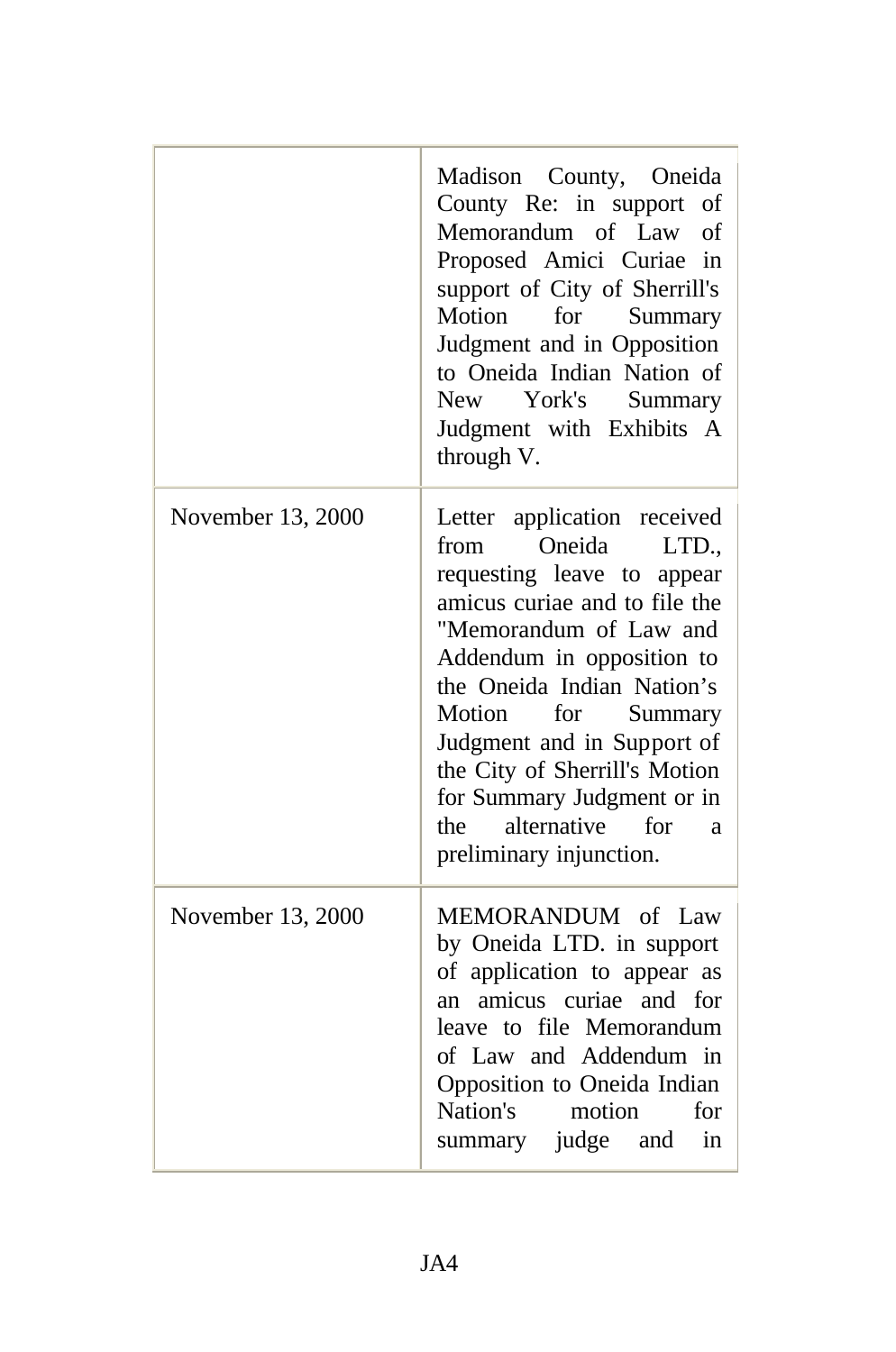|                   | support of the City<br>of<br>Sherrill's<br>motion<br>for<br>summary judgment.                                                                                                                                                                                                                                                                 |
|-------------------|-----------------------------------------------------------------------------------------------------------------------------------------------------------------------------------------------------------------------------------------------------------------------------------------------------------------------------------------------|
| November 13, 2000 | MEMORANDUM of Law<br>and Addendum of Proposed<br>Amicus Curiae,<br>Oneida<br>Limited in Opposition to the<br>Indian Nation's<br>Oneida<br>Motion<br>for<br>Summary<br>Judgment and In Support of<br>the City of Sherrill's Motion<br>for Summary Judgment or in<br>alternative for<br>the<br>a<br>preliminary injunction<br>by<br>Oneida LTD. |
| November 13, 2000 | AFFIDAVIT of Charles G.<br>Curtis on behalf of Oneida<br>LTD.                                                                                                                                                                                                                                                                                 |
| November 13, 2000 | AFFIDAVIT of Catherine<br>H. Suttmeir<br>behalf of<br>on<br>Oneida LTD.                                                                                                                                                                                                                                                                       |
| December 6, 2000  | <b>LETTER RESPONSE dated</b><br>12/6/00 by Ira Sacks, Esq for<br>City of Sherrill in opposition<br>the<br>motion<br>to<br>to<br>stay<br>discovery filed pursuant to<br>12/6/00 order of Judge Hurd.                                                                                                                                           |
| December 12, 2000 | LETTER<br>REPLY dated<br>12/12/00<br>by Peter D.                                                                                                                                                                                                                                                                                              |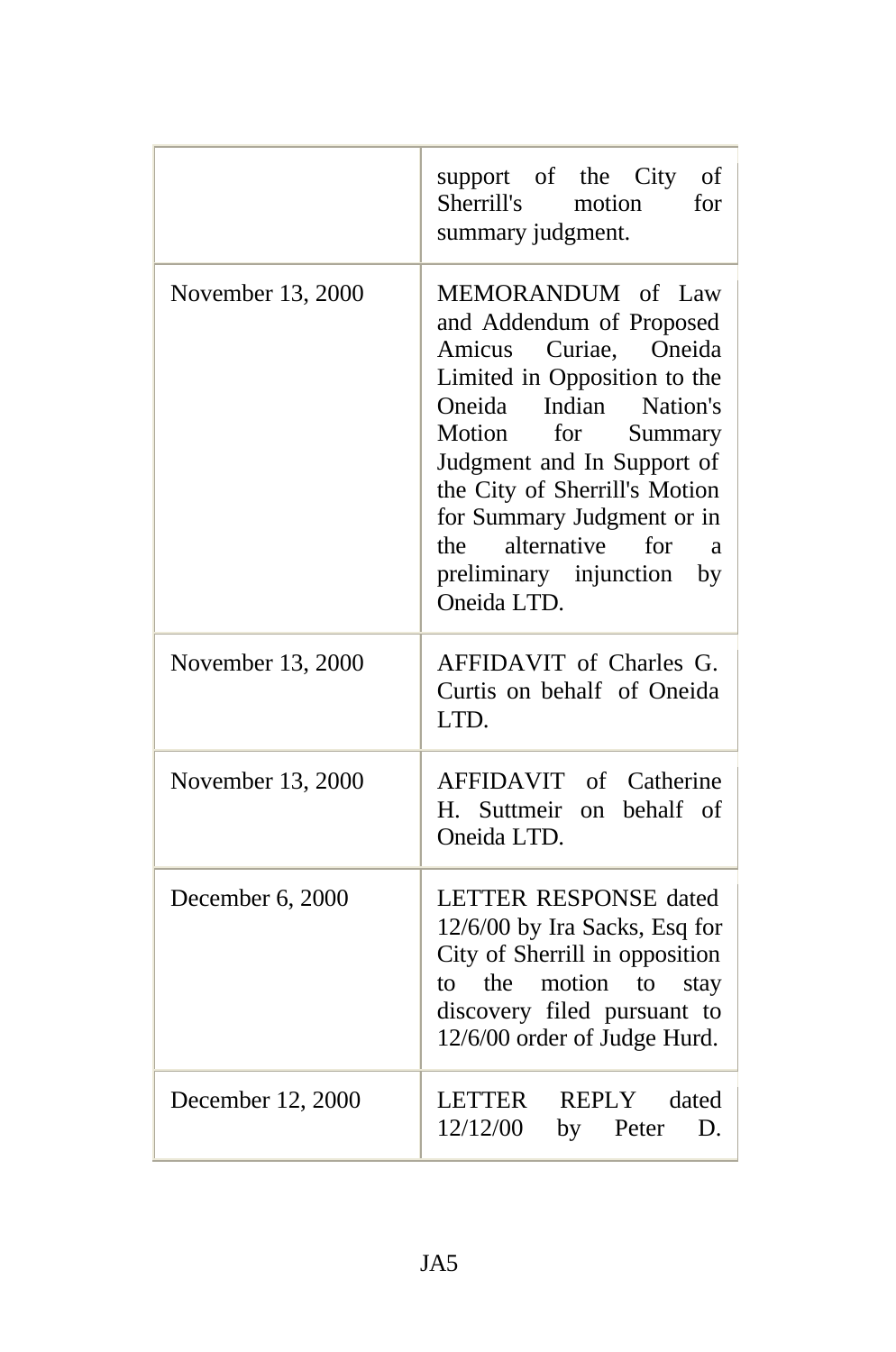|                   | Carmen, Esq for Oneida<br>Indian Nation in response to<br>the City of Sherrill's letter<br>brief opposing a stay of<br>discovery while<br>cross-<br>motions<br>for<br>summary<br>judgment are pending before<br>Judge Hurd with Exhibits 1-<br>9 attached.                                                                                                                                                     |
|-------------------|----------------------------------------------------------------------------------------------------------------------------------------------------------------------------------------------------------------------------------------------------------------------------------------------------------------------------------------------------------------------------------------------------------------|
| December 15, 2000 | LETTER<br><b>SUR-REPLY</b><br>dated $12/14/00$ by Ira S.<br>Sacks, Esq for City<br>of<br>Sherrill in response to the<br>Letter Reply by Oneida<br>Indian Nation regarding the<br>Stay of Discovery motion.                                                                                                                                                                                                     |
| January 12, 2001  | MEMORANDUM of LAW<br>by Peter Carmen, Esq for<br>defendants<br>Halbritter,<br>George, Fougnier, John,<br>Hill, Rood, Lynch, Phillips,<br>Rodgers, Green,<br>Burr,<br>Patterson in support<br>οf<br>motion to Stay action 5:00-<br>cv-1106 (member case)<br>pending adjudication<br>of<br>to Dismiss this<br>motion<br>$5:00$ -cv-223 for<br>action<br>failure to state a claim and<br>for lack of jurisdiction |
| January 12, 2001  | AFFIDAVIT of Peter D.<br>Carmen, Esq on behalf of                                                                                                                                                                                                                                                                                                                                                              |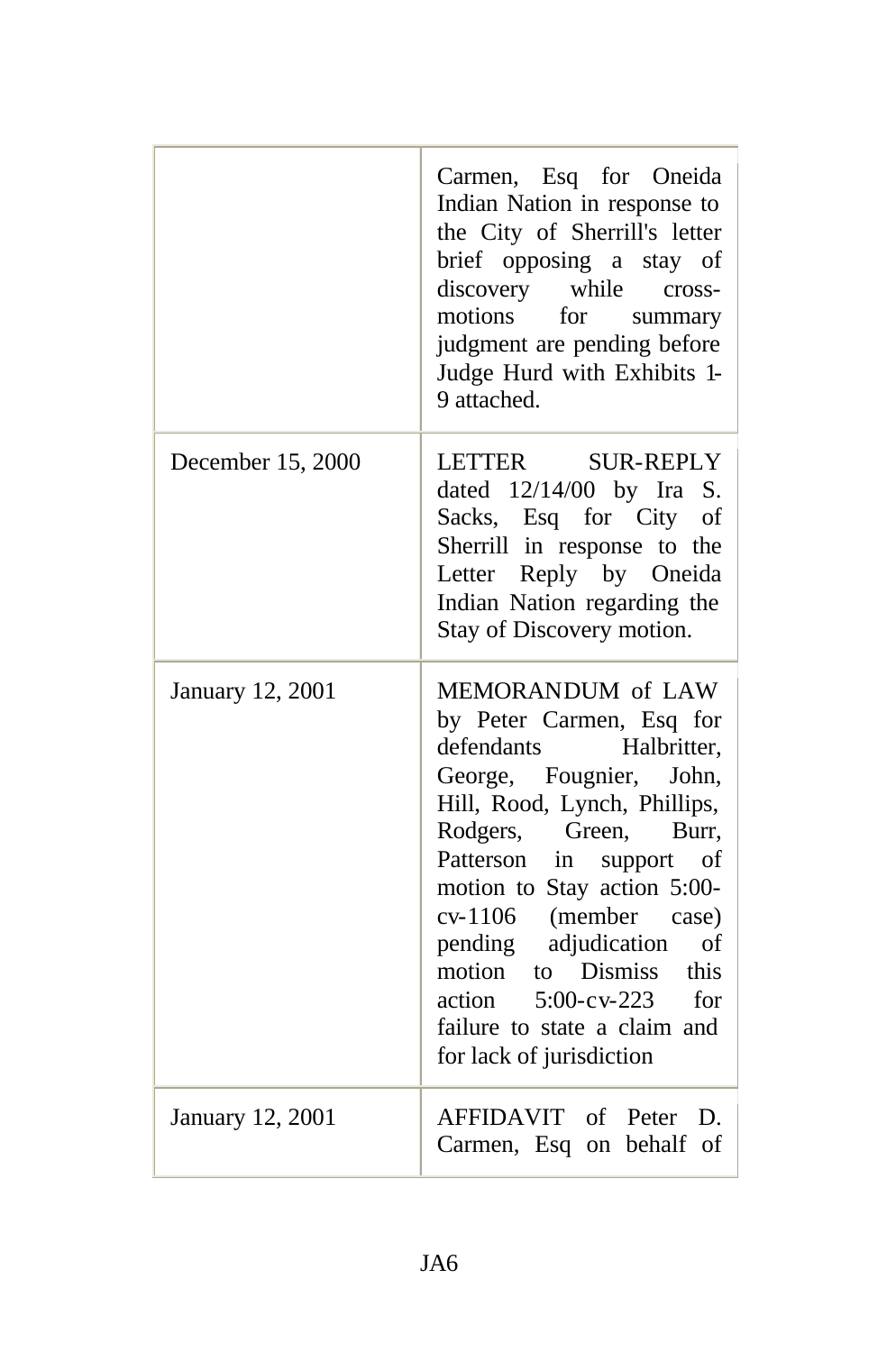|                  | defendants<br>Halbritter,<br>George, Fougnier, John,<br>Hill, Rood, Lynch, Phillips,<br>Rodgers, Green, Burr, and<br>Patterson Re: motion to Stay<br>$5:00$ -cv- $1106$<br>action<br>(member case) pending<br>adjudication of 5:00-cv-223,<br>motion to Dismiss this<br>action<br>$5:00$ -cv-223<br>for<br>failure to state a claim and<br>for lack of jurisdiction |
|------------------|---------------------------------------------------------------------------------------------------------------------------------------------------------------------------------------------------------------------------------------------------------------------------------------------------------------------------------------------------------------------|
| January 12, 2001 | MEMORANDUM of Law<br>by Ira S. Sacks, Esq The<br>City of Sherrill in opposition<br>to motion to Stay action<br>5:00-cv-1106 (member case)<br>pending adjudication<br>of<br>$5:00$ -cv-223, motion<br>to<br>Dismiss this action 5:00-cv-<br>223 for failure to state a<br>claim and for lack<br>of<br>jurisdiction                                                   |
| January 12, 2001 | AFFIDAVIT of Albert<br>Shemmy Mishaan on behalf<br>of The City of Sherrill. Re:<br>In Opposition to the motion<br>to Stay action 5:00-cv-1106<br>(member case) pending<br>adjudication of 5:00-cv-223,<br>motion to Dismiss<br>this<br>action<br>$5:00$ -cv-223<br>for<br>failure to state a claim and                                                              |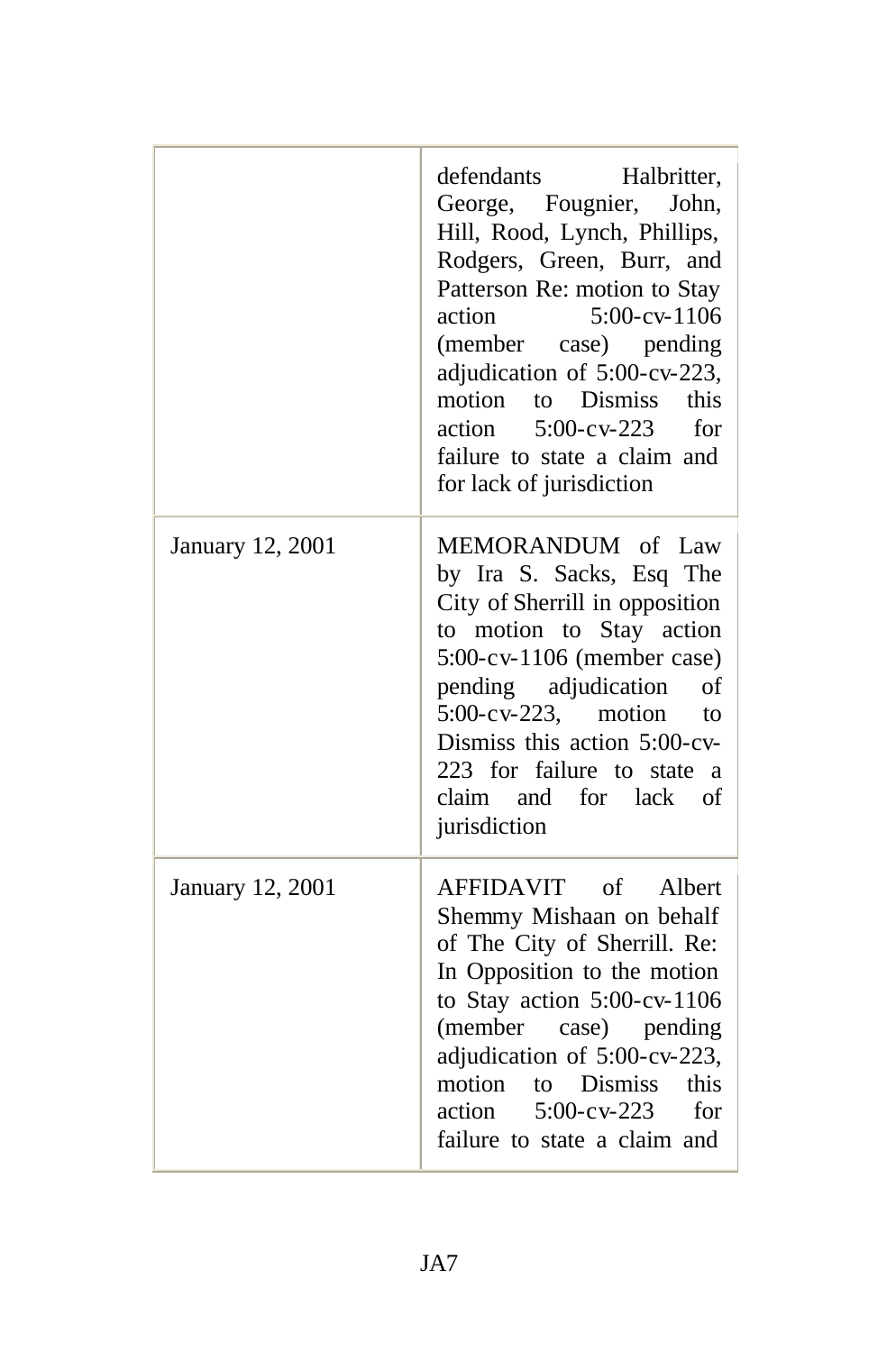|                         | for lack of jurisdiction with<br>Exhibits 1-5 attached.                                                                                                                                                                                                                                                                                                                                                                   |
|-------------------------|---------------------------------------------------------------------------------------------------------------------------------------------------------------------------------------------------------------------------------------------------------------------------------------------------------------------------------------------------------------------------------------------------------------------------|
| January 12, 2001        | REPLY by David Garber,<br>Esq on behalf of defendants<br>Halbritter, George, Fougnier,<br>John, Hill, Rood, Lynch,<br>Phillips, Rodgers, Green,<br>Burr, and Patterson<br>to<br>response to motion to Stay<br>action<br>5:00-cv-1106<br>(member case) pending<br>adjudication of 5:00-cv-223,<br>motion to Dismiss<br>this<br>action<br>$5:00$ -cv-223<br>for<br>failure to state a claim and<br>for lack of jurisdiction |
| January 30, 2001        | MEMORANDUM by<br>Ira<br>Sacks, Esq for City<br>of<br>Sherrill in support of motion<br>for Summary Judgment, and<br>motion for Preliminary<br>Injunction                                                                                                                                                                                                                                                                   |
| <b>January 30, 2001</b> | <b>Statement of Material Facts</b><br>in Support of motion<br>for<br>Summary Judgment, motion<br>for Preliminary Injunction<br>filed by Ira Sacks, Esq for<br>City of Sherrill                                                                                                                                                                                                                                            |
| <b>January 30, 2001</b> | AFFIDAVIT of David O.<br>Barker on behalf of City of<br>Sherrill. Re: In Support of                                                                                                                                                                                                                                                                                                                                       |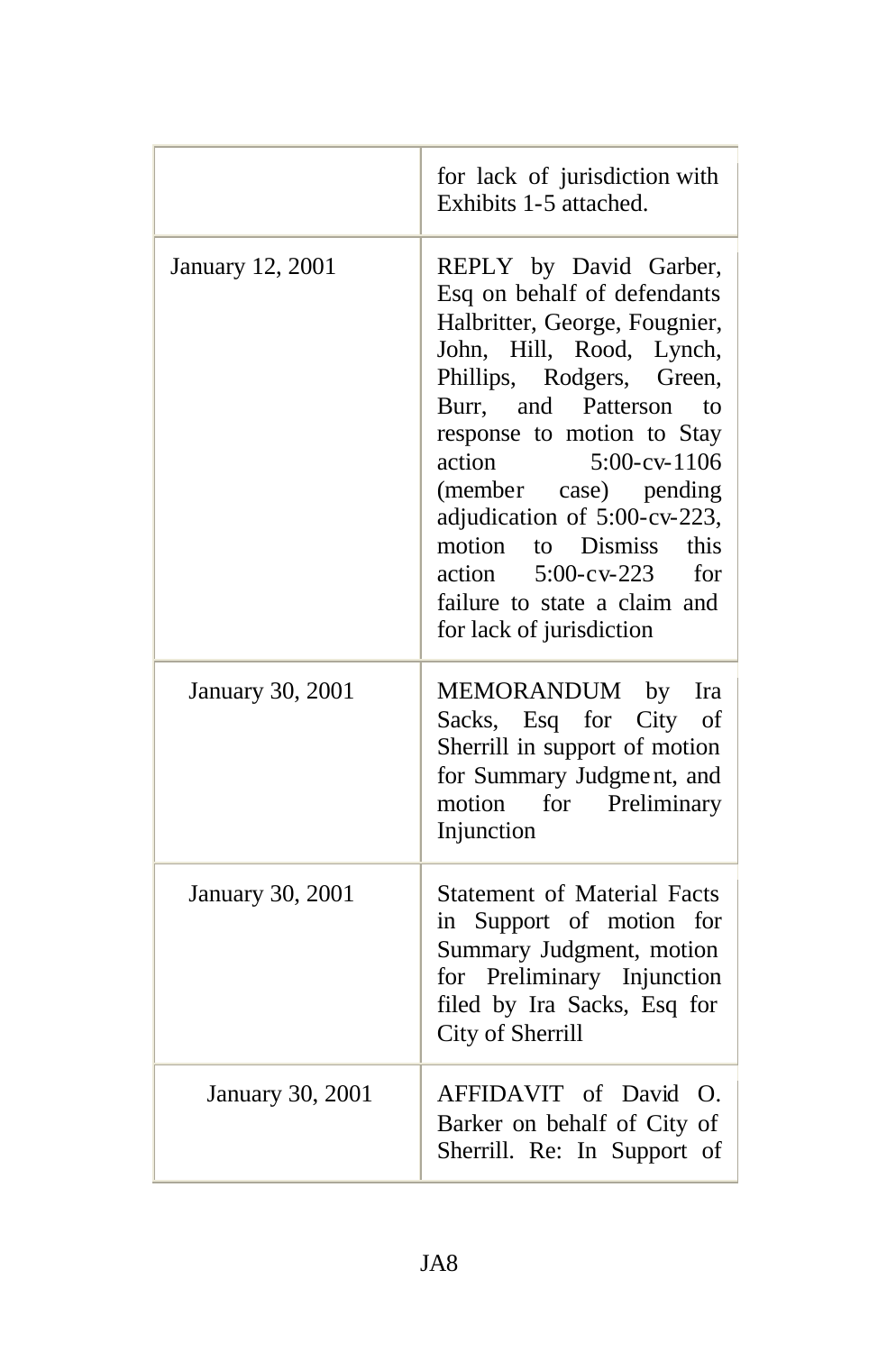|                  | the defendant's motion for<br>Summary Judgment, motion<br>for Preliminary Injunction                                                                                                                                     |
|------------------|--------------------------------------------------------------------------------------------------------------------------------------------------------------------------------------------------------------------------|
| January 30, 2001 | MEMORANDUM by Peter<br>D. Carmen, Esq for Oneida<br>Indian Nation in support of<br>cross motion for Summary<br>Judgment                                                                                                  |
| January 30, 2001 | MEMORANDUM by Peter<br>D. Carmen, Esq for Oneida<br>Indian Nation in opposition<br>motion for<br>Summary<br>to<br>for<br>Judgment, motion<br>Preliminary Injunction<br>(incorporated into Memo in<br>Support of Motion). |
| January 30, 2001 | <b>Statement of Material Facts</b><br>in Support of cross motion<br>for Summary Judgment filed<br>by Peter D. Carmen, Esq for<br><b>Oneida Indian Nation</b>                                                             |
| January 30, 2001 | RESPONSE Statement of<br>Material Facts in Opposition<br>to the motion for Summary<br>Judgment,<br>motion<br>for<br>Preliminary Injunction filed<br>by Peter D. Carmen, Esq for<br><b>Oneida Indian Nation</b>           |
| January 30, 2001 | DECLARATION of Paul A.                                                                                                                                                                                                   |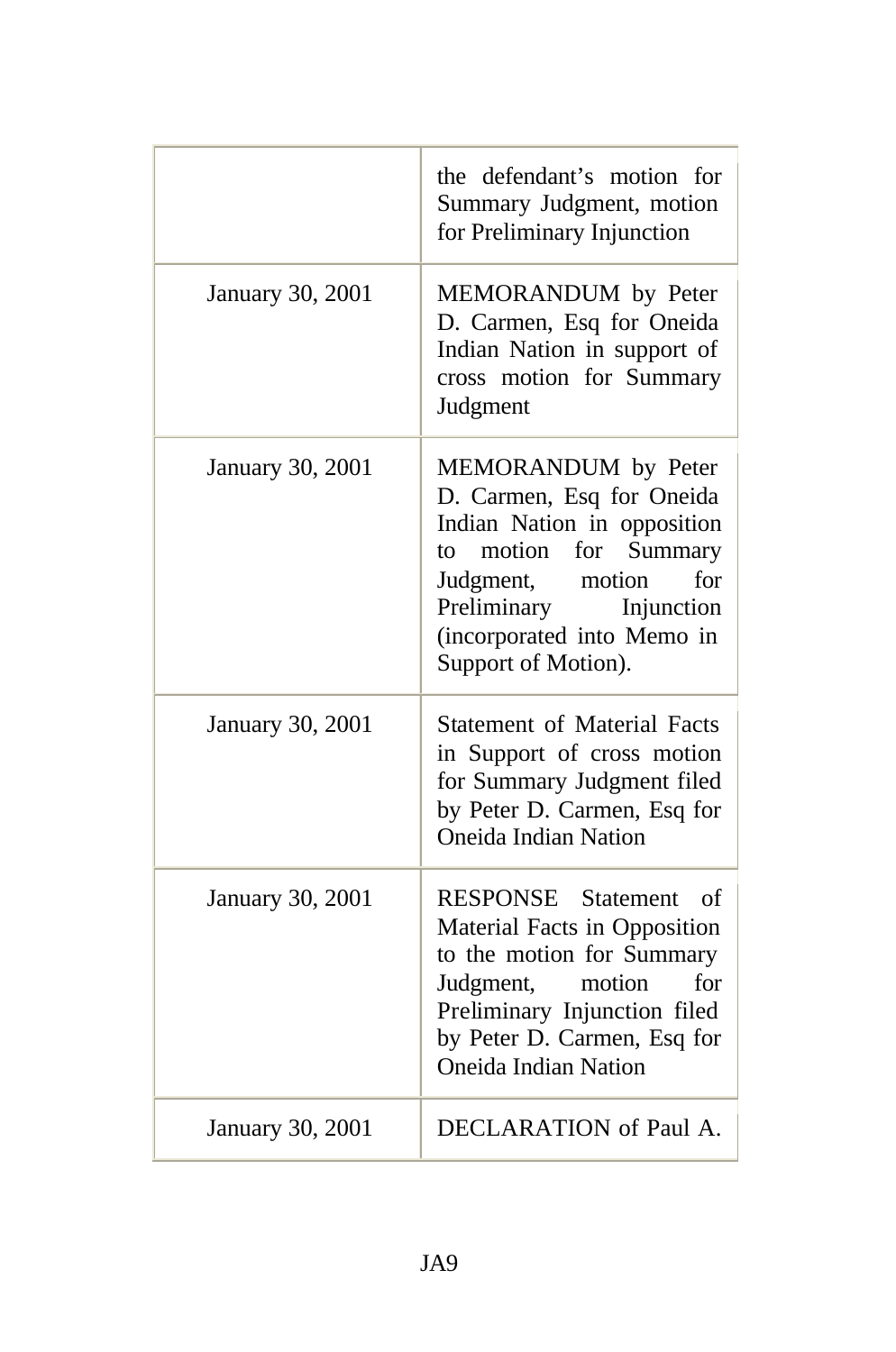|                  | Thomas, Jr., on behalf of<br>Oneida Indian Nation. Re: In<br>Support of plaintiff's cross<br>motion<br>for<br>Summary<br>Judgment                                                                                                                                                                         |
|------------------|-----------------------------------------------------------------------------------------------------------------------------------------------------------------------------------------------------------------------------------------------------------------------------------------------------------|
| January 30, 2001 | AFFIDAVIT of Peter D.<br>Carmen, Esq for Oneida<br>Nation. Re:<br>Indian<br><b>I</b> n<br>Support of plaintiff's cross<br>motion<br>for<br>Summary<br>Judgment, and In Opposition<br>to the defendant's motion for<br>Summary Judgment, or in<br>the alternative the motion for<br>Preliminary Injunction |
| January 30, 2001 | REPLY MEMORANDUM<br>of LAW by Ira Sacks, Esq<br>for City of Sherrill<br>$\mathsf{to}$<br>response<br>to<br>motion<br>for<br>Summary Judgment, and the<br>motion for Preliminary<br>Injunction,<br>In<br>and<br>Opposition to the plaintiff's<br>cross motion for Summary<br>Judgment                      |
| January 30, 2001 | <b>Statement of Material Facts</b><br>in Response to the plaintiff's<br>cross motion for Summary<br>Judgment filed by Ira Sacks,<br>Esq for City of Sherrill                                                                                                                                              |
| January 30, 2001 | REPLY AFFIDAVIT of Ira                                                                                                                                                                                                                                                                                    |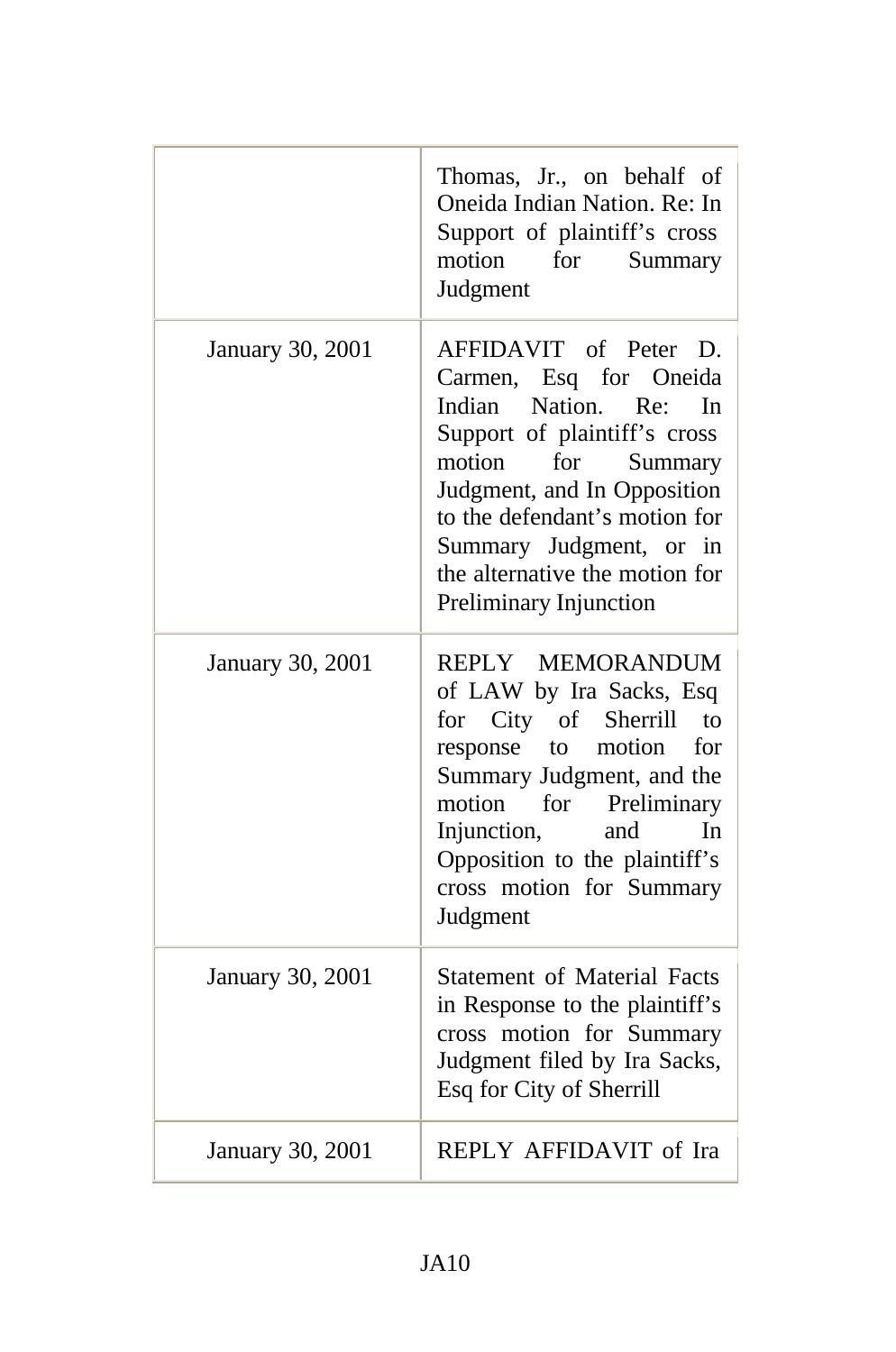|                         | S. Sacks, Esq for City of<br>Sherrill. Re: In Opposition to<br>the plaintiff's cross motion<br>for Summary Judgment                                                                                     |
|-------------------------|---------------------------------------------------------------------------------------------------------------------------------------------------------------------------------------------------------|
| January 30, 2001        | REPLY AFFIDAVIT<br>οf<br>David O. Barker on behalf<br>of City of Sherrill. Re: In<br>Further<br>Support<br>of<br>defendant's<br>motion<br>for<br>Summary Judgment, motion<br>for Preliminary Injunction |
| <b>January 30, 2001</b> | REPLY by Peter D. Carmen,<br>Oneida<br>for<br>Indian<br>Esq<br>Nation to City of Sherrill's<br>response to cross motion for<br><b>Summary Judgment</b>                                                  |
| January 30, 2001        | REPLY AFFIDAVIT<br>of<br>Peter D. Carmen, Esq for<br>Oneida Indian Nation. Re: In<br>Further Support of<br>the<br>plaintiff's cross motion for<br><b>Summary Judgment</b>                               |
| February 6, 2001        | Scheduling Notice: Pending<br>motions are adjourned from<br>2/23/01 to 3/9/01 at 10:"30<br>in Utica, NY. ORAL<br><b>ARGUMENT</b><br><b>IS</b><br><b>MANDATORY</b>                                       |
| April 9, 2001           | TRANSCRIPT<br>filed<br>of                                                                                                                                                                               |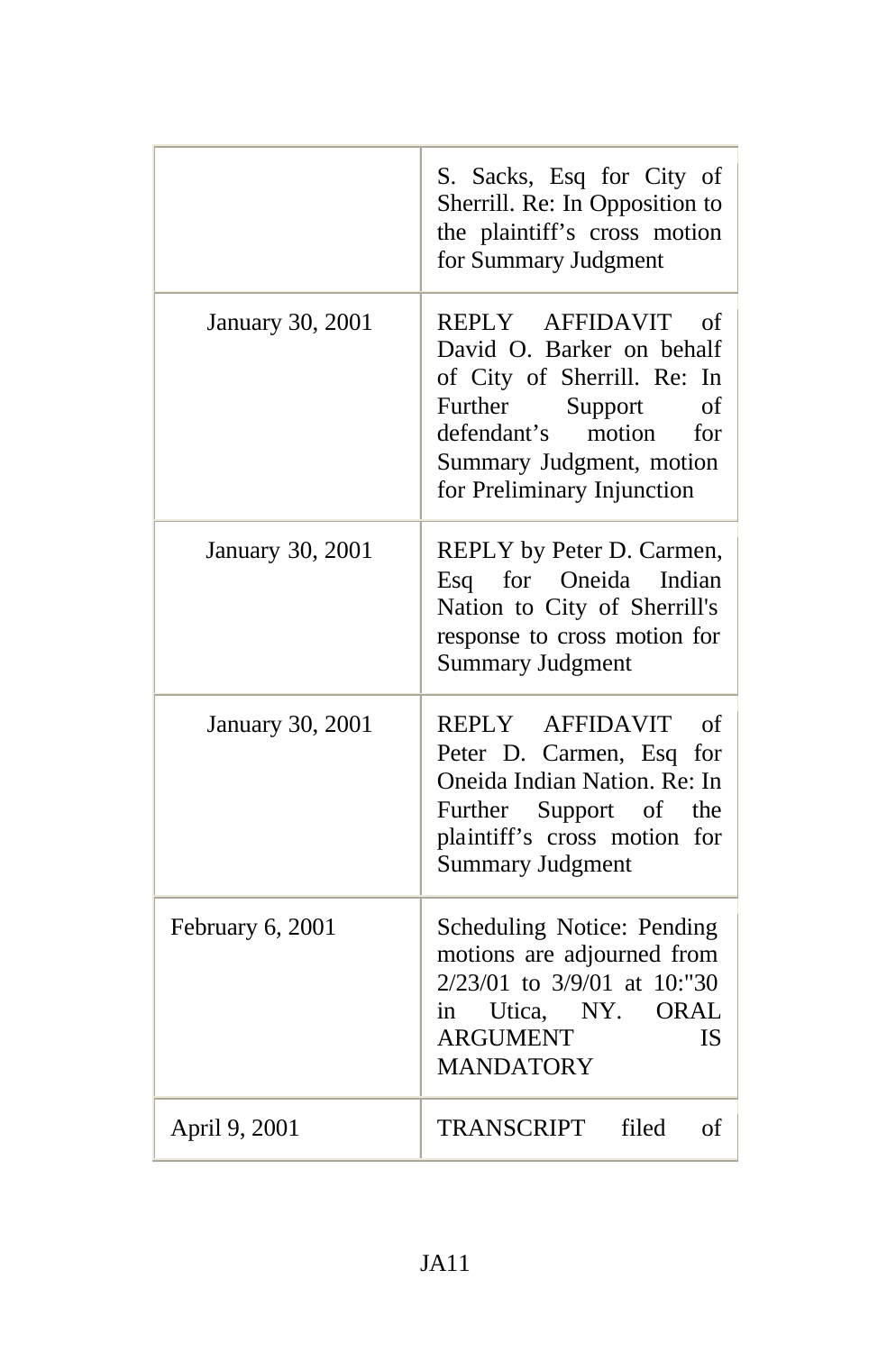|              | motion hearing for dates of<br>March 9, 2001 held in Utica,<br>NY before Judge Hurd.                                                                                                                                                                                                                                                                                                                                                                                                                                                                                                                                                                                                                                                                                                                                                                                                                                                                    |
|--------------|---------------------------------------------------------------------------------------------------------------------------------------------------------------------------------------------------------------------------------------------------------------------------------------------------------------------------------------------------------------------------------------------------------------------------------------------------------------------------------------------------------------------------------------------------------------------------------------------------------------------------------------------------------------------------------------------------------------------------------------------------------------------------------------------------------------------------------------------------------------------------------------------------------------------------------------------------------|
| June 4, 2001 | ORDER granting motion to<br>Dismiss this action 5:00-cv-<br>223 for failure to state a<br>claim and for lack<br>of<br>jurisdiction, granting cross<br>for<br>Summary<br>motion<br>Judgment, denying motion<br>Summary Judgment,<br>for<br>for<br>denying<br>motion<br>Preliminary Injunction,<br>denying motion to Amend<br>counterclaims<br>answer,<br>against the Oneida Indian<br>Nation of NY brought by the<br>City of Sherrill in the lead<br>$00-cv-223$<br>case<br>are<br>DISMISSED, judgment on<br>the pleadings in favor of the<br>Oneida Indian Nation of NY<br>and against Madison County<br>is GRANTED in the Related<br>00-cv-506 Attorneys<br>Case<br>fees pursuant to 42 USC<br>Section 1988 are DENIED;<br>properties at<br>issue,<br>the<br>known by tax identification<br>as City of Sherrill parcels are<br>Indian reservation<br>land<br>immune from state and local<br>property taxation while in<br>the possession of the Oneida |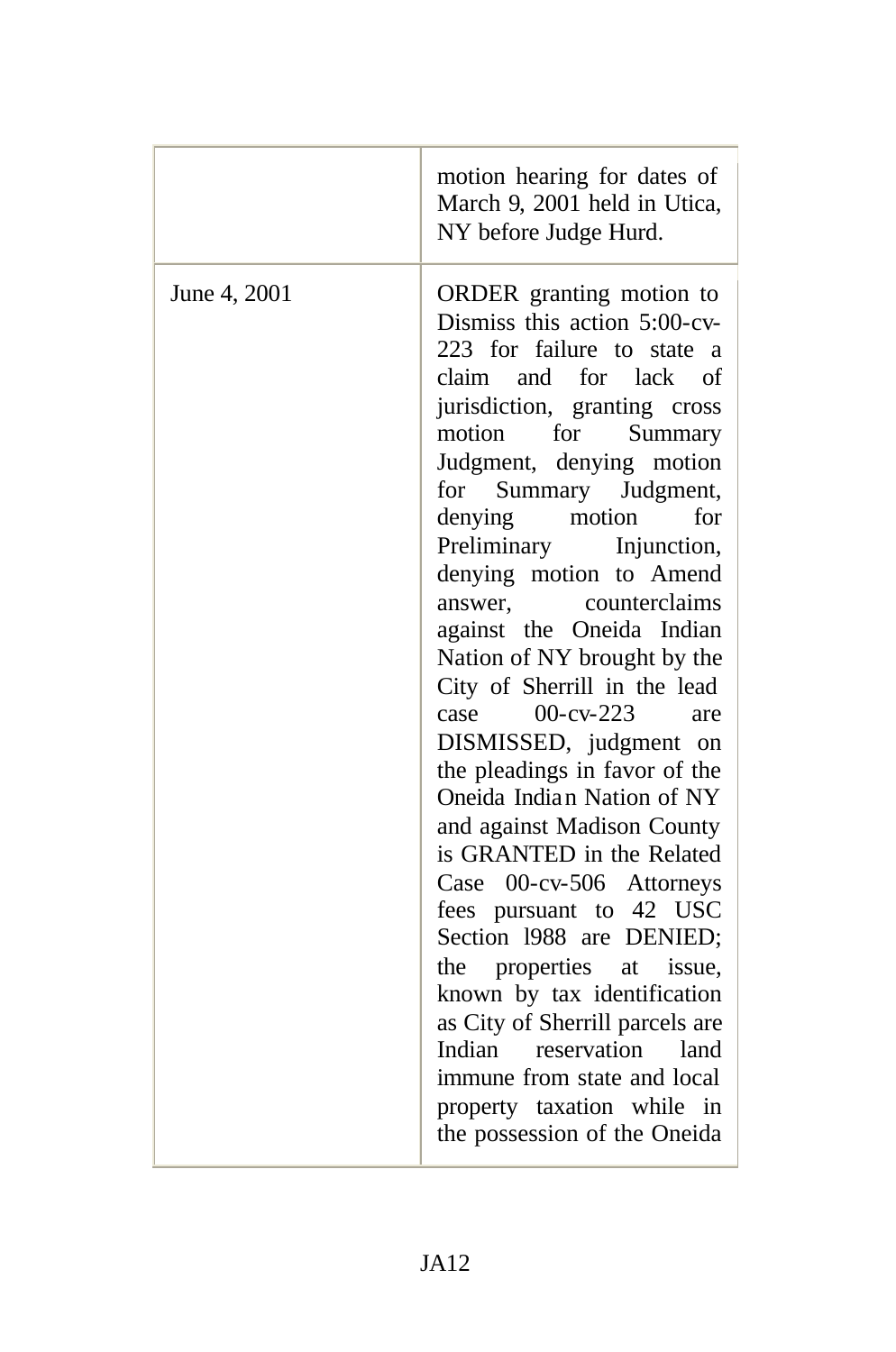|               | Indian Nation of NY, etc and<br>the City of Sherrill, etc. are<br><b>ENJOINED</b><br>and<br>RESTRAINED from taking<br>any act to impose property<br>taxes upon or to collect with<br>respect to the properties<br>known by tax identification<br>numbers; Madison County,<br>etc are ENJOINED<br>and<br>RESTRAINED from taking<br>any act to impose or collect<br>property taxes with respect<br>to the properties known by<br>tax identification<br>numbers<br>and clerk directed to enter<br>separate judgments in each<br>case in accordance with this<br>Memorandum-Decision and<br>Order (signed by Judge<br>David N. Hurd) |
|---------------|----------------------------------------------------------------------------------------------------------------------------------------------------------------------------------------------------------------------------------------------------------------------------------------------------------------------------------------------------------------------------------------------------------------------------------------------------------------------------------------------------------------------------------------------------------------------------------------------------------------------------------|
| June 4, 2001  | JUDGMENT for Oneida<br>Indian Nation against City of<br>Sherrill pursuant to the<br>Memorandum Decision and<br>Order of the Hon. David N.<br>Hurd dated 6/4/01.                                                                                                                                                                                                                                                                                                                                                                                                                                                                  |
| June 4, 2001  | Case closed                                                                                                                                                                                                                                                                                                                                                                                                                                                                                                                                                                                                                      |
| June 29, 2001 | NOTICE OF APPEAL by<br>City of Sherrill from Order<br>& Judgment entered 6/4/01.                                                                                                                                                                                                                                                                                                                                                                                                                                                                                                                                                 |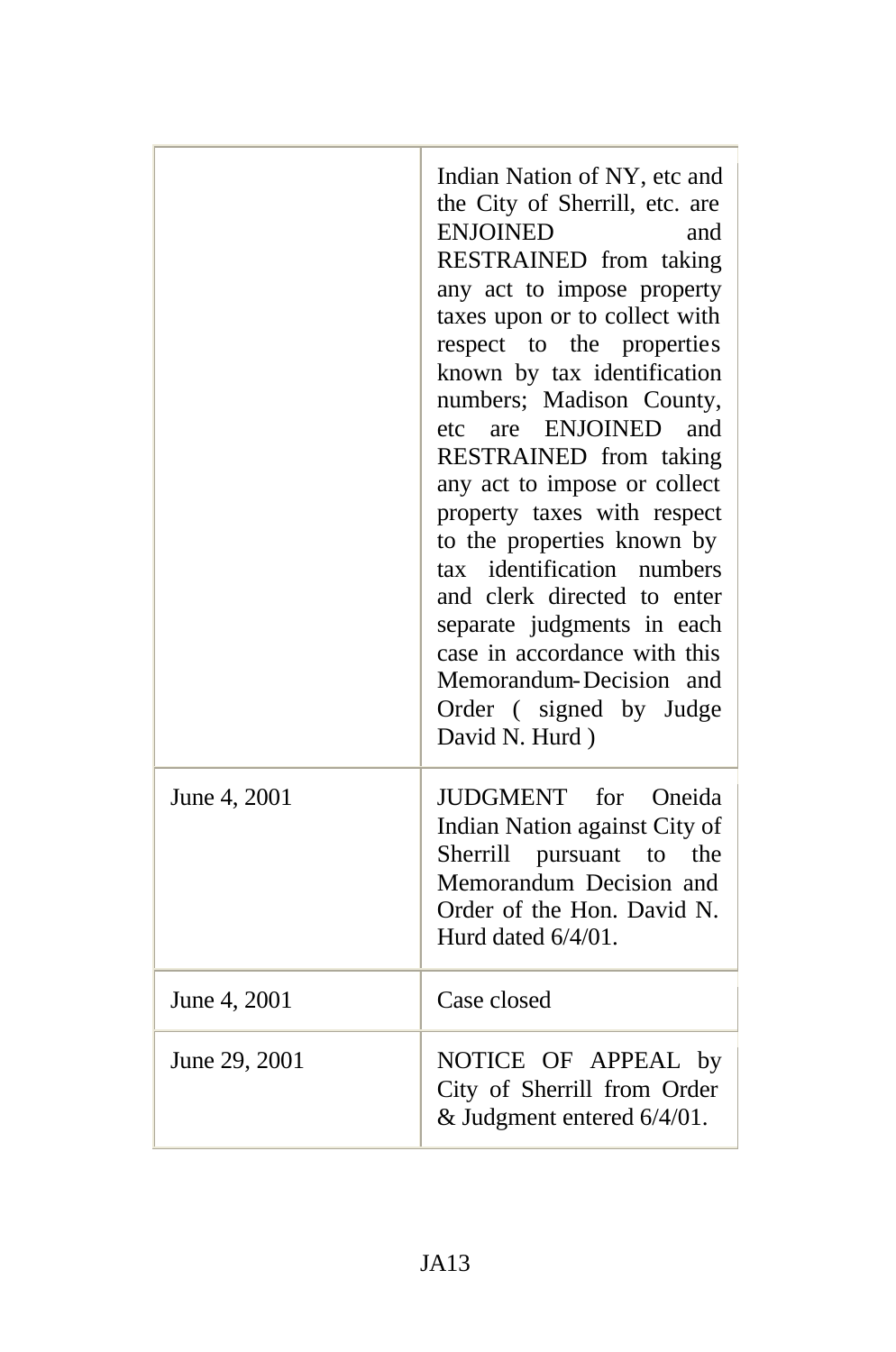## **Relevant Docket Entries,** *City of Sherrill v. Oneida Indian Nation***, U.S. District Court, Northern District of New York, 00-CV-00327-DNH-GS**

| <b>Filing Date</b>       | Docket Text                                                                                                                                                                                                                                                                            |
|--------------------------|----------------------------------------------------------------------------------------------------------------------------------------------------------------------------------------------------------------------------------------------------------------------------------------|
| February 22, 2000        | NOTICE OF REMOVAL; from<br><b>City Court of Sherrill</b>                                                                                                                                                                                                                               |
| February 22, 2000        | COMPLAINT filed; copy<br>οf<br>complaint filed.                                                                                                                                                                                                                                        |
| March 6, 2000            | ANSWER to Complaint<br>by<br><b>Oneida Indian Nation</b>                                                                                                                                                                                                                               |
| June 14, 2000            | ORDER, to Consolidate Cases,<br>consolidating this action under<br>5:00-CV-223 and directing all<br>further docketing to occur in civil<br>action 5:00-CV-223, and further<br>reassigning case 5:00-CV-223 to<br>Mag/Judge Sharpe (signed by<br>Magistrate Judge Gary<br>L.<br>Sharpe) |
| 25,<br>September<br>2000 | ORDER transferring this case to<br>Judge Hurd for all further<br>proceedings.                                                                                                                                                                                                          |
| June 4, 2001             | ORDER granting the Oneida<br>Indian Nation of New York's<br>motion for summary judgment<br>and the petition for eviction is                                                                                                                                                            |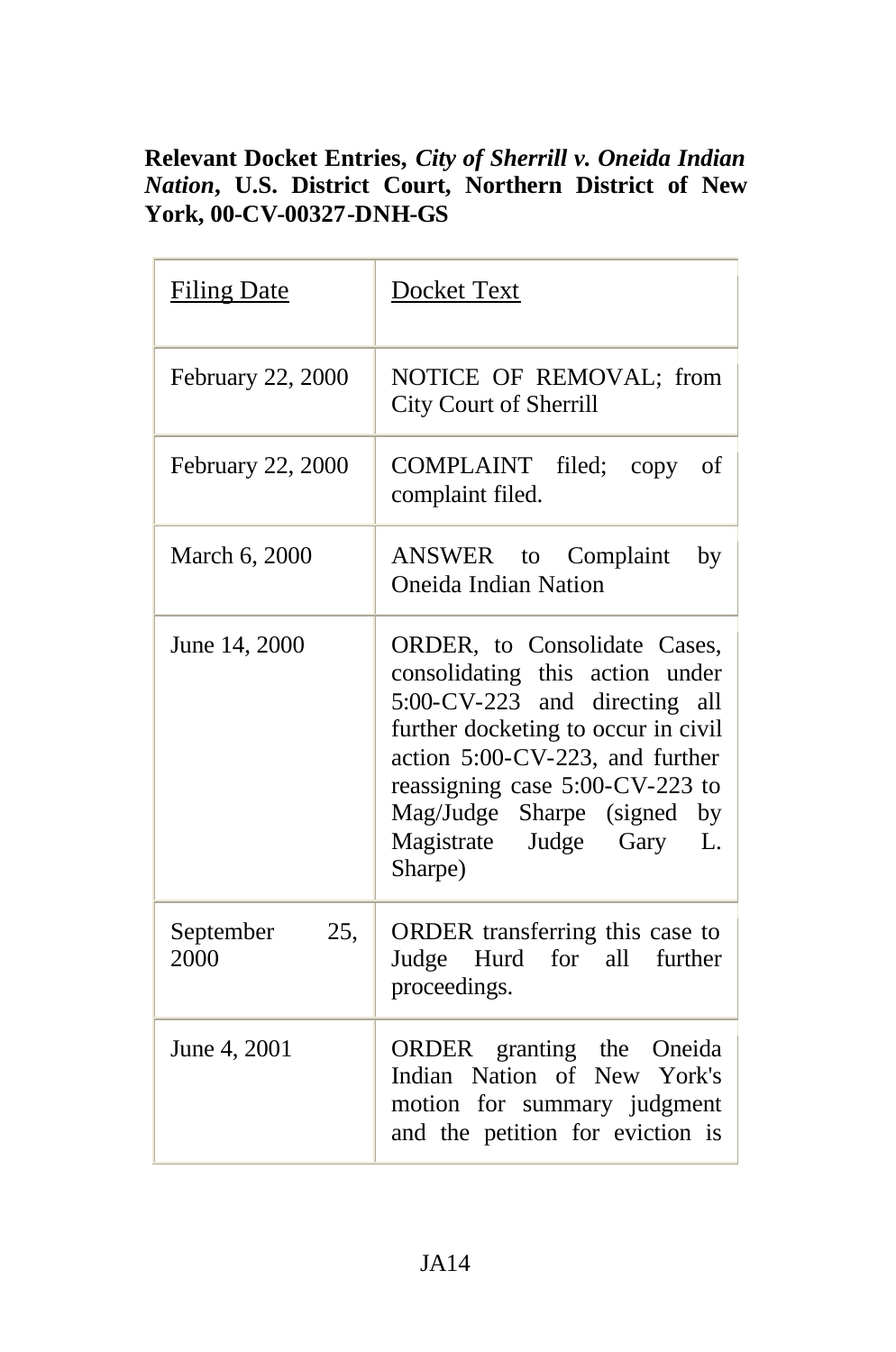|              | DISMISSED, etc. (signed by<br>Judge David N. Hurd)                                                                                                                                                     |
|--------------|--------------------------------------------------------------------------------------------------------------------------------------------------------------------------------------------------------|
| June 4, 2001 | JUDGMENT for Oneida Indian<br>Nation against City of Sherrill<br>pursuant to the Memorandum<br>Decision and Order of the Hon.<br>David N. Hurd dated $6/4/01$ .<br>Petition for eviction is dismissed. |
| June 4, 2001 | Case closed                                                                                                                                                                                            |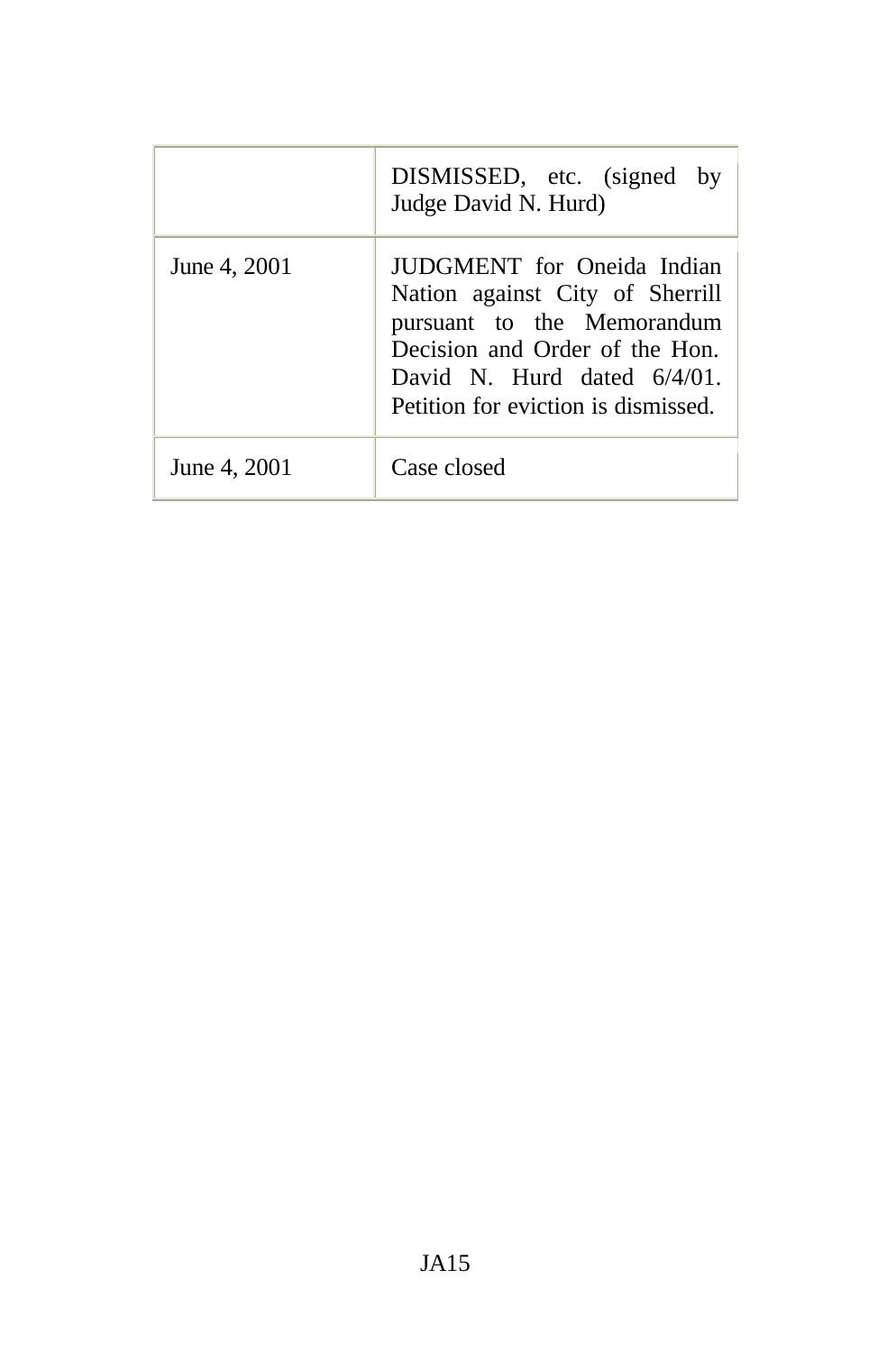### **Relevant Docket Entries,** *Oneida Indian Nation v. City of Sherrill, et al***, Second Circuit Court of Appeals, Docket 01-7795**

| July 9, 2001      | Copy of notice of appeal and district<br>court docket entries on behalf of<br>Appellant City of Sherrill, filed. |
|-------------------|------------------------------------------------------------------------------------------------------------------|
| December 3, 2001  | Appellant City of Sherrill, in 01-7795<br>brief filed                                                            |
| December 3, 2001  | Appellant City of Sherrill, in 01-7795<br>brief filed                                                            |
| December 10, 2001 | Amicus Curiae Oneida County in 01-<br>7795, Madison County brief filed                                           |
| December 10, 2001 | Appellant Madison County in 01-7795<br>defective Appellant's brief cured.                                        |
| December 11, 2001 | Amicus Curiae State of New York in<br>01-7795 brief filed                                                        |
| January 18, 2002  | Appellee Oneida Indian Nation in 01-<br>7795 brief filed                                                         |
| February 20, 2002 | Appellant City of Sherrill, Ne in 01-<br>7795 reply brief filed                                                  |
| May 13, 2002      | heard<br>before<br><b>VAN</b><br>Case<br>GRAAFEILAND, MESKILL,<br><b>B.</b><br>PARKER, C.JJ                      |
| July 21, 2003     | Judgment of the district court<br>is.<br>& VACATED<br><b>AFFIRMED</b><br>by<br>published signed opinion filed.   |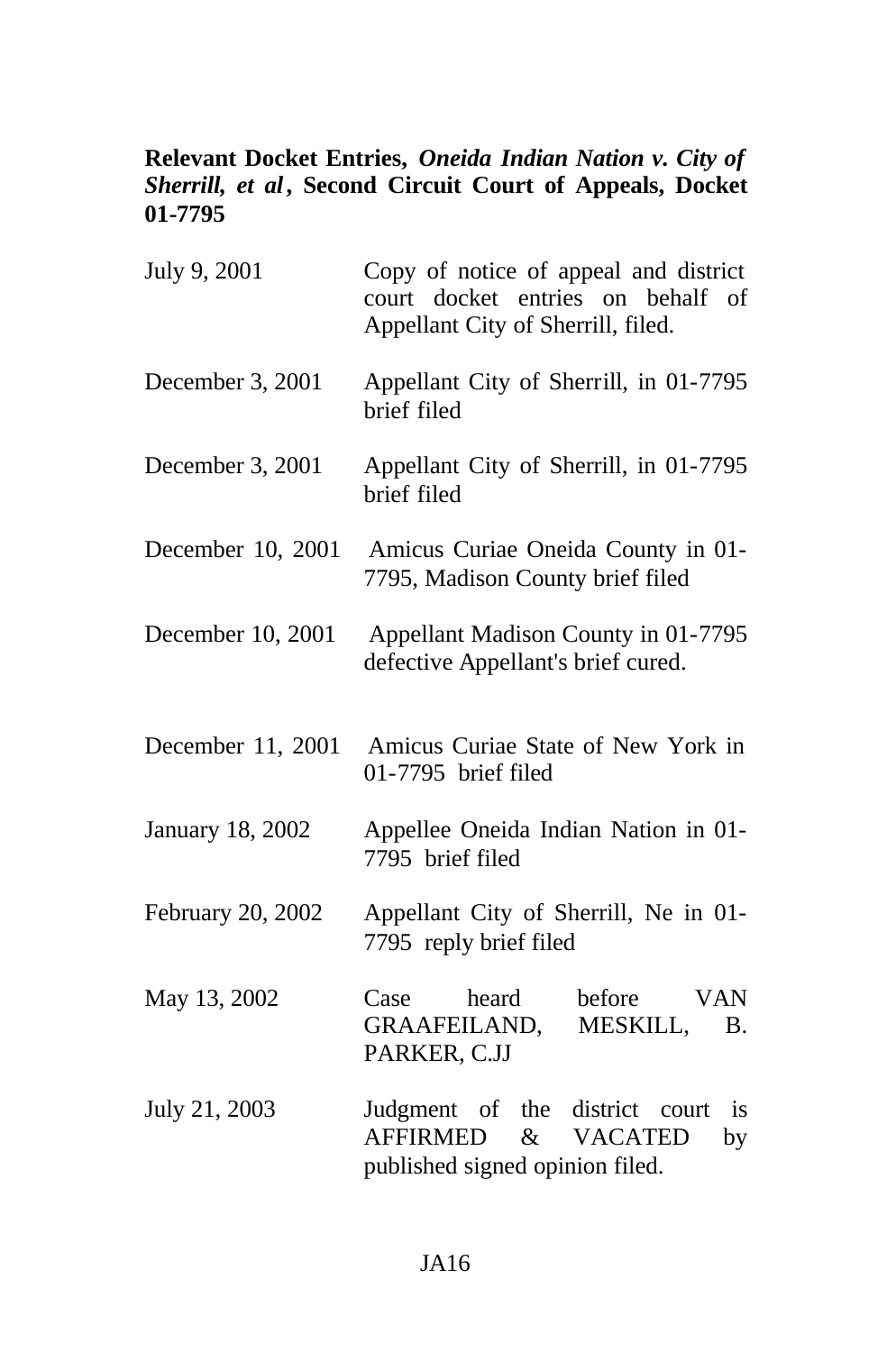- July 21, 2003 Judge EVG DISSENTING in a separate opinion filed.
- July 21, 2003 Judgment filed.
- July 30, 2003 Appellant City of Sherrill, Petition for rehearing, petition for rehearing en banc
- September 15, 2003 Order FILED DENYING petition for REHEARING by Appellant City of Sherrill, endorsed on motion dated 7/30/03 and DENYING petition for rehearing in banc
- October 10, 2003 Judgment MANDATE ISSUED.
- December 18, 2003 Notice of filing petition for writ of certiorari for Appellant City of Sherrill, in 01-7795 dated 12/11/03 filed. Supreme Ct#: 03-855.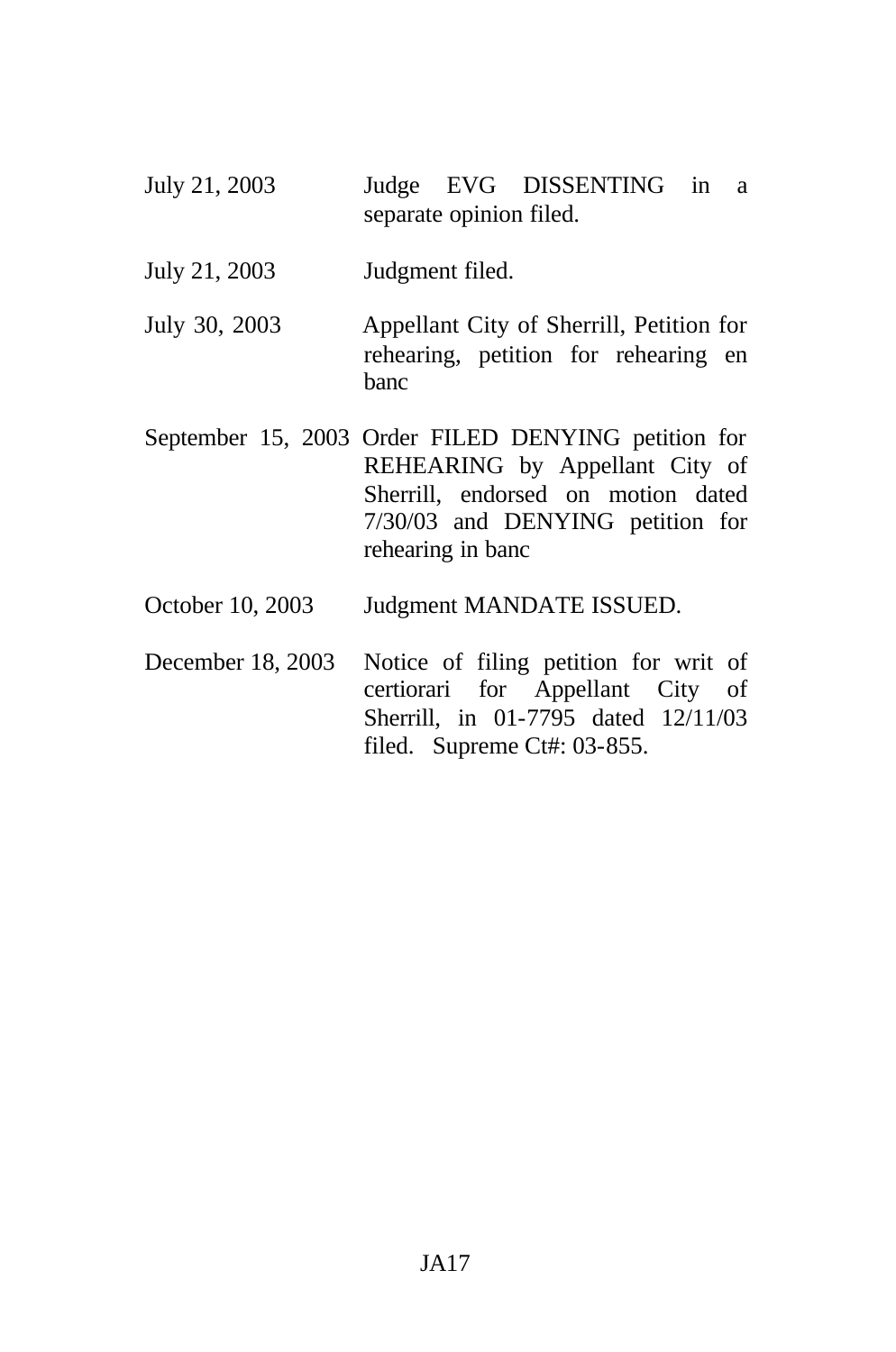**Complaint and Selected Other Pleadings,** *Oneida Indian Nation v. City of Sherrill***, 00 CV 223 (NDNY)**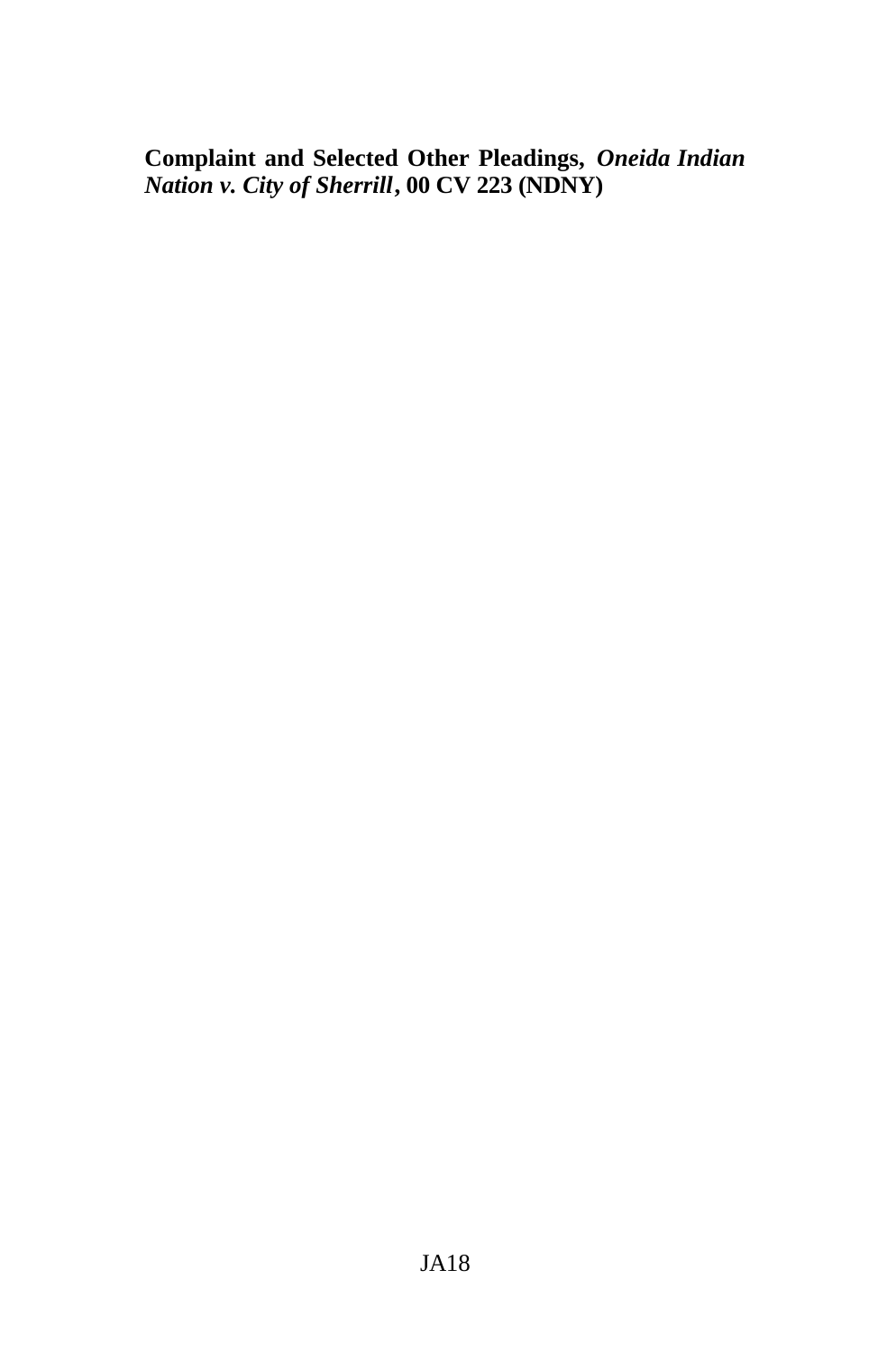#### **Complaint,** *Oneida Indian Nation v. City of Sherrill***, 00 CV 223 (NDNY), February 4, 2000**

### **UNITED STATES DISTRICT COURT FOR THE NORTHERN DISTRICT OF NEW YORK**

ONEIDA INDIAN NATION Route 5 Vernon, New York 13476,

Plaintiff,

-vs- Civil Action No.

CITY OF SHERRILL 377 Sherrill Road Sherrill, New York 13461,

Defendant.

COMPLAINT

A. Nature of Action

1. The Oneida Indian Nation sues the City of Sherrill to stop Sherrill from further efforts to enforce its property tax laws with respect to Nation lands located in Sherrill. Sherrill has notified the Nation that, unless the Nation pays property taxes by February8, 2000, Sherrill will take title to the Nation's lands and will evict the Nation from possession of such lands. These lands are Oneida reservation lands in the Nation's actual possession, are Indian country,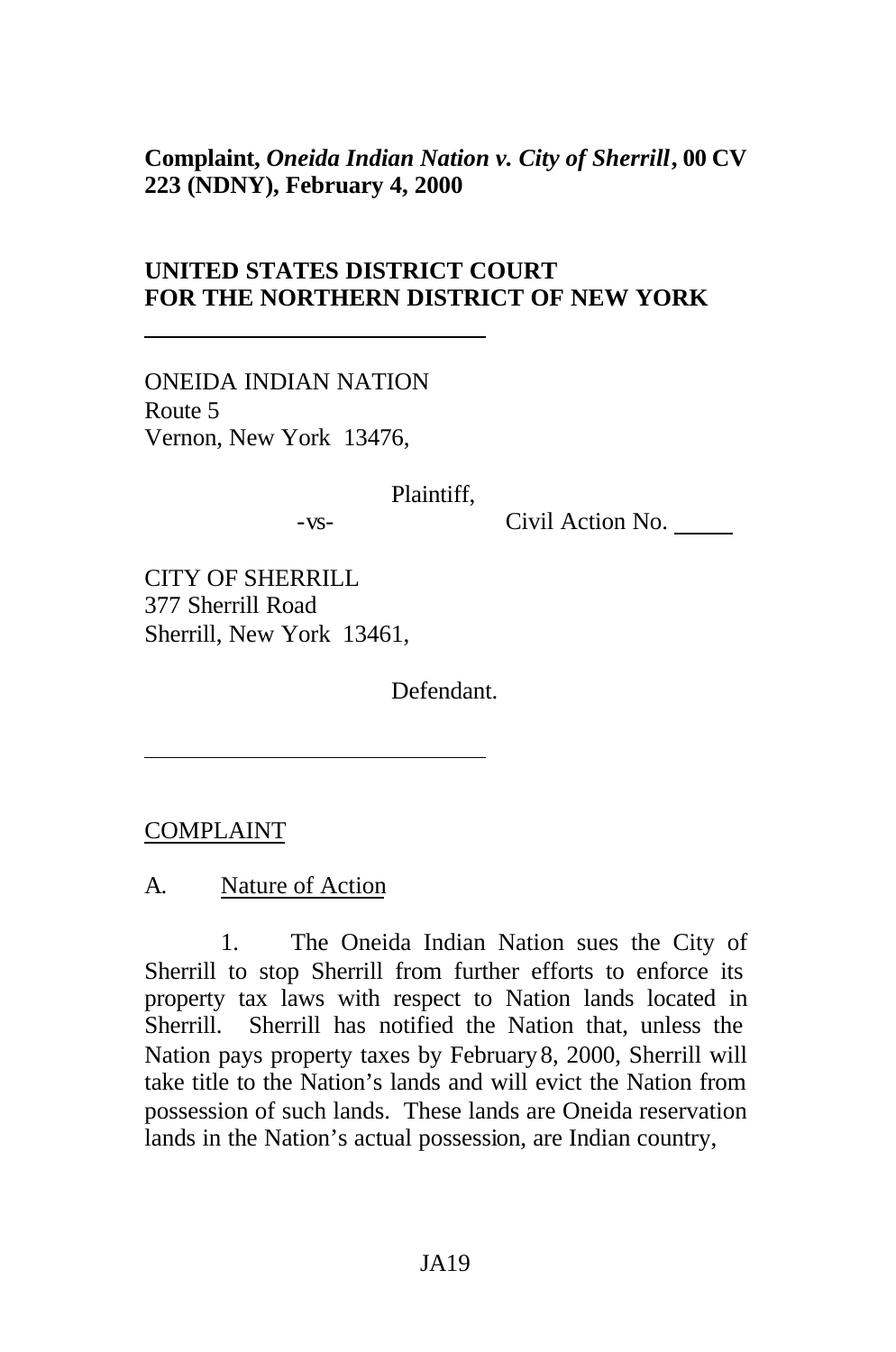and are restricted against alienation. Sherrill's efforts to tax such lands and to interference with the Nation's possession of them violates federal law.

### B. Subject Matter Jurisdiction and Venue

2. Jurisdiction regarding the Nation's federal claims exists pursuant to  $28$  U.S.C.  $\S$ § 1331 & 1362 and 42 U.S.C. § 1983. Those claims arise under, and seek to preserve rights and immunities secured by, the Indian Commerce Clause (Art. I, § 8) and the Due Process Clause (Amend. XIV) of the United States Constitution, the Non-Intercourse Act, 25 U.S.C. § 177, the 1794 Treaty of Canandaigua, and federal common law protections of tribal sovereignty and prohibitions against taxation of tribal reservation land by states and their political subdivisions.

3. Jurisdiction regarding the Nation's state-law claims exists pursuant to 28 U.S.C. § 1367. Sherrill is in this district. The events giving rise to the Nation's claims occurred in this district. The real property that is the subject of this action is in this district.

#### C. Parties

5. Plaintiff Oneida Indian Nation is a federally recognized Indian tribe. 63 Fed. Reg. 71941 (Dec. 30, 1998).

6. Defendant City of Sherrill is a municipal corporation organized under the laws of the State of New York.

#### D. Facts

7. The Nation has two properties fronting on Route 5 in Sherrill. On one, the Nation has a textile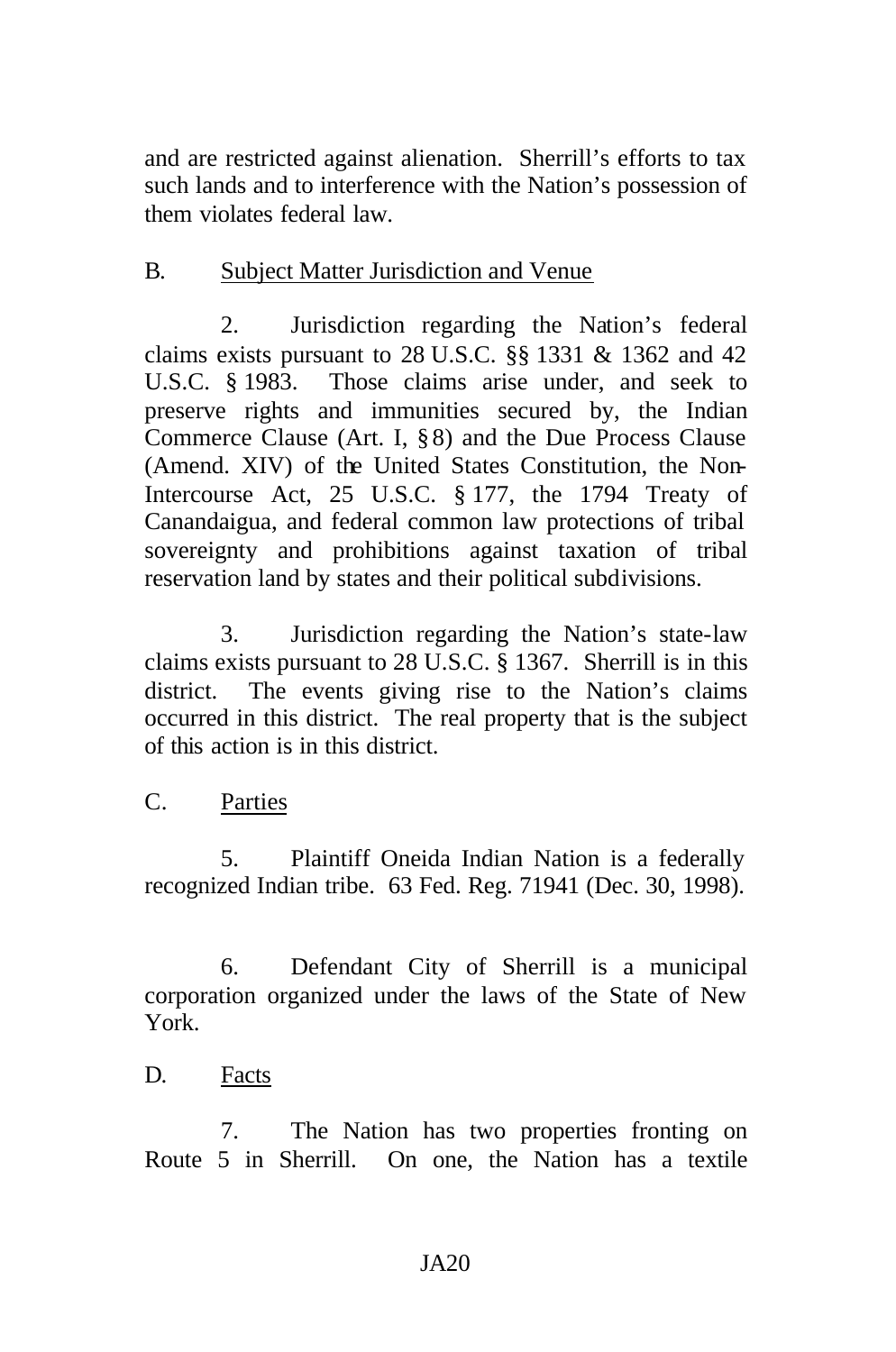manufacturing and distribution facility. On the other, the Nation has a gas station and convenience store. Sherrill has divided these properties into the following ten tax parcels. 322.014-1-23, 322.014-1-24, 322.014-1-25, 322.014-1-26. 322.015-2-1, 322.015-2-64, 322.015-2-65, 322.015-2-40.3, 322-015-2-45.1, 322-015-2-47.

8. These properties are located within and are part of the Oneida reservation recognized in the 1794 Treaty of Canandaigua. Neither the Congress of the United States, nor any other part of the Government of the United States, ever has modified the reservation status of these properties or made them subject to taxation by a state or local government.

9. Although the Nation's properties in Sherrill always have been part of the Oneida reservation, the Nation has not always had actual possession of them. In 1805, the State of New York caused these properties, which were part of a 100-acre parcel, to be transferred to an individual Nation member named Cornelius Dockstader. In 1807, the New York Legislature purported to grant Dockstader the right to sell the land, and Dockstader thereafter sold the land to a non-Indian named Peter Smith. Thereafter, the land was subdivided. The subdivided parcels, including the properties that are the subject of this action, were sold by one non-Indian to another over the years, such that, from 1805 until about 1997-98, the parcels were out of the Nation's actual possession.

10. None of the transactions, transfers or sales described in the previous paragraph complied with any of the federal participation and approval requirements of 25 U.S.C. § 177, and none was approved by any branch of the Government of the United States. All such transactions and transfers were in violation of federal law and were void ab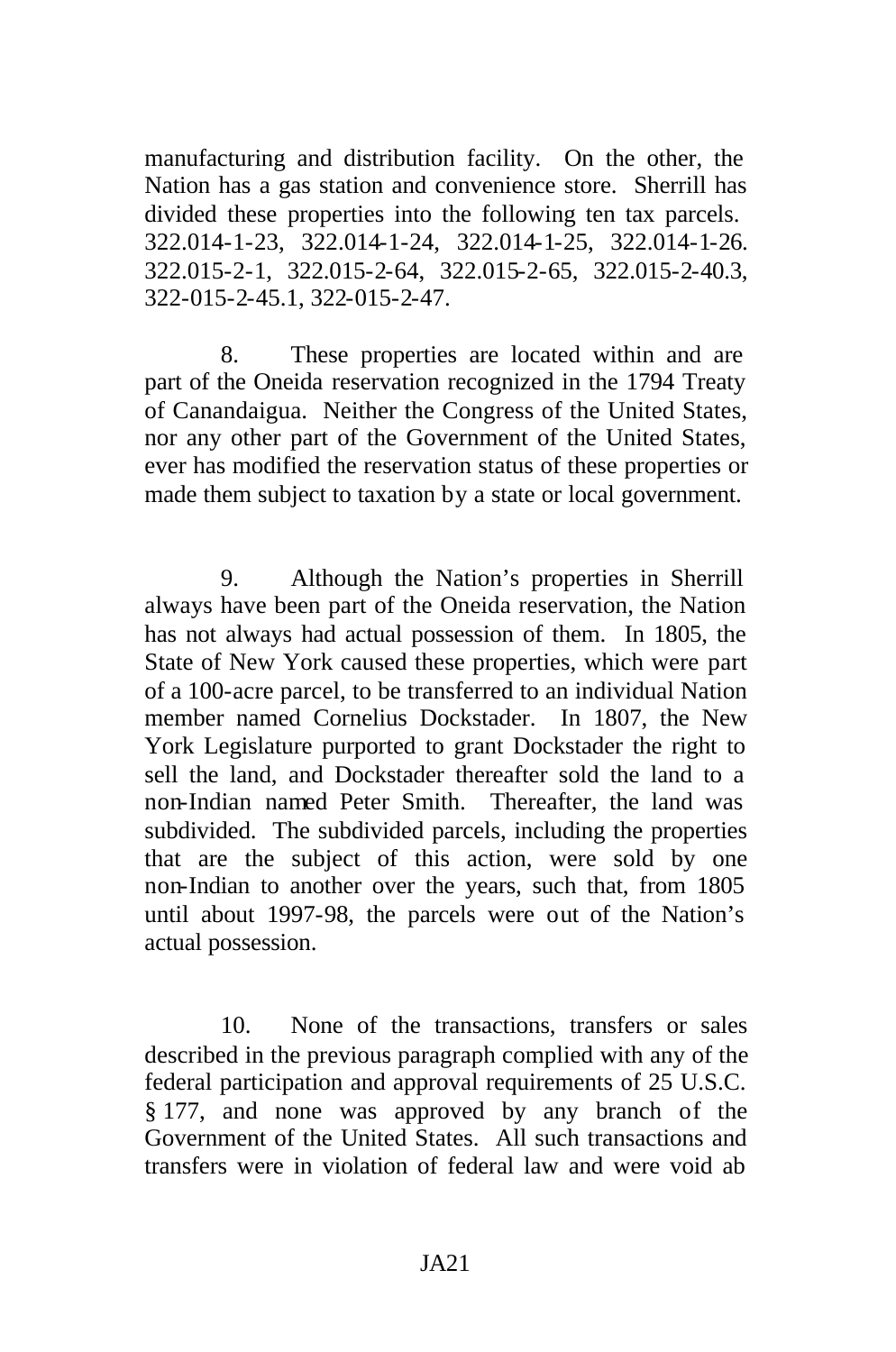initio, including the transactions and transfers involving the Sherrill properties, and the Nation never lost its possessory rights with respect to the Sherrill properties.

11. In 1997 and 1998, the Nation re-acquired actual possession of its properties in Sherrill by voluntary, free market transactions. Pursuant to these transactions, those non-Indians who were in actual possession agreed to leave and to give to the Nation possession and any other rights they had claims in the properties.

12. The Nation's properties constitute reservation land and, therefore, Indian country within the meaning of 18 U.S.C. § 1151. Further, the properties are subject to restrictions on alienation and encumbrance by virtue of the Non-Intercourse Act, 25 U.S.C. § 177. As reflected in Exhibit A, the United States Department of Interior has reviewed the status of a gas station on similar lands and has determined in response to an inquiry from the New York State Police that the lands "are owned by the Oneida Tribe of New York, cannot be alienated without the express approval of the United States, and are subject to Oneida tribal governmental power."

13. Notwithstanding the status of the Nation's properties as described in the previous paragraph, Sherrill, acting under color of state law, has sought to collect property taxes from the Nation with respect to its properties. The Nation has refused to pay those taxes on the ground that Sherrill's imposition of the taxes is illegal under federal law. The Nation has proposed a standstill agreement that would avoid the need for immediate litigation, without prejudice to the legal positions of the parties. Sherrill has ignored the Nation's objections, has rejected a standstill agreement, and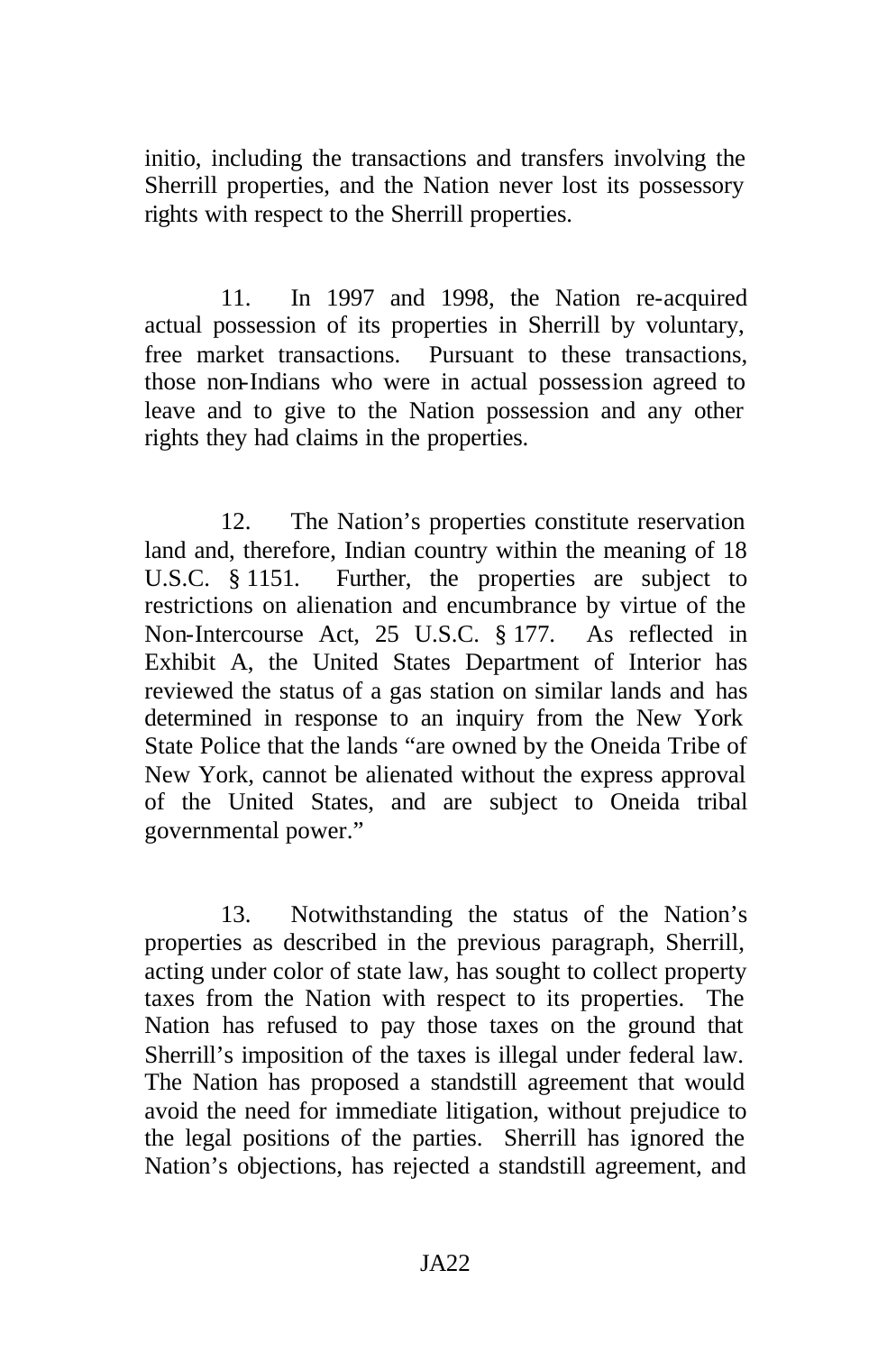has purported to auction the Nation's properties, which Sherrill itself has claimed to purchase at auction.

14. Sherrill is now seeking to bring the dispute to an immediate culmination by engaging in self-help and evicting the Nation from its properties. Specifically, Sherrill has notified the Nation that it will be evicted from three of the tax parcels if property taxes are not paid by February 8, 2000. As to each of these parcels, Sherrill's notice was in the form attached as Exhibit B. It states:

> In accordance with Section 94.h of the City Charter, your property will be conveyed to the City of Sherrill on February 8, 2000, if you do not redeem this property by the date specified in the enclosed notice.

> After the execution of the conveyance to the City, the Charter provides that the occupants of such land be removed therefrom and possession thereof delivered to the City.

### E. First Claim; Federal Prohibition of Property Taxation and Eviction

15. Paragraphs 1 through 14, above, are incorporated herein by reference pursuant to Fed. R. Civ. P.  $10(c)$ .

16. The Nation's properties in Sherrill (specifically identified in paragraph 7, above) are in the actual possession of the Nation, and the Nation has had a possessory right to those properties from time immemorial.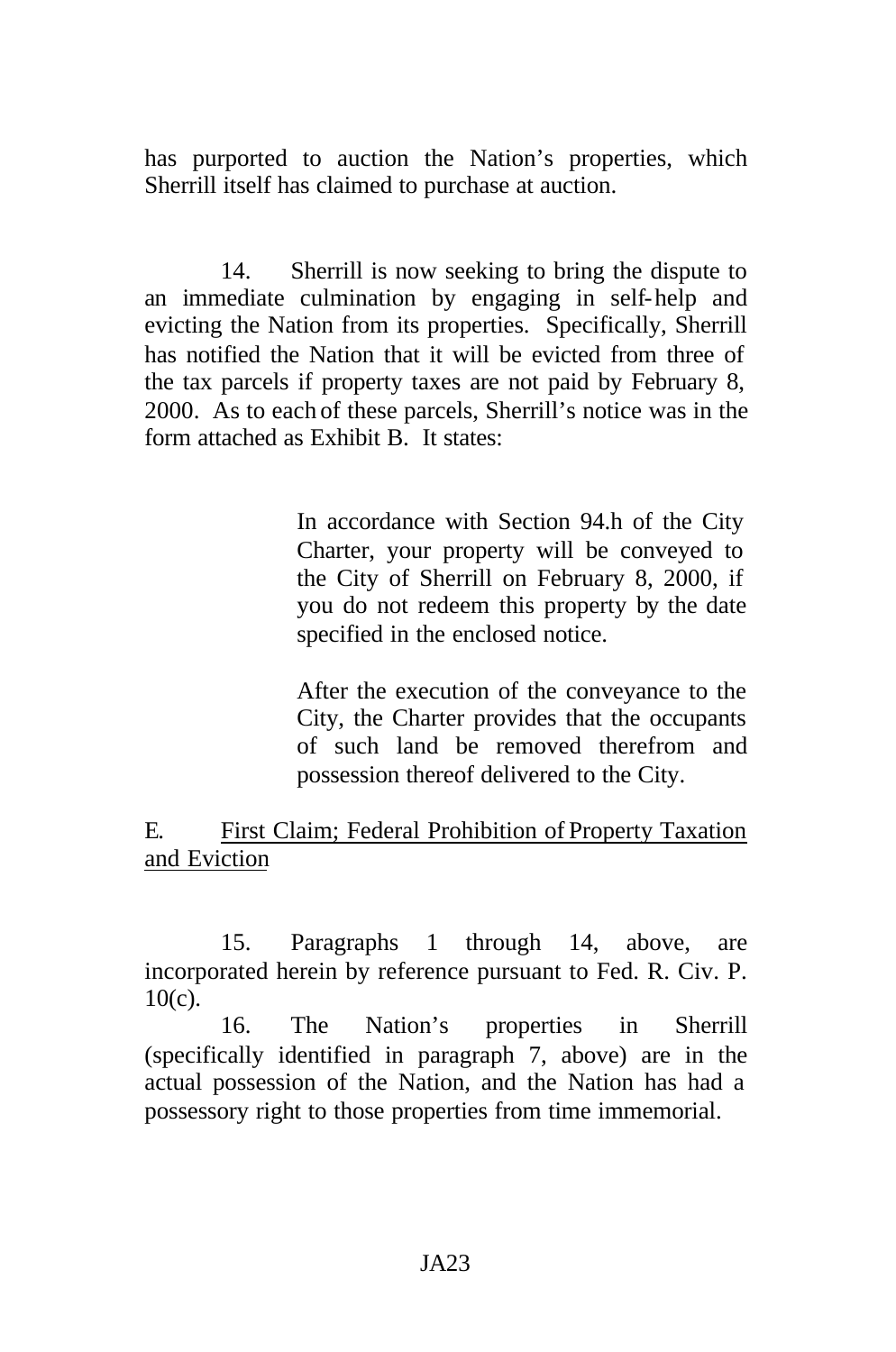17. The Nation's properties are within the Oneida reservation that was confirmed and guaranteed by the 1794 Treaty of Canandaigua. The Treaty confirms the Nation's possessory right and guarantees the Nation the "free use and enjoyment" of its reservation. It precludes taxation of the Nation's reservation land.

18. The Nation's properties constitute reservation land and are Indian country within the meaning of 18 U.S.C. § 1151.

19. The Nation's properties are subject to the restrictions against alienation imposed by the Non-Intercourse Act, 25 U.S.C. § 177.

20. The Nation's properties in Sherrill are not subject to taxation by Sherrill. Article I, Section 8 of the United States Constitution reposes authority over commerce with Indians in the Congress of the United States. This authority is exclusive, it preempts the authority of states and their political subdivisions to impose taxes on tribal land within Indian country, including reservation land possessed by an Indian tribe. Further, in the absence of Congressional authorization to impose such taxes, efforts by states and their political subdivisions to do so is a violation of an Indian tribe's sovereign immunity.

21. Sherrill's efforts to impose property taxes on the Nation's properties and to coerce payment of these taxes by the Nation by encumbering and conveying those properties and by eviction the Nation from them:

- a. violate the 1794 Treaty of Canandaigua;
- b. violate Article I, Section 8 of the United States Constitution and federal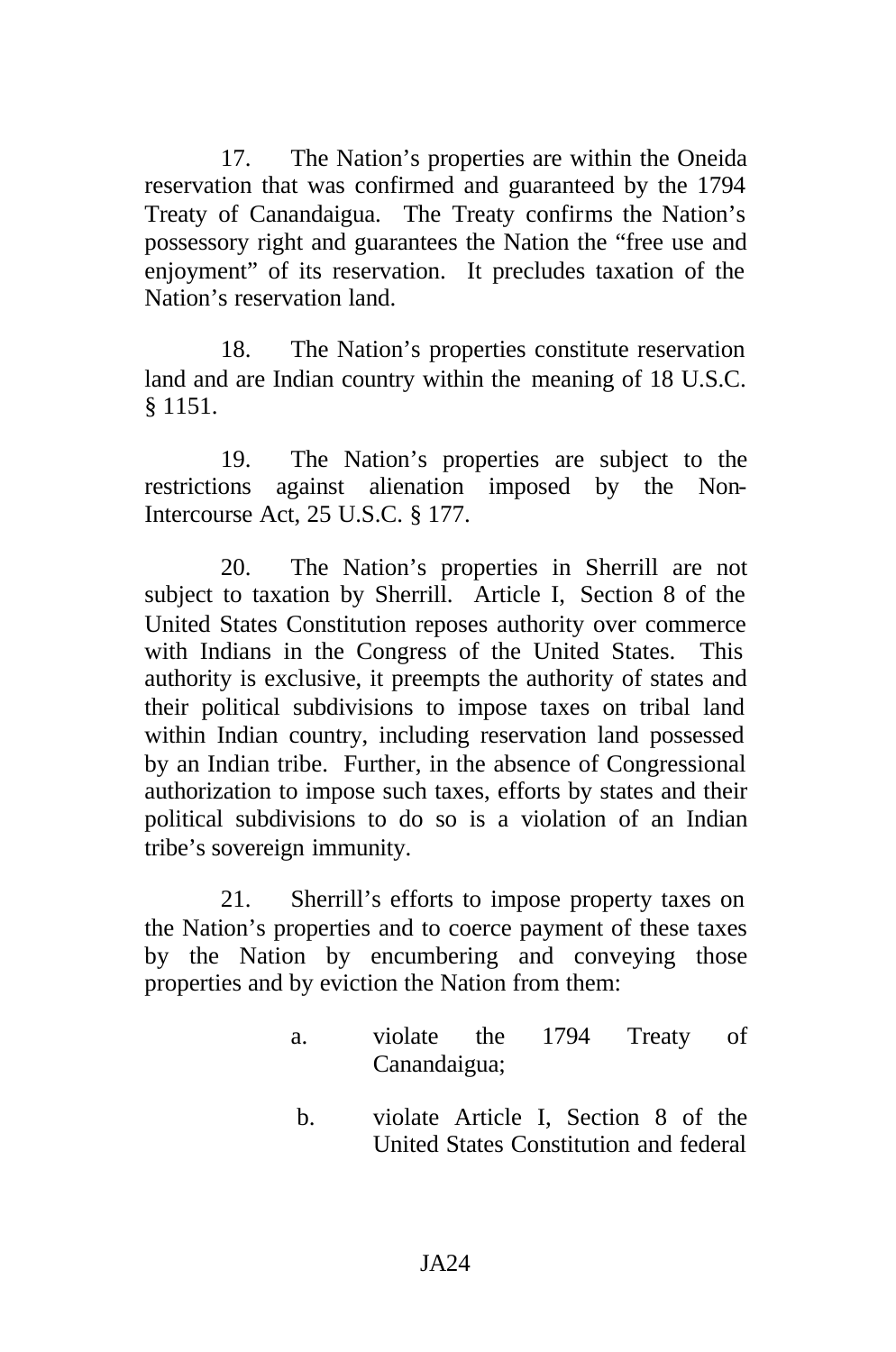common law, which give exclusive authority to Congress with respect to taxation of Indian land;

- c. violate the Nation's sovereign immunity, which derives from Article I, Section 8 of the United States Constitution and from federal common law.;
- d. violate the Non-Intercourse Act, 25 U.S.C. § 177, in that Sherrill has not complied with any provision of the Act for federal involvement in and approval of a conveyance of an interest in the Nation's properties or of eviction of the Nation from them; and
- e. violate 42 U.S.C. § 1983, in that, under color of state law, they deprive the Nation of rights, privileges and immunities secured by the United States Constitution and by the laws of the United States.

22. Accordingly, Sherrill has no right to tax, auction, transfer or sell the Nation's properties or to evict the Nation from its properties in Sherrill, and Sherrill's action are null and void.

F. Second Claim: Federal and State Due Process

23. Paragraphs 1 through 14, above, are incorporated herein by reference pursuant to Fed. R. Civ. P. 10(c).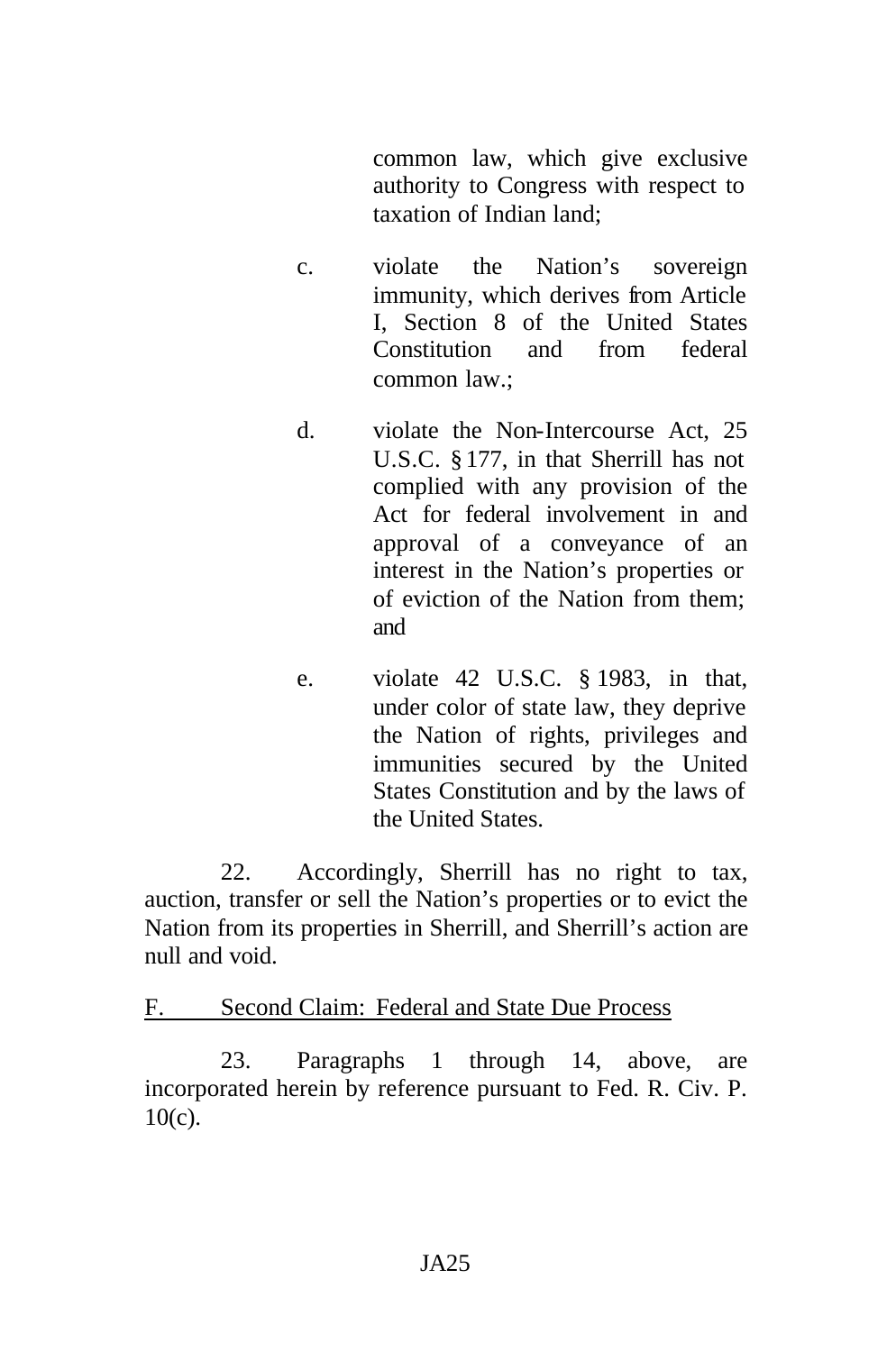24. Throughout Sherrill's efforts, taken under color of state law, to enforce its property tax laws with respect to the Nation's properties, Sherrill has failed to provide the Nation with the notices required to afford due process under the laws of the United States and under the laws of the State of New York.

25. Sherrill's initial notices of tax delinquency to the Nation referred to a tax delinquency but failed to identify the properties subject to the claimed delinquency.

26. Sherrill failed to serve the Nation with written notice with respect to Sherrill's tax sales of the Nation's properties that occurred on November 5, 1997, November 5, 1998 and November 10, 1999. Instead, Sherrill relied upon notice by publication, which was not sufficient.

27. Sherrill also failed to provide the Nation with two years' notice of the Nation's right to redeem its properties, although the Sherrill Charter provides for a twoyear redemption period. Instead, Sherrill gave the Nation only three months' notice of its right to redeem, threatening to evict the Nation at the end of that three-month period. This belated notice of a truncated redemption period eliminated twenty-one months of the required two-year redemption period.

28. By virtue of the foregoing notice defects, Sherrill's efforts to deprive the Nation of its properties and to evict the Nation from them deprives the Nation of the due process rights secured by the constitution and laws of the United Stats and the laws of New York and are illegal, void and in violation of 42 U.S.C.§ 1983.

### G. Prayer for Relief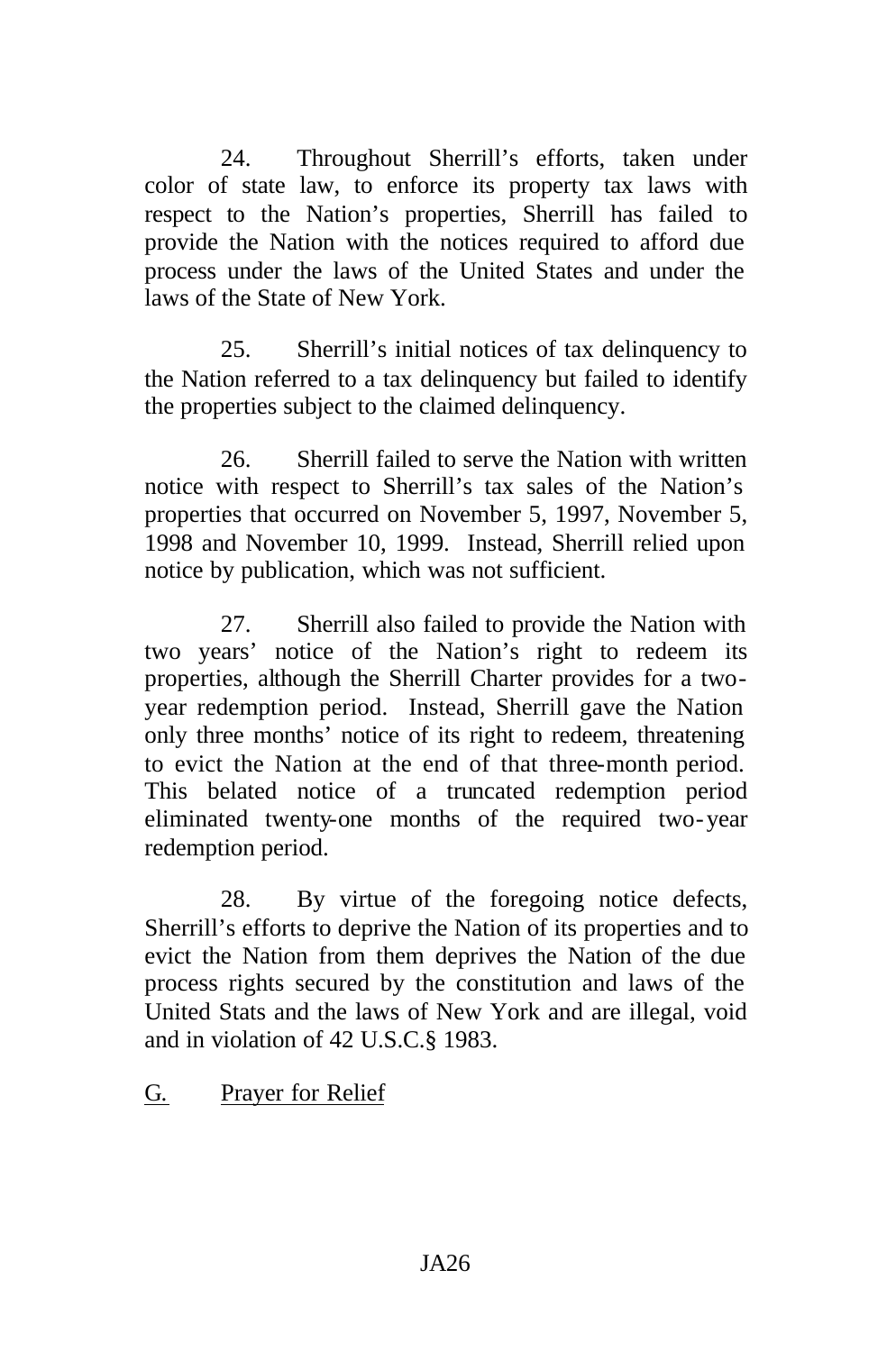WHEREFORE, the Nation prays for entry of judgment in its favor and against Sherrill, awarding the Nation:

a. a declaration that Sherrill may not impose or seek to collect property taxes from the Nation based on the lands owned and possessed by the Nation within Sherrill, that the Nation and its lands are not subject to property taxation by Sherrill, that all of Sherrill's efforts heretofore to tax such lands are null and void, that all of Sherrill's purposed conveyances, sales and auctions of – and notices of delinquency and liens on – such lands are null and void, that all of Sherrill's efforts to interfere with the Nation's ownership and possession of such land are null and void, and that Sherrill may not evict the Nation from or dispossess the Nation of its lands;

b. an injunction prohibiting Sherrill, its officers, agents, servants, employees and persons in active concert or participation with them, including Mayor Dwight Evans, City Manager David Barker and City Clerk Michael Holmes, from subjecting the Nation and its lands to property taxation, prohibiting them from any interference with the Nation's ownership and possession of its lands and from any effort to evict the Nation from such lands, and mandating that they void and rescind all notices, liens, sales, auctions, conveyances and other officials documents or acts taken with respect to enforcement of the property tax laws as against the Nation and its lands;

c. attorneys' fees and costs pursuant to 42 U.S.C. § 1988; and

d. such other relief to which the Nation may be entitled at law or inequity.

Dated: February 4, 2000 Respectfully submitted,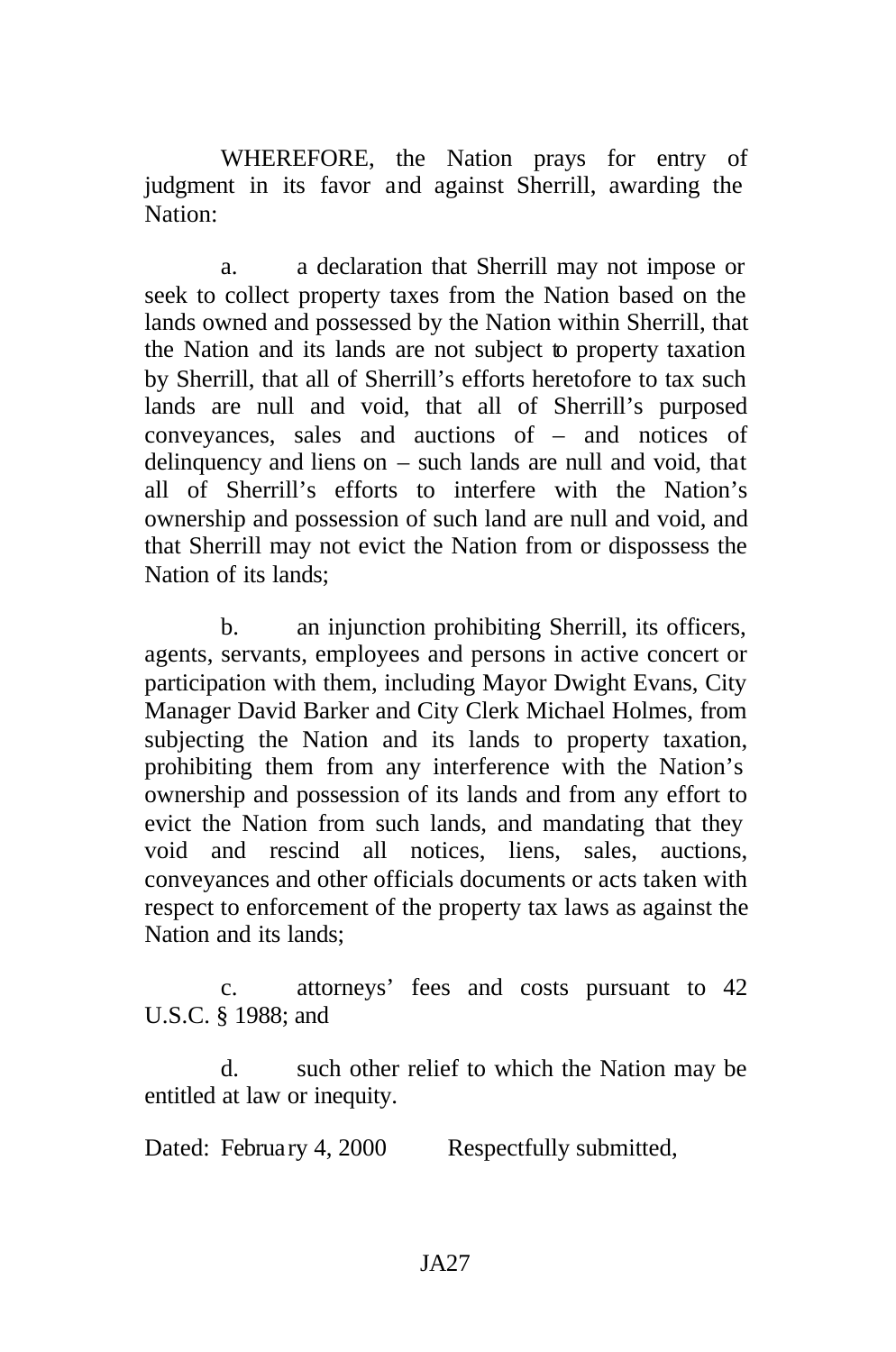MACKENZIE SMITH LEWIS MICHELL & HUGHES, LLP BY:

Peter D. Carmen Bar Roll No. 501504 101 South Salina Street, Suite 600 P.O. Box 4967 Syracuse, New York 13221- 4967 Telephone: (315) 233-8386 Facsimile: (315) 426-8358

-and-

ZUCKERMAN, SPAEDER, GOLDSTEIN, TAYLOR & KOLKER, LLP

- BY: William W. Taylor, III Bar Roll No. 102710 Michael R. Smith Bar Roll No. 601277 1201 Connecticut Ave., NW
- Washington, DC 20036
- 
- Telephone: (202) 778-1832 Facsimile: (202) 822-8106

Attorneys for Plaintiff Oneida Indian Nation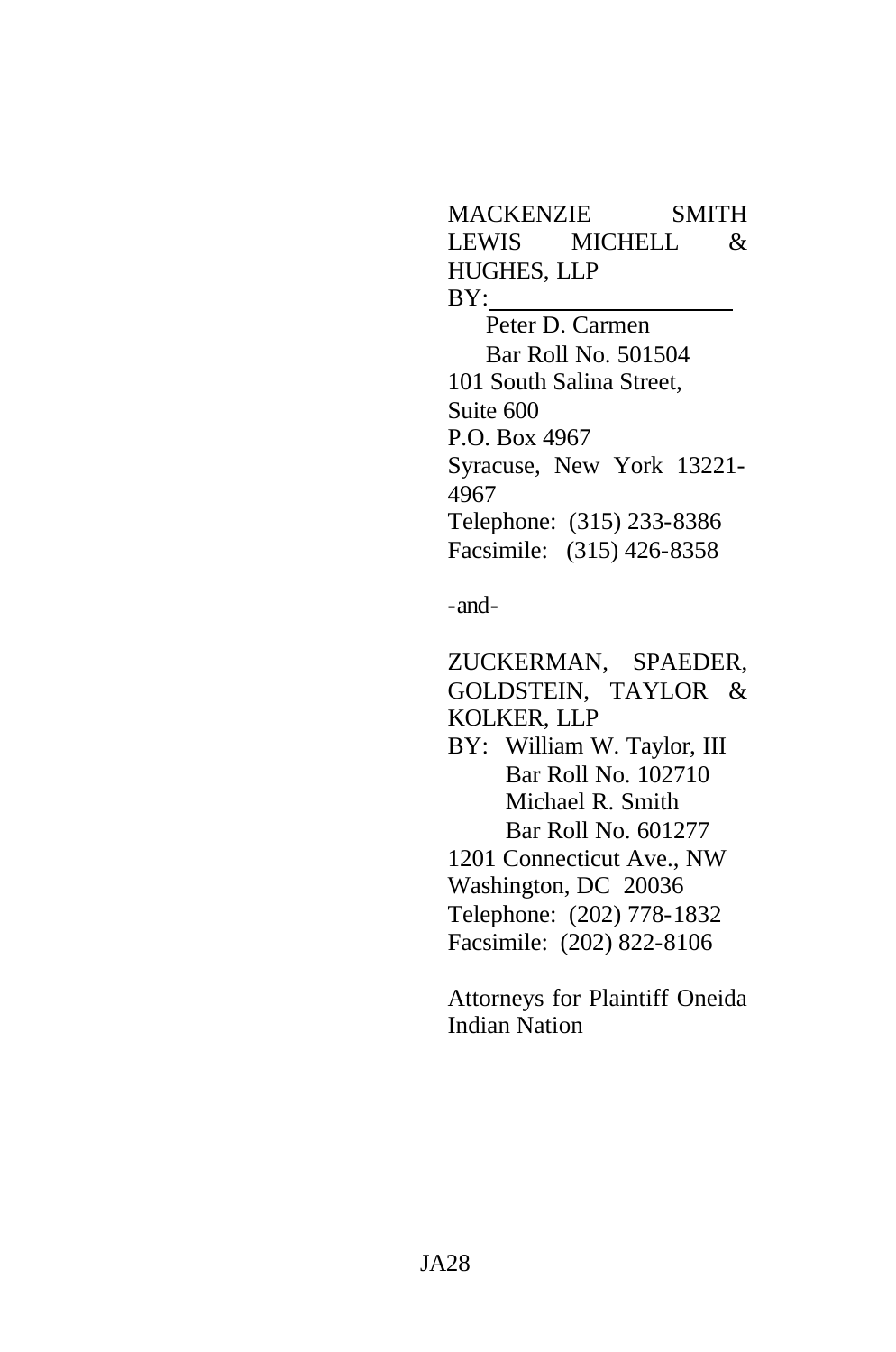# **UNITED STATES DEPARTMENT OF THE INTERIOR BUREAU OF INDIAN AFFAIRS Eastern Area Office Suite 260 3701 North Fairfax Drive Arlington, Virginia 22203**

**March 17, 1999**

Mr. Lloyd R. Wilson, Jr. Staff Inspector New York State Police Building 22 1220 Washington Avenue Albany, New York 12226-2252

Dear Inspector Wilson

Thank you for your letter asking whether lands owned by the Oneida Tribe of New York (specifically the SavOn gas station at 354 N. Peterboro Street, Canastota, New York) are "Indian lands" as defined under 25 U.S.C. 2703.

Section 2703(4)(B) provides in pertinent part that Indian lands are "any lands title to which is … held by any Indian tribe … subject to restriction by the United States against alienation and over which an Indian tribe exercises governmental power."

The lands in question meet this definition because they are owned by the Oneida Tribe of New York, cannot be alienated without the express approval of the United States, and are subject to Oneida tribal governmental power.

Should you have any further questions, please let me know.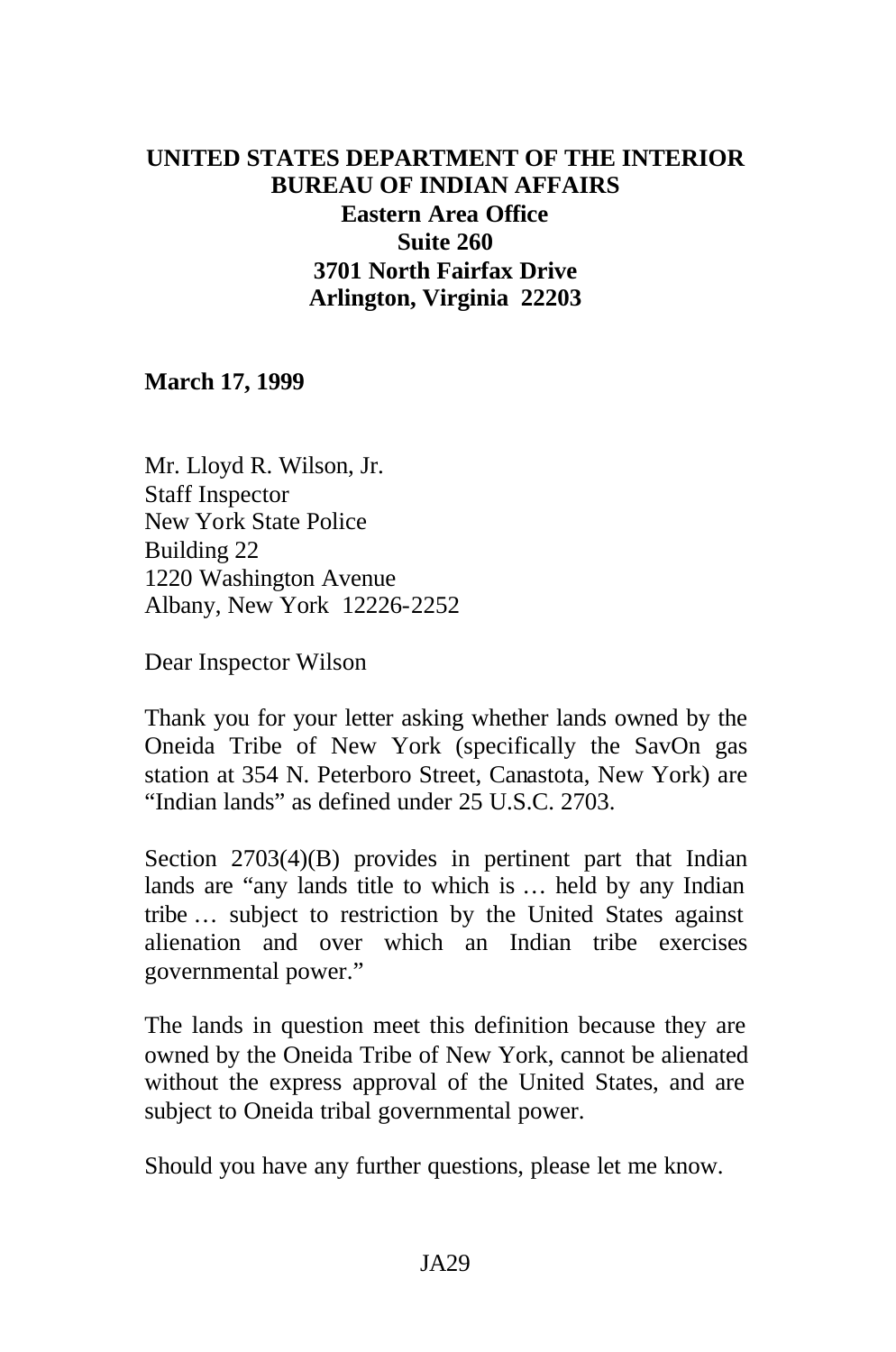Sincerely,

Franklin Keel Director, Eastern Area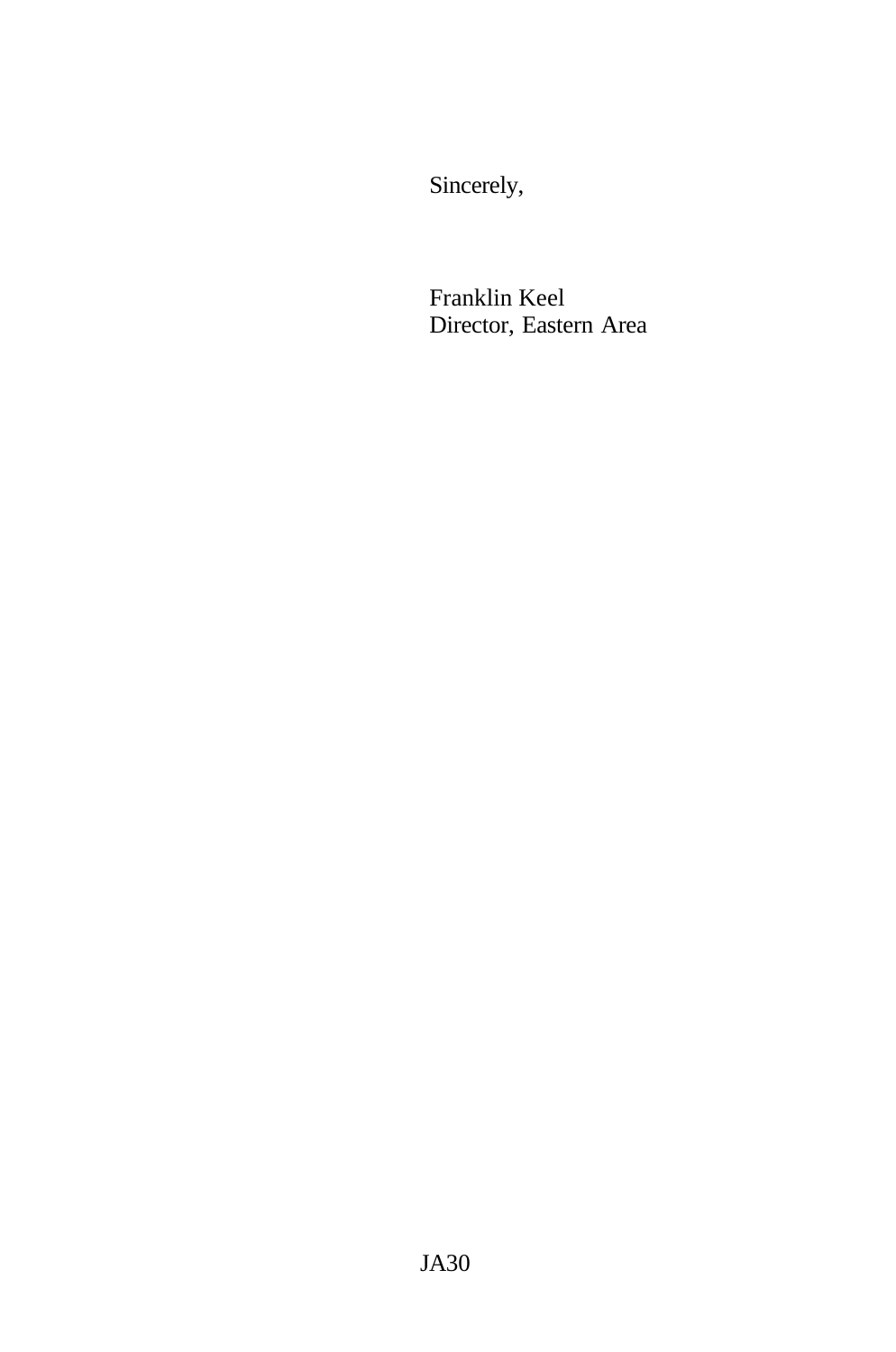### **CITY OF SHERRILL 377 Sherrill Rd. Sherrill, N.Y. 13461 Telephone: (315) 363-2440 Fax: (315) 363-0031**

# **CITY OF SHERRILL**

#### **NOTICE OF REDEMPTION**

#### **FROM 1997**

#### To: Oneida Indian Nation of New York Tax Map # 322.014-1-26

PLEASE TAKE NOTICE that a sale of said lands, reputedly owned by you, for unpaid taxes was held by the undersigned on November 5, 1997, such lands were sold to the City of Sherrill, the highest bidder, and a tax sale certificate issued to the City. The last date for you to redeem such lands is February 8, 2000.

Dated: November 8, 1999

MICHAEL D. HOLMES CITY CLERK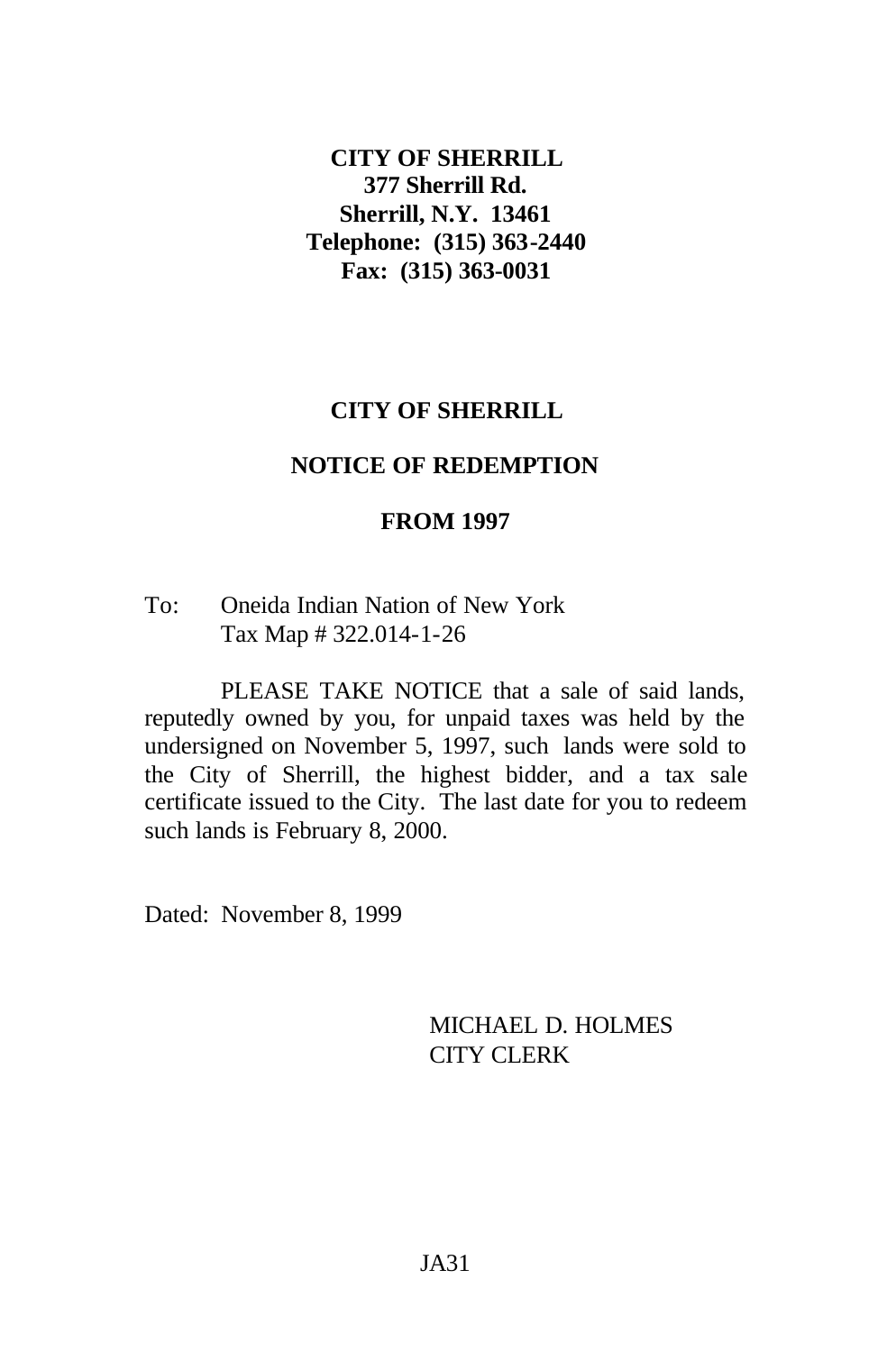**CITY OF SHERRILL 377 Sherrill Rd. Sherrill, N.Y. 13461 Telephone: (315) 363-2440 Fax: (315) 363-0031**

January 10, 2000

Oneida Indian Nation of New York Attn: Ray Halbritter P.O. Box 1 Vernon, N.Y. 13476

Dear Mr. Halbritter:

In accordance with Section 94.h of the City Charter, your property will be conveyed to the City of Sherrill on February 8, 2000, if you do not redeem this property by the date specified in the enclosed notice.

After the execution of conveyance to the City, the Charter provides that the occupants of such land be removed therefrom and possession thereof delivered to the City.

Sincerely,

Michael D. Holmes City Clerk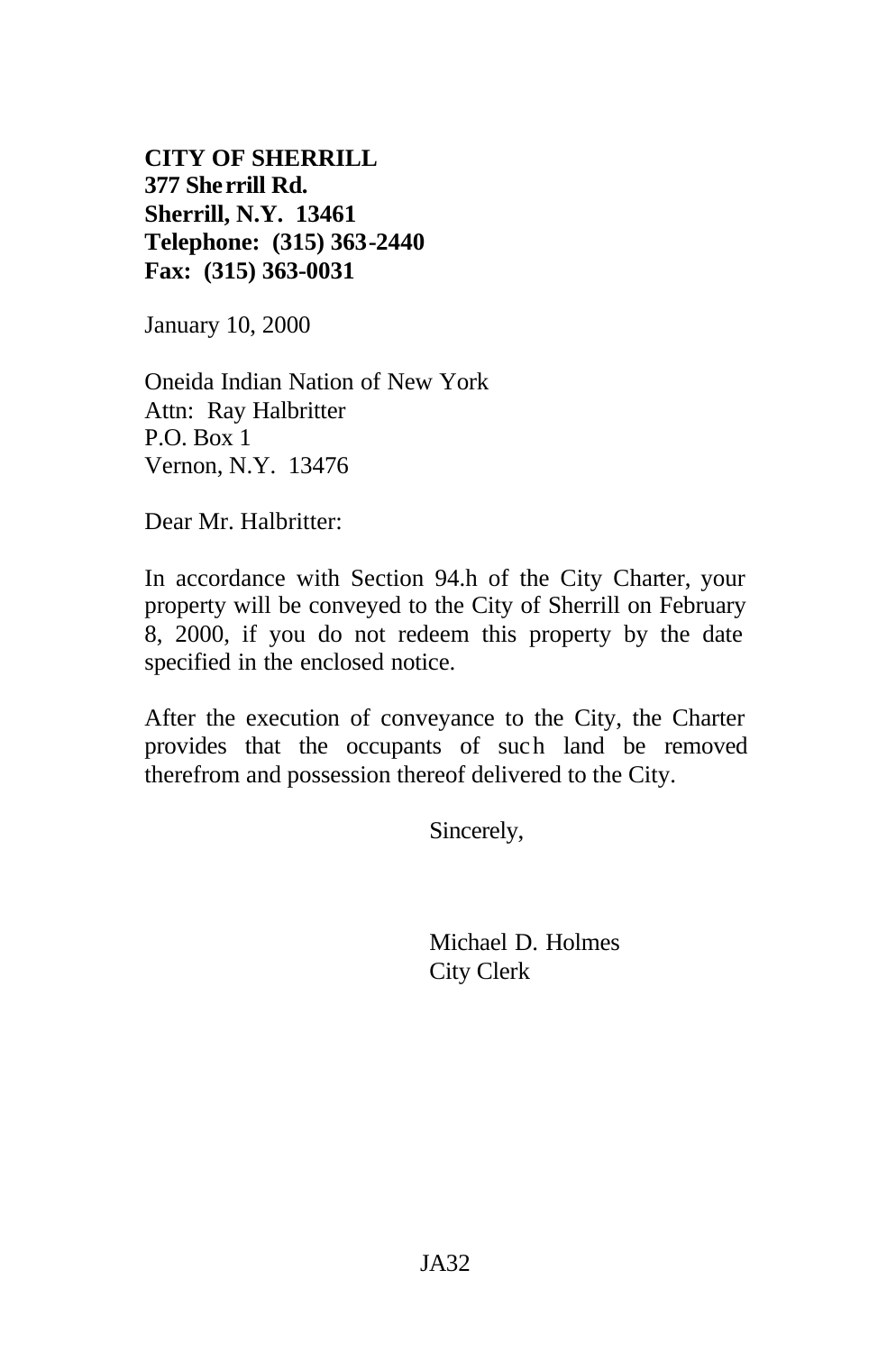## **ZUCKERMAN, SPAEDER, GOLDSTEIN, TAYLOR & KOLKER, L.L.P. Attorneys at Law 1201 Connecticut Avenue, N.W. Washington, D.C. 20036-2636 (202) 778-1800 Telecopier (202) 822-8106**

February 4, 2000

## **VIA FACSIMILE & FIRST CLASS MAIL**

Mr. Michael D. Holmes City Clerk City of Sherrill 377 Sherrill Road Sherrill, MY 13461

Dear Mr. Holmes:

I am writing to request that the City's counsel contact me about the tax case just filed in federal court by the Oneida Indian Nation.

I would like to pursue with counsel our request for a standstill agreement that would not prejudice the legal position of any party.

I also would like to confirm our expectation that the City of Sherrill will not take further action to evict the Nation while the federal litigation concerning the rights of Sherrill and the Nation is pending.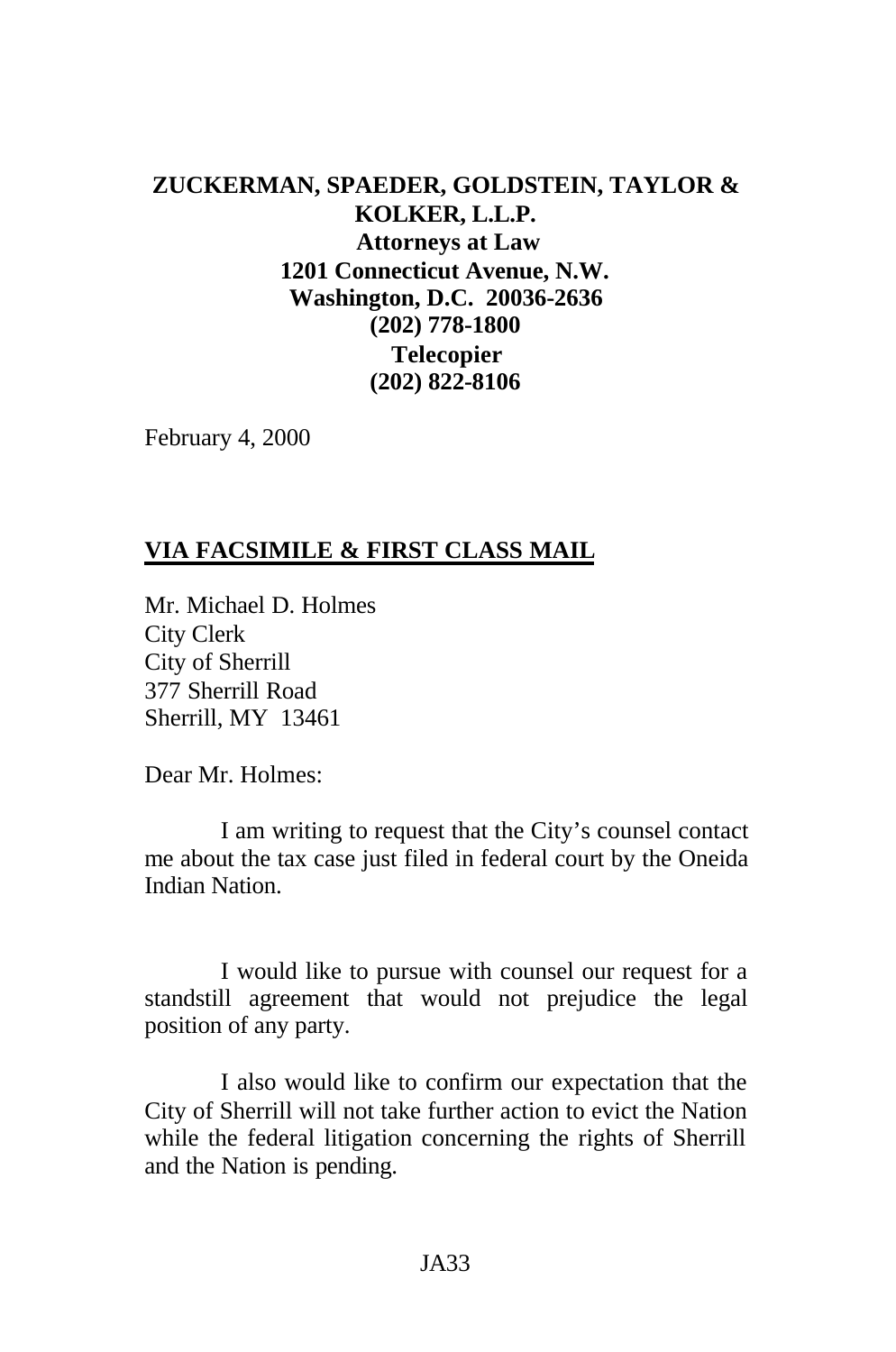Finally, I would ask that copies of any further notices concerning this matter also be sent to me. Thank you.

Sincerely,

/s/ Michael R. Smith

Michael R. Smith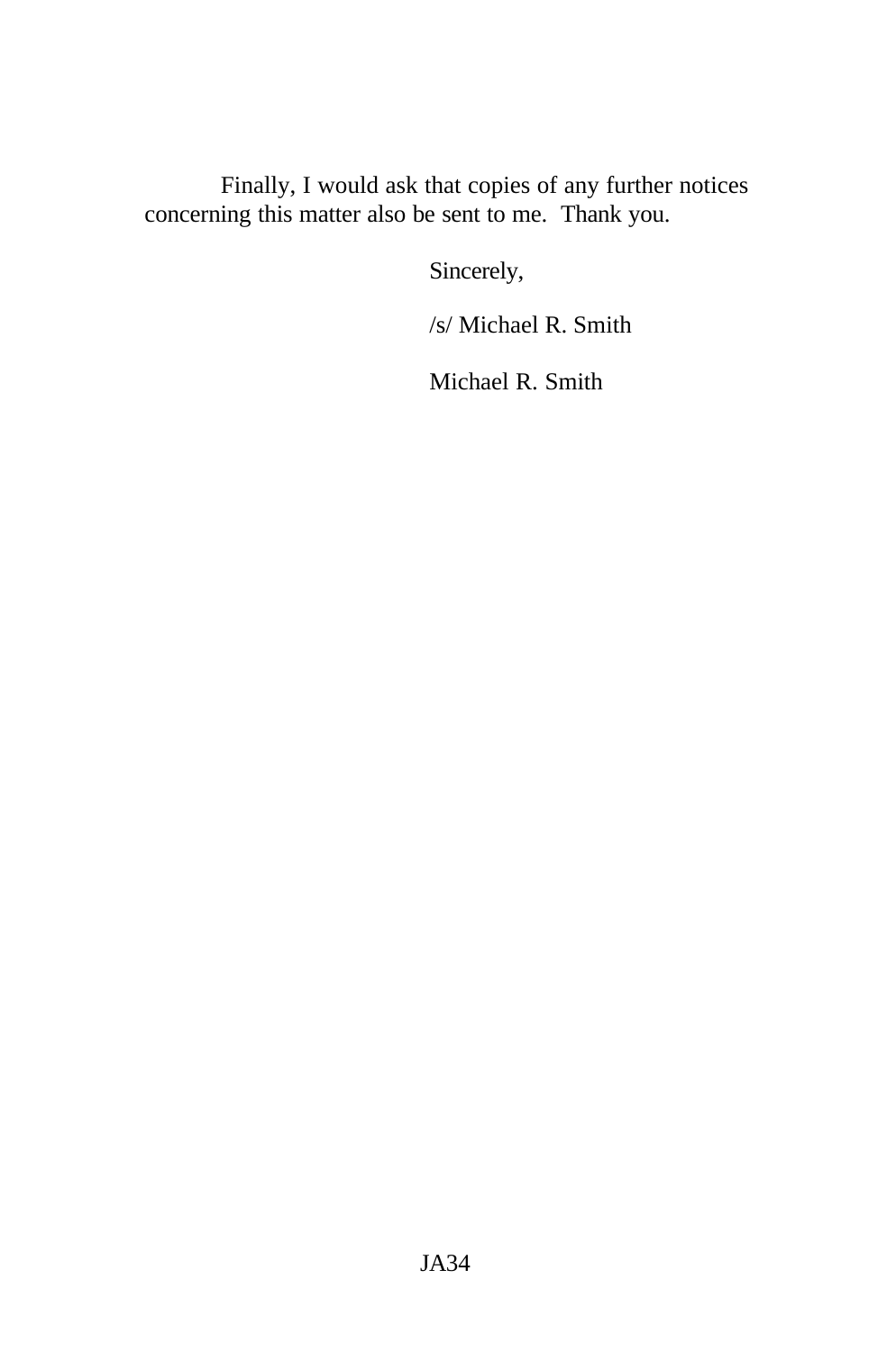### **Answer and Counterclaims,** *Oneida Indian Nation v. City of Sherrill***, 00 CV 223 (NDNY), February 24, 2000**

### UNITED STATES DISTRICT COURT NORTHERN DISTRICT OF NEW YORK

| THE ONEIDA INDIAN NATION, |                      |
|---------------------------|----------------------|
| Route 5                   |                      |
| Vernon, New York 13476,   |                      |
|                           |                      |
| Plaintiff,                | <b>ANSWER AND</b>    |
| VS.                       | <b>COUNTERCLAIMS</b> |
|                           | Civil Action No.     |
| <b>CITY OF SHERRILL,</b>  | $00$ -CV-223         |
| 377 Sherrill Road         |                      |
| Sherrill, New York 13461, |                      |
|                           |                      |
| Defendant.                |                      |
|                           |                      |

Defendant the City of Sherrill, by its attorneys, Fried, Frank, Harris, Shriver & Jacobson, as and for its answer and counterclaim, states and alleges upon knowledge as to itself and upon information and belief as to all other matters, as follows:

1. Denies each and every allegation of paragraph 1 of the complaint, except admits the City of Sherrill notified the Oneida Indian Nation that, unless it paid its property taxes on tax parcels 322.014-1-23, 322.014-1-25, and 322.014-1-26 by February 8, 2000, Sherrill would take title to these lands and evict plaintiff from possession of said lands.

2. Denies each and every allegation of paragraph 2 of the complaint, except admits that plaintiff purports to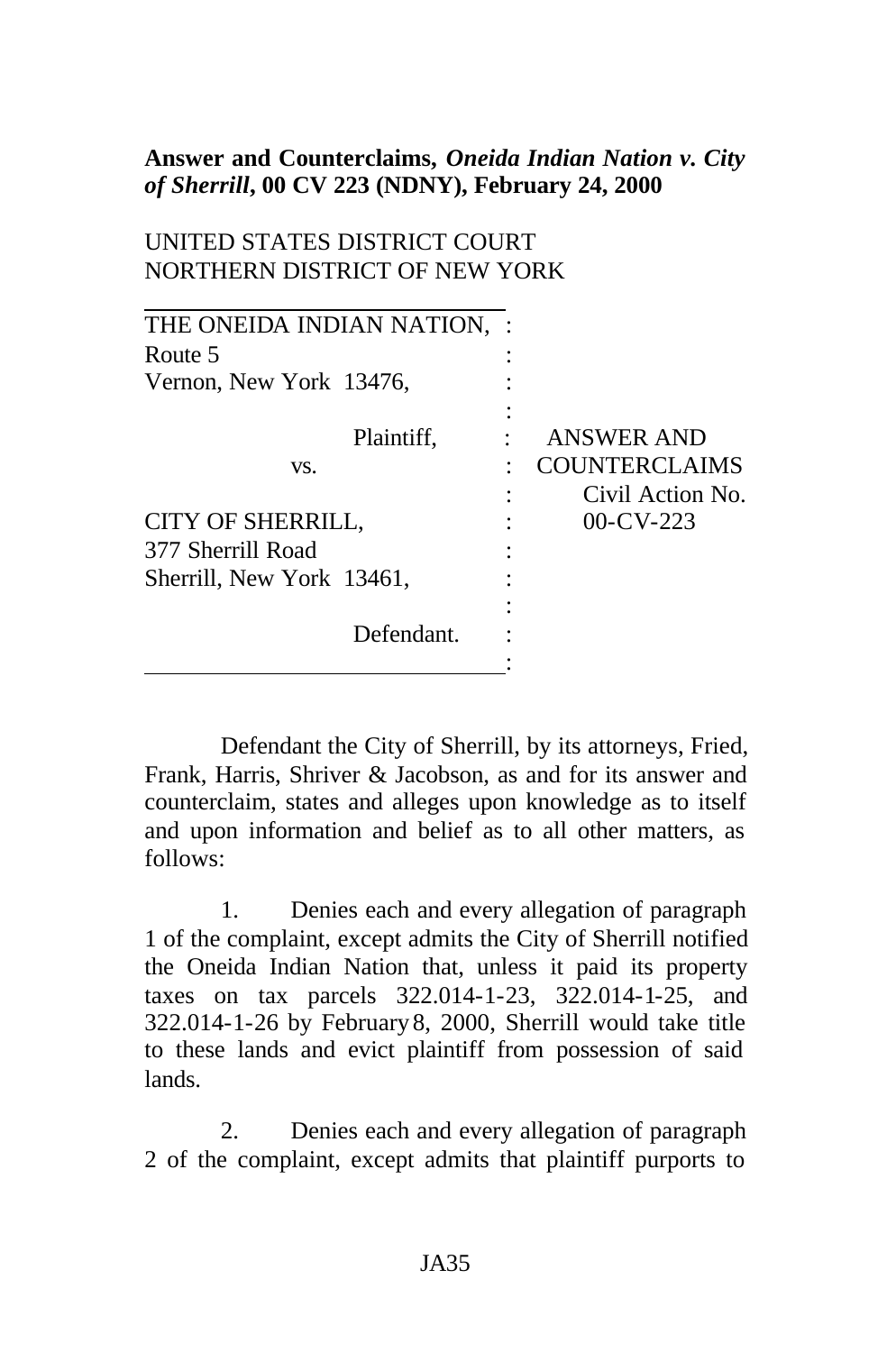predicate its claims and assertions as to jurisdiction upon the statutes and legal principles referred to therein.

3. Denies each and every allegation of paragraph 3 of the complaint, except admits that plaintiff purports to predicate its claims and assertions as to jurisdiction upon the statutes and legal principles referred to therein.

4. Denies knowledge or information sufficient to form a belief as to the truth of each and every allegation of paragraph 4 of the complaint, except admits that the City of Sherrill is located within the Northern District of New York and admits that the real property that is the subject of this action is located within the Northern District of New York.

5. Denies knowledge or information sufficient to form a belief as to the truth of each and every allegation of paragraph 5 of the complaint, except admits that the Oneida Indian Nation is a federally recognized Indian tribe.

6. Admits the allegations of paragraph 6 of the complaint.

7. Denies knowledge or information sufficient to form a belief as to the truth of each and every allegation of paragraph 7 of the complaint, except admits that these properties have been divided by the Oneida County Department of Taxation into the following ten tax parcels: 322.014-1-23; 322.014-1-24; 322.014-1-25; 322.014-1-26; 322.015-2-1; 322.015-2-40.3; 322.015-2-45.1; 322.015-2-47; 322.015-2-64; 322.015-2-65; except denies that the properties referred to as tax parcels 322.014-1-23, 322.014-1- 25, and 322.014-1-26 are currently owned by the Oneida Indian Nation.

8. Denies each and every allegation of paragraph 8 of the complaint.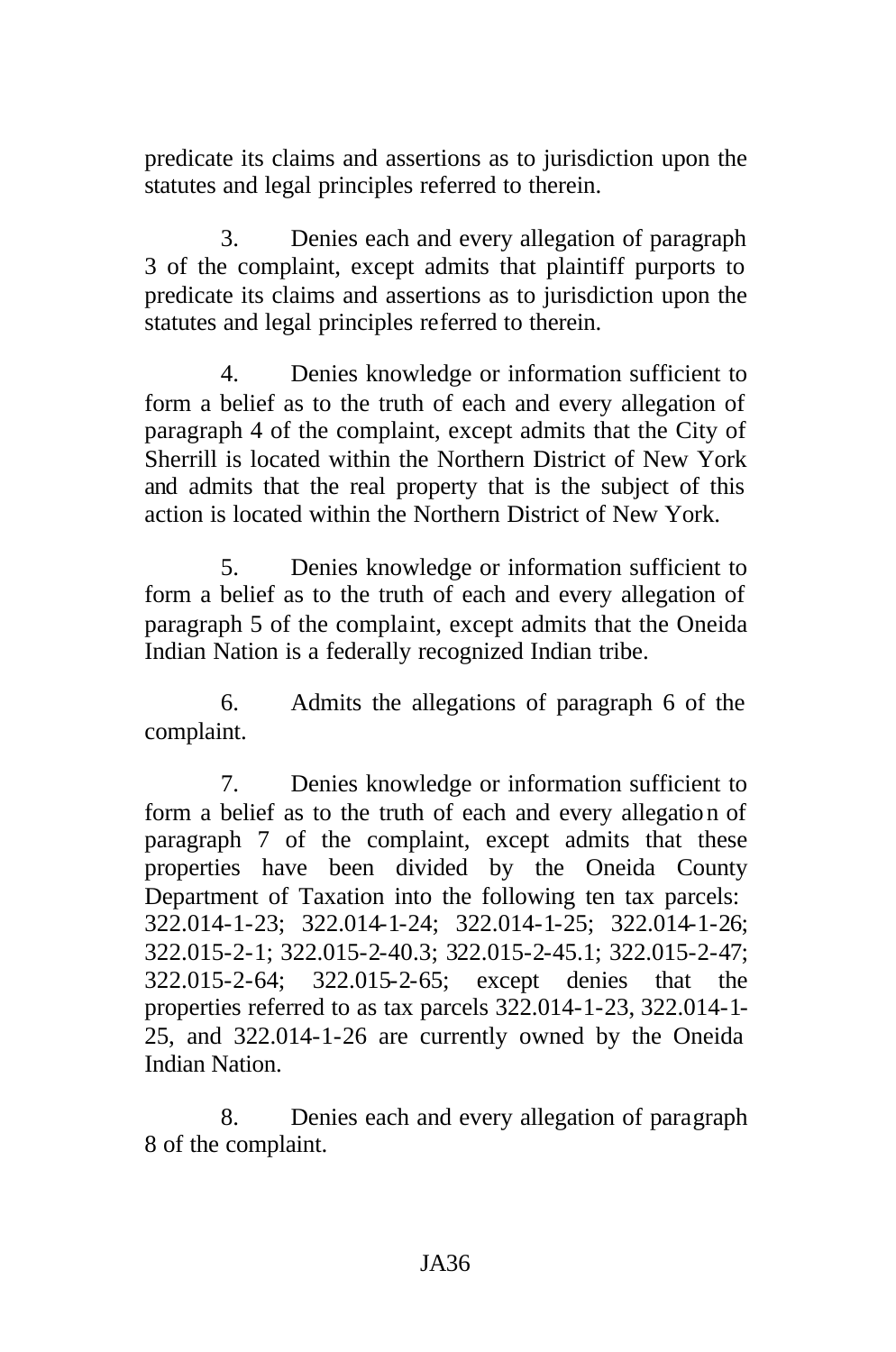9. Denies knowledge or information sufficient to form a belief as to the truth of each and every allegation contained in paragraph 9 of the complaint, except denies that plaintiff currently owns the Sherrill properties referred to as tax parcels 322.014-1-23, 322.014-1-25, and 322-014-1-26, and denies that any of the ten tax parcels enumerated in full in paragraph 7 always have been a part of the Oneida reservation, except admits that the Oneida Indian Nation has not always had possession of these properties.

10. Denies knowledge or information sufficient to form a belief as to the truth of each and every allegation contained in paragraph 10 of the complaint, except denies that since 1805 the sale of all Sherrill properties described in paragraph 9 of the complaint were in violation of federal law and were void ab initio, and denies that plaintiff never lost its possessory rights with respect to said properties.

11. Denies knowledge or information sufficient to form a belief as to the truth of each and every allegation contained in paragraph 11 of the complaint, except denies that plaintiff re-acquired actual possession of its own properties.

12. Denies each and every allegation of paragraph 12 of the complaint, except denies knowledge or information sufficient to form a belief as to the truth of the allegations contained in Exhibit A and respectfully refers any legal issues purportedly raised by Exhibit A to the Court.

13. Denies each and every allegation of paragraph 13 of the complaint, except admits that Sherrill has sought to collect property taxes from the Oneida Indian Nation with respect to its current and former properties and that the Oneida Indian Nation has refused to pay those taxes.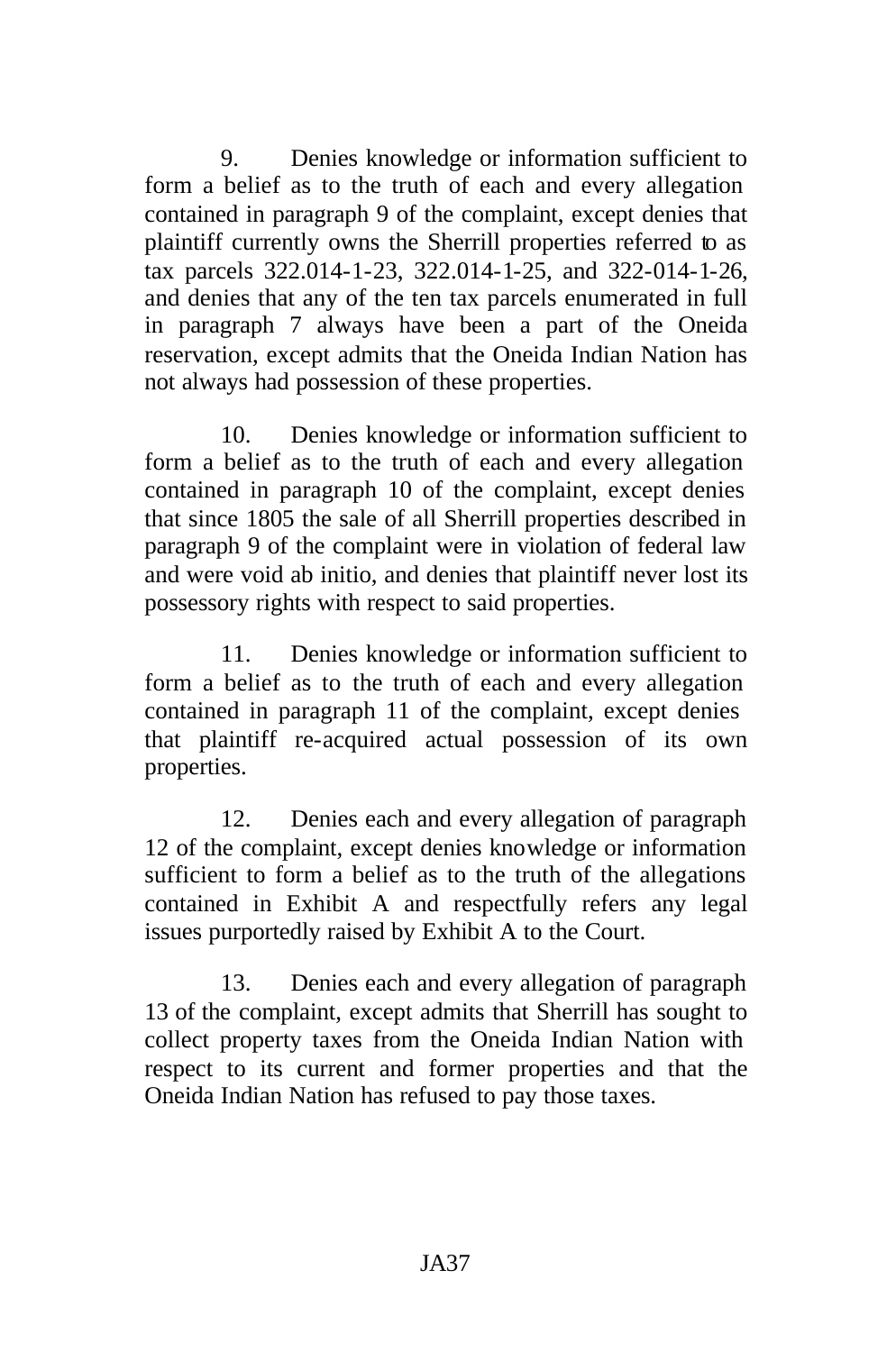14. Denies each and every allegation contained in paragraph 14 of the complaint, except admits that defendant sent plaintiff notices in the form and language of that specified in paragraph 14, and admits that Sherrill is seeking to evict the Oneida Indian Nation from the properties referred to as tax parcels 322.014-1-23, 322.014-1-25, and 322.014-1- 26, which properties were formerly owned by it.

## ANSWERING THE FIRST CLAIM OF THE COMPLAINT

15. Answering paragraph 15 of the complaint, repeats and realleges each of its responses to paragraph 1 through 14 of the complaint as if fully set forth herein.

16. Denies each and every allegation of paragraph 16 of the complaint, except admits plaintiff is wrongful possession of the properties referred to therein.

17. Denies each and every allegation of paragraph 17 of the complaint, and respectfully refers the document referenced therein and any issues of law raised by it to the Court.

18. States that paragraph 18 of the complaint contains only legal conclusions as to which no responsive pleading is required, and otherwise denies each and every allegation in paragraph 18 of the complaint.

19. States that paragraph 19 of the complaint contains only legal conclusions as to which no responsive pleading is required, and otherwise denies each and every allegation in paragraph 19 of the complaint.

20. States that paragraph 20 of the complaint contains only legal conclusions as to which no responsive pleading is required, and otherwise denies each and every allegation in paragraph 20 of the complaint.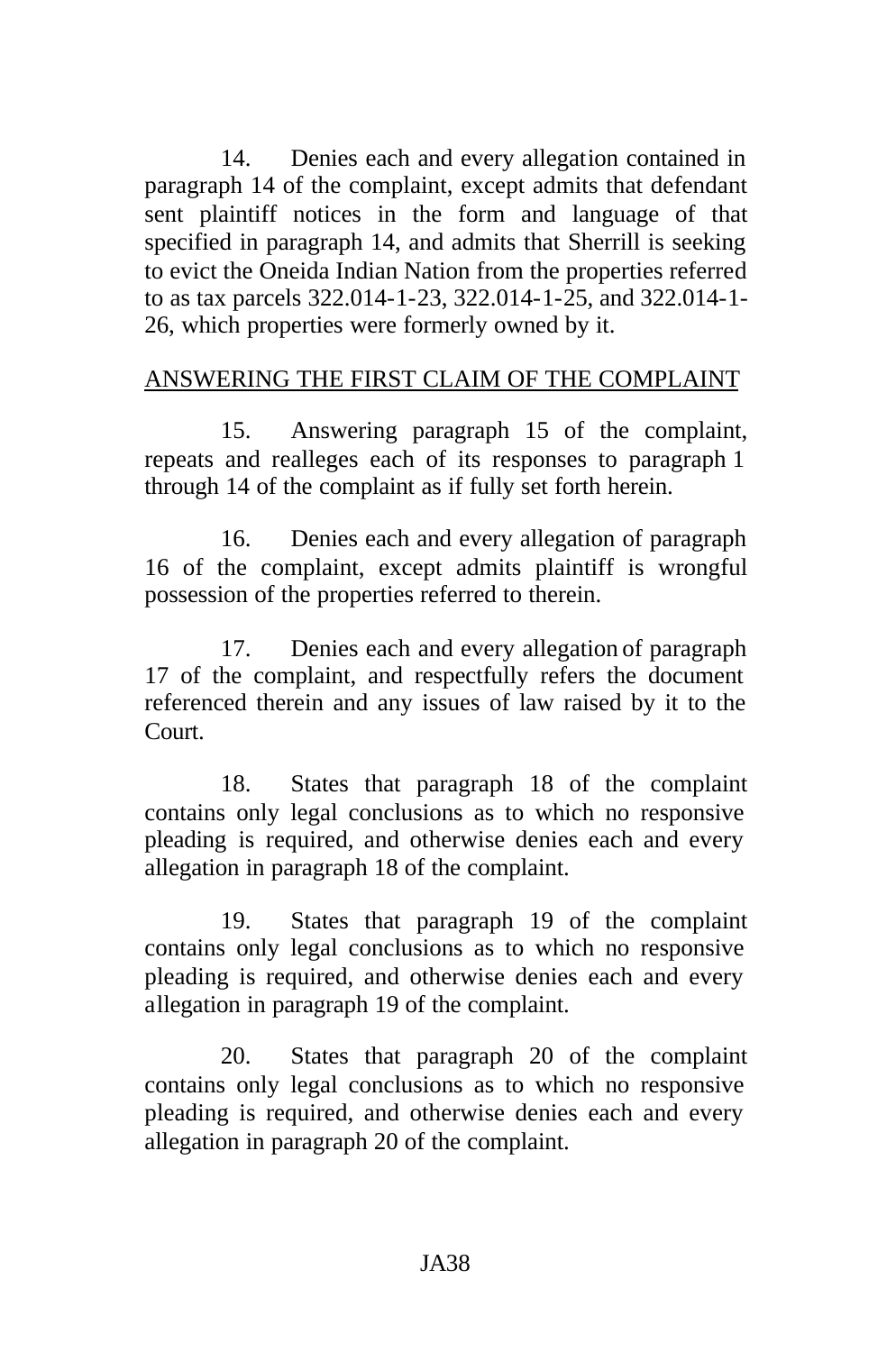21. States that paragraph 21 of the complaint contains only legal conclusions as to which no responsive pleading is required, and otherwise denies each and every allegation of paragraph 21 of the complaint.

22. Denies each and every allegation of paragraph 22 of the complaint.

#### ANSWERING THE SECOND CLAIM OF THE COMPLAINT

23. Answering paragraph 23 of the complaint, repeats and realleges each of its responses to paragraphs 1 through 22 of the complaint as if fully set forth herein.

24. Denies each and every allegation of paragraph 24 of the complaint.

25. Denies each and every allegation of paragraph 25 of the complaint.

26. Denies each and every allegation of paragraph 26 of the complaint.

27. Denies each and every allegation of paragraph 27 of the complaint.

28. Denies each and every allegation of paragraph 28 of the complaint.

### COUNTERCLAIMS AGAINST PLAINTIFF

29. Counterclaim Plaintiff the City of Sherrill ("Sherrill") repeats and realleges each of its responses to paragraph 1 through 28 of the complaint as if fully set forth herein.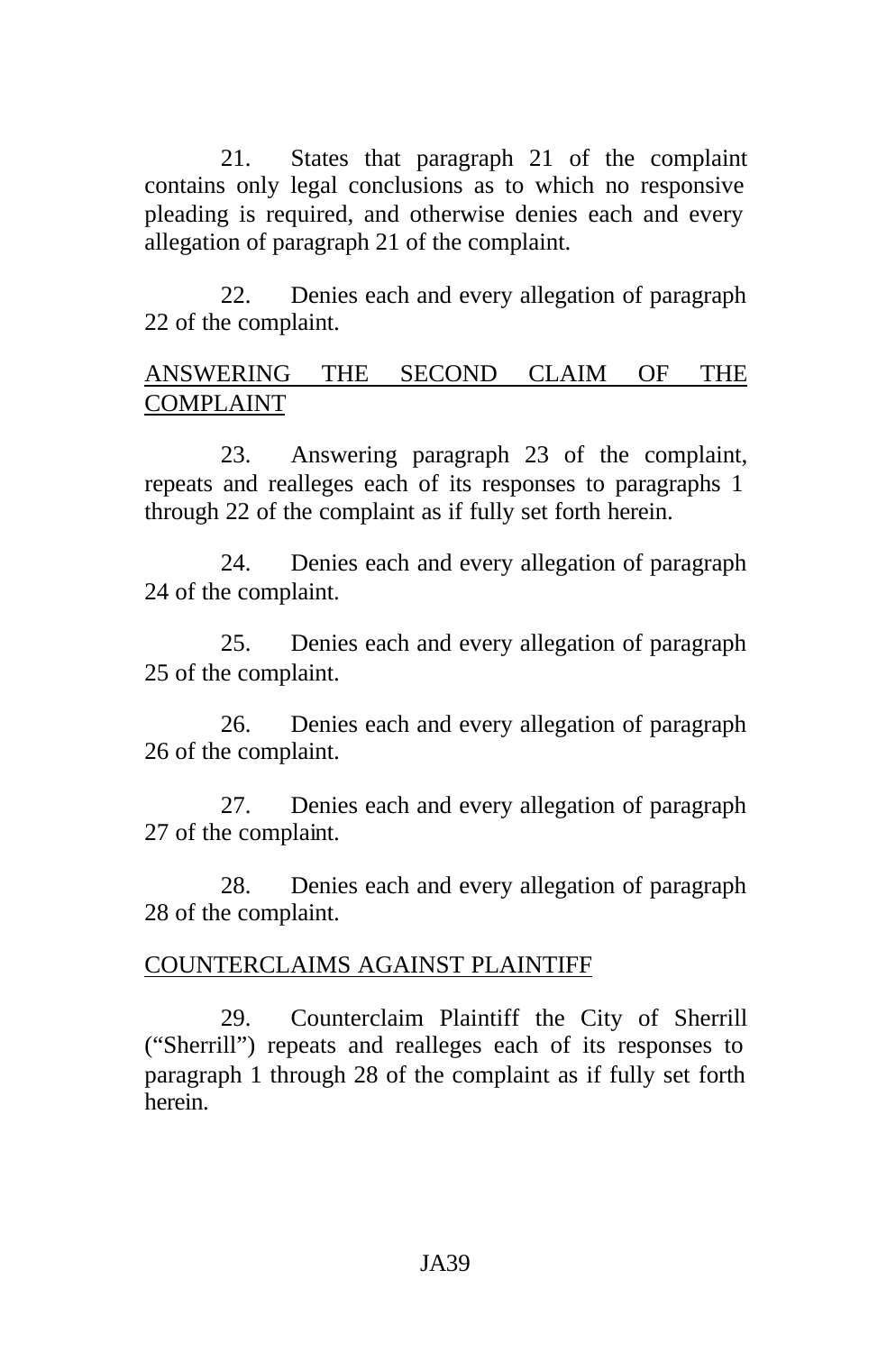30. On or about February 7, 1997, Counterclaim Defendant the Oneida Indian Nation purchased the following three tax parcels in Sherrill: 322.014-1-23, 322,014-1-25, and 322.014-1-26 (collectively, the "Foreclosed Property"). Later, Counterclaim Defendant purchased seven additional tax parcels in Sherrill: tax parcels 322.015-2-64 and 322.015-2-65 were purchased on June 3, 1997; tax parcel 322.014-1-24 was purchased on June 10, 1997; tax parcel 322.015-2-1 was purchased on October 1, 1997; and tax parcels 322.015-2-40.3, 322.015-2-45.1, and 322.015-2-47 were purchased on August 31, 1998 (collectively, the "Additional Property"). The Foreclosed Property and the Additional Property were neither reservation land nor Indian country.

31. Sherrill's City Charter specifically requires that all property owners in Sherrill pay property taxes and that the city clerk shall collect such taxes. Once Counterclaim Defendant purchased the Foreclosed Property and the Additional Property, it was legally obligated, just like all other Sherrill property owners, to pay property taxes. From the time Counterclaim Defendant owned the Foreclosed Property and the Additional Property, however, it has steadfastly refused to pay property taxes, in violation of Sherrill law.

32. Pursuant to Section 94 of Sherrill's Charter, the city clerk caused to be published a notice in The Oneida Daily Dispatch newspaper on February 28, 1997, to all Sherrill residents regarding their tax bills. The notice stated that the taxes could be paid to the city clerk at his office within thirty days from the publication of the first notice with no fee, and that the said taxes could also be paid during the next sixty days after the expiration of the first thirty days with a payment of a fee of two cents upon the dollar of tax and that after the expiration of ninety days from the first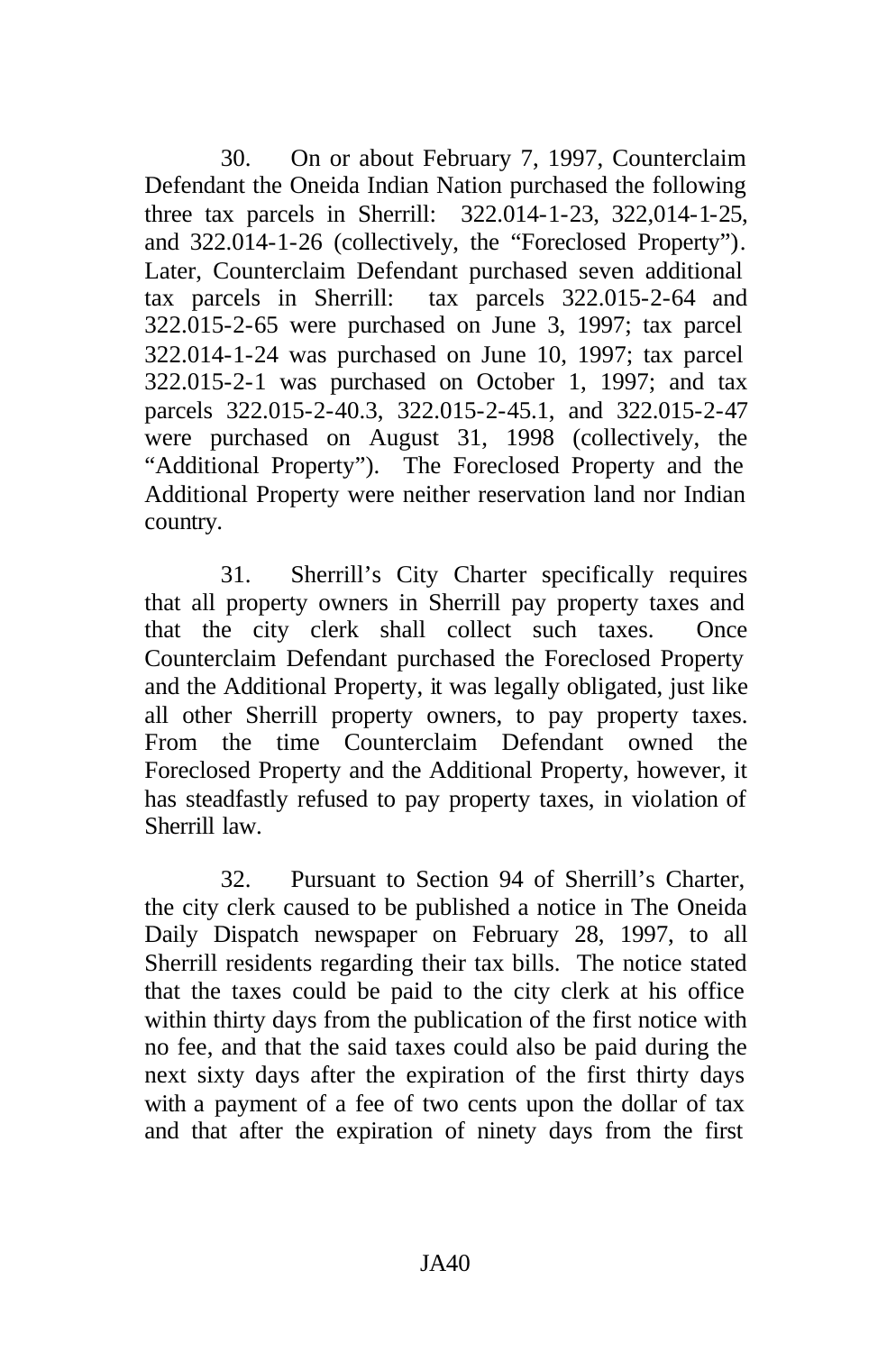publication of such notice such tax would become delinquent and would bear interest.

33. Additionally, on February 28, 1997, Sherrill sent tax bills to its residents. Enclosed with the tax bill was a notice setting forth the same payment schedule as that published in The Oneida Daily Dispatch. Counterclaim Defendant did not pay any of its taxes on the Foreclosed Property or the Additional Property within ninety days of the publication or of receiving its bill. The taxes on those properties then become delinquent.

34. Pursuant to Section 94-a of Sherrill's Charter, after the expiration of ninety days from the first publication of the notice described above, the city clerk served Counterclaim Defendant by mail on or about August 7, 1997, a written notice requiring it to pay the delinquent taxes. Although the Sherrill Charter requires payment within ten days of the service of such notice, Sherrill afforded the counterclaim defendant until September 2, 1997, or 26 days, to tender payment. This is the only demand of payment of the delinquent tax required under the law.

35. Pursuant to Section 94-b of the Sherrill Charter, whenever tax, penalty or interest, or any part of either of them, shall remain unpaid on the first day of August, the city clerk may proceed to advertise and sell the lands upon which the same was imposed for the payment of such tax, penalty or interest, or the part that remains unpaid. By September 16, 1997, one month longer than the statute required, there still was no payment by Counterclaim Defendant of its taxes, penalty or interest, and the city clerk proceeded to advertise the sale of the Foreclosed Property.

36. Section 94-c of the Charter requires that, when the city clerk proceeds to advertise the sale of lands for unpaid taxes, he must caused to be published a notice of the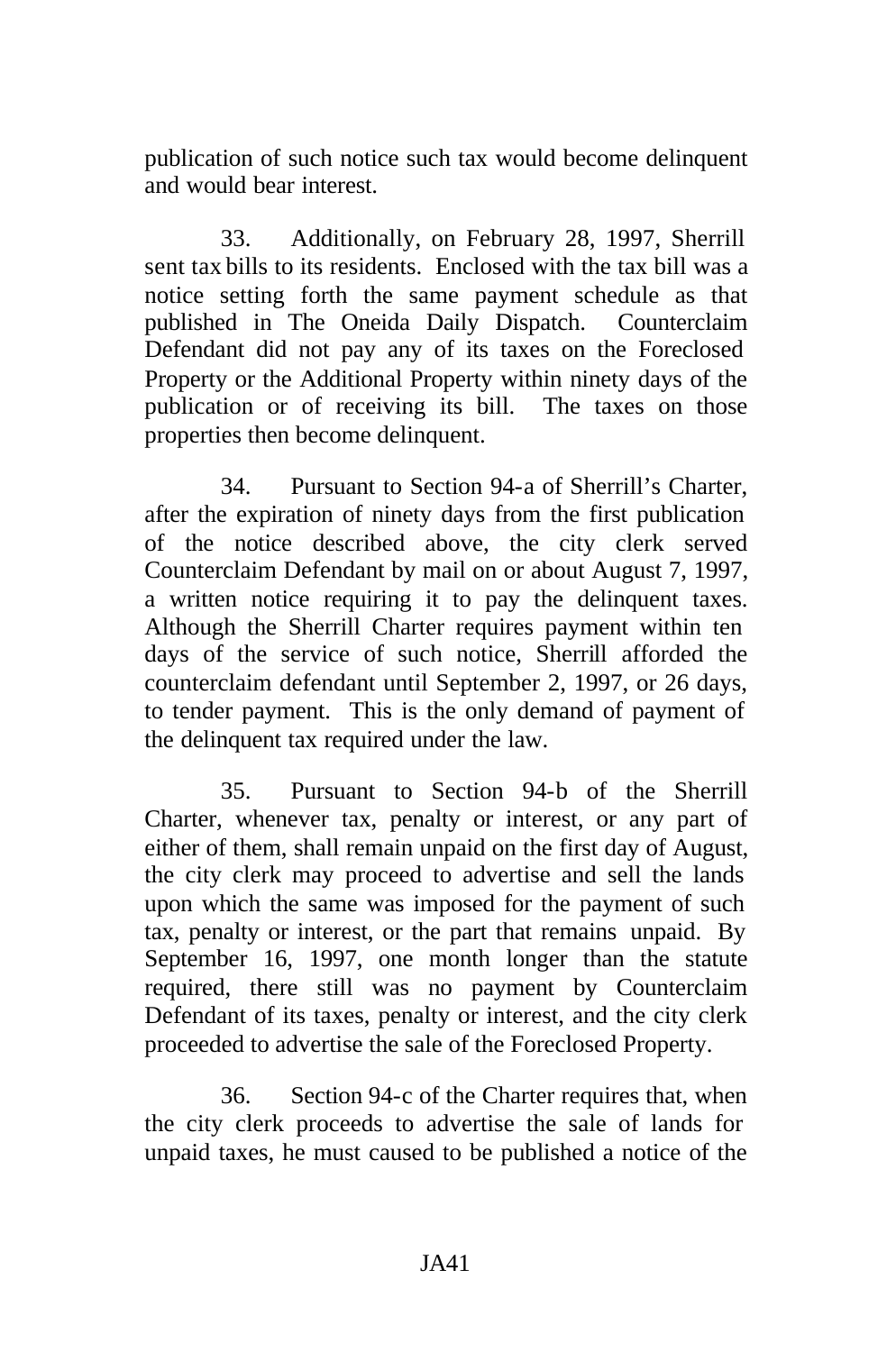sale containing a description of the lands to be sold and specifying the time and place of the sale in the official newspaper of Sherrill, once a week for at least six consecutive weeks, immediately prior to the day of the sale. The Sherrill Charter also requires the city clerk to post such notice of the sale in at least three public places in the city at least forty-two days before the day of the sale. Accordingly, Sherrill's city clerk published notice of the sale once a week for seven consecutive weeks, on or about September 17 and 24, 1997, and October 1, 8, 15, 22, and 29, 1997, and advertised and published notice of the sale of the Foreclosed Property in The Oneida Daily Dispatch, and posted such notice at Sherrill City Hall, the Sherrill Police Station, and the Sherrill Post Office on September 17, 1997, in accordance with Section 94-b of the Charter.

37. Counterclaim Defendant never paid taxes on the Foreclosed Property. In compliance with Section 94-d of Sherrill's Charter, the Foreclosed Property was sold to Sherrill at a public auction held on November 5, 1997. Pursuant to Section 94-f of the Charter, Counterclaim Defendant had two years from the date of the sale to redeem the Foreclosed Property by paying all taxes, penalty and interest owed on the Foreclosed Property. It never did.

38. In addition, Section 94-g of the Charter requires that, before the redemption period runs out, even if it is longer than the two year statutory minimum, the city clerk must also commence the publication of the notice of the redemption from the sale, which shows the year when the sale took place, and the last day for the redemption of the property, without other or further description, and such notice shall be published at least twice in three months in the official newspaper of the city. Accordingly, the city clerk published such notice in The Oneida Daily Dispatch on November 8, 1999, December 8, 1999, and January 7, 2000.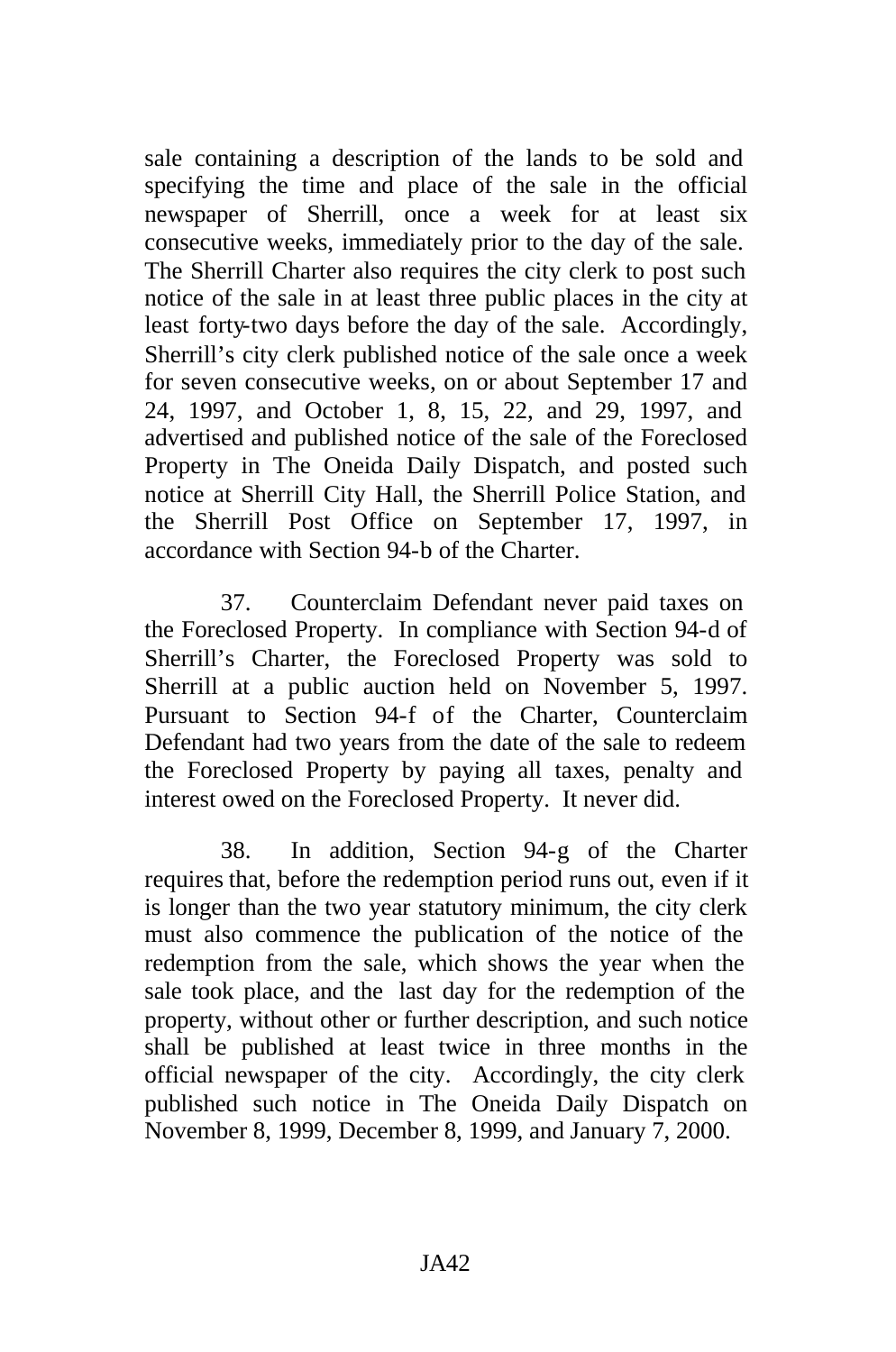39. Section 94-g also requires that a copy of the notice be served personally on the owner or the occupant of the property, or, if unoccupied, posted on the premises at least twenty days before the expiration of the redemption period. Accordingly, for tax parcel 322.014-1-23 such service was made on both William Hervey, whose title is the Director of Intergovernmental Relations for the Oneida Indian Nation, and Kathy Perham, the Executive Assistant to the General Manager of the Oneida Textile Designs, on January 10, 2000. For tax parcels 322.014-1-25 and 322.014- 1-26, a copy of the notice was posted on each of the unoccupied parcels.

40. Prior to the expiration of the redemption period on February 8, 2000, Sherrill made on final attempt to resolve the tax dispute with Counterclaim Defendant. Sherrill wrote a letter to Counterclaim Defendant on February 8, 2000, suggesting that it could pay its taxes under protest. Such a payment would have clearly enabled it to retain possession of the Foreclosed Property and preserve its legal options to contest such payment. Counterclaim Defendant rejected this suggestion, and did not pay the taxes owed prior to the expiration of the redemption period.

41. On February 9, 2000, pursuant to section 94-h of the Charter, Sherrill received a conveyance of the Foreclosed Property, and is recorded as the owner of the Foreclosed Property on the deed located at the Oneida County Clerk's Office. Counterclaim Property remains in wrongful possession of the property, on which it runs a retail outlet as well as a factory that prints silkscreens on clothing. On February 15, 2000, Sherrill commenced eviction proceedings in the City Court of Sherrill.

42. Although Counterclaim Defendant has not paid its property taxes, it has received and continues to receive valuable municipal benefits provided to all property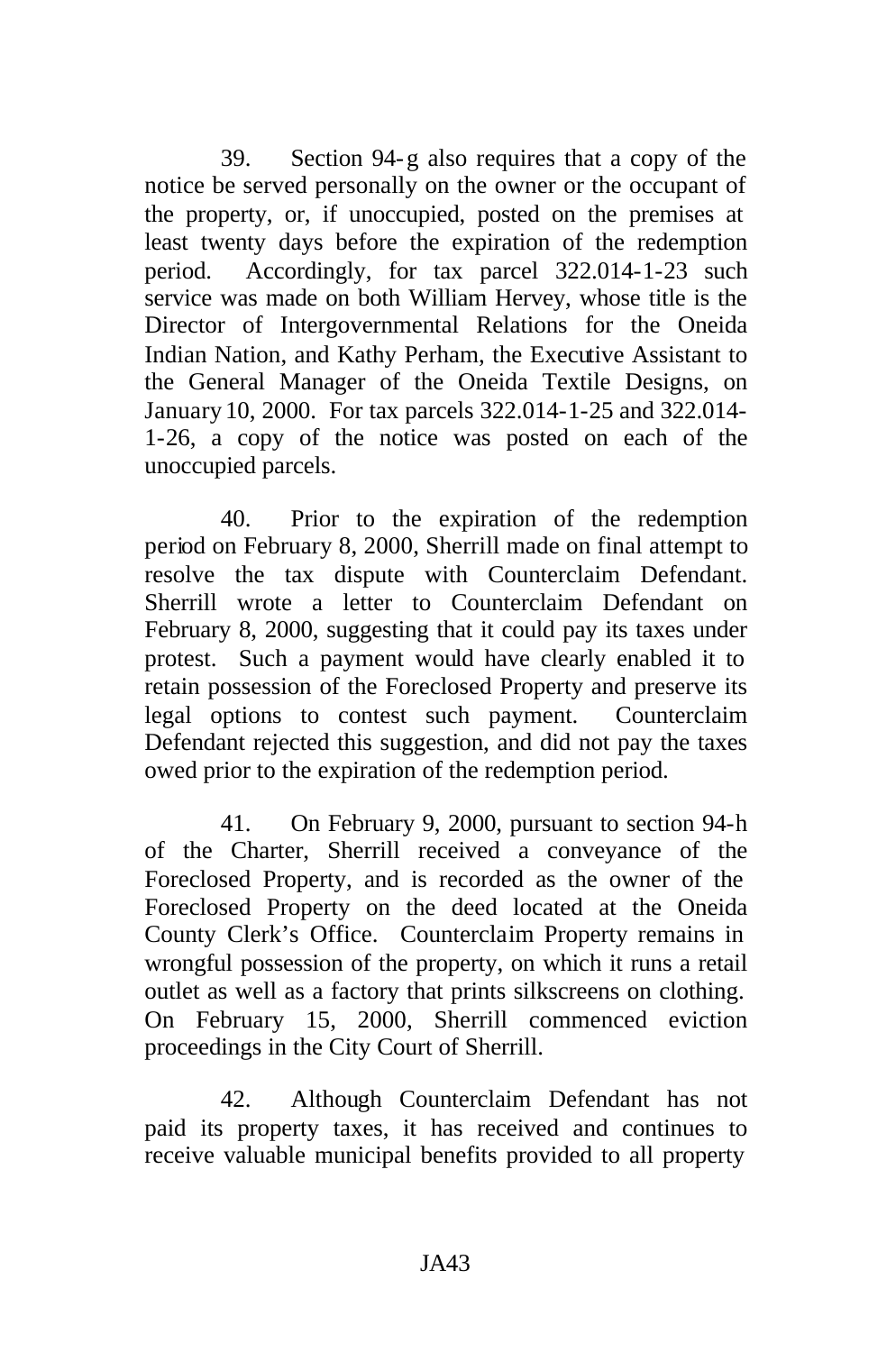owners in Sherrill. These benefits include police and fire protection, garbage removal, road maintenance, and zoning enforcement and planning.

43. Counterclaim Defendant has never paid any part of the property taxes it owes on the Foreclosed Property or the Additional Property. If the counterclaim defendant purchases additional real property in the City of Sherrill, it will likewise refuse to pay property taxes on any newlyacquired property and, consequently, the amount of money the City of Sherrill receives in property taxes will be significantly diminished. As a result, the City of Sherrill's law abiding, tax-paying citizens will suffer as the quality and availability of municipal services decrease.

#### FIRST COUNTERCLAIM

(Declaratory Judgment)

44. Counterclaim Plaintiff Sherrill repeats and realleges paragraphs 29 through 43 with the same force and effect as if fully set forth herein.

45. The Foreclosed Property and the Additional Property are within the City of Sherrill, located in the State of New York and are a part of the United States of America. As such, any property owner of the Foreclosed Property and the Additional Property must abide by all applicable local, state, and federal laws, including the payment of local property taxes. The local property tax law is codified in Sections 90 – 98 of the Sherrill City Charter, which sections set forth the procedures by which residents owning real property in Sherrill shall be assessed and shall pay property taxes.

46. Counterclaim Defendant is in violation of Sherrill's local property tax law, as codified in Sherrill's Charter, due to its failure to pay local property taxes.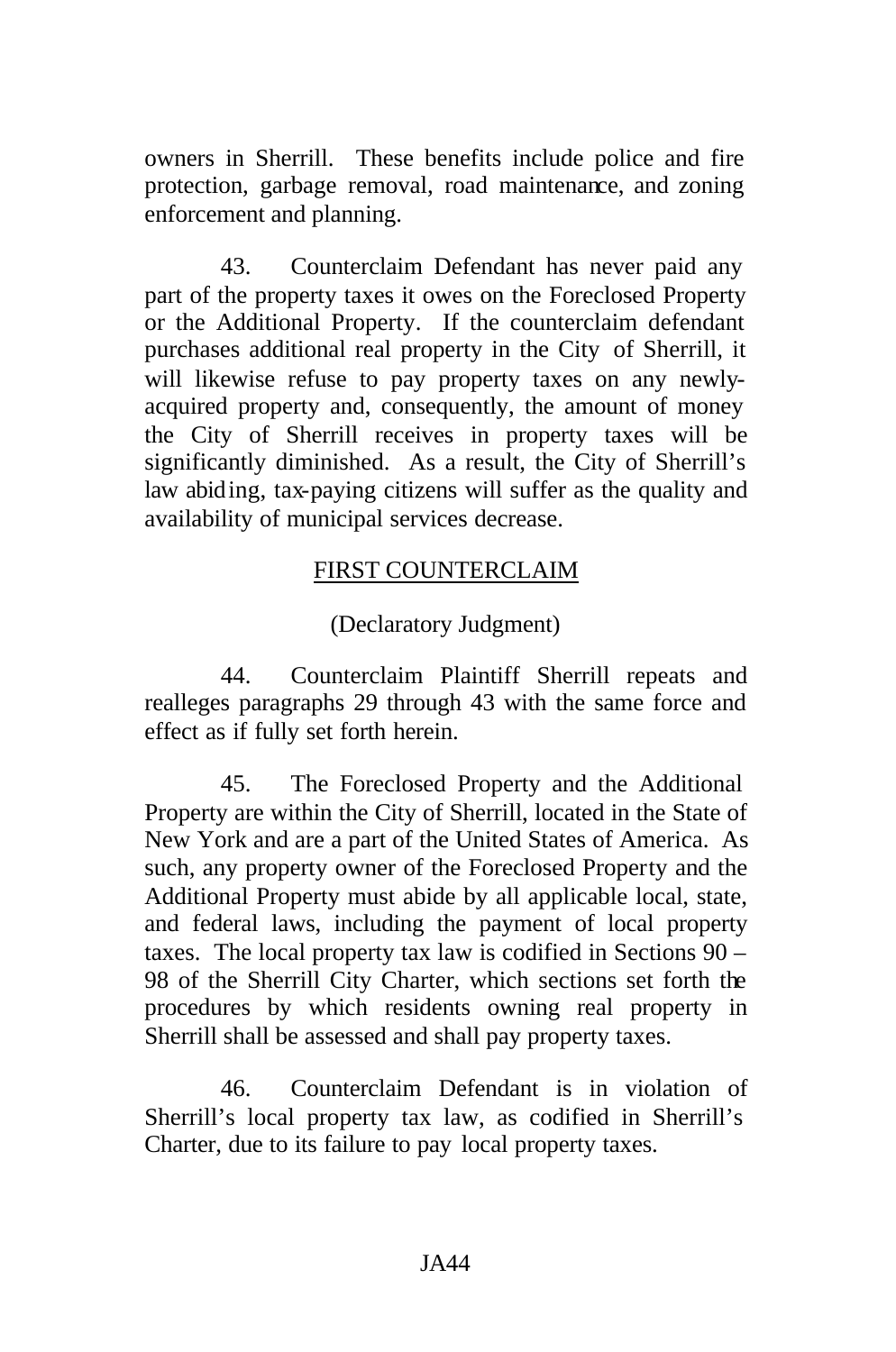47. Counterclaim Plaintiff Sherrill therefore requests a declaration that Sherrill may lawfully impose and seek to collect property taxes from Counterclaim Defendant on the properties it once owned (the Foreclosed Property), it now owns (the Additional Properties), or it may own in the future, and that appear on the tax rolls of Sherrill.

48. Counterclaim Plaintiff Sherrill further requests a declaration that Sherrill's Charter applies to all such properties described in paragraph 47, above.

#### SECOND COUNTERCLAIM

(Eviction)

49. Counterclaim Plaintiff Sherrill repeats and realleges paragraphs 29 through 43 with the same force and effect as if fully set forth herein.

50. Pursuant to the Section 94 of the Sherrill Charter, the Foreclosed Property is currently owned by Sherrill and Sherrill has a possessory right to the Foreclosed Property.

51. Because Counterclaim Defendant did not pay the property taxes on the Foreclosed Property in the time prescribed within the Sherrill Charter, it has lost all property rights with respect to the Foreclosed Property. Accordingly, Counterclaim Defendant has no right to remain on the Foreclosed Property, or act as if the Foreclosed Property in any way belongs to it.

52. Counterclaim Plaintiff Sherrill therefore requests a judgment evicting the counterclaim defendant from the Foreclosed property.

#### THIRD COUNTERCLAIM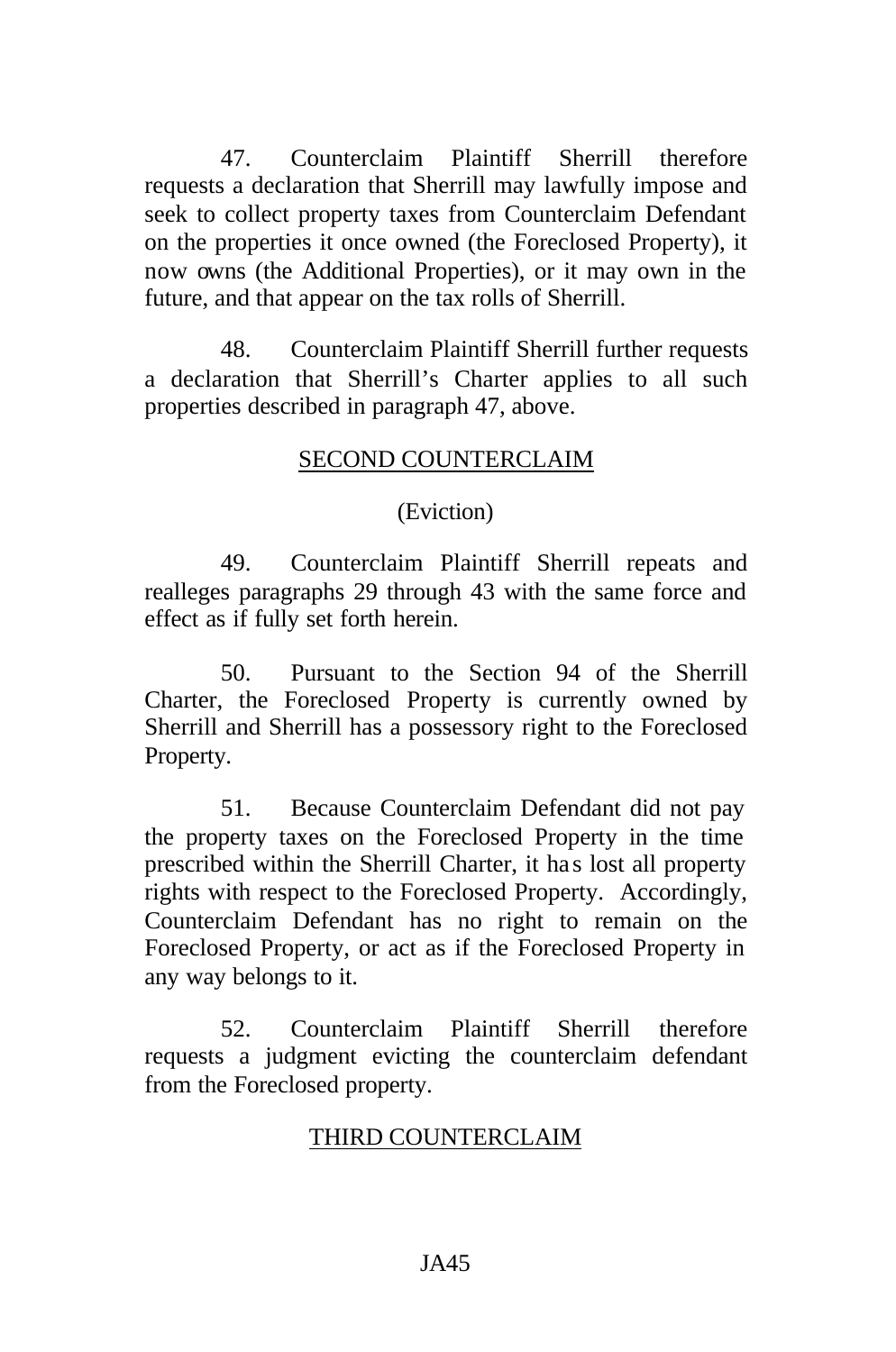## (Unjust Enrichment)

53. Counterclaim Plaintiff Sherrill repeats and realleges paragraphs 29 through 43 with the same force and effect as if fully set forth herein.

54. The money Sherrill collects in property taxes is used to fund a number of municipal services which benefit the entire community. Sherrill's city managers and department heads initially determine how much money should be allocated for each of the municipal services provided to Sherrill residents. Thereafter, Sherrill's city commissioners must approve the budget and a public hearing must be held before the budget is finalized. The timely collection of property taxes by Sherrill is crucial in order to ensure that municipal service programs are adequately funded.

55. Sherrill residents who own real property are obligated by the Sherrill Charter to pay property taxes each year. In return, those residents receive the benefits of a plethora of municipal services, such as police and fire protection, garbage removal, road maintenance, and zoning enforcement and planning.

56. Notwithstanding the fact that Counterclaim Defendant refuses to pay the property taxes it owes on either Foreclosed Property or Additional Property in Sherrill, it nonetheless accepts, without objection, the services that Sherrill provides to it. As a result of Counterclaim Defendant's conduct described above, Counterclaim Defendant has been, and continues to be, enriched at the expense of Sherrill's citizens.

57. Counterclaim Plaintiff Sherrill therefore requests a judgment in an amount to be determined at trial to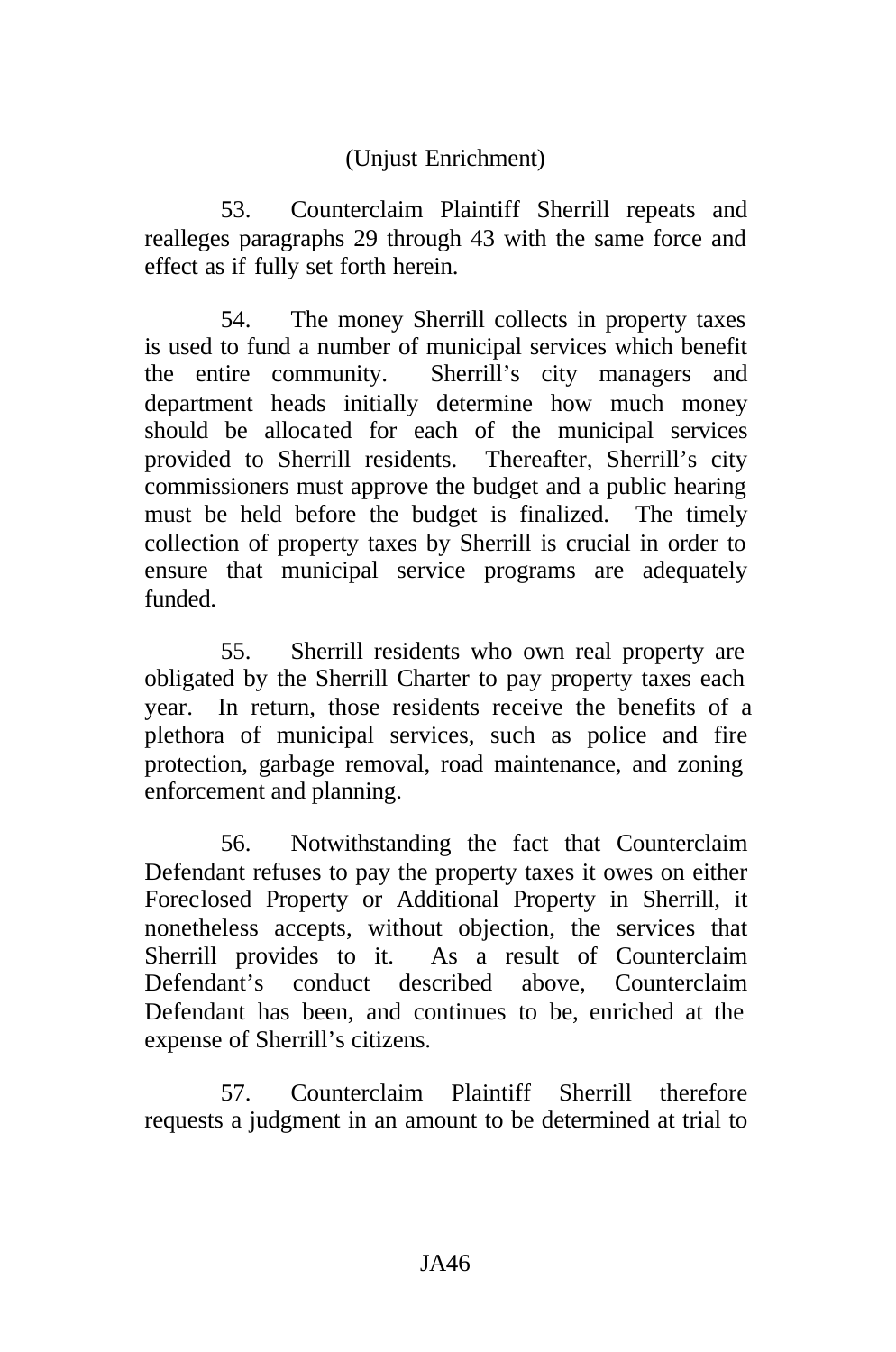reimburse Sherrill for services provided to Counterclaim Defendant but not paid for by it via property taxes.

### FOURTH COUNTERCLAIM

(Injunction)

58. Counterclaim Plaintiff Sherrill repeats and realleges paragraphs 29 through 43 with the same force and effect as it fully set forth herein.

59. Counterclaim Defendant has never paid the property taxes it owes to Sherrill on either the Foreclosed Property or the Additional Property. Furthermore, it is

apparent that should Counterclaim Defendant acquire additional property in Sherrill, it will likewise refuse to pay property taxes on the newly-acquired property. If Counterclaim Defendant is allowed to purchase additional property in Sherrill without paying taxes, the quality of life of law-abiding, tax-paying citizens of Sherrill will irreparably suffer due to a decrease in property tax revenue by Sherrill and the corresponding negative effect such a decrease in revenue will have on the quality and availability of critical municipal services. This injury is not compensable in money damages and Counterclaim Plaintiff has no adequate remedy at law.

60. Counterclaim Plaintiff Sherrill, therefore, requests a preliminary and permanent injunction prohibiting Counterclaim Defendant from purchasing additional properties, any part of which are located within the boundaries of Sherrill.

## FIFTH COUNTERCLAIM

(Injunction)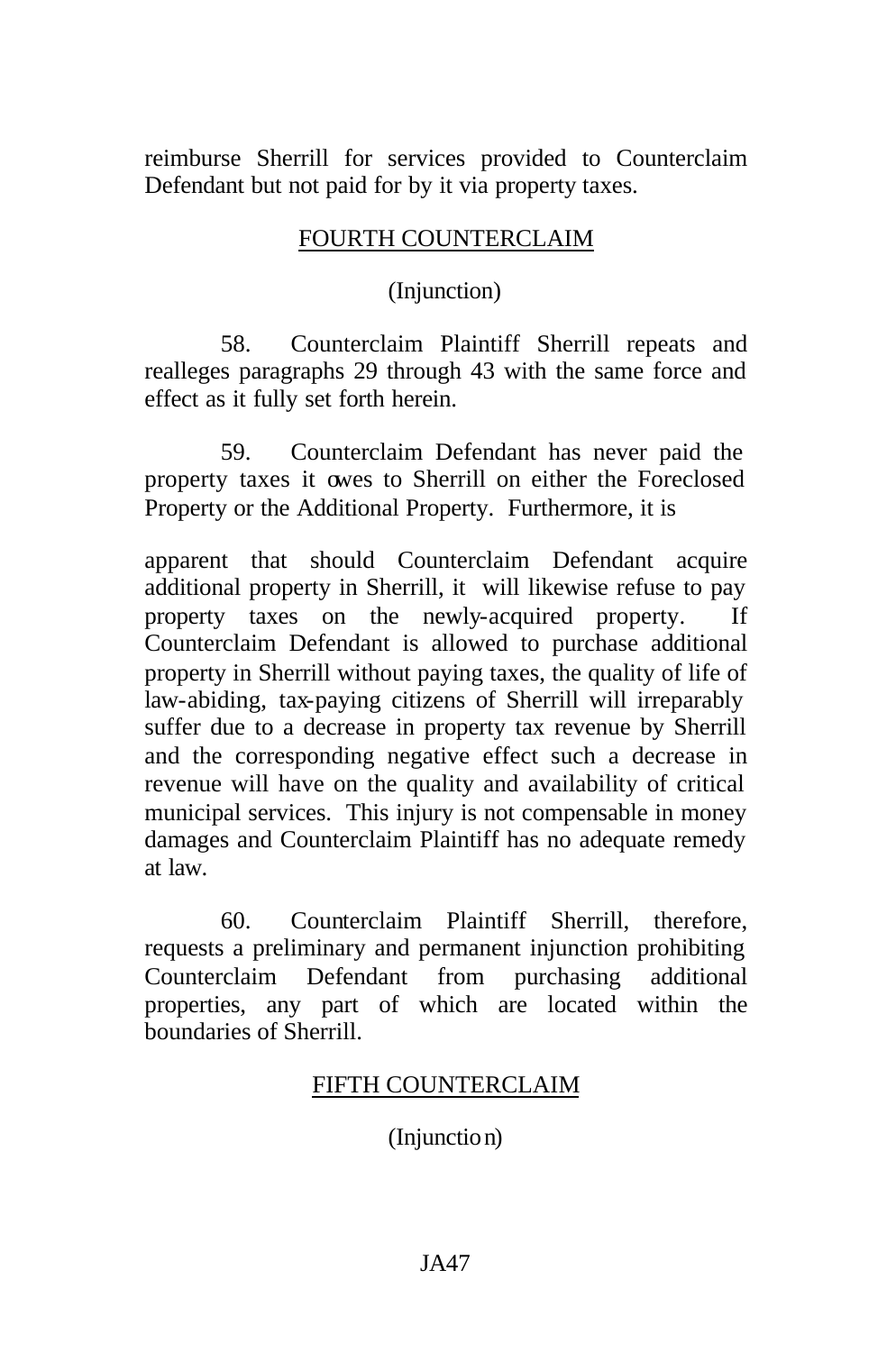61. Counterclaim Plaintiff Sherrill repeats and realleges paragraphs 29 through 43 with the same force and effect as if fully set forth herein.

62. On February 9, 2000, pursuant to section 94-h of the Charter, Sherrill received a conveyance of the Foreclosed Property, and is recorded as the owner of the Foreclosed Property on the deed located at the Oneida County Clerk's Office. Counterclaim Defendant remains in wrongful possession of the property, on which it runs a retail outlet as well as a factory that prints silkscreens on clothing. On February 15, 2000, Sherrill commenced eviction proceedings in the City Court of Sherrill.

63. If Counterclaim Defendant is permitted to build and/or expand upon the existing building structure, or erect new structures on the Foreclosed Property, the quality of life for law-abiding, tax-paying citizens of Sherrill will necessarily suffer when resources that would otherwise be utilized to provide critical services to those citizens will be used to correct the unauthorized expansion discussed above once Sherrill evicts Counterclaim Defendant and takes possession. This injury is not compensable in money damages and counterclaim plaintiff has no adequate remedy at law.

64. Counterclaim Plaintiff Sherrill, therefore, requests a preliminary and permanent injunction prohibiting Counterclaim Defendant from expanding and/or building upon the existing structure of the Foreclosed Property, and/or erecting new structures on said property.

## REQUEST FOR RELIEF

65. Wherefore, Counterclaim Plaintiff the City of Sherrill respectfully requests that the Court enter judgments: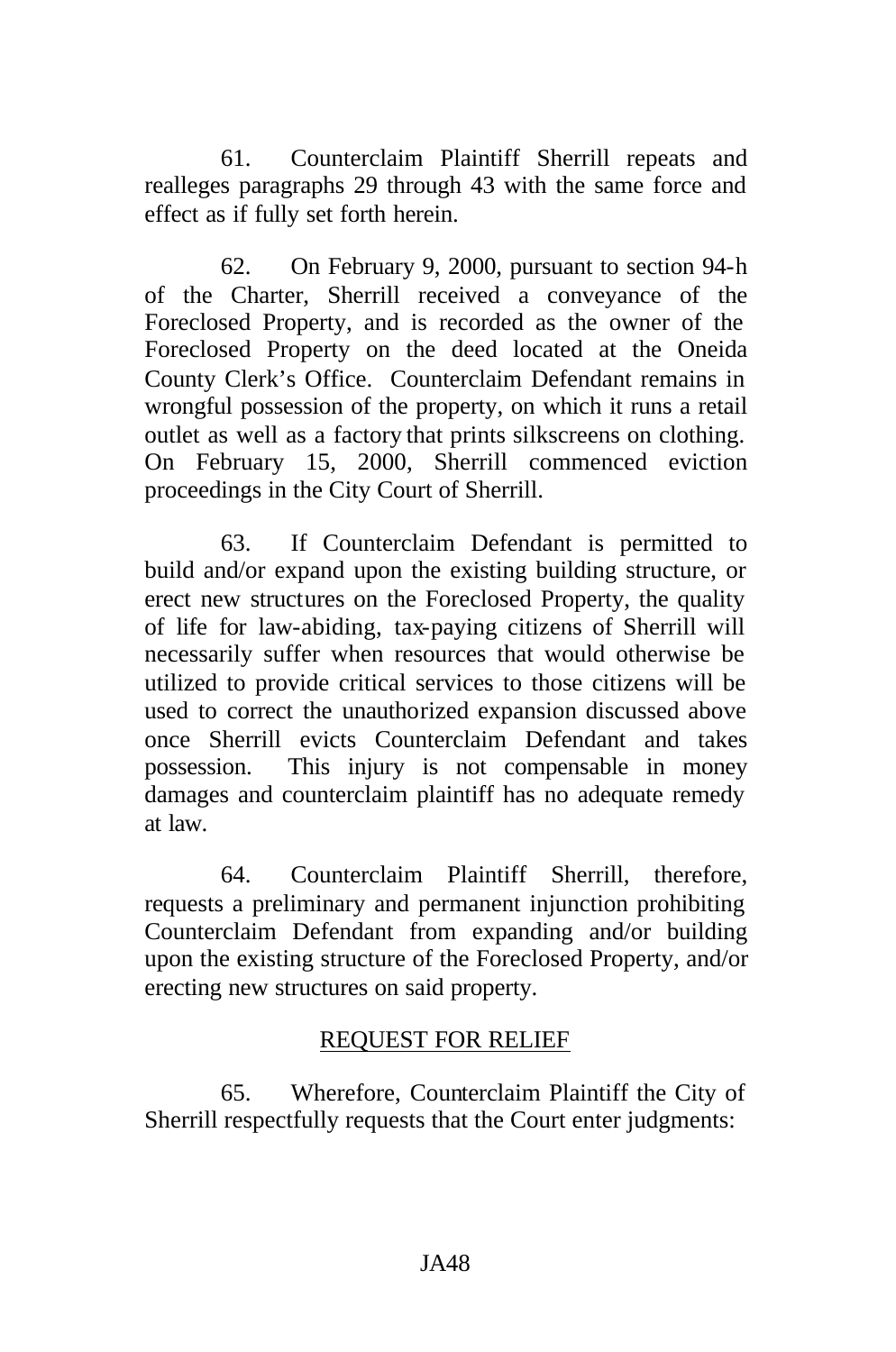- (a) dismissing the complaint;
- (b) declaring that Sherrill may lawfully impose or seek to collect property taxes from Counterclaim Defendant based on the lands that appear on the tax rolls of Sherrill and that Sherrill's Charter applies to such properties, and declaring that Sherrill currently owns the Foreclosed Property;
- (c) evicting Counterclaim Defendant from the Foreclosed Property;
- (d) awarding an amount to Counterclaim Plaintiff, to be determined at trial, to reimburse it for Counterclaim Defendant's use and benefit of municipal services;
- (e) preliminarily and permanently enjoining Counterclaim Defendant, its officers, agents, servants, employees and persons in active concert with it from purchasing any additional property within the boundaries of Sherrill;
- (f) preliminarily and permanently enjoining Counterclaim Defendant, its officers, agents, servants, employees and persons in active concert with it from expanding or adding additional structures on the Foreclosed Property;
- (g) attorneys' fees and costs; and
- (h) such other and further relief which the court deems just and proper.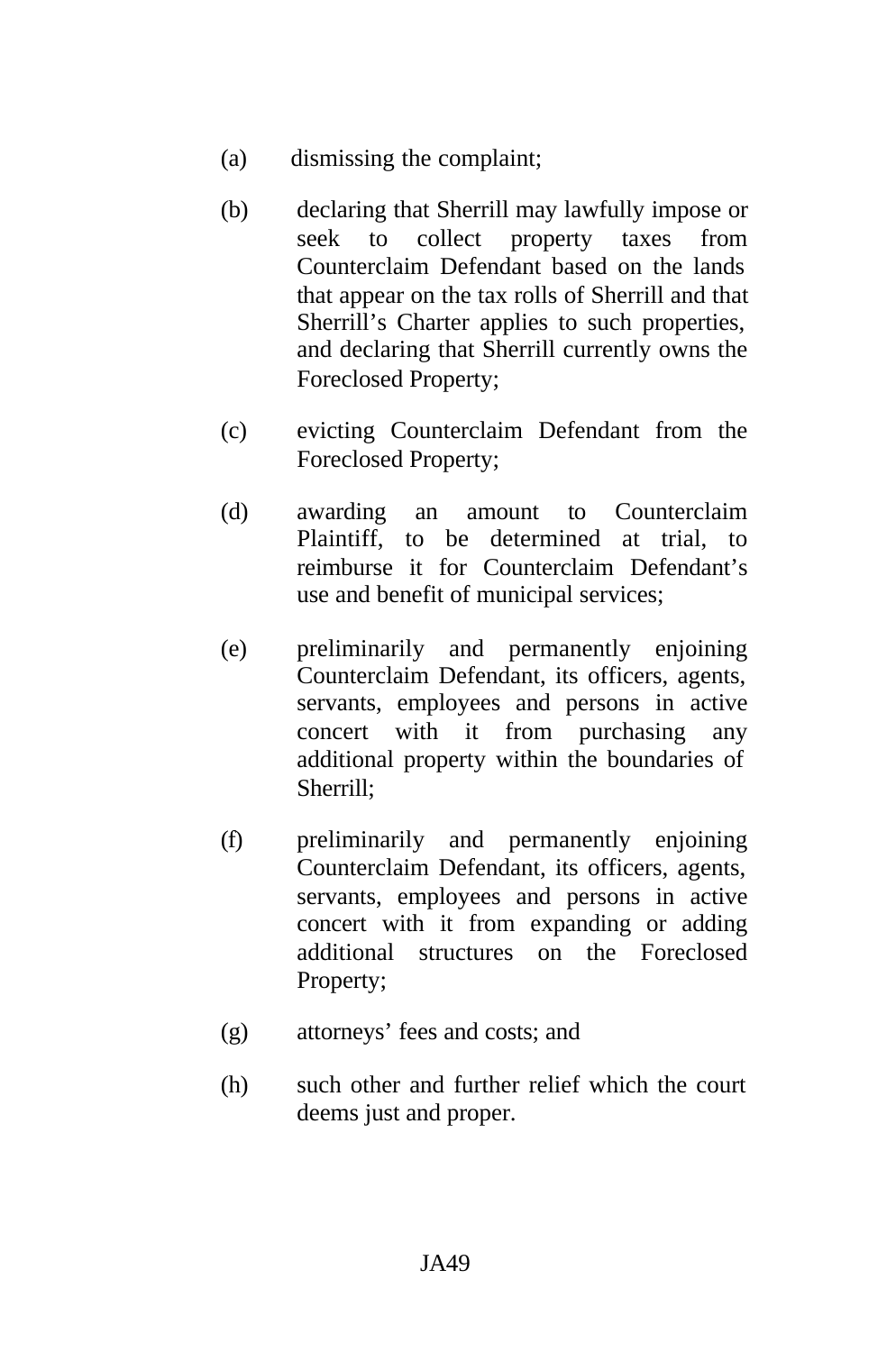Respectfully submitted,

Dated: February 24, 2000 New York, New York

> FRIED, FRANK, HARRIS, SHRIVER & JACOBSON (A Partnership Including Professional Corporations)

By:  $\qquad \qquad$ 

Charles G. King Bar Roll No. 509851 (For the Firm) One New York Plaza New York, New York 10004- 1980 (212) 859-8000 (212) 859-4000 (Facsimile)

Attorneys for the City of Sherrill Of Counsel Laura Sulem (admission pending)

#### CERTIFICATE OF SERVICE

I certify under penalty of perjury pursuant to 28 U.S.C. § 1746 that on February 24, 2000 I caused to be served upon the following by First Class U.S. Mail, postage prepaid, a true copy of the attached Answer and Counterclaim by Defendant City of Sherrill:

Mackenzie Smith Lewis Michell & Hughes, LLP Peter D. Carmen 101 South Salina Street, Suite 600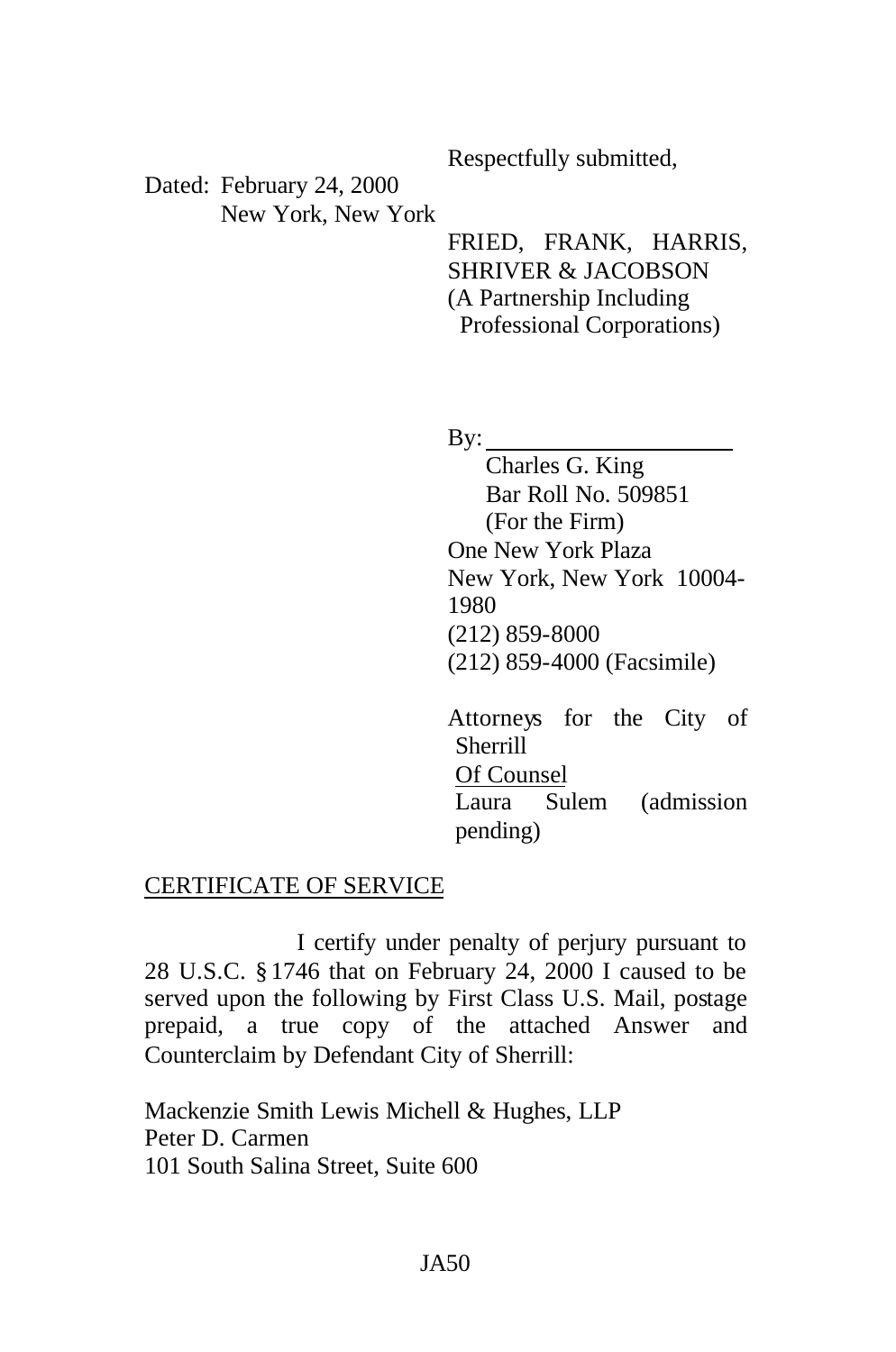P.O. Box 4967 Syracuse, New York 13221-4967 Telephone: (315) 233-8386 Facsimile: (315) 426-8358

-and-

Zuckerman, Spaeder, Goldstein, Taylor & Kolker, LLP William W. Taylor, III Michael R. Smith 1201 Connecticut Avenue, NW Washington, D.C. 20036 Telephone: (202) 778-1832 Facsimile: (202) 822-8106

Attorneys for Plaintiff Oneida Indian Nation

Dated: New York, New York February 24, 2000

> /s/ Laura Sulem Laura Sulem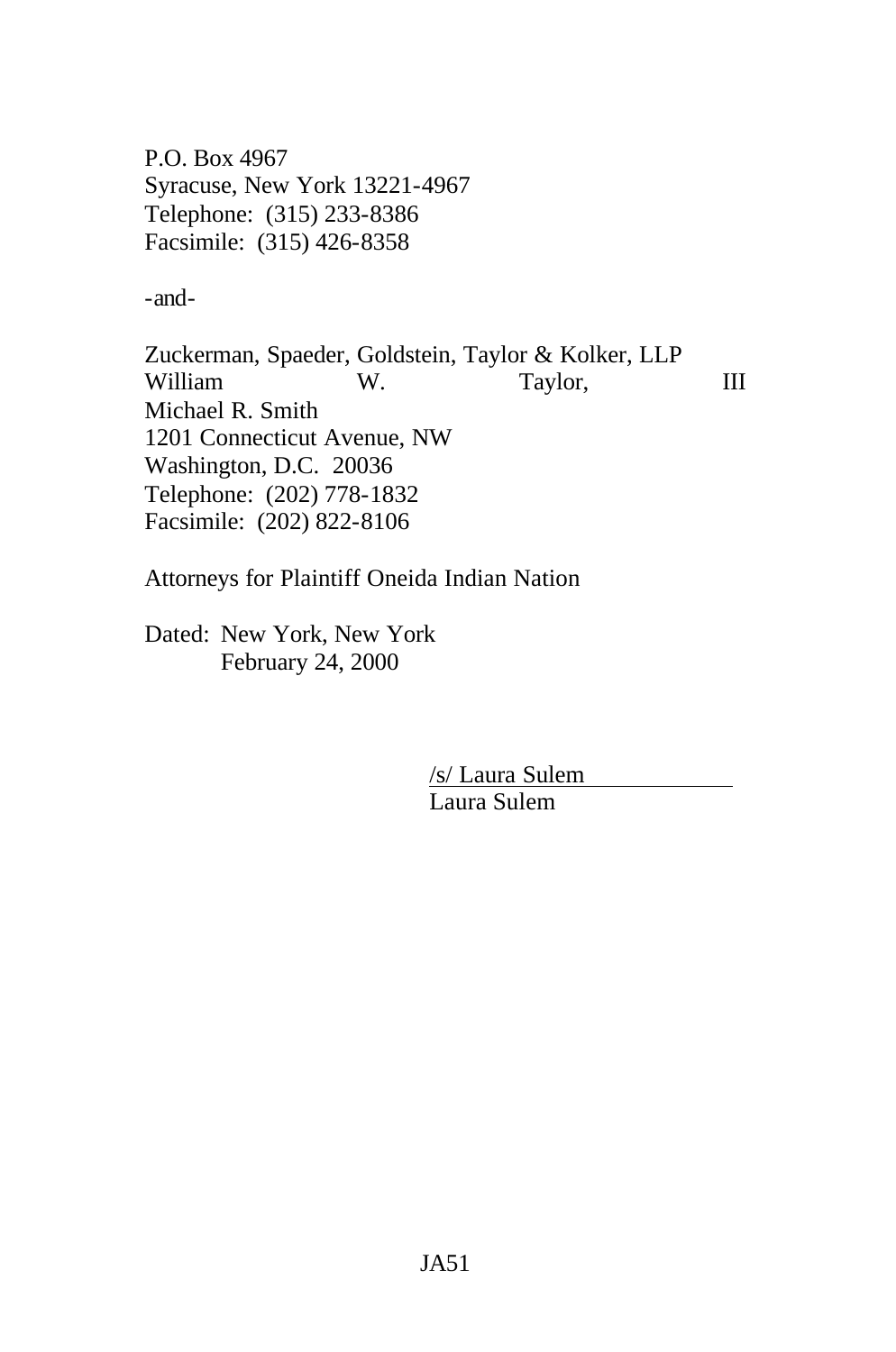## **Reply to Counterclaims,** *Oneida Indian Nation v. City of Sherrill***, 00 CV 223 (NDNY), March 14, 2000**

UNITED STATES DISTRICT COURT NORTHERN DISTRICT OF NEW YORK

ONEIDA INDIAN NATION,

Plaintiff. Civil Action No. 00-CV-223 (NPM/GJD)

v.

CITY OF SHERRILL,

Defendant.

#### REPLY TO COUNTERCLAIMS

Plaintiff Oneida Indian Nation, by counsel and pursuant to Fed. R. Civ. P. 12(a)-(b), submits this reply to the counterclaims filed by defendant City of Sherrill.

A. Preliminary Statement

1. Plaintiff denies that defendant is entitled to tax or to take plaintiff's land, to receive damages for the nonreceipt of taxes or to prohibit plaintiff from the possession and development of land. Plaintiff has acquired possession of its lands in Sherrill from willing sellers for fair market value and thus is in possession of lands reserved to it by long-standing federal treaties. These lands are restricted against alienation by 25 U.S.C. § 177 and are Indian Country within the meaning of federal law. Congress never authorized the taxation of these lands, their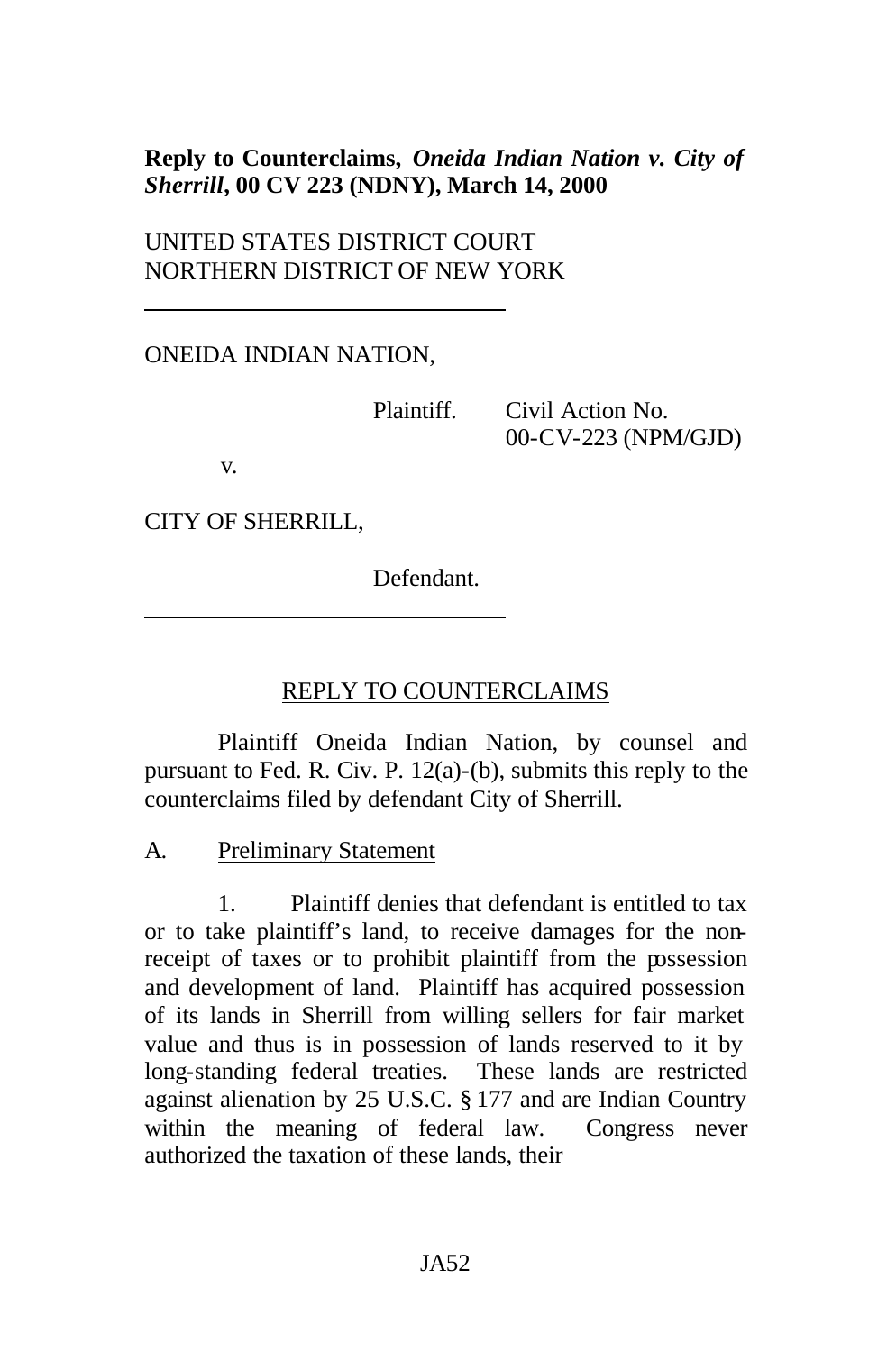alienation from plaintiff, any change in their reservation status or any change in plaintiff's right to possess them. Thus, federal law forbids state and local taxation of these lands, and Sherrill is obligated to comply with this federal law. Plaintiff's tax immunity notwithstanding, plaintiff makes Silver Covenant Chain payments, usually far exceeding any taxes in dispute, and also makes payments for services, but defendant will not request or accept such payments because they are not labeled as tax payments and, accordingly, defendant has deprived Sherrill citizens of the benefits of these funds.

# B. Specific Responses to Numbered Paragraphs in Counterclaims

2. Paragraph 29 incorporates paragraphs 1 through 28 of defendant's answer and, therefore, does not contain allegations requiring admission or denial. To the extent that paragraph 29 alleges that defendant is entitled to tax plaintiff's lands and to affect plaintiff's ownership of or right to possess those lands, that allegation is denied. To the extent that paragraph 29 contains any other allegations, those allegations are denied.

3. Plaintiff admits that it entered into transactions to reacquire actual possession of its properties but otherwise denies the allegations in paragraphs 30.

4. Plaintiff admits the allegations in paragraph 31 that the Nation has refused to pay property taxes and that defendant's Charter sets forth a property tax and enforcement scheme. Plaintiff denies that the Charter addresses or applies to taxation of Indian lands and denies that it requires plaintiff to pay property taxes. Plaintiff denies all other allegations in paragraph 31.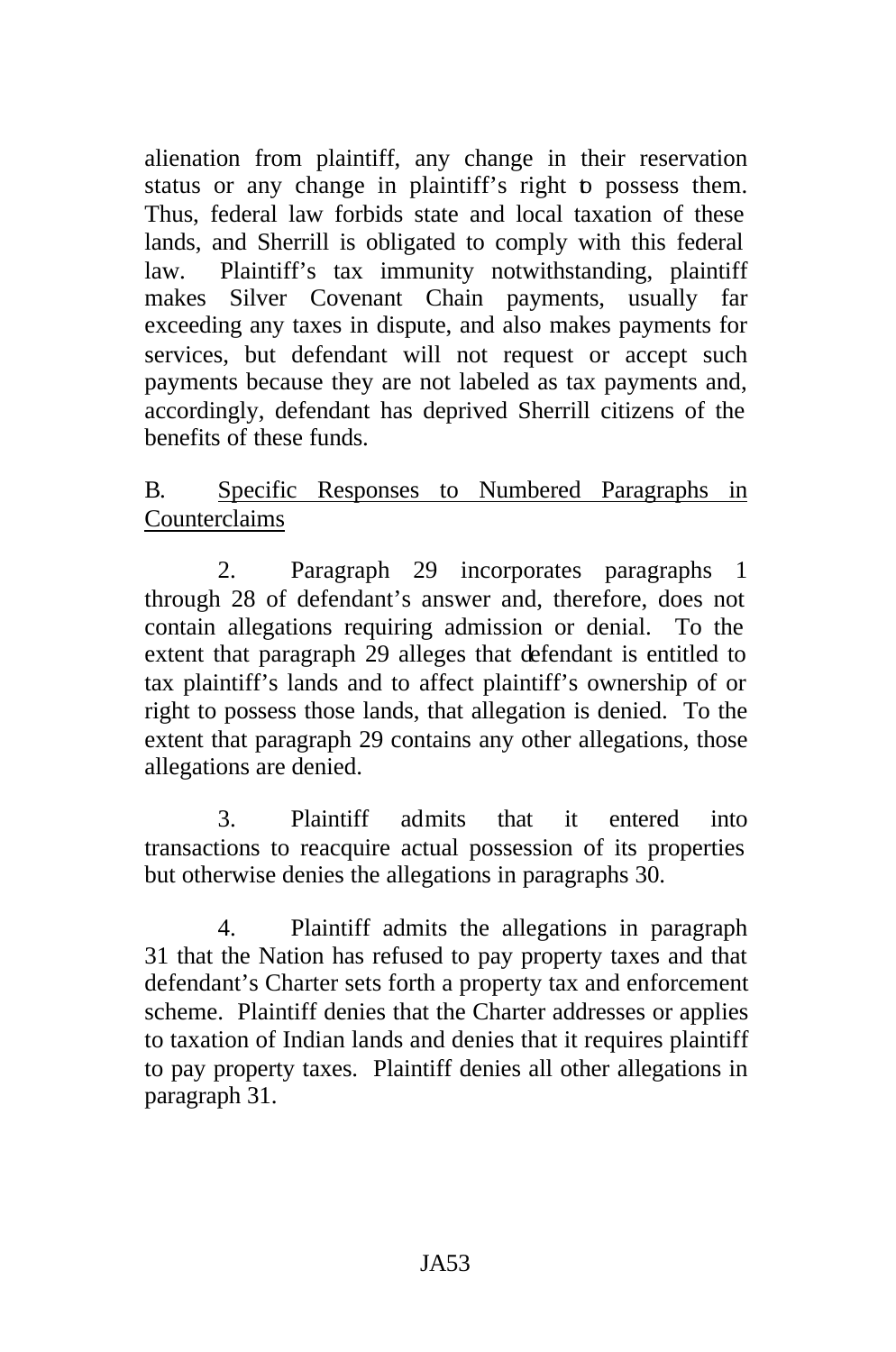5. Plaintiff is without sufficient information to admit or deny the allegations in paragraph 32; further, the alleged publication, if it exists, speaks for itself. Plaintiff denies that defendant was authorized to take the acts alleged with respect to plaintiff.

6. Plaintiff admits the allegation in paragraph 33 that it has not paid property taxes. Plaintiff denies the allegation that it owed or owes property taxes and that it is delinquent with respect to such taxes. Plaintiff is without sufficient information to admit or deny the allegations in paragraph 33 concerning the contents of the alleged notice, which speaks for itself, or concerning the recipients of that notice.

7. Plaintiff admits the allegation in paragraph 34 that defendant mailed a notice, which speaks for itself, but denies that the notice complied with applicable law. Plaintiff denies the allegation of delinquency and denies that defendant was authorized to take any of the acts alleged.

8. Plaintiff denies any allegation in paragraph 35 that defendant was authorized to take the actions alleged. As for the contents of the Charter, it speaks for itself. Plaintiff admits the allegation in paragraph 35 that plaintiff did not pay property taxes but denies that any were owed and denies that there was a delinquency. Plaintiff is without sufficient information to admit or deny the allegation concerning the action of the City Clerk.

9. With respect to the allegations in paragraph 36, plaintiff denies that defendant was authorized to take the acts alleged. Regarding the content of the Charter, it speaks for itself. Plaintiff denies that defendant complied with applicable law concerning notice and is without sufficient information to admit or deny the allegations concerning defendant's efforts at publication.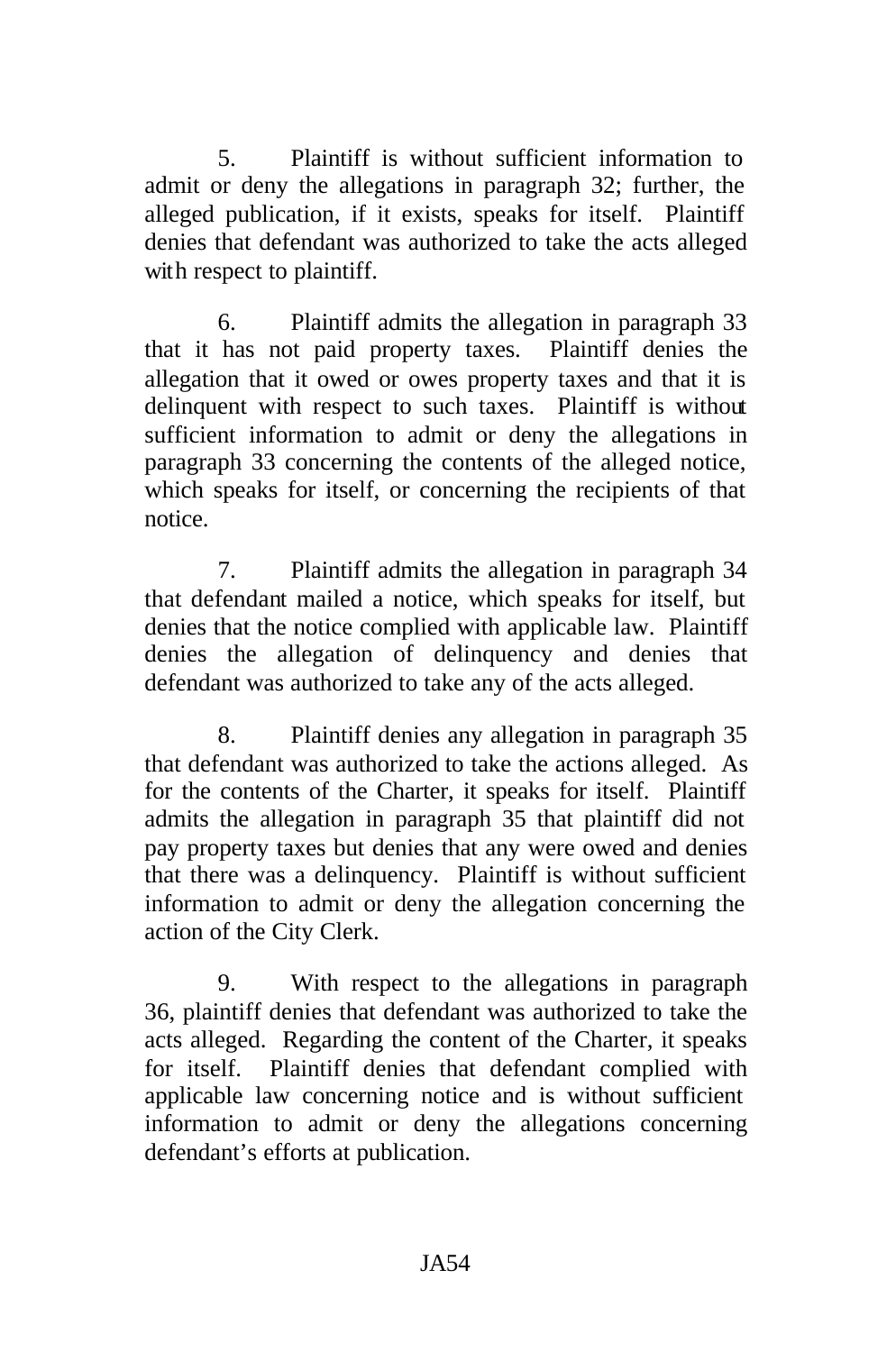10. Plaintiff admits the allegation in paragraph 37 that it has not paid property taxes but denies that it owed or owes property taxes and denies that defendant had authority to take the acts alleged. Plaintiff denies any allegation in paragraph 37 that the City of Sherrill provided plaintiff with the requisite notice of a two-year redemption period. Plaintiff denies the allegation in paragraph 37 that defendant complied with its Charter, which speaks for itself.

11. Plaintiff is without sufficient information to admit or deny the allegation in paragraph 38 concerning publication. As for the allegation about the contents of the Charter, it speaks for itself. Plaintiff denies that defendant provided the requisite notice of the redemption period and denies that defendant had authority to take any of the acts alleged.

12. Plaintiff admits that defendant provided notice to the persons and at the places alleged in paragraph 39 but denies that the content or service of the notice complied with defendant's Charter or with state and federal law. Plaintiff denies that the properties were unoccupied and denies that defendant personally served the owner or occupant of the properties. As to allegations about the contents of the Charter, it speaks for itself. Plaintiff admits that William Hervey was Director or Intergovernmental Relations and that Kathy Perham was Executive Assistant to the General Manager of Oneida Textile Designs but denies that either was the owner or occupant of the property. Plaintiff denies that defendant had authority to take any of the acts alleged.

13. Plaintiff denies any allegation in paragraph 40 that property taxes were owed. Plaintiff admits that defendant's counsel sent a letter concerning a payment of taxes under protest. To the extent that defendant alleges in paragraph 40 that plaintiff did not respond with a proposal to maintain the status quo pending federal litigation of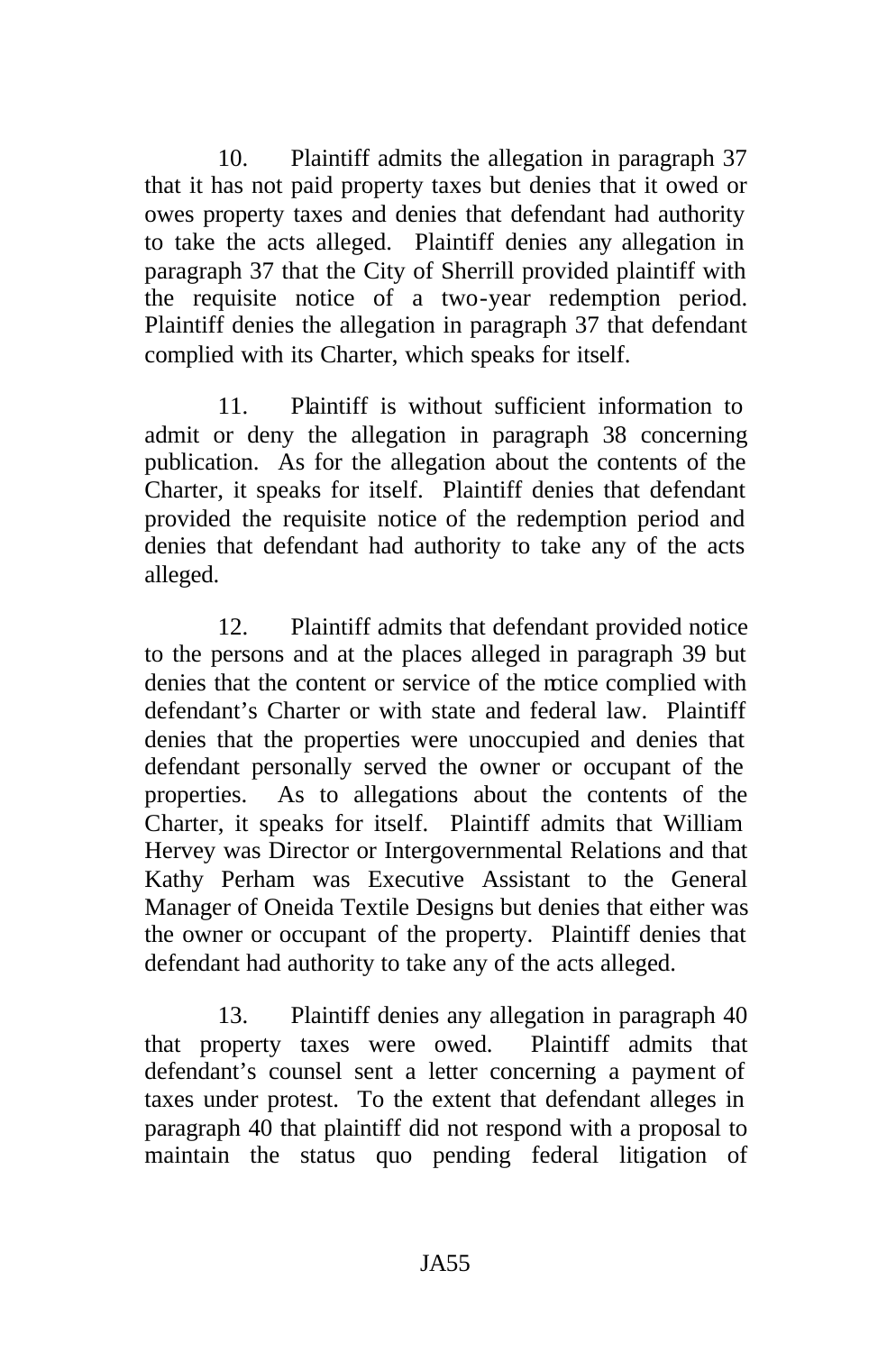defendant's taxation authority, that allegation is denied. The allegation that plaintiff did not pay taxes, under protest or otherwise, is admitted.

14. Plaintiff admits the allegation in paragraph 41 that the Oneida County Clerk recorded defendant as the owner of the properties in furtherance of defendant's illegal tax enforcement efforts. Plaintiff denies that any acts of defendant or of the Oneida County Clerk were valid or lawful or that they had authority to take any of these acts. Plaintiff denies that it is in wrongful possession of the properties and that defendant is entitled to ownership or possession of them. Plaintiff admits that defendant commenced the referenced eviction proceeding but denies that it did so on February 15, 2000. Plaintiff admits that it operates a retail outlet and a textile design facility on the properties in question, taken as a whole.

15. Plaintiff admits that it has not paid property taxes and denies any allegation in paragraph 42 that any such taxes have been or are due. Plaintiff admits that it, like all other property owners in Sherrill who are not obliged to pay property taxes, received municipal services such as garbage removal that are provided to everyone. Plaintiff denies that such services include zoning enforcement and planning.

16. Plaintiff denies the allegation in paragraph 43 that it has owed or owes property taxes and admits the allegation that it has not paid property taxes. Plaintiff denies that its possession of property in Sherrill will diminish property taxes available to Sherrill or funds available to Sherrill. Plaintiff denies that the allegation in paragraph 43 that "law abiding, tax-paying citizens will suffer" because of plaintiff's property purchases. The truth is that the Nation's possession of property has bolstered the economic base and revenues of local governments like defendant and that Sherrill residents "suffer" only because defendant has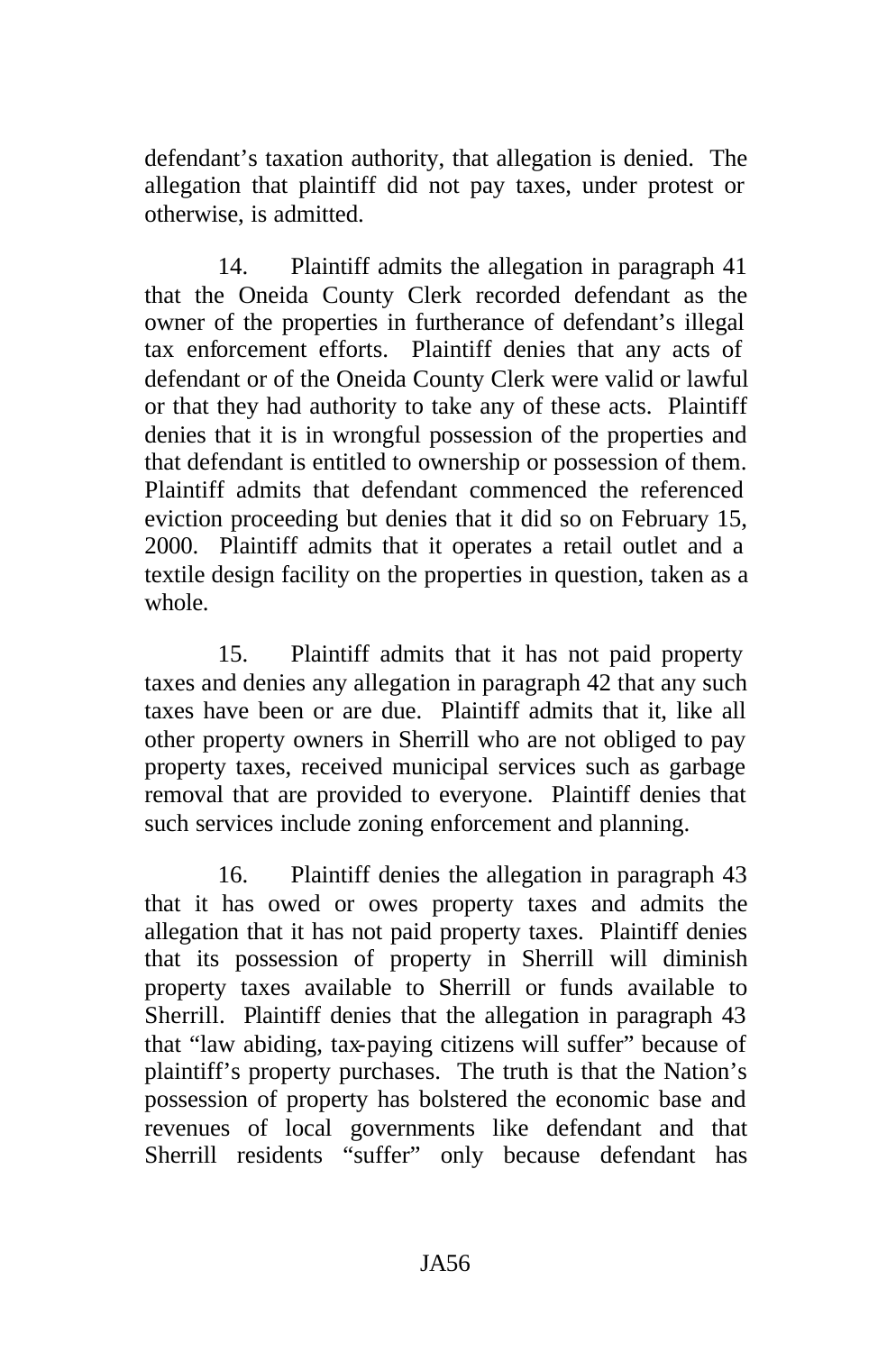declined to request or accept Silver Covenant Chain payments and payments for services, payments that exceed the property taxes in dispute and are rejected on the ground that they are not labeled as a tax payment.

17. Because paragraph 44 simply incorporates defendant's allegations in paragraphs 29 through 43, plaintiff, pursuant to Fed. R. Civ. P. 10(c), hereby incorporates its responses to paragraphs 29 through 43.

18. Plaintiff admits the allegation in paragraph 45 that the properties in question are within the boundaries of the City of Sherrill, the State of New York and the United States of America. To the extent that this allegation is meant to include an allegation that the properties are taxable and are not restricted reservation land and part of Indian Country, the allegation is denied. Plaintiff denies that it must abide by defendant's taxation laws and denies any implication that defendant may violate the law of the United States prohibiting taxation of the Nation's lands in Sherrill. Plaintiff denies that defendant has provided the tax and foreclosure notices required by state and federal law. As for allegations of the contents of the Sherrill Charter, it speaks for itself. Plaintiff denies that the Charter compels taxation of Nation lands. The Charter must be interpreted to recognize federal law prohibitions on state and local taxation of Indian lands.

19. Plaintiff denies the allegations in paragraph 46, except that as to the contents of the Sherrill Charter, the Charter speaks for itself.

20. Plaintiff denies that defendant is entitled to tax lands now possessed by plaintiff and denies that defendant is entitled to the declaration for which it prays in paragraph 47. Plaintiff is without sufficient information to admit or deny any allegation concerning lands that could possibly be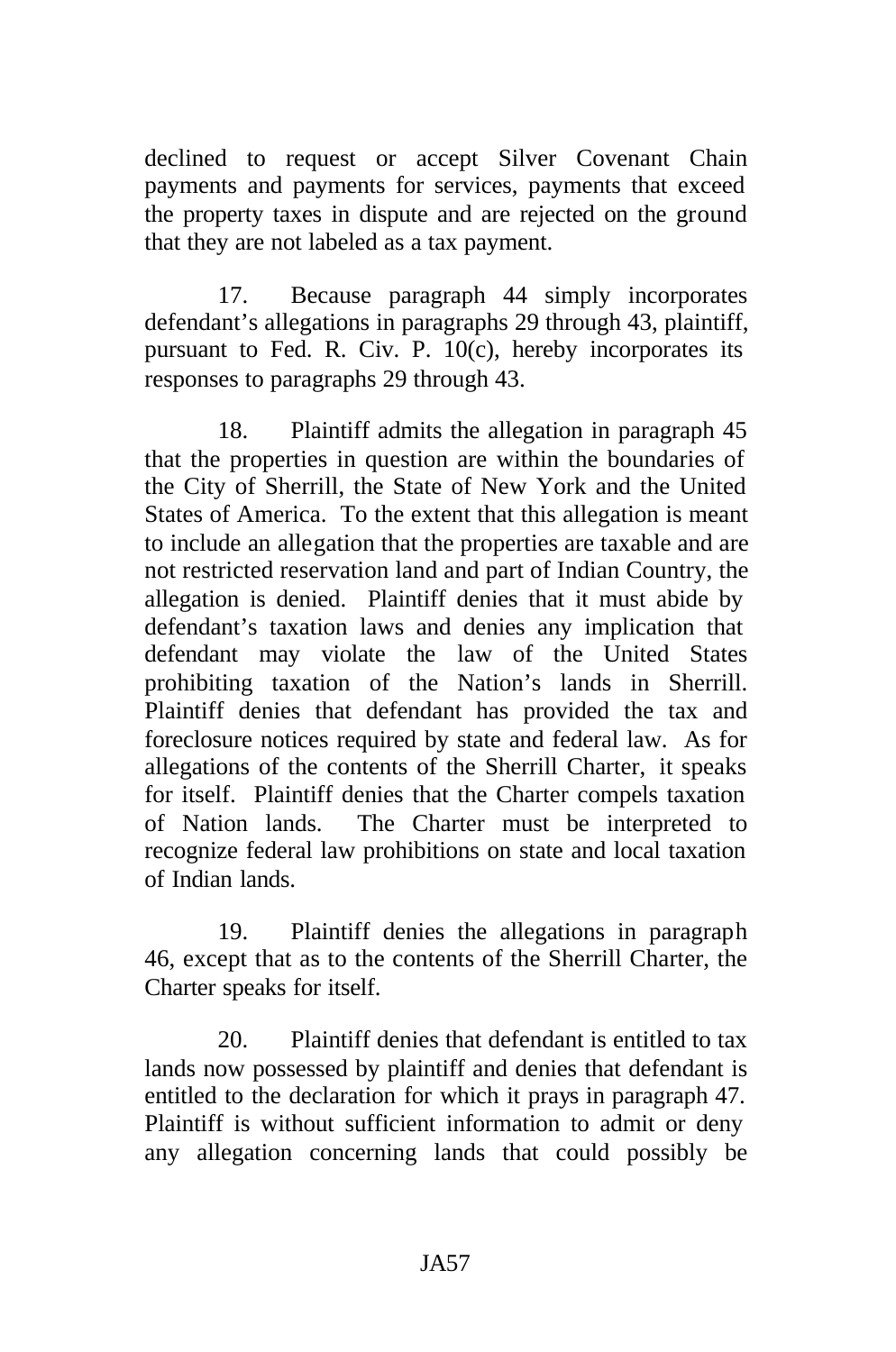possessed in the future.

21. Plaintiff denies that defendant is entitled to the relief requested in paragraph 48.

22. Because paragraph 49 simply incorporates defendant's allegations in paragraph 29 through 43, plaintiff, pursuant to Fed. R. Civ. P. 10(c), hereby incorporates its responses to paragraphs 29 through 43.

23. Plaintiff denies the allegations in paragraph 50.

24. Plaintiff admits that it has not paid property taxes and denies all other allegations in paragraph 51.

40. Defendant's counterclaims fail to state any claim upon which relief can be granted.

D. Second Defense

41. The Nation is a federally recognized Indian tribe, and its sovereign immunity bars defendant's efforts to tax and to take the Nation's lands, bars this suit, and precludes the exercise of jurisdiction over the Nation and the award of any relief requested by defendant. 63 Fed. Reg. 71941 (Dec. 30, 1998).

E. Third Defense

42. Defendant's efforts to tax Nation land, to take Nation land and to evict the Nation from its lands, which are reservation lands and Indian Country subject to the Nation's governance, are in violation of federal constitutional, statutory and common law, including but not limited to the Indian Commerce Clause (Art. I, sec. 8) of the United States Constitution, the 1794 Treaty of Canandaigua, 25 U.S.C. § 177 and federal common law, as alleged in plaintiff's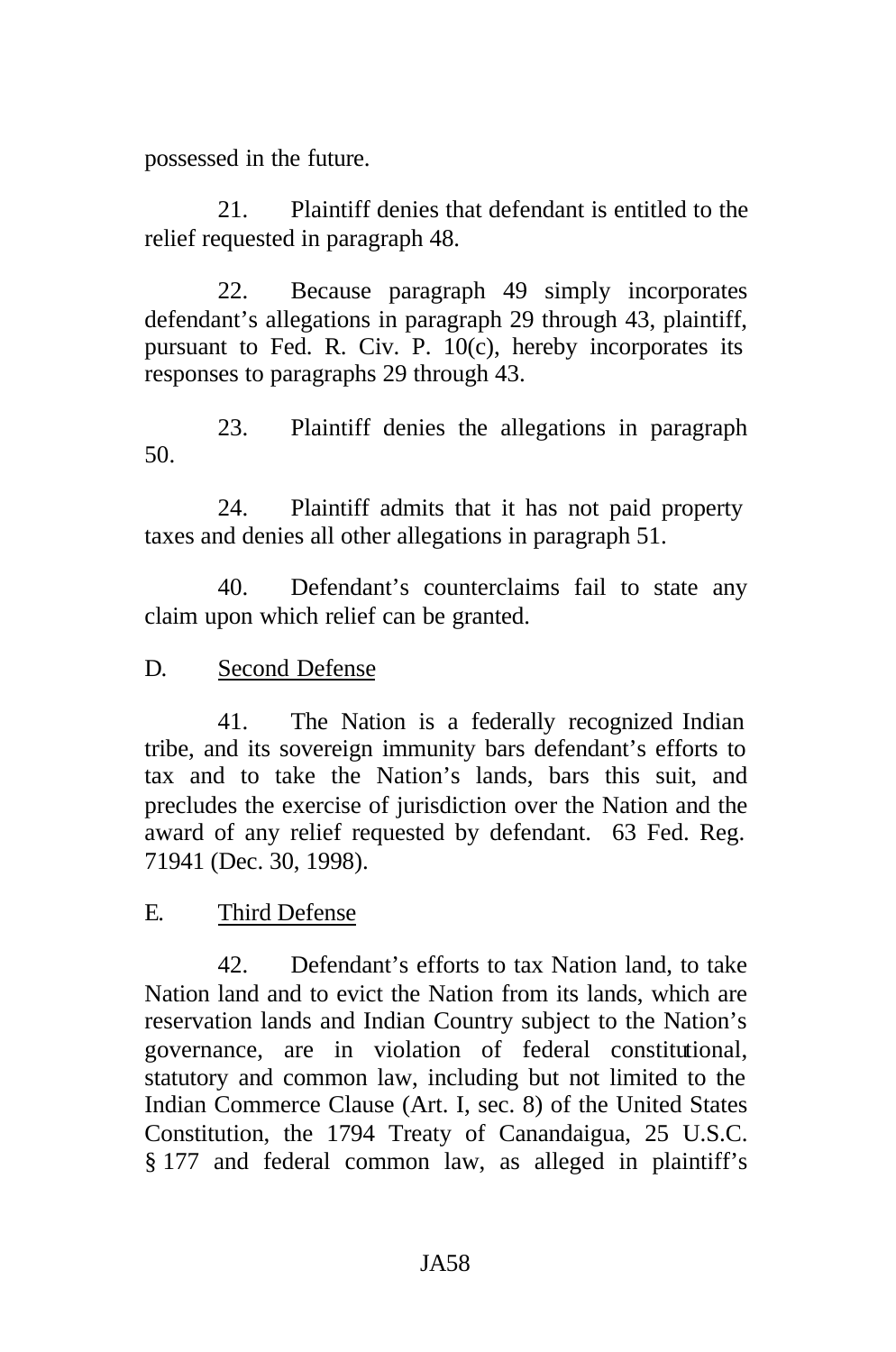complaint filed in this action, which complaint is incorporated herein pursuant to Fed. R. Civ. P. 10(c).

# F. Fourth Defense

43. Federal law completely preempts the laws of the defendant and of the State of New York, such that those state and local laws are invalid and unenforceable to the extent that they purport to permit taxation of Nation lands. Further, complete preemption bars state and local efforts to restrict an Indian Nation's possession of land or to impose a fee on an Indian Nation because it possesses land.

# G. Fifth Defense

44. By virtue of the Supremacy Clause of the United States Constitution, Art. VI, cl.2, the laws of the defendant and of the State of New York are invalid and unenforceable to the extent that they purport to permit taxation of plaintiff's land, the imposition of a fee on plaintiff or regulation of plaintiff's right to possess its lands.

## H. Sixth Defense

45. Sherrill may not evict the Nation or take title to or possession of the Nation's lands because defendant violated the notice and due process requirements of state and federal law, as alleged in the complaint in this action and as incorporated here by reference pursuant to Fed. R. Civ. P. 10(c).

## I. Seventh Defense

46. The federal constitutional principle of separation of powers bars a judicial order of eviction where Congress has not authorized the conveyance of plaintiff's lands pursuant to the requirements of 25 U.S.C. § 177. The same principle bars an order that plaintiff not "purchase" or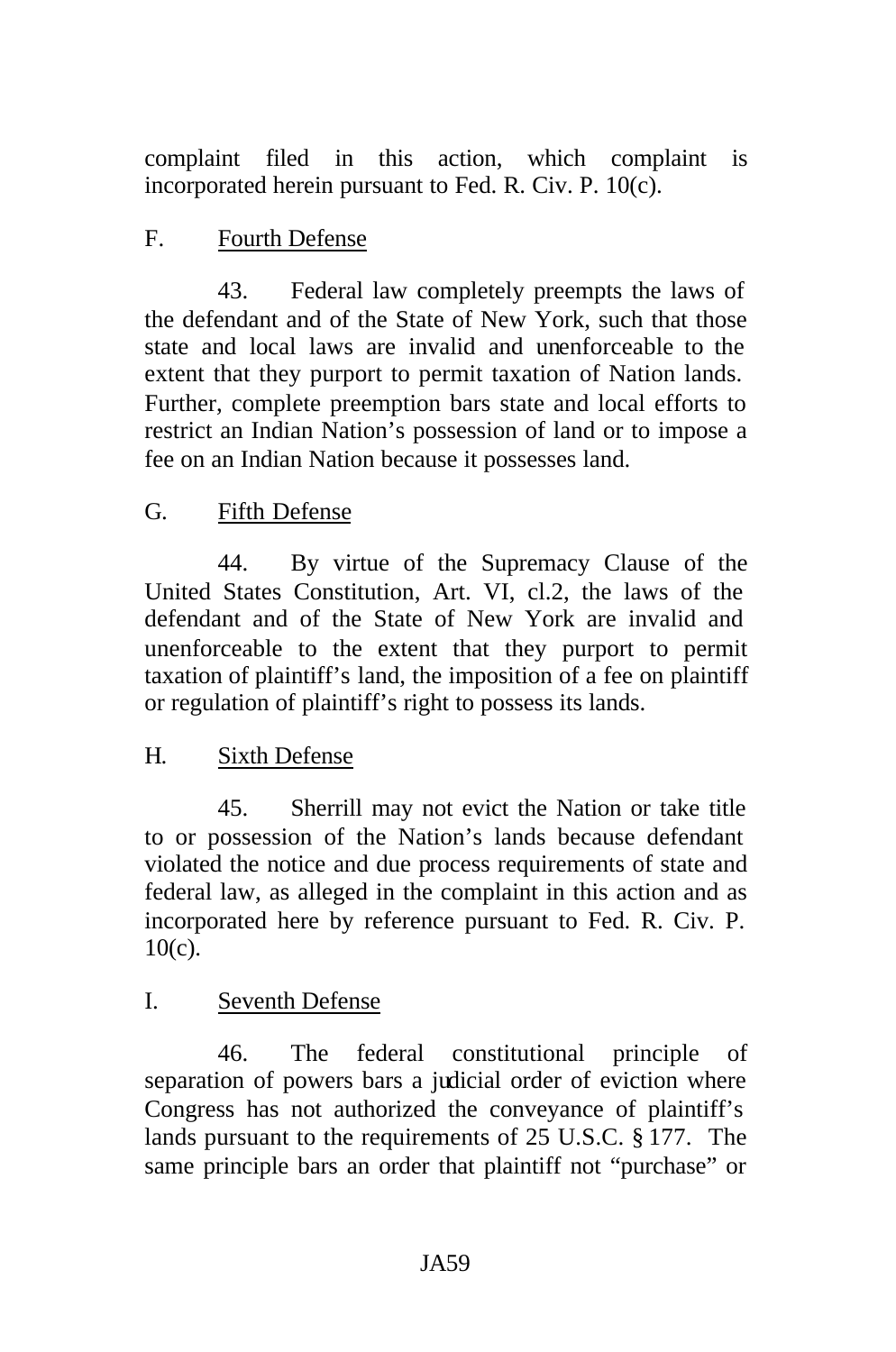possess lands reserved to it by the 1794 Treaty of Canandaigua, as Congress has not authorized the conveyance of those lands, or dispossessed plaintiff of them, pursuant to 25 U.S.C. § 177. The same principle bars an order imposing a fee on plaintiff as a consequence of its possession of land, or restrictions on improvement of such land, because such matters are committed to Congress.

#### J. Eighth Defense

47. The Equal Protection Clause of the United States Constitution bars any order that the Nation must pay for services and may not purchase or possess additional property or improve existing property.

#### K. Ninth Defense

48. The Due Process Clause of the United States Constitution prohibits any order that the Nation not purchase, possess or improve land.

## L. Tenth Defense

49. The Takings Clause of the United States Constitution prohibits any order that the Nation not purchase, possess or improve land.

#### M. Eleventh Defense

50. The Privileges and Immunities Clauses of the United States Constitution prohibits any order that the Nation not purchase, possess or improve land.

#### N. Twelfth Defense

51. The United States Constitution, including but not limited to the Indian Commerce Clause, the Fifth Amendment and the Fourteenth Amendment, prohibit the

#### JA60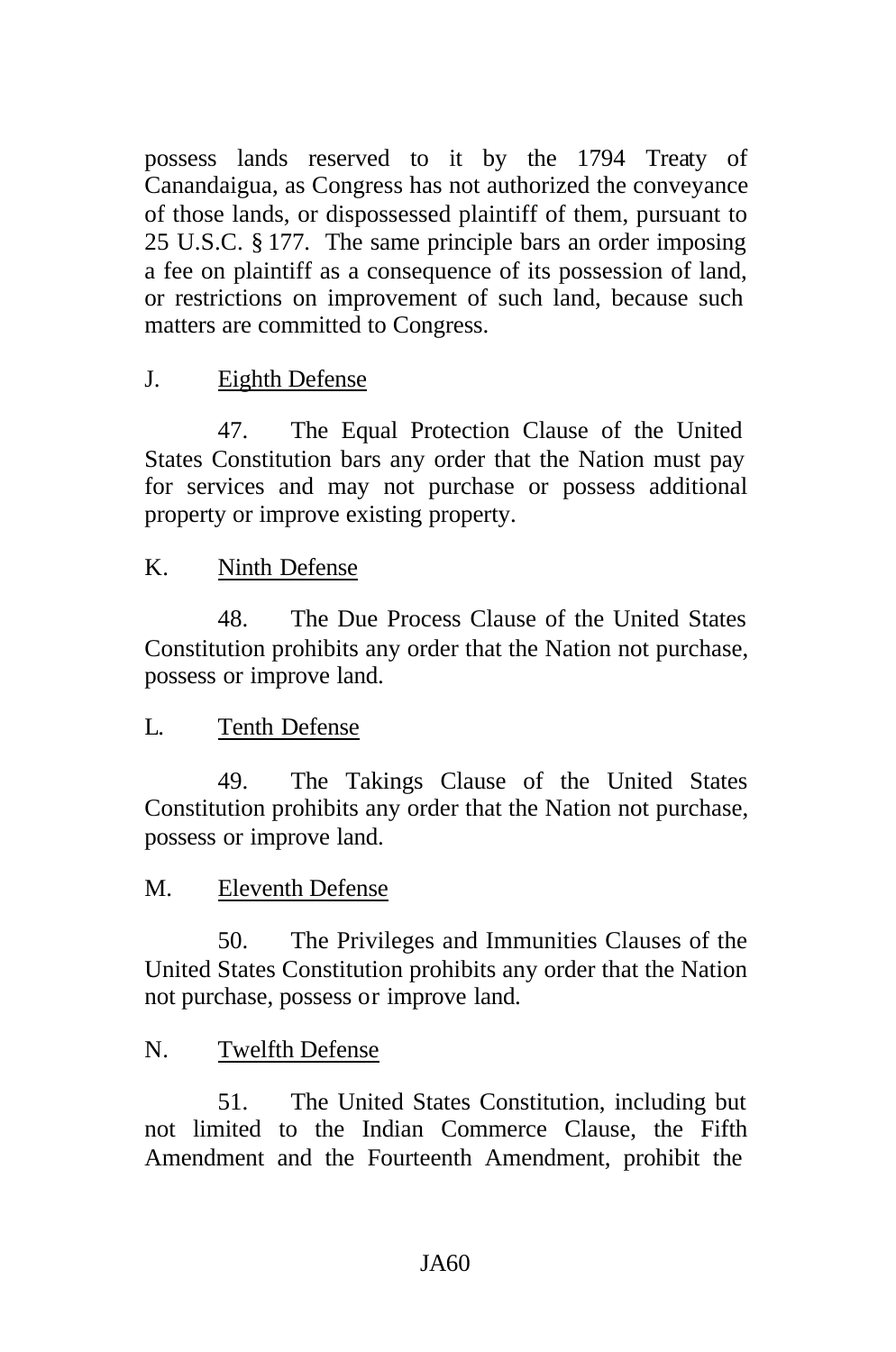relief requested by Sherrill.

# O. Thirteenth Defense

52. Congress has not authorized the taxation or alienation of the lands in dispute in this action, has not authorized any change in their reservation status or their restricted status, and has not authorized any limitation on the Nation's possession or use of such lands.

## P. Fourteenth Defense

53. Plaintiff is entitled to a set-off for funds paid to Oneida County pursuant to its Silver Covenant Chain program.

# Q. Fifteenth Defense

54. There is no case or controversy, justiciable controversy or actual dispute concerning lands plaintiff does not now possess in Sherrill but may come to possess there in the future. It is speculative whether and how plaintiff will come to possess such lands and whether there will be a tax controversy concerning them. These speculative matters are not a proper basis for declaratory judgment or for an injunction.

## R. Sixteenth Defense

55. Defendant has refused to request or accept Silver Covenant Chain payments and has refused to request or accept payments for services, both payments having been offered by plaintiff. These regular payments substantially exceed all property taxes plaintiff contends it is owed annually on all lands in Sherrill possessed by plaintiff. Defendant, accordingly, is estopped from seeking, and has waived any right to seek, damages and injunctive relief.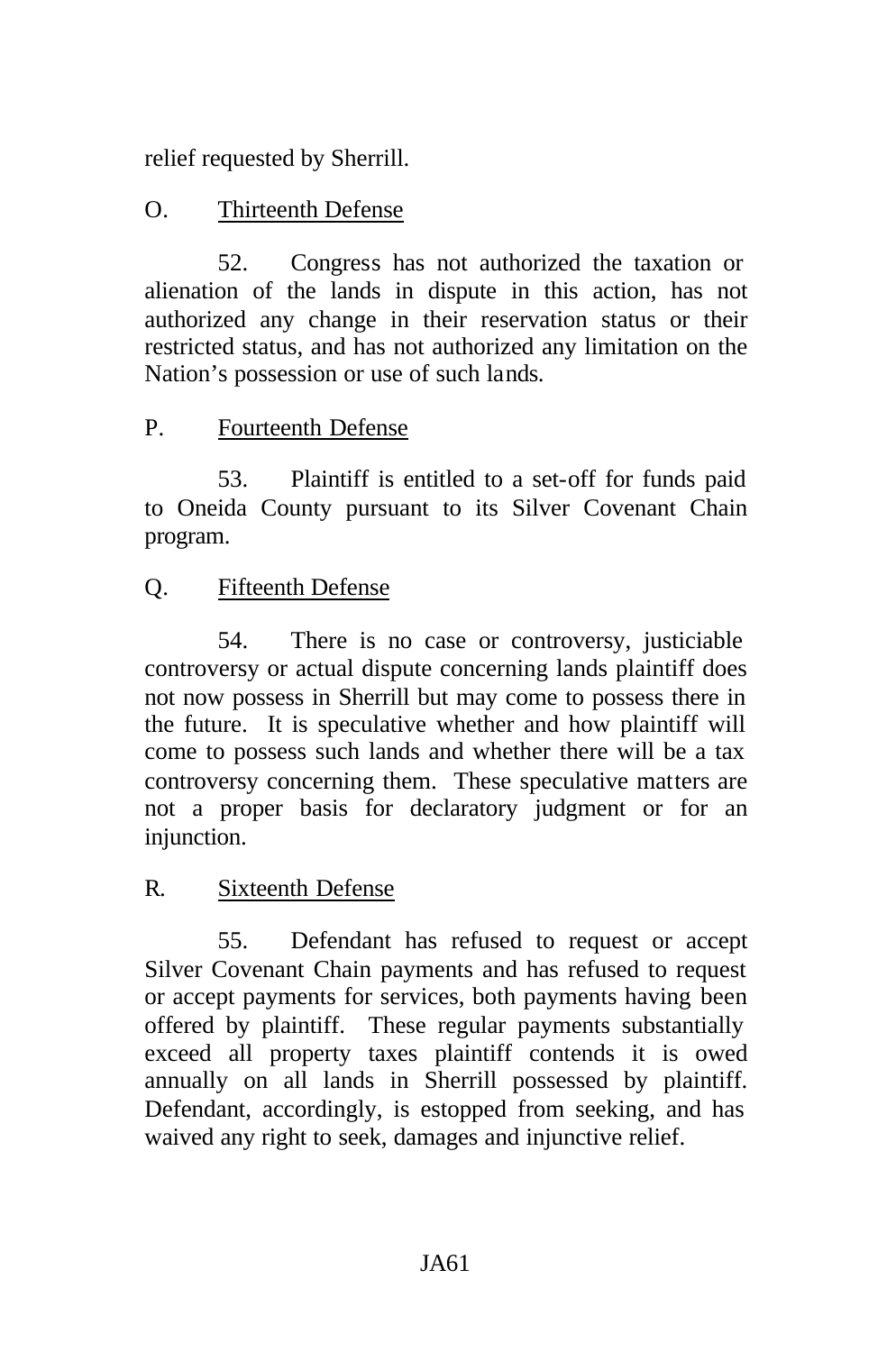WHEREFORE, plaintiff prays for entry of judgment in its favor and against defendant, providing that defendant take nothing and providing plaintiff appropriate declaratory and injunctive relief with respect to defendant's illegal and invalid efforts to take and to take Nation lands and providing plaintiff with such other relief to which it may be entitled at law or in equity, including but not limited to attorneys' fees and costs and such orders as are appropriate to assure the Nation's ownership and possession of its lands and to halt Sherrill's efforts to tax and to take those lands.

Dated: March 14, 2000 Respectfully submitted,

#### MACKENZIE SMITH LEWIS MICHELL & HUGHES, LLP

Peter D. Carmen, Bar Roll No. 501504 101 South Salina Street, Suite 600 P.O. Box 4967 Syracuse, New York 13202 315-233-8386 FAX: 315-426- 8358

-and-

ZUCKERMAN, SPAEDER, GOLDSTEIN, TAYLOR & KOLKER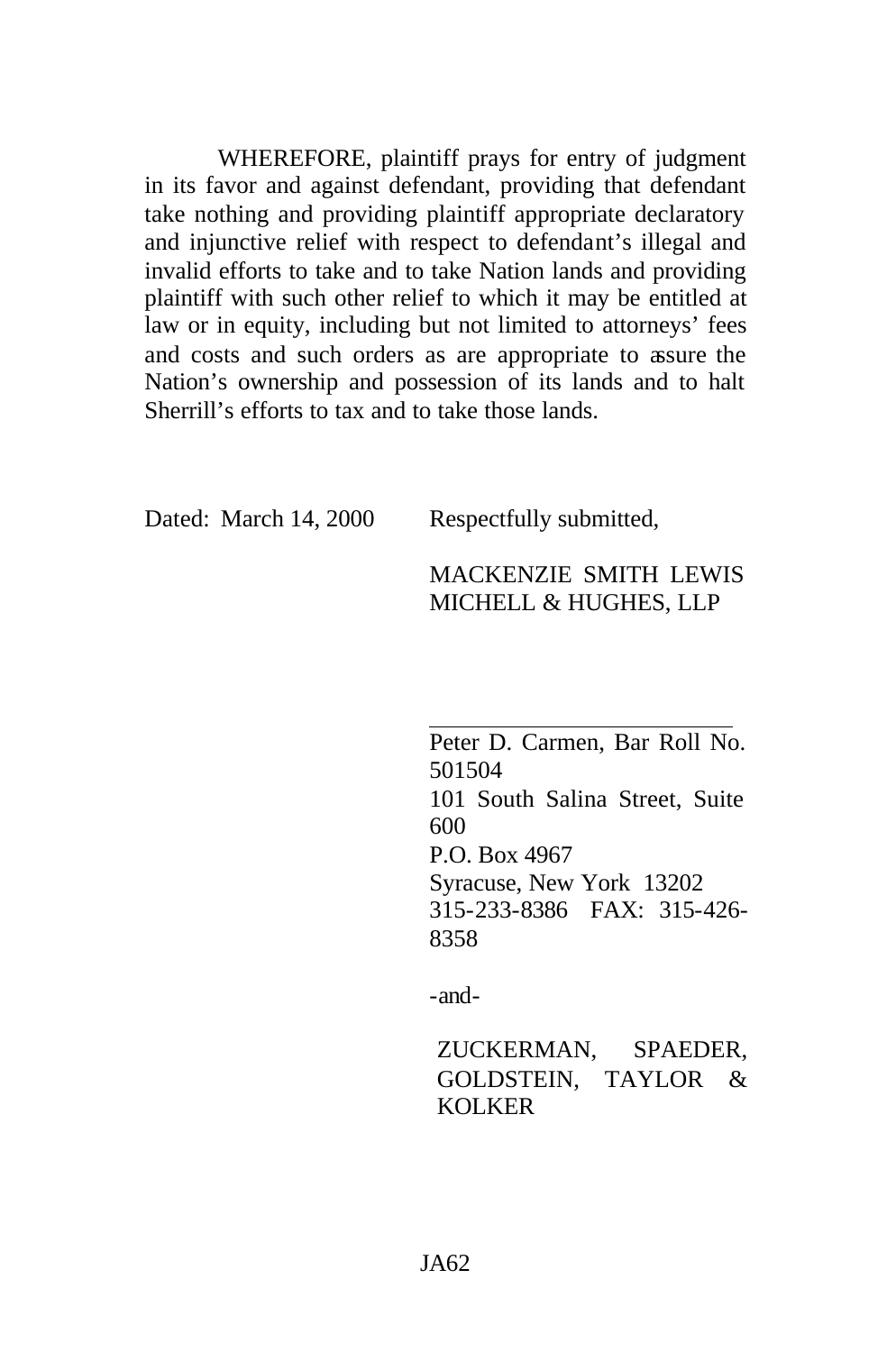William W. Taylor, III, Bar Roll No. 102710 Michael R. Smith, Bar Roll No. 601277 1201 Connecticut Avenue, NW Washington, D.C. 20036 202/778-1800 FAX: 202/822-8106 Attorneys for Plaintiff Oneida Indian Nation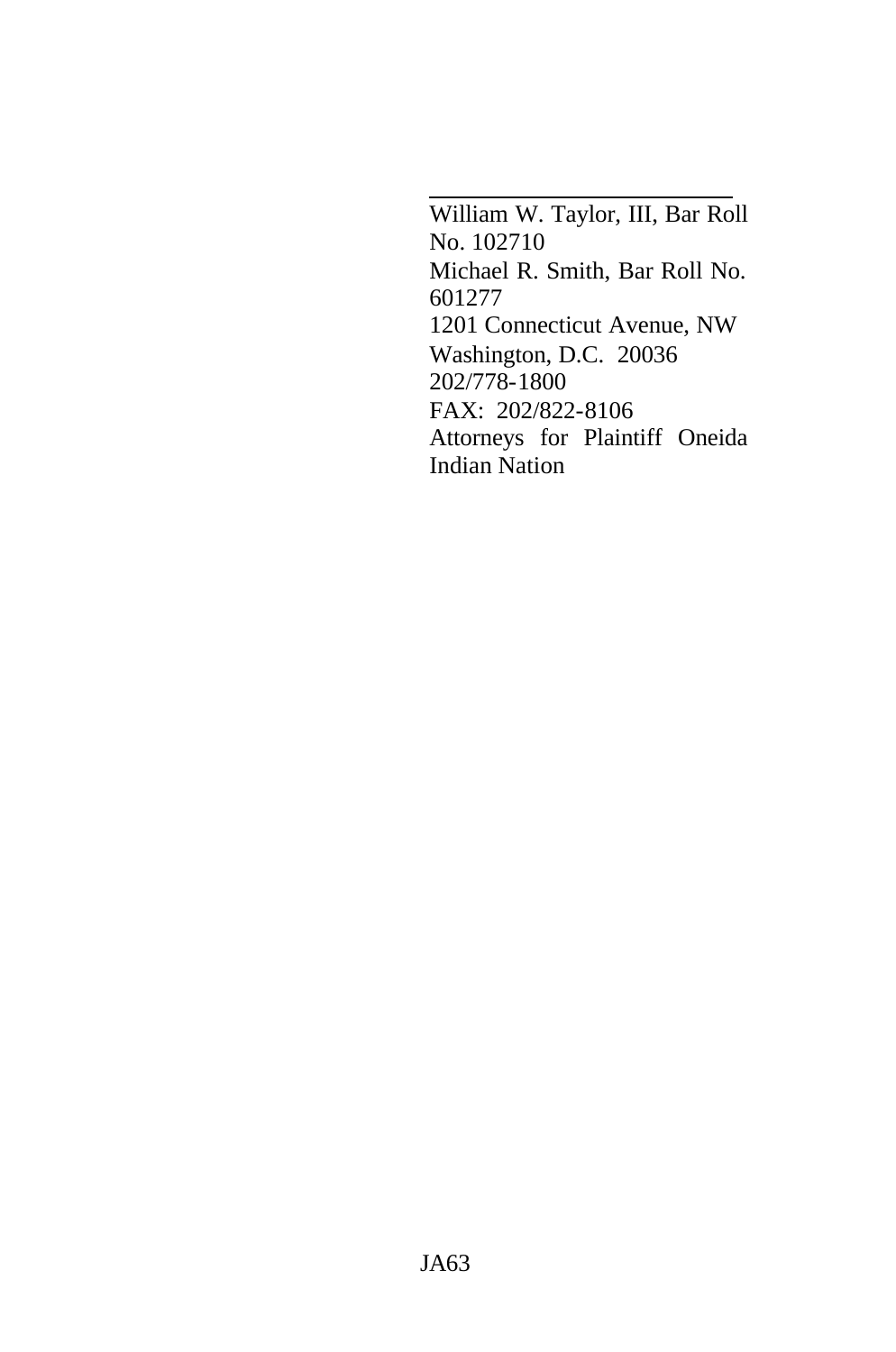#### **Defendant City Of Sherrill's Statement Of Material Facts,** *Oneida Indian Nation v. City of Sherrill***, 00 CV 223 (NDNY), July 14, 2000**

#### UNITED STATES DISTRICT COURT NORTHERN DISTRICT OF NEW YORK

| THE ONEIDA INDIAN NATION,                                                       |                                                                                    |  |
|---------------------------------------------------------------------------------|------------------------------------------------------------------------------------|--|
| Route 5                                                                         |                                                                                    |  |
| Vernon, New York, 13476,                                                        |                                                                                    |  |
| Plaintiff,                                                                      | Civil Action No. 00-<br>$CV-223$<br>(NJM)                                          |  |
| VS.                                                                             |                                                                                    |  |
| <b>CITY OF SHERRILL,</b><br>377 Sherrill Road<br>Sherrill, New York 13461,<br>٠ | DEFENDANT CITY<br>OF SHERRILL'S<br><b>STATEMENT</b><br>OF MATERIAL<br><b>FACTS</b> |  |
| Defendant                                                                       |                                                                                    |  |

1. Plaintiff Oneida Indian Nation ("OIN") is a federally recognized Indian tribe. Complaint, ¶ 5 (attached to Barker Affidavit, dated July 12, 2000 ("Barker Aff."), Ex. 4.)

2. Defendant City of Sherrill ("Sherrill") is a municipal corporation organized under the laws of the State of New York, Complaint, ¶ 6 (Barker Aff., Ex. 4).

3. In 1997 and 1998, OIN purchased two properties (the "Properties") fronting on Route 5, within the municipal boundaries of Sherrill. On one, OIN has a textile distribution facility. On the other, OIN has a gas station and convenience store. These Properties consist of ten tax sub-parcels. Complaint, ¶ 11 (Barker Aff., Ex. 4).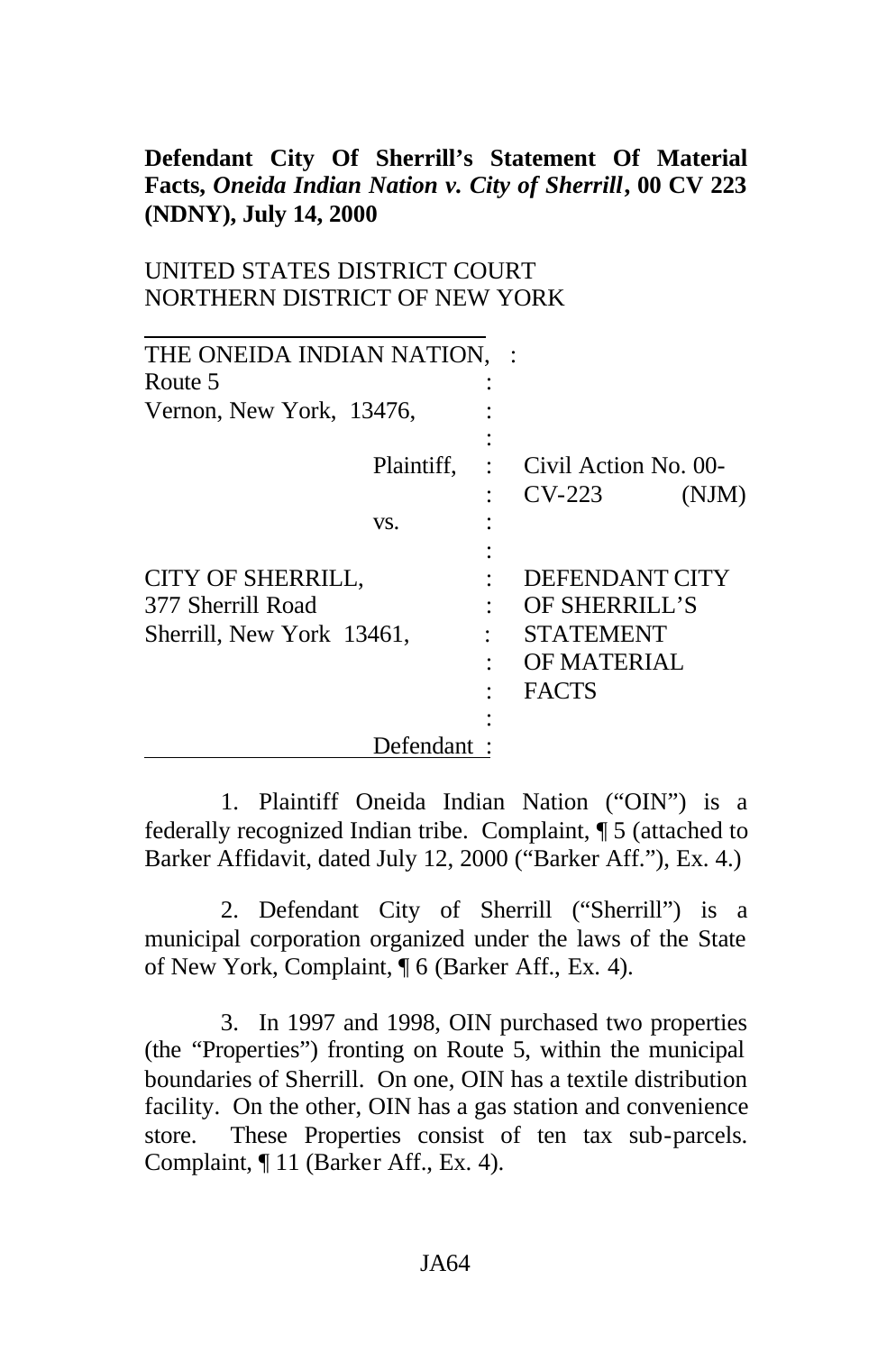4. OIN purchased the Properties from non-Indians through voluntary, free-market transactions; these Proprieties were not purchased by the federal government. Complaint, ¶ 11 (Barker Aff., Ex. 4).

5. The Bureau of Indian Affairs recognizes thirtytwo acres of land in Madison County, and no land in Oneida County, as land under its jurisdiction. Annual Report of Indian Lands, dated December 31, 1997 (Barker Aff. Ex. 8). The Properties, all of which are located in Oneida County, are not within that thirty-two acre tract. Complaint, ¶ 7 (Barker Aff. Ex. 4).

6. The Sherrill Properties have not been held in trust by the Federal Government for the benefit of individual members of OIN; rather, OIN acquired the Properties by purchasing them from private individuals in voluntary, free market transactions. Complaint, ¶ 11 (Barker Aff., Ex. 4).

7. Sherrill, pursuant to its city charter, has sought to collect property taxes on the Properties. OIN has refused to pay those taxes. Complaint, ¶ 13 (Barker Aff., Ex. 4).

8. The municipal services OIN receives are provided by Sherrill, not by the federal government. Barker Aff. at  $\P$ 4.

9. Title to three sub-parcels of the Properties, one which houses the OIN textile facility and two vacant subparcels which serve as parking lots to the textile facility, was conveyed to Sherrill by Tax Sale Deed on February 9, 2000. Oneida County Clerk's Recording Certificate of the Tax Sale Deed, dated February 9, 2000 (Barker Aff., Ex. 7).

Dated: New York, New York July 14, 2000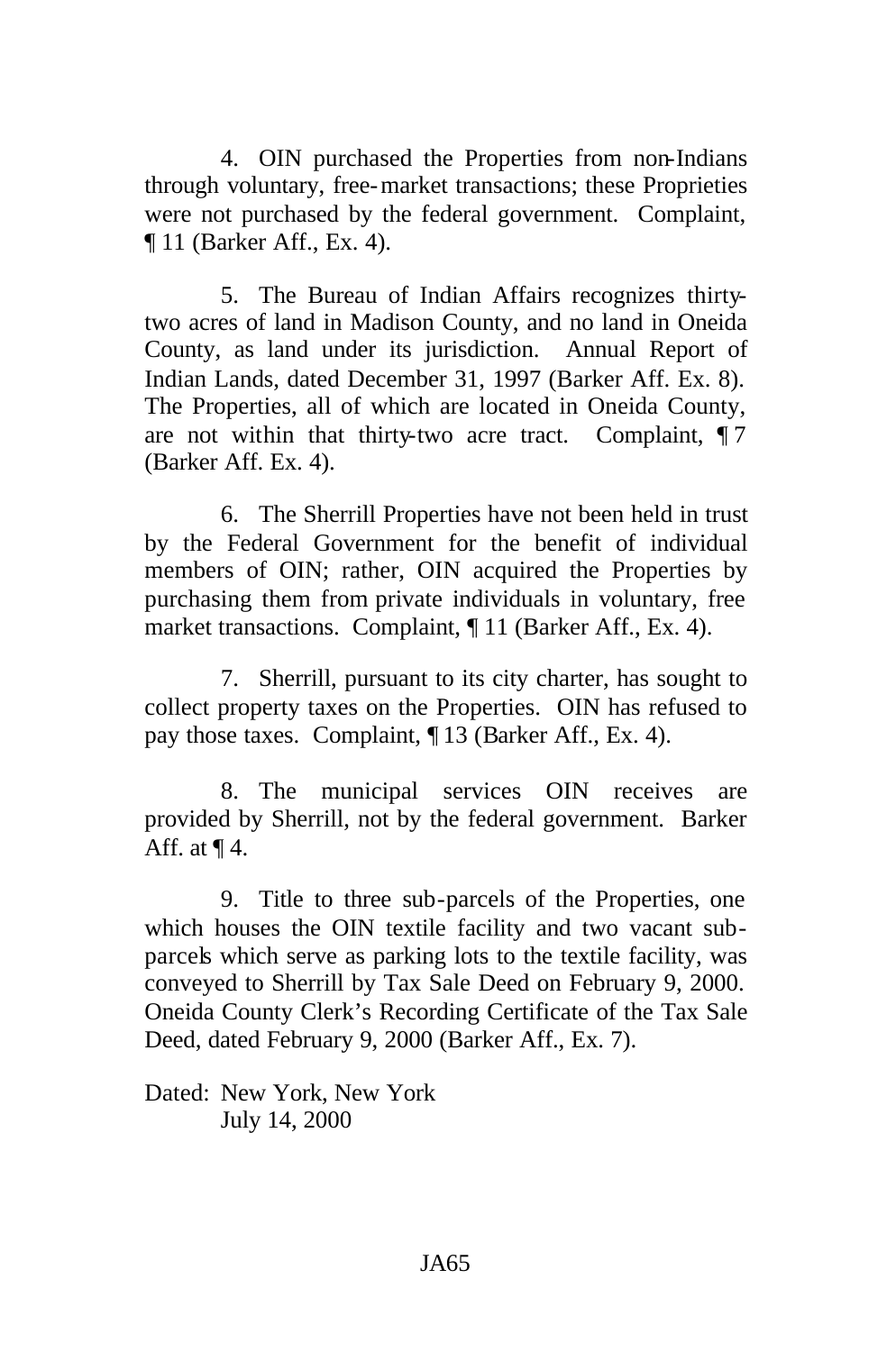FRIED, FRANK, HARRIS, SHRIVER & JACOBSON (A Partnership Including Professional Corporations)

By:

Ira S. Sacks (Bar Code No. 510475) (A Member of the Firm) One New York Plaza New York, New York 10004- 1980 (212) 859-8000 (telephone) (212) 859-4000 (facsimile)

Attorneys for Defendant City of Sherrill

Of Counsel Albert Shemmy Mishaan, Esq. Laura Sulem, Esq.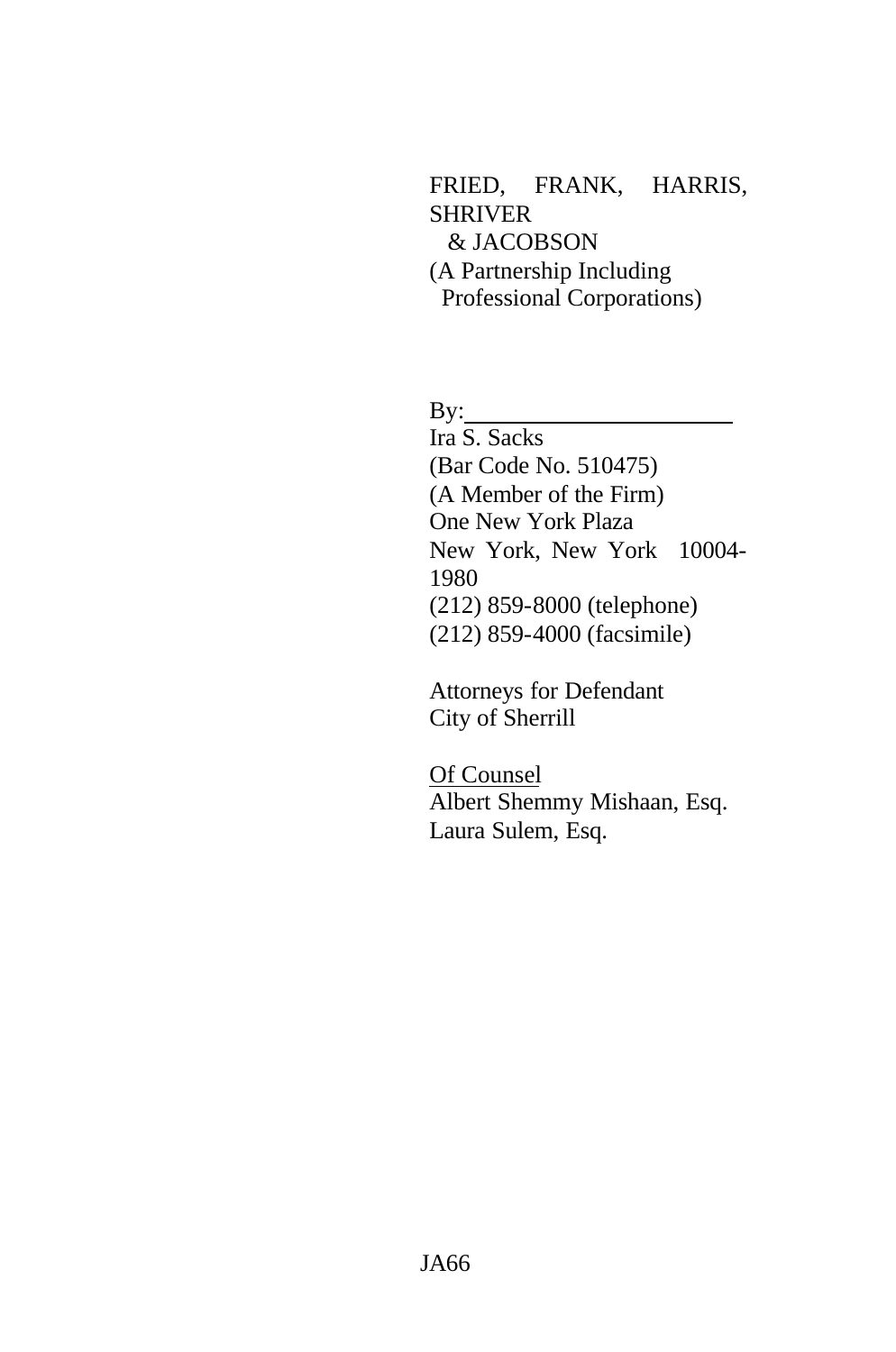### **City Of Sherrill's Response To Plaintiff's First Request for Production of Documents,** *Oneida Indian Nation v. City of Sherrill***, 00 CV 223 (NDNY), August 14, 2000**

### UNITED STATES DISTRICT COURT NORTHERN DISTRICT OF NEW YORK

| THE ONEIDA INDIAN NATION: |                      |                |
|---------------------------|----------------------|----------------|
| Route 5                   |                      |                |
| Vernon, New York 13476    |                      |                |
|                           | : Civil Action No.   |                |
| Plaintiff,                | $: 00$ -CV-223 (NJM) |                |
|                           | $\colon$ (GLS)       |                |
| V.                        | $\colon$ CITY        | OF             |
|                           | <b>SHERRILL'S</b>    |                |
|                           | : RESPONSE TO        |                |
|                           | : PLAINTIFF'S        |                |
| <b>CITY OF SHERRILL</b>   | $:$ FIRST            | <b>REQUEST</b> |
|                           | <b>FOR</b>           |                |
| 377 Sherrill Road         | : PRODUCTION OF      |                |
| Sherrill, New York 13461  | : DOCUMENTS          |                |
|                           |                      |                |
| Defendant.                |                      |                |

Pursuant to Rules 26 and 34 of the Federal Rules of Civil Procedur es, defendant City of Sherrill ("Sherrill") submits the following objections and responses to the document requests set forth in Plaintiff's First Requests for Production of Documents (the "Request").

#### GENERAL OBJECTIONS

1. Sherrill objects to the Request to the extent that compliance with the Request would exceed its obligations pursuant to the Federal Rules of civil Procedure.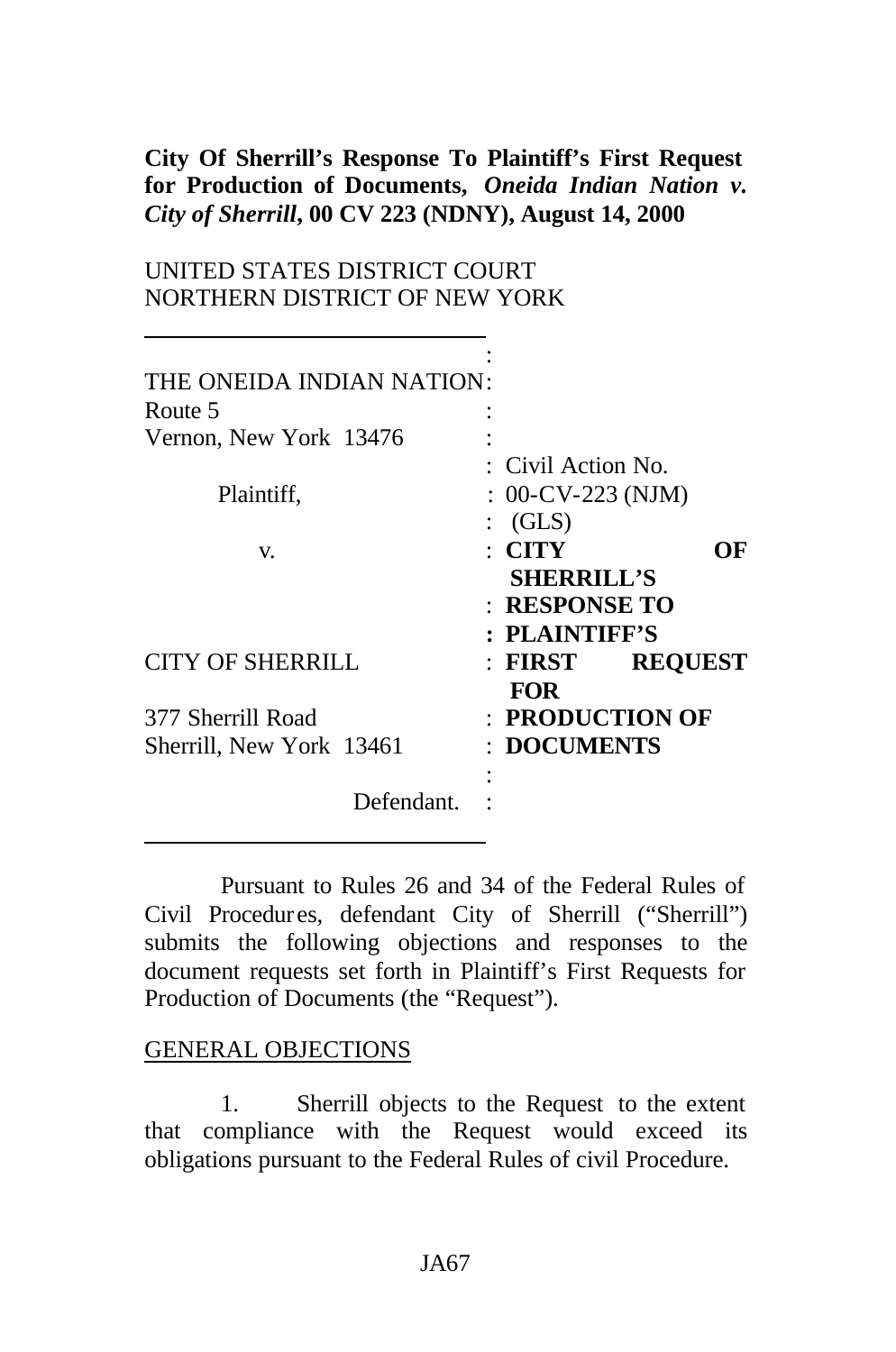2. Sherrill objects to the Request to the extent that it is overly broad in scope, unduly burdensome, redundant, vague, ambiguously, harassing, oppressive, lacking in particularity, or seeks documents that are neither relevant to the subject matter of this action nor reasonably calculated to lead to the discovery of admissible evidence, as well as to the extent that it would impose an unjust burden on Sherrill to respond in the form of an excessive expenditure of time and money.

3. Sherrill objects to the Request insofar as it seeks documents or things that are unreasonably cumulative, duplicative, or that are obtainable from some other source that is more convenient, less burdensome, or less expensive.

4. Sherrill objects to the Request to the extent that it calls for the production of documents that are within the custody, control, or possession of the plaintiff.

5. Sherrill objects to the Request to the extent that it seeks the production of documents or things that are not within the possession, custody, or control of Sherrill.

6. Sherrill objects to the Request to the extent that it seeks documents or things protected by the attorneyclient privilege, the attorney work product doctrine, or any other applicable privilege or immunity. Sherrill does not intent to produce such documents. Inadvertent production of any privileged document otherwise immune from discovery shall not be deemed a waiver of any applicable privilege or work product protection. Rather than delay production of responsive, non-privileged documents, Sherrill will produce responsive, non-privilege documents as indicated in its specific responses below and will, in due course, produce a list of privileged documents pursuant to Fed. R. Civ. P. 26.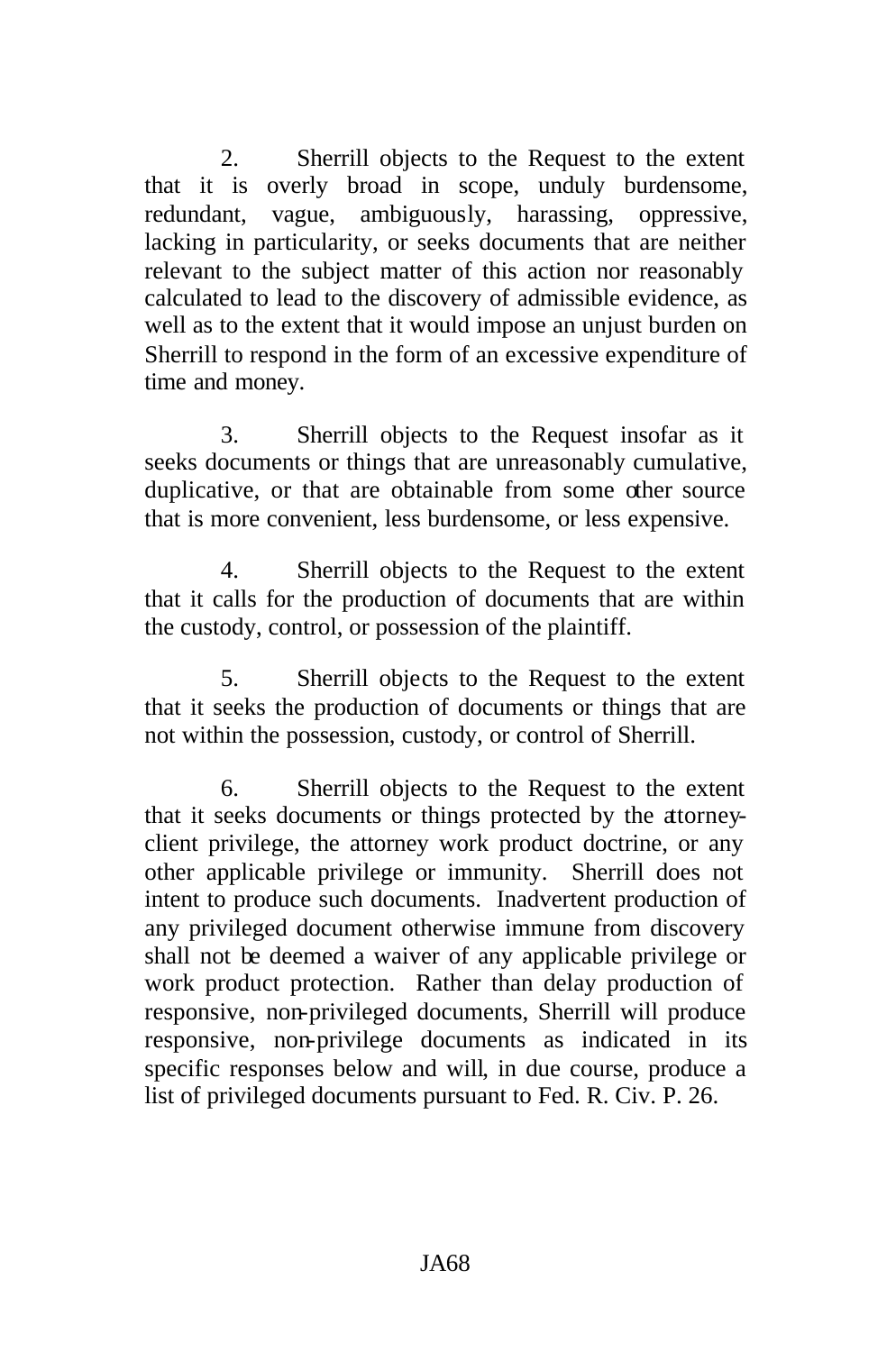7. Sherrill submits this response and will submit documents without waiving (i) the right to object on any grounds (including but not limited to competence, relevant, materiality, privilege, or admissibility) to the use of the responses or documents as evidence for any purpose, or to the use of the documents in any proceeding; (ii) the right to object on any ground to any other discovery concerning the subject matter of the Request; and (iii) the right (but not the obligation, except as provided by law or rule) to supplement this response and document production. By producing a document, Sherrill does not admit that such a document is indeed responsive to the Request.

8. Sherrill objects to these Requests to the extent they call for conclusions of law, given that the Court must ultimately formulate such conclusions after the parties present their evidence.

9. Sherrill objects to the Requests to the extent they are premature, given that expert discovery has not yet begun and fact discovery remains to be completed.

10. Any Response of Sherrill to any Request that it will produce documents is not intended as a representation that such documents exist.

11. These General Objections are incorporated into each of the specific responses set forth below.

### SPECIFIC RESPONSES

#### Request No. 1:

Produce all documents that mention, reflect or refer to any decision or act by the Congress of the United States, by the House of Representatives, by the Senate or by the President of the United States, with respect to the Oneida parcels, to eliminate the status of that land as Oneida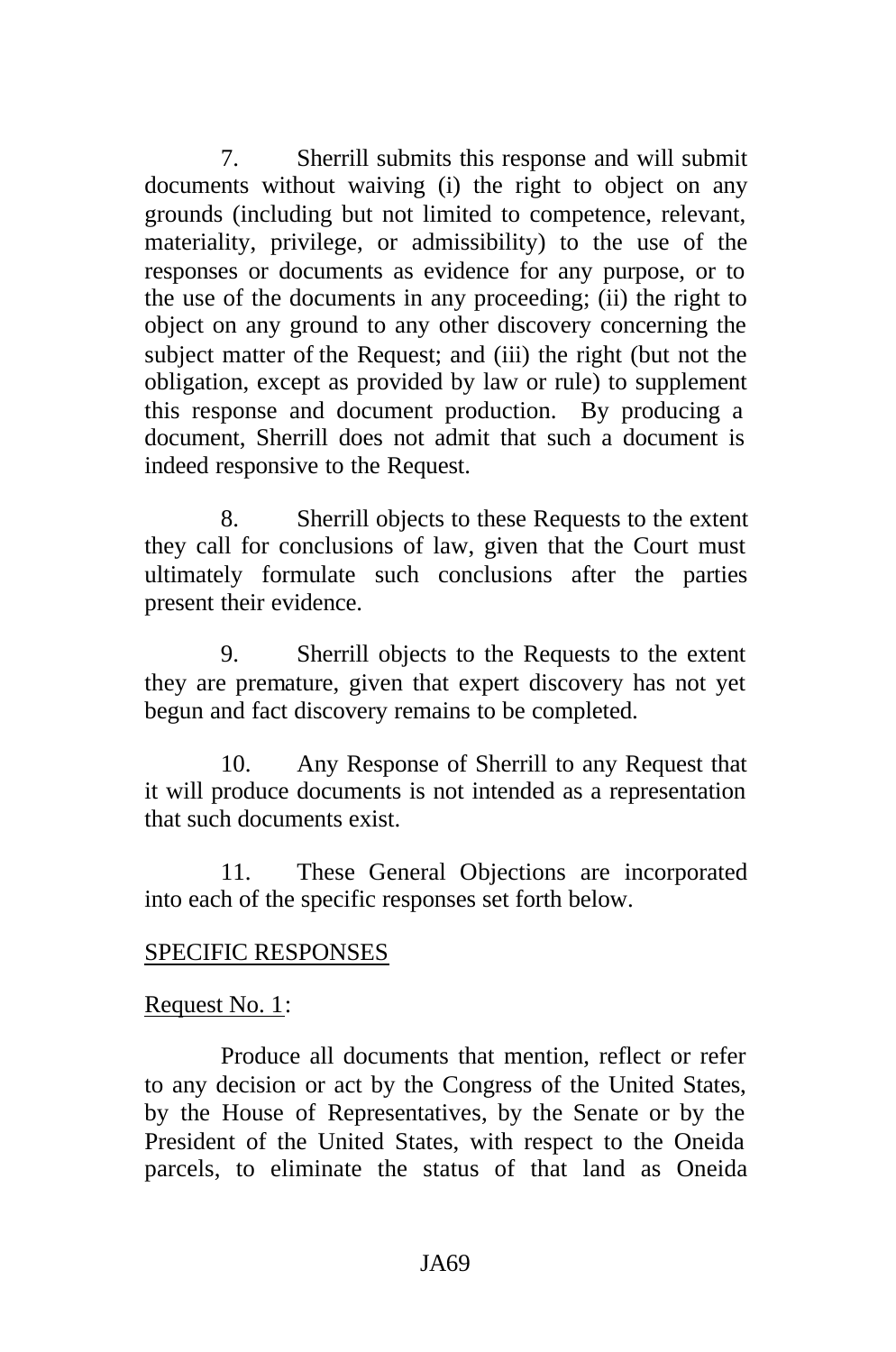reservation land or otherwise to change its reservation status in any respect.

# Response to Request No. 1:

In addition to its General Objections, Sherrill objects to this Request as vague, ambiguous, overbroad, and unduly burdensome, especially in its request for publicly-available documents and documents relating to governmental bodies and officials other than She rrill and Sherrill officials. Sherrill further objects to this Request to the extent it calls for a legal conclusion on Sherrill's part. Subject to these objections, Sherrill will produce responsive documents from its files.

# Request No. 2:

Produce all documents that mention, reflect or refer to any decision or act by the Congress of the United States, by any house thereof or by the President of the United States, with respect to the Oneida parcels, to subject such land, when in the actual possession of the Oneida Indian Nation of New York, to taxation by the State of New York or by its political subdivisions.

# Response to Request No. 2:

In addition to its General Objections, Sherrill objects to this Request as vague, overbroad, and unduly burdensome, especially in its request for publicly-available documents and documents relating governmental bodies and officials other than Sherrill and Sherrill officials. Sherrill further objects to this Request to the extent it calls for a legal conclusion on Sherrill's part. Subject to these objections, Sherrill will product responsive documents form its files.

Request No. 3: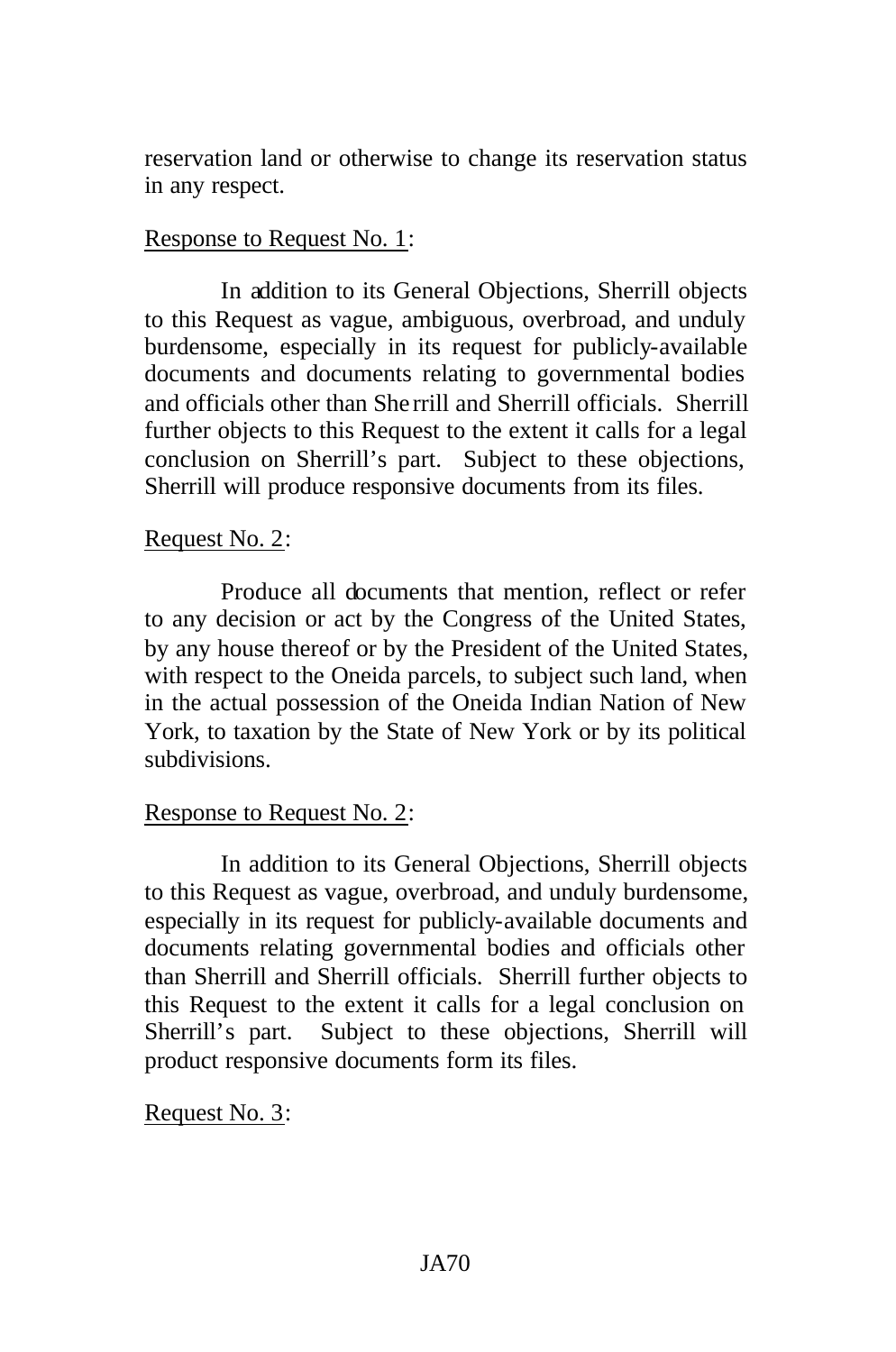Produce all documents that mention, reflect or refer to any ratification of or approval by the Congress of the United States, by any house thereof or by the President of the United States of any sale, from 1789 to the present, of the Oneida parcels or of any larger parcel including any of that land.

### Response to Request No. 3:

In addition to General Objections, Sherrill objects to this Request as overbroad and unduly burdensome, especially in its request for publicly-available documents and documents relating to governmental bodies and officials other than Sherrill and Sherrill officials. Sherrill further objects to this Request to the extent it calls for a legal conclusion on Sherrill's part. Subject to these objections, Sherrill will produce responsive documents from its files.

# Request No. 4:

Produce all documents that mention, reflect or refer to federal approval in accordance with the Non-Intercourse Act, 25 U.S.C. § 177, of any sale, from 1789 to the present, of the Oneida parcels or of any larger parcel including any of that land.

### Response to Request No. 4:

In addition to its General Objections, Sherrill objects to this Request as vague, overbroad, and unduly burdensome, especially in its request for publicly-available documents and documents relating to governmental bodies and officials other than Sherrill and Sherrill officials. Sherrill further objects to the Request to the extent it calls for a legal conclusion on Sherrill's part. Subject to these objections, Sherrill will produce responsive documents from its files.

Request No. 5: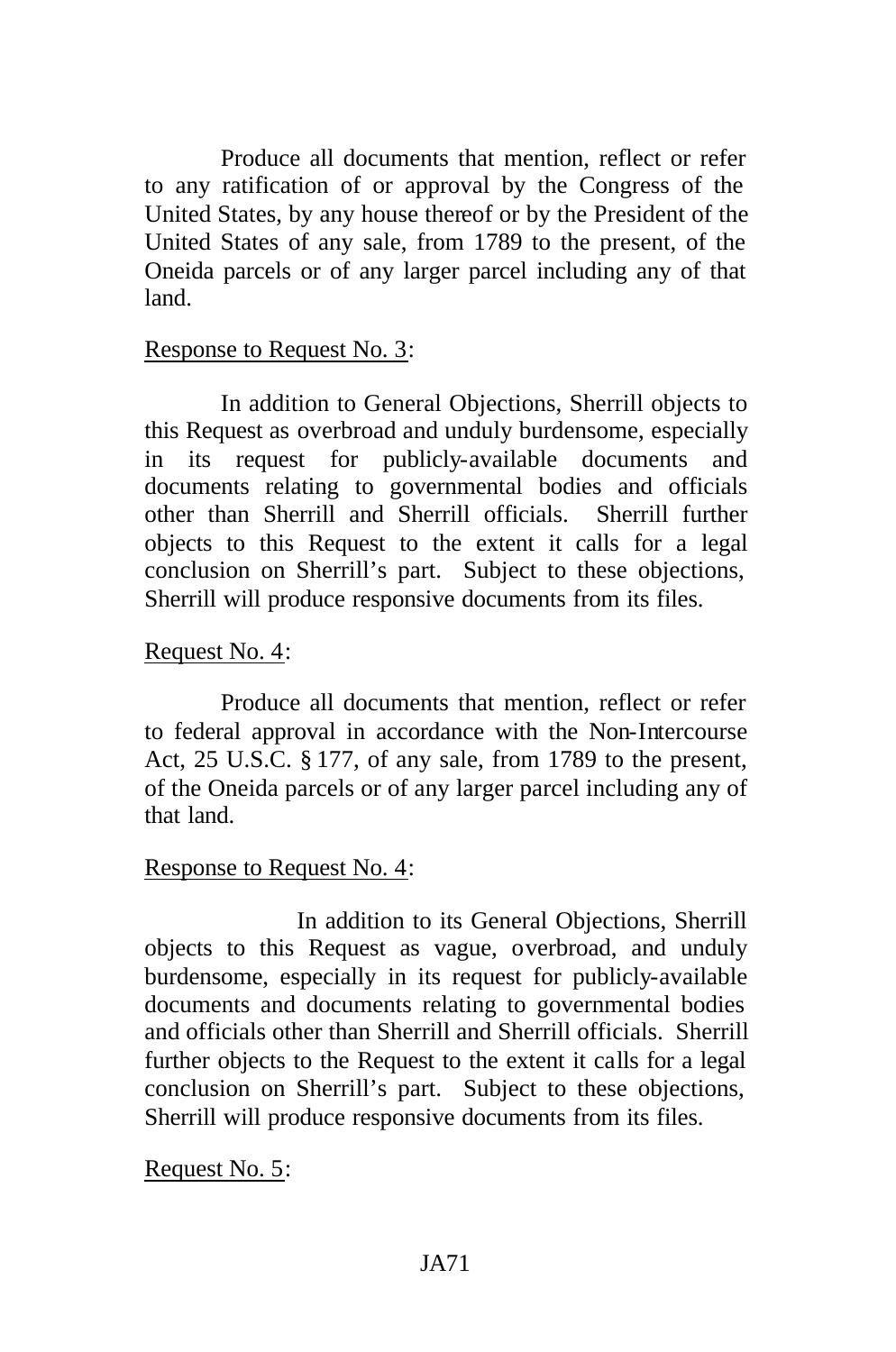Produce all documents that mention, reflect or demonstrate that the Oneida parcels are not today subject to restrictions against alienation imposed by the Non-Intercourse Act, 25 U.S.C. § 177, are not today Indian country within the meaning of 18 U.S.C. §1151, or do not today have the status of Oneida reservation land.

#### Response to Request No. 5:

In addition to its General Objections, Sherrill objects to this Request as vague, ambiguous, overbroad, and unduly burdensome, especially in its request for publicly-available documents and documents relating to governmental bodies and officials other than Sherrill and Sherrill officials. Sherrill further objects to this Request to the extent it calls for a legal conclusion on Sherrill's part. Subject to these objections, Sherrill will produce responsive documents from its files.

#### Request No. 6:

Produce all documents that reflect, mention or demonstrate any decision or act by the government of the United States, or any part of it, to permit taxation of the Oneida parcels, or any larger parcels of which they are a part, by the Stat of New York or by its political subdivisions.

#### Response to Request No. 6:

In addition to its General Objections, Sherrill objects to this Request as overbroad and unduly burdensome, especially in its request for publicly-available documents and documents relating to governmental bodies and officials other than Sherrill and Sherrill officials. Sherrill further objects to this Request to the extent it calls for a legal conclusion on Sherrill's part. Subject to these objections, Sherrill will produce responsive documents from its files.

Request No. 7: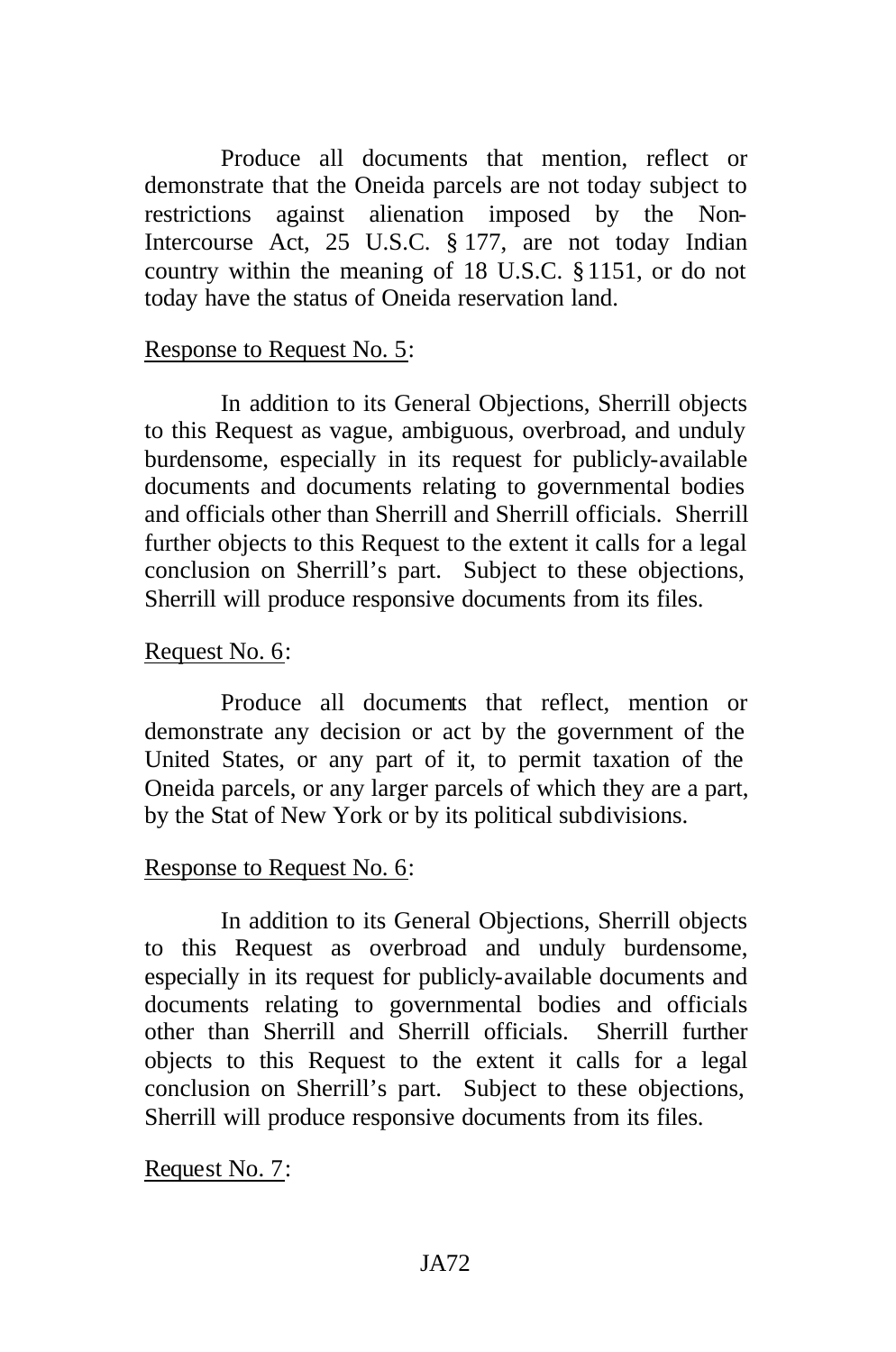Produce all documents that reflect, mention or demonstrate any decision or act by the government of the United States, or any part of it, to change or diminish any right of the Oneida Indian Nation under the 1794 Treaty of Canandaigua with respect to the Oneida parcels or to alter the status of that land under the that treaty.

### Response to Request No. 7:

In addition to its General Objections, Sherrill objects to this Request as overbroad and unduly burdensome, especially in its request for publicly-available documents and documents relating to governmental bodies and officials other than Sherrill and Sherrill officials. Sherrill further objects to this Request to the extent it calls for a legal conclusion on Sherrill's part, and objects to the term "right" on the grounds that it is vague, ambiguous, and undefined. Subject to these objections, Sherrill will produce responsive documents from its files.

### Request No. 8:

Produce all documents that you contend demonstrate the right of or permit the City of Sherrill, notwithstanding the 1794 Treat of Canandaigua, to tax the Oneida parcels when those lands are in the actual possession of the Oneida Indian Nation.

### Response to Request No. 8:

In addition to its General Objections, Sherrill objects to this Request as duplicative of other requests, overbroad, and unduly burdensome. Sherrill further objects to this Request to the extent it calls for a legal conclusion on Sherrill's part. Subject to these objections, Sherrill will produce responsive documents from its files.

Request No. 9: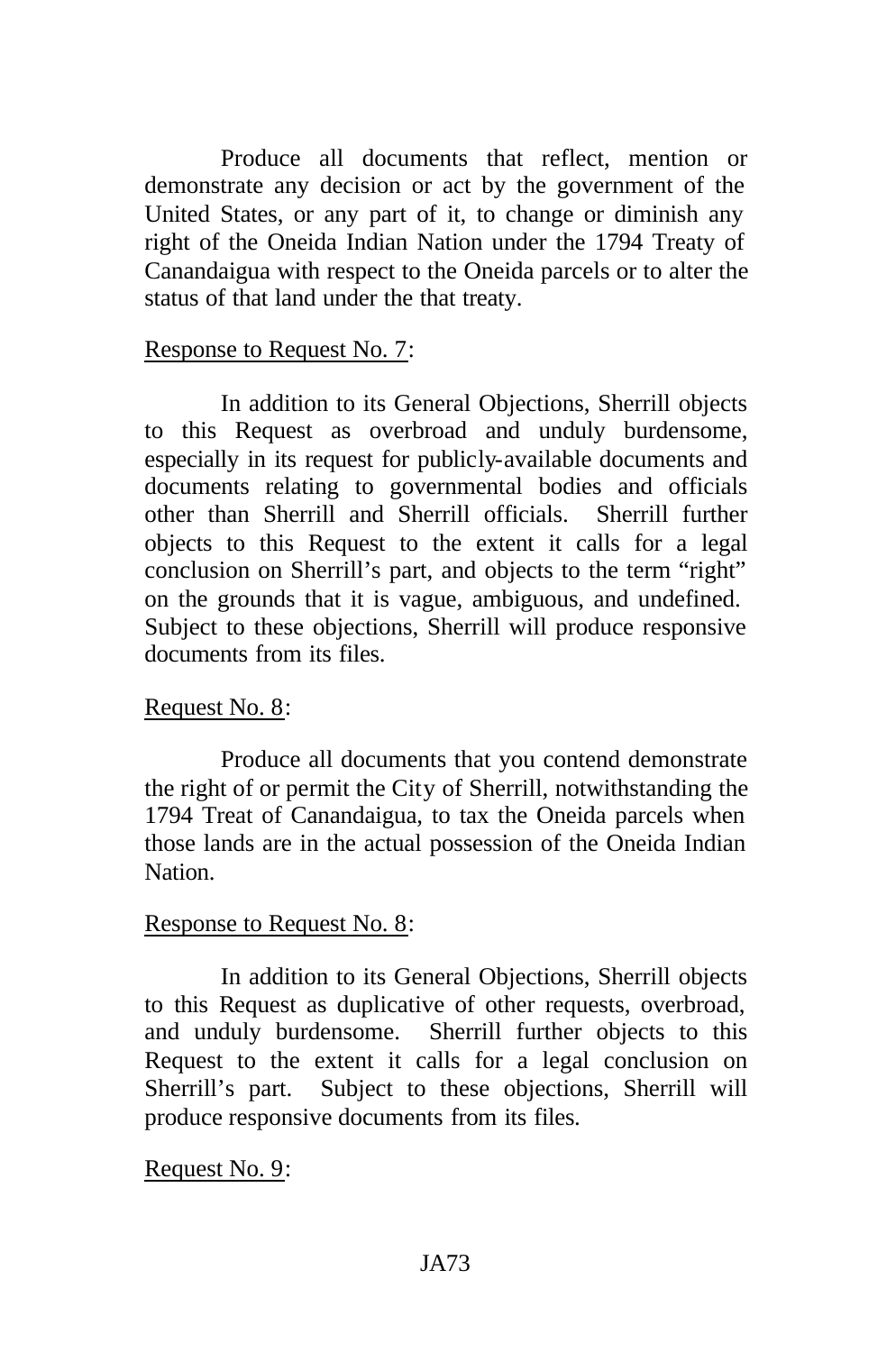Produce all documents that reflect or are a part of any effort by the City of Sherrill to give notice to the Oneida Indian Nation with respect to the collection of taxes on the Oneida parcels, with respect to delinquency in payment of such taxes, or with respect to foreclosure or eviction for nonpayment of such taxes.

#### Response to Request No. 9:

In addition to its General Objections, Sherrill objects to this Request as vague and ambiguous. Subject to these objections, Sherrill will produce responsive documents from its files.

#### Request No. 10:

Produce all documents that reflect or are a part of any effort by the City of Sherrill to give notice to the Oneida Indian Nation concerning a right to redeem the Oneida parcels.

#### Response to Request No. 10:

In addition to its General Objections, Sherrill objects to this Request as duplicative of other requests. Subject to these objections, Sherrill will produce responsive documents from its files.

#### Request No. 11:

Produce all documents identified or referred to in your answer and counterclaim.

#### Response to Request No. 11:

Subject to its General Objections, Sherrill will produce responsive documents from its files.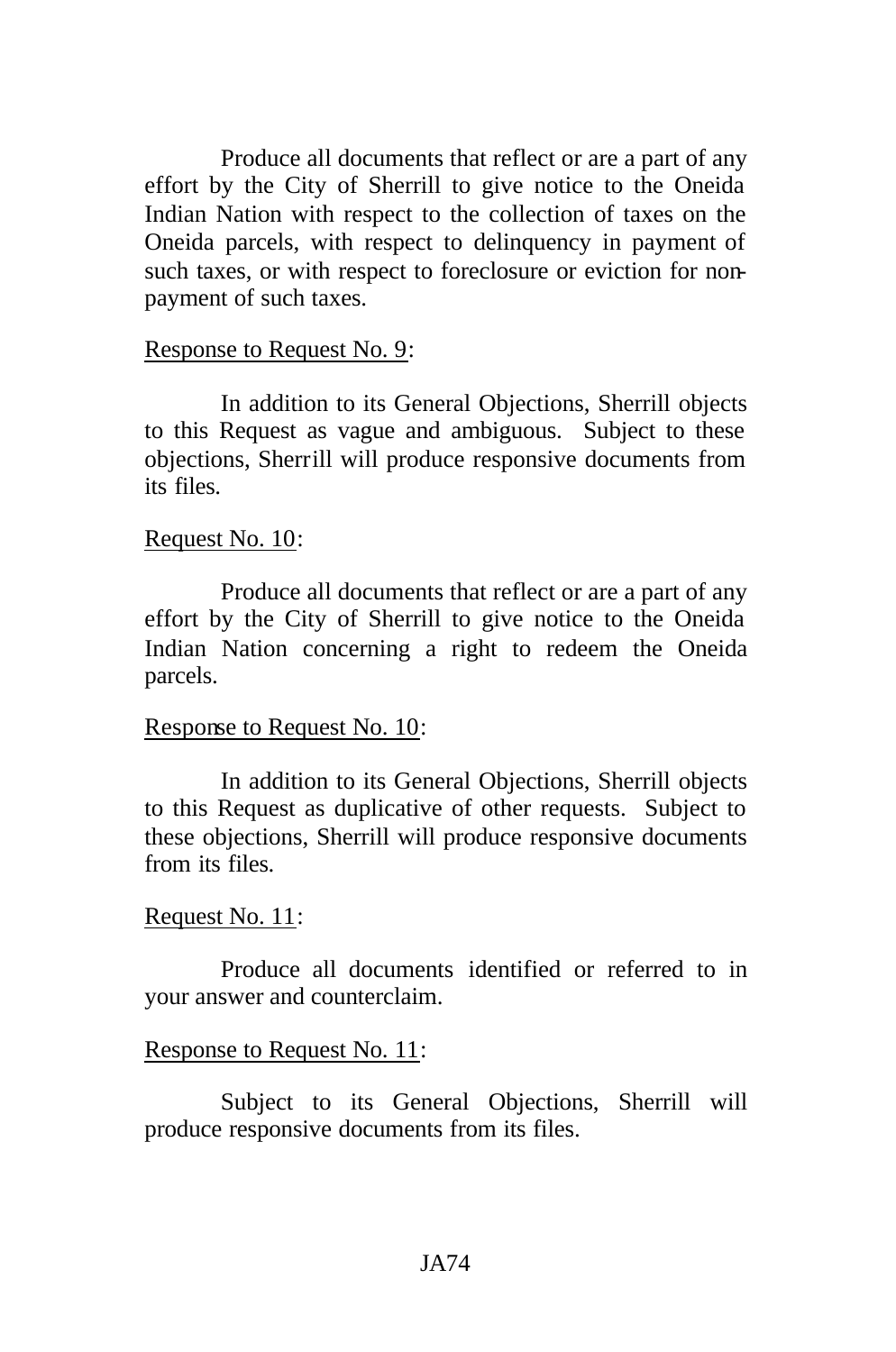### Request No. 12:

Produce the expert report described in Fed. R. Civ.  $P.26(a)(2)(B)$ .

### Response to Request No. 12:

In addition to its General Objections, Sherrill objects to this Request as premature.

# Request No. 13:

To the extent not produced in response to the above requests, produce all documents that you contend support your denials of the allegations in paragraphs 8 and 17, 18, 29 and 20 of the Oneida Indian Nation's complaint.

# Response to Request No. 13:

In addition to its General Objections, Sherrill objects to this Request as duplicative of other Requests, overbroad, and unduly burdensome, especially in its request for publiclyavailable documents and documents relating to governmental bodies and officials other than Sherrill and Sherrill officials. Subject to these objections, Sherrill will produce responsive documents from its files.

Sherrill also notes that there is no paragraph 29 in the Complaint. To the extent Request No. 13 contains a typographical error and should read "paragraph 19" instead of "paragraph 29," Sherrill reiterates its objections to Request No. 13 for paragraph 19 of the Complaint.

# Request No. 14:

Produce all documents to which you refer in any answer to plaintiff's interrogatories or requests for admissions, served together with these document requests.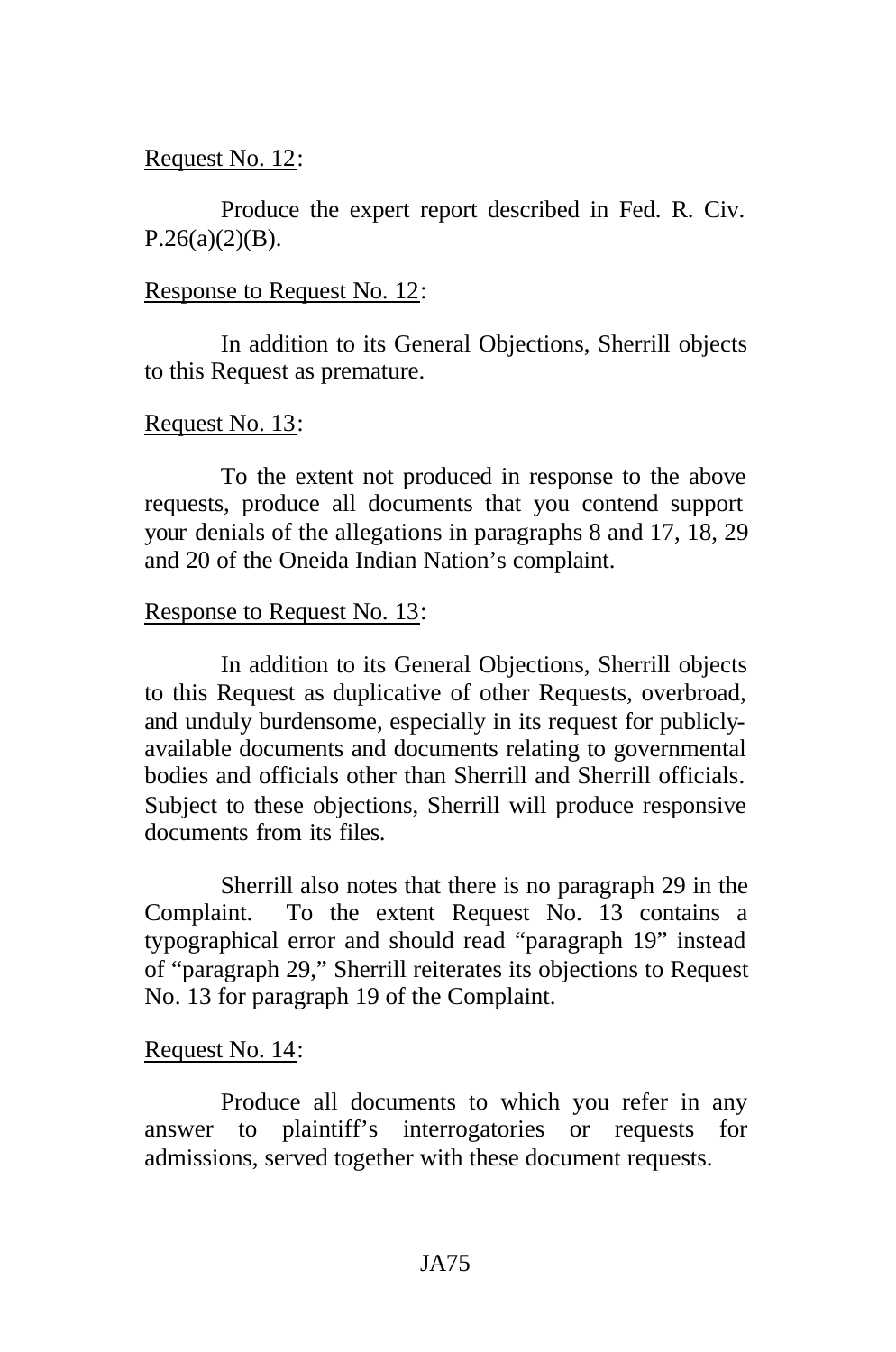#### Response to Request No. 14:

Subject to its General Objections, Sherrill will produce responsive documents from its files.

Request No. 15:

Produce all documents, created since 1996, that mention the Oneida parcels or taxation of Oneida land in the City of Sherrill.

#### Response to Request No. 15:

In addition to its General Objections, Sherrill objects to this Request as duplicative of other requests, overbroad, and unduly burdensome. Subject to these objections, Sherrill will produce responsive documents from its files.

Dated: August 14, 2000 New York, New York

> FRIED, FRANK, HARRIS, SHRIVER & JACOBSON (A Partnership Including Professional Corporations)

By:

Ira S. Sacks (Bar Roll No. 510475) (A Member of the Firm) One New York Plaza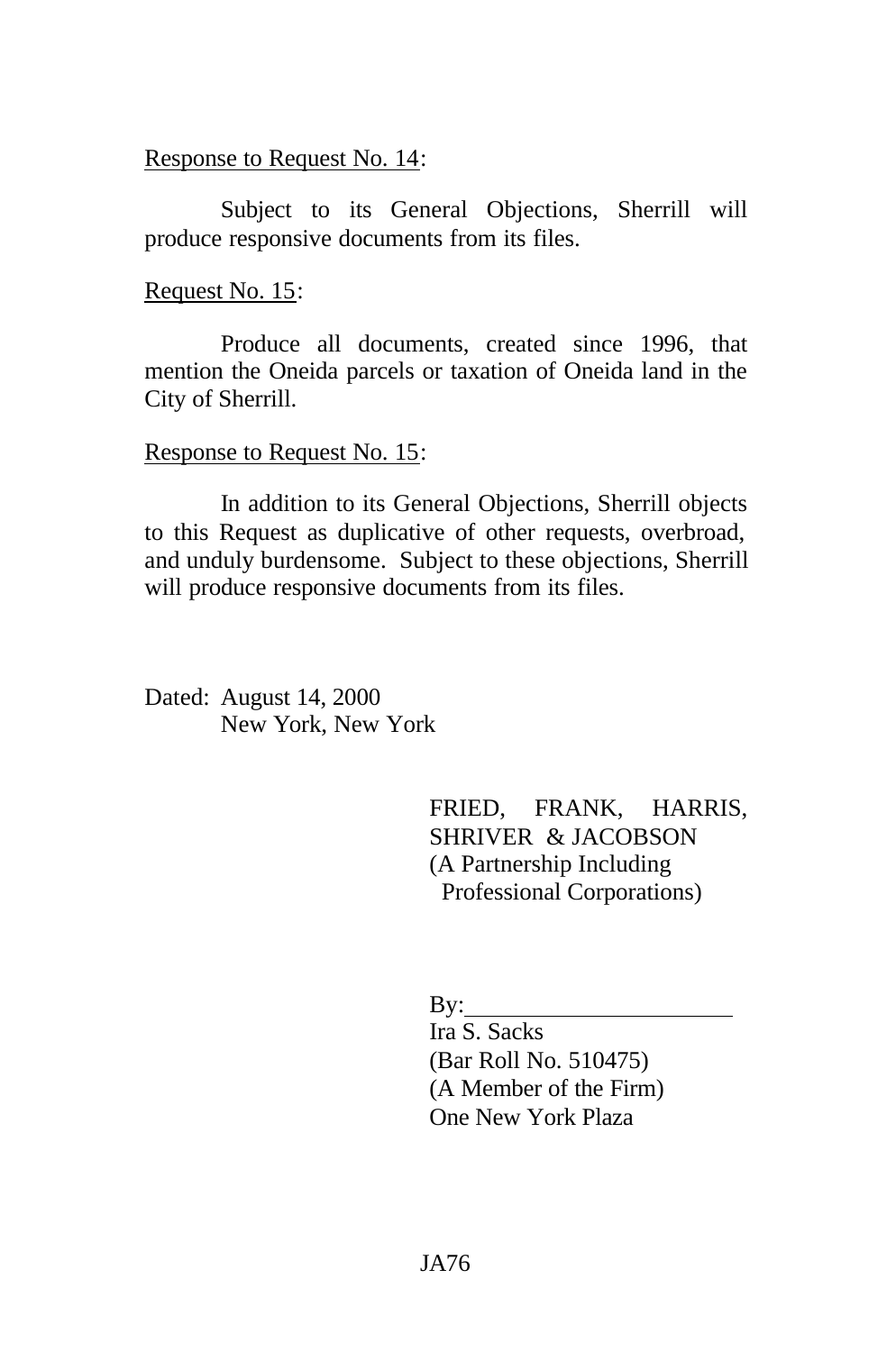New York, New York 10004- 1980 (212) 859-8000 (telephone) (212) 859-4000 (facsimile)

Attorneys for Defendant City of Sherrill

# CERTIFICATE OF SERVICE

I certify under penalty of perjury pursuant to 28 U.S.C. §1746 that on August 14, 2000 I caused to be served upon the following by Federal Express a true copy of the City of Sherrill's Response to Plaintiff's First Request for Production of Documents:

Mackenzie Smith Lewis Michell & Hughes, LLP Peter D. Carmen 101 South Salina Street, Suite 600 P.O. Box 4967 Syracuse, New York 13221-4967 Telephone: (315) 233-8386 Facsimile: (315) 426-8358

-and-

Zuckerman, Spaeder, Goldstein, Taylor & Kolker, LLP William W. Taylor, III Michael R. Smith 1201 Connecticut Ave., NW Washington, D.C. 20036 Telephone: (202) 778-1832 Facsimile: (202) 822-8106

Attorneys for Phintiff Oneida Indian Nation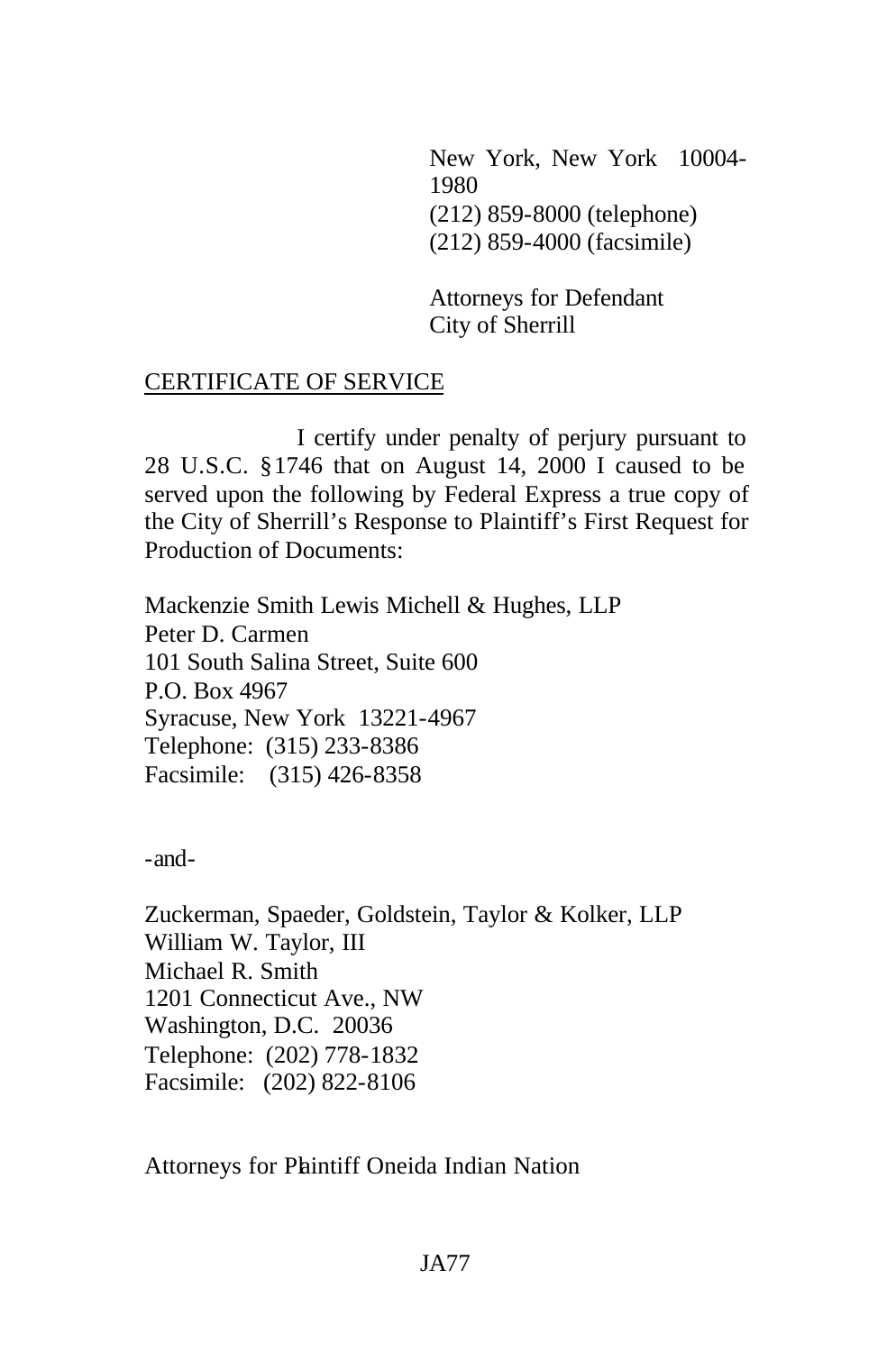Dated: New York, New York August 14, 2000

Laura Sulem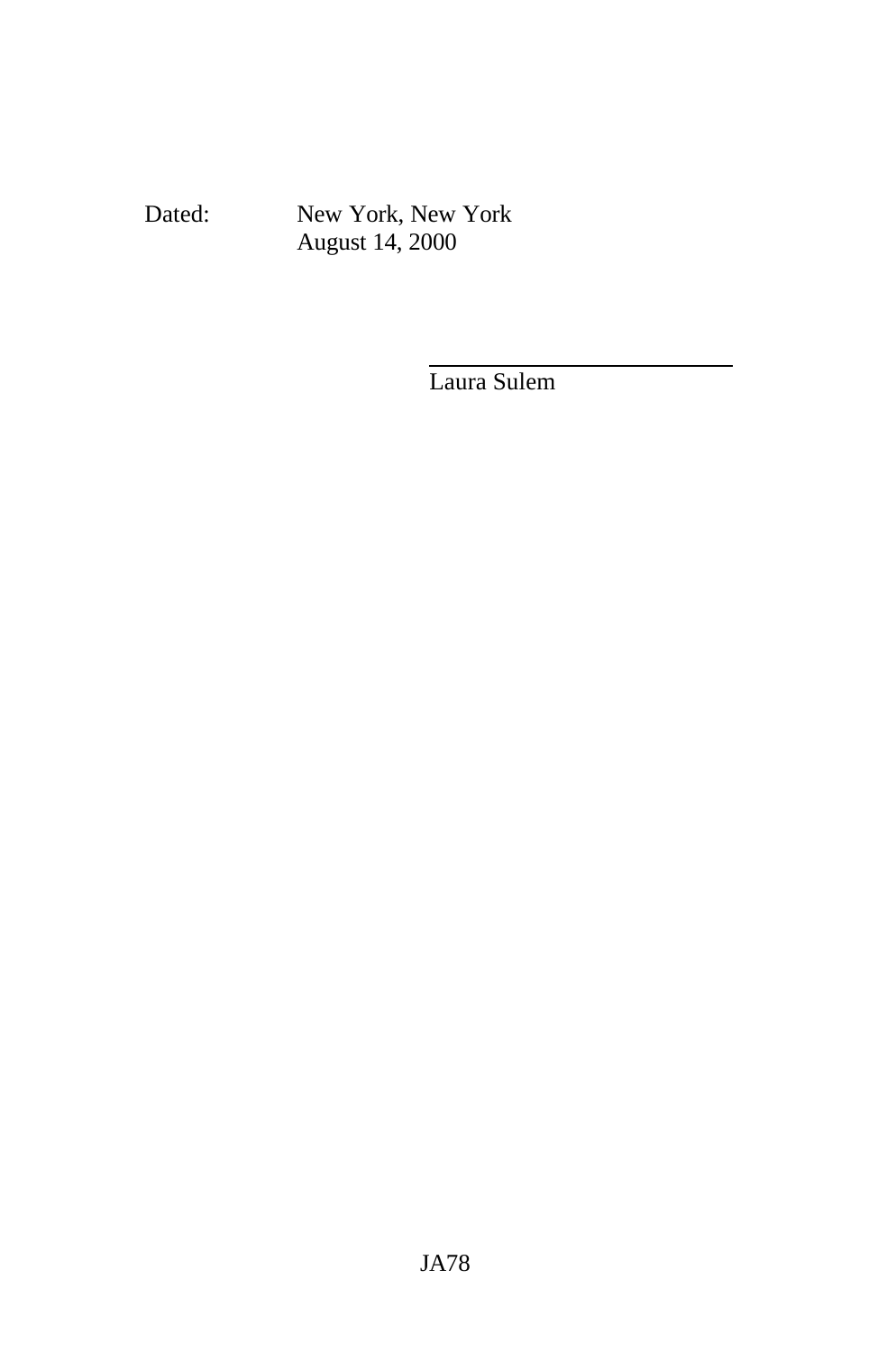# **City Of Sherrill's Response To Plaintiff's First Set of Interrogatories,** *Oneida Indian Nation v. City of Sherrill***, 00 CV 223 (NDNY), August 14, 2000**

# UNITED STATES DISTRICT COURT NORTHERN DISTRICT OF NEW YORK

| THE ONEIDA INDIAN NATION, |              |                |      |                           |                    |  |
|---------------------------|--------------|----------------|------|---------------------------|--------------------|--|
| Route 5                   |              |                |      |                           |                    |  |
| Vernon, New York 13476,   |              |                |      |                           |                    |  |
|                           | Plaintiff, : |                |      | Civil Action No. 00-      |                    |  |
| $CV-223$                  |              |                |      |                           |                    |  |
|                           |              |                |      | (NJM)(GLS)                |                    |  |
| VS.                       |              |                |      | <b>CITY OF SHERRILL'S</b> |                    |  |
|                           |              |                |      | <b>RESPONSE</b>           |                    |  |
| CITY OF SHERRILL,         |              |                | TO T |                           | <b>PLAINTIFF'S</b> |  |
| 377 Sherrill Road         |              | $\ddot{\cdot}$ |      | <b>FIRST SET OF</b>       |                    |  |
| Sherrill, New York 13461, |              | $\bullet$      |      | <b>INTERROGATORIES</b>    |                    |  |
|                           |              |                |      |                           |                    |  |
|                           | Defendant.:  |                |      |                           |                    |  |

Pursuant to Rules 26 and 33 of the Federal Rules of Civil Procedure, defendant City of Sherrill ("Sherrill") hereby answers the interrogatories set forth in Plaintiff's First Set of Interrogatories (the "Interrogatories"). The answers set forth below are based on information currently possessed by Sherrill. Sherrill reserves (i) the right to object on any grounds (including but not limited to competence, relevance, materiality, privilege, confidentiality, authenticity, or admissibility) to the use of these answers in any proceeding or in the trial of this or any other matter, (ii) the right to object to any other discovery concerning the subject matter of the Interrogatories, and (iii) the right but not the obligation (except as required by law or rule) to correct, revise, clarify, supplement, or amend these answers and objections.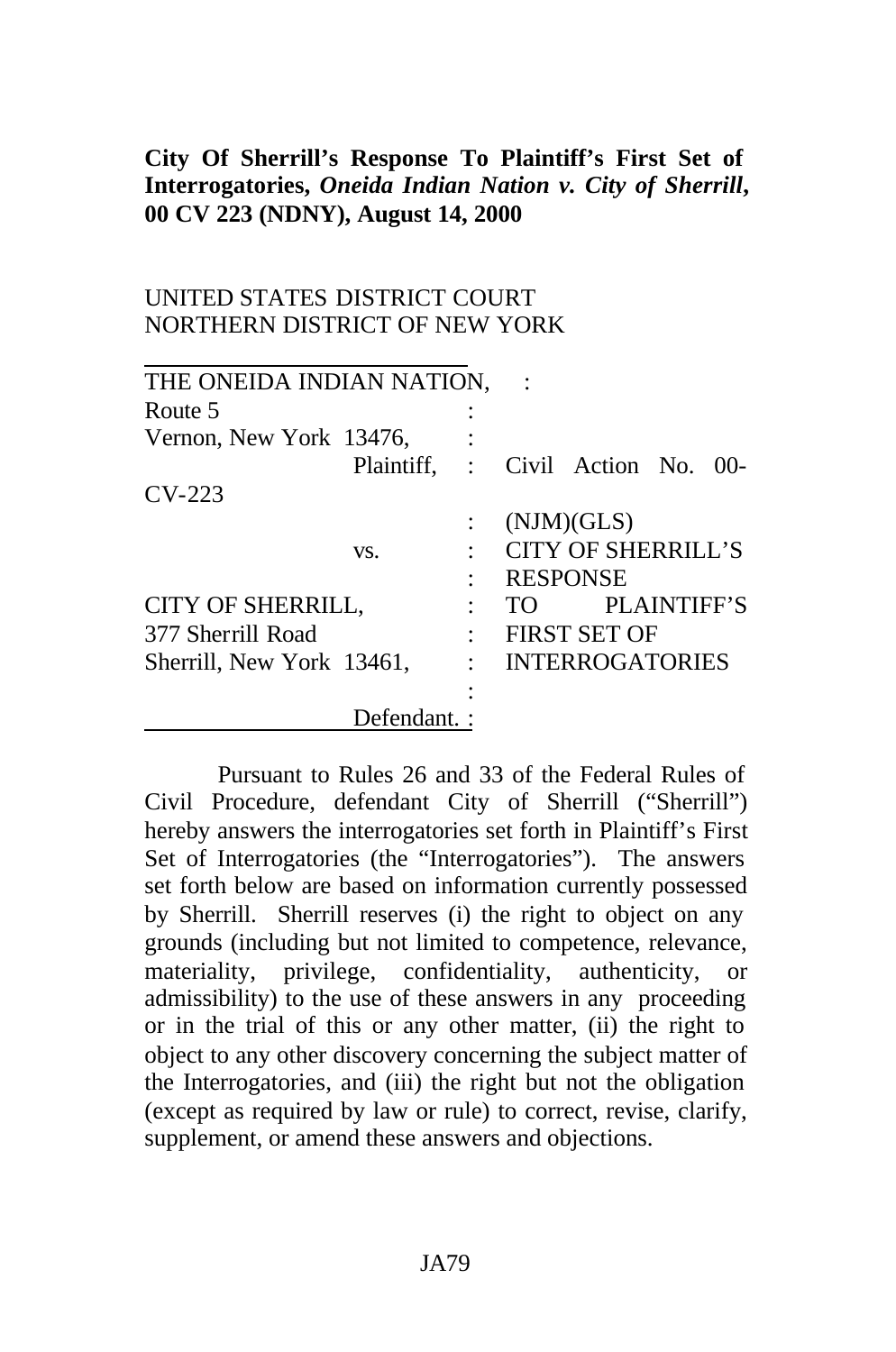# GENERAL OBJECTIONS

Sherrill asserts the following general objections to each Interrogatory, and each such general objection is hereby incorporated into Sherrill's response to each Interrogatory as if fully set forth therein:

1. Sherrill objects to each Interrogatory to the extent it seeks information from third parties and information not within its possession, custody, control, or personal knowledge. Sherrill further objects to the extent any Interrogatory seeks information regarding the acts, decisions, or policies of any government body other than Sherrill or about any government officials other than Sherrill officials.

2. Sherrill objects to the Interrogatories (including the definitions and instructions) to the extent they seek information in violation of the Local Civil Rules of the United States District Court for the Northern District of New York and the Federal Rules of Civil Procedure.

3. Sherrill objects to each Interrogatory to the extent it seeks information that is protected from discovery under the attorney-client privilege or the work-product doctrine, or which falls within any other privilege, immunity, protection, or restriction. The inclusion of any information in any response shall not constitute a waiver of such privilege or immunity.

4. Sherrill objects to each Interrogatory to the extent it seeks information in the possession of, known to, or otherwise equally available to plaintiff.

5. Sherrill objects to the Interrogatories to the extent they are premature, given that expert discovery has not yet begun and fact discovery remains to be completed.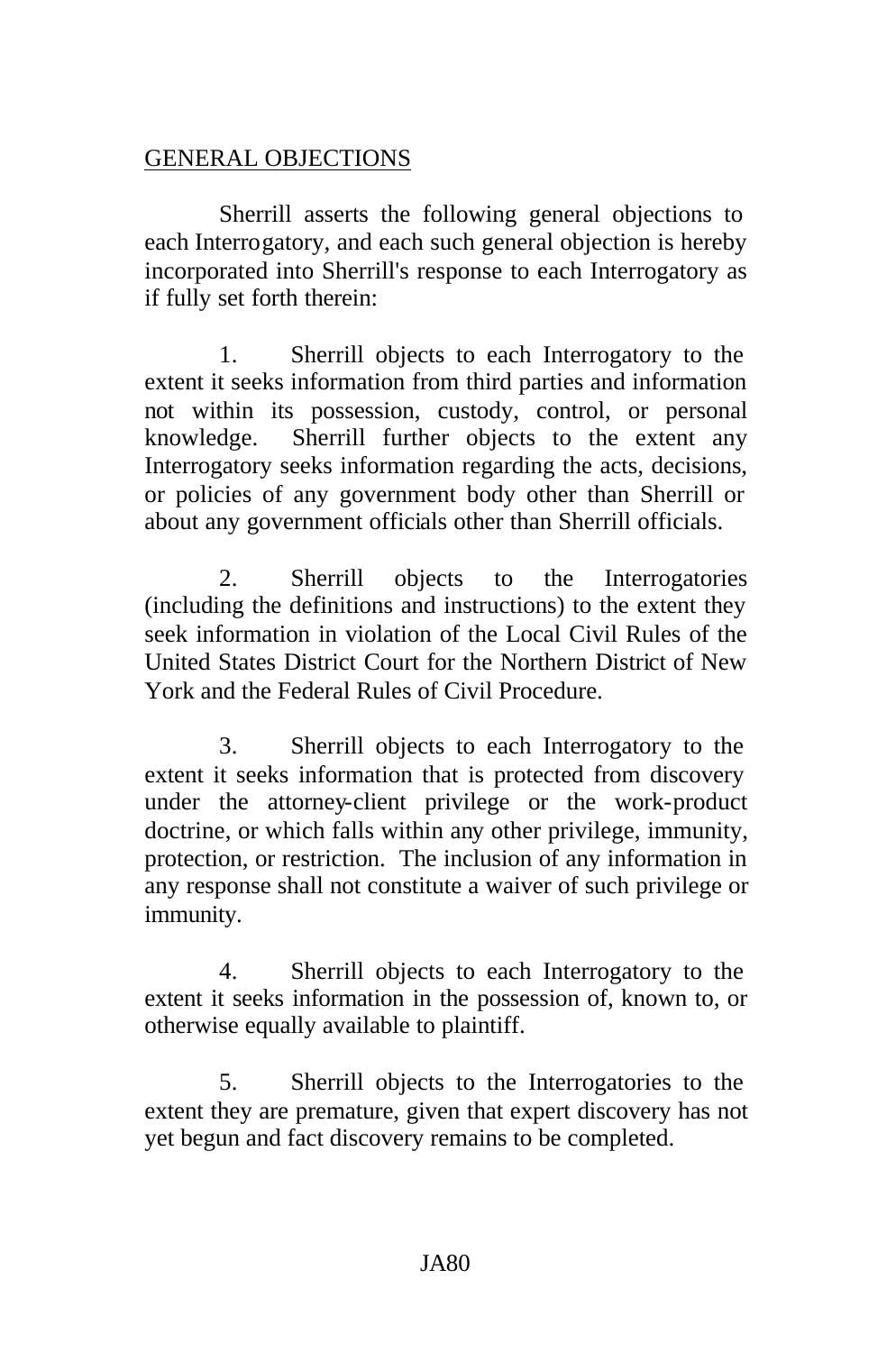6. Sherrill objects to each Interrogatory to the extent it is overly broad in scope, unduly burdensome, redundant, vague, ambiguous, harassing, oppressive, or seeks information neither relevant to the subject matter of this action nor reasonably calculated to lead to the discovery of admissible evidence, as well as to the extent it would impose an unjust burden on Sherrill to respond in the form of an excessive expenditure of time and money.

7. Sherrill objects to each Interrogatory to the extent it calls for a conclusion of law, given that the Court must ultimately formulate such conclusions after the parties present their evidence.

8. No objection or limitation, or lack thereof, made in these responses and objections shall be deemed an admission by Sherrill as to the existence or non-existence of information.

### SPECIFIC ANSWERS AND OBJECTIONS

### Interrogatory No. 1:

Explain in reasonable detail the basis for your denials in paragraph 17 of your answer.

### Response to Interrogatory No. 1:

In addition to its General Objections, Sherrill objects to Interrogatory No. 1 as overbroad, unduly burdensome, and premature. Sherrill further objects to Interrogatory No. 1 on the grounds that it calls for a conclusion of law and refers to the document referenced in paragraph 17 of the Complaint for its contents.

### Interrogatory No. 2:

Explain in reasonable detail the basis for your denials in paragraph 18 of your answer.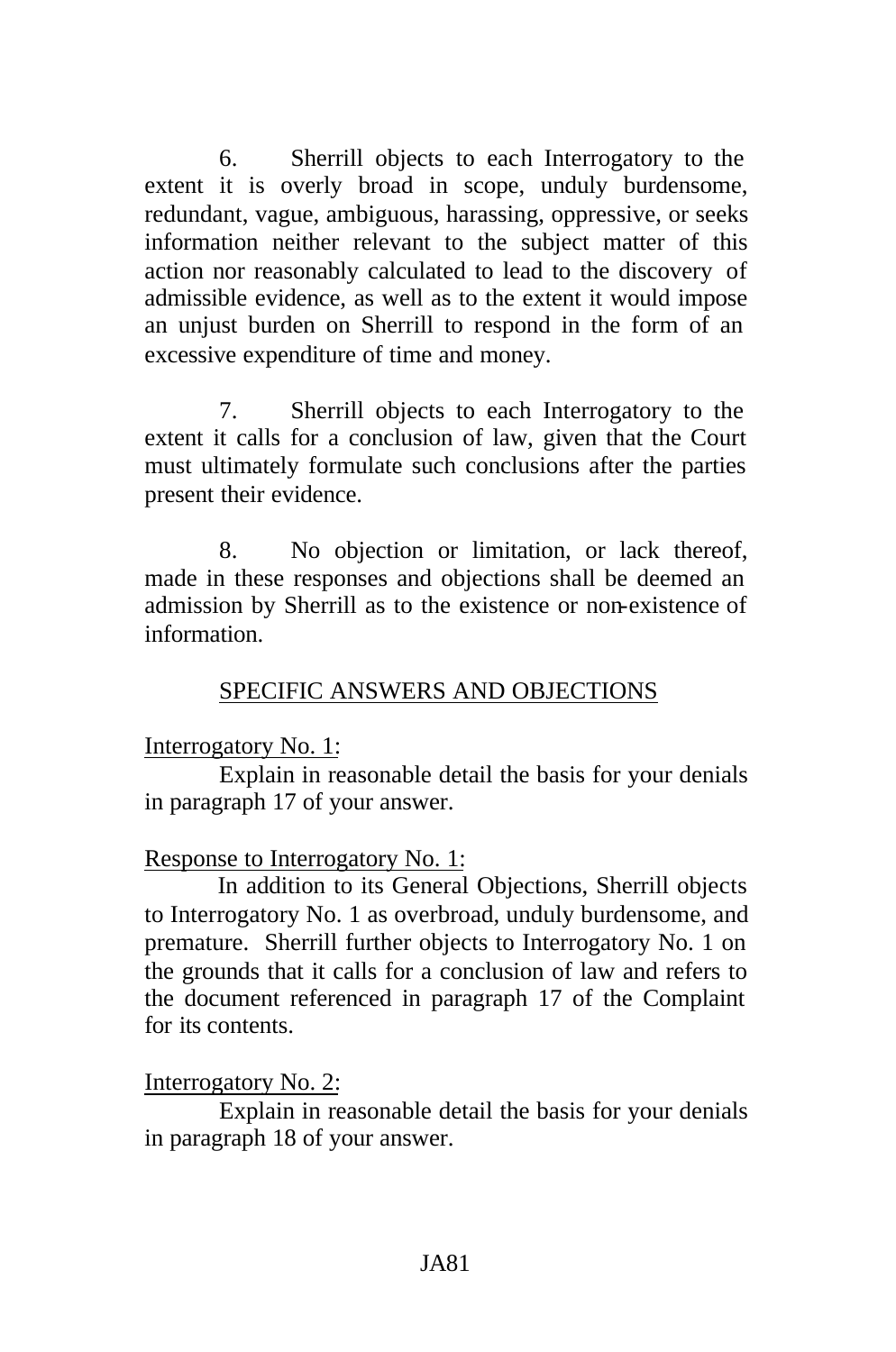Response to Interrogatory No. 2:

In addition to its General Objections, Sherrill objects to Interrogatory No. 2 on the grounds that it is premature and calls for a conclusion of law. Sherrill further objects to Interrogatory No. 2 on the ground that paragraph 18 of its Answer specifically states that no responsive pleading at all was required because paragraph 18 of the Complaint alleged no facts.

# Interrogatory No. 3:

Explain in reasonable detail the basis for your denials in paragraph 19 of your answer.

# Response to Interrogatory No. 3:

In addition to its General Objections, Sherrill objects to Interrogatory No. 3 on the grounds that it is premature and calls for a conclusion of law. Sherrill further objects to Interrogatory No. 3 on the ground that paragraph 19 of its Answer specifically states that no responsive pleading at all was required because paragraph 19 of the Complaint alleged no facts.

# Interrogatory No. 4:

Explain in reasonable detail the basis for your denials in paragraph 20 of your answer.

# Response to Interrogatory No. 4:

In addition to its General Objections, Sherrill objects to Interrogatory No. 4 on the grounds that it is premature and calls for conclusions of law. Sherrill further objects to Interrogatory No. 4 on the ground that paragraph 20 of its Answer specifically states that no responsive pleading at all was required because paragraph 20 of the Complaint alleged no facts.

Interrogatory No. 5:

Identify with particularity every Act of Congress or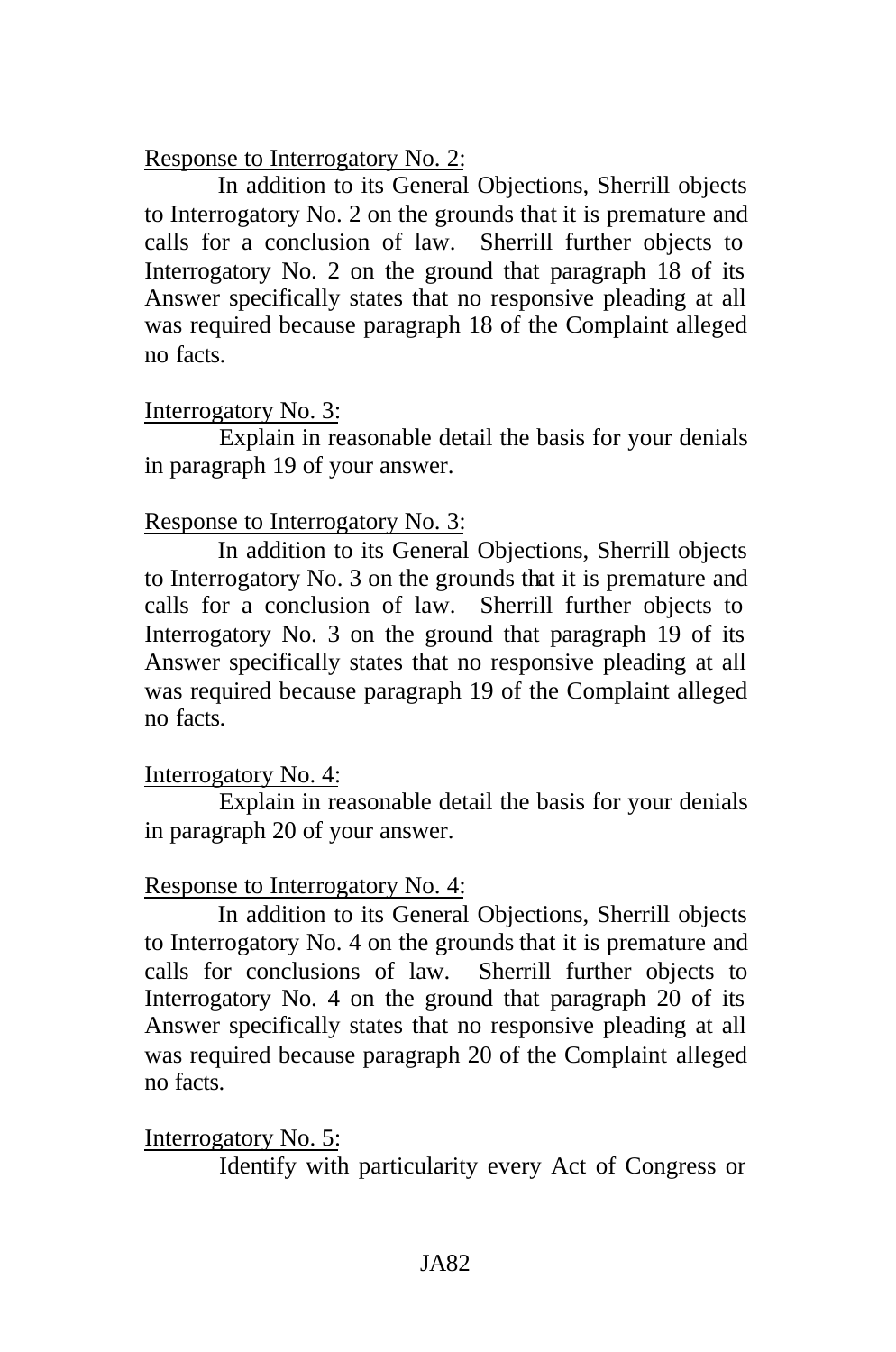law of the United States upon which you base any contention that the Oneida parcels, when in the actual possession of the Oneida Indian Nation, are not reservation land, are not Indian country, are not subject to federal restrictions against alienation, or are taxable by the State of New York or its political subdivisions.

# Response to Interrogatory No. 5:

In addition to its General Objections, Sherrill objects to Interrogatory No. 5 on the grounds that it is overbroad and unduly burdensome. Sherrill further objects on the grounds that Interrogatory No. 5 is premature and calls for conclusions of law.

# Interrogatory No. 6:

Identify every act or decision of the legislative branch, the judicial branch or the executive branch of the government of the United States upon which you base any contention that the Oneida parcels, when in the actual possession of the Oneida Indian Nation, are not reservation land, are not Indian country, are not subject to federal restrictions against alienation, or are taxable by the State of New York or its political subdivisions.

# Response to Interrogatory No. 6:

In addition to its General Objections, Sherrill objects to Interrogatory No. 6 on the ground that it is duplicative of information already in the possession of plaintiff and refers plaintiff to Sherrill's Memorandum of Law in Support of its Motion for Summary Judgment, or in the Alternative for a Preliminary Injunction, which was served on plaintiff on July 14, 2000. Sherrill further objects on the grounds that Interrogatory No. 6 is overbroad and unduly burdensome, especially in its request for information about acts and decisions of government bodies and officials other than Sherrill and Sherrill officials.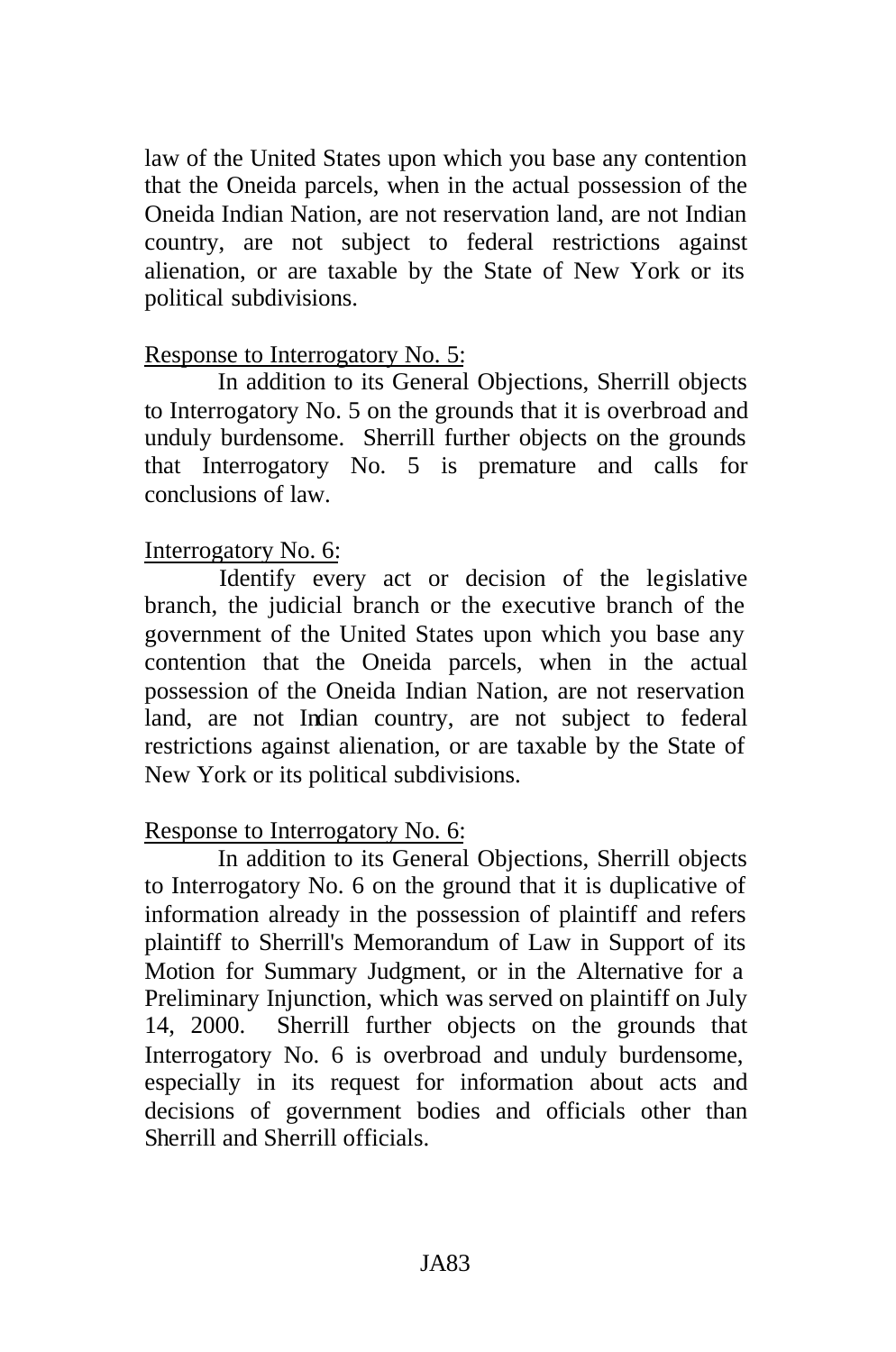# Interrogatory No. 7:

Do you contend that, between 1789 and the present, any part of the federal government expressly ratified or approved any sale of the Oneida parcels, or of any larger parcel including any of these parcels; if so, explain in reasonable detail the factual basis for your contention, identifying with particularity each act of express ratification or approval and giving its date.

# Response to Interrogatory No. 7:

In addition to its General Objections, Sherrill objects to Interrogatory No. 7 on the grounds that it is overbroad and unduly burdensome, especially in its request for information about acts and decisions of government bodies and officials other than Sherrill and Sherrill officials. Sherrill further objects to Interrogatory No. 7 on the ground that it is premature.

# Interrogatory No. 8:

Do you deny that the 1794 Treaty of Canandaigua affirmed an Oneida reservation with designated boundaries; if so, explain in reasonable detail the basis for your position.

# Response to Interrogatory No. 8:

In addition to its General Objections, Sherrill objects to Interrogatory No. 8 on the ground that it calls for a conclusion of law and refers to the treaty referred to in Interrogatory No. 8 for its contents.

# Interrogatory No. 9:

Do you contend that the Oneida parcels, whether or not they have reservation status today, are geographically outside of the reservation boundaries affirmed in the 1794 Treaty of Canandaigua; if so, explain in reasonable detail the basis for your contention.

### Response to Interrogatory No. 9: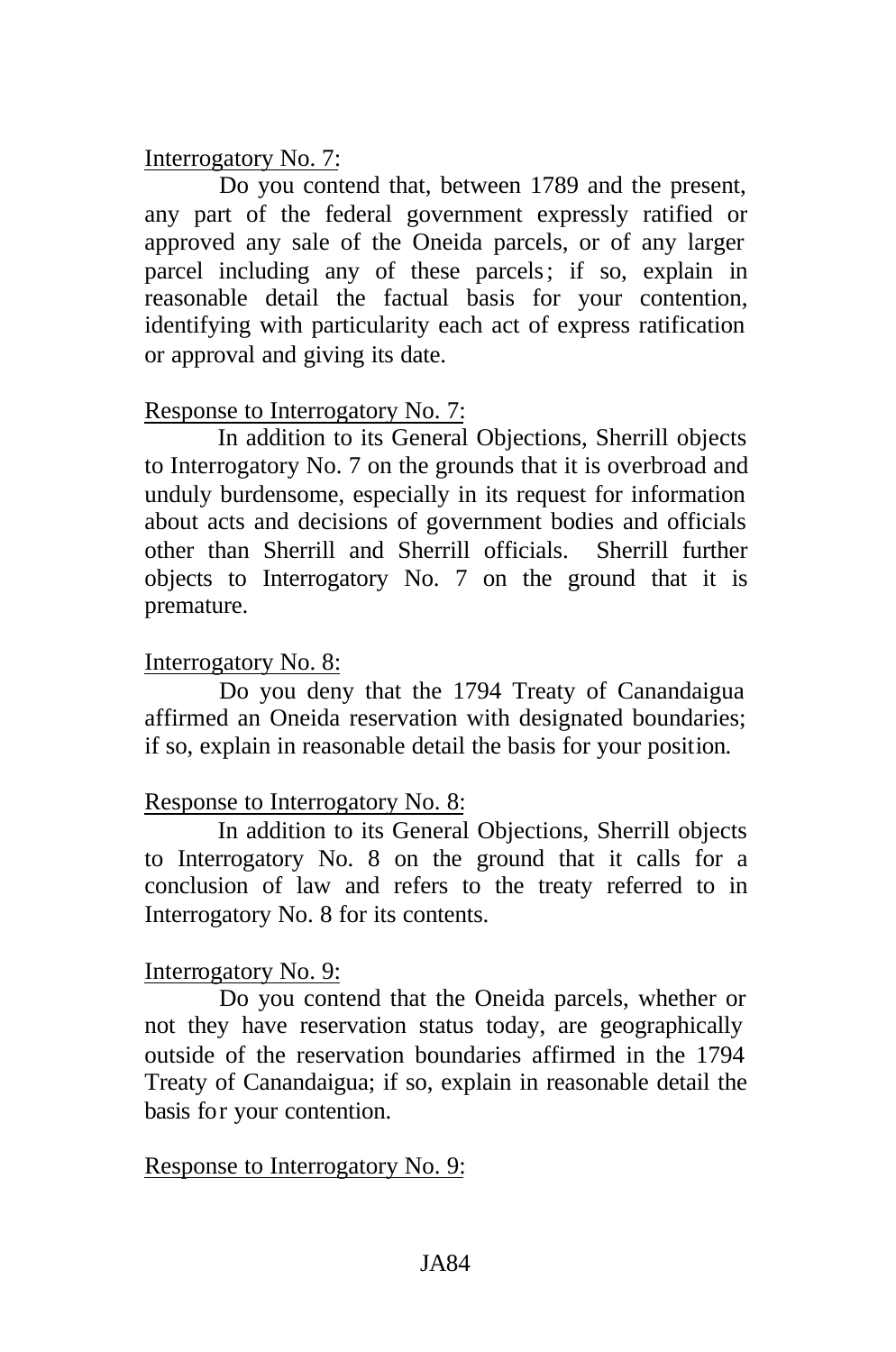In addition to its General Objections, Sherrill objects to Interrogatory No. 9 on the ground that it is premature and refers to the treaty referred to in Interrogatory No. 9 for its contents.

### Interrogatory No. 10:

Do you deny that the Oneida parcels, regardless of their status today, were in 1805, 1806 and 1807 subject to federal restrictions against alienation and were not taxable by the State of New York and its political subdivisions; if so, explain in reasonable detail the basis for your contention.

### Response to Interrogatory No. 10:

In addition to its General Objections, Sherrill objects to Interrogatory No. 10 on the grounds that it is premature and calls for conclusions of law.

# Interrogatory No. 11:

Do you contend that the Congress of the United States, any house thereof or any branch of the government of the United States, at any time, expressly changed the reservation status, the tax status or the restricted status any of the Oneida parcels or of any larger parcels including these parcels; if so, explain in reasonable detail the basis for your contention.

### Response to Interrogatory No. 11:

In addition to its General Objections, Sherrill objects to Interrogatory No. 11 on the grounds that it is overbroad and unduly burdensome, especially in its request for information about acts and decisions of government bodies and officials other than Sherrill and Sherrill officials. Sherrill further objects to Interrogatory No. 11 on the ground that it is premature.

Interrogatory No. 12:

Do you contend that the Congress of the United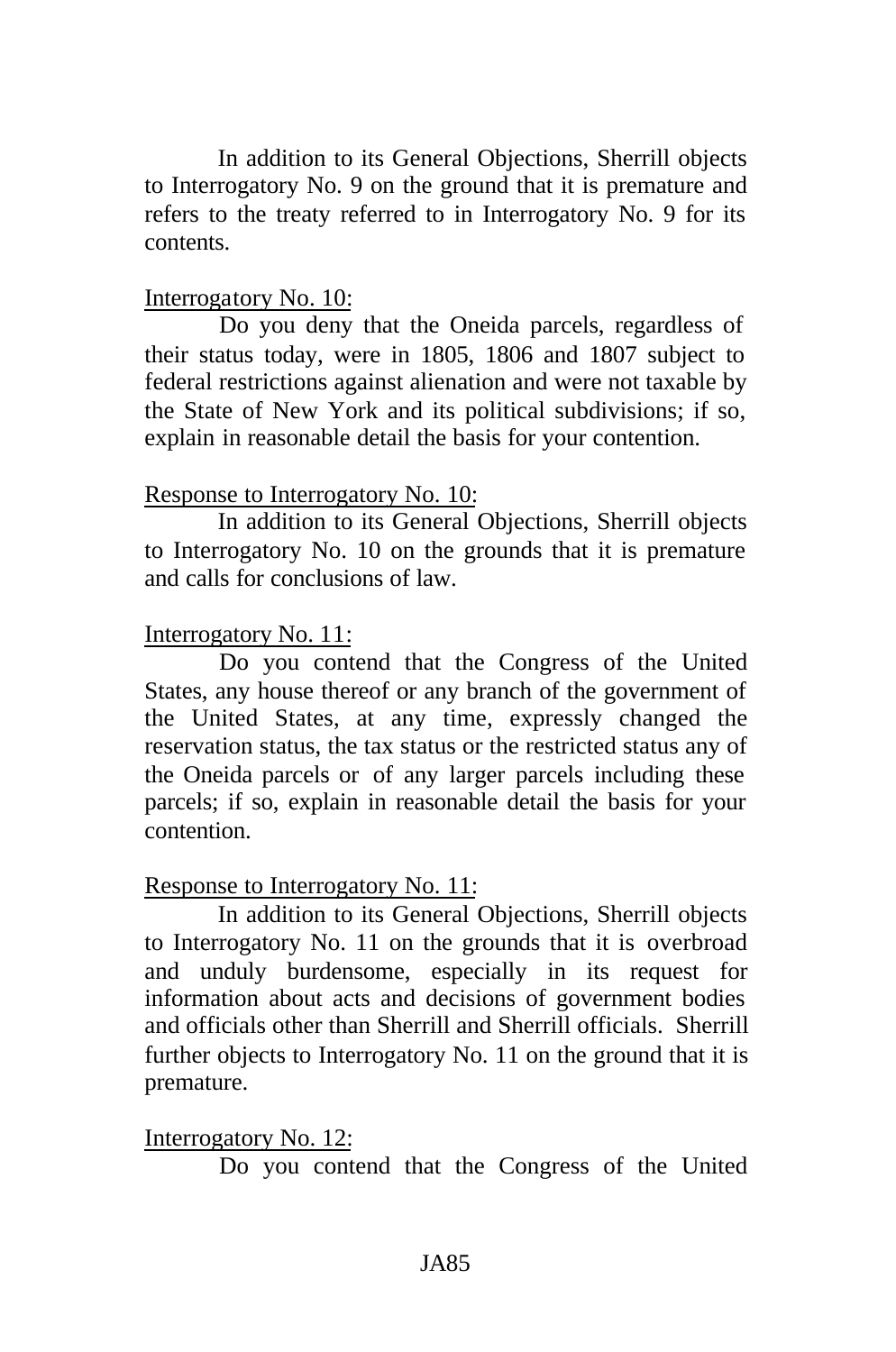States, or any house thereof or any branch of the government of the United States, at any time, impliedly changed the reservation status, the tax status or the restricted status of any of the Oneida parcels or of any larger parcels including those parcels; if so, explain in reasonable detail the basis for your contention.

# Response to Interrogatory No. 12:

In addition to its General Objections, Sherrill objects to Interrogatory No. 12 on the grounds that it is overbroad and unduly burdensome, especially in its request for information about acts and decisions of government bodies and officials other than Sherrill and Sherrill officials. Sherrill further objects to Interrogatory No. 12 on the grounds that it is premature and calls for a conclusion of law, and objects to the term "impliedly" as vague, ambiguous, and undefined.

# Interrogatory No. 13:

Do you contend that the Congress of the United States, or any house thereof, expressly approved or ratified a sale or transfer of the Oneida parcels, or of a larger tract of which they were a part, to Cornelius Dockstader in 1805 or to Peter Smith in 1807; if so, explain in reasonable detail the basis for your contention.

# Response to Interrogatory No. 13:

In addition to its General Objections, Sherrill objects to Interrogatory No. 13 as overbroad and unduly burdensome, especially in its request for information about acts and decisions of government bodies and officials other than Sherrill and Sherrill officials. Sherrill further objects to Interrogatory No. 13 as premature.

# Interrogatory No. 14:

Do you deny that the transfers or sales of the Oneida parcels in 1805 to Cornelius Dockstader and in 1807 to Peter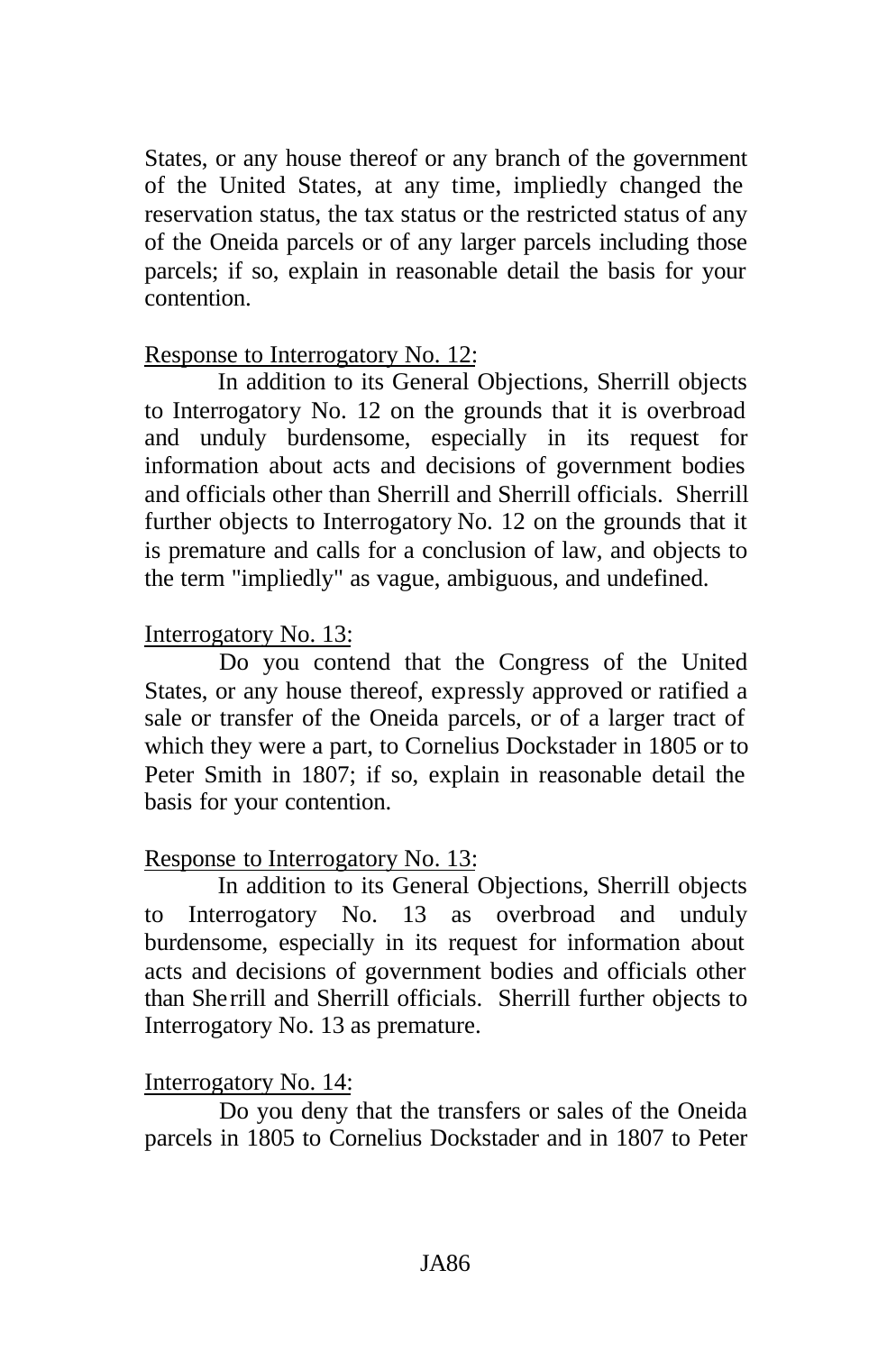Smith were void ab initio; if so, explain in reasonable detail the basis for your denial.

#### Response to Interrogatory No. 14:

In addition to its General Objections, Sherrill objects to Interrogatory No. 14 on the grounds that it is premature and calls for a conclusion of law.

#### Interrogatory No. 15:

Do you contend that the Congress of the United States, or any house thereof, at any time, impliedly approved or ratified any sale or transfer of the Oneida parcels or of a larger tract of which they were a part; if so, explain in reasonable detail the basis for your contention.

### Response to Interrogatory No. 15:

In addition to its General Objections, Sherrill objects to Interrogatory No. 15 on the grounds that it is overbroad and unduly burdensome, especially in its request for information about acts and decisions of government bodies and officials other than Sherrill and Sherrill officials. Sherrill further objects to Interrogatory No. 15 on the ground that it is premature, and objects to the term "impliedly" as vague, ambiguous, and undefined.

### Interrogatory No. 16:

Do you contend that any sale or transfer of the Oneida parcels, or of a larger tract of which they were a part, ever has occurred in accordance with the requirements of the then-existing Non-Intercourse Act, 25 U.S.C. § 177; if so, explain in reasonable detail the basis for your contention.

#### Response to Interrogatory No. 16:

In addition to its General Objections, Sherrill objects to Interrogatory No. 16 on the grounds that it is premature and calls for a conclusion of law.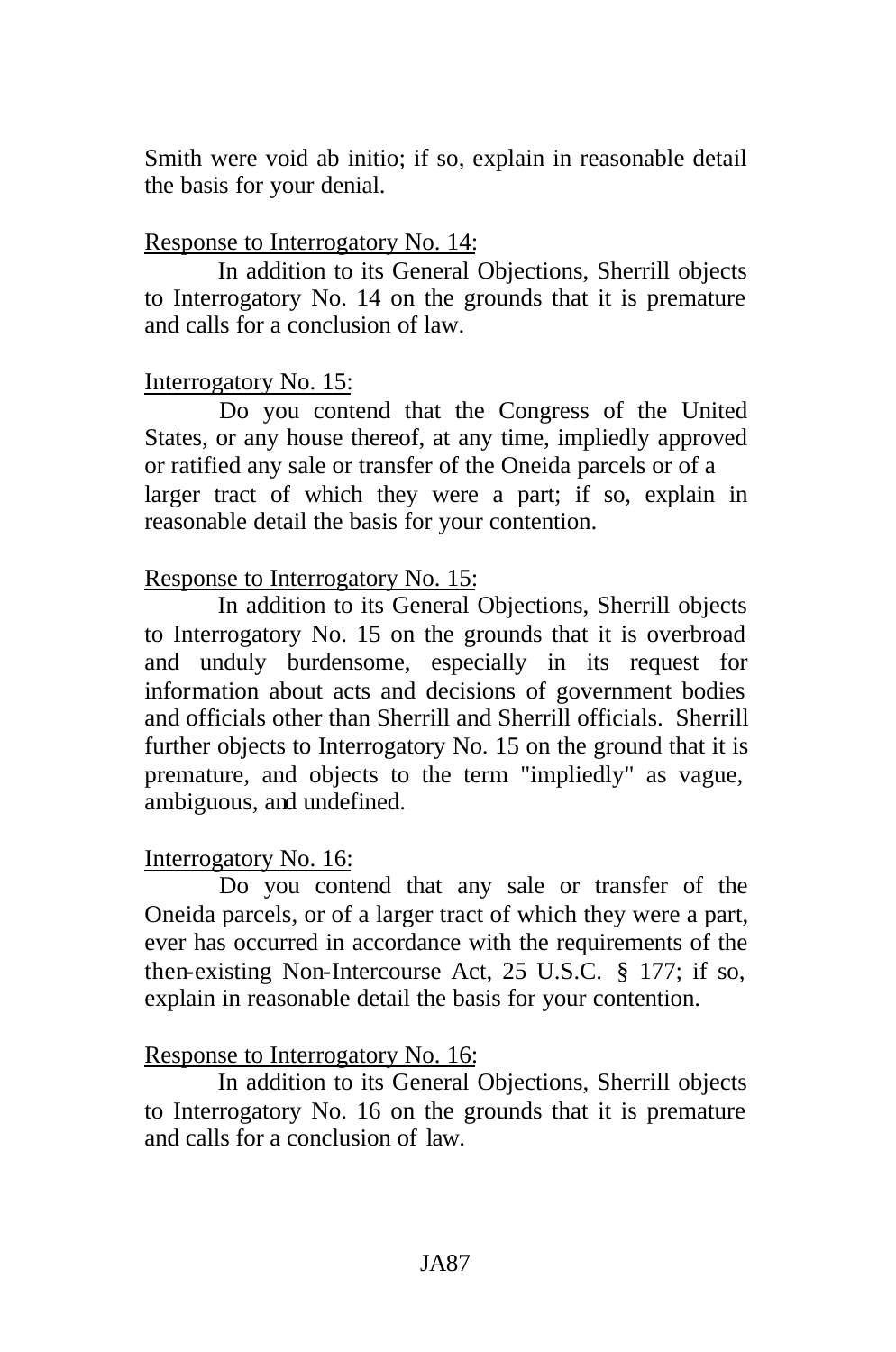# Interrogatory No. 17:

Do you contend that the City of Sherrill is entitled to tax the Oneida parcels even if they constitute a part of the Oneida reservation, are in the actual possession of the Oneida Indian Nation, are restricted against alienation pursuant to 15 U.S.C. § 177 and are Indian country within the meaning of 18 U.S.C. § 1151; if so, explain in reasonable detail the basis for your contention.

# Response to Interrogatory No. 17:

In addition to its General Objections, Sherrill objects to Interrogatory No. 17 on the grounds that it is unduly burdensome, oppressive, and premature. Sherrill further objects to Interrogatory No. 17 on the ground that it requests information and evidence that will be presented in Sherrill's pre-trial brief.

# Interrogatory No. 18:

If the City of Sherrill may tax the Oneida parcels, do you contend that the City of Sherrill may evict the Oneida Indian Nation notwithstanding its sovereign immunity; if so, explain in reasonable detail the basis for your contention.

# Response to Interrogatory No. 18:

In addition to its General Objections, Sherrill objects to Interrogatory No. 18 on the grounds that it is unduly burdensome and oppressive. Sherrill further objects to Interrogatory No. 18 on the ground that it calls for a conclusion of law.

# Interrogatory No. 19:

With respect to any request for admission served with these interrogatories that you do not unqualifiedly admit, state in reasonable detail the basis for not giving an unqualified admission.

# Response to Interroga tory No. 19: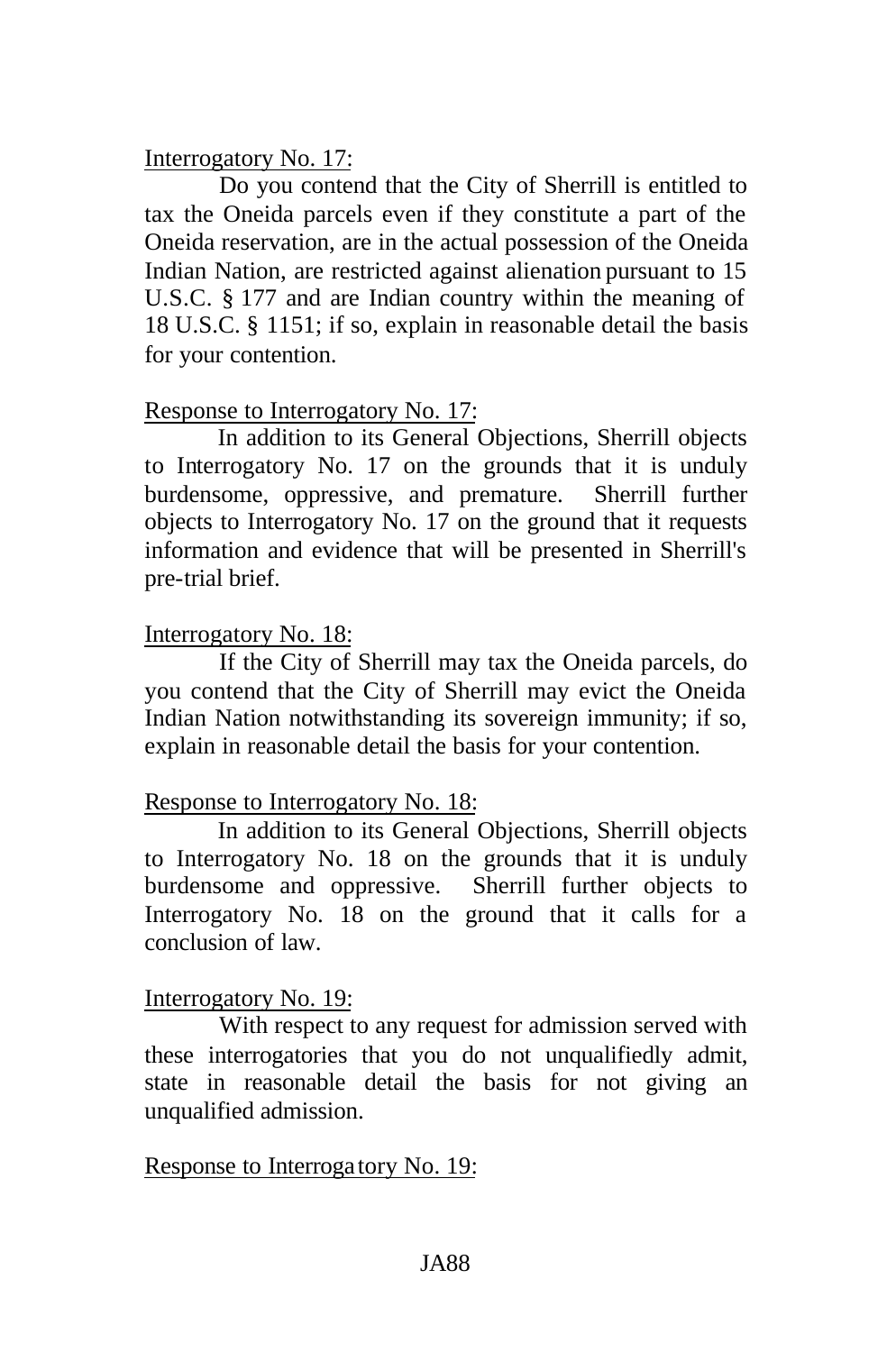In addition to its General Objections, Sherrill objects to Interrogatory No. 19 on the grounds that it is unduly burdensome, oppressive, and premature. Interrogatory No. 20:

Give the tax identification number, size, and name of owner of every tax parcel in the City of Sherrill that the City of Sherrill does not attempt to tax, whether because of a tax exemption or for any other reason.

### Response to Interrogatory No. 20:

The following Sherrill properties are exempt from property taxation:

| Tax Parcel No. | <b>Parcel Size</b> | Parcel Owner      |
|----------------|--------------------|-------------------|
| 322.014-1-4.2  | 35' x 30'          | City of Sherrill  |
| 322.014-1-23*  | 100' x 200'        | City of Sherrill  |
| 322.014-1-25*  | 55' x 211.6'       | City of Sherrill  |
| 322.014-1-26*  | .4 acres           | City of Sherrill  |
| 322.014-1-30   | 34.07 acres        | Oneida County     |
|                |                    | Industrial        |
|                |                    | Development       |
|                |                    | Agency            |
| 322.015-1-1.75 | Information        | Oneida County     |
|                | not                | <b>Industrial</b> |
|                | available          | Development       |
|                |                    | Corporation and   |
|                |                    | Sterling Power    |
|                |                    | Partners          |
| 322.015-1-1.77 | Information        | City of Sherrill  |
|                | not                |                   |
|                | available          |                   |
| 322.015-1-1.78 | 2.5 acres          | Oneida County     |
|                |                    | Industrial        |
|                |                    | Development       |
|                |                    | Corporation and   |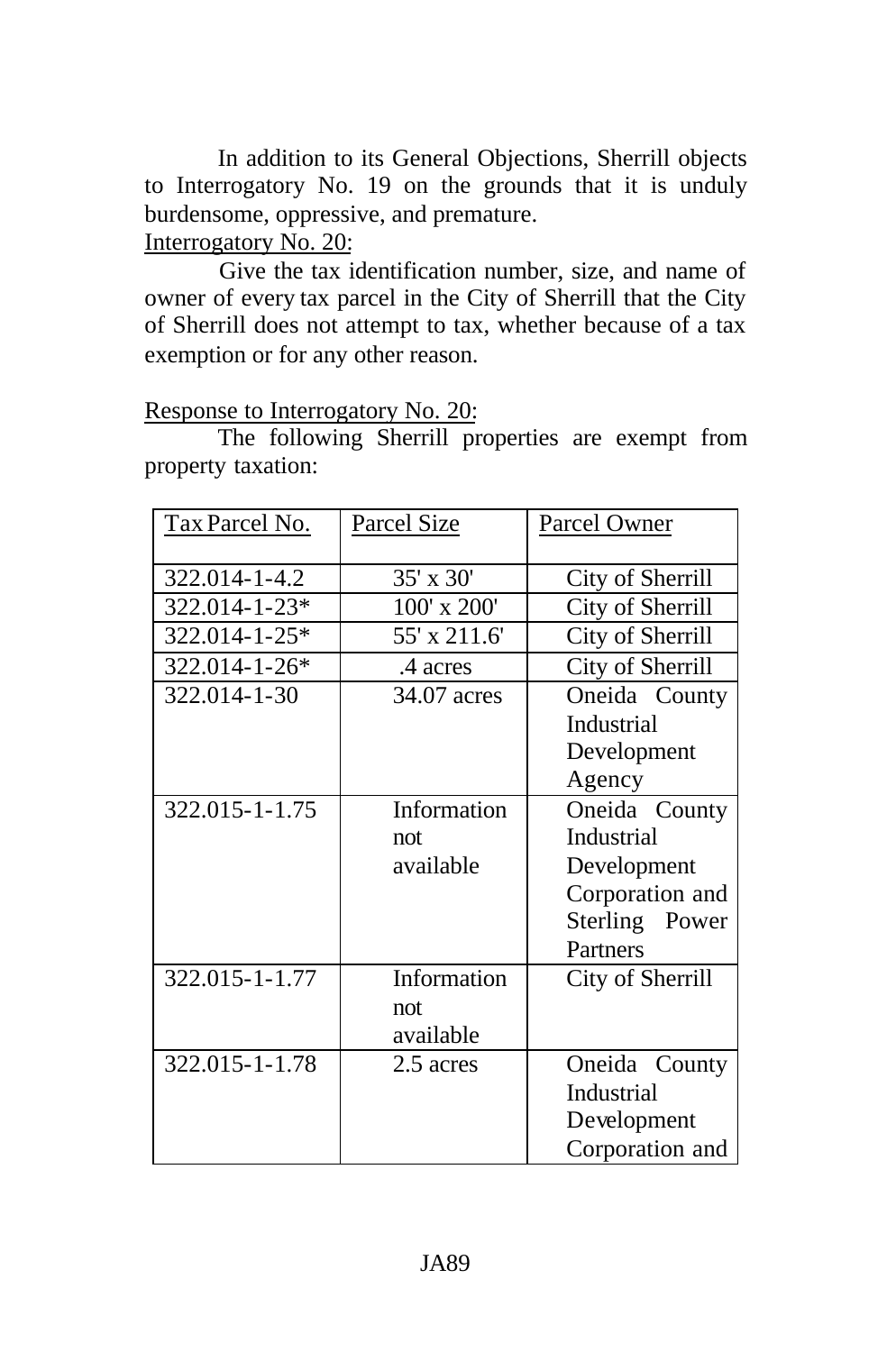| Tax Parcel No.       | Parcel Size                          | Parcel Owner               |
|----------------------|--------------------------------------|----------------------------|
|                      |                                      | Sterling Power<br>Partners |
| 322.015-1-18         | 4 acres                              | City of Sherrill           |
| 322.015-1-24         | 180 x 164.6'                         | City of Sherrill           |
| 322.015-1-56         | 1 acre                               | City of Sherrill           |
| 322.015-1-70         | 378.95'<br>$\bar{X}$                 | Sherrill<br>Post           |
|                      | 100'                                 | 230 American               |
|                      |                                      | Legion                     |
| 322.015-2-40.1       | 5.56 acres                           | City of Sherrill           |
| 322.016-1-9.7        | $2.51$ acres                         | State of New               |
|                      |                                      | York                       |
| 322.016-1-78.1       | 140.85'<br>$\mathbf{X}$              | City of Sherrill           |
|                      | 50'                                  |                            |
| 322.017-1-9          | 10.35 acres                          | City of Sherrill           |
| $322.017 - 1 - 32$   | $\overline{1.66}$ acres              | Sherrill                   |
|                      |                                      | Kenwood Water              |
|                      |                                      | District                   |
| $322.018 - 1 - 1.2$  | $\overline{6}$ .5 acres              | Sherrill-                  |
|                      |                                      | Kenwood                    |
|                      |                                      | Community and              |
|                      |                                      | Retirement                 |
|                      |                                      | Housing                    |
| 322.018-1-1.4        | .2 acres                             | City of Sherrill           |
| $322.018 - 1 - 1.61$ | 1 acre                               | Sherrill-                  |
|                      |                                      | Kenwood Water              |
|                      |                                      | District                   |
| 322.018-1-5          | 5.97 acres                           | City of Sherrill           |
| 322.019-1-16         | 1.6 acres                            | City of Sherrill           |
| 322.019-1-17         | 1.74 acres                           | City of Sherrill           |
| 322.019-1-38         | 255' x 246'                          | City of Sherrill           |
| 322.019-1-55         | $\overline{1}50.17'$<br>$\mathbf{X}$ | City of Sherrill           |
|                      | 146.43'                              |                            |
| $322.019 - 1 - 69$   | 5.9 acres                            | Verona<br>Vernon           |
|                      |                                      | Sherrill<br>School         |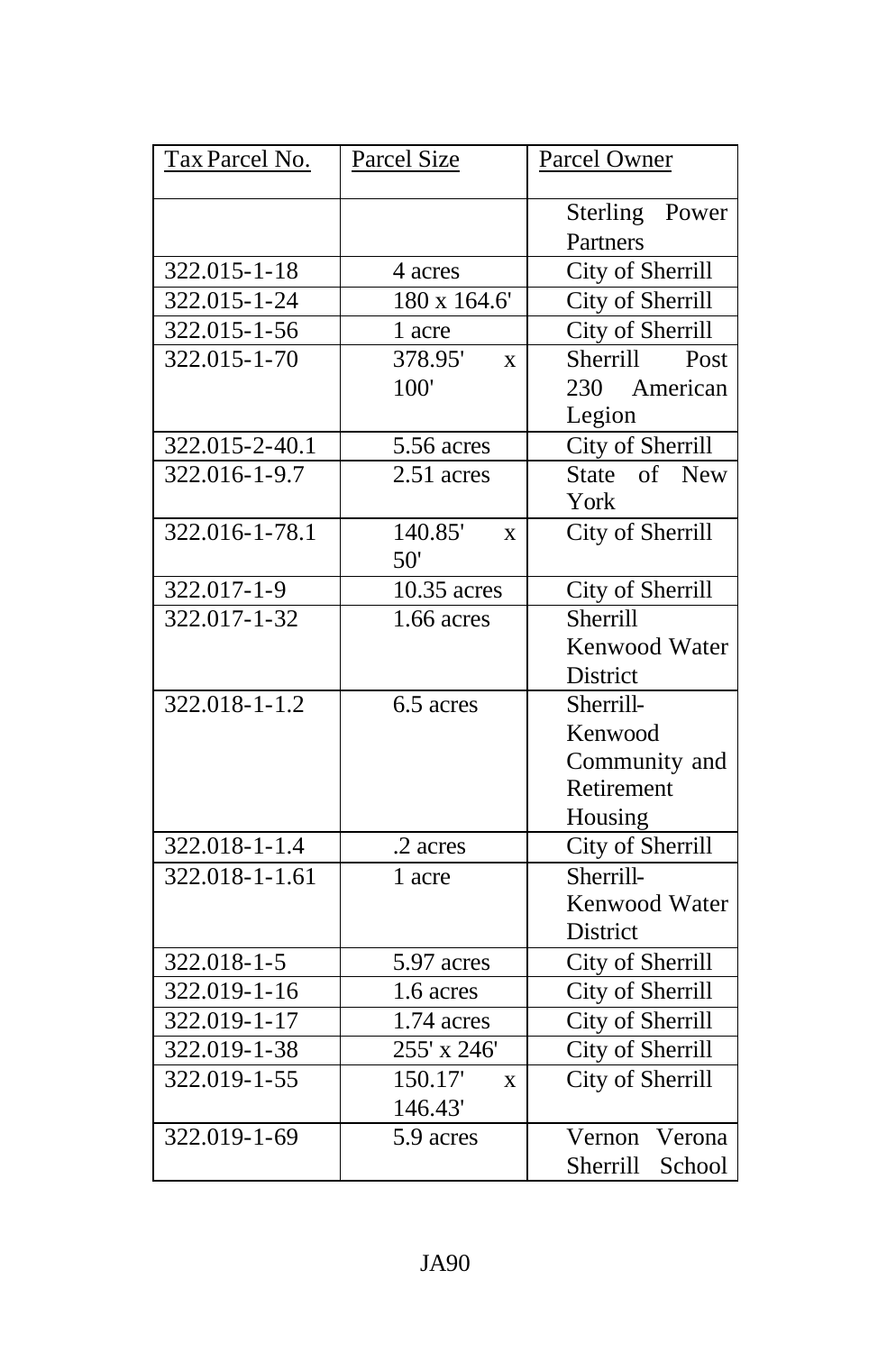| Tax Parcel No. | Parcel Size            | Parcel Owner     |  |
|----------------|------------------------|------------------|--|
|                |                        | District         |  |
| 322.019-1-70   | 1.7 acres              | Church           |  |
|                |                        | Plymouth         |  |
| 322.019-1-71   | 1.4 acres              | City of Sherrill |  |
| 322.019-1-72   | 7.1 acres              | City of Sherrill |  |
| 322.019-2-48   | 1.3 acres              | St. Helena       |  |
|                |                        | Church<br>and    |  |
|                |                        | Parsonage        |  |
| 322.019-2-49   | 7.6 acres              | City of Sherrill |  |
| 332.006-2-64   | 4.8 acres              | City of Sherrill |  |
| 332.007-1-48   | 279.8'<br>$\mathbf{x}$ | Church Christ    |  |
|                | 162.9'                 | Methodist        |  |
| 332.007-2-38   | 87' x 165'             | Parsonage        |  |
|                |                        | Christ           |  |
|                |                        | Methodist        |  |
| 332.007-2-71   | 180' x 97'             | Church           |  |
|                |                        | Gethsemane       |  |
|                |                        | Episcopal        |  |
| 332.007-3-6    | 2.3 acres              | City of Sherrill |  |
| 332.007-4-26   | 65' x 160'             | Sherrill Grange  |  |
|                |                        | 1567             |  |
| 332.007-5-31   | 1.1 acres              | City of Sherrill |  |
| 332.011-1-47   | 5.7 acres              | Sherrill-        |  |
|                |                        | Kenwood Water    |  |
|                |                        | District         |  |

\* After Sherrill transferred ownership of these parcels to itself by filing the tax sale deed on February 9, 2000, Sherrill removed them from the tax rolls and now classifies them as City of Sherrill property, and therefore property tax exempt.

Interrogatory No. 21:

Regarding your allegations in paragraph 59 of your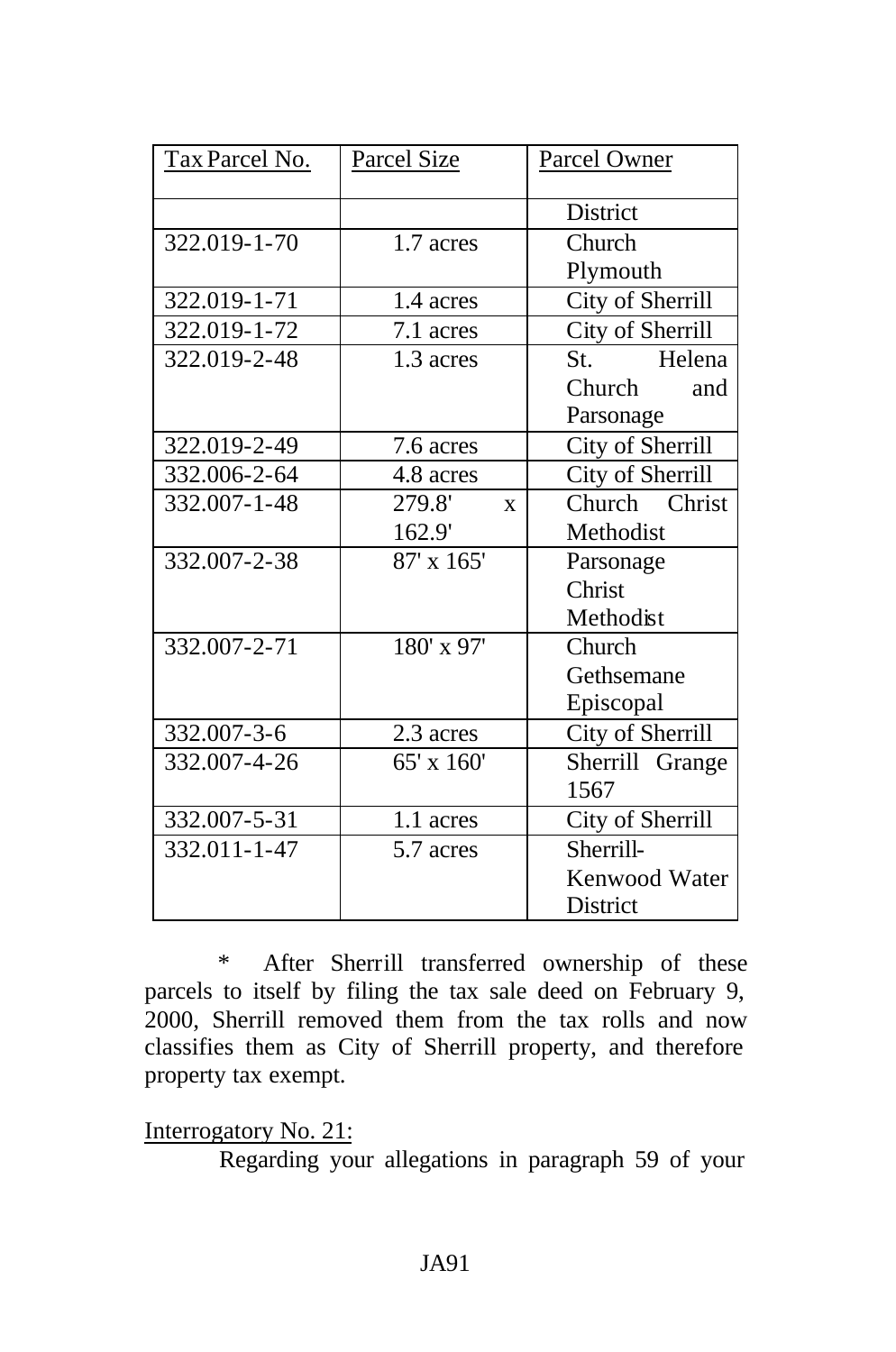fourth counterclaim concerning irreparable harm and a decrease in the City of Sherrill's property tax revenues, identify the City of Sherrill's annual property tax revenues for each year from 1990 to the present.

|  | Response to Interrogatory No. 21: |  |
|--|-----------------------------------|--|
|  |                                   |  |

| Year | Current<br>and<br>Delinquent<br><b>Taxes</b> | Total Revenue<br>Collected | Uncollected<br>Taxes |
|------|----------------------------------------------|----------------------------|----------------------|
|      | Be<br>to<br>Collected                        |                            |                      |
| 1990 | \$527,991                                    | \$524,102                  | \$3,889              |
| 1991 | 529,991                                      | 528,380                    | 1,611                |
| 1992 | 634,041                                      | 629,441                    | 4,600                |
| 1993 | 574,144                                      | 569,788                    | 4,356                |
| 1994 | 579,333                                      | 576,719                    | 2,614                |
| 1995 | 585,849                                      | 583,014                    | 2,835                |
| 1996 | 602,716                                      | 600,461                    | 2,255                |
| 1997 | 611,195                                      | 606,728                    | 4,467                |
| 1998 | 633,129                                      | 625,036                    | 8,093                |
| 1999 | 665,971                                      | 656,831                    | 9,140                |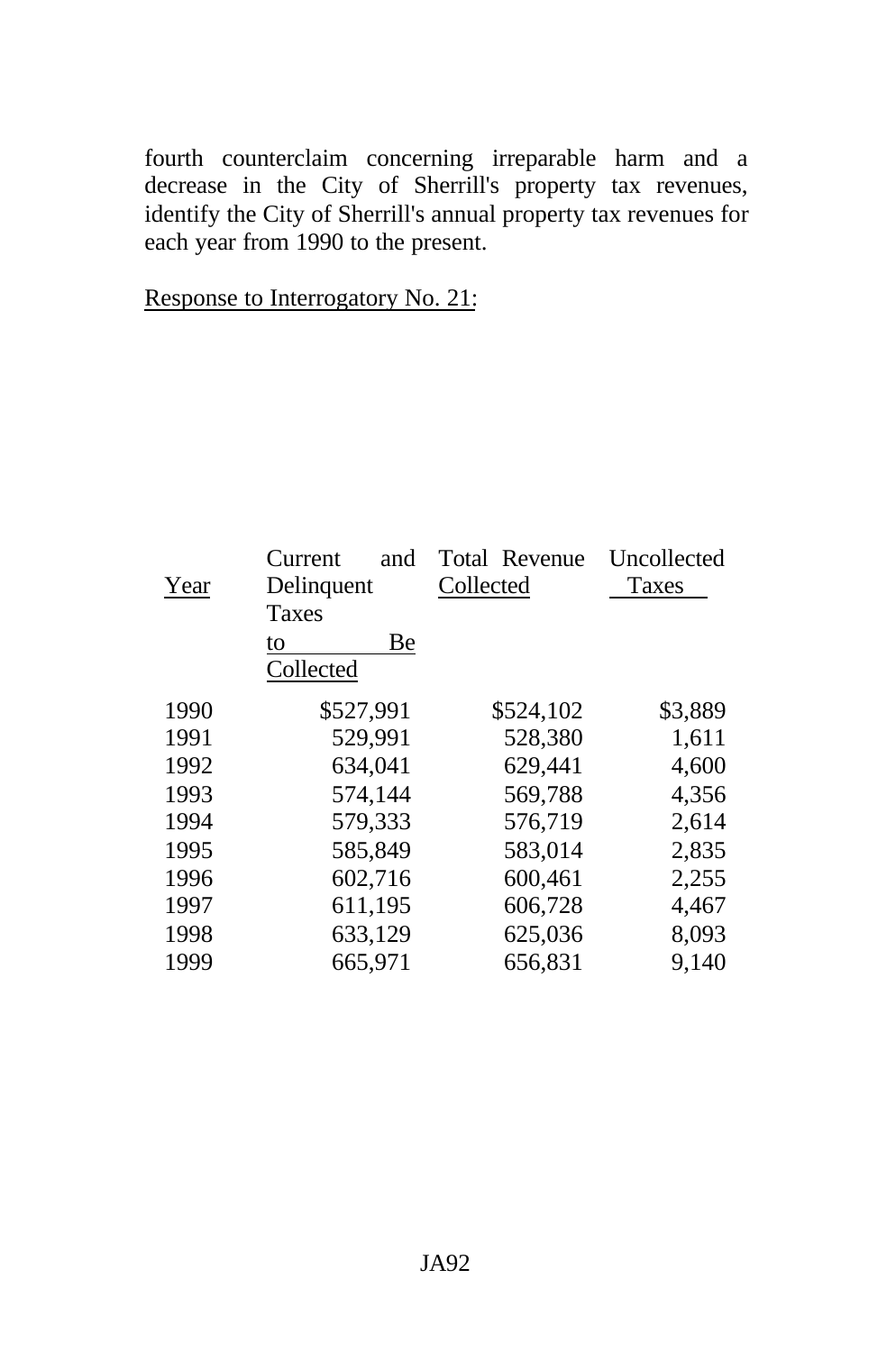### Interrogatory No. 22:

Explain in reasonable detail the basis for your allegation in paragraph 30 of your counterclaim that the Oneida parcels "were neither reservation land nor Indian Country."

# Response to Interrogatory No. 22:

In addition to its General Objections, Sherrill objects to Interrogatory No. 22 on the ground that it is duplicative of information already in the possession of plaintiff and refers plaintiff to Sherrill's Memorandum of Law in Support of its Motion for Summary Judgment, or in the Alternative for a Preliminary Injunction, which was served on plaintiff on July 14, 2000. Sherrill further objects to Interrogatory No. 22 on the ground that it is premature.

# Interrogatory No. 23:

With respect to each of the Oneida parcels, parcel by parcel, identify with particularity each notice the City of Sherrill gave to the Oneida Indian Nation regarding taxes due on each such parcel, enforcement by the City of Sherrill of its tax laws as to each such parcel, tax sales of each such parcel, or foreclosure, eviction or the right to redeem each such parcel, giving the date, method of service and recipient of each such notice and a brief summary of the content of each such notice.

### Response to Interrogatory No. 23:

| Description of Notice |  |  |  |  |
|-----------------------|--|--|--|--|
|-----------------------|--|--|--|--|

| Tax Parcel No. | Description of Notice                   |
|----------------|-----------------------------------------|
| 322.014-1-23   | August 7, 1997 letter from Michael      |
| 322.014-1-25   | Holmes to Ray Halbritter notified OIN   |
| 322.014-1-26   | that it was delinquent in paying its    |
|                | 1997 taxes for these parcels and stated |
|                | that payment in full was due by         |
|                | September 2, 1997 or Sherrill would     |
|                | proceed according to section 94 of      |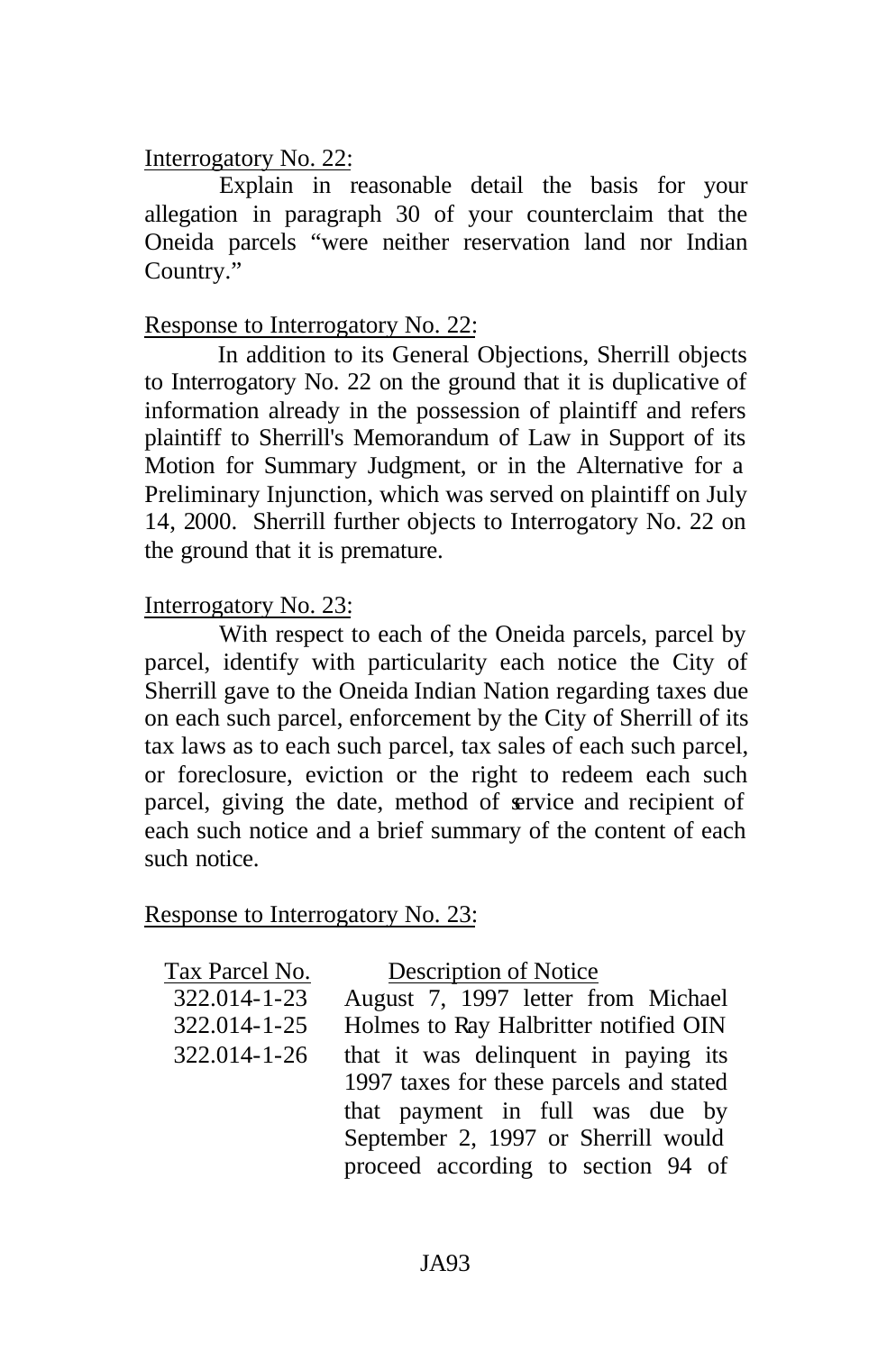Sherrill's Charter, which sets forth Sherrill's property redemption procedures.

September 17 and 24, 1997, and October 1, 8, 15, 22, and 29, 1997 publication in Oneida Daily Dispatch of tax sale notice for these parcels. Tax sale was scheduled for November 5, 1997. Tax sale notice was also posted at Sherrill City Hall, Sherrill's Police Station, and the Sherrill Post Office.

On or about February 27, 1998 a tax bill was mailed to Ray Halbritter, billing him for 1998 taxes as well as unpaid taxes from 1997.

August 4, 1998 letter from Michael Holmes to Ray Halbritter notified OIN that it was delinquent in paying its 1998 taxes for these parcels and stated that payment in full was due by September 4, 1998 or Sherrill would proceed according to section 94 of Sherrill's Charter, which sets forth Sherrill's property redemption procedures.

September 17 and 24, 1998 and October 1, 8, 15, 22, and 29, 1998 publication of tax sale notice for these parcels. Tax sale was scheduled for November 5, 1998. Tax sale notice was also posted at Sherrill City Hall, Sherrill's Police Station, and the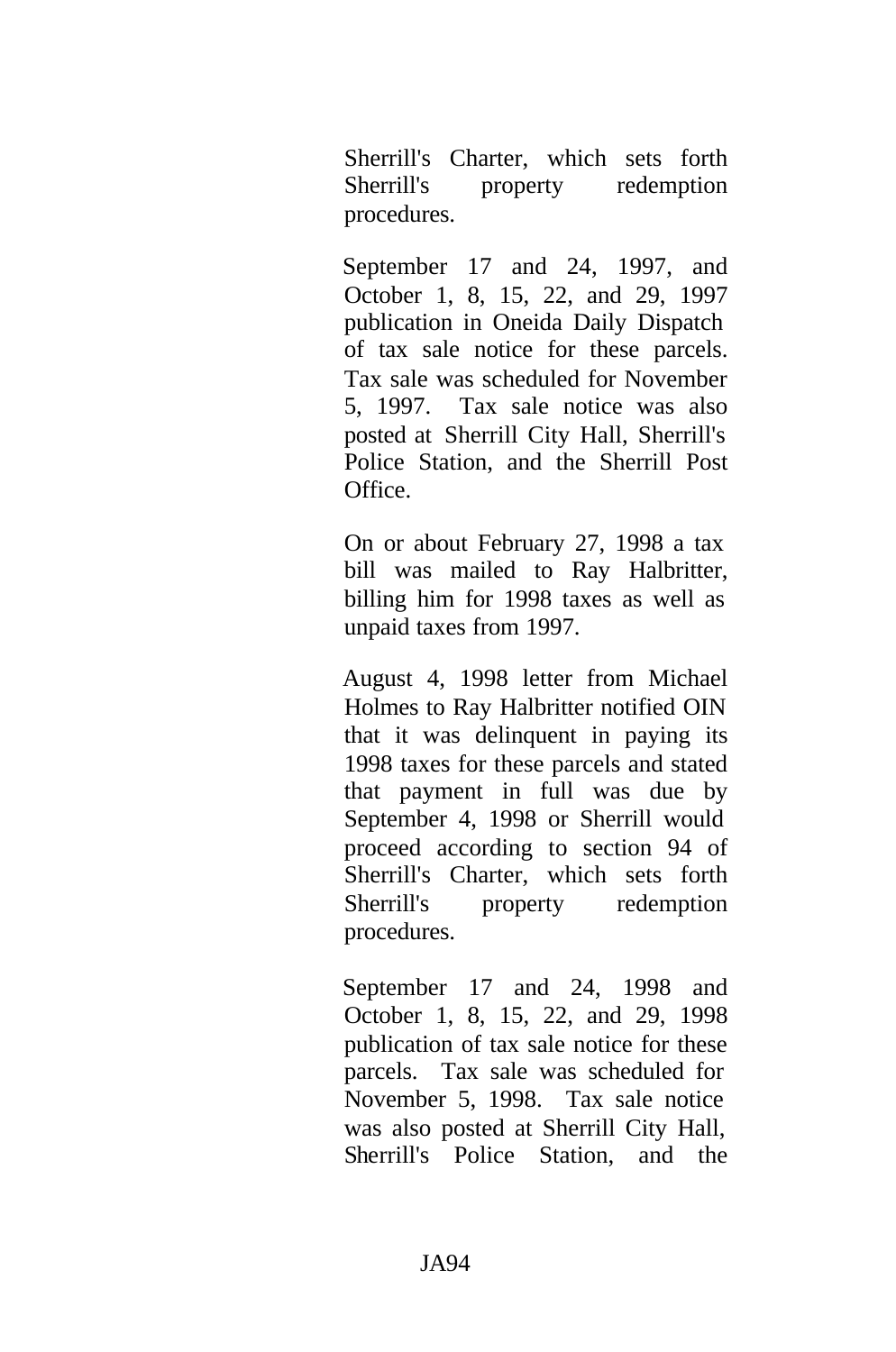Sherrill Post Office.

On or about February 26, 1999 a tax bill was mailed to Ray Halbritter, billing him for 1999 taxes as well as unpaid taxes from 1998 and 1997.

August 4, 1999 letter from Michael Holmes to Ray Halbritter notified OIN that it was delinquent in paying its 1999 taxes for these parcels and stated that payment in full was due by September 3, 1999 or Sherrill would proceed according to section 94 of the Sherrill Charter, which sets forth Sherrill's property redemption procedures.

November 8, 1999, December 8, 1999, and January 7, 2000 publication of Notice of Redemption in Oneida Daily Dispatch, stating February 8, 2000 as last day to redeem these parcels.

January 10, 2000 publication of Notice of Redemption in Oneida Daily Sentinel, stating February 8, 2000 as last day to redeem these parcels.

January 10, 2000 personal service of Notice of Redemption for parcel 322.014-1-23 on William Hervey, then Oneida Indian Nation's Director of Intergovernmental Relations, and Kathy Perham, then Oneida Textile Designs' Executive Assistant to the General Manager. Notice of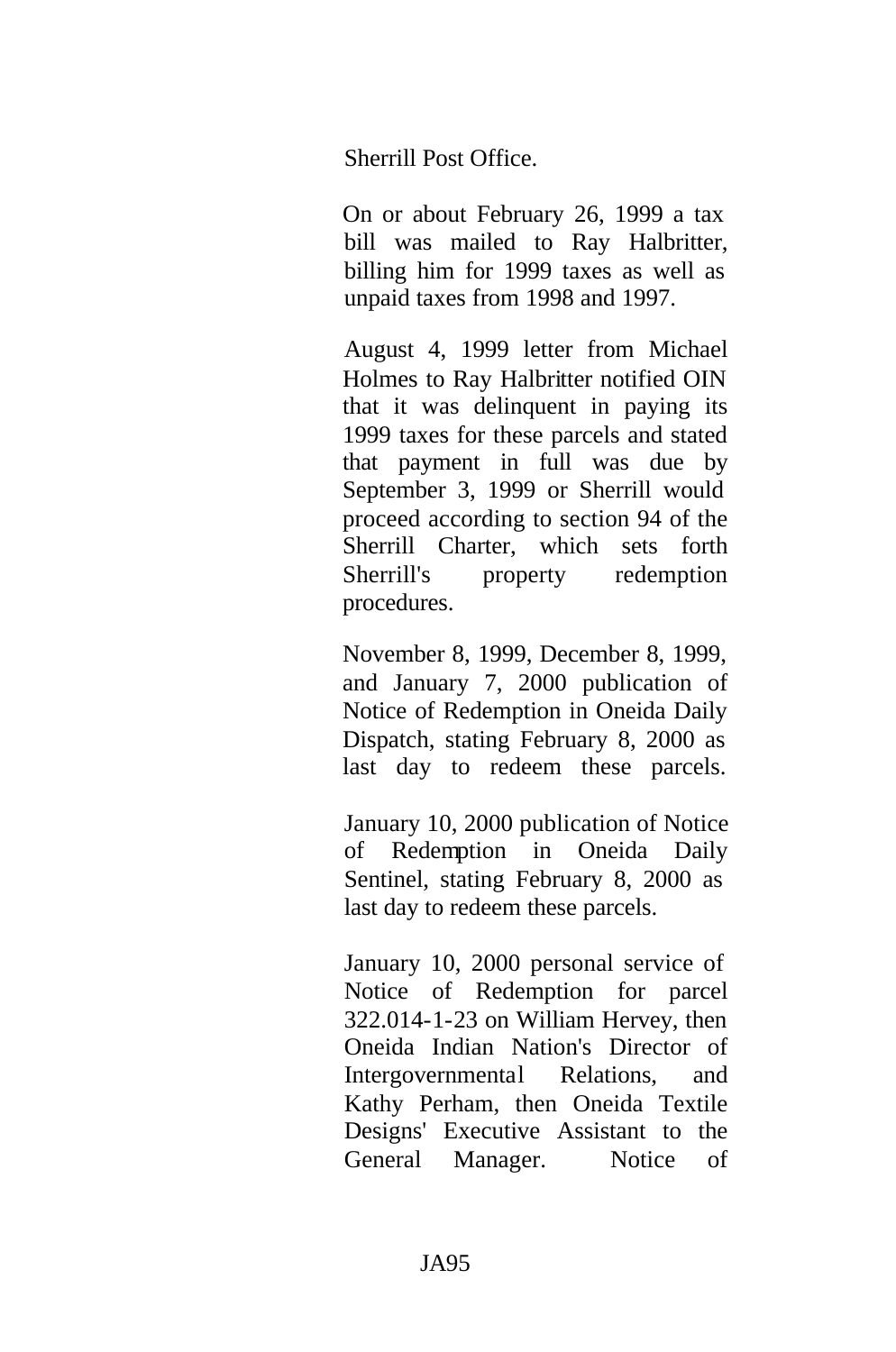Redemption stated that the last day to redeem these parcels is February 8, 2000. Additionally, Notice of Redemption for parcels 322.014-1-25 and 322.014-1-26 were personally served on William Hervey and were also posted on those parcels.

322.014-1-24 322.015-2-1 322.015-2-64 322.015-2-65 On or about February 27, 1998 a tax bill was mailed to Ray Halbritter, billing him for 1998 taxes for these parcels.

> August 4, 1998 letter from Michael Holmes to Ray Halbritter notified OIN that it was delinquent in paying its 1998 taxes for these parcels and stated that payment in full was due by September 4, 1998 or Sherrill would proceed according to section 94 of Sherrill's Charter, which sets forth Sherrill's property redemption procedures.

> September 17 and 24, 1998 and October 1, 8, 15, 22, and 29, 1998 publication of tax sale notice for these parcels. Tax sale was scheduled for November 5, 1998. Tax sale notice was also posted at Sherrill City Hall, Sherrill's Police Station, and the Sherrill Post Office.

On or about February 26, 1999 a tax bill was mailed to Ray Halbritter, billing him for 1999 taxes as well as unpaid taxes from 1998 for these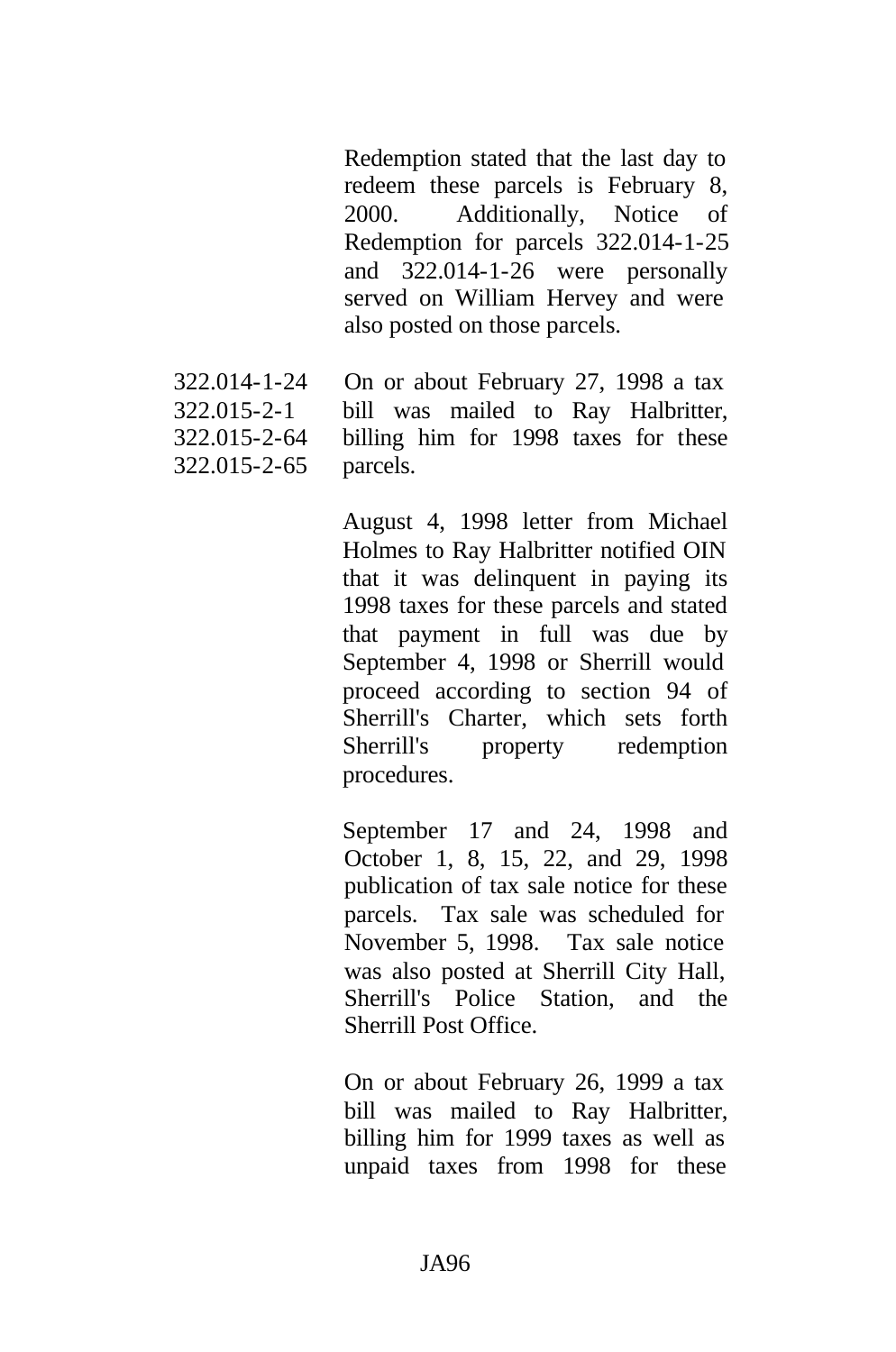parcels.

August 4, 1999 letter from Michael Holmes to Ray Halbritter notified OIN that it was delinquent in paying its 1999 taxes for these parcels and stated that payment in full was due by September 3, 1999 or Sherrill would proceed according to section 94 of Sherrill's Charter, which sets forth Sherrill's property redemption procedures.

March 6, 2000 letter from Michael Holmes to Ray Halbritter enclosed the 2000 tax bill for these parcels and stated that Sherrill assumed the tax sale certificate for these parcels on November 5, 1998 and filed said certificate on November 16, 1998. Letter also quoted from section 94f of Sherrill's Charter, which sets forth Sherrill's property redemption procedures, and stated that the redemption period for these parcels expires on November 5, 2000.

| $322.015 - 2$ | On or about February 26, 1999 a tax  |
|---------------|--------------------------------------|
| 40.3          | bill was mailed to Ray Halbritter,   |
| $322.015 - 2$ | billing him for 1999 taxes for these |
| 45.1          | parcels.                             |

322.015-2-47

August 4, 1999 letter from Michael Holmes to Ray

Halbritter notified OIN that it was delinquent in paying its 1999 taxes for these parcels and stated that payment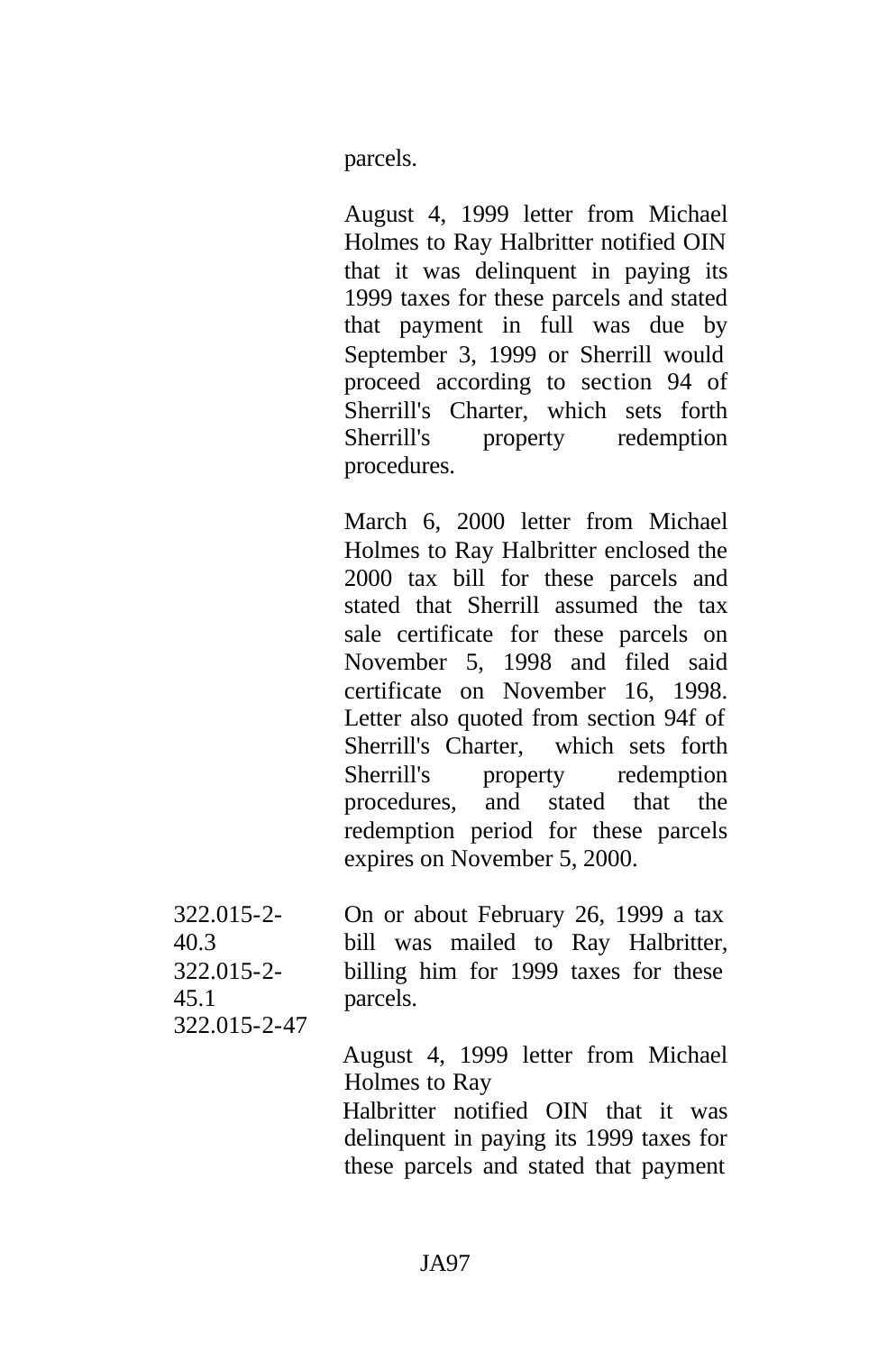in full was due by September 3, 1999 or Sherrill would proceed according to section 94 of Sherrill's Charter, which sets forth Sherrill's property redemption procedures.

September 22 and 29, 1999; October 6, 13, 20, 27, 1999; and November 3, 1999 publication of tax sale notice for these parcels. Tax sale was scheduled for November 10, 1999. Tax sale notice was also posted at Sherrill City Hall, Sherrill's Police Station, and the Sherrill Post Office.

March 6, 2000 letter from Michael Holmes to Ray Halbritter enclosed the 2000 tax bill for these parcels and stated that Sherrill assumed the tax sale certificate for these parcels on November 10, 1999 and filed said certificate on November 24, 1999. Letter also quoted from section 94f of Sherrill's Charter, which sets forth Sherrill's property redemption procedures, and stated that the redemption period for these parcels expires on November 10, 2001.

Interrogatory No. 24:

Specify with particularity the damage award requested in paragraphs 57 and 65 (d) of your complaint and explain in detail how you calculate the amount for which you seek reimbursement.

Response to Interrogatory No. 24: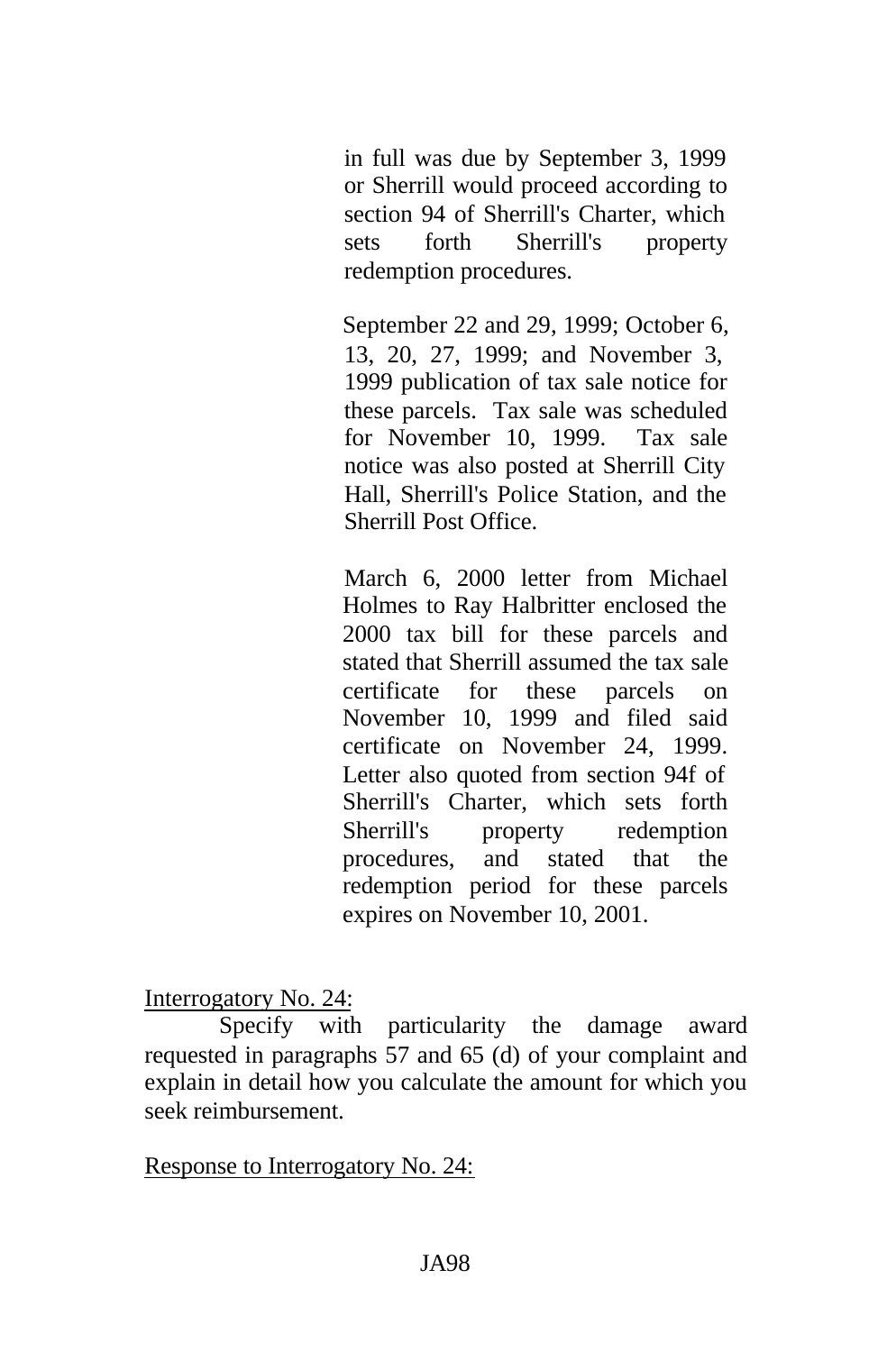In addition to its General Objections, Sherrill objects to Interrogatory No. 24 as premature.

#### Interrogatory No. 25:

Identify each expert whose opinions you may present at trial; for each, state each opinion the expert will give and provide the basis for each opinion.

#### Response to Interrogatory No. 25:

In addition to its General Objections, Sherrill objects to Interrogatory No. 25 on the ground that it is premature.

Dated: August 14, 2000 New York, New York

> FRIED, FRANK, HARRIS, SHRIVER & JACOBSON

> (A Partne rship Including Professional Corporations)

 $\mathbf{B} \mathbf{v}$ :

Ira S. Sacks (Bar Roll No. 510475) (A Member of the Firm) One New York Plaza New York, New York 10004- 1980 (212) 859-8000 (telephone) (212) 859-4000 (facsimile)

Attorneys for Defendant City of Sherrill

328383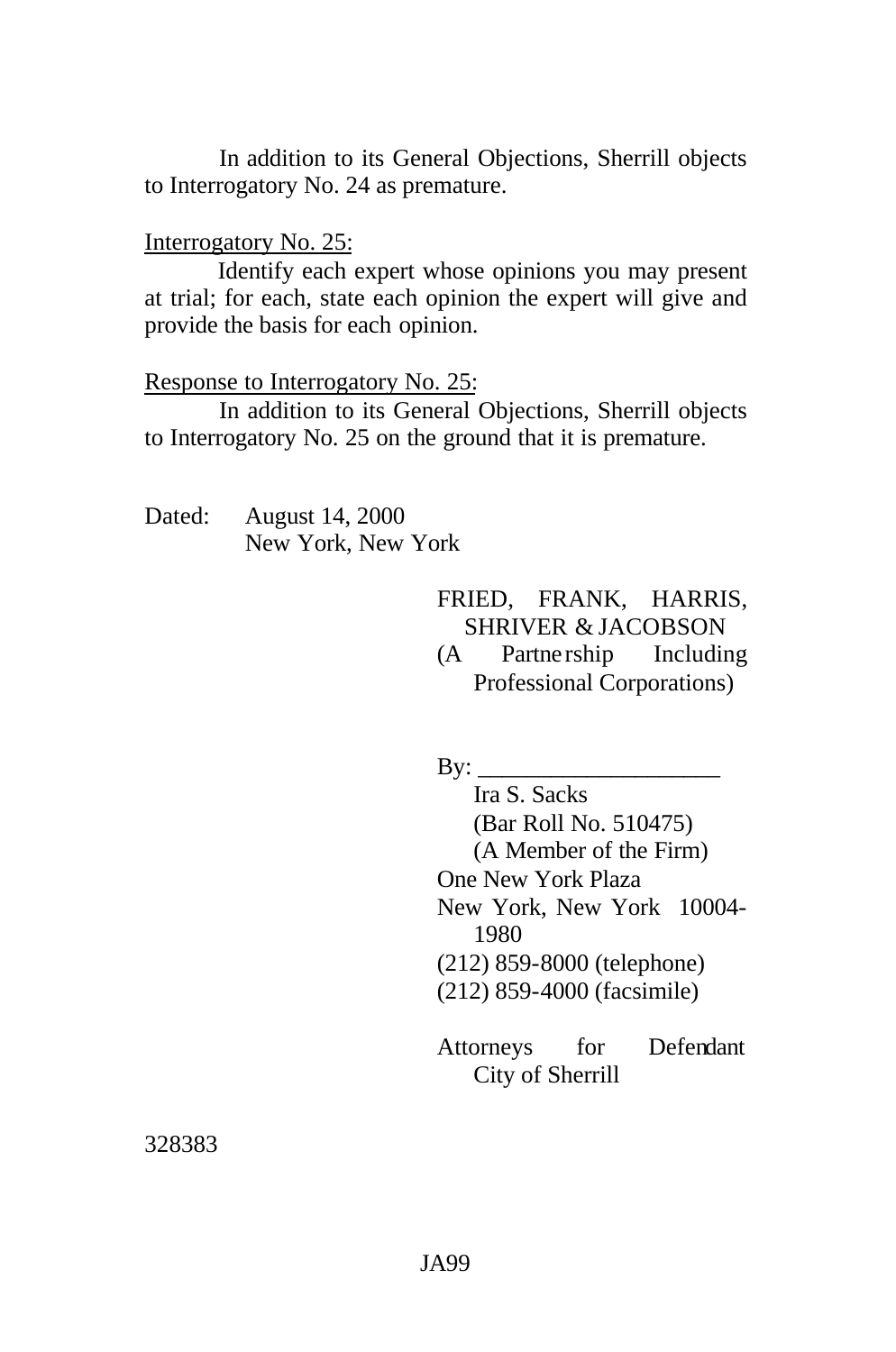### **Declaration of Paul Thomas,** *Oneida Indian Nation v. City of Sherrill***, 00 CV 223 (NDNY), September 5, 2000**

UNITED STATES DISTRICT COURT FOR THE NORTHERN DISTRICT OF NEW YORK

ONEIDA INDIAN NATION Route 5 Vernon, New York 13476,

Plaintiff,

-vs- Civil Action No. 00-CV-223 (NPM/GJD)

CITY OF SHERRILL 377 Sherrill Road Sherrill, New York 13461,

Defendant.

#### DECLARATION OF PAUL A. THOMAS, JR.

I, PAUL A. THOMAS, JR., hereby state:

1. I am over 18 years old and am competent to make this Declaration. Unless otherwise indicated, I have personal knowledge of the statements made herein.

2. I am an employee of Monroe-Madison Title Agency, LLC ("Monroe-Madison"), a subsidiary of Monroe Title Insurance Corporation ("Monroe Title") which is headquartered in Rochester, New York. Monroe Title operates offices in Madison and Oneida Counties, located in Wampsville, New York, and Utica, New York, respectively.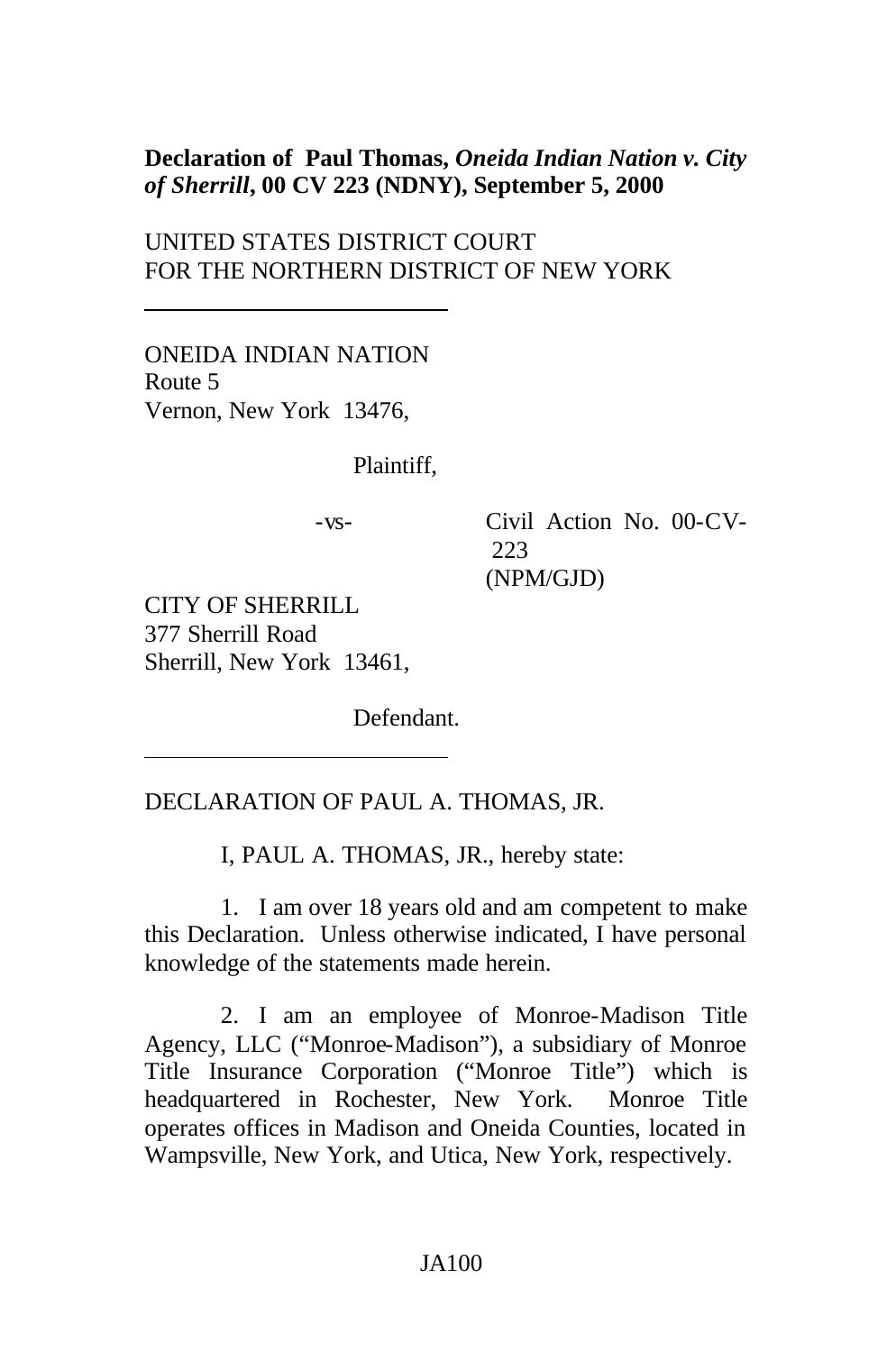3. I received a B.A. in political science from the State University of New York at Fredonia in 1973. Since my graduation from college, I have worked in the field of real estate title services and research. Since 1976, my work in real estate title matters has been primarily in the Oneida and Madison County area. I founded Madison Abstract and Title Company with offices in Wampsville, New York and Utica, New York in 1983. I was President of Madison Abstract until it became a part of Monroe Title Insurance Corporation in1997.

4. I am familiar with and experienced in title research, title opinions, title examination and preparation of title abstracts. I have examined and researched titles for more than 25 years and have provided title opinions on numerous occasions. I have testified as an expert on title issues on approximately four occasions and was accepted as an expert by the court in each instance.

5. I am familiar with the parcels of land located on New York State Route 5 in Sherrill, New York (Oneida County), owned and occupied by the Oneida Indian Nation. One group of parcels is occupied by Oneida Textile, a textile manufacturing facility and retail outlet, located between Route 5 and Prospect Road. An excerpt from the tax map of the City of Sherrill indicating the locations of these parcels is attached as Exhibit 1. The tax parcel numbers for the textile facility and outlet are: 322.014-1-23, 322.014-1-24, 322.014- 1-25, 322.-14-1-26, 322.015-2-1, 322.015-2-64 and 322.015- 2-65. I refer to these lots hereafter as the "Oneida Textile Lots<sup>"</sup>

6. A second group of Oneida Nation-owned parcels on Route 5 is used as a gasoline service station known as Oneida Sav-On and is located at the intersection of Sherrill Road and Route 5. An excerpt from the tax map of the City of Sherrill indicating the location of these parcels is attached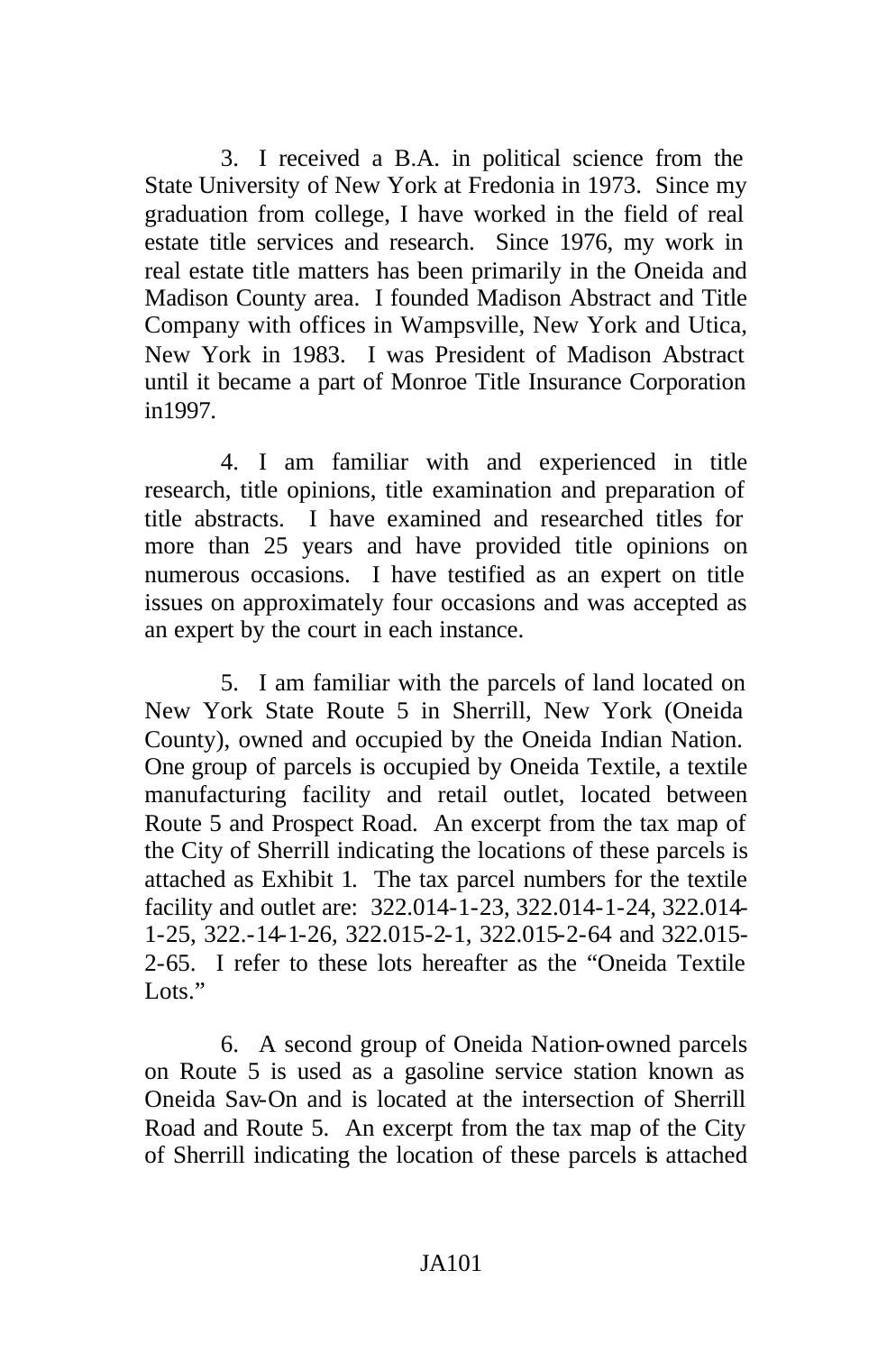as Exhibit 2. The tax parcel numbers for the land occupied by gasoline service station owned by the Oneida Nation are: 322.015-2-40.3; 322.015-2-45.1 and 322.015-2-47.1. I refer to these lots hereafter as the "Oneida Sav-On Lots."

7. I have been asked by the law firm of Zuckerman, Spaeder, Goldstein, Taylor & Kolker, LLP, on behalf of the Oneida Indian Nation (the "Nation"), to review title issues relating to the Oneida Textile Lots and the Oneida Sav-On Lots.

8. Using records from the Oneida County Clerk's Office and the Oneida County Surrogate's Court, both located in Utica, New York, records from the New York State Archives in Albany and documents contained in the Report of Special Committee to Investigate the Indian Problem of the State of New York (Albany 1889), also known as the "Whipple Report," title to the Oneida Textile Lots and Oneida Sav-On Lots was traced, owner by owner, from the present back to 1805. This work was performed by both me and/or employees of Monroe-Madison under my direction and subject to my review.

9. I also reviewed the 1794 Treaty of Canandaigua and the 1788 Treaty of Fort Schuyler, which describes the boundaries of the Oneida Nation reservation reserved to the Oneidas by the Treaty of Canandaigua. I have reviewed the boundaries of the Oneida reservation described in the Treaty of Fort Schuyler.

10. I have concluded that the Oneida Save-On Lots and the Oneida Textile Lots are within the boundaries of the reservation described in the Treaty of Fort Schuyler and confirmed in the Treaty of Canandaigua.

11. I have also concluded that: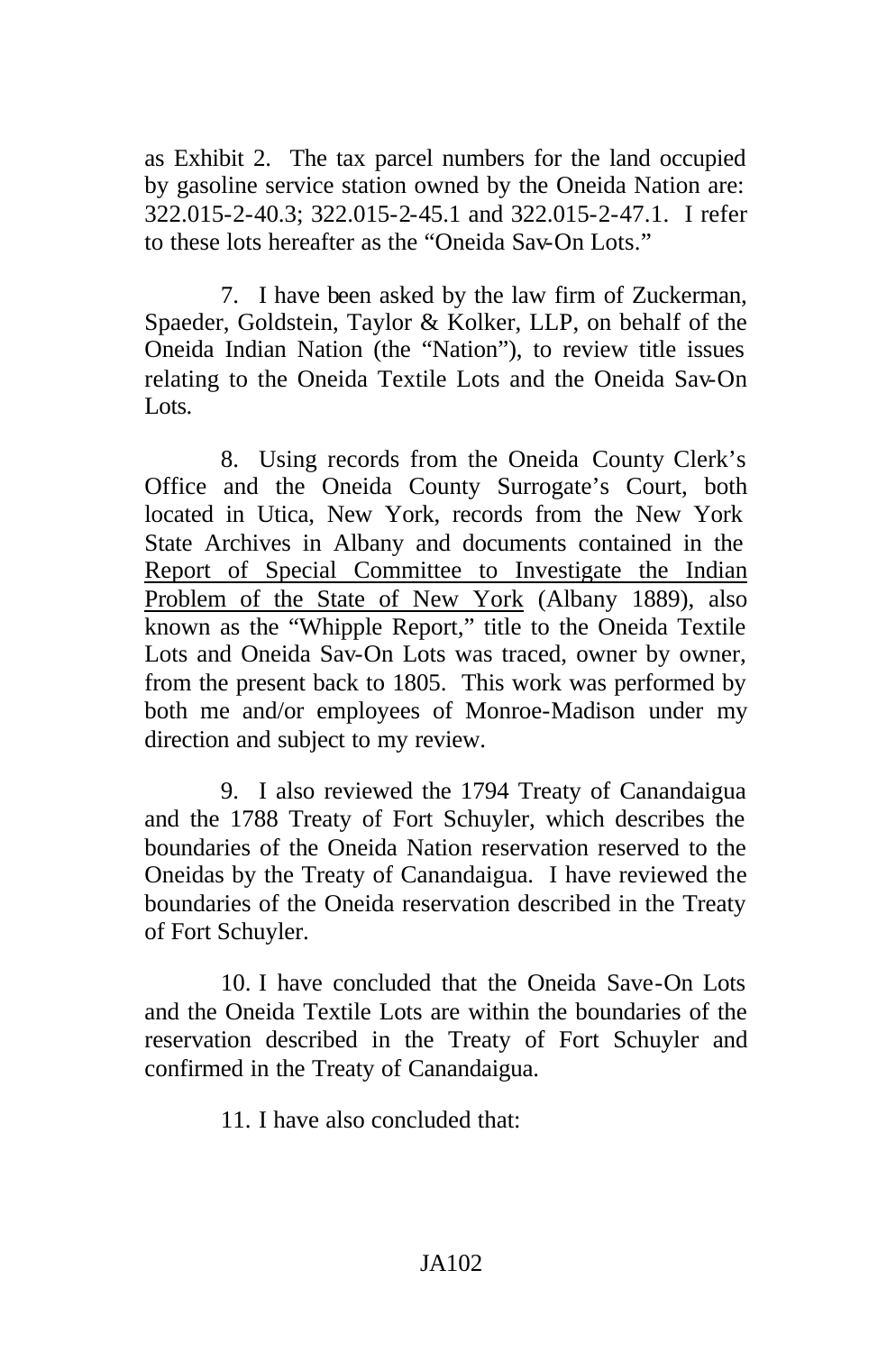(a) the Oneida Textile Lots and the Oneida Sav-On Lots remained in the possession of the Oneida Nation, and within the Oneida reservation boundaries, until 1805;

(b) these lands were conveyed to a Cornelius Dockstader, identified as a member of the Oneida Nation, in 1805;

(c) Dockstader then conveyed the lands to a Peter Smith in 1807; and

(d) thereafter, Smith conveyed the lands to others by mesne conveyances until 1997 and 1998, when the lands were reacquired by the Oneida Nation.

I declare under penalty of perjury that the foregoing is true and correct.

September 05, 2000 PAUL A. THOMAS, JR. Wampsville, New York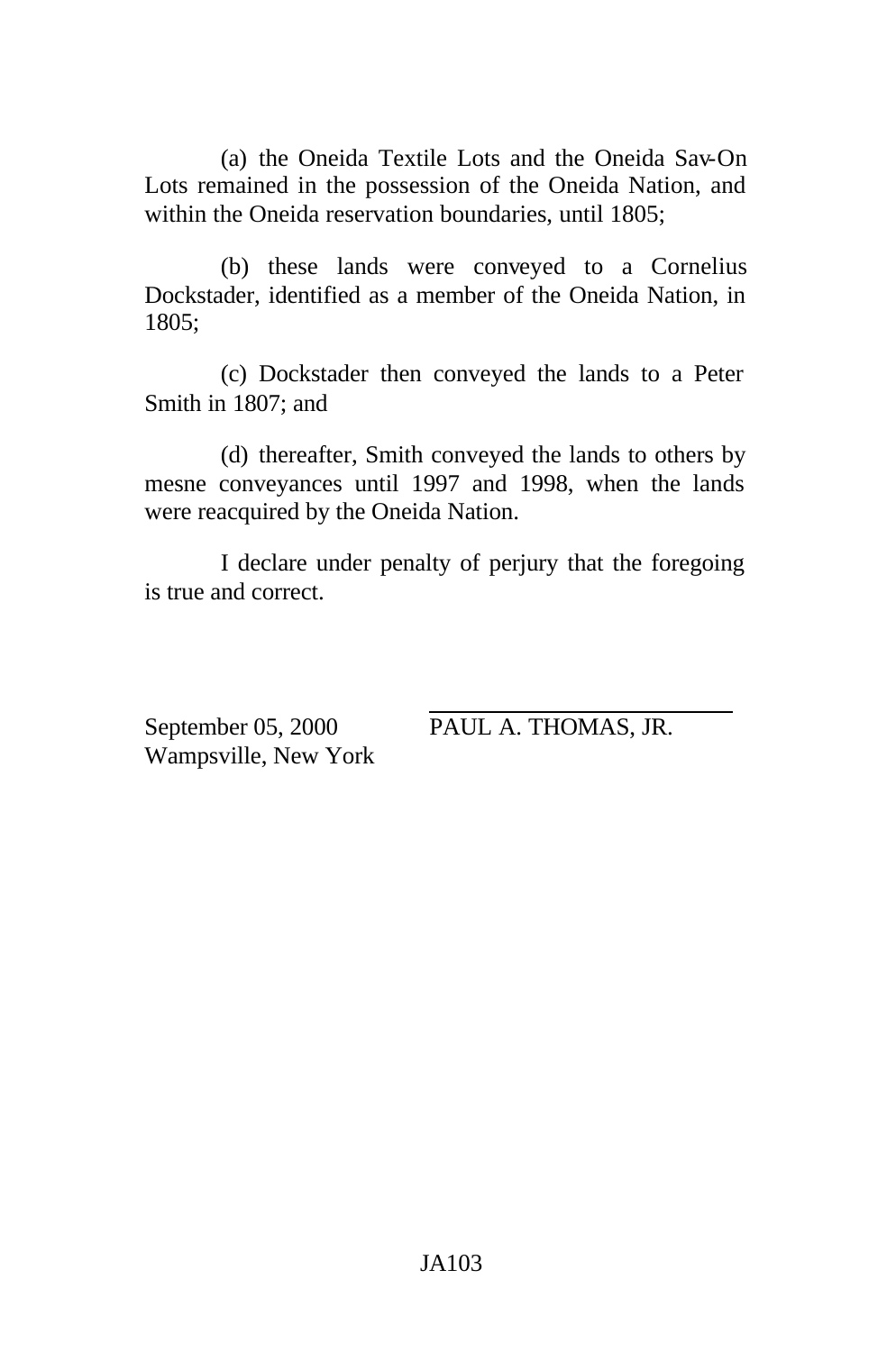**Plaintiff Oneida Indian Nation's Response To Defendant City Of Sherrill's Statement Of Materials Facts,** *Oneida Indian Nation v. City of Sherrill, 00 CV 223* **(NDNY), September 11, 2000**

# **UNITED STATES DISTRICT COURT NORTHERN DISTRICT OF NEW YORK**

**\_\_\_\_\_\_\_\_\_\_\_\_\_\_\_\_\_\_\_\_\_\_\_\_\_\_\_\_\_\_\_**

**\_\_\_\_\_\_\_\_\_\_\_\_\_\_\_\_\_\_\_\_\_\_\_\_\_\_\_\_\_\_\_**

### **ONEIDA INDIAN NATION,**

#### **Plaintiff,**

**Civil Action No. v. 00-CV-223 (NPM/GLD)**

**CITY OF SHERRILL,**

**Defendant.**

### **PLAINTIFF ONEIDA INDIAN NATION'S RESPONSE TO DEFENDANT CITY OF SHERRILL'S STATEMENT OF MATERIALS FACTS**

Plaintiff Oneida Indian Nation, by counsel, hereby responds to the Statement of Material Facts submitted by the defendant City of Sherrill.

- 1. The Nation does not dispute paragraph 1.
- 2. The Nation does not dispute paragraph 2.

3. The Nation does not dispute paragraph 3, except to the extent that the statement that the Nation "purchased two properties" in Sherrill is intended to suggest that the Nation was not or is not entitled to possess the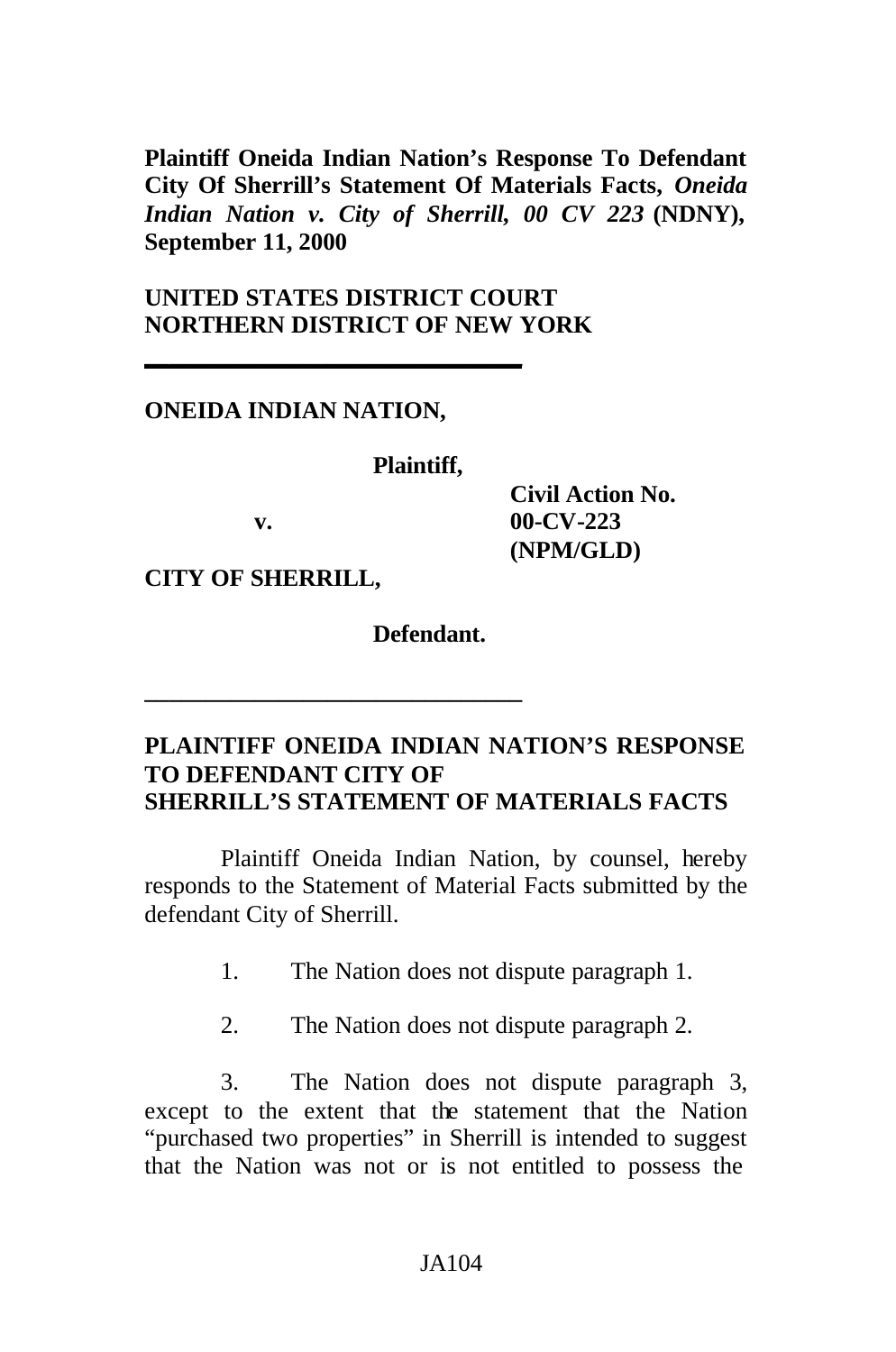properties pursuant to federal treaties, or to suggest that the proprieties were not part of the Oneida reservation. In fact, the Nation simply assumed possession of its property, which was before and at all time a reservation pursuant to, among other treaties, the 1794 Treaty of Canandaigua. Affidavit of Peter D. Carmen in Support of the Nation's Cross-Motion for Summary Judgment, and in Opposition to the Defendant city of Sherrill's Motion for Summary Judgment, or in the Alternative for a Preliminary Injunction ("Carmen Aff."), at ¶¶6-13, exhs. 3-6.

4. The Nation does not dispute paragraph 4, except that it objects to Sherrill's use of the term "purchased," for reasons described in paragraph 3. Carmen Aff. at ¶¶6-13, exhs. 3-6.

5. The Nation disputes paragraph 5. All of the Nation's lands in Madison and Oneida Counties that were part of the Oneida reservation guaranteed by the United States in the Treaty of Canandaigua remain under the jurisdiction of the United States, and subject to restraints against alienation, because Congress has not expressly stated a contrary intention. Carmen Aff. At ¶¶6-13, 18-22, exhs. 3- 6, 13-16.

6. The Nation does not dispute the statement in paragraph 6 that the Nation's lands in Sherrill "have not been held in trust by the Federal Government for the benefit of individual members of [the Nation]" (emphasis added). Nor does the Nation dispute the statement that the Nation acquired its lands in Sherrill "by purchasing them from private individuals in voluntary, free market transactions," except with respect to the term "purchasing," as explained in paragraph 3, above. Further, to the extent that Sherrill means to imply that the Oneida lands in Sherrill, as a reservation, are not subject to a trust relationship between the United States and the Nation, under which relationship the lands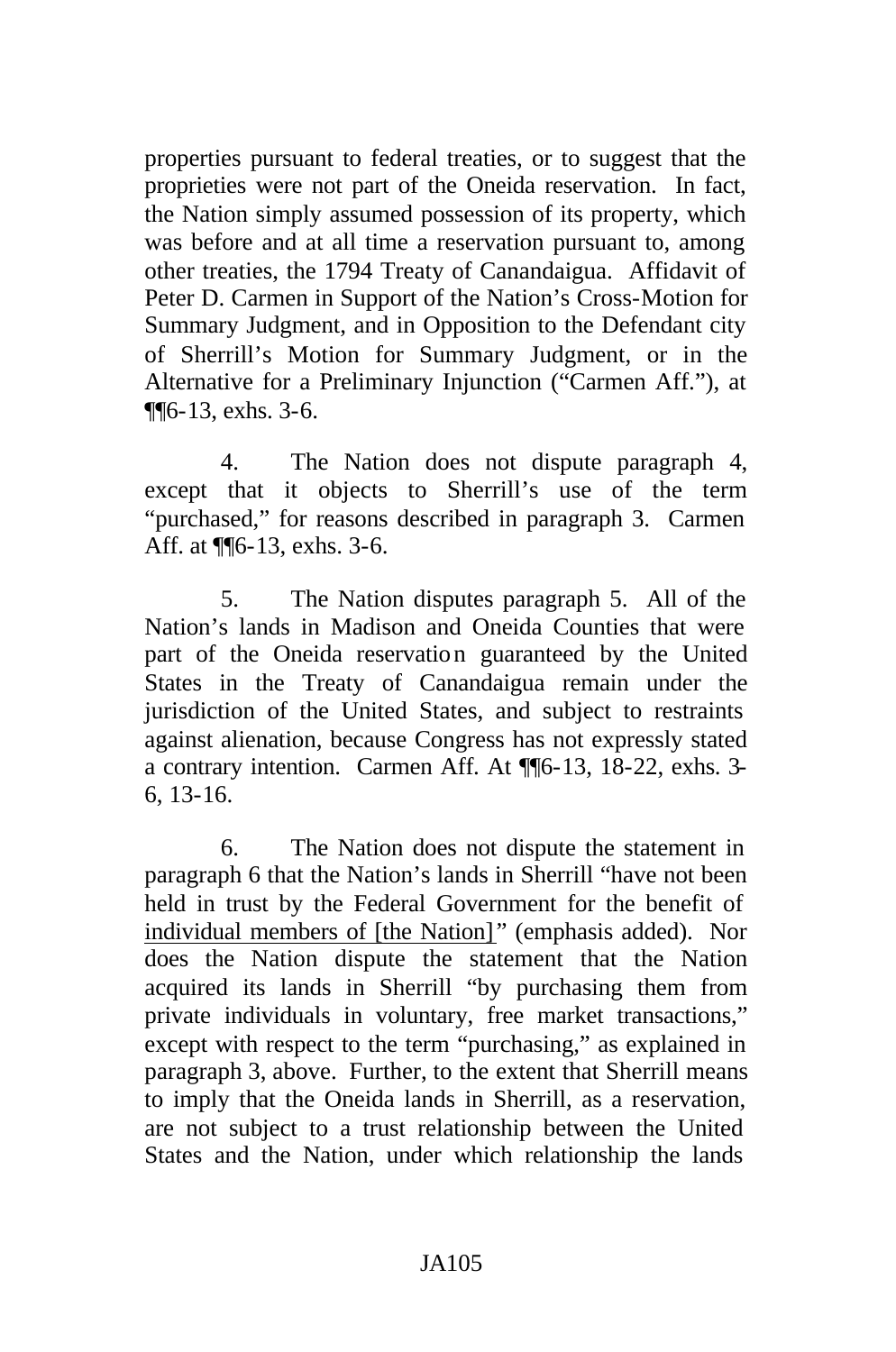remain restricted against alienation and pursuant to which the Nation is entitled to the rights and immunities set forth in governing treaties and under federal law, including the right to be free from taxation of its reservation lands, the Nation denies such implications. Carmen Aff. at ¶¶6-13, 18-22, exhs. 3-6, 13-16.

7. The Nation does not dispute paragraph 7.

8. The Nation does not have sufficient information to admit or dispute paragraph 8. It is reasonable to expect that Sherrill received federal funding, directly or indirectly, for some of the services it provides.

9. The Nation disputes paragraph 9, to the extent that it is intended to suggest that title to the Nation's lands in Sherrill could be lawfully conveyed to Sherrill by tax deed on February 9, 2000. The Nation does not dispute that Sherrill purported to convey title to the properties described in paragraph 9. This conveyance, however, was unlawful, given the reservation and tax-free status of the properties Sherrill sought to convey to itself, and in light of the Nation's sovereign immunity. Carmen Aff. at  $\P$ [6-13, 18-22, exhs. 3-6, 13-16.

10. Pursuant to Fed.R.Civ.P. 10(c), the Nation incorporates by reference herein its Statement of Material Facts submitted in support of the Nation's cross-motion for summary judgment, filed this same date.

Dated: September 11, 2000 Respectfully submitted,

# MACKENZIE SMITH LEWIS MICHELL & HUGHES, LLP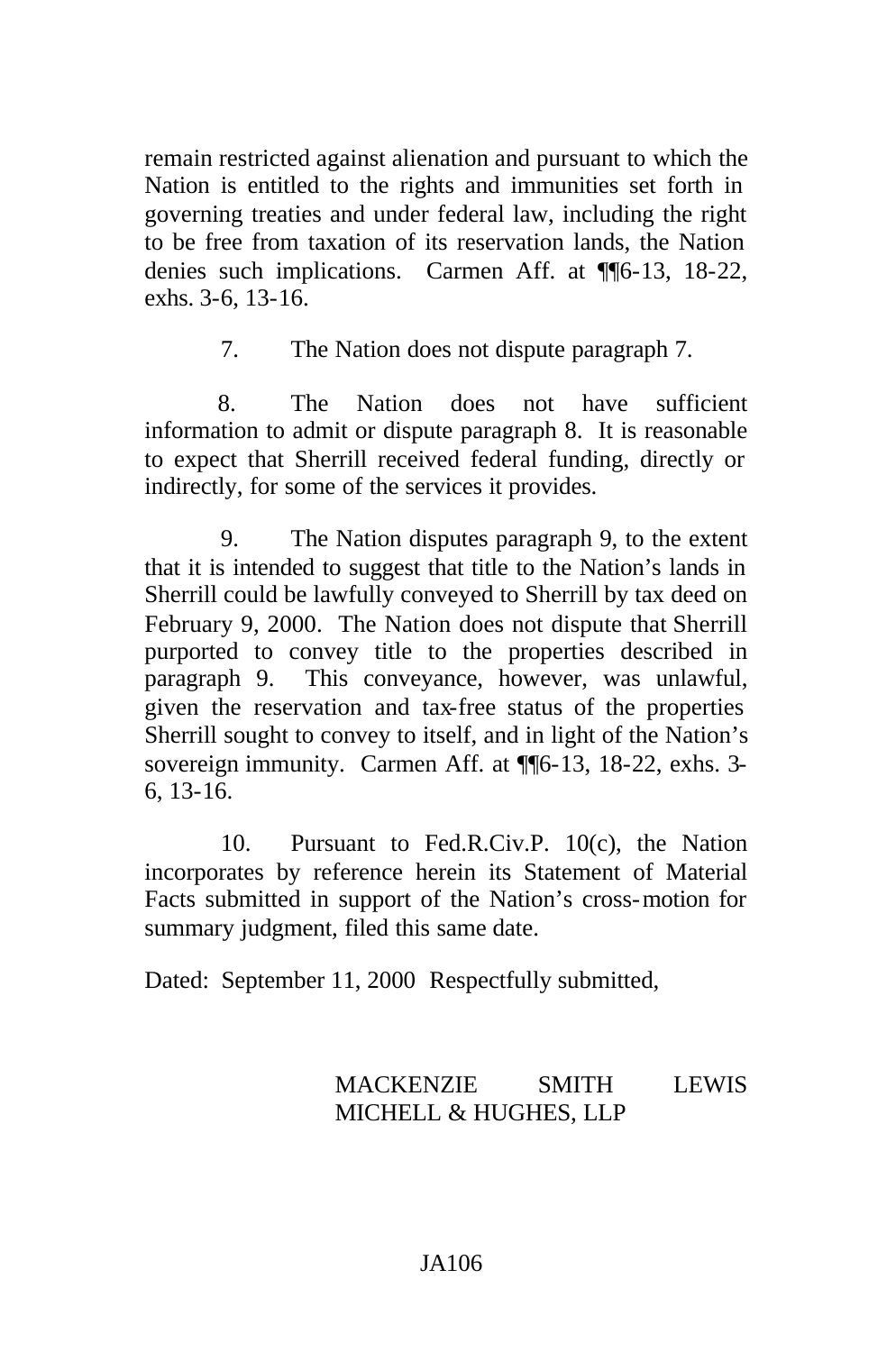$BY:$ 

Peter D. Carmen, Bar Roll No. 501504 101 South Salina Street, Suite 600 P.O. Box 4967 Syracuse, New York 13221-4967

-and-

ZUCKERMAN, SPAEDER, GOLDSTEIN TAYLOR & KOLKER, L.L.P. BY: William W. Taylor, III Bar Roll No. 102710 Michael R. Smith Bar Roll No. 601277 1201 Connecticut Ave., NW Washington, DC 20036

Attorneys for Oneida Indian Nation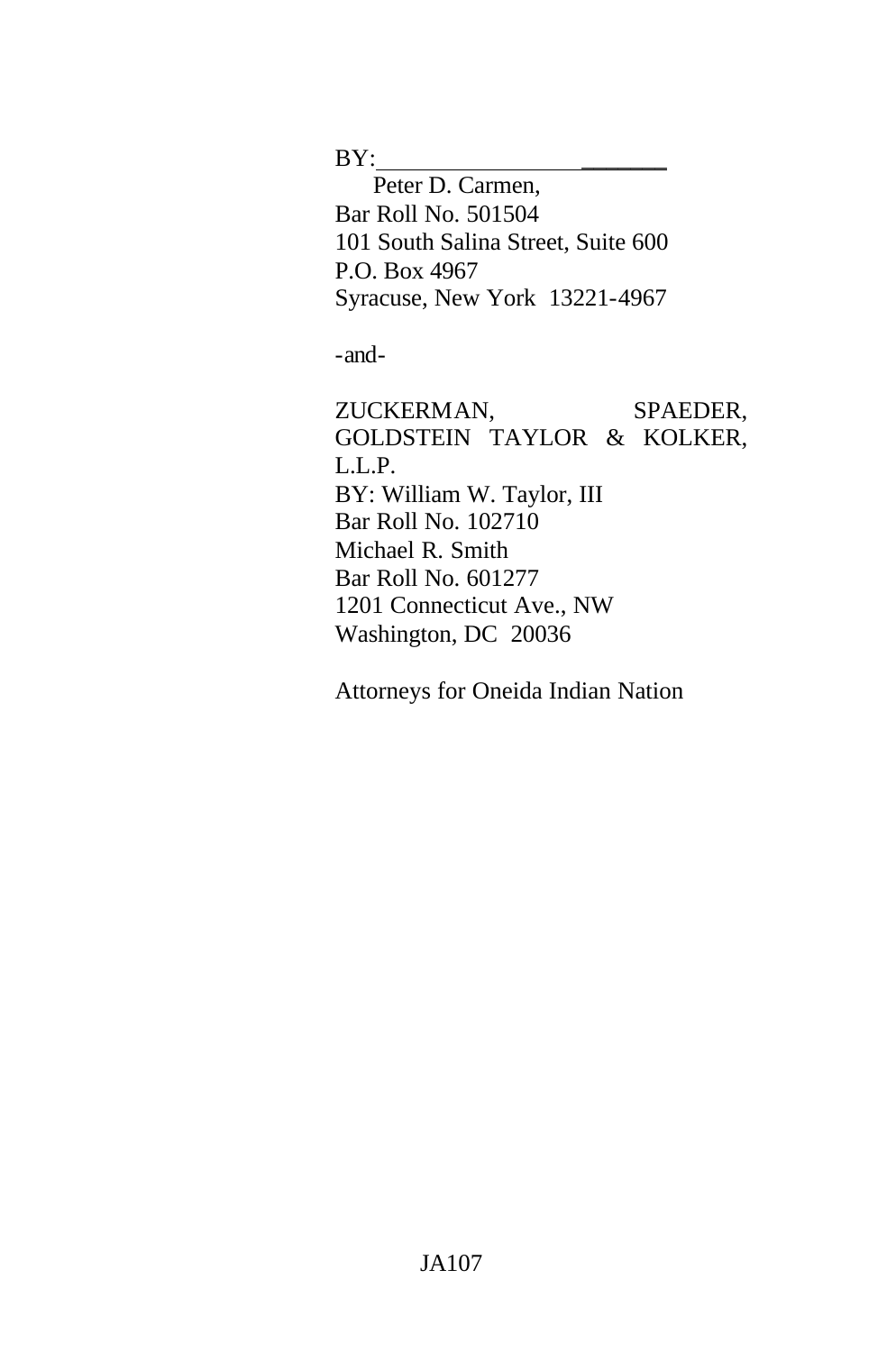**Oneida Indian Nation's Statement Of Materials Facts,** *Oneida Indian Nation v. City of Sherrill***, 00 CV 223 (NDNY), September 11, 2000**

### **UNITED STATES DISTRICT COURT NORTHERN DISTRICT OF NEW YORK**

### **ONEIDA INDIAN NATION,**

| Plaintiff, | <b>Civil Action No.</b> |
|------------|-------------------------|
|            | $00$ -CV-223            |
| v.         | (NPM/GLD)               |

**CITY OF SHERRILL,**

**Defendant.**

# **PLAINTIFF ONEIDA INDIAN NATION'S STATEMENT OF MATERIAL FACTS**

1. Plaintiff Oneida Indian Nation of New York ("the Nation") is a federally recognized Indian tribe. Affidavit of Peter D. Carmen in support of Oneida Indian Nation's Cross-Motion for Summary Judgment, and in Opposition to the City of Sherrill's Motion for Summary Judgment, or, in the alternative, for a Preliminary Junction ("Carman Aff."), Exh. 1.

2. The Nation is in possession of two properties, consisting of 10 tax parcels, in Sherrill. Carmen Aff. At ¶5, exh<sub>2</sub>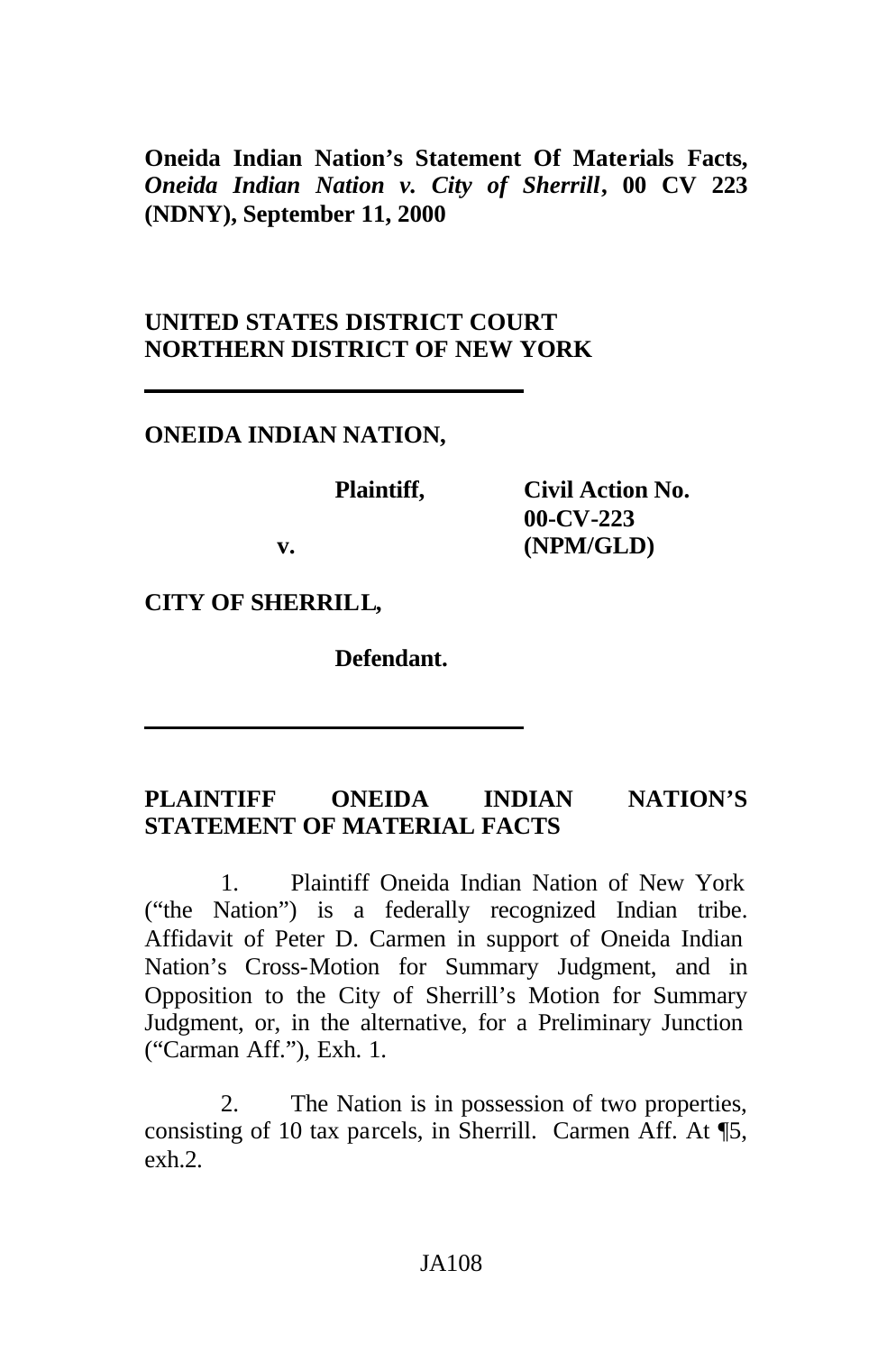# **A. History of the Lands in Dispute**

3. The Nation's lands in Sherrill were part of the lands possessed by the Nation for centuries before this country was formed, often referred to as "aboriginal" lands. Carmen Aff. at ¶6.

4. The Nation's lands in Sherrill were part of the Oneida reservation guaranteed and confirmed in the 1794 Treaty of Canandaigua. Carmen Aff. at ¶¶9-10, exh. 6; Declaration of Paul A. Thomas, Jr., at ¶10.

5. Congress has done nothing to alter the reservation status of the Nation's lands in Sherrill. Carman Aff. at ¶12.

6. Congress has not modified, eliminated, or terminated the Treaty of Canandaigua, which remains in full force and effect. Carmen Aff. at ¶11.

7. The rights conferred to the Nation by the Treaty of Canandaigua include the right to be free from taxation of the nation's reservation lands. Carmen Aff. at ¶9, exh. 6.

8. Congress has done nothing to alter the tax-free status of the Nation's reservation lands, including its lands in Sherrill. Carmen Aff. at ¶12.

9. The reservation lands that the Nation now possesses in Sherrill were out of the Nation's possession from 1805 to 1997-1998. Carmen Aff. at ¶¶14-15, exhs. 8-10

10. Neither Congress nor the President approved the transactions removing the Nation's lands in Sherrill from its possession. Carmen Aff. at ¶16.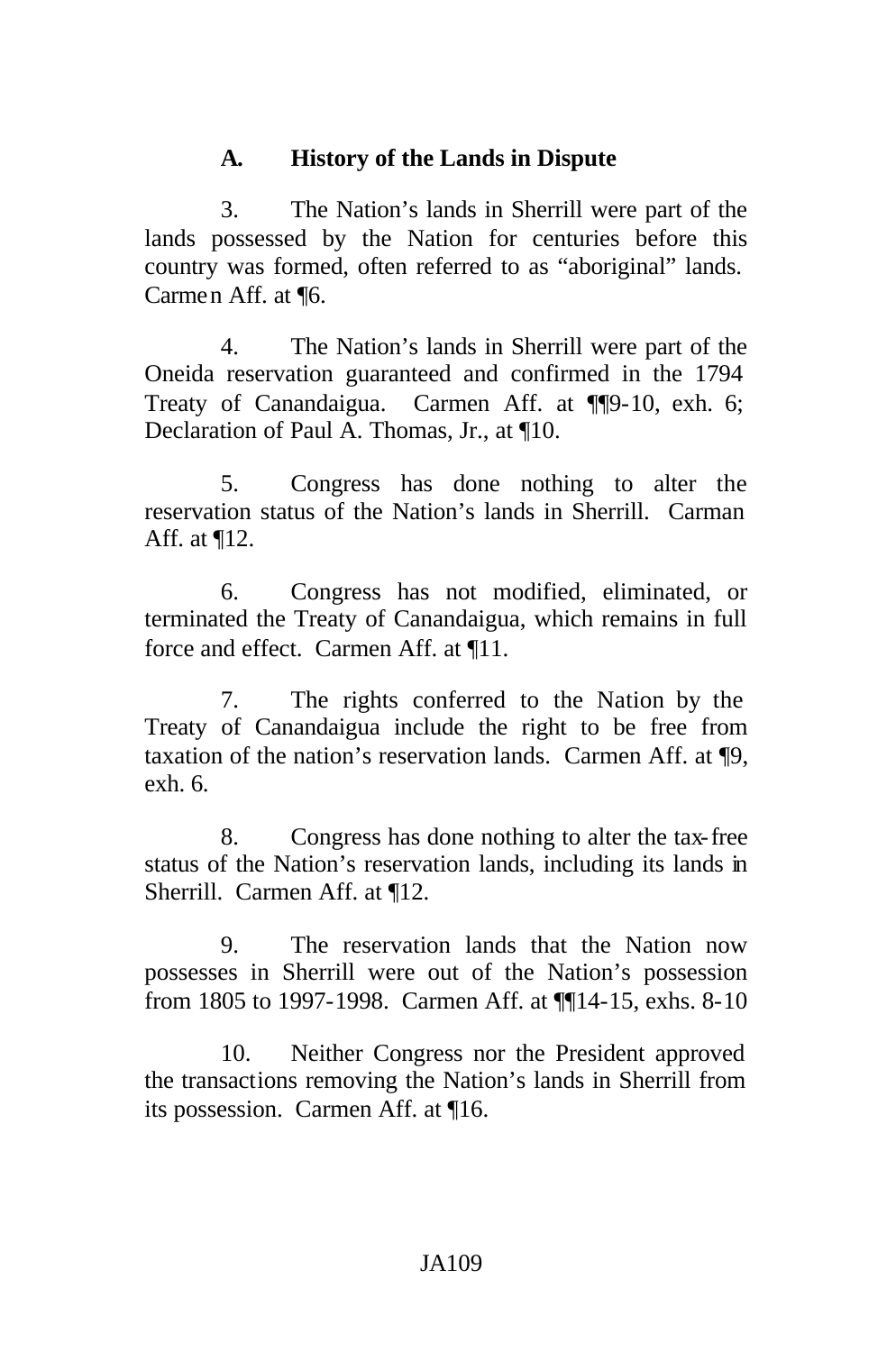# **B. Possession and Subsequent Treatment of the Nation's Lands in Sherrill**

11. The Nation assumed possession of its lands in Sherrill as a result of voluntary, free-market transactions in 1997 and 1998. Carmen Aff. at ¶17. exh. 11.

12. In 1999, the Bureau of Indian Affairs determined that lands reacquired by the Nation in 1997 "cannot be alienated without the express approval of the United States, and are subject to Oneida tribal governmental power." Carmen Aff. at ¶19, exh. 13.

13. The Department of Interior has regularly given approvals for transactions related to repossessed Nation lands under federal laws requiring such approvals to be given where the lands at issue are Indian lands subject to restrictions against alienation. Carmen Aff. at ¶20, exh. 14.

14. The Attorney for the Town of Verona has concluded that Treaty lands returned to the Nation's possession are reservation lands, restricted from alienation and exempt from taxation. Carmen Aff. at ¶21, exh. 15.

15. Sherrill acknowledged the restricted status of the nation's lands in Sherrill when it sought, and obtained, federal approval of a utility easement through the Nation's land. Carmen Aff. at  $\P$ 22, exh. 15. This approval was pursuant to 25 C.F.R. 169.1(d), which requires federal approval for easements over "land held in trust by the United States for a tribe or title to which is held by any tribe subject to Federal restrictions against alienation or encumbrance."

### **C. Sherrill's Efforts to Tax the Nation's Lands**

16. Starting in August 1997, the defendant City of Sherrill has undertaken efforts to impose property taxes on the Nation's lands in Sherrill. Carmen Aff. at ¶23.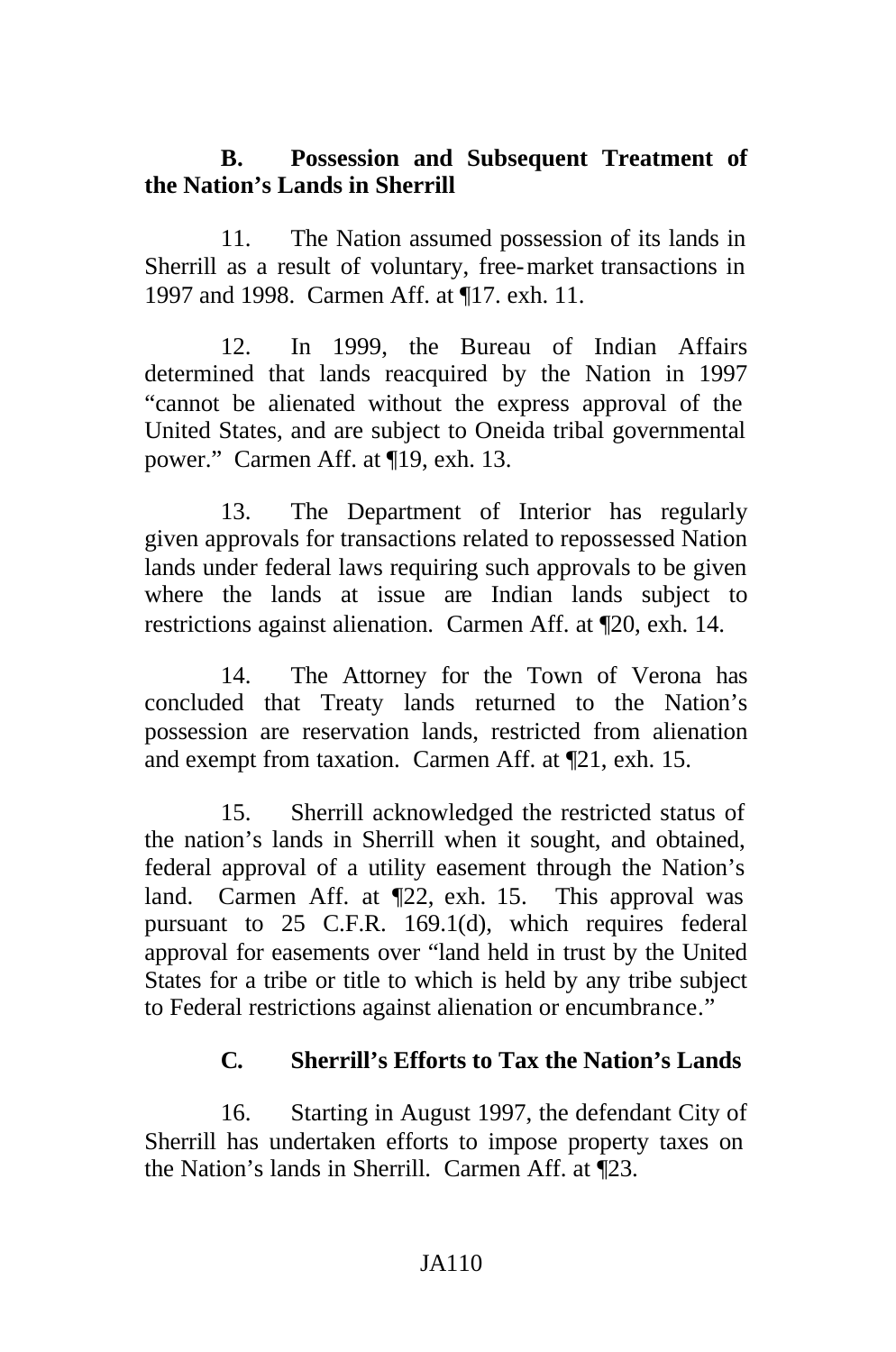17. On August 7, 1997, the Sherrill City Clerk sent notices of tax delinquency to the Nation with respect to three of the Nation's 10 Sherrill parcels. Carmen Aff. at ¶24, exh. 17.

18. The notices did not identify the parcels Sherrill was seeking to tax. Id.

19. In response to the Nation's refusal to pay property taxes to Sherrill, Sherrill advertised in a local newspaper the three Nation parcels for a November 5, 1997 tax sale. Carmen Aff. at ¶ 25, exh. 18.

20. Sherrill did not serve on the Nation by mail or personal delivery any notice of the scheduled November 5, 1997 tax sale. Carmen Aff. at ¶26.

21. On November 5, 1997, as advertised, the three Nation parcels were sold at tax sale. Because there were no outside bidders on the property, the City of Sherrill itself purchased the properties. Carmen Aff. at ¶27, exh. 20.

22. Even though the two-year deadline for redemption of the three Nation parcels sold at tax sale began to run on November 5, 1997, Sherrill did not give the Nation notice of the deadline for redemption until November 8, 1999, when it published an announcement in a local newspaper that the Nation had three months, until February 8, 2000, to redeem the three parcels. Carmen Aff. at ¶28, exh. 21.

23. Sherrill served the Nation notice by mail of the February 8, 2000, redemption deadline on January 10, 2000. Carmen Aff. at ¶29, exh. 22.

24. On February 9, 2000, Sherrill recorded a deed conveying the three Nation parcels to itself. Carmen Aff. at ¶30, exh. 23.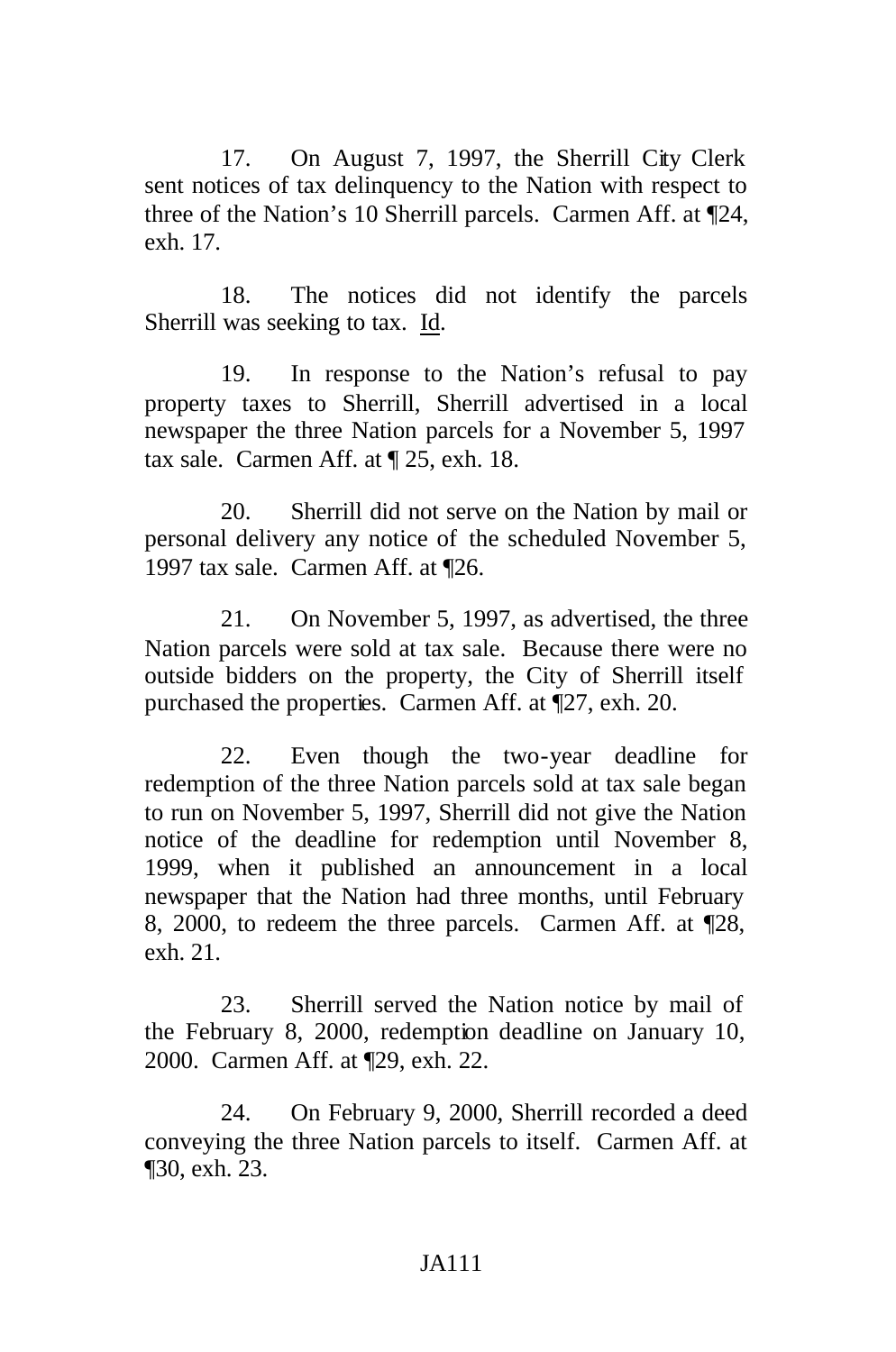25. On February 17, 2000, Sherrill commenced a summary eviction proceeding in its City Court to evict the Nation from its lands. Carmen Aff. at ¶31, exh. 24.

26. Sherrill has also begun to impose, and enforce the nonpayment of, property taxes on the other seven parcels of Nation lands in Sherrill. Four additional Nation parcels were sold by Sherrill to itself at a tax sale on November 5, 1998, and the final three Nation parcels were sold at tax sale by Sherrill to Sherrill on November 10, 1999. Carmen Aff. at ¶32, exh. 25.

27. In each these instances, Sherrill failed to identify in its initial delinquency notices to the Nation the parcels on which taxes were allegedly due, and failed to provide the Nation with direct notice of the impending tax sale. Carmen Aff. at ¶33, exh. 26.

28. With respect to the Sherrill parcels sold at November 5, 1998 and November 10, 1999 tax sales, Sherrill served the Nation with notice by mail of the deadlines for redemption of these properties on March 6, 2000. Carmen Aff. at ¶¶34-35, exh. 27.

Dated: September 11, 2000

Respectfully submitted,

### MACKENZIE SMITH LEWIS MICHELL & HUGHES, LLP

BY:

Peter D. Carmen Bar Roll No. 501504 101 South Salina Street Suite 600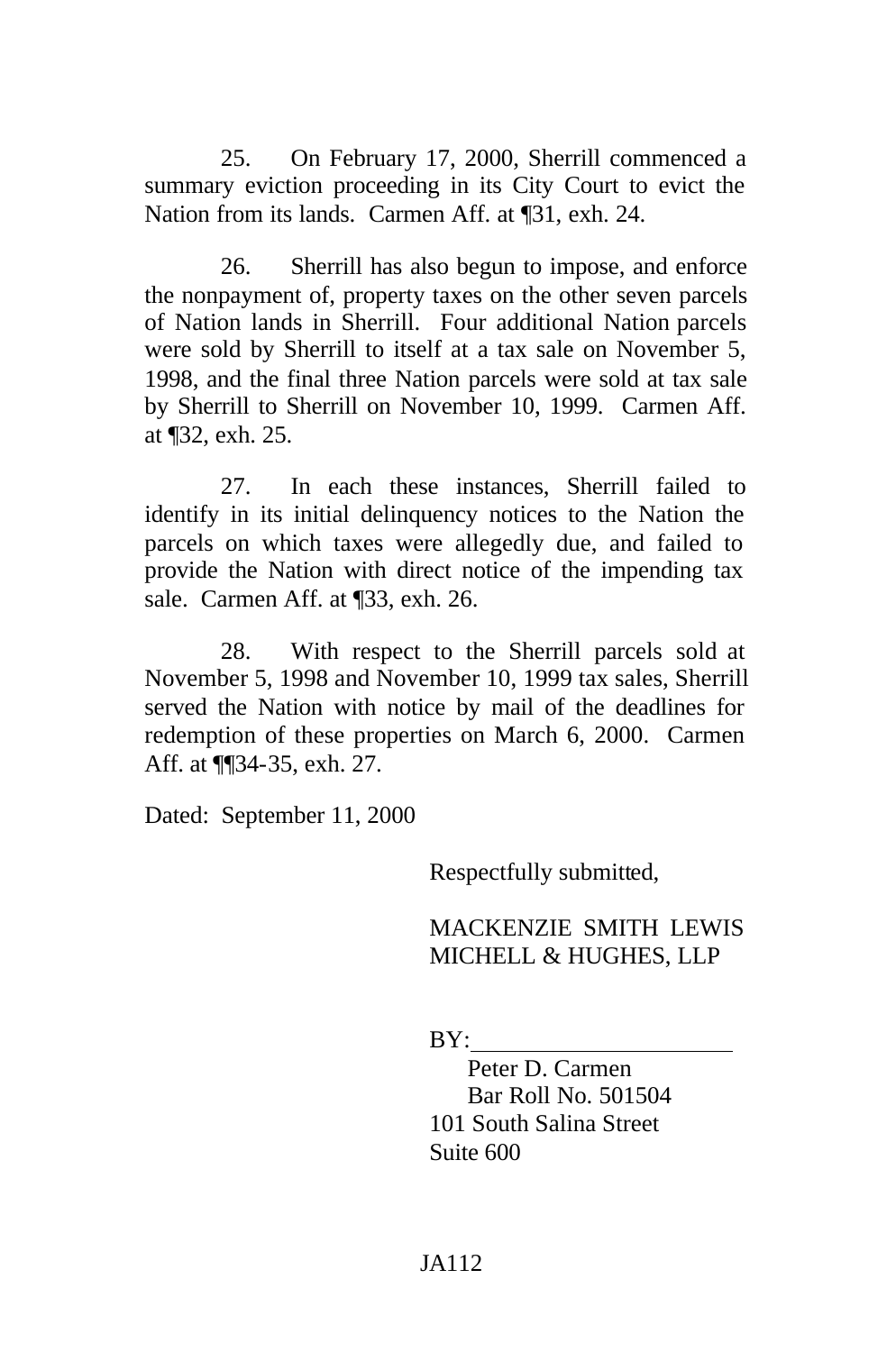P.O. Box 4967 Syracuse, New York 13221 Telephone: (315) 233-8386 Facsimile: (315) 426-8358

-and-

ZUCKERMAN, SPAEDER, GOLDSTEIN, TAYLOR & KOLKER, L.L.P.

BY: William W. Taylor, III Bar Roll No. 102710 Michael R. Smith Bar Roll No. 601277 1201 Connecticut Ave., NW Washington, DC 20036 Telephone: (202) 778-1832 Facsimile: (202) 822-8106

Attorneys for Oneida Indian Nation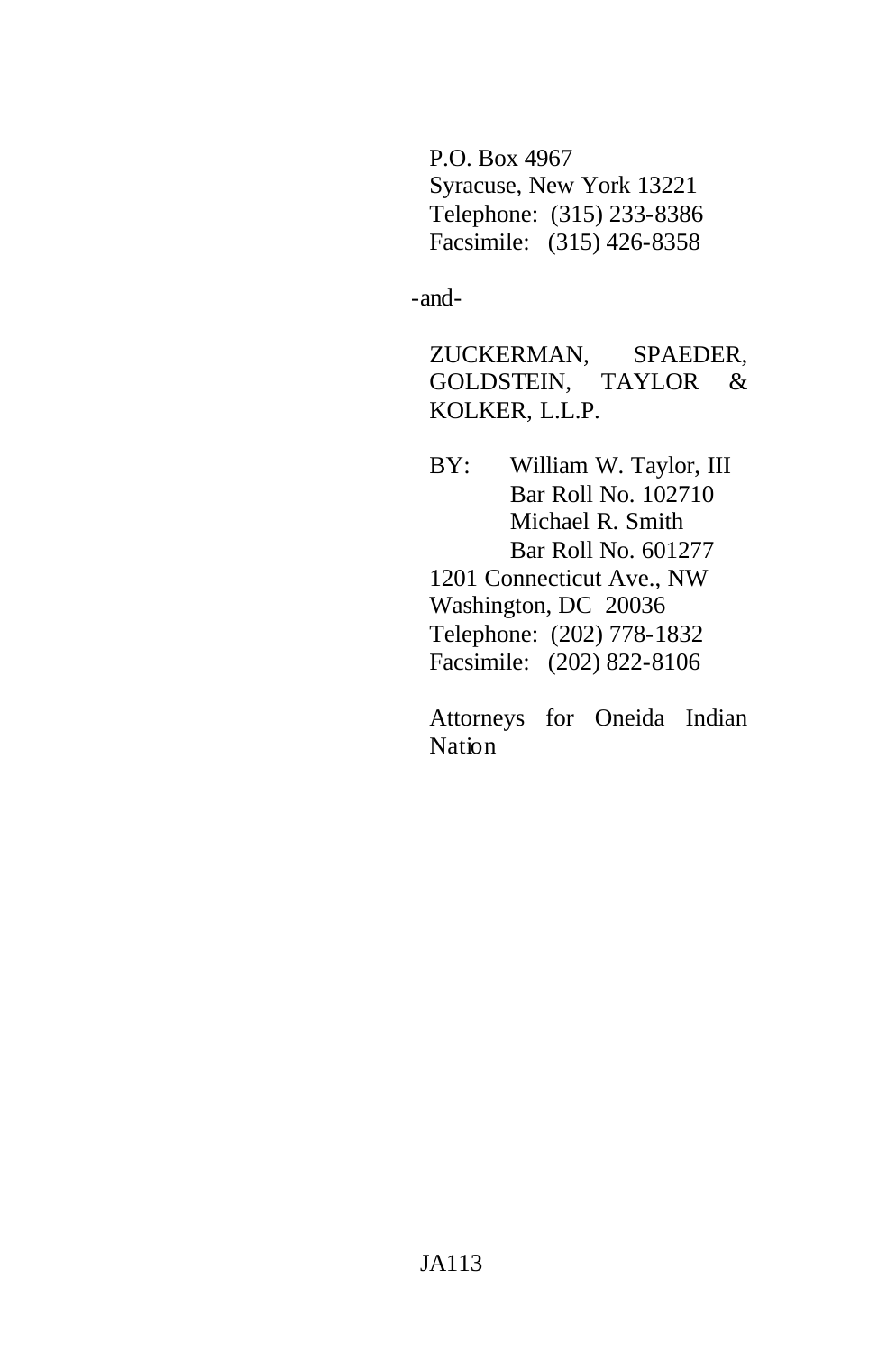**Plaintiff's Response To Defendant's First Request For Production Of Documents,** *Oneida Indian Nation v. City of Sherrill***, 00 CV 223 (NDNY), October 30, 2000**

# **UNITED STATES DISTRICT COURT NORTHERN DISTRICT OF NEW YORK**

**\_\_\_\_\_\_\_\_\_\_\_\_\_\_\_\_\_\_\_\_\_\_\_\_\_\_\_\_\_\_\_\_\_\_**

### **THE ONEIDA INDIAN NATION,**

**Plaintiff,**

**Civil Action No. 00-CV-223 vs. (DNH)(GSP)**

### **CITY OF SHERRILL,**

**Defendant.**

# **PLAINTIFF'S RESPONSE TO DEFENDANT'S FIRST REQUEST FOR PRODUCTION OF DOCUMENTS**

Plaintiff Oneida Indian Nation, by counsel, pursuant to Fed. R. Civ. P. 33(b), hereby responds to defendant City of Sherrill's first request for production of documents.

Objections herein are made by counsel.

The Nation objects to the inclusion of "attorneys" in instruction 7 and objects to any request seeking information that is subject to the attorney-client, work product, litigation preparation or deliberative privileges.

The Nation objects that Sherrill has served its document requests after objecting that discovery in this case is "premature."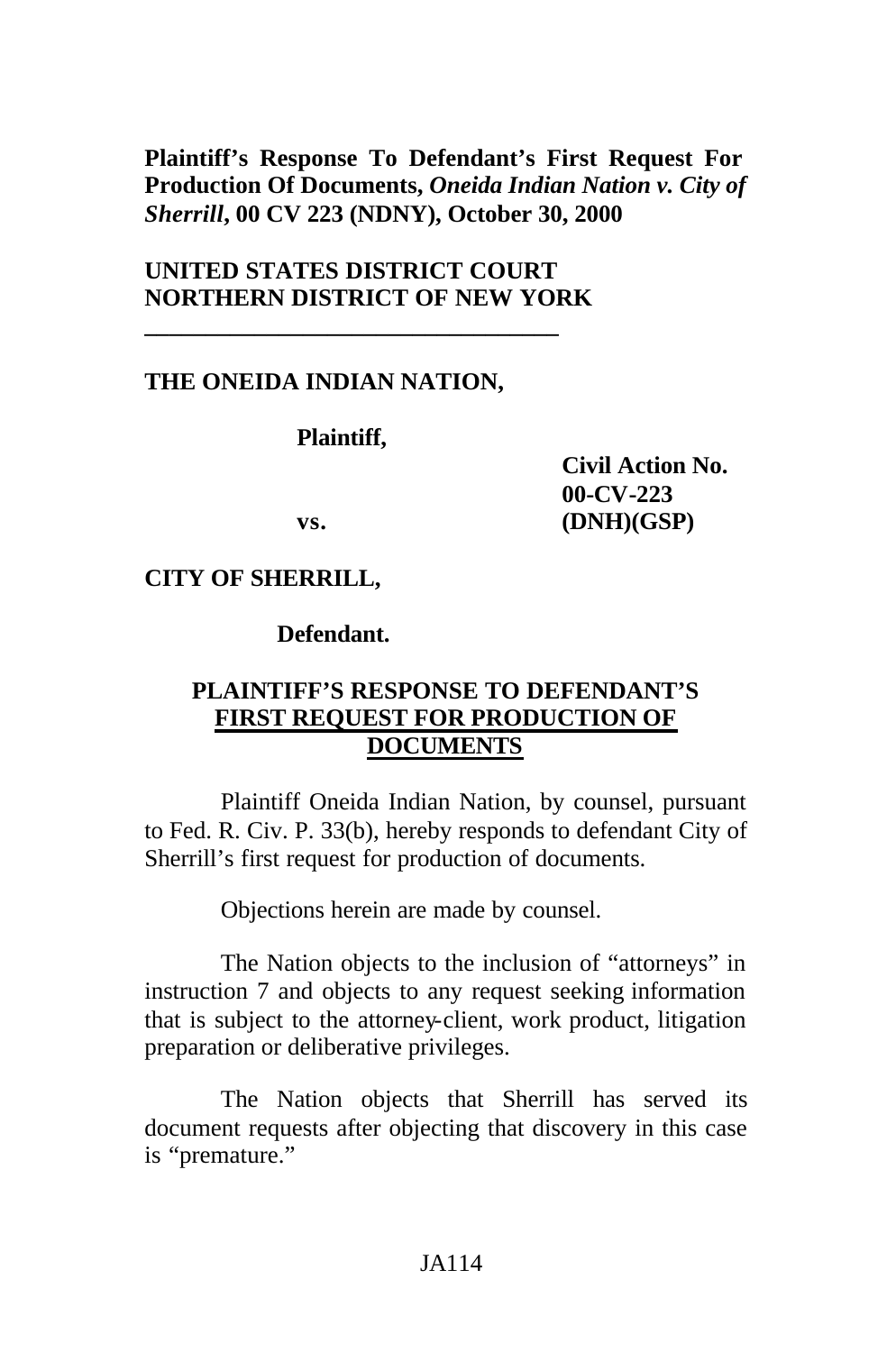Most fundamentally, the Nation objects to Sherrill's document requests as a whole on the ground that they seek information that is not relevant or reasonably calculated to lead to the discovery of relevant evidence. The United States recognized the Oneida reservation in the 1794 Treaty of Canandaigua, which the Supreme Court has held remains in full force and effect. County of Oneida v. Oneida Indian Nation, 47 U.S. 226 (1985). The taxability of the land at issue in this case, which is indisputably within the original boundaries of that reservation and is now in the Nation's actual possession, depends exclusively upon whether the Congress of the United States ever changed the reservation status or tax status of that land. Under federal law, Congress' power regarding reservation status and tax status is exclusive. Thus, the only issue in this case is whether Congress has asked to change the reservation or tax status of the Nation's land. Most of Sherrill's document requests do not address any acts or inaction of Congress, presumably because Sherrill already has admitted in its pleadings that Congress never has acted to change the reservation status or tax status of the Nation's land.

#### Request 1

All documents concerning the acquisition, sale, or transfer of the Oneida Properties, by any person, including but not limited to the terms of each acquisition, sale, or transfer.

Response: Objection. This request is overbroad and vague. It seeks documents that are not relevant or reasonably calculated to lead to the discovery of relevant documents or information. Without waiving these objections, plaintiff will produce its reacquisition agreements and deeds for the referenced properties. See also the materials accompanying the Nation's motion for summary judgment.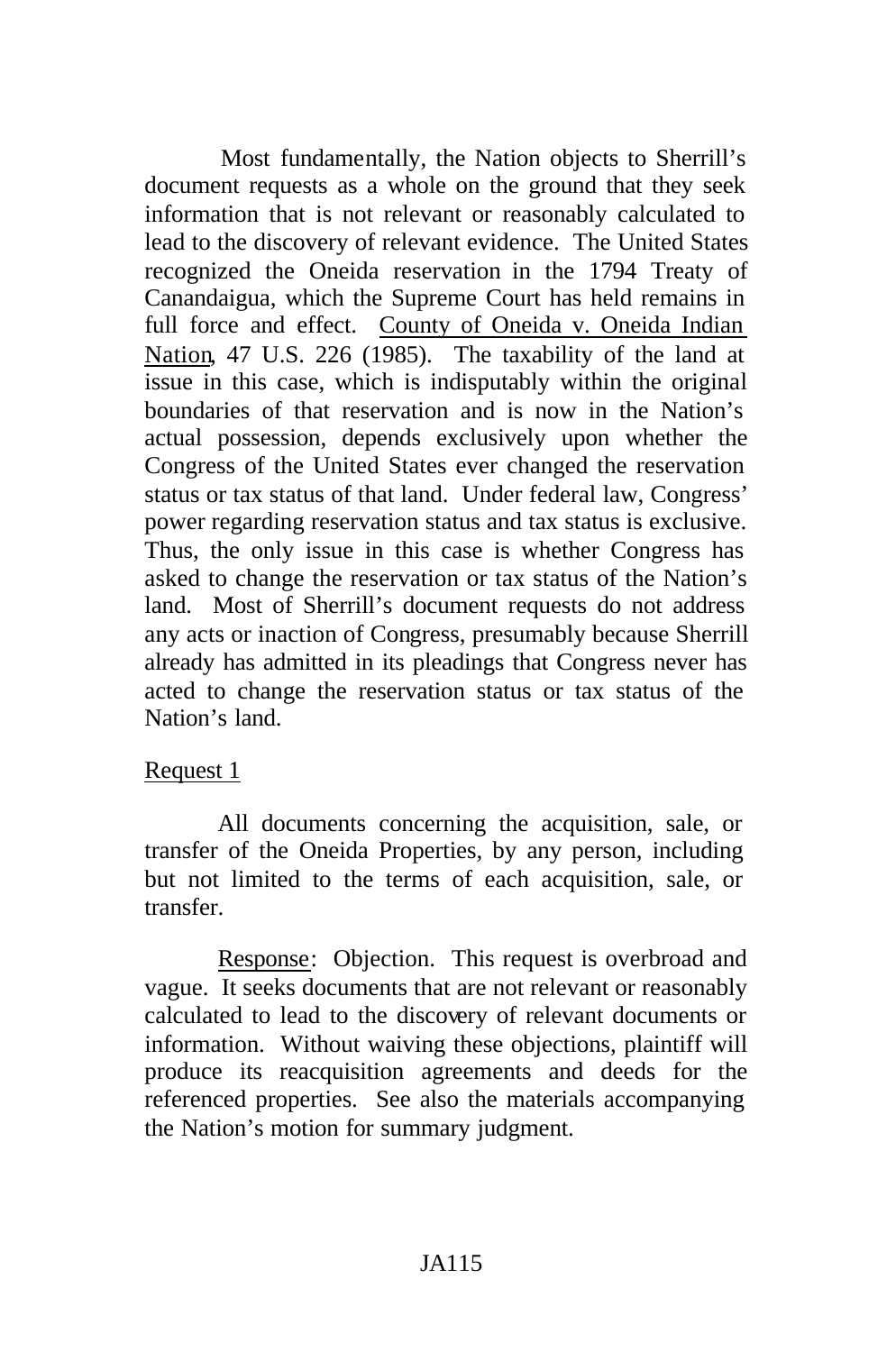## Request 2

All documents concerning OIN's acquisition of each of the Properties, including but not limited to: (a) the terms of the each acquisition; (b) the size and location of each of the Properties; (c) the source of the funds for each acquisition; (d) the consideration paid by OIN for each of the Properties; (e) all deeds, titles, or any other documents received by OIN in connection with such acquisition; (f) any restrictions against alienation on each of the Properties; and (g) the ownership interest of any persons or entities other than OIN in each of the Properties.

Response: Objection. This request is overbroad and vague and seeks documents not relevant or reasonably calculated to lead to the discovery of relevant documents or information. Without waiving these objections, plaintiff will produce its reacquisition agreements and deeds for the referenced properties and documents reflecting restrictions against alienation. There are no documents reflecting the ownership interest today of any persons or entities other than the Nation. See the Nation's answer and objections to Sherrill's interrogatories 2 and 7, and the materials accompanying the Nation's motion for summary judgment.

### Request 3

All documents concerning who has had ownership of the Properties at any time.

Response: See the objections and response to Request 1, above. See also the Nation's answer and objections to Sherrill's interrogatory 3.

### Request 4

All documents concerning the residential use of any of the Properties by any person.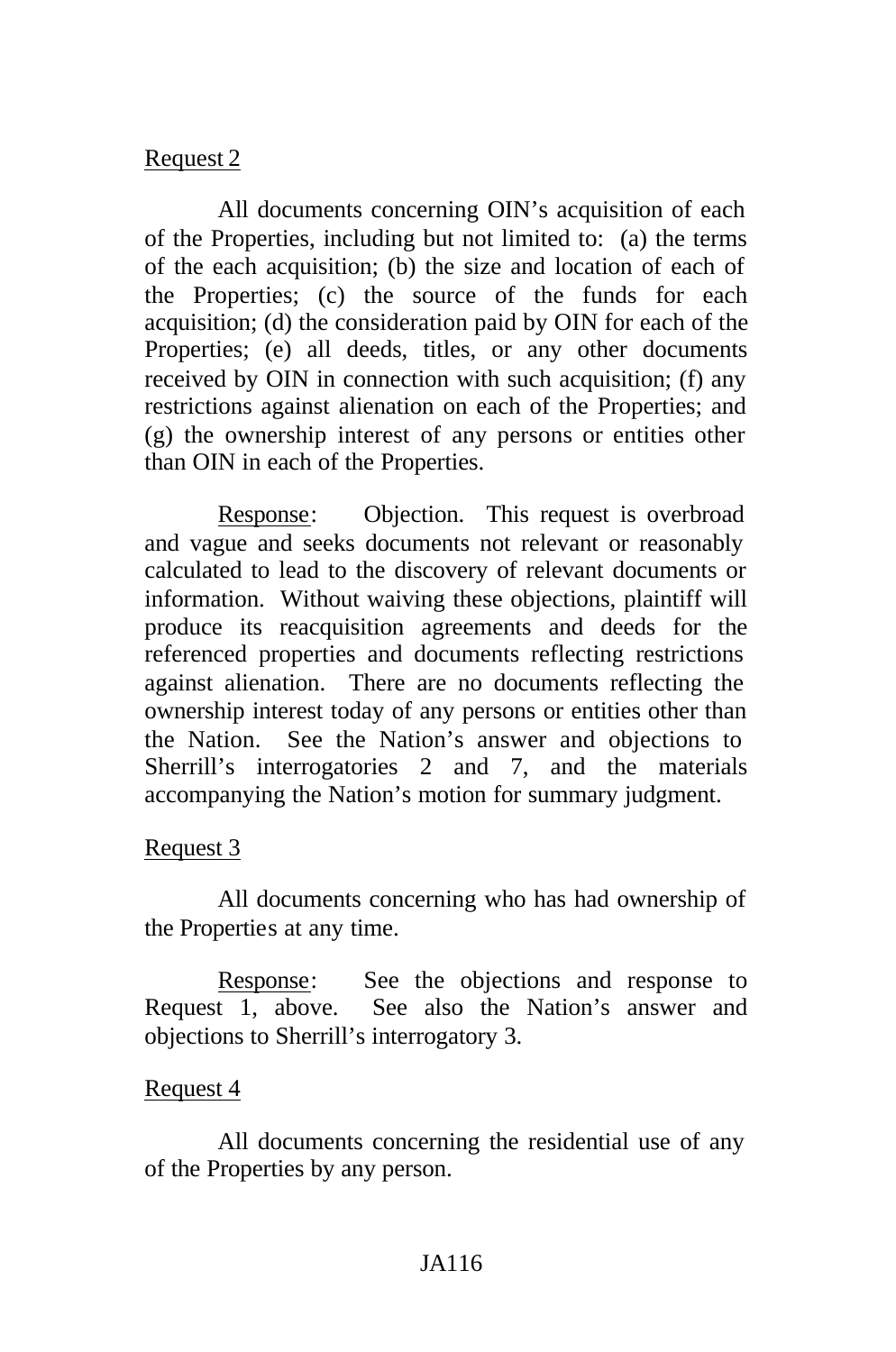Response: See the response and objections to Request 1, above. See also the Nation's answer and objections to Sherrill's interrogatory 4.

# Request 5

All documents concerning the business operation that take place on the Properties, including but not limited to: (a) the name of any enterprise that is or has been operating on the Properties; (b) the identities of individuals who are employed in businesses or enterprises located on each of the Properties; (c) the nature of the businesses or enterprises conducted on each of the Properties; and (d) the revenue generated by the businesses or enterprises located on each of the Properties.

Response: Objection. This request is overbroad and seeks confidential and proprietary information that is not relevant or reasonably calculated to lead to the discovery of relevant evidence. It violates the Nation's sovereign immunity. Without waiving these objections, the Nation directs Sherrill to the Nation's answers and objections to Sherrill's interrogatories 6 and 8.

### Request 6

All documents concerning the services provided to each of the Properties by the government.

Response: Objection. This request is vague and seeks documents that are not relevant or reasonably calculated to lead to the discovery of relevant evidence. Without waiving this objection, the Nation directs Sherrill to the Nation's answer and objections to Sherrill's interrogatory 9.

# Request 7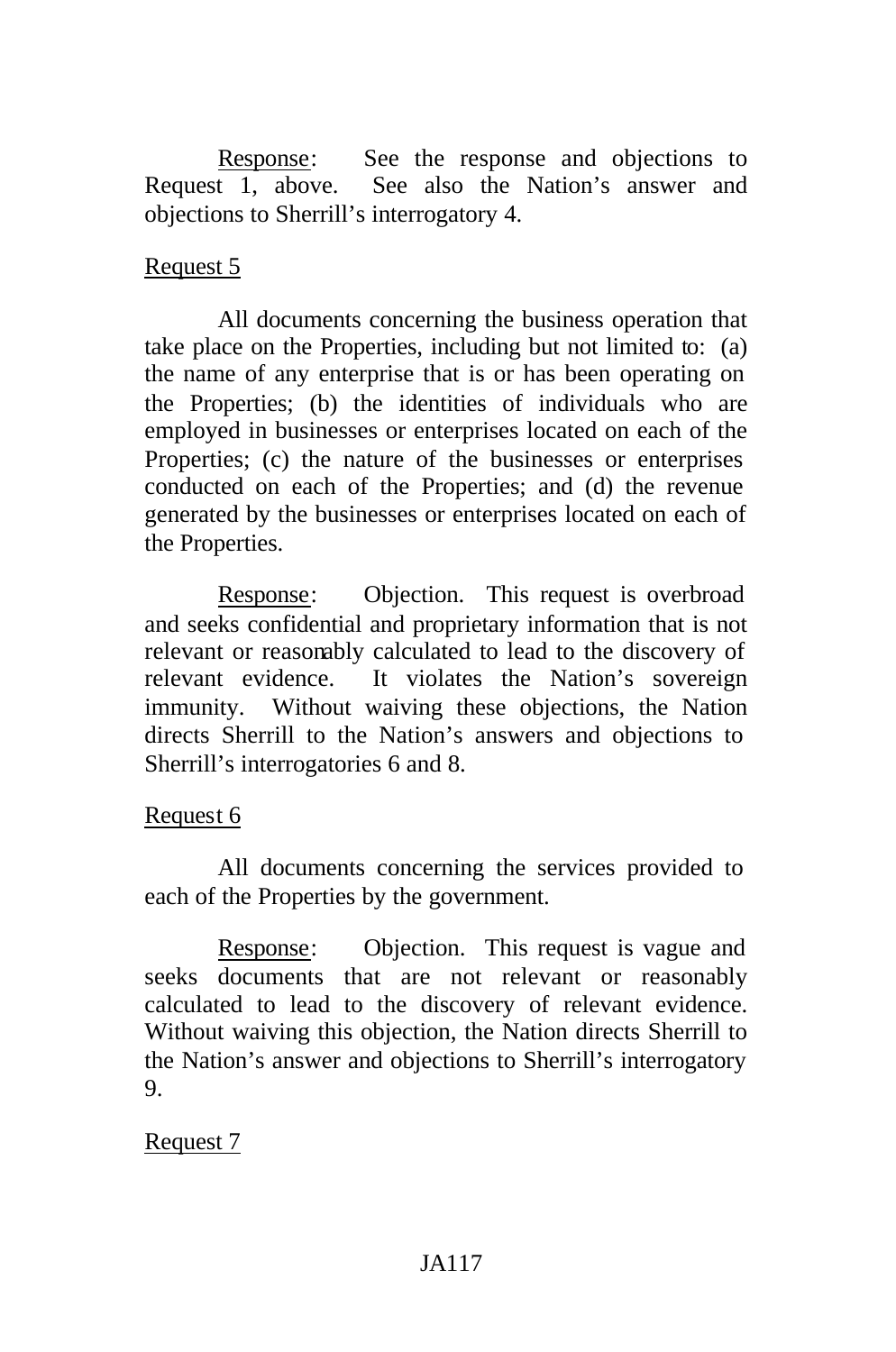All documents concerning the taxation of the Properties, including but not limited to: (a) OIN's alleged exemption or immunity from property taxation; and (b) OIN's alleged exemption or immunity from collecting sales tax on goods sold on the Properties.

Response: Objection. This request is vague and overbroad. Further, as to part (b), the request seeks documents ne ither relevant nor reasonably calculated to lead to the discovery of relevant evidence. Without waiving these objections, the Nation states that its property is not taxable because the United States acknowledged it in the Treaty of Canandaigua to be a part of the Oneida reservation and to be for the Nation's "free use and enjoyment." A copy of the Treaty of Canandaigua accompanied the Nation's motion for summary judgment.

### Request 8

All documents received from, sent to, or copied to the government concerning the Properties.

Response: Objection. The request is vague and overbroad and seeks documents that are not relevant and are not reasonably calculated to lead to the discovery of relevant evidence. It has no restrictions as to time, covering hundreds of years, or as to the subject matter. The request also violates the confidential trust relationship between the United States and the Nation. Without waiving these objections, plaintiff will produce all documents since 1990 received from, sent to, or copied to the City of Sherrill, or its agents, concerning taxation of the referenced properties.

# Request 9

All documents concerning the governmental recognition of OIN as an Indian tribe for any purpose.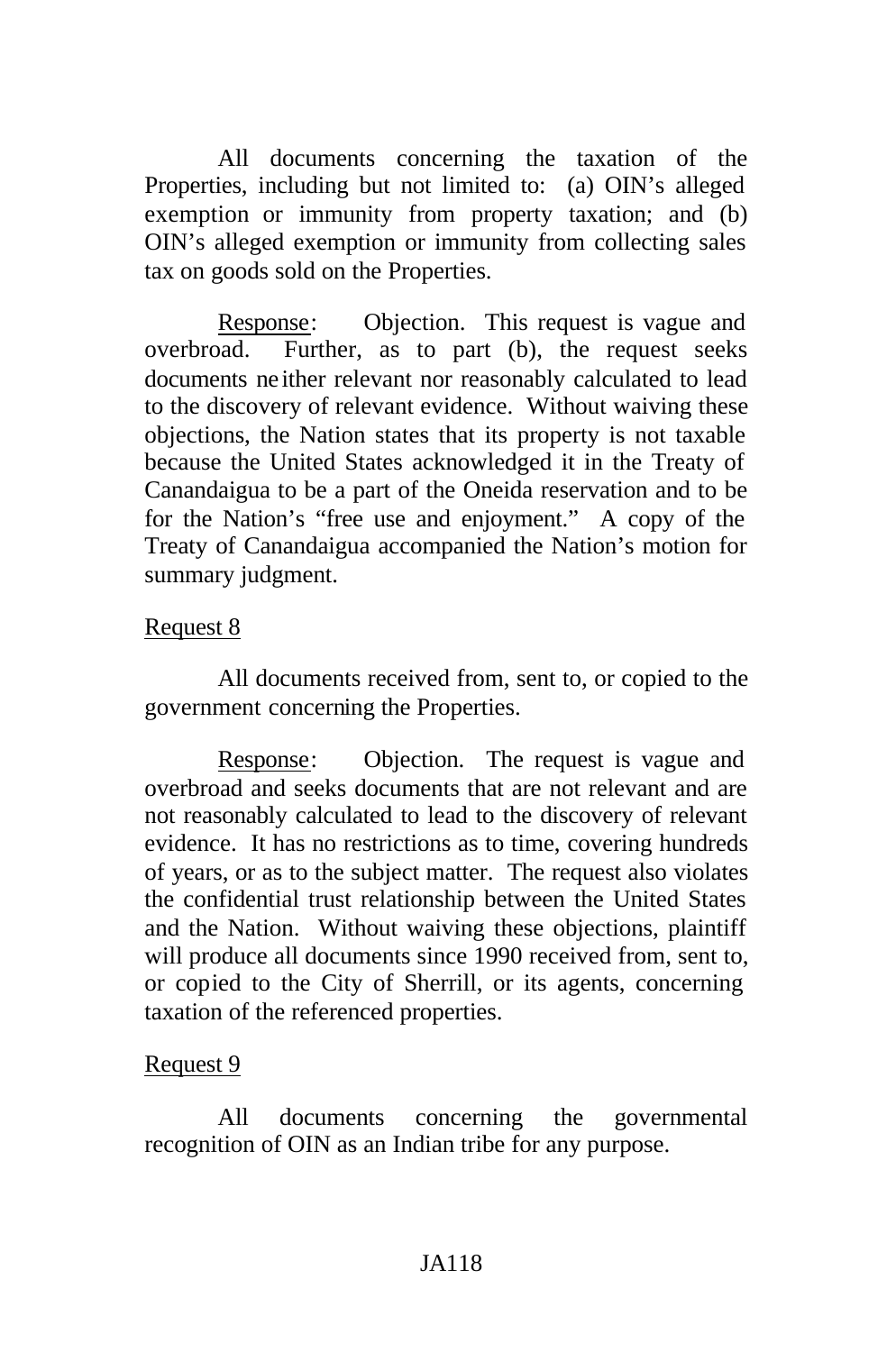Response: Objection. This request is overbroad and vague and compliance would be unduly burdensome. Further, it seeks documents that are not relevant and are not reasonably calculated to lead to the discovery of relevant evidence. Without waiving these objections, the Nation states that the United States recognizes the Nation as an Indian tribe, as reflected at 63 Fed. Reg. 13298 (March 13, 2000) (attached as Exhibit 1 to the affidavit of Peter D. Carmen in support of the Nation's summary judgment motion), and in the affidavit of Leslie Gay, which the Nation will produce.

# Request 10

All documents concerning the governmental recognition of OIN as a representative of the Oneida Indians.

Response: Objection. This request is vague, overbroad and unintelligible. Further, it seeks documents neither relevant nor reasonably calculated to lead to the discovery of relevant evidence. Without waiving these objections, the Nation directs Sherrill to the Nation's answer and objections to Sherrill's interrogatory 21 and to document request 10, above.

### Request 11

All documents concerning any group or groups of Oneida Indians other than OIN.

Response: Objection. This request is vague, overbroad and unintelligible and imposes an undue burden. It is unlimited in time, or as to subject matter. Further, it seeks documents that are neither relevant nor reasonably calculated to lead to the discovery of relevant evidence.

# Request 12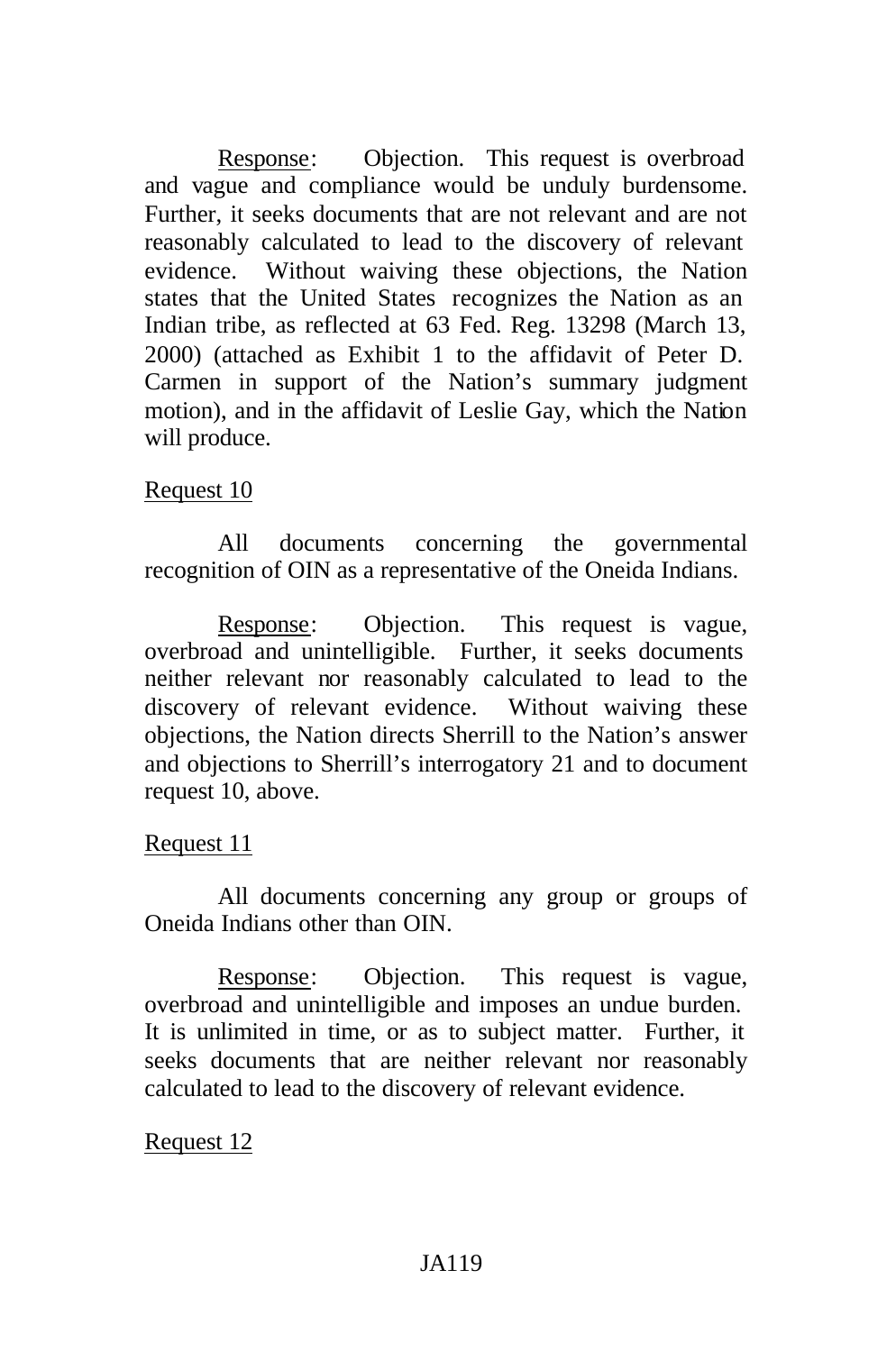All documents concerning any real property owned, possessed, or held by any group of Oneida Indians including but not limited to the governmental recognition of any real property, whether in New York or any other state, as Indian reservation land.

Response: Objection. This request is vague and overbroad, and compliance would be unduly burdensome. Further, this request seeks documents neither relevant nor likely to lead to the discovery of relevant evidence. It violates the Nation's sovereign immunity. It is unlimited as to time. Without waiving these objections, plaintiff will produce post – 1970 documents reflecting recognition by the United States of land possessed by the Nation as reservation land subject to the Nation's governance and subject to restrictions on alienation.

# Request 13

All documents concerning the taxation of any group of Oneida Indians, including but not limited to (a) whether those groups pay taxes on any real property they own, possess, or hold; and (b) whether those groups collect sales tax on any goods sold on any real property they own, possess, or hold.

Response: Objection. This request seeks information neither relevant nor likely to lead to the discovery of relevant evidence. Further, it is vague and overbroad and would create an undue burden. If this request concerns the Oneida Tribe of Indians of Wisconsin, plaintiff has no responsive documents other than, perhaps, newspaper articles.

### Request 14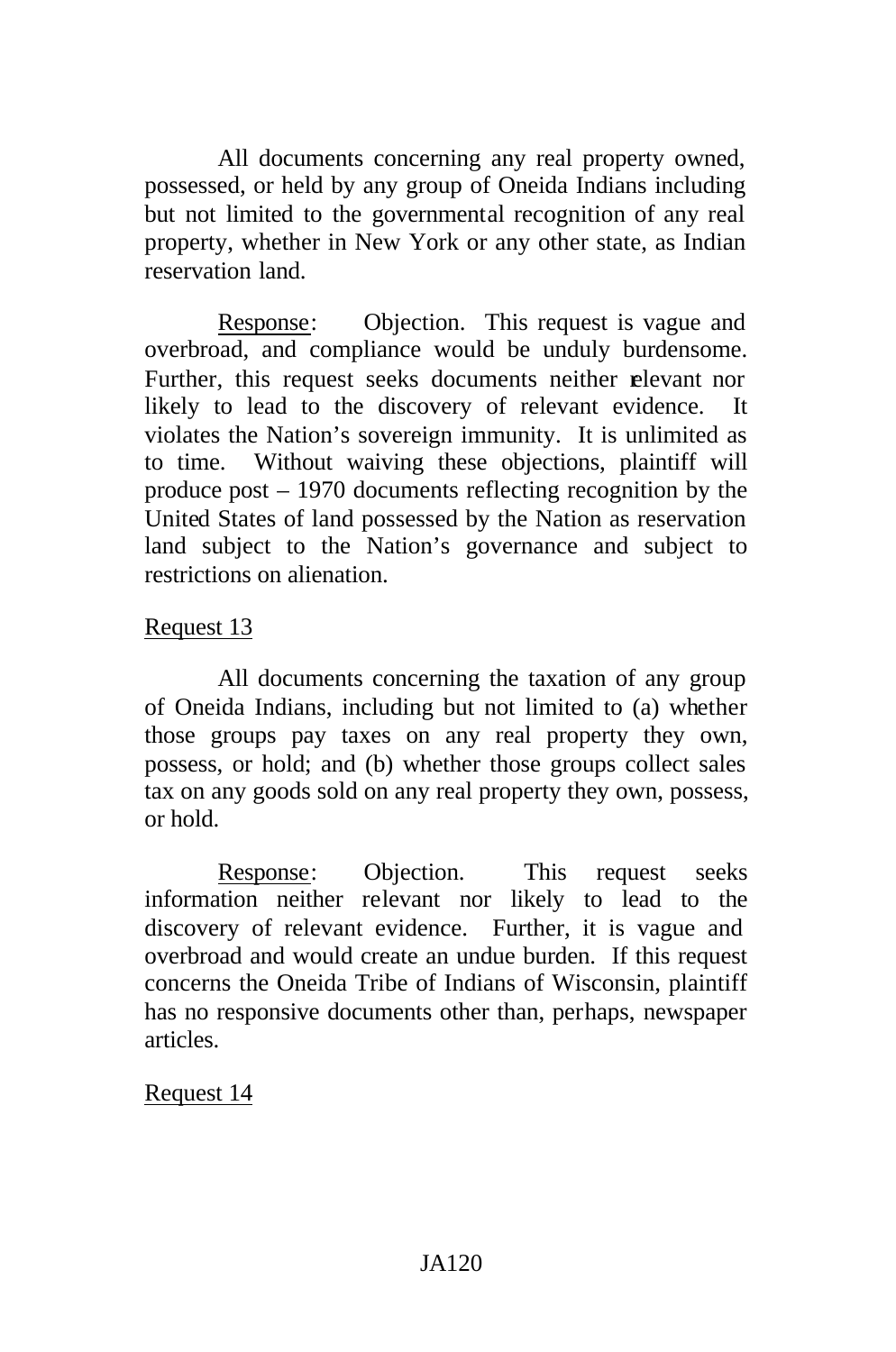All documents concerning the governmental recognition of any real property as Oneida Indian Nation reservation land.

Response: Objection. The request is vague and overbroad and poses an undue burden. It seeks documents neither relevant nor likely to lead to the discovery of relevant evidence. Without waiving this objection, plaintiff will produce post-1970 document reflecting recognition by the United States of land possessed by the Nation as reservation land subject to the Nation's governance and subject to restrictions on alienation.

#### Request 15

All documents concerning OIN's proposal to Sherrill of a standstill agreement with respect to taxation of the Oneida Properties.

Response: Objection. This request is vague and overbroad. It seeks documents subject to attorney-client, work product and litigation preparation privileges. It seeks documents that are not relevant or reasonably calculated to lead to the discovery of relevant documents or information. Without waiving these objections, plaintiff will produce all post-1990 correspondence between the Nation's attorneys and Sherrill or its attorneys concerning standstills proposed by the Nation.

#### Request 16

All documents concerning the formation of the Oneida Indian Nation.

Response: Objection. This request is vague and overbroad and poses an undue burden. It seeks information that is not relevant and is not reasonably calculated to lead to the discovery of relevant evidence. To the extent that the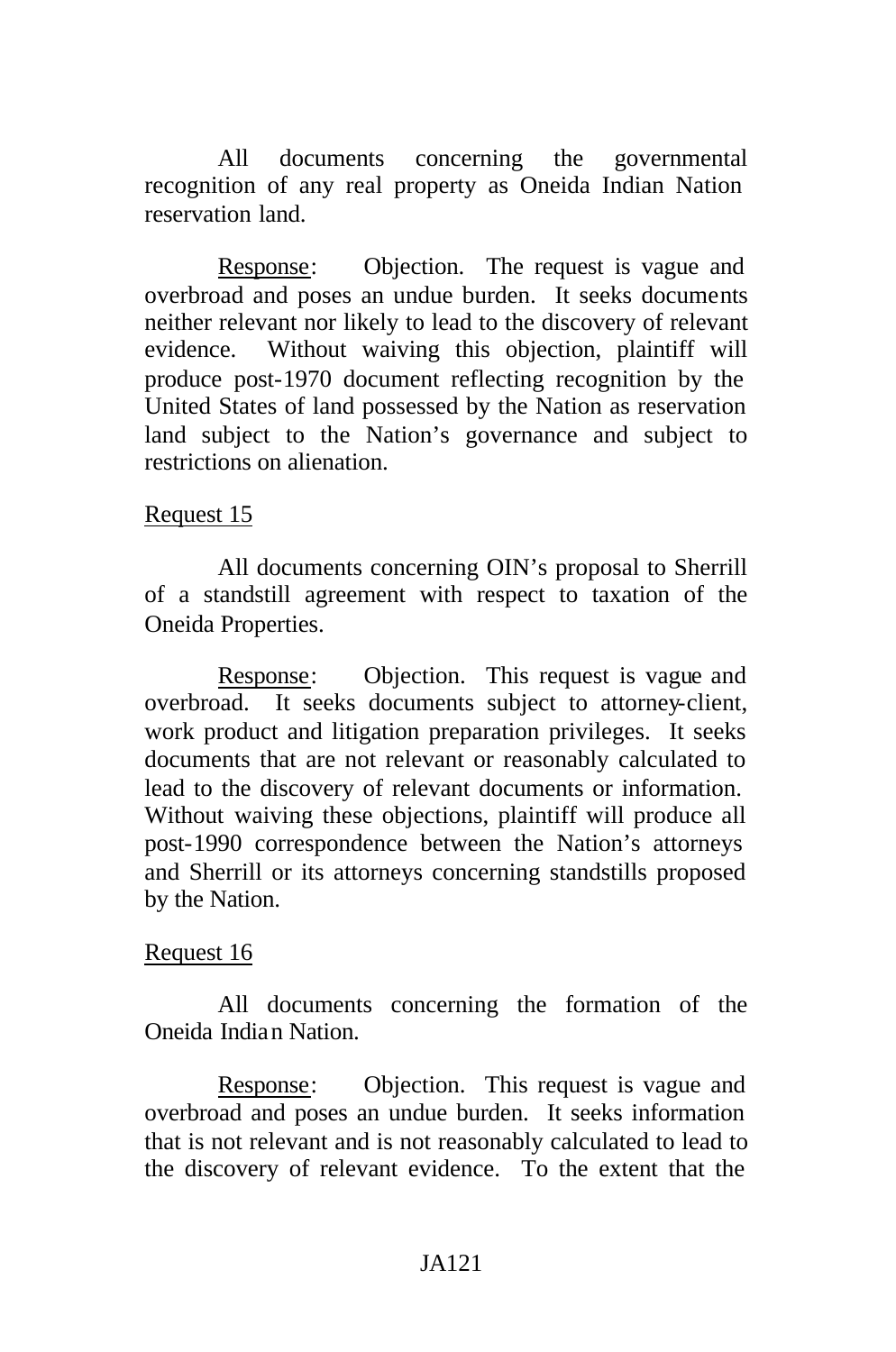request is for documents created at or near the time of the Nation's formation many centuries ago, there are not responsive documents.

# Request 17

All documents concerning the leader(s) and governing body or bodies or OIN at all times since OIN's formation, including but not limited to: (a) the identities of each and every person currently elected to or otherwise serving as leader(s) or on those governing bodies and all persons formerly serving as leaders or on governing bodies for the last ten years; (b) the duties, esponsibilities, and powers of OIN's nation representative since OIN's formation; and (c) the duties, responsibilities, and powers of OIN's men's council and clan mothers at all times since OIN's formation, including the identities of their current members as well as all former members for the last ten years.

Response: Objection. This request is harassing. It is vague and overbroad and poses an undue burden. It seeks irrelevant documents. It seeks documents not reasonably calculated to lead to the discovery of relevant evidence. It violates the sovereign immunity of the Nation. The identities of the current members of the Nation's government are stated in plaintiff's answers to Sherrill's interrogatory 1.

### Request 18

All documents concerning the substance of OIN's tribal laws and tribal legal process since OIN's formation.

Response: Objection. This request is vague and overbroad and poses an undue burden. It seeks documents neither relevant nor reasonably calculated to lead to the discovery of relevant documents or information. Without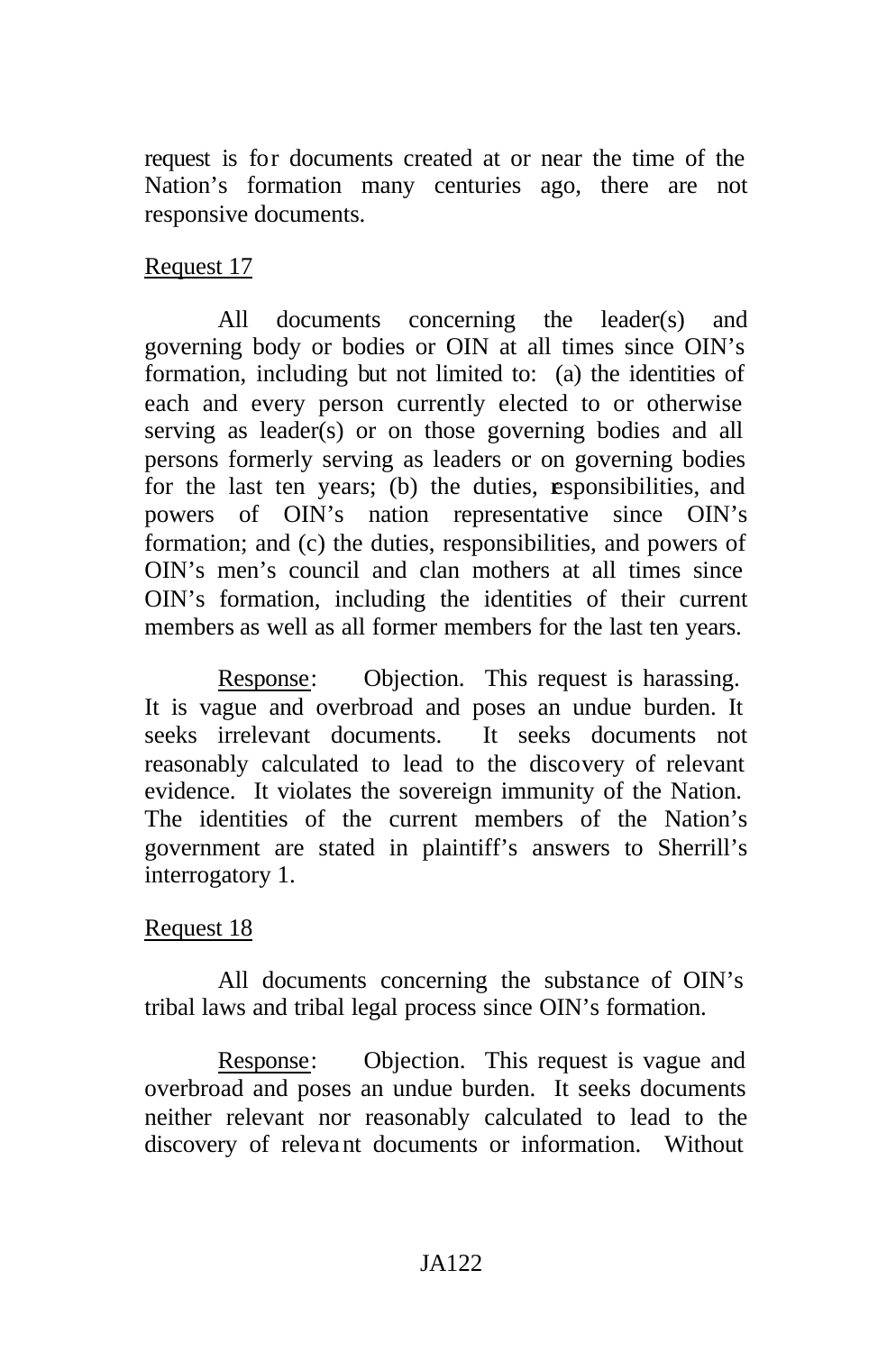waiving these objections, plaintiff will produce the ordinance establishing its tribal court, as well as the applicable rules of procedure.

### Request 19

All documents concerning events or gatherings related to OIN, including but not limited to tribal meetings, celebrations, and religious ceremonies, at any time.

Response: Objection. This request is vague and overbroad and poses an undue burden. It seeks documents neither relevant nor reasonably calculated to lead to the discovery of relevant documents or information. It violates the Nation's sovereign immunity and its first amendment rights. Without waiving these objections, the Nation also directs Sherrill to the Nation's answer and objections to Sherrill's interrogatory 22.

### Request 20

All documents sufficient to show the number and identity of all members of OIN who live: (a) on any federally-recognized reservation; (b) on any of the Oneida Properties; and (c) on any other land in any state, including but not limited to the State of New York.

Response: Objection. This is overbroad and poses an undue burden. It violates the privacy of Nation members and the sovereign immunity of the Nation. It seeks documents neither relevant nor reasonably calculated to lead to the discovery of relevant documents or information.

#### Request 21

All documents concerning OIN's contention or belief that the Properties were illegally or wrongfully possessed, purchased, sold or transferred by the government or by any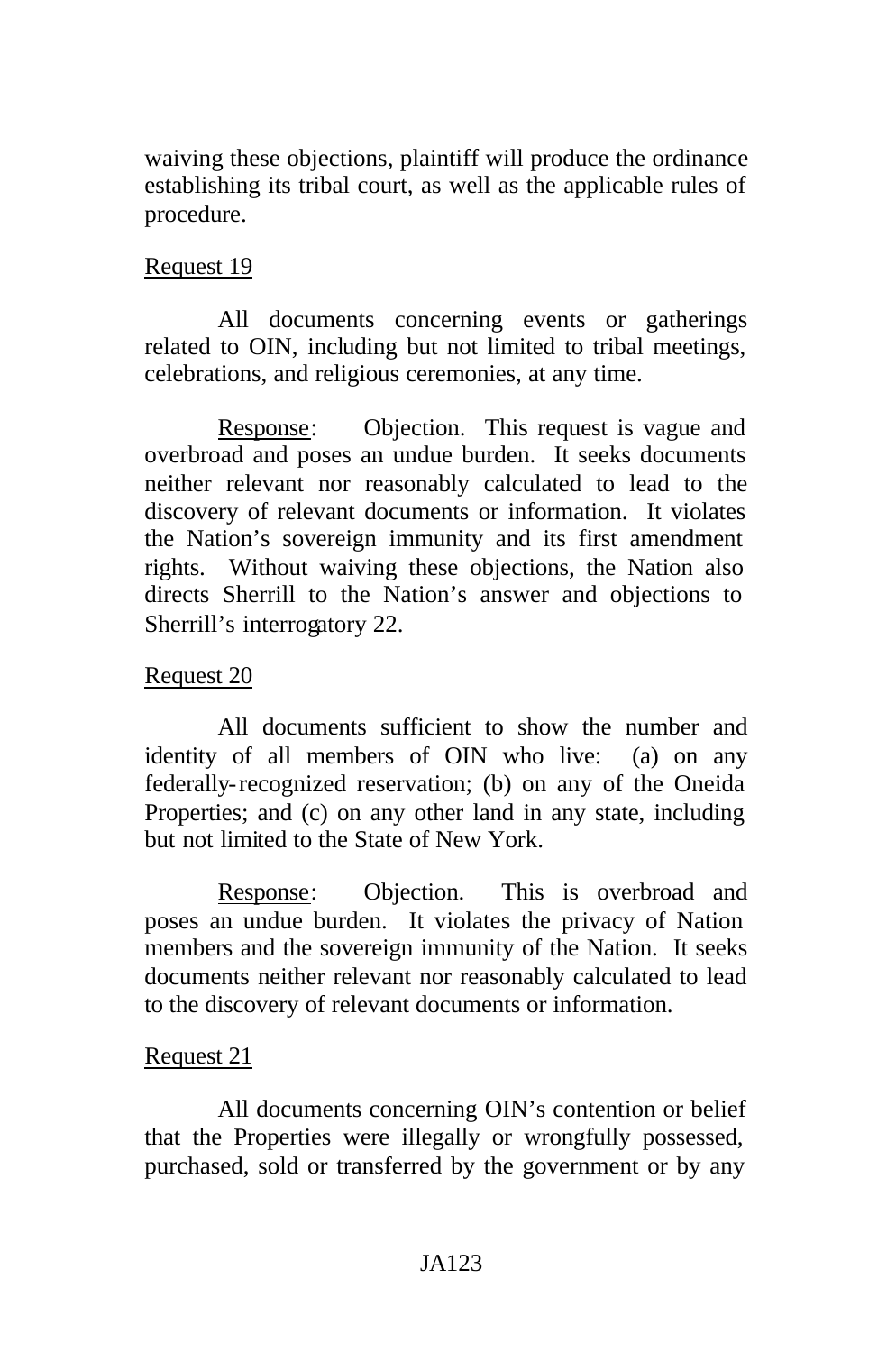other person, including but not limited to all such contentions and beliefs as set forth in paragraph 9 of the Complaint.

Response: Paragraph 9 of the complaint does not allege illegal or wrongful possession, purchase, sale or transfer. This request is overbroad and seeks information that is not relevant or reasonably calculated to lead to the discovery of relevant evidence. The reservation and tax status of the land at issue in this case cannot be affected by the knowledge of the Nation or any act or omission on its part. The reservation and tax status of the land at issue in this litigation derives from federal treaties and, under federal law, is subject to the exclusion control of the United States Congress, which has never acted to change its reservation and tax status. Such reservation and tax status does not derive from or depend on the illegality of transfers of Oneida land.

# Request 22

All documents concerning any effort by one or more Oneida Indians generally, or by OIN specifically, to claim title to, or legal possession of, any lands described by the 1794 Treaty of Canandaigua, as set forth in paragraph 8 of the Complaint.

Response: Objection. Paragraph 8 of the complaint does not allege efforts to claim title to or possession of lands. Further, this request is vague and overbroad and poses and undue burden and seeks information that is not relevant or reasonably calculated to lead to the discovery of relevant evidence. Neither the reservation status nor the tax status of the lands at issue in this case can be affected by the two hundred years of effort to which this request is addressed. The reservation and tax statutes of the land at issue in this case derives from federal treaties, not from various illegal transfers of the land, and, under federal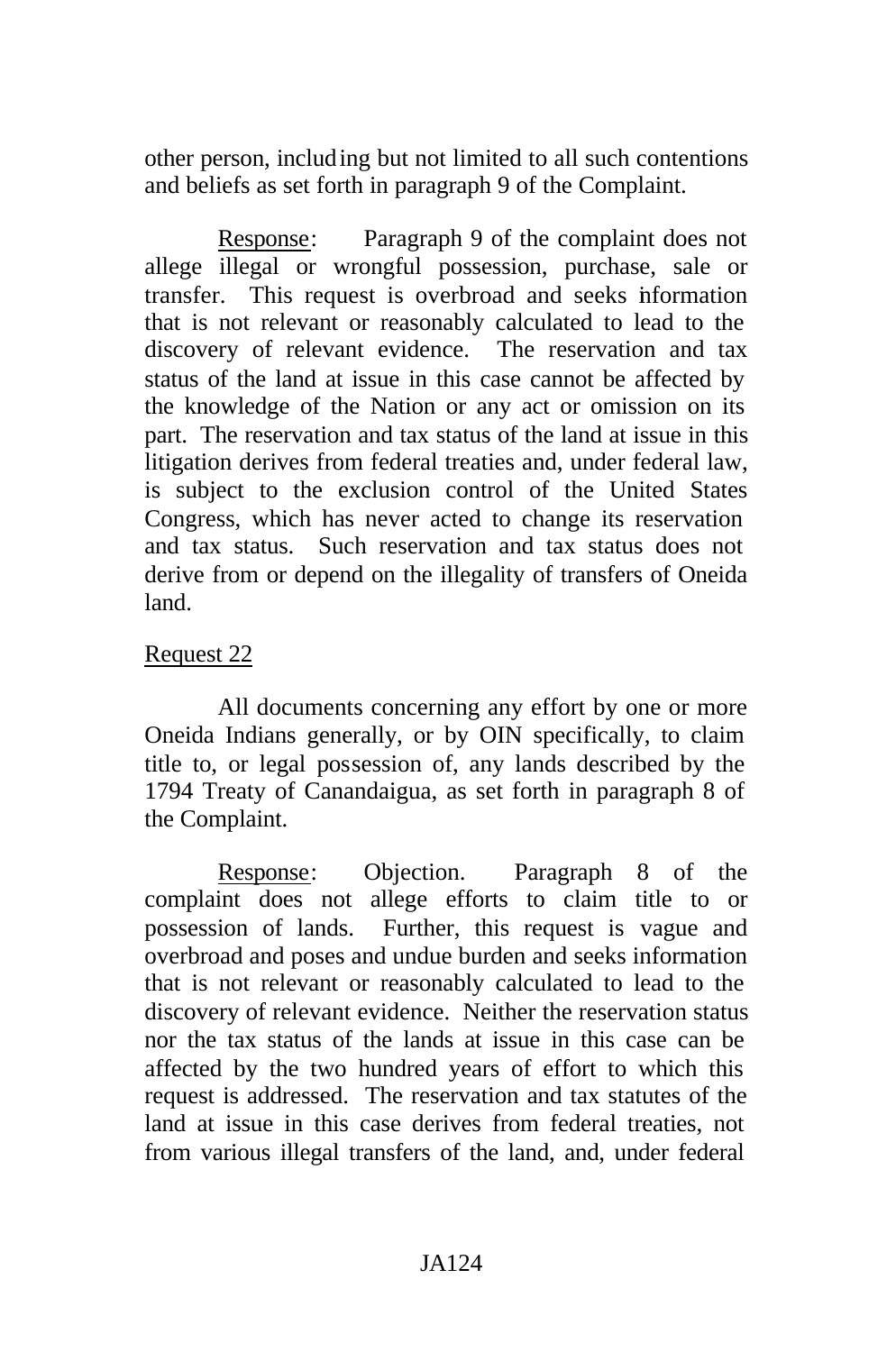law, is within the exclusive control of Congress. See the objections to request 21, above. Without waiving these objections, the Nation also directs Sherrill to the Nation's answer and objections to Sherrill's interrogatory 24.

#### Request 23

All documents concerning treaties and agreements between the Oneida Indians, including but not limited to OIN, and the government, including but not limited to the treaties and agreements themselves and documents concerning the negotiations of those treaties and agreements.

Response: Objection. This request is vague and overbroad and pose an undue burden. It seeks documents that are not relevant and are not reasonably calculated to lead to the discovery of relevant documents or information. Without waiving these objections, plaintiff will produce federal treaties acknowledging the Oneida reservation in central New York.

### Request 24

All documents concerning the relocation of OIN, its members, or any other group or groups of Oneida Indians from New York State to other states or territories.

Response: Objection. This request is vague and overbroad and poses an undue burden. It is intended to harass. It sees document neither relevant nor reasonably calculated to lead to the discovery of relevant documents or information. The Oneida Indian Nation never relocated to another state or territory. Documents concerning the formation of the Oneida Indian Tribe of Wisconsin in Wisconsin or of the Oneida of the Thames Band in Canada have nothing to do with the tax and reservation status of the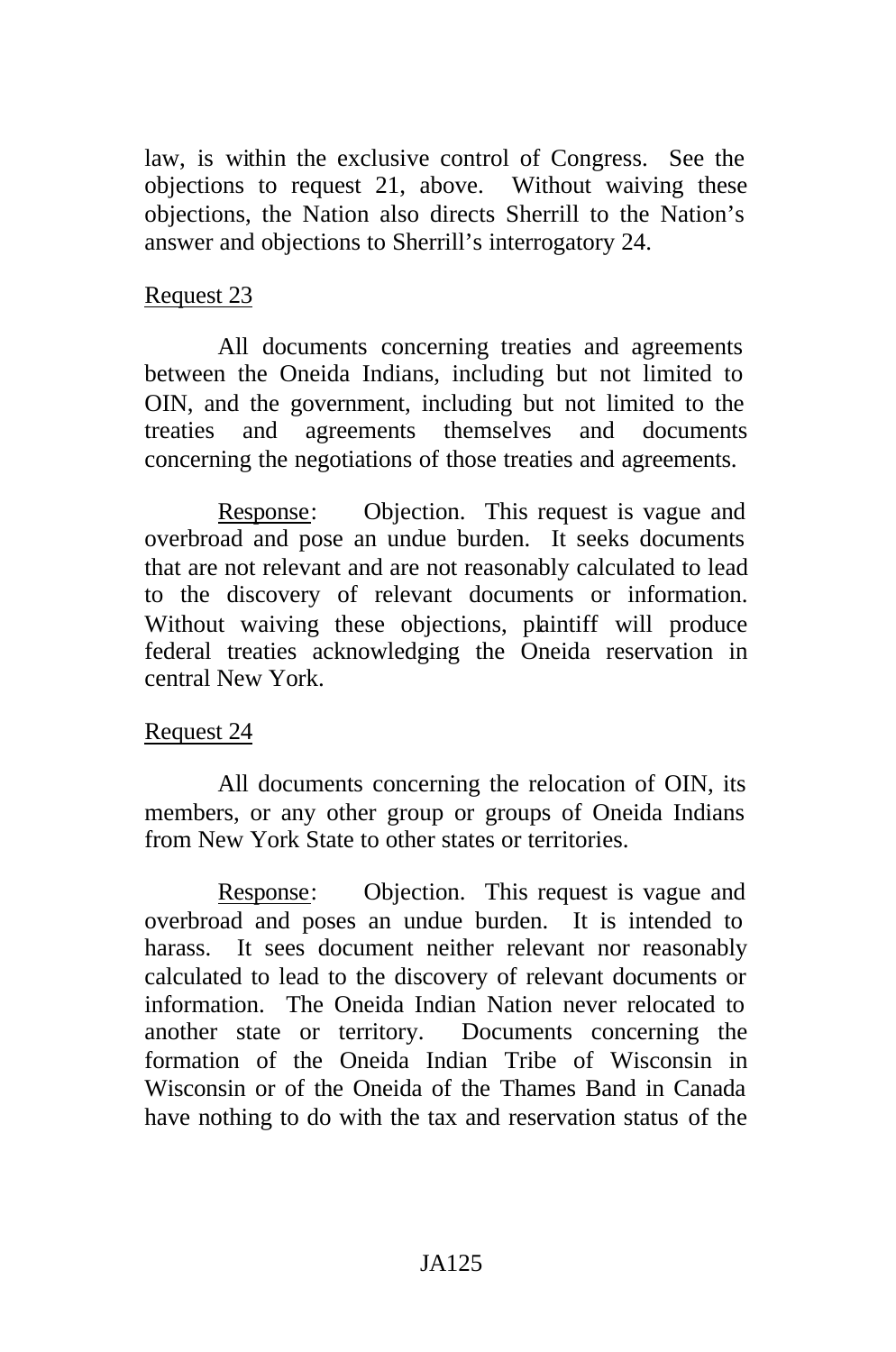Oneida Indian Nation's land in New York. See also the Nation's answer and objections to Sherrill's interrogatory 23.

### Request 25

All documents identified or referred to in the Complaint.

Response: Objection. This request is vague. Defendant should identify the documents it seeks.

### Request 26

All documents referred to in any answer to defendant's interrogatories, served together with this document request.

Response: Objection. This request is vague and overbroad. Defendant should identify the documents it seeks.

#### Request 27

To the extent they were not produced in response to the above requests, all documents concerning the Oneida Properties.

Response: Objection. This request is vague and overbroad and pose an undue burden. It seeks documents neither relevant nor reasonably calculated to lead to the discovery of relevant evidence. Further, it seeks confidential and proprietary information.

Dated: October 30, 2000 Respectfully submitted,

**MACKENZIE SMITH LEWIS MICHELL & HUGHES, LLP**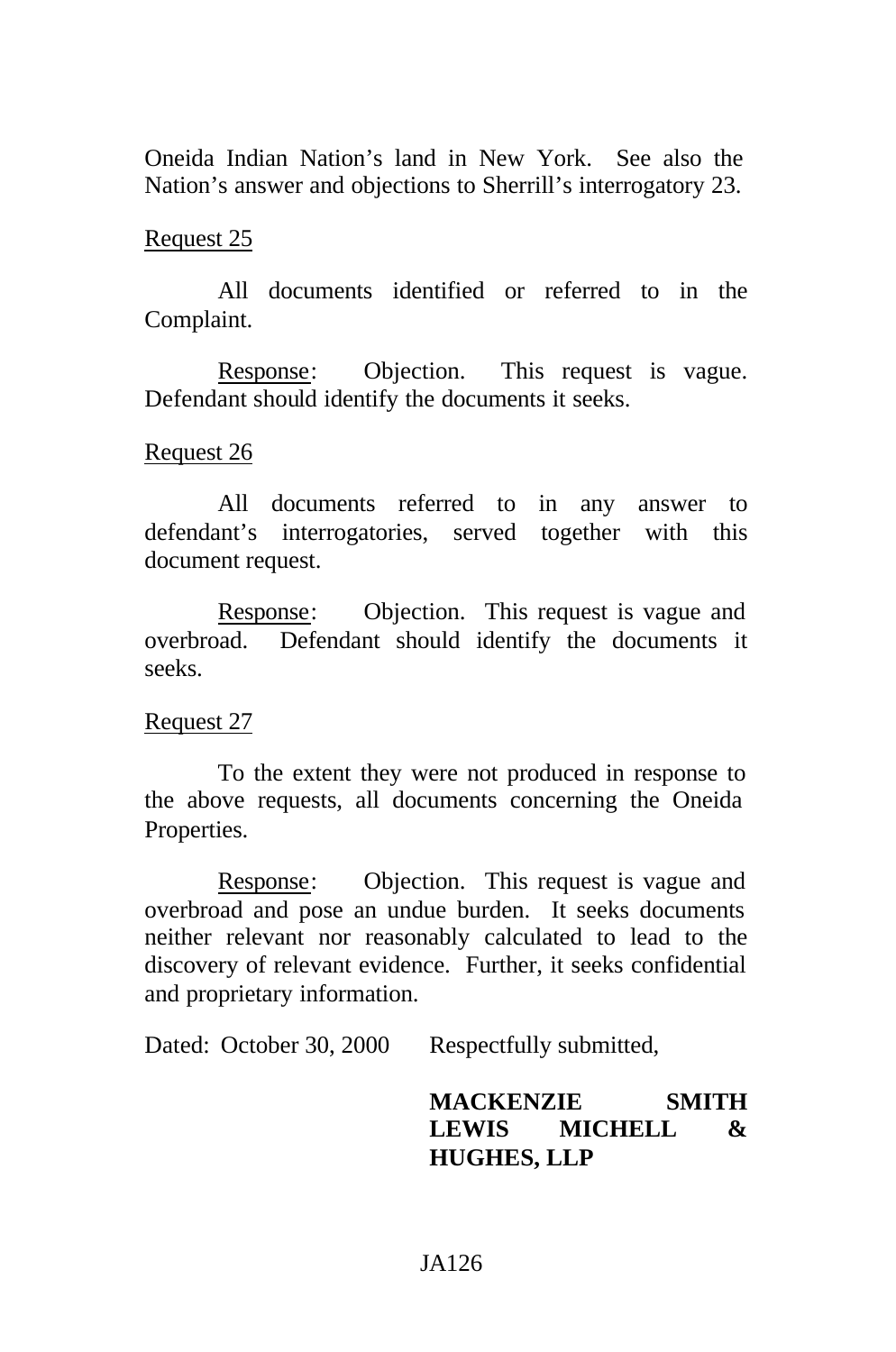\_\_\_\_\_\_\_\_\_\_\_\_\_\_\_\_\_\_\_\_\_\_\_ Peter D. Carmen (501504) 101 South Salina Street, Suite 600 P.O. Box 4967 Syracuse, New York 13202 315-233-8386 FAX 315/426- 8358

*-and-*

# **ZUCKERMAN, SPAEDER, GOLDSTEIN TAYLOR & KOLKER**

William W. Taylor, III (102701) Michael R. Smith (601277) Carlos T. Angulo 1201 Connecticut Avenue, NW Washington, D.C. 20036 202/778-1800 FAX: 202/833- 8106

#### **CERTIFICATE OF SERVICE**

I hereby certify that on this  $30<sup>th</sup>$  day of October, 2000, I caused a copy of the foregoing Request for Admissions to be delivered by first class mail, postage prepaid to:

> Ira S. Sacks Albert Shemmy Mishaan FRIED, FRANK, HARRIS, SHRIVER & **JACOBSON**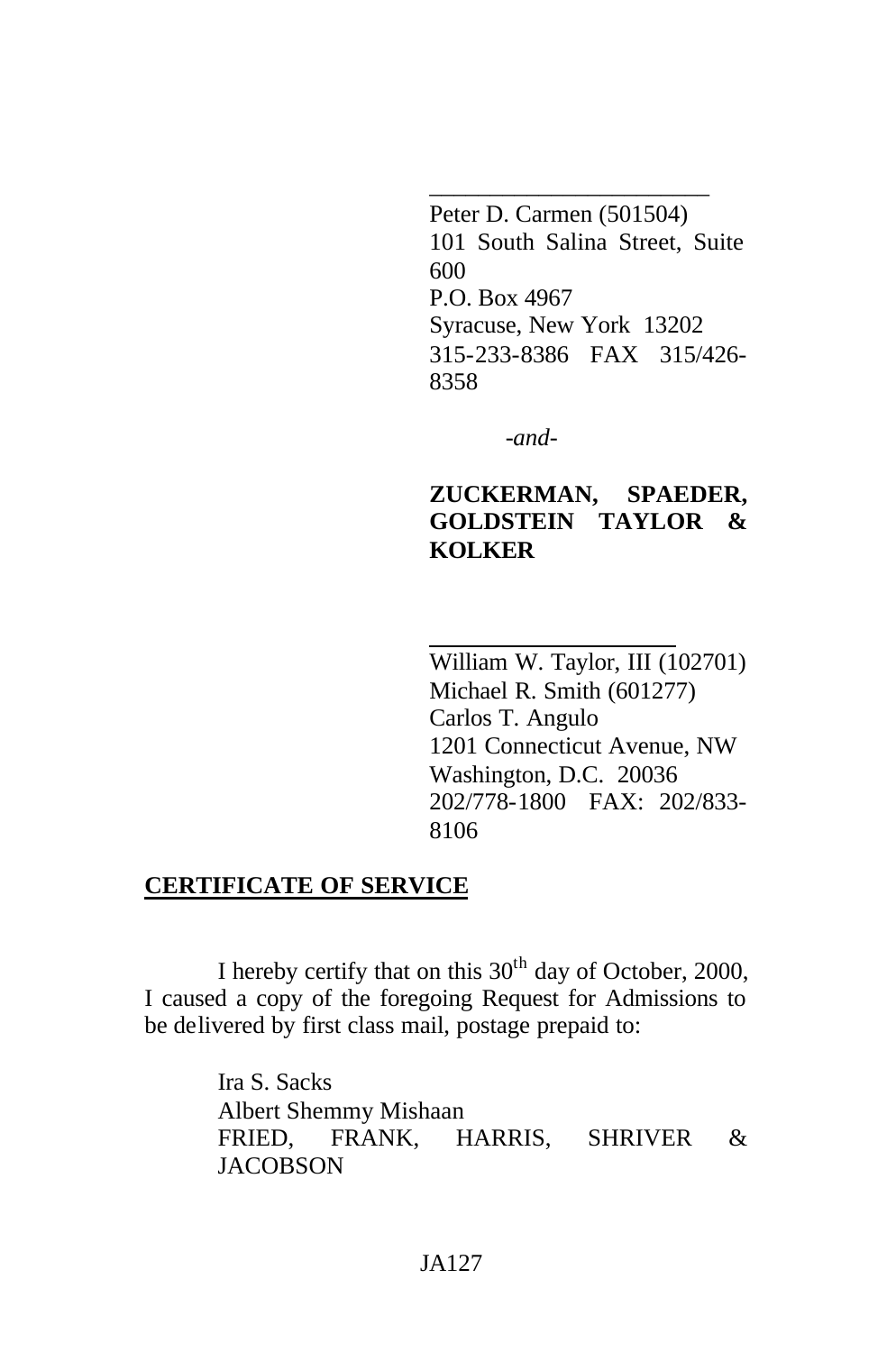One New York Plaza New York, NY 10004

Attorneys for Defendant City of Sherrill

Peter D. Carmen

\_\_\_\_\_\_\_\_\_\_\_\_\_\_\_\_\_\_\_\_\_\_\_\_\_\_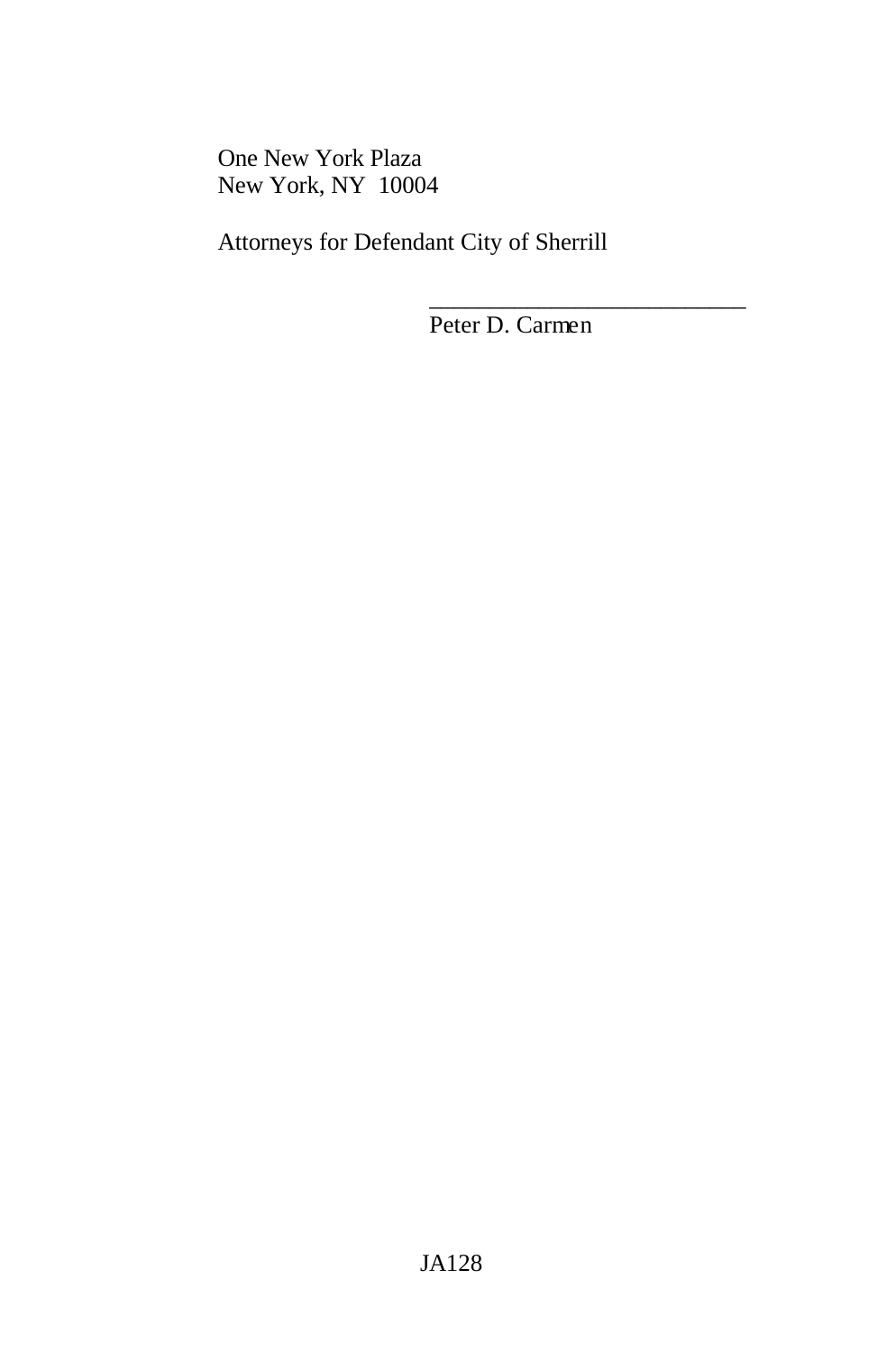**Defendant City Of Sherrill's Response To Plaintiff Oneida Indian Nation's Statement Of Material Facts,** *Oneida Indian Nation v. City of Sherrill***, 00 CV 223 (NDNY), November 13, 2000**

# UNITED STATES DISTRICT COURT NORTHERN DISTRICT OF NEW YORK

| THE ONEIDA INDIAN NATION, |                                                  |
|---------------------------|--------------------------------------------------|
| Route 5                   |                                                  |
| Vernon, New York 13476,   |                                                  |
| Plaintiff,                | : Civil Action No. 00-CV-<br>$: 223$ (DNH) (GLS) |
| VS.                       |                                                  |
| CITY OF SHERRILL,         |                                                  |
| 377 Sherrill Road         |                                                  |
| Sherrill, New York 13461, |                                                  |
|                           |                                                  |
| Defendant.                |                                                  |

### **DEFENDANT CITY OF SHERRILL'S RESPONSE TO PLAINTIFF ONEIDA INDIAN NATION'S STATEMENT OF MATERIAL FACTS**

Defendant City of Sherrill ("Sherrill"), by counsel, hereby responds to the Statement of Material Facts submitted by plaintiff Oneida Indian Nation ("OIN").

1. Sherrill disputes paragraph 1. The Oneida Indian Nation of New York is recognized as an Indian tribe by the Bureau of Indian Affairs ("BIA") solely for eligibility for funding and services from BIA. *See* Reply Memorandum of Law in Further Support of the City of Sherrill's Motion for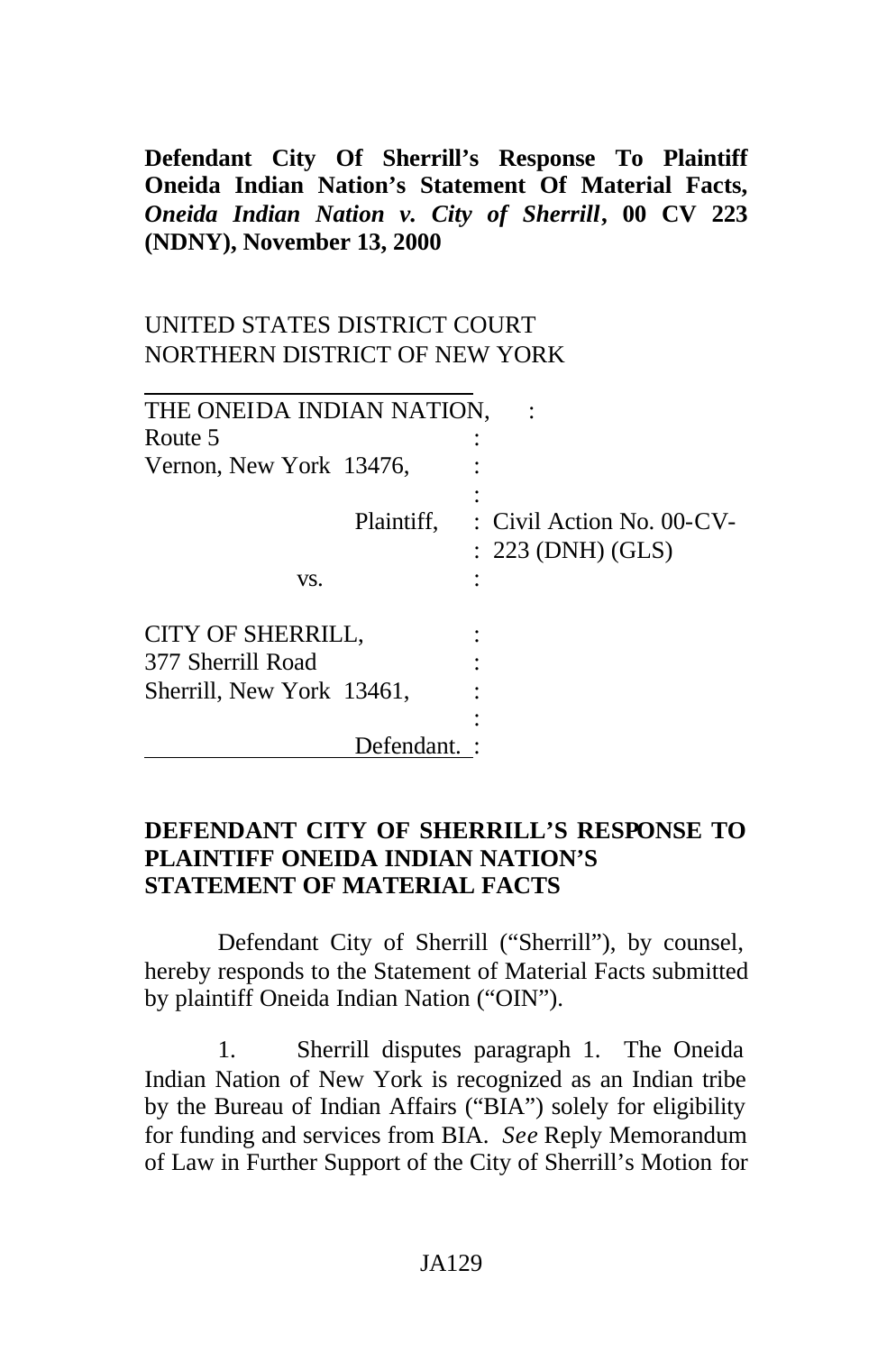Summary Judgment, or in the Alternative for a Preliminary Injunction, and in Opposition to Plaintiff Oneida Indian Nation's Cross- Motion for Summary Judgment ("Sherrill Reply Mem.") at 28, n.17.

2. Sherrill does not dispute paragraph 2.

3. Sherrill does not have sufficient information to admit or dispute paragraph 3.

4. Sherrill does not have sufficient information to admit or dispute paragraph 4.

5. Sherrill disputes paragraph 5. For example, the 1838 Treaty of Buffalo Creek, 7 Stat. 550. *See Oneida Indian Nation of New York State v. County of Oneida, New York*, 2000 WL 1376451 (N.D.N.Y. Sept. 25, 2000) ("*Oneida III*"); Sherrill Reply Mem. at 7-9, 16.

6. Sherrill disputes paragraph 6. For example, the 1838 Treaty of Buffalo Creek, 7 Stat. 550. *See Oneida III*; Sherrill Reply Mem. at 7-9, 16.

7. Sherrill disputes paragraph 7. OIN's reservation land does not extend, if at all, beyond the thirtytwo acre reservation in Madison County. OIN reservation land, if any, is not free from all taxation, such as the obligation to collect sales tax. *See* Memorandum of Law in Support of Defendant City of Sherrill's Motion for Summary Judgment, or in the Alternative for a Preliminary Injunction ("Sherrill Mem.") at 14-16.

8. Sherrill disputes paragraph 8. OIN's reservation land does not extend, if at all, beyond the thirtytwo-acre reservation in Madison County. OIN reservation land, if any, is not free from all taxation, such as the obligation to collect sales tax. *See* Sherrill Mem. at 14-16.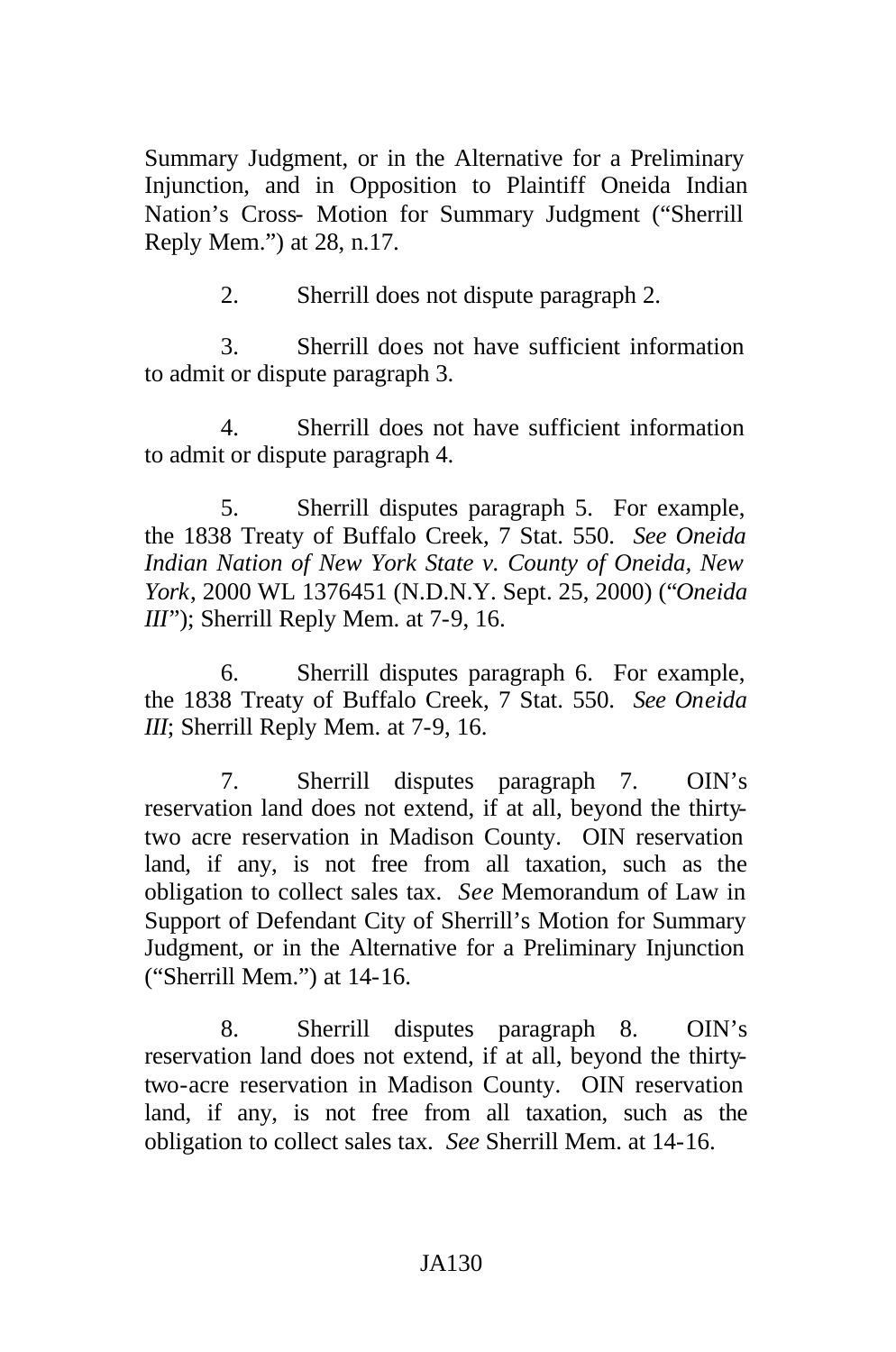9. Sherrill disputes paragraph 9. OIN has no reservation land in Sherrill. *See* Sherrill Mem. at 14-16. Sherrill does not have sufficient information to admit or dispute the remaining content of paragraph 9.

10. Sherrill does not have sufficient information to admit or dispute paragraph 10.

11. Sherrill disputes paragraph 11. OIN's Sherrill lands did not belong to OIN prior to OIN's purchase of the lands in 1997 and 1998. OIN acquired these lands by purchasing them on the open market. *See* Peter D. Carmen Affidavit (1) In Support of Oneida Indian Nation's Cross-Motion for Summary Judgment and (2) In Opposition to the City of Sherrill's Motion for Summary Judgment, or in the Alternative for a Preliminary Injunction dated September 11, 2000 ("Carmen Aff.") Ex. 12; Sherrill Reply Mem. at 11-13.

12. Sherrill disputes paragraph 12. In any event, the letter attached as Exhibit 13 of the Carmen Affidavit is in no way related or relevant to the Sherrill lands OIN purchased in 1997 and 1998. *See* Sherrill Reply Mem. At 14, n. 11.

13. Sherrill does not have sufficient information to admit or dispute paragraph 13 and notes that the document referred to in Exhibit 14 of the Carmen Affidavit is in no way related or relevant to the Sherrill lands OIN purchased in 1997 and 1998. *See* Sherrill Reply Mem. at 14, n. 11.

14. Sherrill does not have sufficient information to admit or dispute paragraph 14. In any event, the letter referred to in Exhibit 15 of the Carmen Affidavit is in no way related or relevant to the Sherrill lands OIN purchased in 1997 and 1998. *See* Sherrill Reply Mem. at 14, n.11.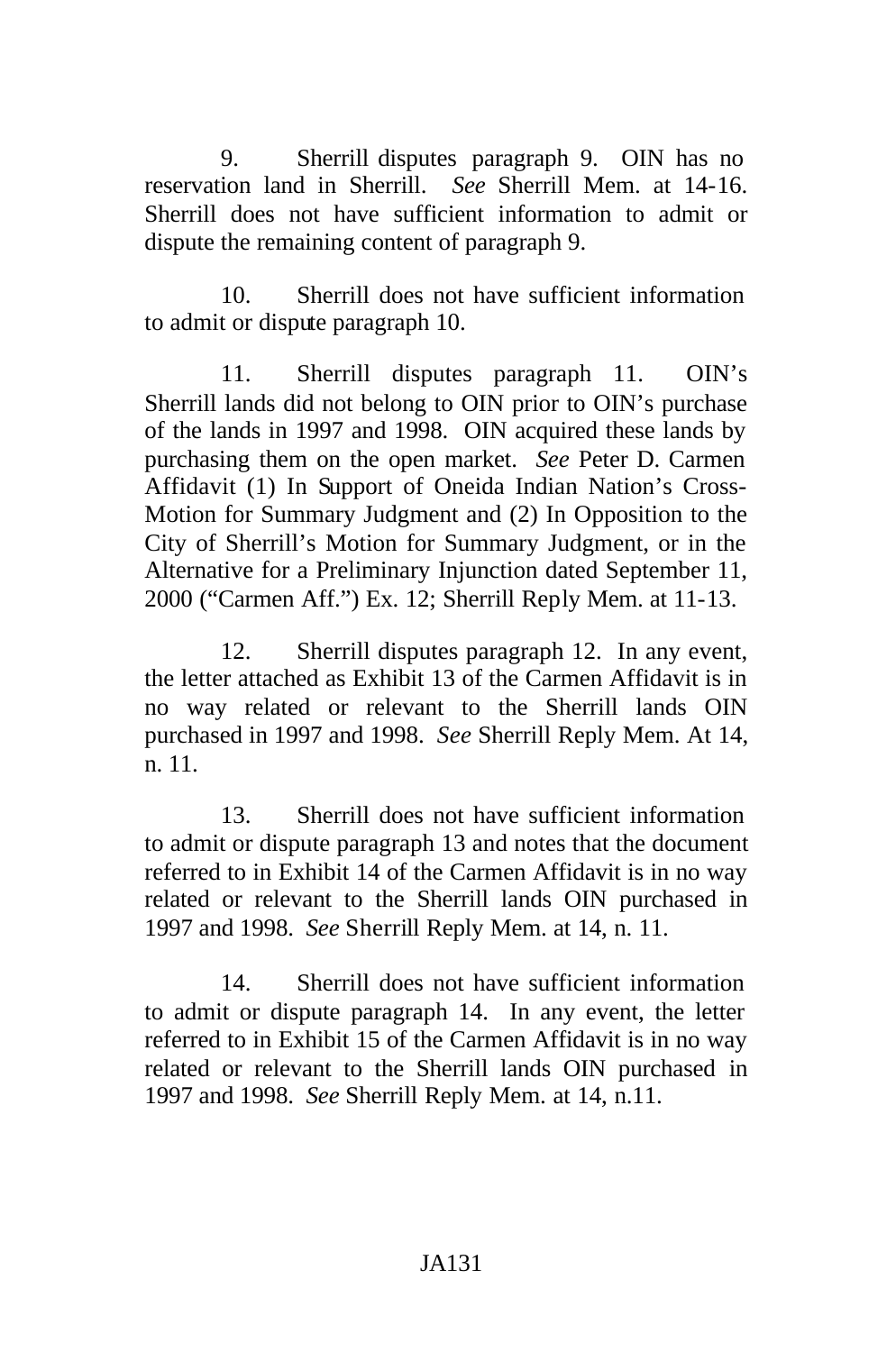15. Sherrill disputes paragraph 15. Although Sherrill sought and obtained federal approval of the warranty deed by which OIN conveyed to Sherrill a utility easement through OIN's Sherrill lands, in so doing Sherrill did not "acknowledge[ ] the restricted status of [OIN's] land." Indeed, the warranty deed contains no language to that effect. Carmen Aff. ¶ 16. Rather, in an attempt to protect a utility easement beneficial to its citizens, Sherrill sought approval from the BIA solely as the result of the uncertainty and confusion created by OIN's public position that its Sherrill lands are "reservation lands." *See* Affidavit of David O. Barker dated November 3, 2000 ("Second Barker Aff." ) ¶ 14.

- 16. Sherrill does not dispute paragraph 16.
- 17. Sherrill does not dispute paragraph 17.
- 18. Sherrill does not dispute paragraph 18.
- 19. Sherrill does not dispute paragraph 19.

20. Sherrill disputes paragraph 20. OIN was notified by mail that three of its Sherrill tax parcels could be advertised and sold by Sherrill for non-payment of taxes. *See* Sherrill Reply Mem. at 20. The August 7, 1997 notices of tax delinquency explicitly state that "[t]he Commission may direct the City Clerk to proceed to advertise and sell properties for unpaid taxes due. If you do not wish to have your name and property advertised for tax sale, payment of the unpaid taxes must be received by September 2, 1997." Carmen Aff. Ex. 17.

21. Sherrill does not dispute paragraph 21.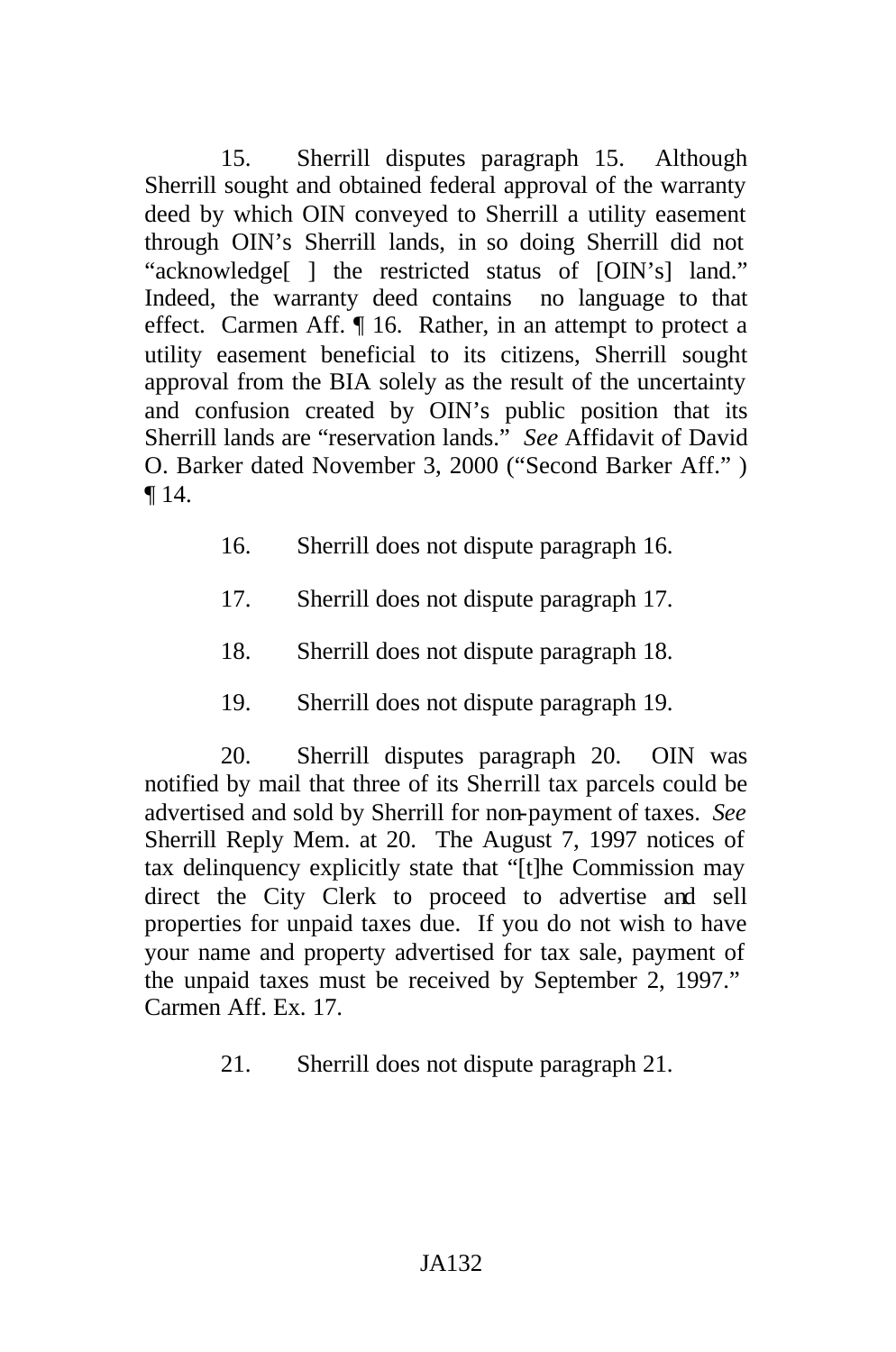22. Sherrill disputes paragraph 22. *See* Second Barker Aff. ¶ 15, Ex. 11.

23. Sherrill disputes paragraph 23. Sherrill did not service OIN notice by mail of the redemption deadline on January 10, 2000. Instead, on January 10, 2000 Sherrill personally served OIN by serving William Hervey with notices of the redemption deadline for tax parcel numbers 322.014-1-23, 322.014-1-25, and 322.014-1-26. Additionally, OIN was personally served with the notice of redemption for tax parcel number 322.014-1-23 by service on Kathy Perham and copies of the notices of redemption for tax parcel numbers 322.014-1-25 and 322.-14-1-26 were posted on each vacant parcel. Furthermore, the notices of redemption for all three parcels were published in the Daily Sentinel on January 10, 2000. *See* Second Barker Aff. ¶ 15, Ex. 11.

24. Sherrill does not dispute paragraph 24.

25. Sherrill disputes paragraph 25. The summary eviction proceeding in Sherrill City Court was commenced by Sherrill on February 15. 2000. *See* Affidavit of David O. Barker dated July 12, 2000 ("Barker Aff.") Ex. 5.

26. Sherrill does not dispute paragraph 26.

27. Sherrill disputes paragraph 27. OIN was provided with direct notice of the impending tax sale. The August 4, 1998, August 10, 1998, and August 4, 1999 notices of tax delinquency explicitly stated that "[t]he Commission may direct the City Clerk to proceed to advertise and sell properties for unpaid taxes due. If you do not wish to have your name and property advertised for tax sale, payment of the unpaid taxes must be received by September 4, 1998." Carmen Aff. Ex. 26; Second Barker Aff. ¶ 15, Ex. 11.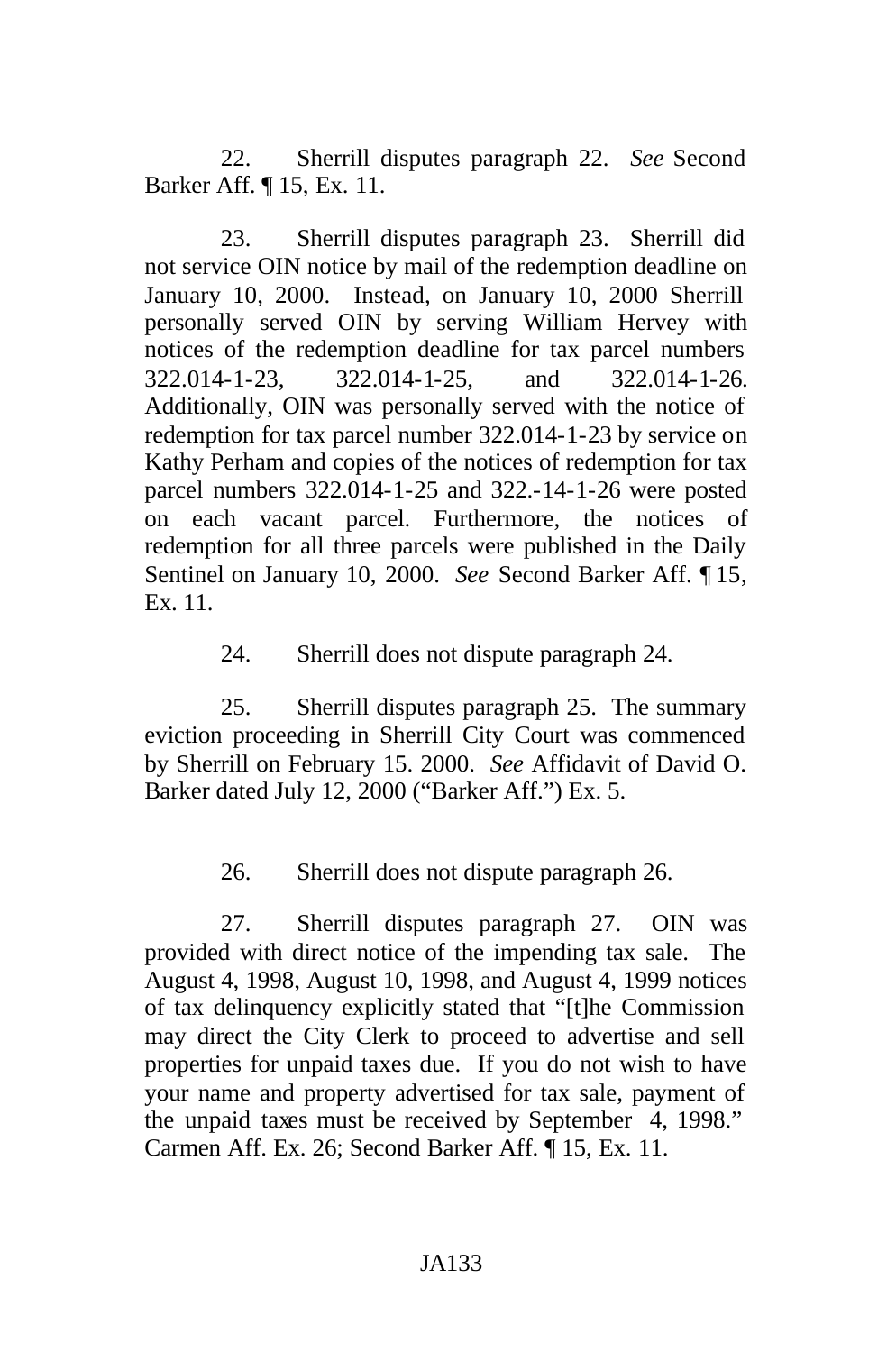### 28. Sherrill does not dispute paragraph 28.

Dated: New York, New York November 13, 2000

> FRIED, FRANK, HARRIS, SHRIVER & JACOBSON (A Partnership Including Professional Corporations)

By:

Ira S. Sacks (Bar Code No. 510475) (A Member of the Firm) One New York Plaza New York, New York 10004-1980 (212) 859-8000 (telephone) (212) 859-4000 (facsimile)

Attorneys for Defendant City of Sherrill

Of Counsel Albert Shemmy Mishaan, Esq. Laura Sulem Esq. Mark Dely (not admitted) Amy Sobotkin (not admitted)

334997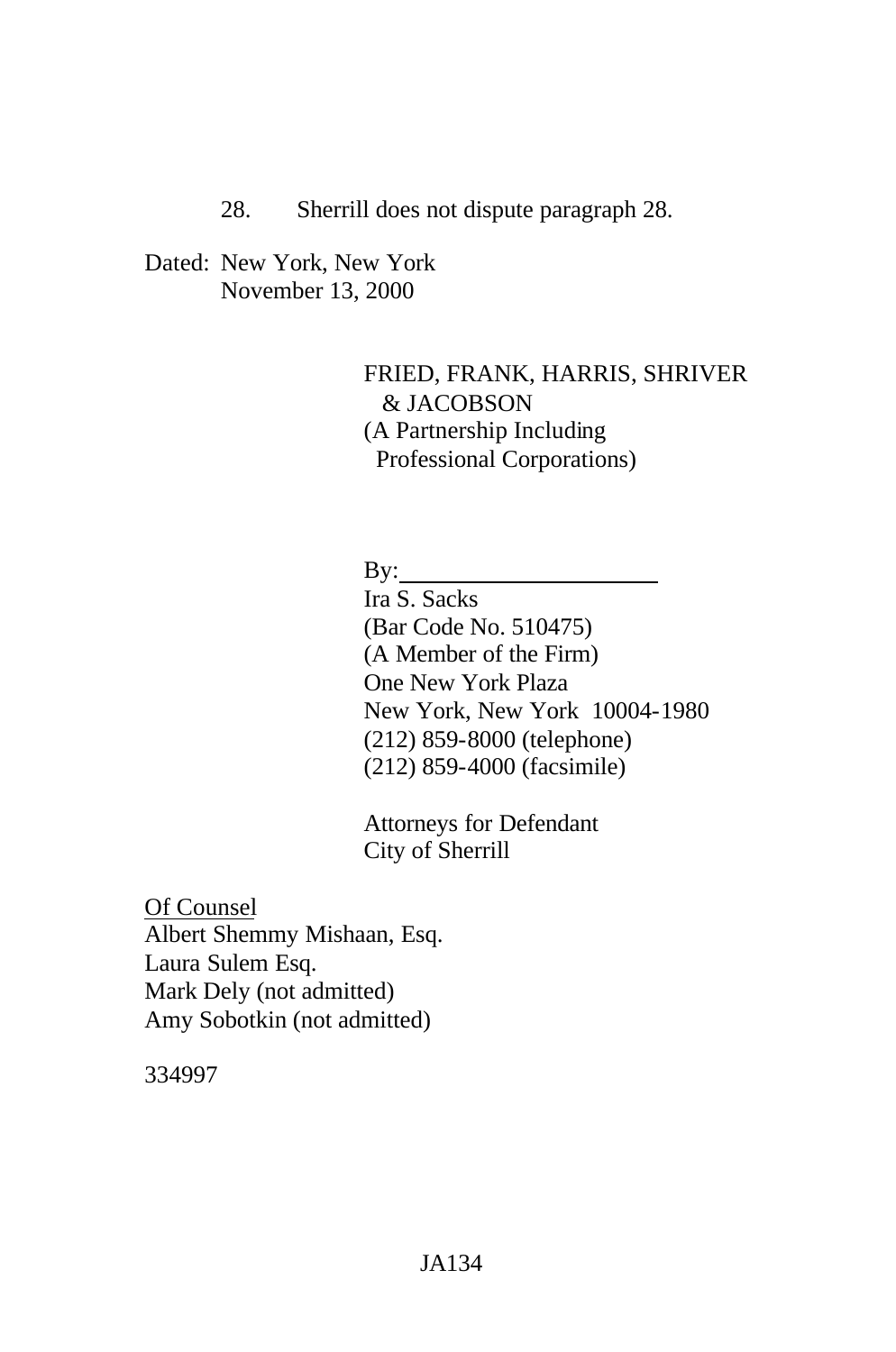# **Affidavit of Ira Sacks,** *Oneida Indian Nation v. City of Sherrill***, 00 CV 223 (NDNY), November 13, 2000**

# **UNITED STATES DISTRICT COURT NORTHERN DISTRICT OF NEW YORK**

| THE ONEIDA INDIAN NATION  |                  |
|---------------------------|------------------|
| Route 5                   |                  |
| Vernon, New York 13476,   |                  |
|                           |                  |
| Plaintiff,                | : AFFIDAVIT      |
|                           | : OF IRA S.      |
| VS.                       | : SACKS          |
|                           | Action<br>:Civil |
| No.                       | $: 00$ -CV-223   |
|                           | : (DNH) (GLS)    |
| <b>CITY OF SHERRILL,</b>  |                  |
| <b>377 Sherrill Road</b>  |                  |
| Sherrill, New York 13461, |                  |
|                           |                  |
| Defendant.                |                  |

STATE OF NEW YORK )

ss.:

COUNTY OF NEW YORK )

Ira S. Sacks, being duly sworn, hereby deposes and says:

1. I am an attorney admitted to practice in the North District of New York and a member of the Firm of Fried, Frank, Harris, Shriver & Jacobson, attorneys for defendant City of Sherrill ("Sherrill"). I submit this affidavit pursuant to Rule 56(f) of the Federal Rules of Civil Procedure. This affidavit is based upon personal knowledge, except where otherwise stated.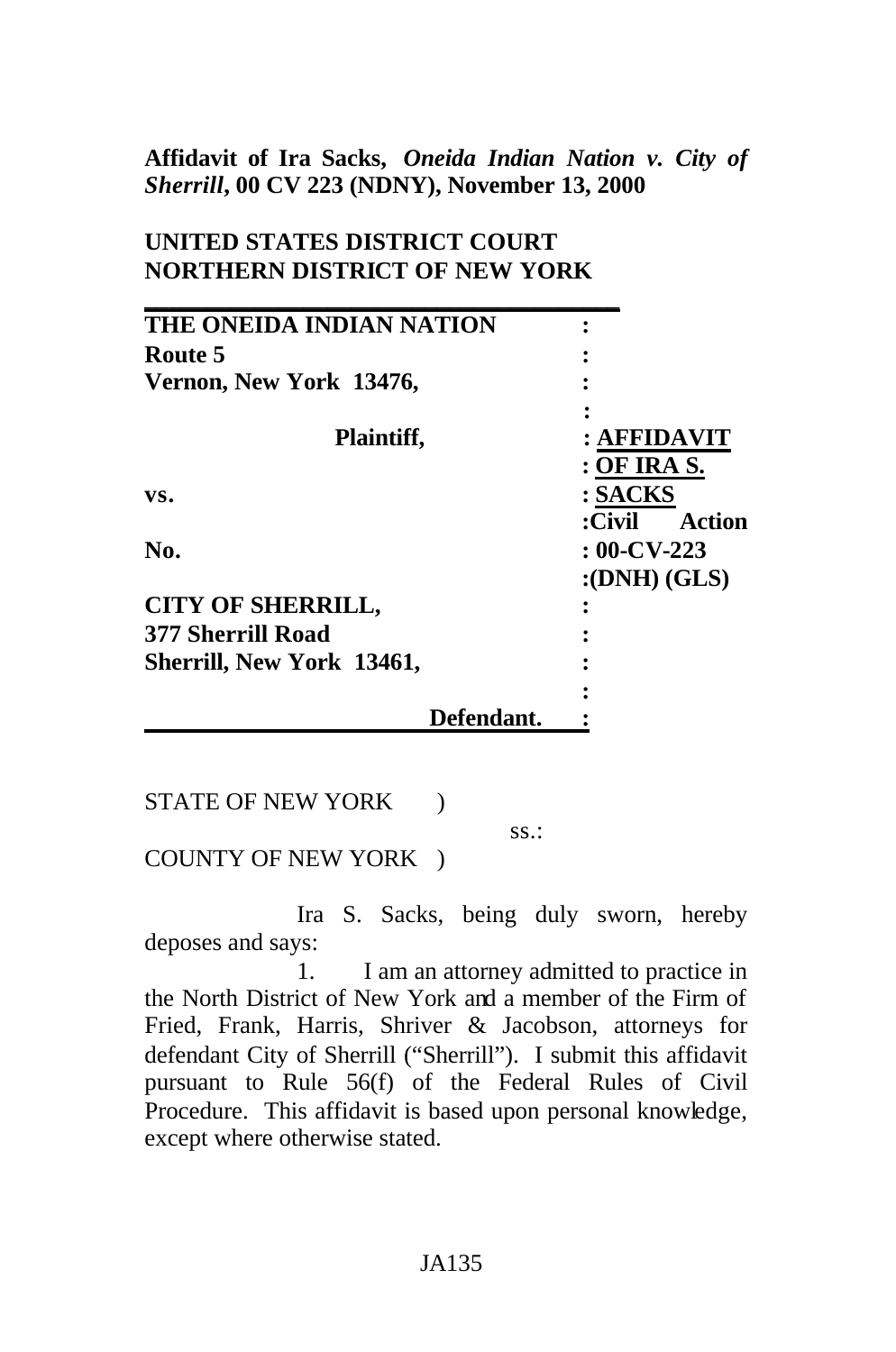2. Plaintiff Oneida Indian Nation ("OIN") commenced this proceeding in the Northern District of New York on February 4, 2000, alleging that ten parcels of real property owned by OIN in the City of Sherrill (the "Properties" or the "Sherrill Properties") are located within the Oneida Indian reservation acknowledged in the 1794 Treaty of Canandaigua, and are thus exempt from taxation by Sherrill. On February 15, 2000, Sherrill filed a petition in Sherrill city Court demanding possession of three of the Sherrill properties owned by OIN, upon which Sherrill had foreclosed and executed a Tax Sale Deed. On February 22, 2000, OIN removed the Sherrill City Court proceeding to the Northern District of New York. On June 14, 2000, the two actions were consolidated by Magistrate Judge Gary L. Sharpe, pursuant to Rule 42(a) of the Federal Rules of Civil Procedure.

3. On July 14, 2000, Sherrill served OIN with a Motion for Summary Judgment, or in the Alternative for a Preliminary Injunction. On September 11, 2000, OIN served Sherrill with opposition papers to Sherrill's motion and filed a Cross-Motion for Summary Judgment. Sherrill remains entitled to summary judgment on its motion. However, if Sherrill's motion for summary judgment is not granted, it is clear that OIN's cross-motion is both premature and raises numerous disputed questions of material fact as to which Sherrill needs and is entitled to discovery.

4. For example, OIN repeatedly states that because Congress allegedly has not modified, eliminated, or terminated the Treaty of Canandaigua, the treaty remains in full force and effect today. *See* Peter D. Carmen Affidavit (1) In Support of Oneida Indian Nation's Cross-Motion for Summary Judgment and (2) In Opposition to the City of Sherrill's Motion for Summary Judgment or in the Alternative for a Preliminary Injunction dated September 11, 2000 ("Carmen Aff.") ¶ 11; OIN's Memorandum of Law (1) In Support of Oneida Indian Nation's Cross-Motion for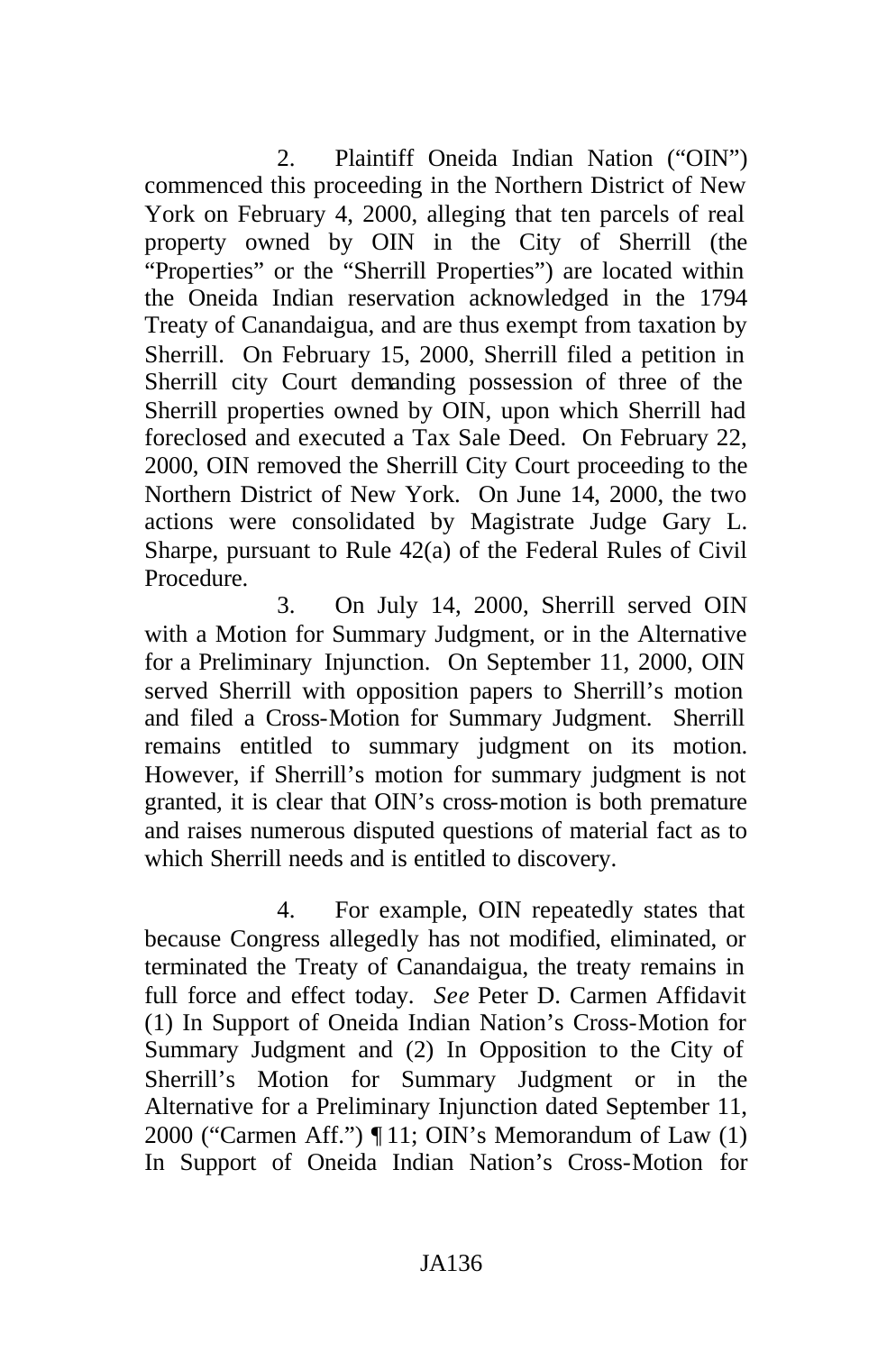Summary Judgment and (2) In Opposition to the City of Sherrill's Motion for Summary Judgment or in the Alternative for a Preliminary Injunction dated September 11, 2000 ("OIN Mem.") at 11. Therefore, OIN argues, Congress has never modified the "reservation status" of the land it acknowledged in the Treaty of Canandaigua as Oneida Indian reservation land. Carmen Aff. ¶12; OIN Mem. at 9. These statements raise a host of disputed questions of material fact, and to the extent OIN proffers them in support of its Cross-Motion for Summary Judgment, Sherrill requires extensive discovery, including:

- a. All documents relating to whether the Sherrill Properties are located within the boundaries of the reservation acknowledged by Congress in the 1794 Treaty of Canandaigua;
- b. Depositions of experts in treaty interpretation and land surveillance concerning whether the Sherrill Properties are located within the boundaries of the reservation acknowledged by Congress in the 1794 Treaty of Canandaigua;
- c. All documents relating to whether Congress has ratified or otherwise modified, eliminated, or terminated the Treaty of Canandaigua, through the 1838 Treaty of Buffalo Creek or otherwise; and
- d. Deposition of experts concerning whether Congress has ratified or otherwise modified, eliminated, or terminated the Treaty of Canandaigua.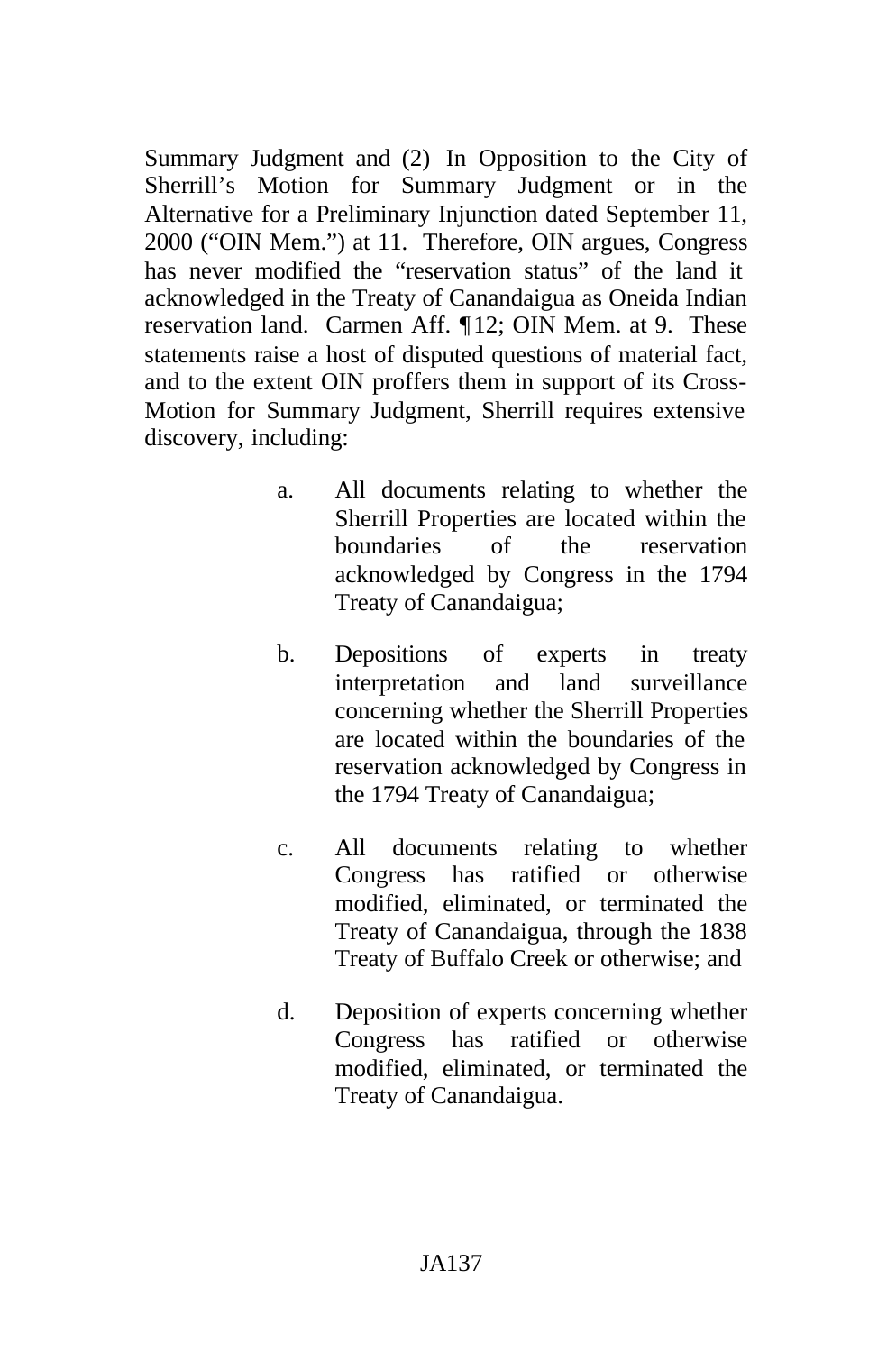5. Furthermore, OIN asserts that the Sherrill Properties were part of "an overall 100-acre tract of Nation reservation lands…conveyed by certain Oneidas in 1805 into the possession of Cornelius Dockstader." Carmen Aff. ¶ 14, Ex.8. Exhibit 8 of the Carmen Affidavit includes a copy of the document purportedly reflecting the transfer of land from the Oneidas to Dockstader. OIN then asserts that "[i]n 1807, the New York Legislature confirmed Dockstader's title to these lands, which Dockstader then conveyed to Peter Smith." Carmen Aff. ¶15, Ex. 9, 10. Likewise, Exhibits 9 and 10 of the Carmen Affidavit include copies of the documents purportedly reflecting the confirmation of Dockstader's title and his subsequent transfer of the land to Smith. To the extent OIN proffers these exhibits in support of its Cross-Motion for Summary Judgment, Sherrill submits they raise disputed questions of material fact requiring discovery, such as:

- a. All documents relating to whether the Sherrill Properties were conveyed in the 1805 an d 1807 transfers referred to in the Carmen Affidavit;
- b. Depositions of experts in treaty interpretation and land surveillance concerning whether the Sherrill Properties were conveyed in the 1805 and 1807 treaties.

6. Next, OIN asserts that the 1805 transfer of land from the Oneida Indians to Dockstader and the subsequent 1807 transfer of land from Dockstader to Smith were neither approved by Congress nor the President. Carmen Aff. ¶ 16. OIN thus concludes that these transfers are "void ab initio." OIN Mem. at 10. Though it is careful not to expressly refer to the Non-Intercourse Act (the "Act") in its memorandum of law, clearly OIN is arguing that the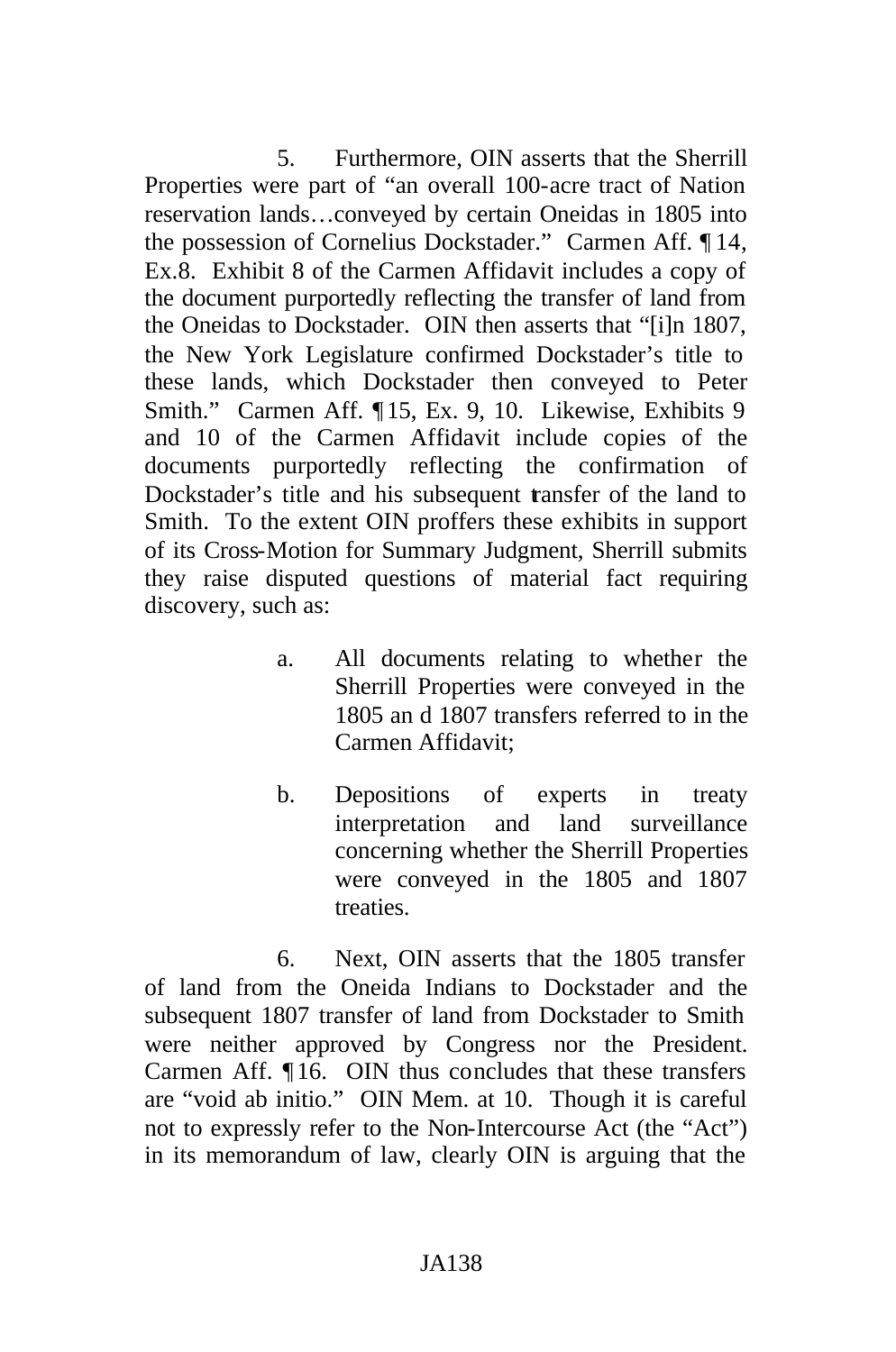transfers, because they were allegedly approved by neither Congress not the President, are void because they violated the Act. 25 U.S.C. § 177.

7. To establish a violation of the Act, OIN must show that: "(1) it is or represents an Indian tribe within the meaning of the Act; (2) the parcels of land at issue are covered by the Acts as tribal land; (3) the United States has never consented to the alienation of the tribal land; and (4) the trust relationship between the United States and the tribe has never been terminated." *The Cayuga Nation of New York v. Cuomo*, 730 F. Supp. 485, 486 (N.D.N.Y. 1990). Sherrill submits that this raises disputed questions of material fact requiring discovery, including:

- a. All documents relating to whether OIN has maintained its tribal status and remains an Indian tribe for purposes of the Act;
- b. Depositions of OIN members and United States government representatives concerning whether the tribe has maintained its tribal status for purposes of the Act;
- c. All documents relating to whether and the extent to which OIN represents the Oneida Indians – that is, whether "Oneida Indian Nation of New York" is actually the correct title of OIN because OIN represents only those Oneida Indians currently living in the State of New York;
- d. All documents relating to whether the Sherrill Properties are tribal land under the Act;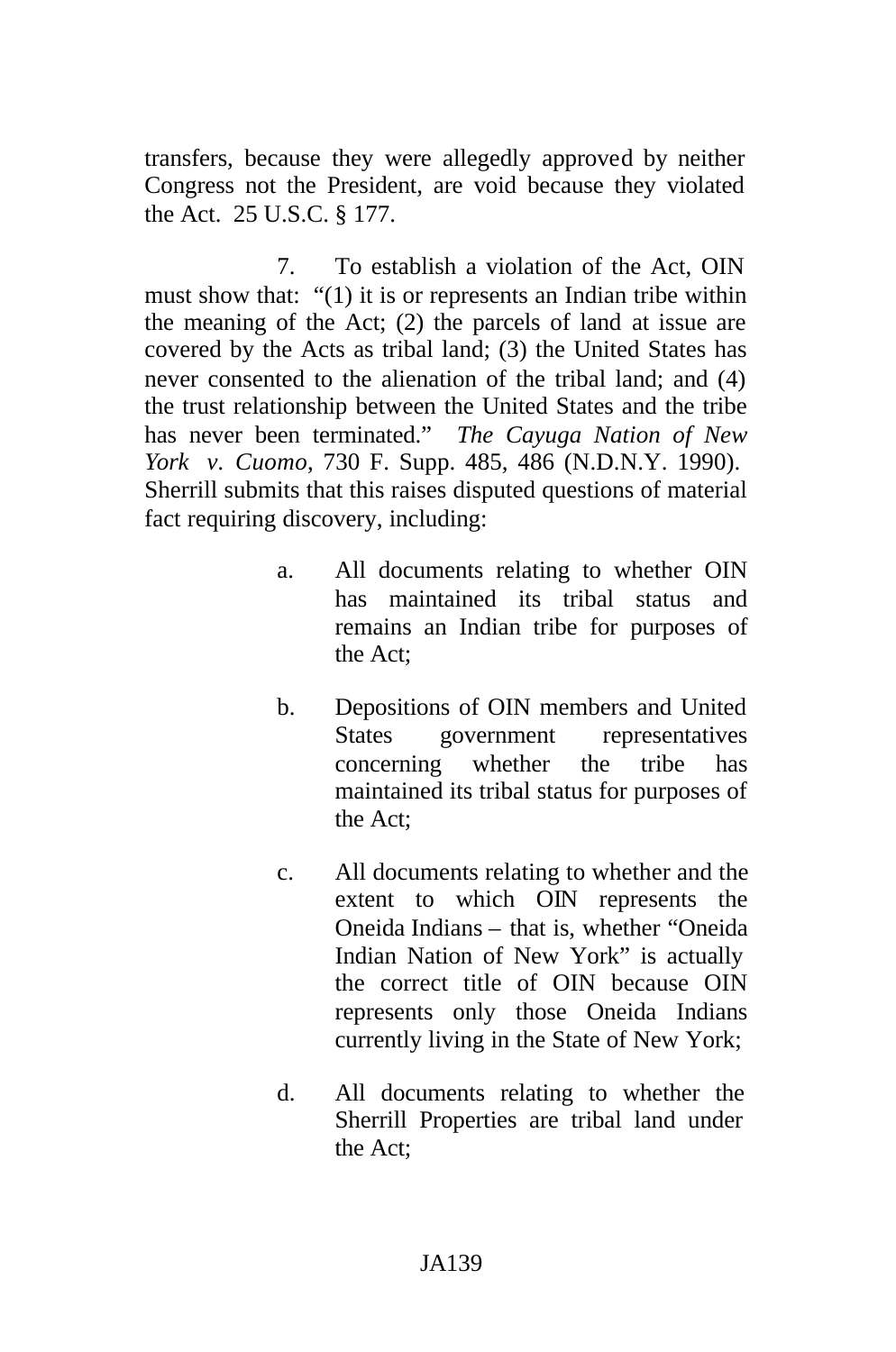- e. All documents relating to any treaty affecting the Sherrill properties or the OIN;
- f. All documents relating to whether the United States has consented to the alienation of the tribal land;
- g. All documents relating to whether the United States has ratified the alienation of the tribal land;
- h. All documents relating to whether the alleged reservation has been extinguished or diminished;
- i. All documents relating to OIN's delay in asserting rights to the alleged reservation;
- j. All documents relating to reliance on OIN's delay in asserting rights to the alleged reservation;
- k. All documents relating to injury as a result of OIN's delay in asserting rights to the alleged reservation;
- l. Depositions of OIN members and United States government representatives concerning whether the United States has consented to the alienation of the tribal land.
- m. All documents relating to whether the trust relationship between the United States and OIN has remained intact; and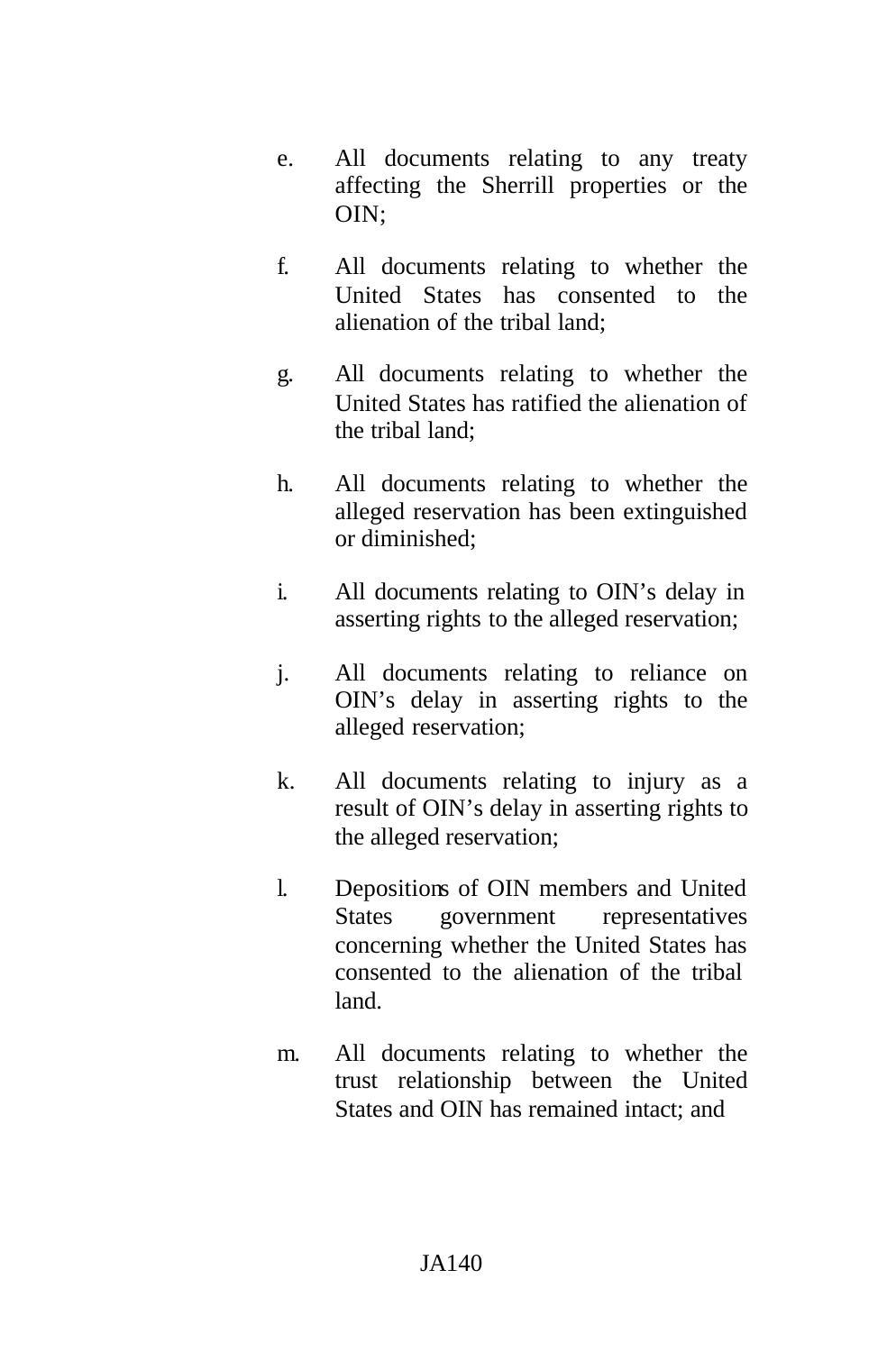n. Depositions of OIN members and United States government representatives concerning whether the trust relationship between the United States and OIN has remained intact.

8. To the extend OIN relies on the letters in Exhibits 13 through 15 of the Carmen Affidavit for its crossmotion, these letters also raise several disputed fact questions concerning whether the government recognizes the Sherrill Properties as subject to OIN's governmental power and to federal restrictions against alienation. Sherrill requires further discovery of:

- a. All documents describing, relating to, explaining, or concerning the Canastota, New York land referred to in Exhibit 13, and the circumstances of its acquisition by OIN;
- b. Depositions of Franklin Keel and other United States government representatives concerning the Canastota, New York land referred to in Exhibit 13 and the government's position with respect to OIN's governmental power over the land, if any, and whether the land is subject to restriction by the United States government against alienation;
- c. All documents describing, relating to, explaining, or concerning the document which is marked Exhibit 14, since the document is unclear, vague, and ambiguous on its face;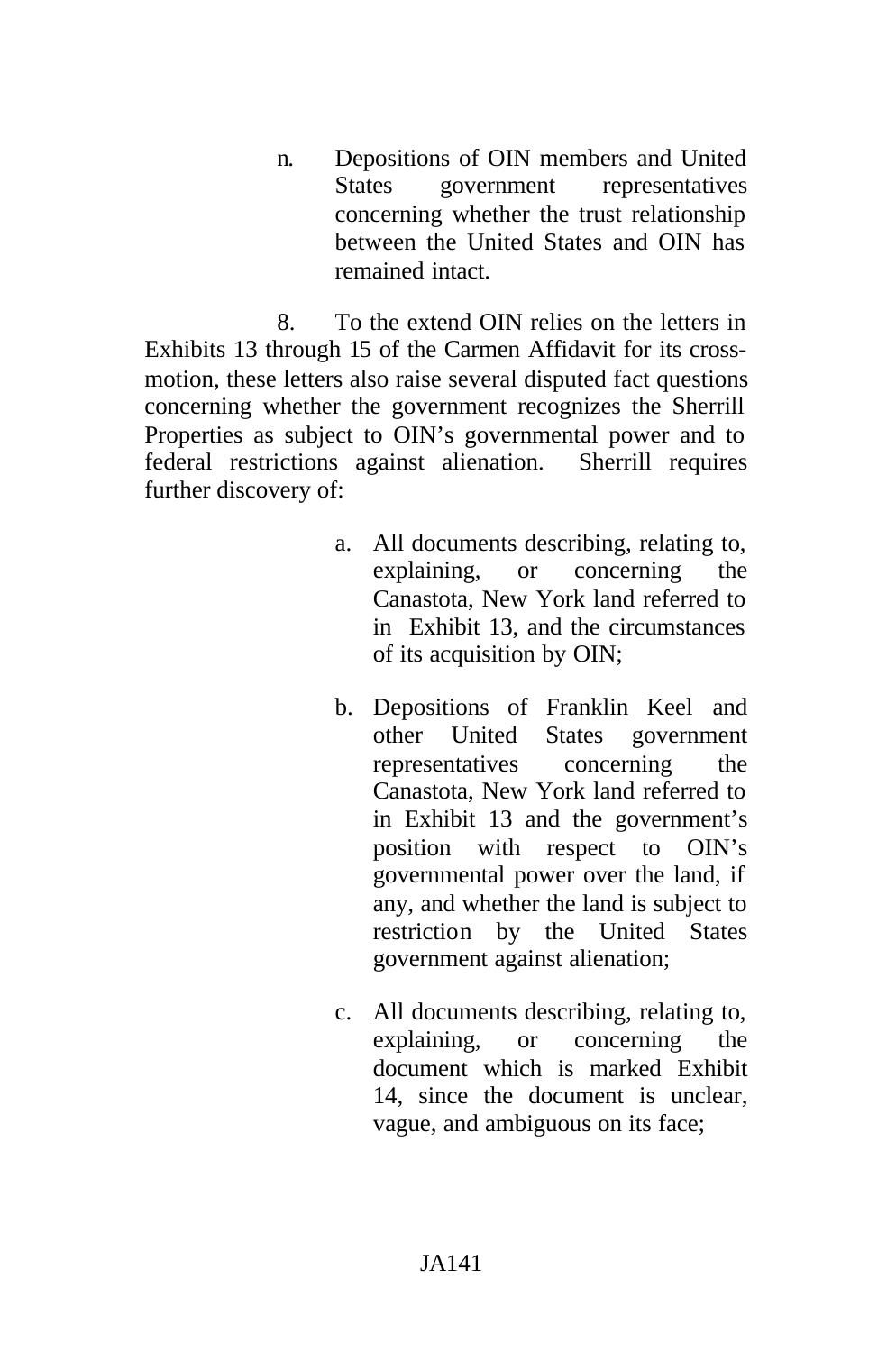- d. Depositions of United States government representatives concerning the document which is marked Exhibit 14;
- e. All documents relating to the Verona, New York land referred to in Exhibit 15, and the circumstances of its acquisition by OIN; and
- f. Depositions of Timothy A. Smith and representatives from the United States government concerning the Verona, New York land referred to in Exhibit 15 and the respective governments' positions with respect to OIN's governmental power over the land, if any, and whether the land is subject to restriction by the United States government against alienation.

9. Additionally, OIN's cross-motion attempts to raise a disputed question of material fact concerning the extent to which OIN members and/or representatives had actual notice of the tax proceedings commenced against it by the City of Sherrill. Sherrill believes the record shows that it is undisputed that OIN had actual notice of the tax proceedings: for example, Sherrill received letters from OIN's outside counsel regarding the tax proceedings, thus showing that OIN had actual knowledge. If this Court believes there is any issue on that score, Sherrill requires further discovery to determine exactly which members of OIN had actual knowledge of the proceedings and exactly when the members of OIN gained such knowledge. Necessary discovery includes depositions of OIN members and/or representatives.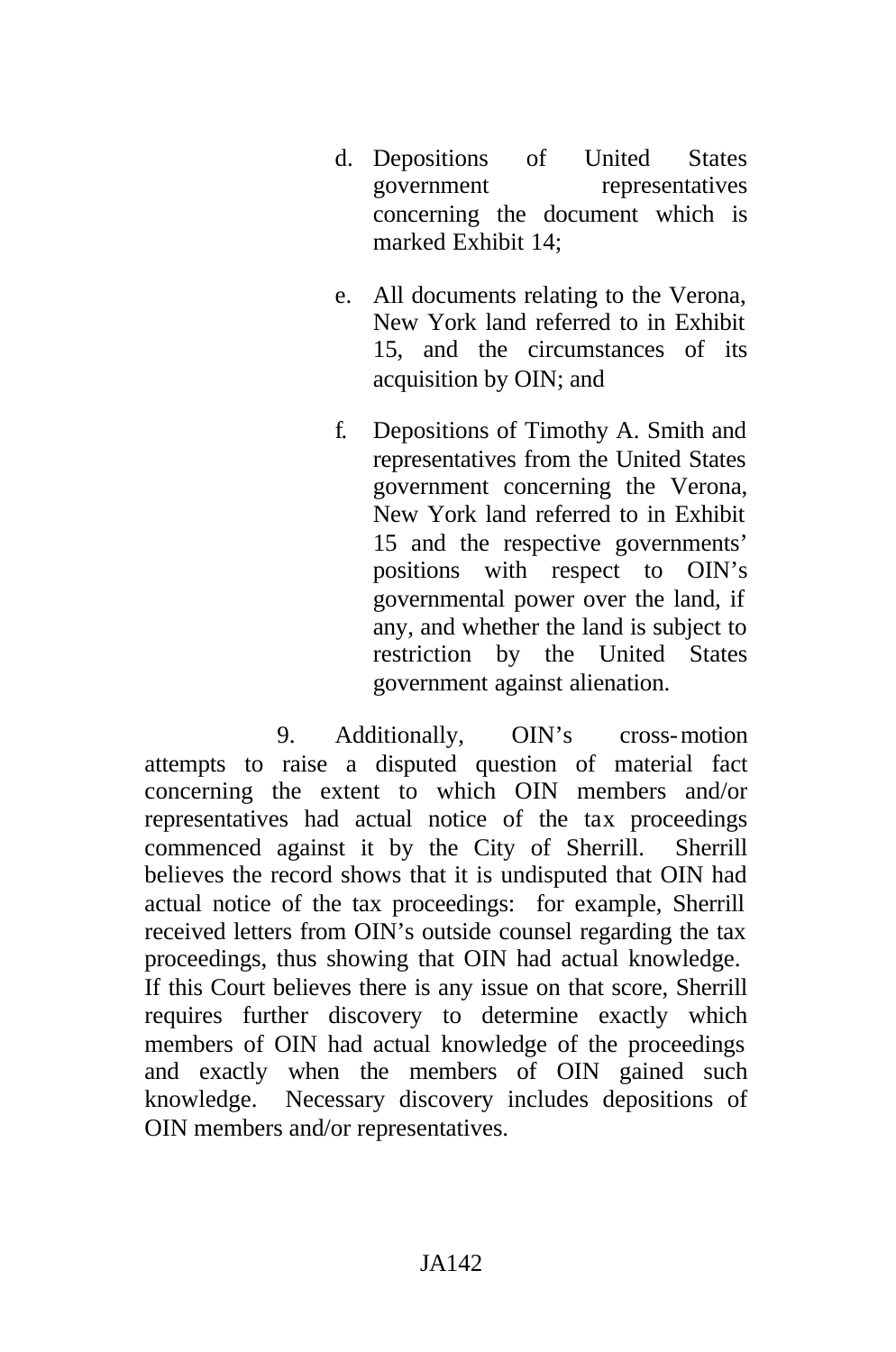10. Moreover, OIN's cross-motion raises disputed questions of material fact underlying whether OIN is entitled to sovereign immunity with respect to Sherrill's counterclaims in this action. In order to determine whether OIN is entitled to sovereign immunity, Sherrill is entitled to discovery of:

- a. All documents relating to whether OIN has consistently and continually maintained its tribal status and remains an Indian tribe such that it may claim sovereign immunity; and
- b. Depositions of OIN members and United States government representatives concerning whether OIN has consistently and continually maintained its tribal status and remains an Indian tribe such that it may claim sovereign immunity.

11. Finally, even if every claim in the Carmen Affidavit and the OIN Memorandum are true, Sherrill is entitled to the discovery described above and additional discovery so that it may mount a defense to OIN's claims in support of its Cross-Motion for Summary Judgment on the basis of the doctrines of laches, estoppel, waiver, statute of limitations, unclean hands, consent, extinguishment, diminishment and ratification. There are disputed issues of material fact underlying all of those defenses to OIN's claims of right to the land at issue as tribal land.

12. Sherrill served OIN with a document request and interrogatories on August 9, 2000, in an attempt to obtain facts relevant to the issues raised in OIN's crossmotion. Sherrill granted OIN's request for an extension to respond to these discovery requests until October 30, 2000. OIN produced no documents and failed to sufficiently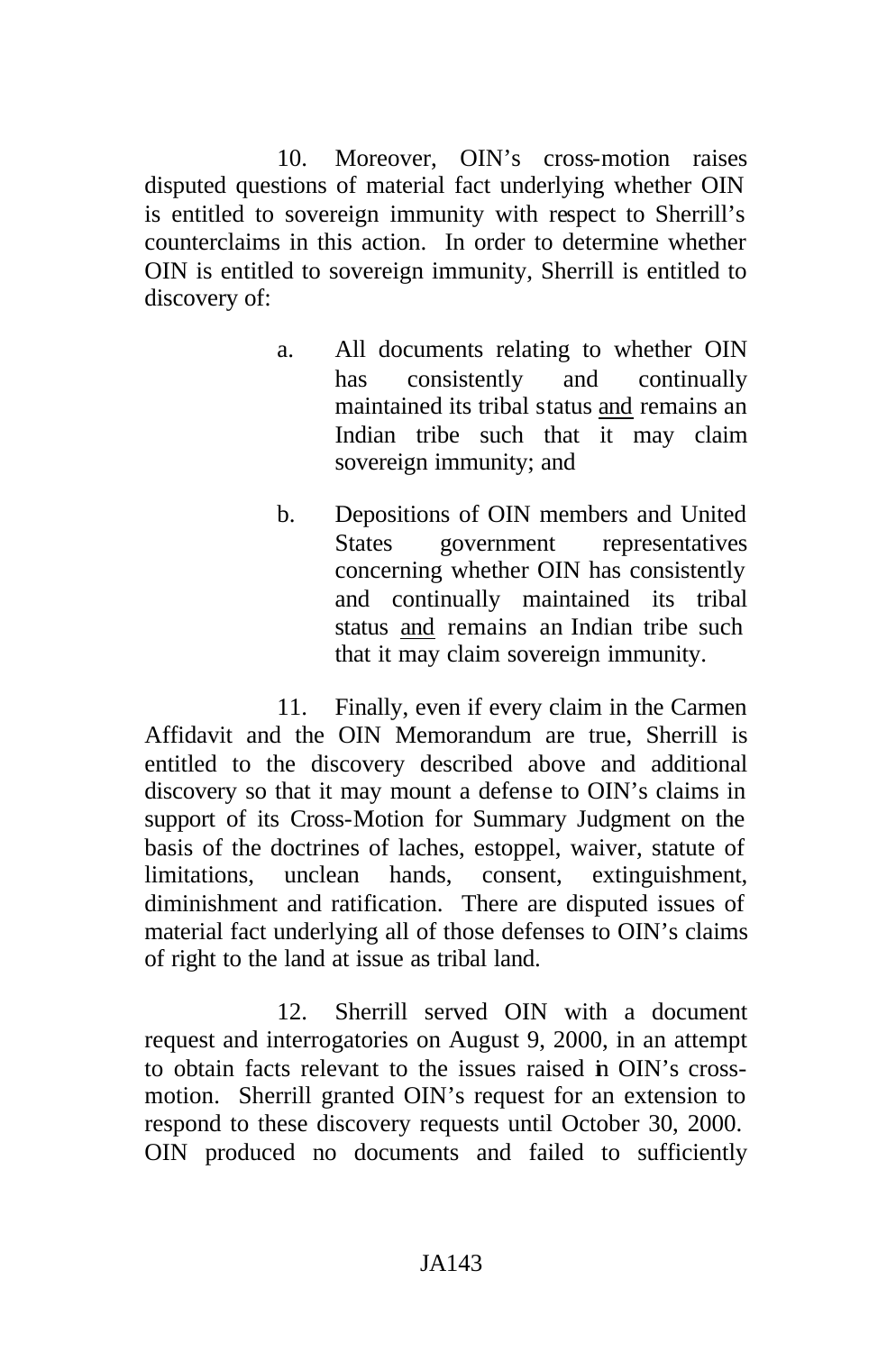respond to Sherrill's interrogatories. Indeed, the objections and responses are tantamount to a refusal to answer. Given the early stage of this litigation, OIN's wholly inadequate responses to Sherrill's discovery requests, and the need for additional documentary discovery, depositions and expert discovery to determine certain of the factual issues outlined above, Sherrill is entitled to substantial discovery before fully opposing OIN's Cross-Motion for Summary Judgment.

> Ira S. Sacks (Bar code No. 510475)

Sworn to before me this 13<sup>th</sup> day of November, 2000

Notary Public Marion Roppolo Notary Public of New York No. 01P04782244 Qualified in New York County Commission Expires October 31, 2002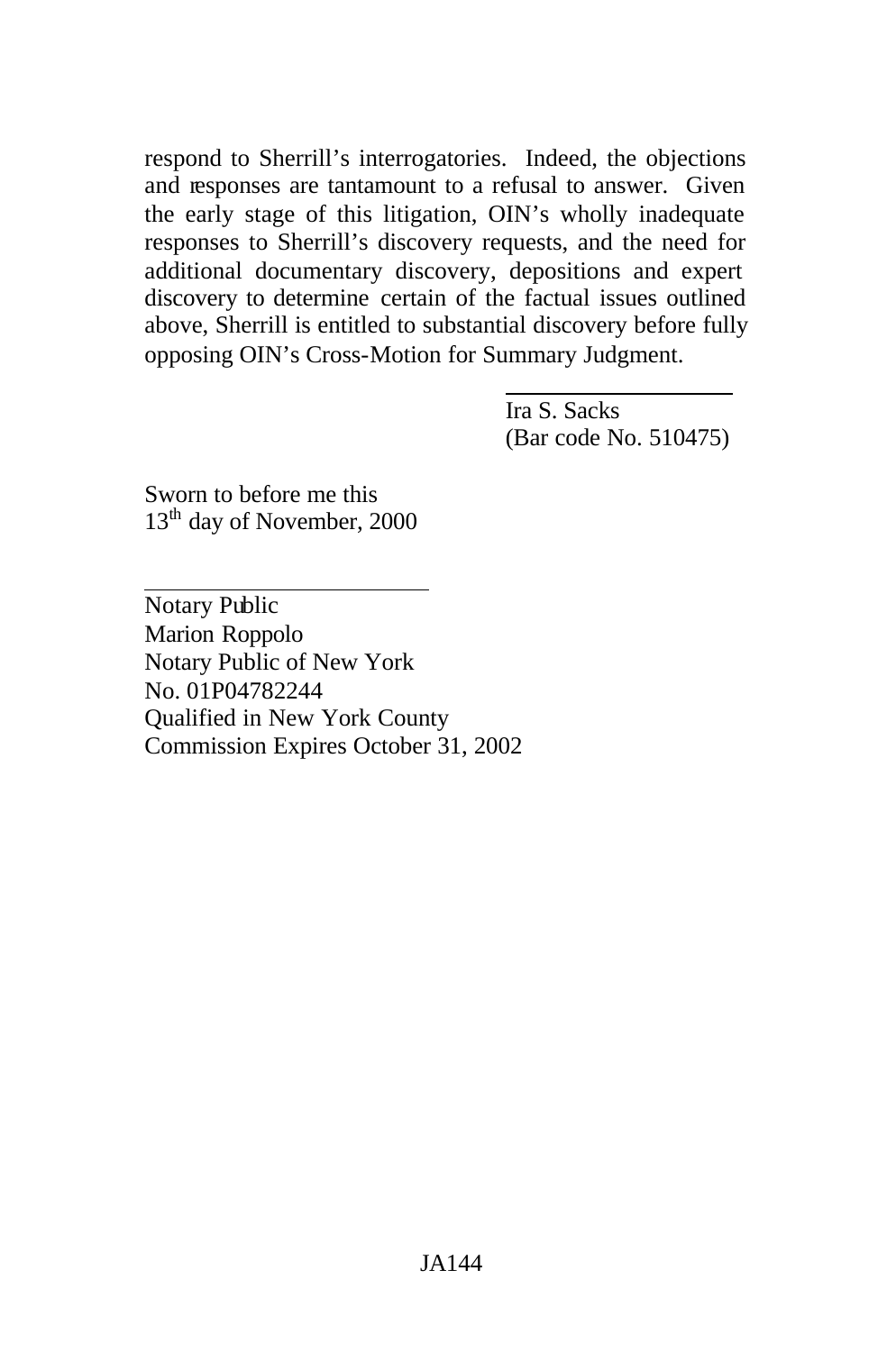**Certain Exhibits to Motions in** *Oneida Indian Nation v. City of Sherrill***, 00 CV 223 (NDNY)**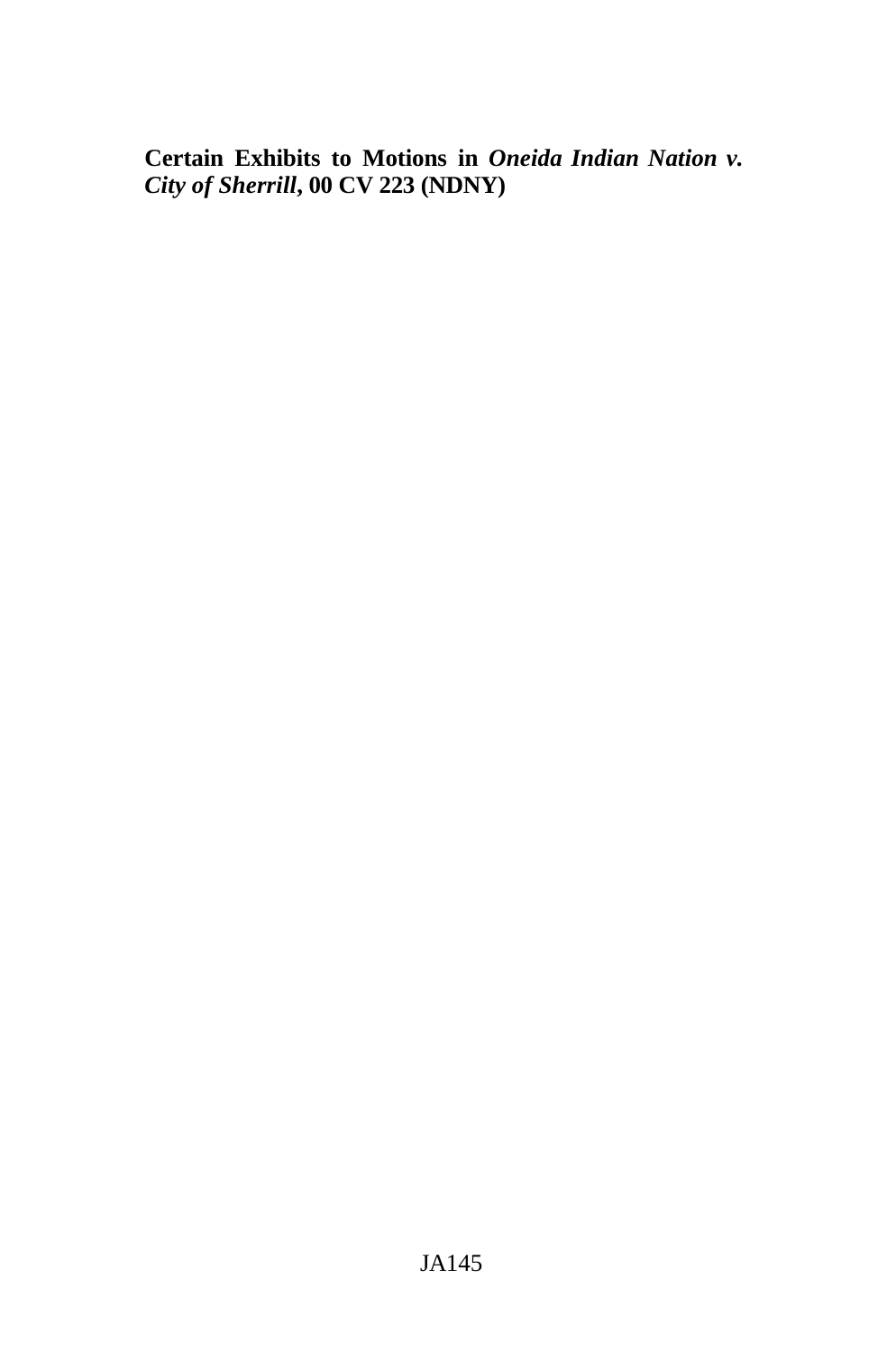## **Approximate Transcription of Statement of Ransom H. Gillet at Oneida Castle, August 9, 1838**

To the chiefs headmen & warriors of the Oneida Indians in New York

In order to prevent all [resistance?] and to counteract all misapprehensions concerning the purport of the treaty concluded between the United States and the New York Indians at Buffalo Creek on the 15<sup>th</sup> day of January 1838  $\&$ which was ratified by the Senate of the United States with amendments which have been this day assented to you by by [sic] the Oneidas at Oneida Castle I hereby most solemnly assure them that the treaty does not and is not intended to compel the Oneidas to remove from their reservation in the State of New York to the west of the State of Missouri or elsewhere unless they shall hereafter voluntarily sell their lands where they reside & agree to do so. They can if they choose to do so remain where they are forever. The treaty gives them lands if they go to them  $\&$  settle there but they need not go unless they wish to. When they wish to remove they can sell their lands to the Governor of the State of New York & then emigrate. But they will not be compelled to sell or remove.

| Dated at Oneida Castle | RH Gillet    |
|------------------------|--------------|
| August 9, 1838         | Commissioner |

I certify that the above was signed by the Commissioner of the United States In my presence

Timothy Jenkins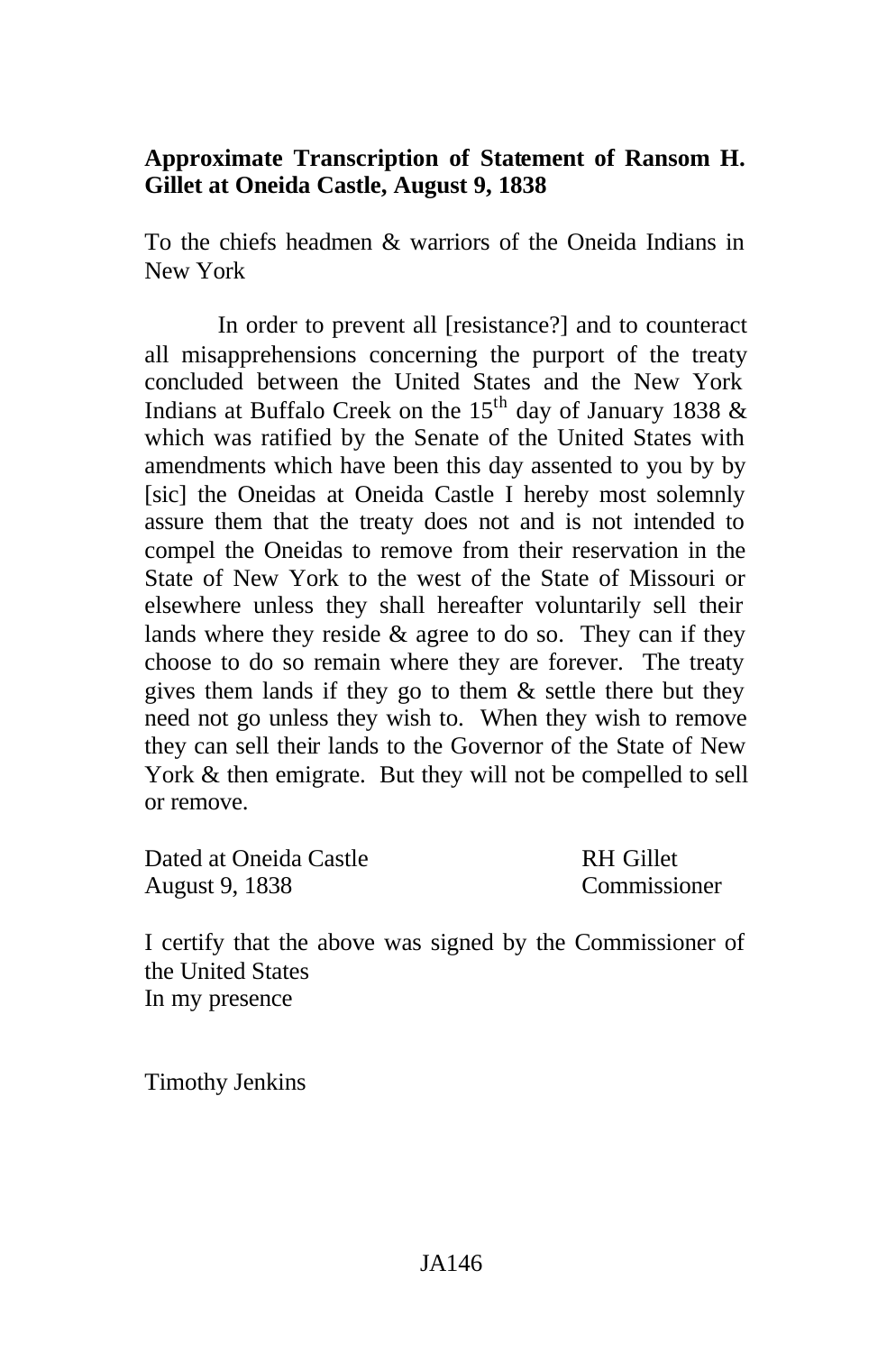**Petition Of Six Nations Of New York Indians Relating To Kansas Lands, United States Senate, January 27, 1883**

**2 nd Session**

**47th Congress SENATE Mis. Doc. No. 38**

#### **P E T I T I O N**

#### **of**

#### **SIX NATIONS OF NEW YORK INDIANS**

#### **RELATING TO KANSAS LANDS**

JANUARY 27, 1883.—Referred to the Committee on Indian Affairs.

FEBRUARY 16, 1883 – Reported with accompanying documents. Ordered to be printed and recommitted.

*To the honorable Congress of the United States of America, duly assembled:*

ARTICLE 1. We, the undersigned sachems, chiefs, headmen, and warriors of the Six Nations of New York Indians, duly assembled in the Onondaga councilhouse of the Onondaga Reservation, this  $12<sup>th</sup>$  day of January, 1883, do most humbly and respectfully petition to your honorable body for a relief or our claims in the Kansas lands growing out of the various treaties made in favor of said Six Nations of New York Indians, namely, by the treaty of February 6, 1826; also treaty proclaimed February 23, 1829; also, treaty proclaimed July 9, 1832; and appendix proclaimed March 13, 1835; the above-mentioned known as Menominee treaties; finally by a treaty which was proclaimed April 4, 1840, according to schedule A therein found with the New York Indians as amended by the State and assented to by the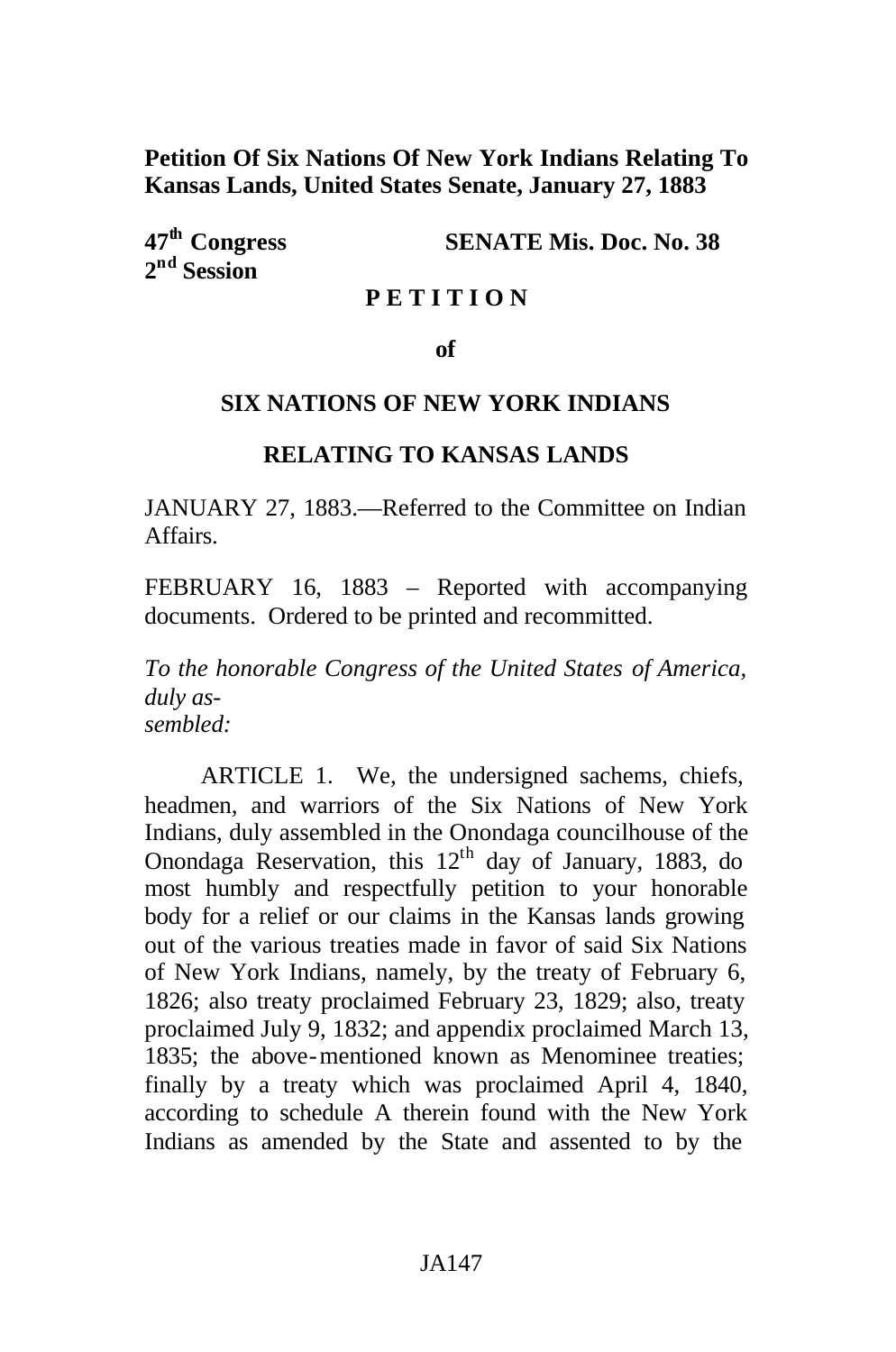several tribes, concluded at Buffalo Creek, in the State of New York, January 15, 1838.

ART. 2. Your humble petitioner further shows and understand their claims to be thus: that is the Menominee treaty proclaimed February 6, 1826, in article 8, that the Menominee Indians of Green Bay did cede lands to the New York Indians by purchase; the above cession mentioned were finally settled and secured to New York Indians by the United States in the Menominee treaty proclaimed July 9, 1832; also in the preamble of the treaty of 1838 between New York Indians and the United States. In the 3d verse, that the said United States acknowledged that, the Green Bay lands was purchased by the New York Indians, so it was theirs by purchase; and in article 1 by the same treaty, the said Green Bay lands were theirs to cede, and did cede it to the United States. In consideration of the above cession on the part of the tribes of the New York Indians the United States agreed to set apart a tract of country situated west of the State of Missouri, in the Indian Territory, of 1,824,000 acres of land, being 320 acres for each soul of said Indians, which the said Indians have never received, or the equivalent of land ceded in Green Bay, Wis., to the United States.

ART 3. Your humble petitioner would respectfully recommend a relief of their above-mentioned claim, be appropriated as a fund to build a highschool in farm of each tribe of the said Six Nations of New York Indians, and to support the same for the special benefit of the youths of said Six Nations of New York Indians.

ART. 4. Your humble petitioner still further shows that the foregoing council of said Six Nations of New York Indians the following resolution was duly adopted:

*Resolved*, That one copy of above petition be sent to the Commissioner of Indian Affairs, one copy to Secretary of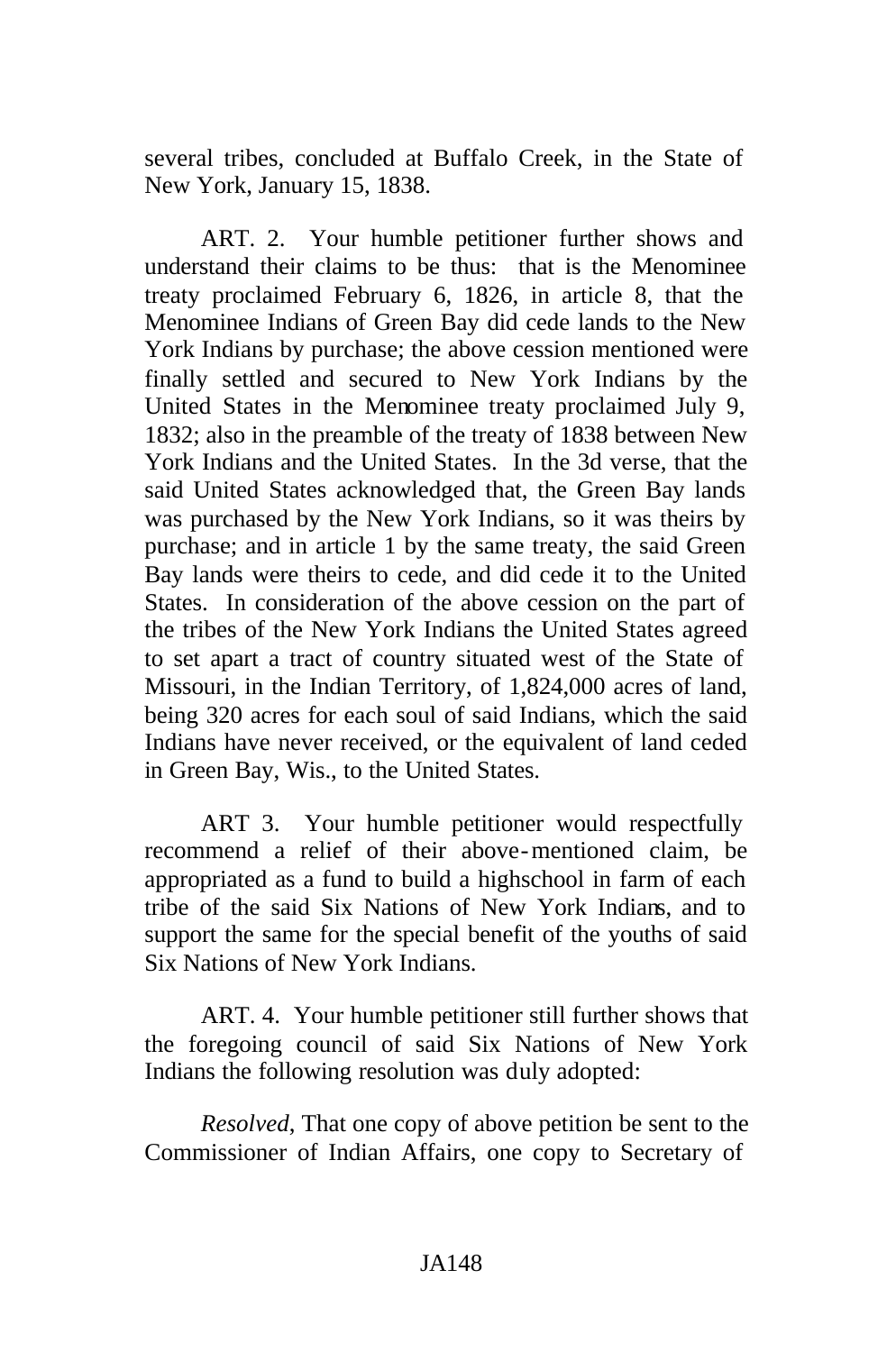Interior, one copy to the President of the United States of America.

#### ADOPTED.

ART. 5. Your humble petitioner shows that by vote of this council duly appoint Andrew John, jr. , as the chairman of the delegates to Washington, D.C., to the proper department of the United States Government for the purpose of presenting the above-mentioned claim, and support the same, to make an early settlement of the within petition; also, the following names appointed delegates with said Andrew John, jr., namely,: Moses Lay, Peter Shongo, in behalf of Seneca Nation; Alexander John, Heman Crow, Cayuga; Abram Hill, Oneida; Daniel Lafort, Tuscarora; Joseph Isaac, Onondagas.

To you we will ever pray.

In witness whereof we hereunto set our hands this  $12<sup>th</sup>$ day of January, 1883.

#### SYLVESTER LAY,

*President of the Seneca Nation*

*HIRAM DENNIS,*

*HARRISON HALFTOWN,*

*MARSH PIERCE,*

*WALTER KENNEDY,*

*MOSES LAY,*

*PETER SHONGO,*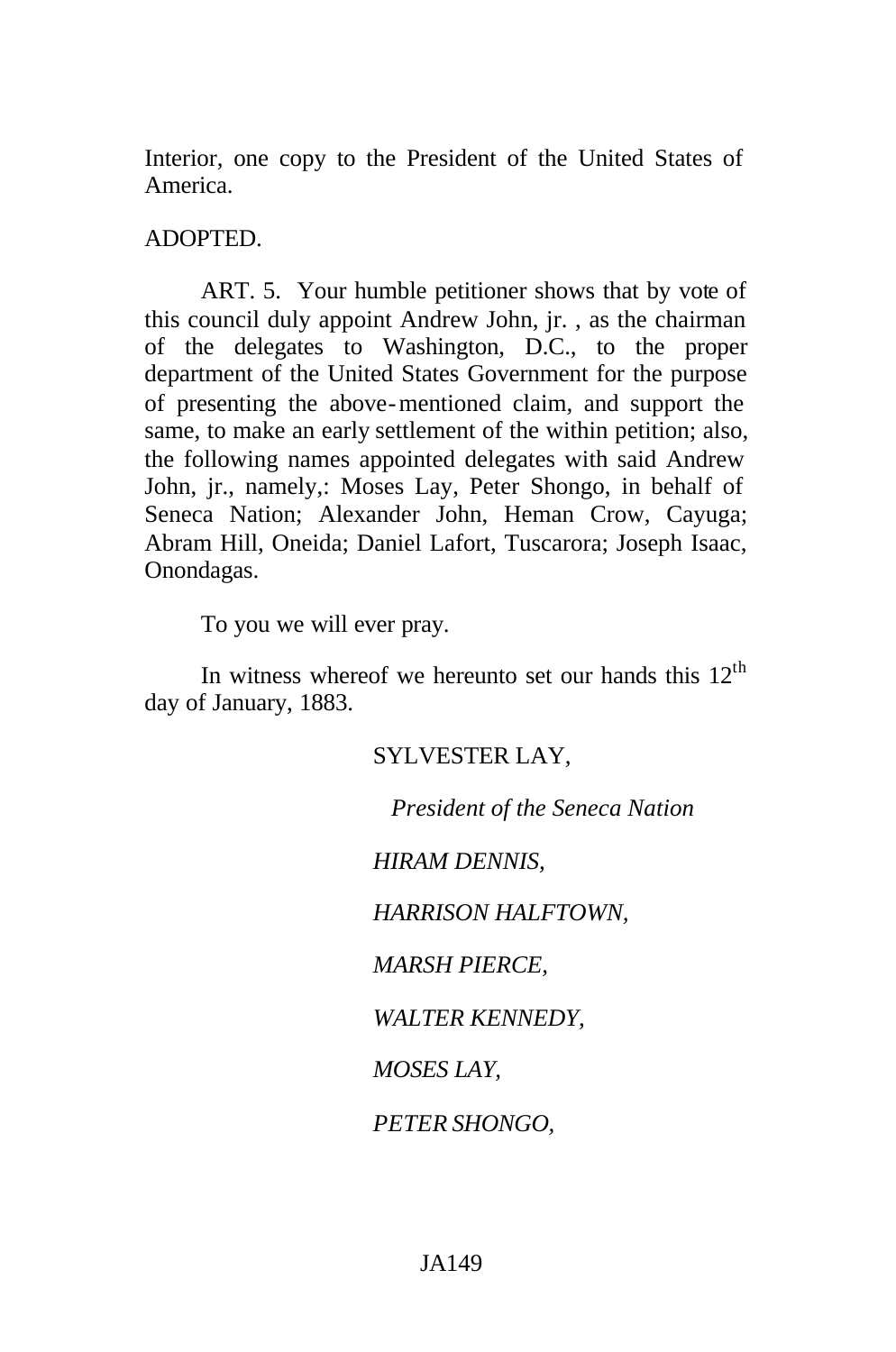*Councilors of the Seneca Nation of Indians,*

ANDREW JOHN, JR.,

## ALEXANDER JOHN,

his

HEMAN X CROW,

mark

*Cayuga Chiefs.*

### ELIAS JOHNSON,

his

JAMES X PEMPLETON,

mark

*Chiefs of the Tuscerora Nation.*

## JOSEPH ISAAC,

his

JACOB X BIGBEAR,

mark

*Chiefs of the Onondogas.*

his

ABRAM X HILL,

#### JA150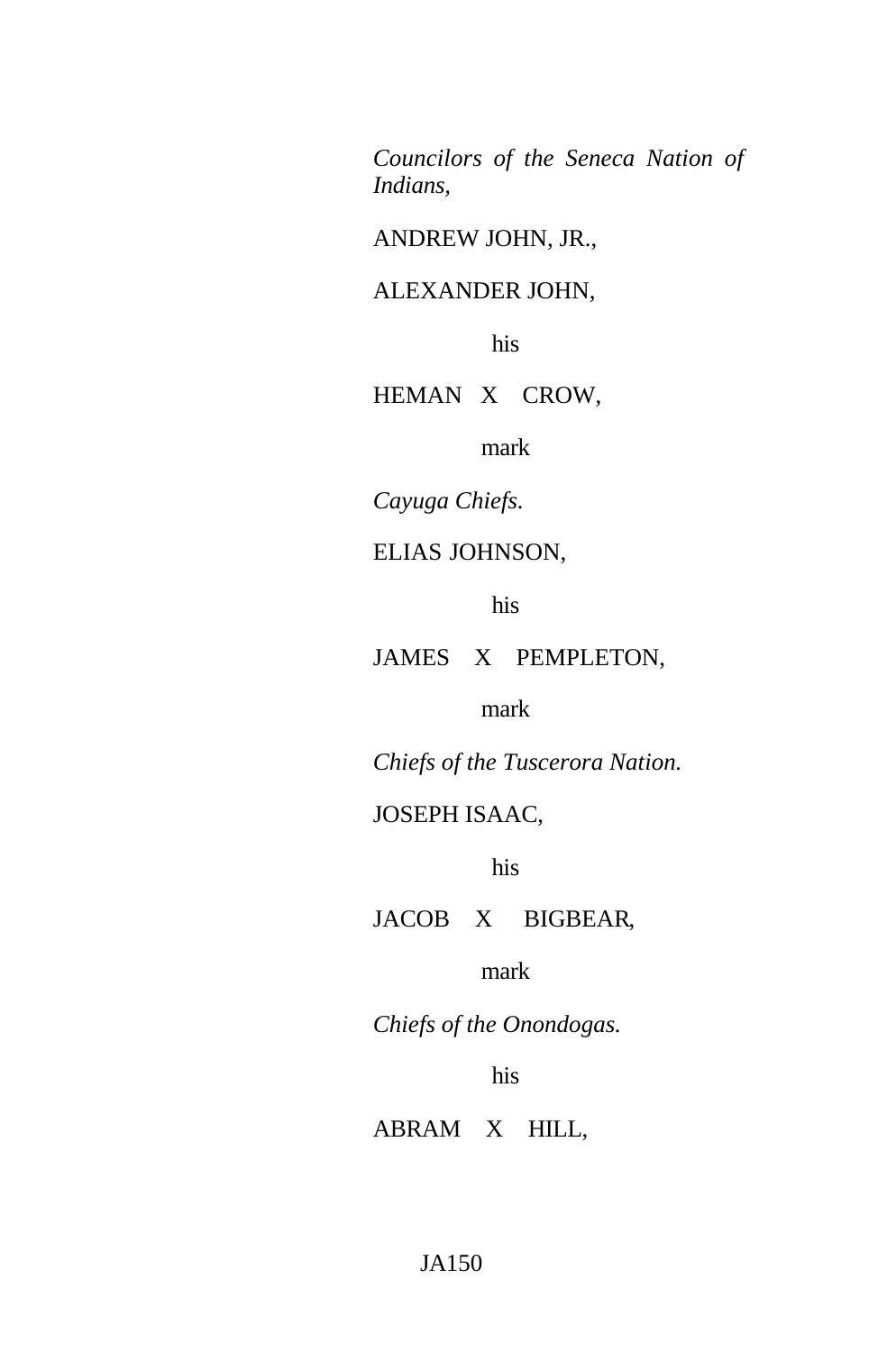mark

his

## ABRAM X ILAND,

mark

his

## HENRY X POWELS,

mark

his

## ELIJAH X LEWIS

### Mark

*Chiefs of the Oneidas.*

## DANIEL LAFORT,

*President of the Council of the Six Nations of New York Indians.*

## LESTER BISHOP,

*Clerk of the Six Nations from Cattarangus Reservation.*

## UNITED STATES INDIAN SERVICE.

*New York Agency:*

RANDOLPH, *January 19, 1883.*

## JA151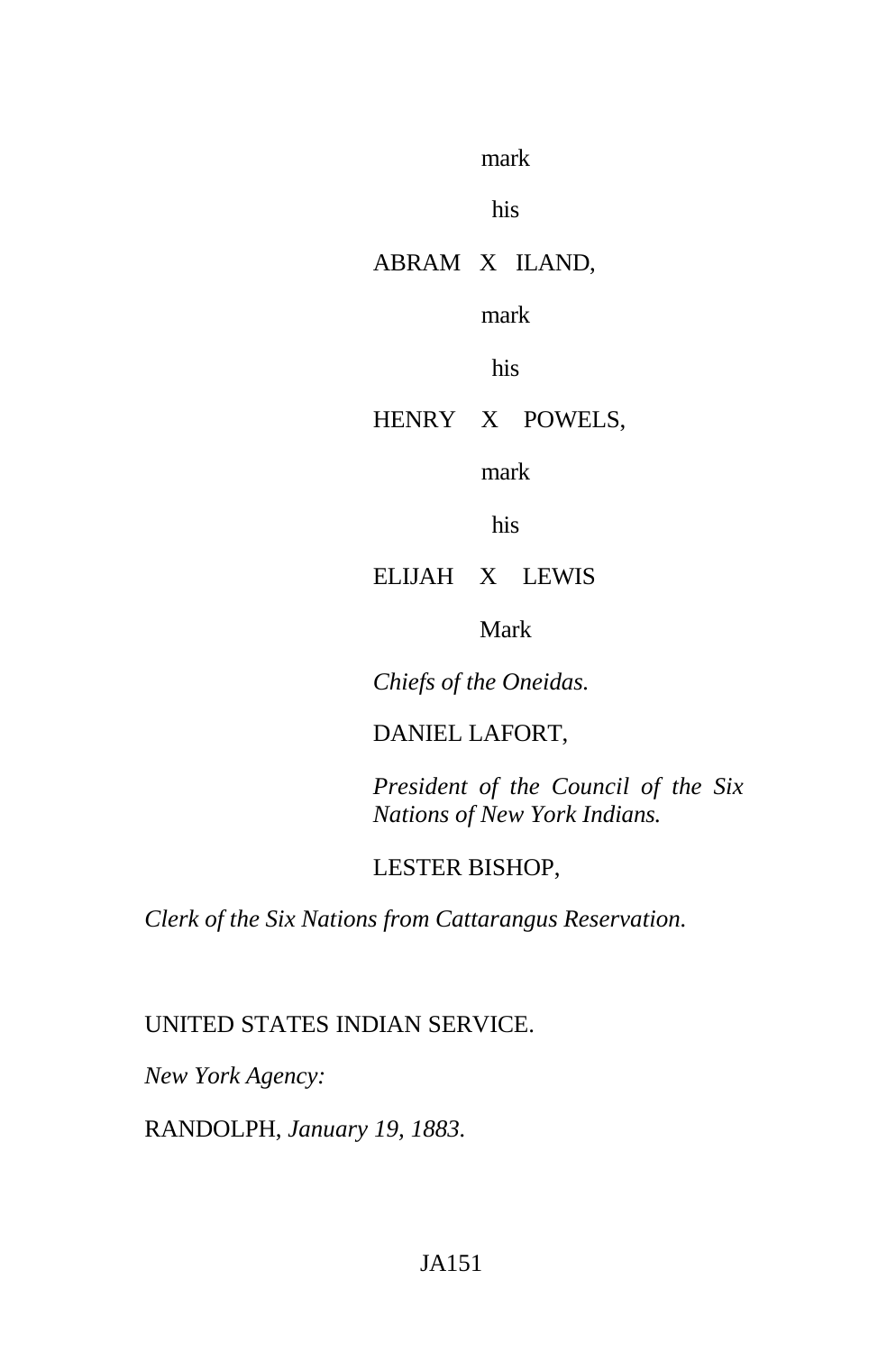I, Benjamin G. Casler, United States Indian agent for this agency, do hereby certify that the foregoing petition of the council of the Six Nations of New York Indians is duly executed, and the delegation duly appointed by the council of the Six Nations to present the same at Washington, D.C., to the President of the United States, the Congress of the United States, the Secretary of the Interior, and the Commissioner of Indian Affairs, consists of the following members: Andrew John, jr., chairman; Mosca Lay, Peter Shongo, Lester Bishop, Senecas; Alexander John, Herman Crow, Cayugas; Abram Hill, Oneida; Elias Johnson, Tuscaroras; Daniel Laporte, Joseph Isaac, Onondagas. All of whom are duly constituted and accredited delegates from the Six Nations of New York Indians to visit the city of Washington, D.C., and present said petition and the claims of said Six Nations for compensation for lands in Kansas as set forth in said petition.

BENJ. G. CASLER,

United States Indian Agent.

#### DEPARTMENT OF THE INTERIOR

*Washington, February 12, 1883.*

SIR: In reply to the communication received from your committee of the  $29<sup>th</sup>$  ultimo, inclosing the petition of the Six Nations of New York Indians, in relation to their claim to lands in Kansas for any information or suggestions which this department may wish to communicate, I have the honor to invite your attention to the accompanying copy of report of the  $9<sup>th</sup>$  instant from the Commissioner of Indian Affairs, to whom the subject was referred.

Very respectfully,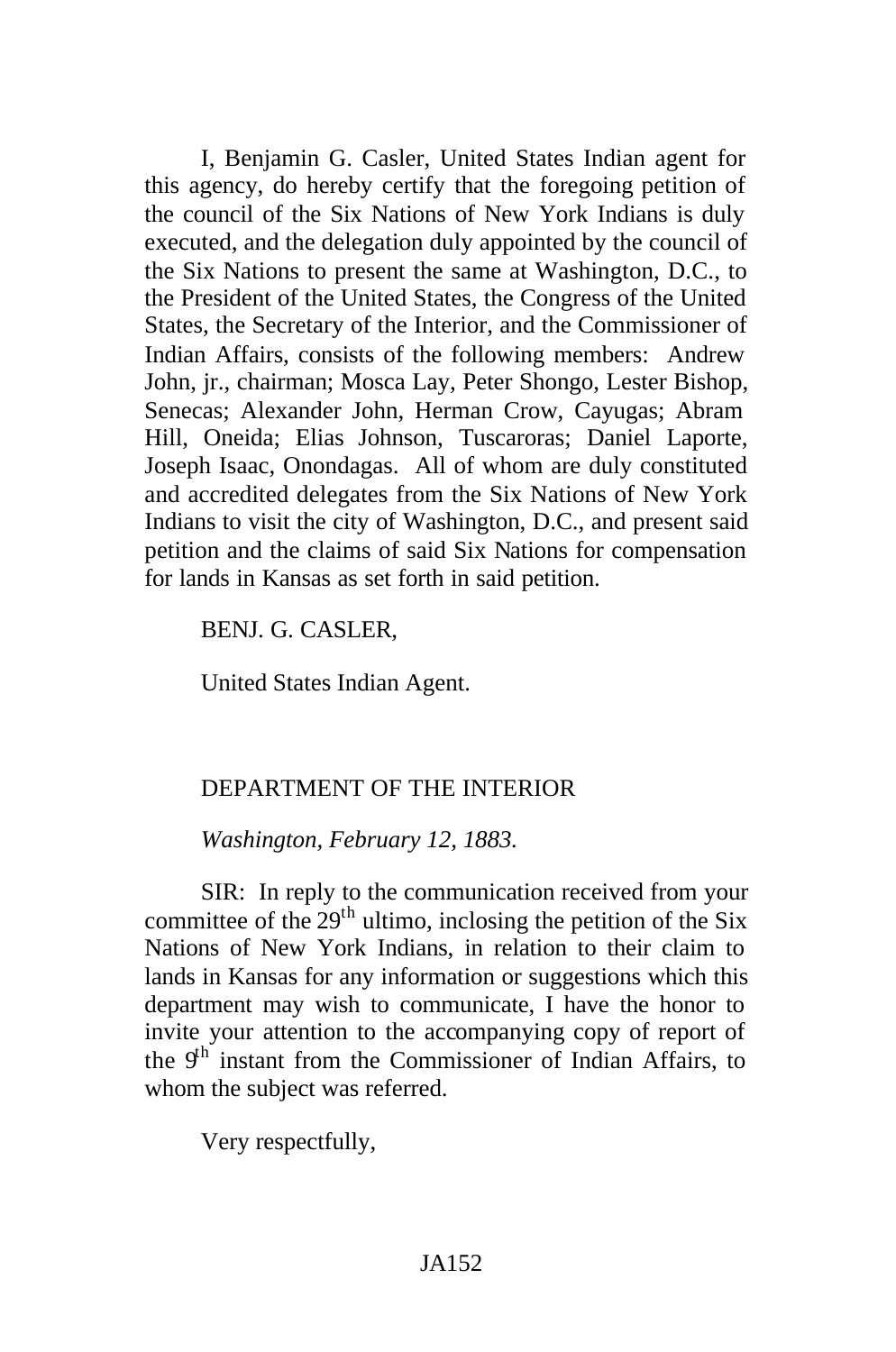#### H. M. TELLER,

*Secretary*.

HON. HENRY L. DAWES

\_\_\_\_\_\_\_\_\_\_\_\_

*Chairman Senate Committee on Indian Affairs.*

#### DEPARTMENT OF THE INTERIOR,

### OFFICE OF INDIAN AFFAIRS,

*Washington, February 9, 1883.*

SIR: I am in receipt, by department reference, of a communication from J. R. McCarty, clerk of the Senate Committee on Indian Affairs, dated January 29, 1883, in which he incloses the "petition of the Six Nations of New York Indians relating to Kansas lands," and stated that "the committee will be glad to receive from your department any information or suggestions which you may wish to communicate regarding the subject."

The petition sets forth that by certain treaties between the New York Indians and the Menomonees, the former purchased of the latter certain lands in Wisconsin, which lands were secured to the New York Indians by the treaty between the United States and the Menomonees concluded February 8, 1831 (7 Stat., 342); and that by the treaty of January 11, 1838 (7 Stat. 550), they ceded the lands in Wisconsin acquired from the Menomonees to the United States, in consideration for which the United States agreed to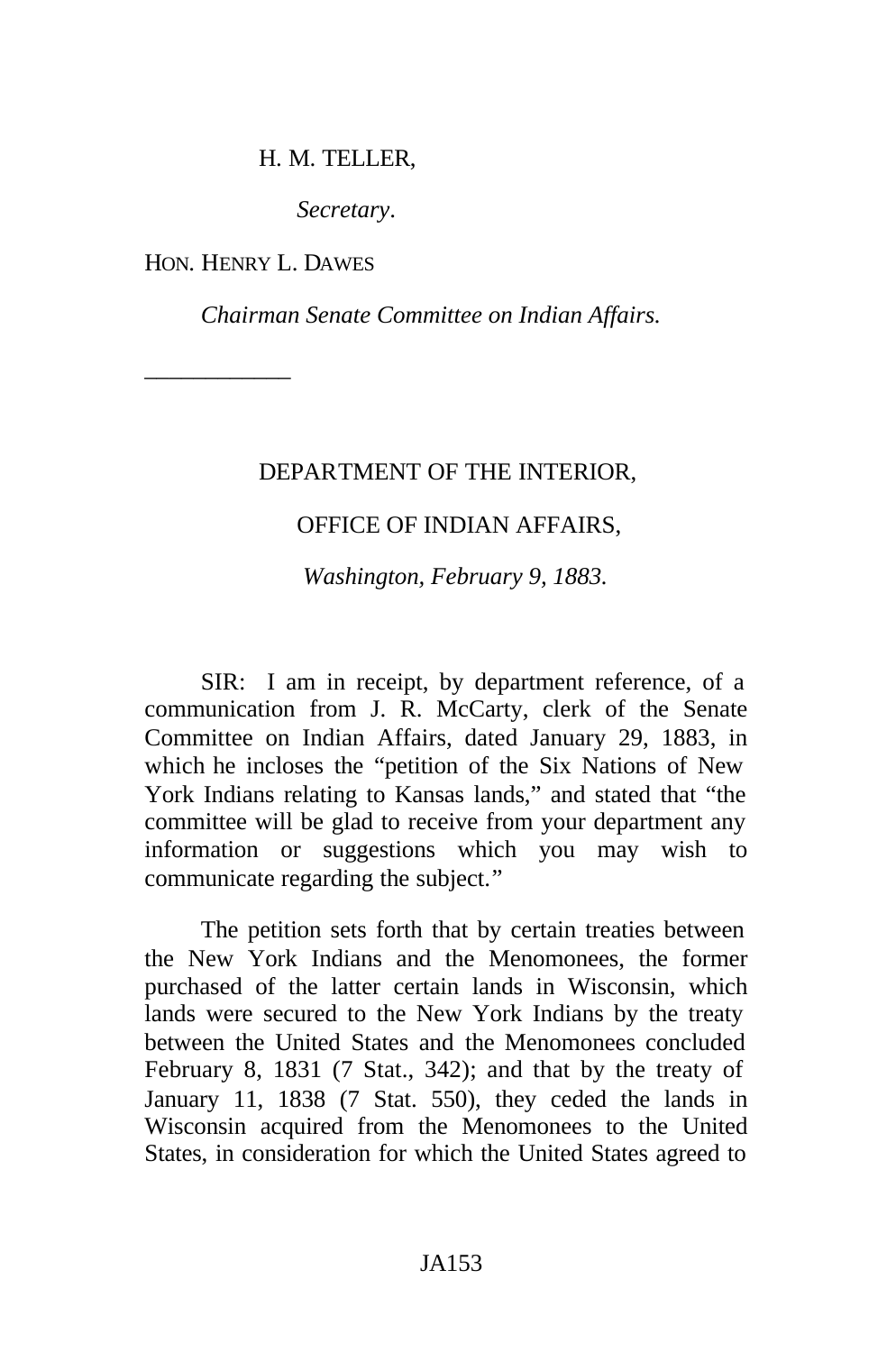set apart a tract of country situated west of the State of Missouri in the Indian Territory of 1,824,000 acres of land being 320 acres for each one of said Indians, which lands the said Indians have never received, or the equivalent of land in Wisconsin ceded to the United States. They ask as relief on account of the above claims that a fund be appropriated sufficient to build a high school for each tribe of said Six Nations and to support the same.

The petition is signed by delegates on behalf of the Senecas, Cayuga, Oneidas, Tuscaroras, and Onondagas.

The history of the negotiations between the New York Indians and the Menomonees and Winnebagoes, and the action of the government in connection therewith, may be found in Senate Ex. D.C. No. 189,  $27<sup>th</sup>$  Congress, 2d session.

By the treaty of February 8, 1831, between the United States and the Menomonees (7 Stat., 342), the latter, although protesting that they were under no obligations to recognize any claim of the New York Indians to any portion of their country, and that they neither sold nor received any value for the land claimed by these tribes, yet agreed that such part of the lands described, as the President might direct, might be set apart as a home to the several tribes of New York Indians who might remove and settle upon the same within three years from the date of the agreement.

By a supplemental agreement concluded February 17, 1831 (7 Stat., 346), this limitation was changed so as to require the President to prescribe the time for removal and settlement.

The claim of the Menomonees that they had not received any value from the New York Indians for the lands in Wisconsin does not appear to be well founded. In the treaty between these Indians, August 18, 1821, approved by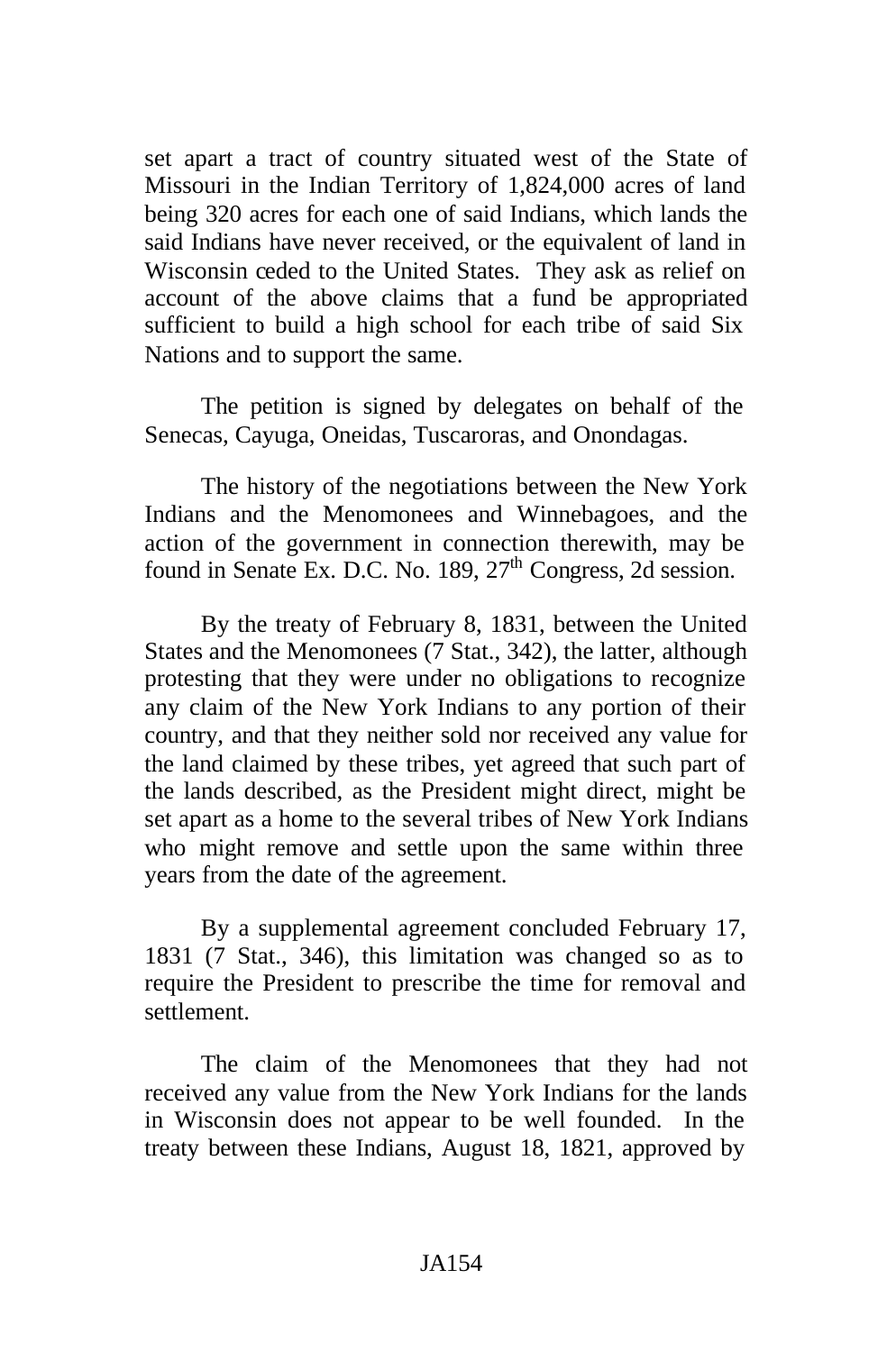the President, February 9, 1822, the receipt of \$500 is acknowledged, and a receipt dated September 16, 1822, acknowledges the payment of \$1,500 in goods.

The preamble to the treaty between the United States and the New York Indians concluded January 15, 1838 (7 Stat., 550), recites that, with the approbation of the President of the United Sates, purchases were made by the New York Indians from the Menomonee and Winnebago Indians of certain lands at Green Bay, in the Territory of Wisconsin, and after much difficulty and contention with those Indians concerning the extent of that purchase the whole subject was finally settled by a treaty between the United States and the Menomonee Indians, concluded in February, 1831, to which the New York Indians gave their assent on the  $17<sup>th</sup>$  of October, 1832; that by the provisions of that treaty 500,000 acres of land were secured to the New York Indians of the Six Nations and the St. Regis tribe as a future home, on condition that they all remove to the same within three years or such reasonable time as the President should prescribe; and that the President is satisfied that various considerations have prevented those still residing in New York from removing to Green Bay, &e., in view of which facts the treaty was made.

By the first article of that treaty the several tribes of New York Indians ceded and relinquished to the United States all their right, title, and interest to the lands secured to them at Green Bay by the Menomonee treaty of 1831, except a certain tract reserved.

By the second article, the United States, in consideration of the above cession and relinquishment, agreed to set apart, as a permanent home for all New York Indians then residing in New York, Wisconsin, or elsewhere, a certain tract of country west of the State of Missouri containing 1,824,000 acres, being 320 acres of each soul of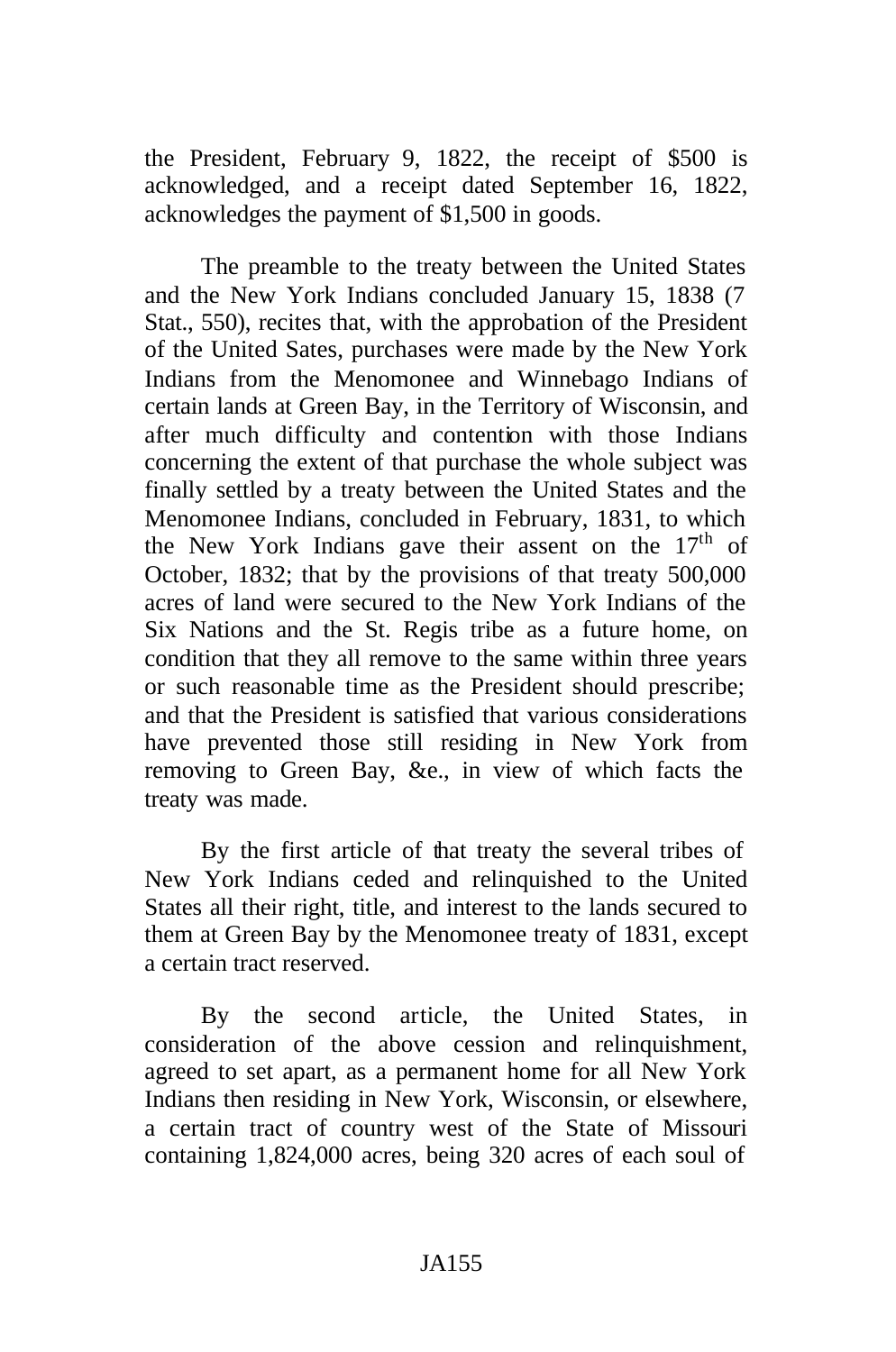said Indians as then computed: "To have and to hold the same in fee simple to the said tribes or nations of Indians, by patent from the President of the United States, issued in conformity with the provisions of the third section of the act" of May 28, 1830 (4 Stat., 411). (The section referred to provides that such lands shall revert to the United States if the Indians become extinct or abandon the same.)

By the third article it was agreed that such of the tribes of the New York Indians as did not accept and agree to remove within five years, "or such other time as the President may from time to time appoint, shall forfeit all interest in the lands so set apart to the United States."

By the fifteenth article the United States agreed to appropriate the sum of \$400,000, "to be applied from time to time under the direction of the President, in such proportions as may be most for the interest of the said Indians, parties to this treaty, for the following purposes, to wit: To aid them in removing to their homes, and supporting themselves the first year after their removal; to encourage and assist them in education, and in being taught to cultivate their lands," &e.

This treaty was proclaimed April 4, 1840. Disputes being arisen under it, growing out of the claims of the Ogden Land Company, to the lands in New York, it was modified in some particulars by a treaty with the Seneca Nation, concluded May 20, 1842 (7 Stat., 586), but the modifications do not appear to affect the articles heretofore quoted from.

Contemporaneous history shows that this treaty of 1838 was made, not in the interests of the Indians, but for the benefit of the land company which owned the right of preemption in the New York lands, and which, therefore, was anxious to secure the removal of the Indians.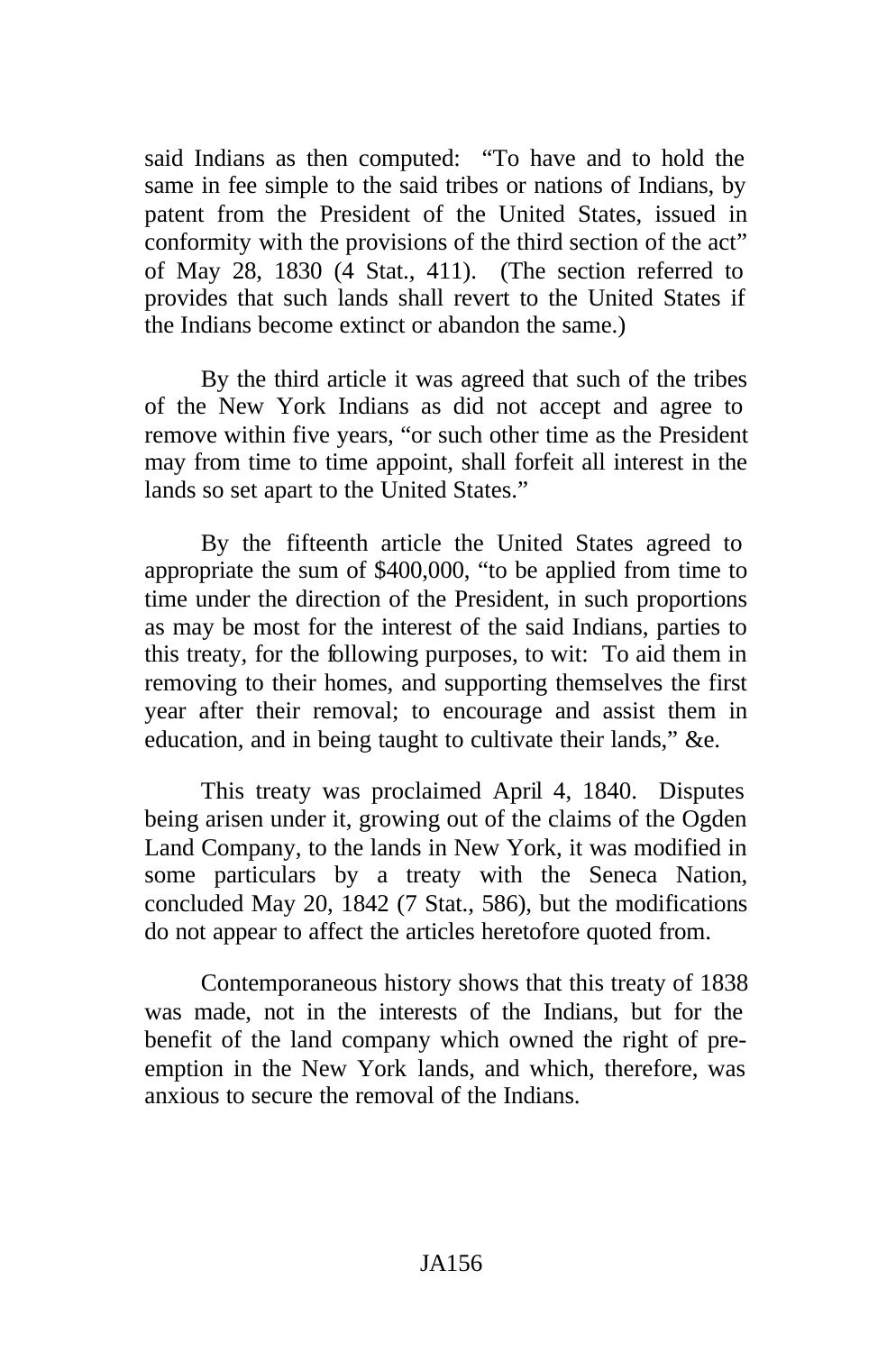There appeared to be no desire on the part of any considerable number of the Indians to remove, and the idea of the removal of small parties was discouraged by the department.

On the  $8<sup>th</sup>$  of May, 1845, this office reported to the Secretary of War that a letter had been received representing that a portion of the Senecas, and others of the Six Nations, then ready to remove, were exceedingly anxious on the subject, and wished to know whether the United States intended to aid them in their removal.

It was stated that there were some 4,000 Indians in New York, that about 250 of them desired to remove, and that it was not seen what advantage would arise from the removal of this small number. It was recommended that no action be taken, which was approved by the department.

The sum of \$20,477.60 had been appropriated on the 3d of March, 1843, for the removal of New York Indians, this estimate being for 250 persons, and being part of the \$400,000 agreed to be appropriated by the fifteenth article of the treaty.

On the  $28<sup>th</sup>$  of May, 1845, Dr. Peter Wilson, accompanying a delegation of New York Indians, in a communication addressed to the Commissioner of Indian Affairs, asked the following question: "Will those who do not remove within the time (five years) forfeit their claims to the western country. This is an important question, and I desire you to answer it in writing."

I do not find that any answer was given. Other representations regarding the removal having been made, this office, on the 12<sup>th</sup> of September, 1845, offered to appoint Dr. Abraham Hogeboom an agent for the removal of the Indians.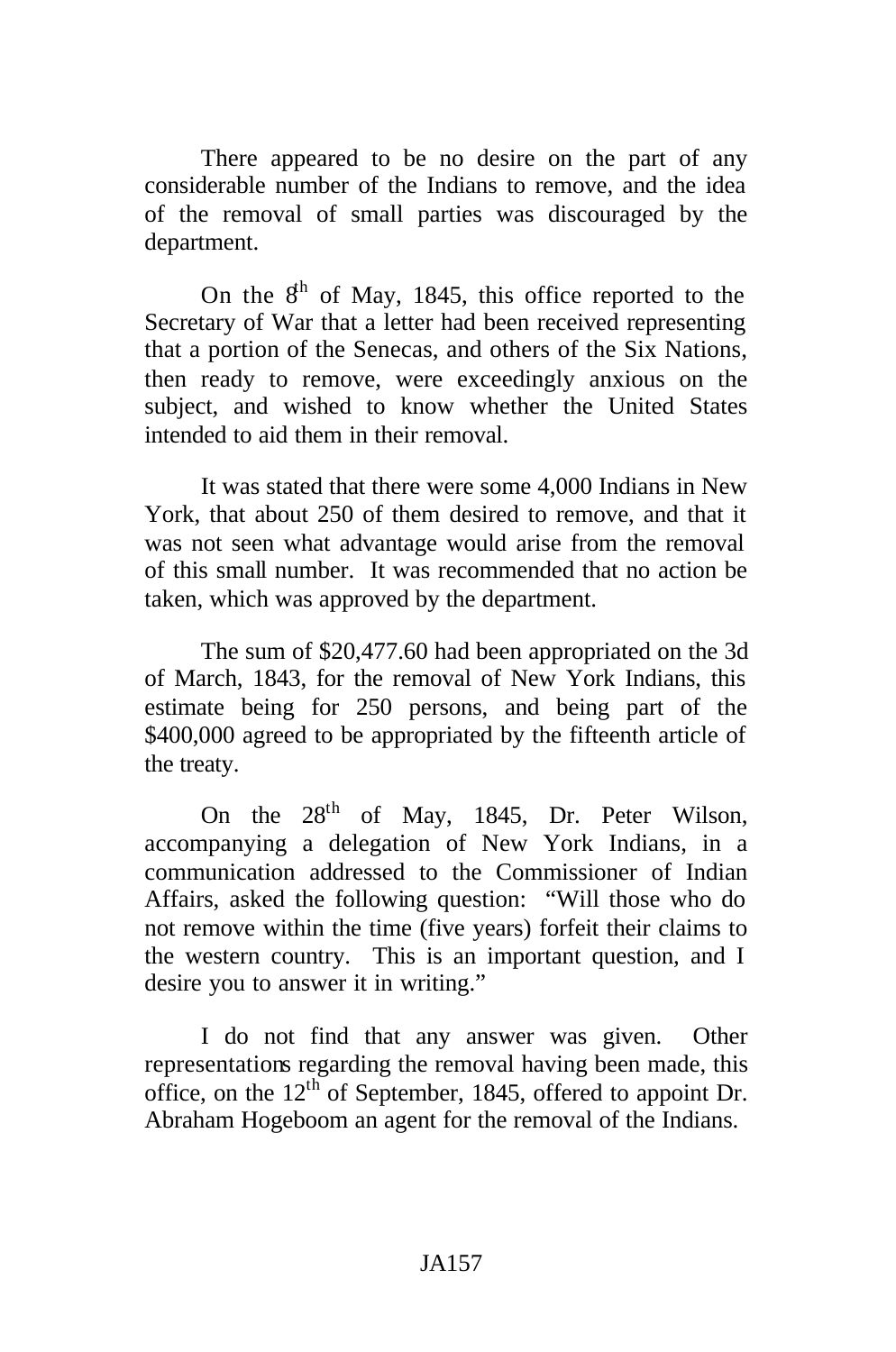Dr. Hogeboom accepted the appointment, and on the  $7<sup>th</sup>$ of November, 1845, informed the office that 260 Indians had been enrolled, and that there appeared to be no doubt of the movement taking place. Ten thousand dollars was sent him on the  $4<sup>th</sup>$  of that month to assist in the removal of the 260 persons.

On the  $8<sup>th</sup>$  of December, 1845, he was informed that as the lakes and rivers had frozen over, the party must not start. It appears, however, that Dr. Hogeboom, notwithstanding the positive instructions of this office, started with a party of about two hundred some time in May, 1846, and on the  $9<sup>th</sup>$  of July, 1846, Agent Harvey reported the arrival of 201 Indians in Kansas. These Indians suffered extremely from destitution and sickness; many of them died, and most of the survivors ultimately returned to New York. No further effort at removal appears to have been made, and only about \$13,000 of the \$20,477.60 was expended. No further appropriation for the removal of these Indians appears to have been made.

It will be observed that these 201 Indians removed after the expiration of the five years fixed in the treaty. No other time for removal appears to have been named by the President.

This appears to be the only organized attempt at emigration ever made, although various parties claiming to be New York Indians settled in Kansas at different times.

The number of those residing there in March, 1859, was reported to be 303, quite a number of them being Canada and Wisconsin Indians not entitled to lands under the treaty of 1838.

June 16, 1860, patents were issued to 32 New York Indians for 320 acres of land each, in Kansas, which is all the land that has been patented under the treaty of 1838.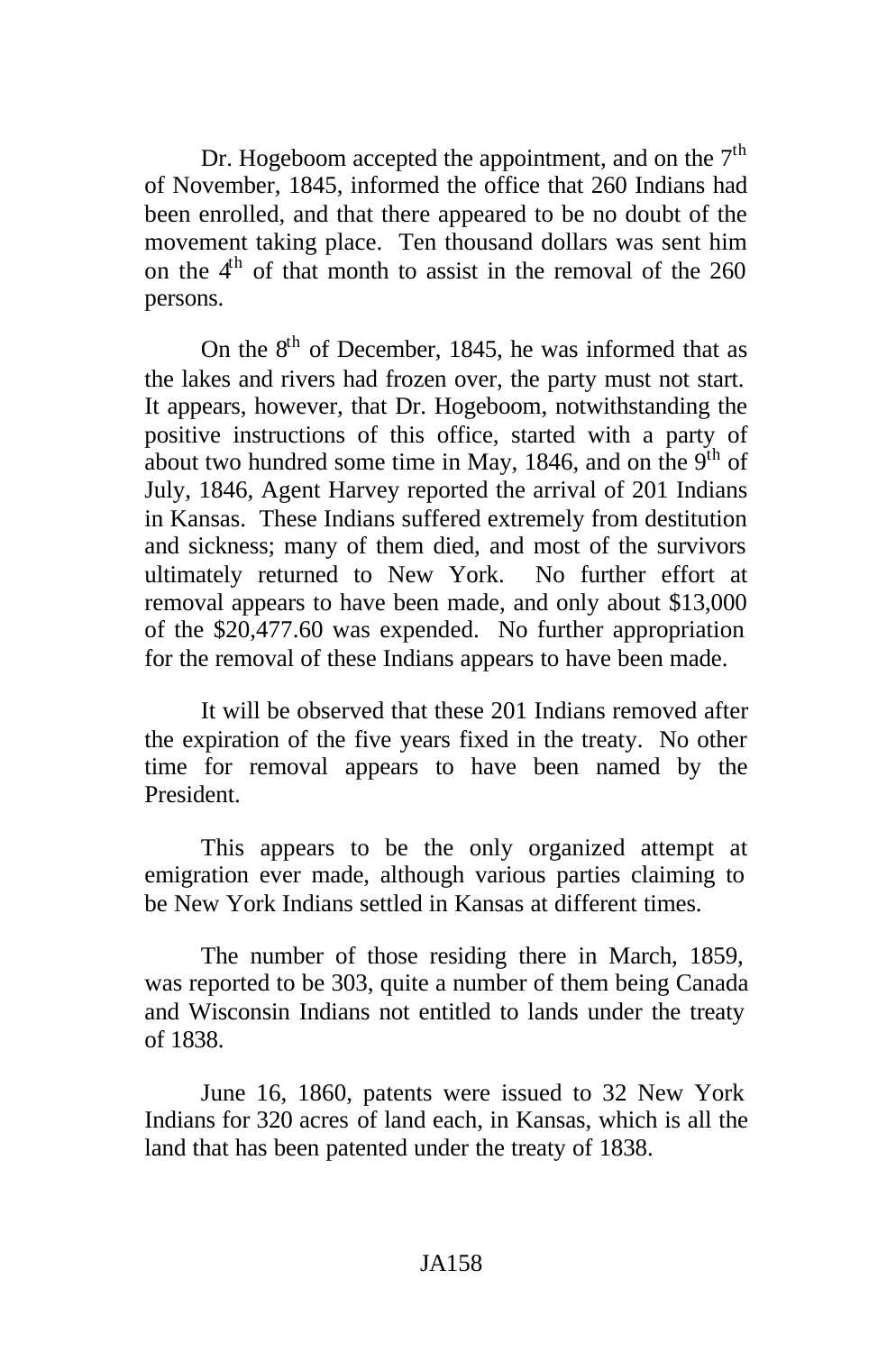On the 4<sup>th</sup> December, 1868, a treaty was concluded with the New York Indians, by the terms of which they surrendered to the United States all claims severally and in common to land west of Missouri, and all right and claim to be removed there, and for support after removal, and all other claims under the treaty of 1838, except their rights to the reservation then occupied by them. This treaty was not ratified by the Senate.

Senator Buckingham, in his report (see Report No. 145, Forty-first Congress, second session), took the ground "that no right to land in Wisconsin and west of Missouri was ever vested in the New York Indians, except the right of occupancy; that an equivalent for the amount paid by them to the Menomonees for lands in Wisconsin was received by those who removed to and settled upon those lands; that the Indians who never removed to the lands set apart for their permanent residence in Wisconsin, and who never removed to and became located on lands set apart for them west of Missouri, did not comply with the requirements of the treaties, and are not entitled to any interest in the lands nor to their proceeds."

A treaty was concluded with the Tonawanda band of Senecas, November 5, 1857 (11 Stat., 735), by which the Indians relinquished all claims under the treaties of 1838 and 1842, in consideration of which the United States agreed to pay and invest the sum of \$256,000 for the said Tonawanda band. This amount is said to be their pro rata share of the \$400,000 removal fund and of 320 acres of land each, at \$1 per acre.

This treaty, Senator Buckingham says, should not be regarded as a precedent by which the government should be bound or guided, as it authorized the payment of moneys to the members of that band, to which they had no claim under former treaties.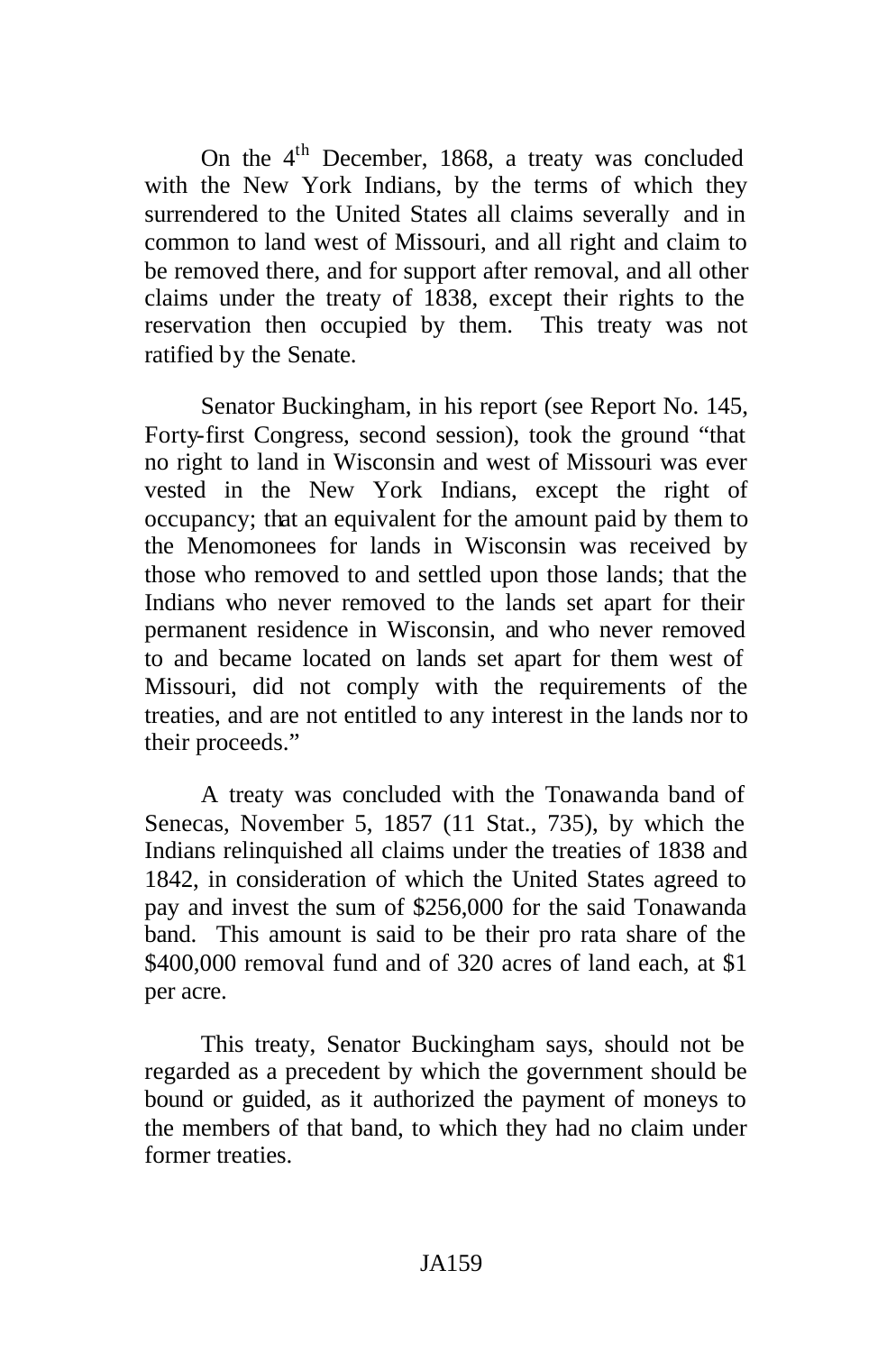It is true that no right to lands in Kansas, except that of occupancy, ever vested in the New York Indians (except the 32 who received patents), but they were entitled upon occupying the lands to receive a patent therefore in fee simple, subject to the proviso that "such lands shall revert to the United States if the Indians become extinct or abandon the same."

The title which they might acquire by occupancy was a base, qualified, or determinable fee, with only the possibility of reversion, and not the right of reversion in the United States, and therefore all the estate is in the Indians. (See decision of United States district court for the western district of Arkansas, May term, 1870, United States *vs.* Ben. Reese.)

Upon the question of the forfeiture of all rights under the treaty by the failure to remove, I am not so clear as Senator Buckingham appears to have been.

The removal was to take place within five years, or such other time as the President might from time to time appoint.

The phrase "or such other time" would seem to mean an extension of time rather than a limitation; that is, that the President might appoint a time for their removal after the expiration of the five years. Permission was given by this office for the removal of a number not less than 250, after the five years had expired. No time was ever named by the President in which the removal must be made or their rights to the land forfeited; nor was any part of the \$100,000 appropriated, except the \$20,177.50 before mentioned. It would seem, therefore, that the United States has not performed all the conditions precedent required by the treaty.

On the other hand it does not appear that the Indians, in any considerable numbers, ever manifested a desire of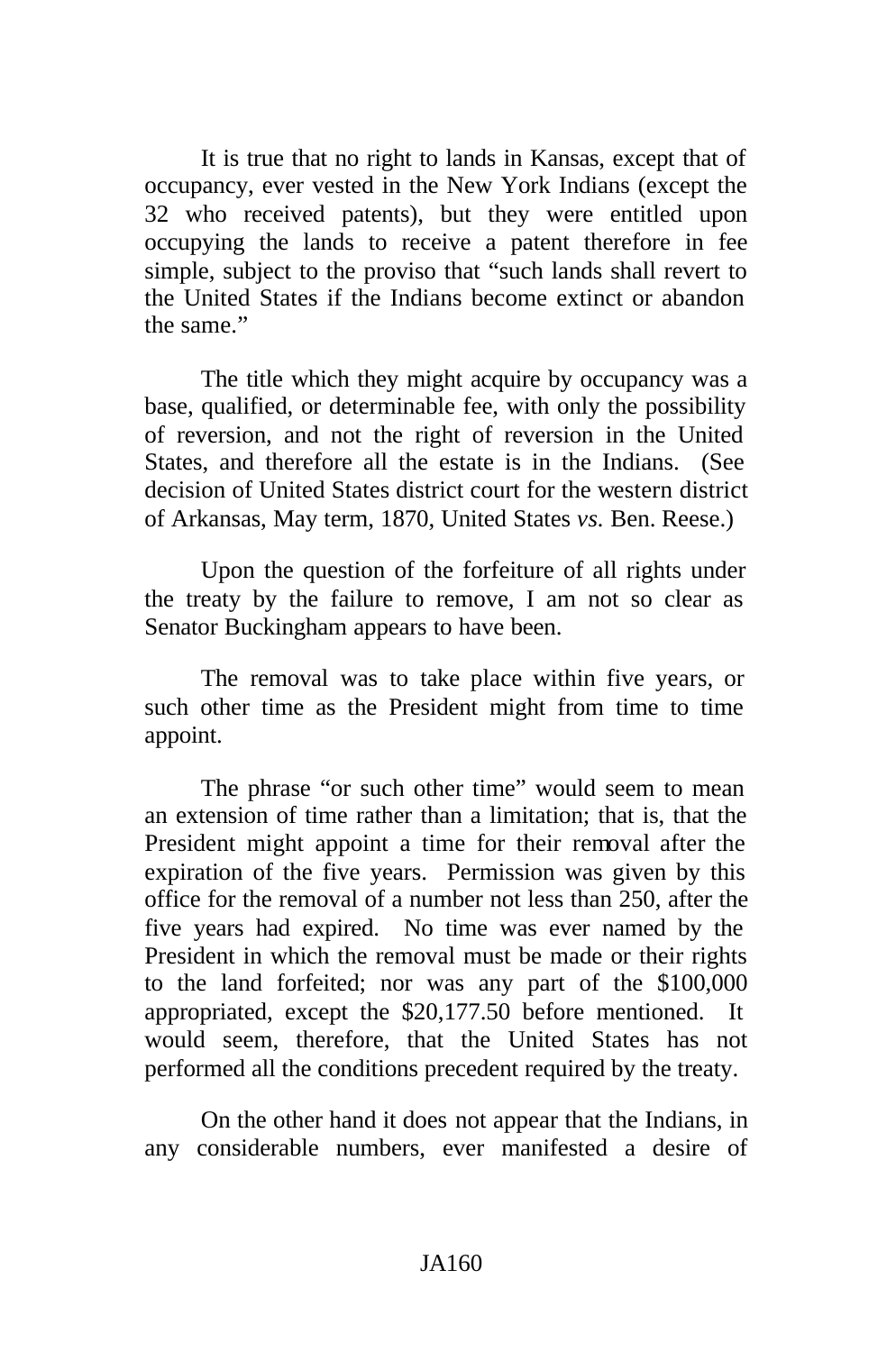willingness to remove to the western lands, but on the contrary, opposed such removal, and in view of the fate of the few who did remove, this unwillingness does not appear strange.

In view of all the facts in the case I am inclined to the opinion that the petition of these Indians is entitled to some consideration.

Should they now insist upon their right to remove and occupy the lands under the treaty, I do not think that the government could show such a refusal on the part of the Indians, and such a performance of conditions on its part as would release it from the obligations of the treaty.

It is presumed that all the lands ceded to these Indians by the treaty of 1838, except that patented to the thirty-two Indians hereinbefore referred to, have been disposed of under the general laws providing for the disposition of the public domain, and the proceeds thereof covered into the Treasury of the United States. The government, therefore, is not now in condition to fulfill the stipulations of the treaty regarding removal, if required to do so, and the Indians would seem to be entitled to some compensation in lieu thereof.

The relief prayed for does not appear to be excessive, and is not for the benefit of the Indians individually, but for their advantage and improvement as a race.

I think that a due consideration for them as wards of a powerful nation, and a liberal construction of their rights under treaty stipulations, require that the relief asked for should be granted.

I return the petition and inclose a copy of this report.

Very respectfully, your obedient servant,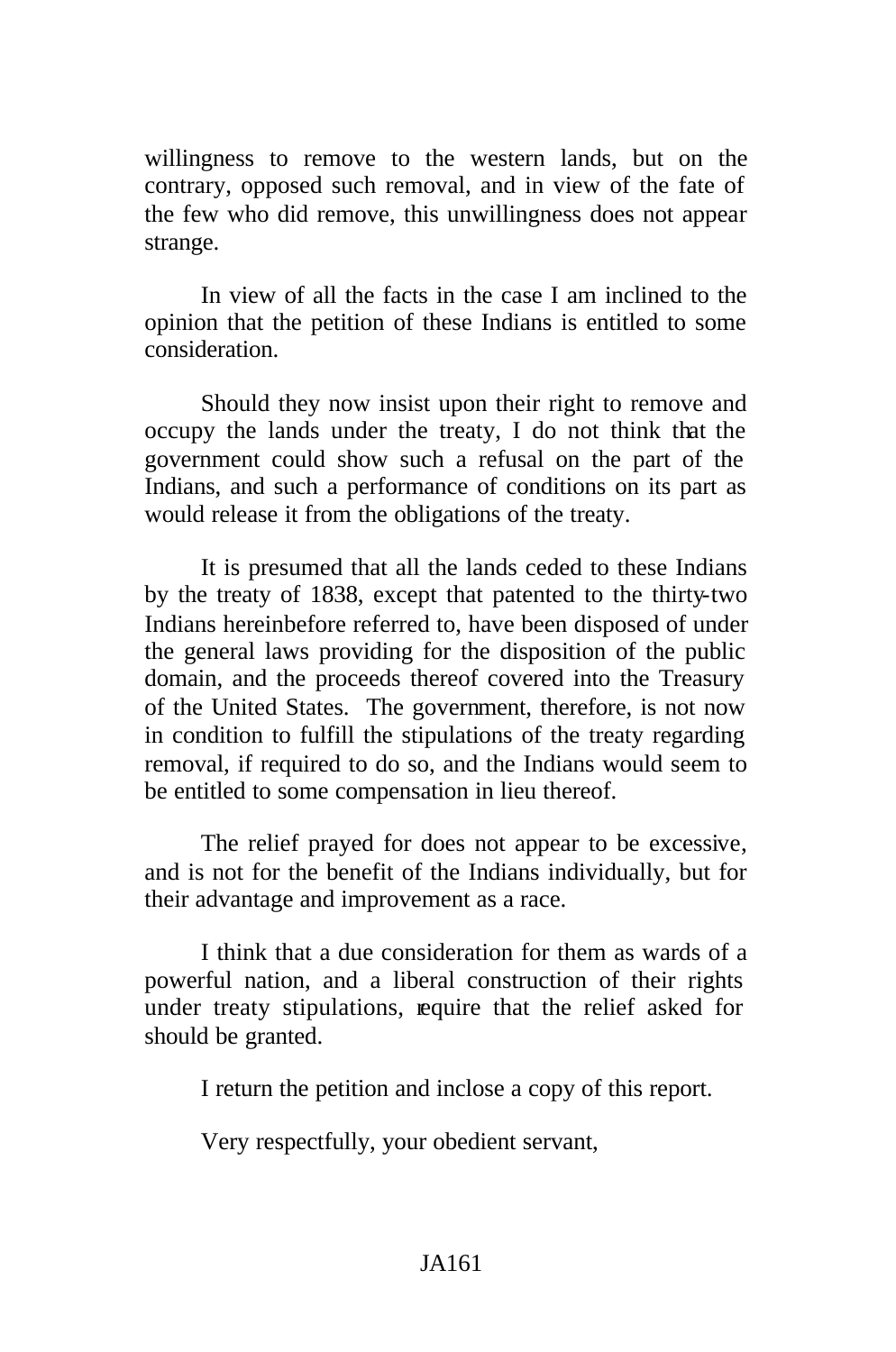## H. PRICE,

# *Commissioner.*

\* \* \*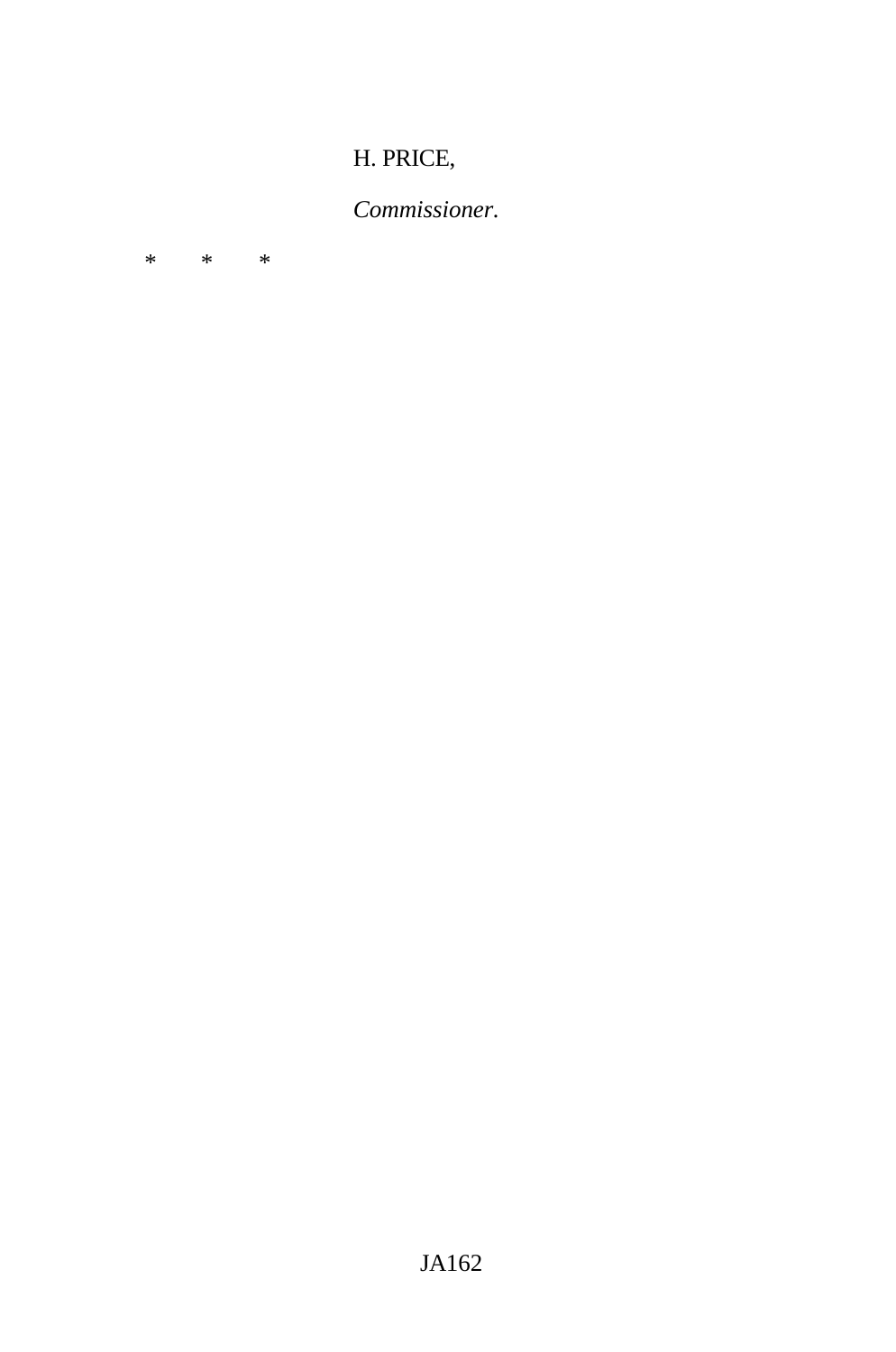#### **47th Congress, HOUSE OF REPRESENTATIVES**   $2<sup>nd</sup>$  Session **Report No. 2001**

INDIAN TREATY OF BUFFALO CREEK, NEW YORK.

March 2, 1863. – Referred to the House Calendar and ordered to be printed.

Mr. SPAULDING, from the Committee on Indian Affairs, submitted the following

 $R$  E P O R T :

[To accompany bill H. R. 7559]

The Committee on Indian Affairs, to whom was referred the bill (H. R. 7559) to provide for a settlement with the Indians who were parties to the treaty concluded at Buffalo Creek, in the State of New York, on the 15<sup>th</sup> day of January, 1838, for the unexecuted stipulation of that treaty, respectfully report in favor of the passage of the bill for reasons appearing in the accompanying letter of the Commissioner of Indian Affairs.

## DEPARTMENT OF THE INTERIOR,

### OFFICE OF INDIAN AFFAIRS,

*Washington,* 

*February 9, 1883.*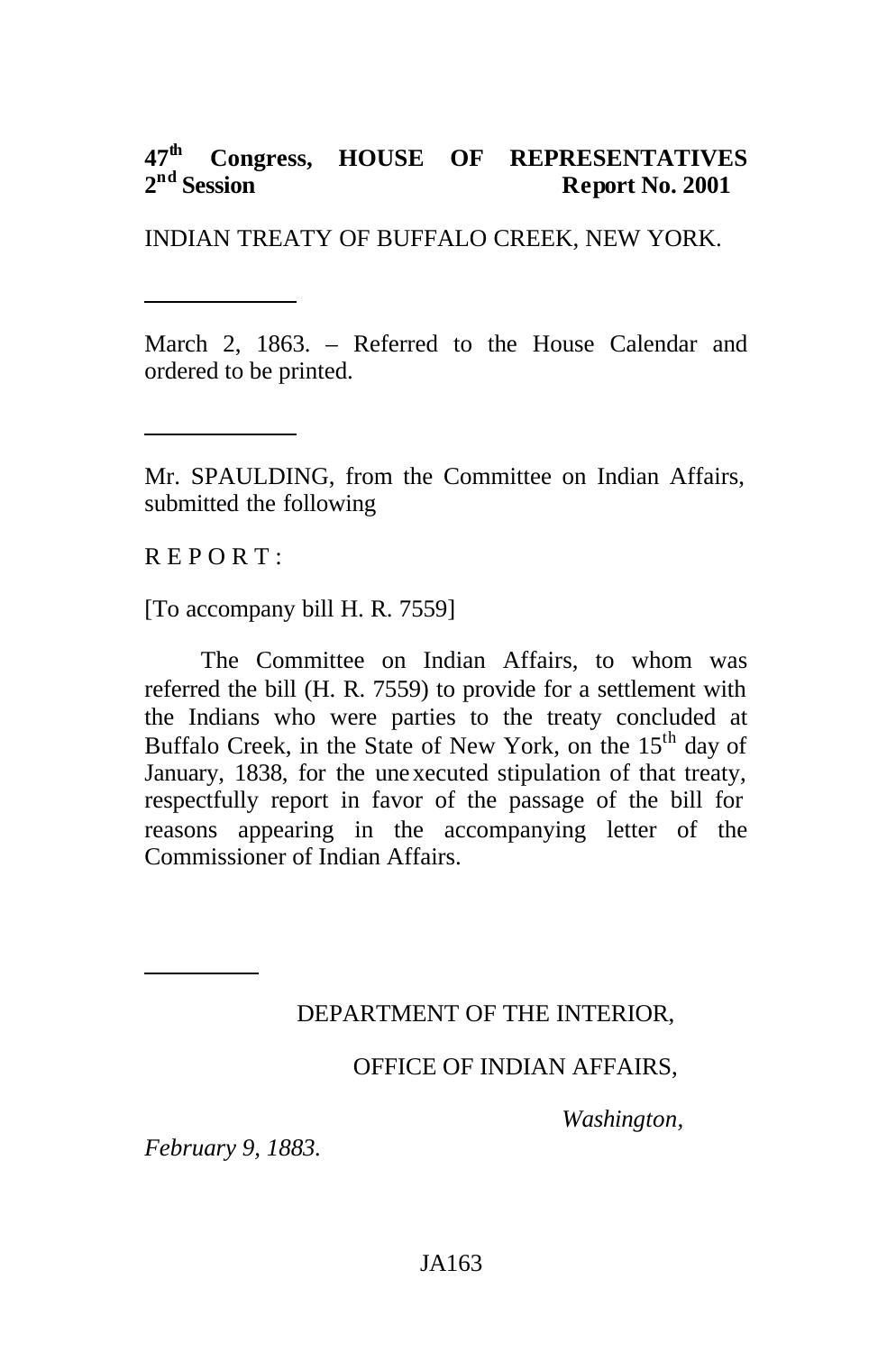SIR: I am in receipt, by department reference, of a communication from J. R. McCarty, clerk of the Senate Committee on Indian Affairs, dated January 29, 1883, in which he inclosed the "Petition of the Six Nations of New York Indians relating to Kansas lands," and state that the "committee will be glad to receive from your department any information or suggestions which you may wish to communicate regarding the subject."

The petition sets forth that by certain treaties between the New York Indians and the Menomonees, the former purchased of the latter certain lands in Wisconsin, which lands were secured to the New York Indians by the treaty between the United States and the Menomonees, concluded February 8, 1811 (7 Stat., 342); and that by the treaty of January 11, 1838 (7 Stat., 550), they ceded the lands in Wisconsin acquired from the Menomonees to the United States, I consideration for which the United States agreed to set apart a tract of country situated west of the State of Missouri, in the Indian Territory, of 1,824,000 acres of land, being 320 acres for each one of said Indians, which lands the said Indians have never received, or the equivalent of land in Wisconsin ceded to the United States.

They ask as relief on account of the above claims that a fund be appropriated sufficient to build a high school for each tribe of said Six Nations and to support the same.

The petition is signed by delegates on behalf of the Senecas, Cayugas, Oneidas, Tuscaroras, and Onondagas.

The history of the negotiations between the New York Indians and the Menomonees and Winnebagoes, and the action of the government in connection therewith, may be found in Senate Ex. Doc. No. 180, Twenty-seventh Congress, second session.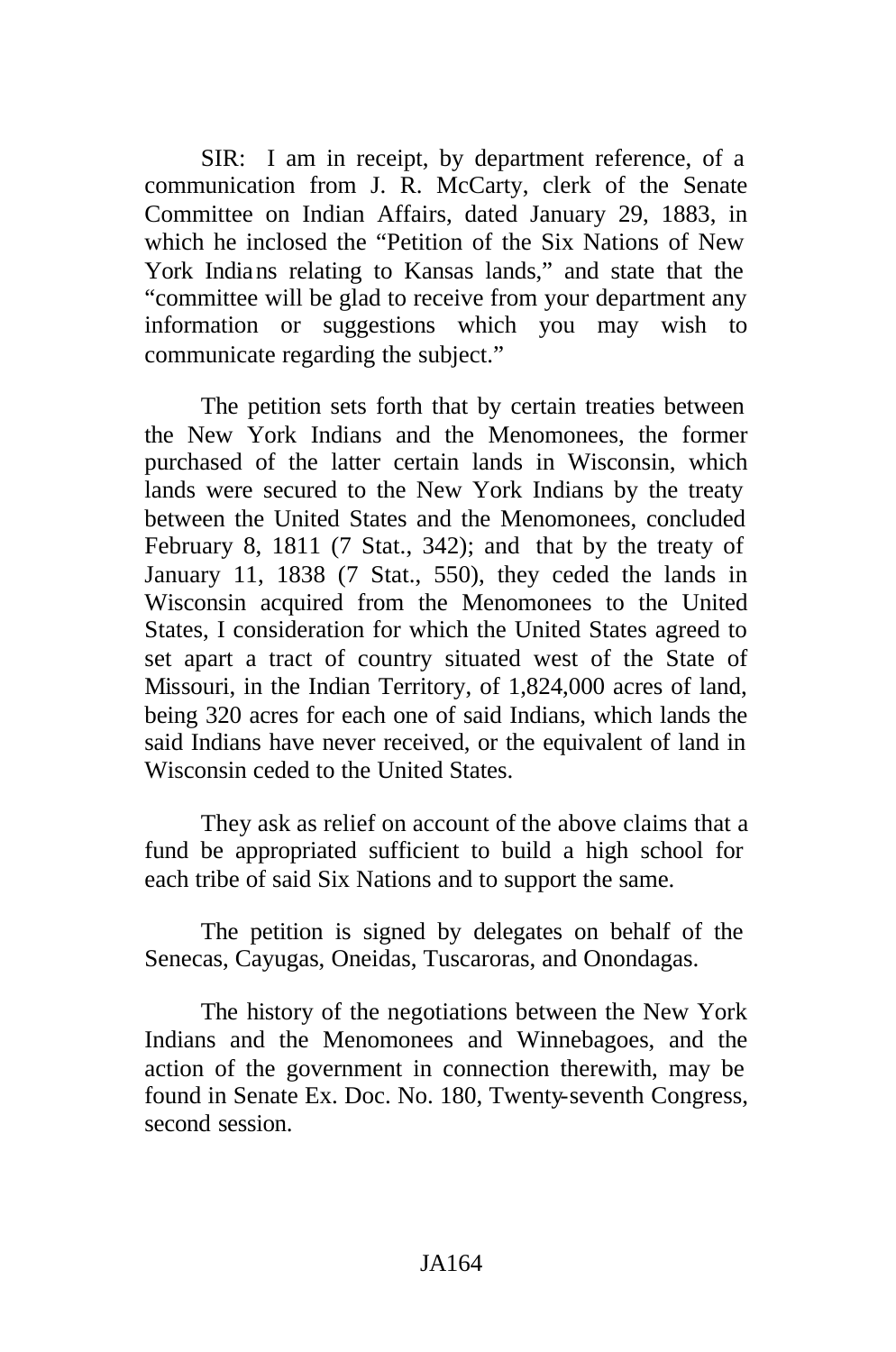By the treaty of February 8, 1831, between the United States and the Menomonees (7 Stat. 312), the latter, although protesting that they were under no obligations to recognize any claim of the New York Indians to any portion of their country, and that they neither sold or received, any value for the land claimed by these tribes, yet agreed that such part of the lands described as the President might direct might be set apart as a home to the several tribes of New York Indians might remove and settle upon the same within three years from the date of the agreement.

By a supplemental agreement concluded February 17, 1831 (7 Stat., 346), this limitation was changed so as to require the President to prescribe the time for removal and settlement.

The claim of the Menomonees that they had not received any value from the New York Indians for the lands in Wisconsin does not appear to be well founded. In the treaty between these Indians, August 18, 1821, approved by the President February 9, 1822, the receipt of \$300 in acknowledged, and a receipt, dated September 16, 1822, acknowledges the payment of \$1,500 in goods.

The preamble to the treaty between the United States and the New York Indians concluded January 15, 1838 (7 Stat., 550) recites that, with the approbation of the President of the United States, purchases were made by the New York Indians from the Menomonee and Winnebago Indians of certain lands at Green Bay, in the Territory of Wisconsin, and after much difficulty and contention with those Indians concerning the extent of that purchase, the whole subject was finally settled by a treaty between the United States and the Menomonee Indians, concluded in February, 1831, to which the New York Indians gave their assent on the  $17<sup>th</sup>$  of October 1832; that by the provisions of that treaty 500,000 acres of land were secured to the New York Indians of the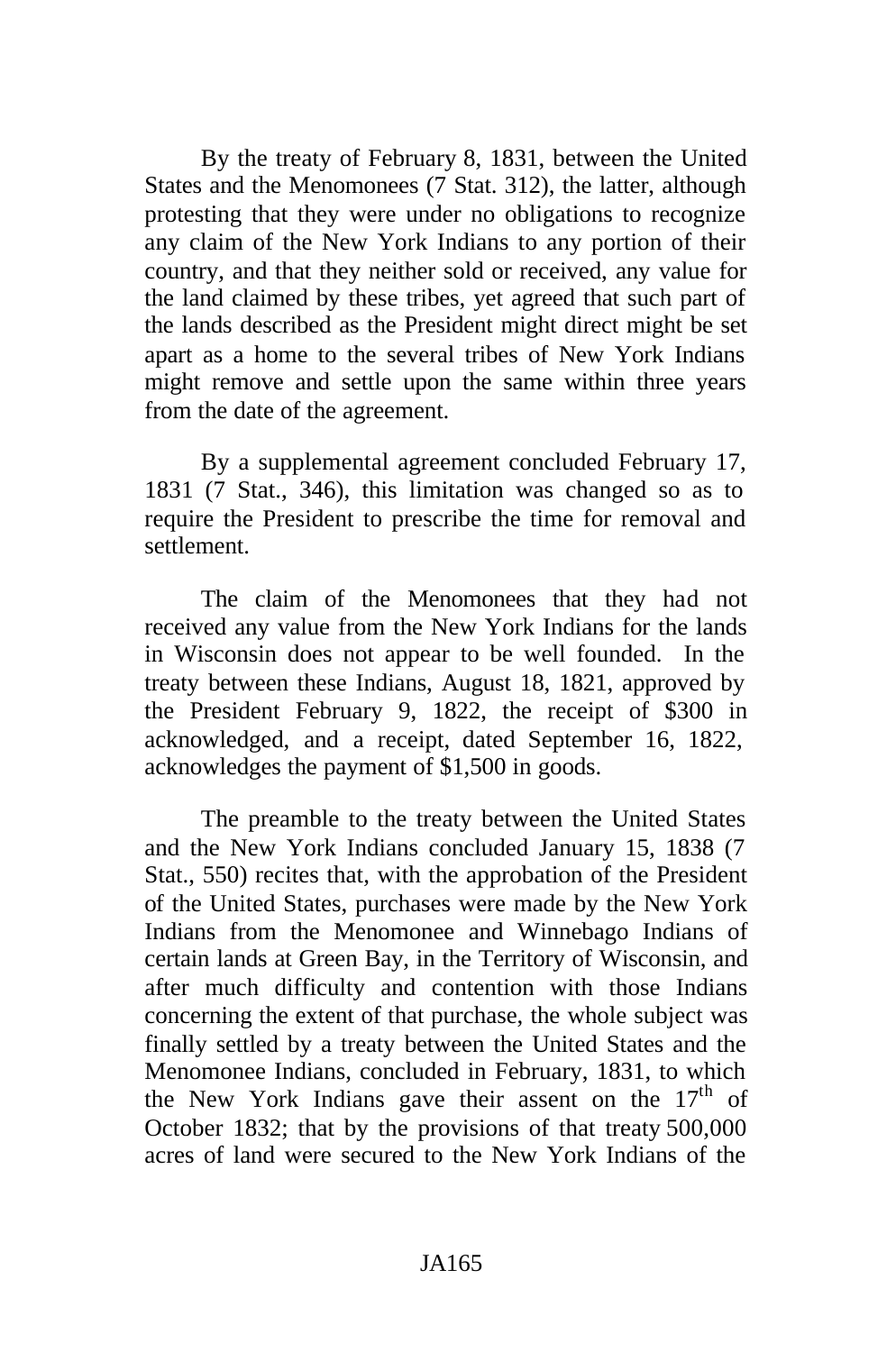Six Nations and the St. Regis tribe as a future home, on condition that they all remove to the same within three years or such reasonable time as the President should prescribe; and that the President is satisfied that various considerations have prevented those still residing in New York from removing to Green Bay, Wisc. In view of which facts the treaty was made.

By the first article of that treaty that several tribes of New York Indians ceded and relinquished to the United States all their right, title, and interest to the lands secured by them at Green Bay by the Menomonee treaty of 1831, except a certain tract reserved.

By the second article the United States, in consideration of the above cession and relinquishment, agreed to set apart as a permanent bound for all New York Indians then residing in New York, Wisconsin, or elsewhere, a certain tract of country west of the State of Missouri, containing 1,624,000 acres, being 220 acres for each soul of said Indians as then computed; "To have and to hold the same in fee simple to the said tribes or nations of Indians, by patent from the President of the United States, deemed in conformity with the provisions of the third section of the act" of May 28, 1830 (4 Stat., 411). (The section referred to provides that such lands shall revert to the United States if the Indians become extinct or abandon the same.)

By the third article it was agreed that such of the tribes of the New York Indians as did not accept and agree to remove within five years, "or much other time as the President may from time to time appoint, shall forfeit all interest in the lands so set apart to the United States."

By the fifteenth article, the United States agreed to appropriate the sum of \$400,000, to be applied from time to time under the direction of the President in such properties as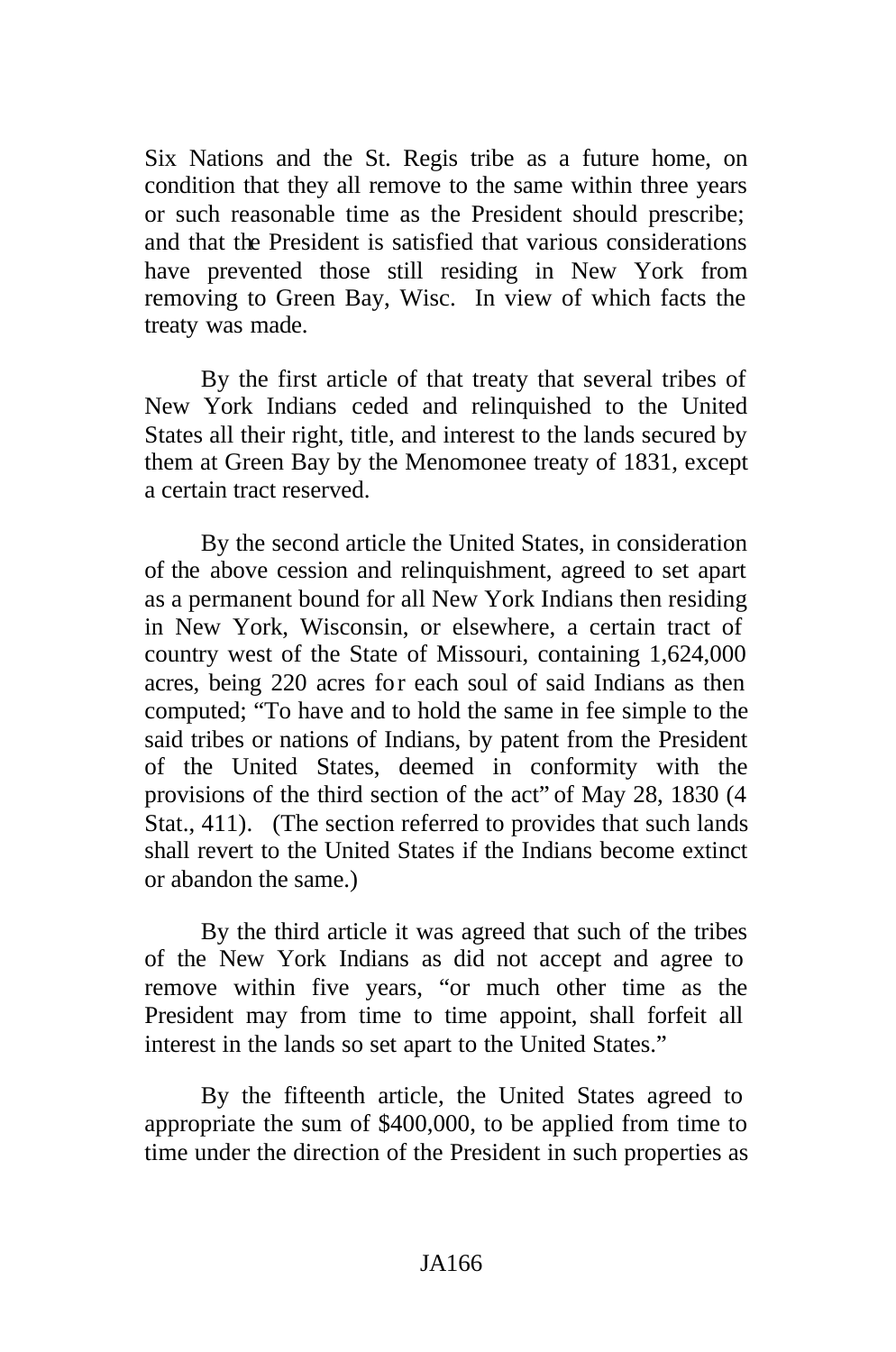may be most for the interest of the said Indians, parties to this treaty, for the following purposes, to wit: To aid them in removing to their homes and supporting themselves the first year after their removal; to encourage and assist them in odnestion and in being taught the cultivate their lands," &e.

This treaty was proclaimed April 4, 1840. Disputes baying arisen under it, growing out of the claims of the Ogden Land Company to the lands in New York, it was modified in some particulars by a treaty with the Seneca Nation, concluded May 20, 1842 (7 Stat., 586), but the modifications do not appear to affect the articles heretofore quoted from.

Contemporaneous history shows that this treaty of 1838 was made, not in the interests of the Indians, but for the benefit of land company which owned the right of preemption in the New York lands, and which, therefore, was anxious to secure the removal of the Indians.

There appeared to be no desire on the part o any considerable number of the Indians to remove, and the idea of the removal of small parties was discouraged by the department.

On the fifth day of May, 1845, this office reported to the Secretary of War that a letter had been received representing that a portion of the Senecas, and others of the Six Nations then ready to remove, were exceedingly anxious on the subject, and wished to know whether the United States intended to aid them in their removal.

It was stated that there were some 4,000 Indians in New York, that about 250 of them desired to remove, and that it was not seen what advantage would arise from the removal this small number. It was recommended that no action be taken, which was approved by the department.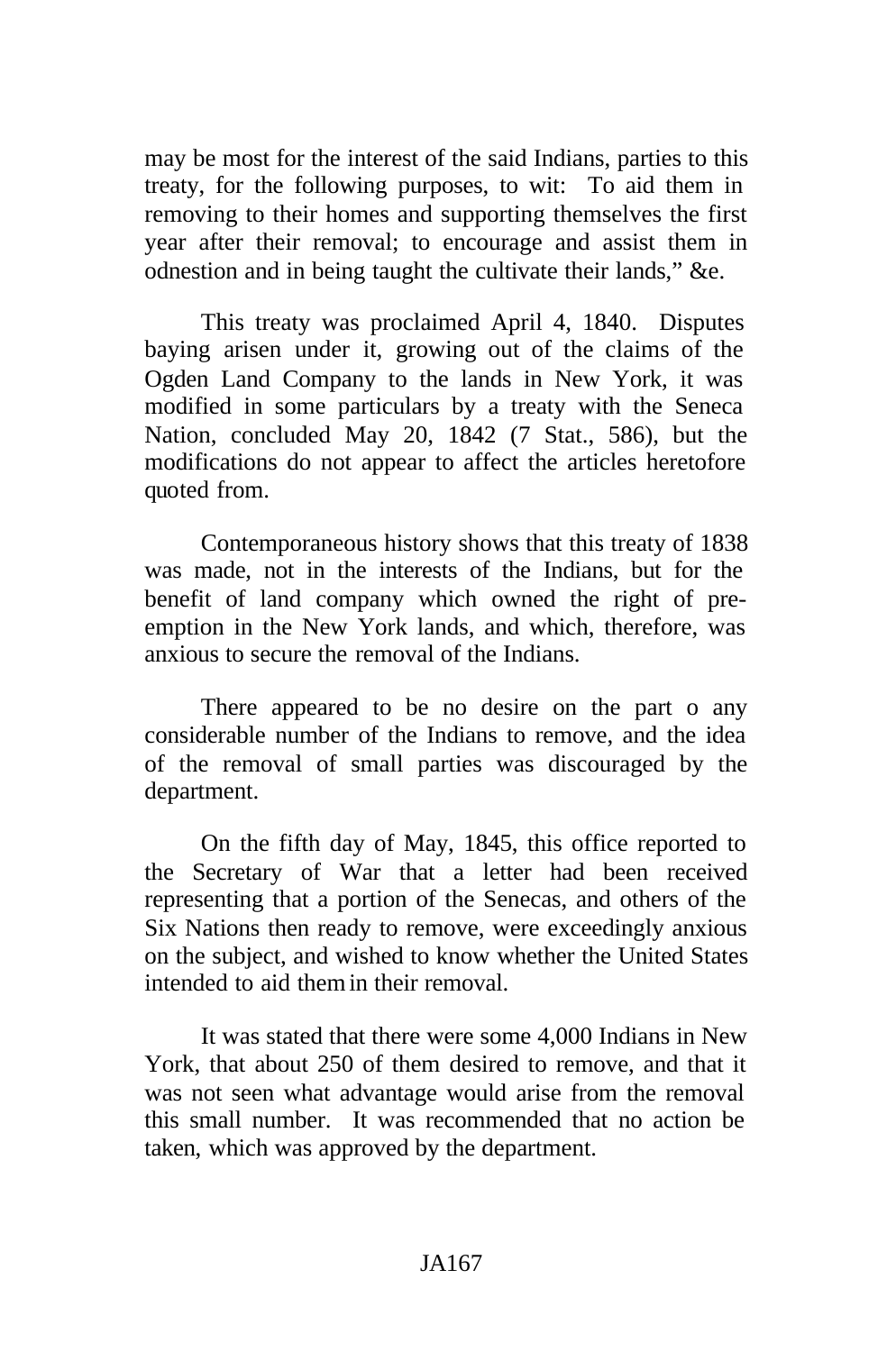The sum of \$40,477.60 had been appropriated on the 3d of March, 1843, for the removal of New York Indians, this estimate being for 250 persons, and being part of the \$100,000 agreed to be appropriated by the fifteenth article of the treaty.

On the  $20<sup>th</sup>$  day of May, 1845, Dr. Peter Wilson, accompanying a delegation of New York Indians, in a communication addressed to the Commissioner of Indian Affairs, asked the following questions: "Will those who do not remove within that time (five years) forfeit their claims to the western country? This is an important question, and I desire you to answer it in writing." I do not find that any answer was given.

Other representations regarding the removal having been made, this office, on the  $12<sup>th</sup>$  of September, 1845, offered to appoint Dr. Abraham Hogeboom an agent for the removal of the Indians.

Dr. Hogeboom accepted the appointment, and on the  $7<sup>th</sup>$ of November, 1845, informed the office that 260 Indians had been enrolled, and that there appeared to be no doubt of the movement taking place. Ten thousand dollars was sent him on the  $4<sup>th</sup>$  of that month to assist in the removal of the 260 persons.

On the  $8<sup>th</sup>$  of December 1845, he was informed that as the lakes and rivers had frozen over the party must not start. It appears, however, that Dr. Hogeboom, notwithstanding the positive instructions of this office, started with a party of almost 800 some time in May, 1846, and on the  $9<sup>th</sup>$  of July, 1846, Agent Harvey reported the arrival of 201 Indians in Kansas. These Indians suffered extremely from destitution and sickness; many of them died, and most of the survivors ultimately returned to New York. No further effort at removal appears to have been made, and only about \$13,000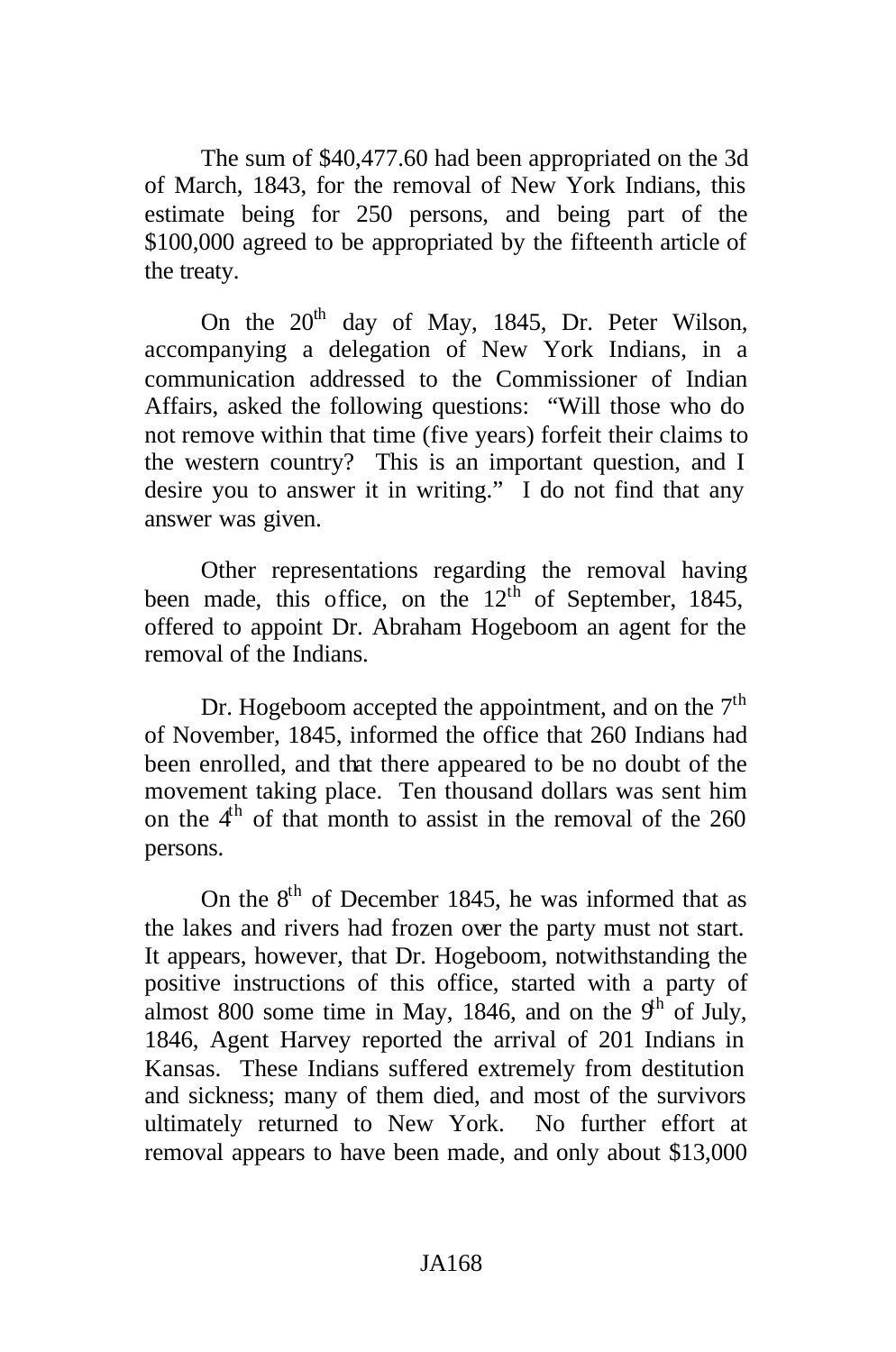of the \$20,477.50 was expended. No further appropriation for the removal of these Indians appears to have been made.

It will be observed that these 201 Indians removed after the expiration of the five years fixed in the treaty. No other time for removal appears to have been named by the President.

This appears to be the only organized attempt at emigration ever made, although various parties claiming to be New York Indians settled in Kansas at different times.

The number of those residing there in March, 1859, was reported to be 303, quite a number of them being Canada and Wisconsin Indians not entitled to leads under the treaty of 1838.

June 15, 1800, patents were issued to 32 New York Indians for 320 acres of land each, I Kansas, which is all the land that has been patented under the treaty of 1838.

On the 4<sup>th</sup> of December, 1808, a treaty was concluded with the New York Indians, by the terms of which they surrendered to the United States all claims severally and in common to lands west of Missouri, and all right and claim to be removed there, and for support after removal, and all other claims under the treaty of 1838, except their rights to the reservation then occupied by them. This treaty was not ratified by the Senate.

Senator Buckingham, in his report (see Report No. 145, Forty-first Congress, second session), took the ground "that no right to land in Wisconsin and west of Missouri was ever vested in the New York Indians, except the right of occupancy; that an equivalent for the amount paid by them to the Monomonees for lands in Wisconsin was received by those who removed to and settled upon those lands; that the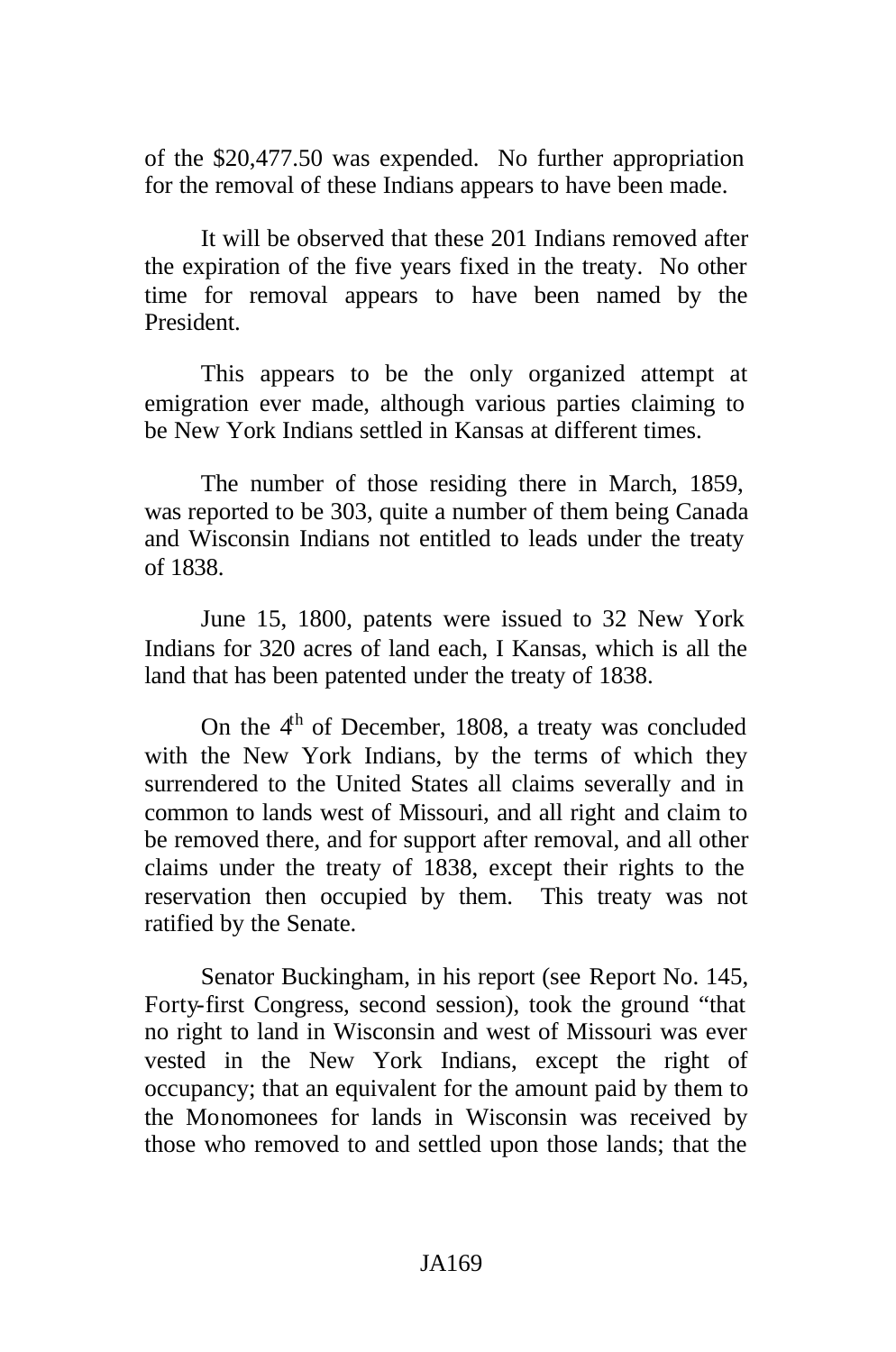Indians who never removed to the lands set apart for their permanent residence in Wisconsin, and who never removed to and become located on lands set apart for them west of Missouri, did not comply with the requirements of the treaties, and are not entitled to any interest in the lands nor to their proceeds."

A treaty was concluded with the Tonawanda band of Senecas, November 5, 1557 (11 Stat., 735), by which the Indians relinquished all claims under the treaties of 1838 and 1842, in consideration of which the United States agreed to pay and invest the sum of \$66,000 for the said Tonawanda band. This amount is understood to be their pro rata share of the \$400,000 removal fund, and of 320 acres of land each at \$1 per acre.

This treaty, Senator Buckingham says, should not be regarded as a precedent by which the government should be bound or guided, as it authorized the payment of moneys to the members of that band, to which they had no claim under former treaties.

It is true that no rights to lands in Kansas, except that of occupancy, ever vested in the New York Indians (except the thirty-two who received patents), but they were entitled, upon occupying the lands, to receive a patent therefore in fee simple, subject to the proviso that "such lands shall revert to the United States if the Indians become extinct or abandon the same."

The title which they might acquire by occupancy was a base, qualified, or determinable fee, with only the *possibility* of reversion, and not the *right of reversion* in the United States, and therefore, all the estate is in the Indians (see decision of United States district court for the western district of Arkansas, May term, 1870, United States *vs.* Ben Reese).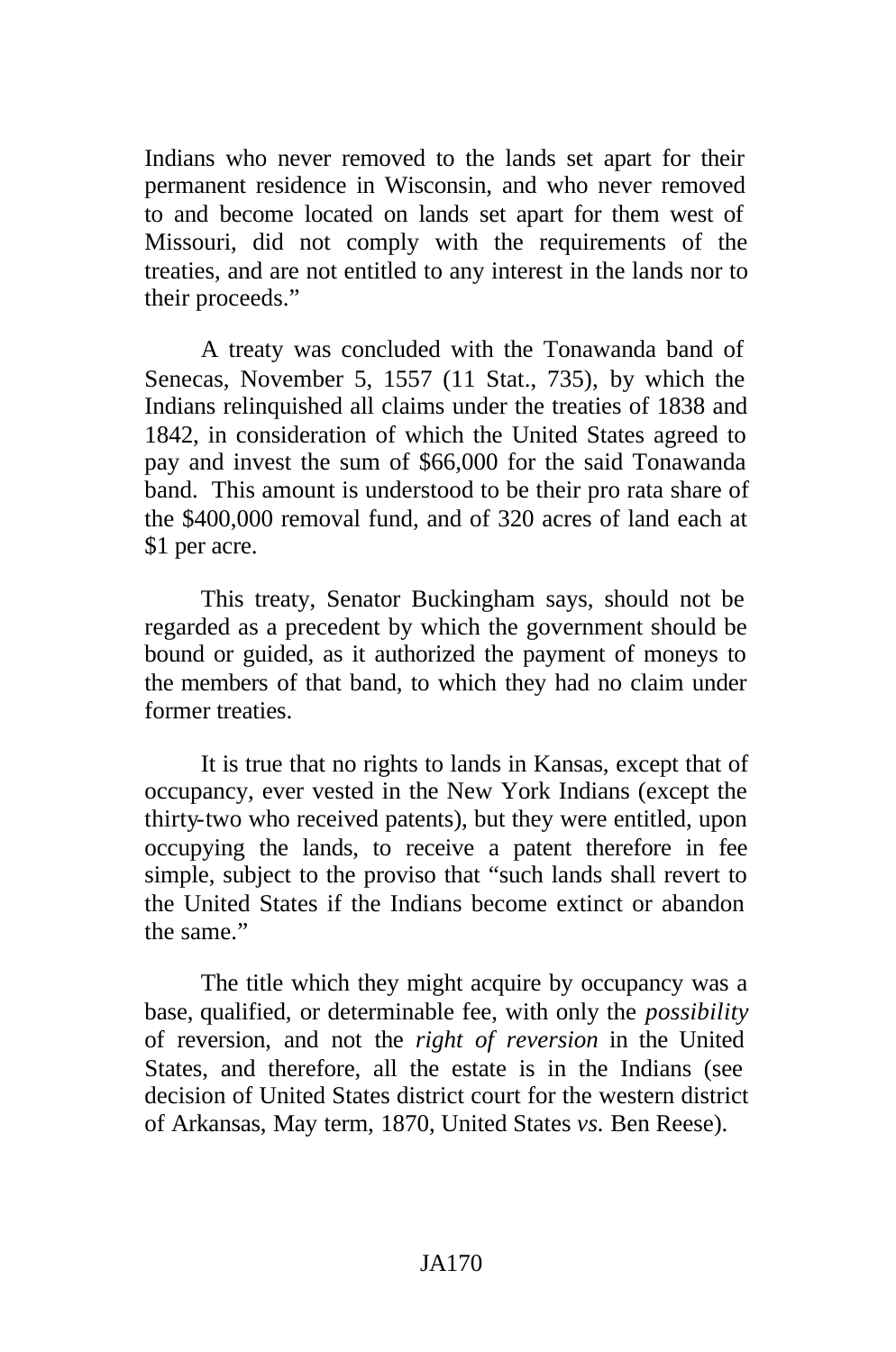Upon the question of the forfeiture of all rights under the treaty by the failure to remove, I am not so clear as Senator Buckingham appears to have been.

The removal was to take place within five years or such other time as the President might from time to time appoint.

The phrase "or such other time" would seem to mean an extension of time rather than a limitation; that is, that the President might appoint a time for their removal after the expiration of the five years. Permission was given by this office for the re [cut off in copy from microfilm]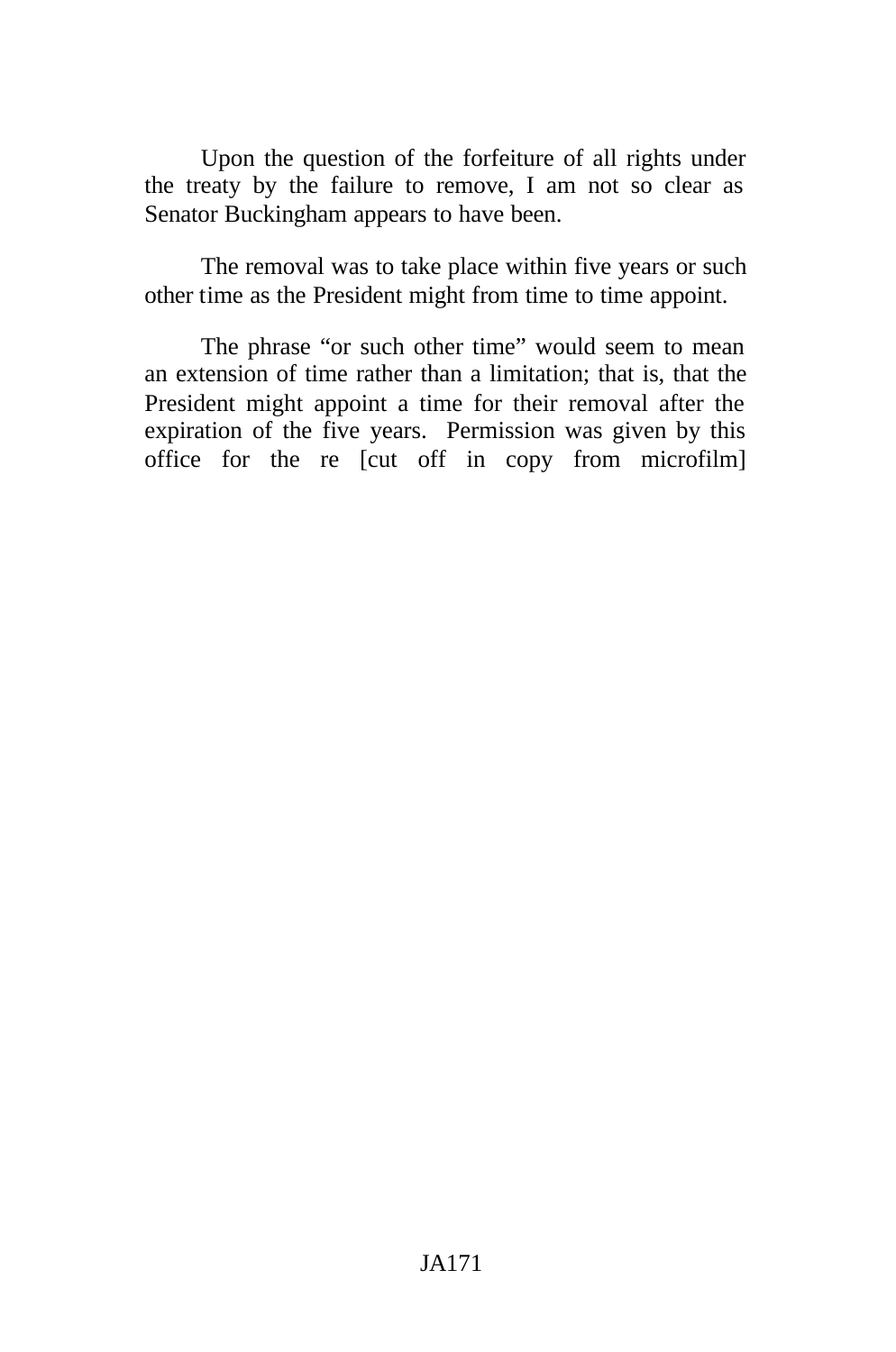**82d Congress,SENATE Report**

**1**<sup>st</sup> Session No. 910

## **IN THE SENATE OF THE UNITED STATES**

July 12, 1892.—Ordered to be printed.

Mr. PLATT, from the Committee on Indian Affairs, submitted the following

 $R$  E P O R T :

[To accompany S. 3407.]

The Committee on Indian Affairs, to whom was referred the finding of the Court of Claims in the case of the New York Indians, etc. *vs.* The United States, make the following report:

The finding of the Court of Claims is as follows:

[Court of Claims. Congressional case No. 151. The New York Indians, being those Indians who were parties to the treaty concluded at Buffalo Creek, in the State of New York on the 15th day of January, 1838, *vs.* The United States.]

At a Court of Claims held in the city of Washington on the  $11<sup>th</sup>$  day of January, A.D. 1892, the court filed the following findings of fact, to-wit:

The claim or matter in the above-entitled case was transmitted to the court by the Committee on Indian Affairs of the Senate of the United States, the 21<sup>st</sup> day of June, 1884.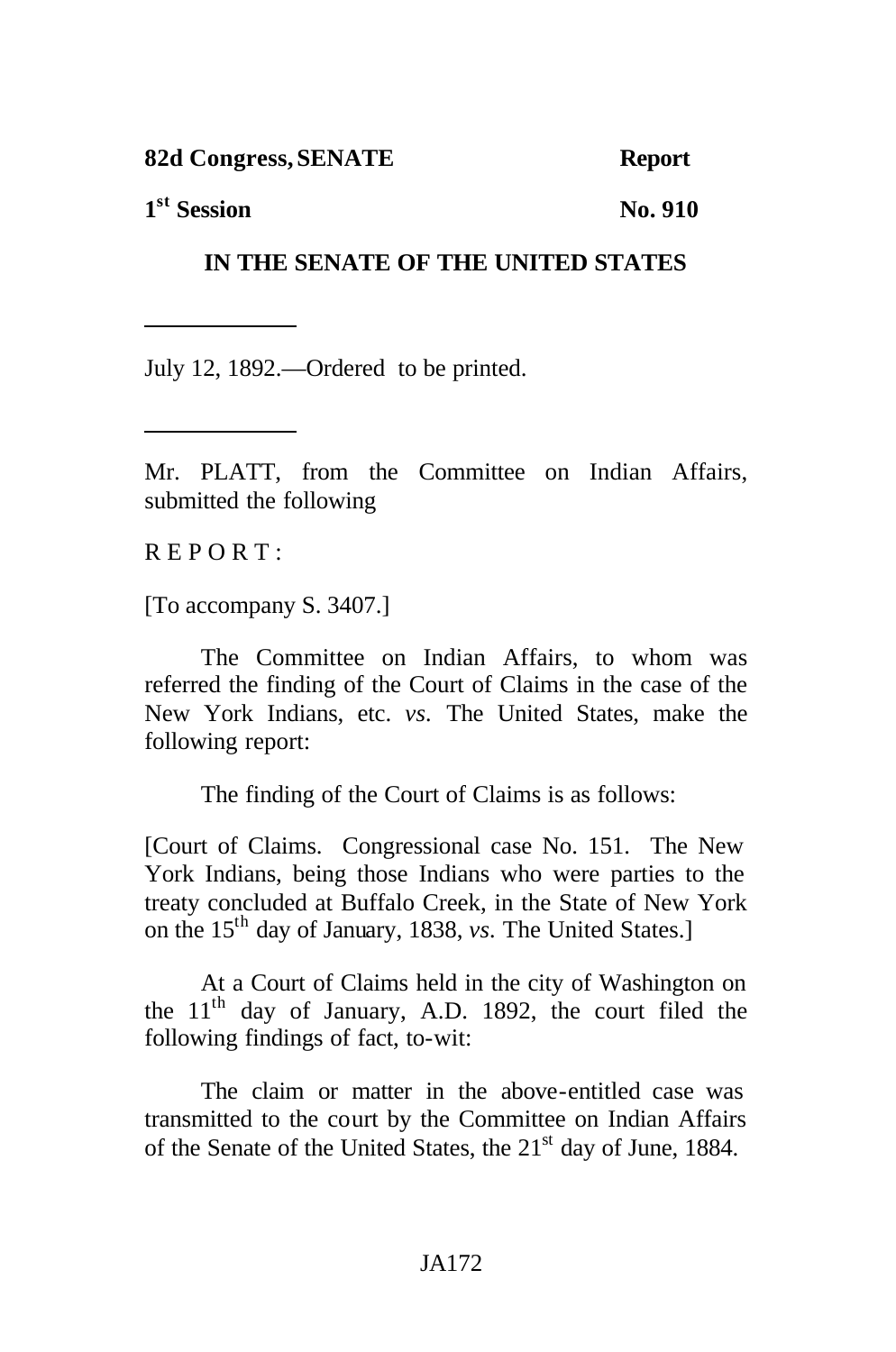James B. Jenkins, Henry E. Davis, Guion Miller, esqs. (with whom was George Barker, esq.), appeared for claimants, and the Attorney-General by F. P. Dewees, esq. his assistant and under his direction, appeared for the defense and protection of the interests of the United States.

The following is the letter transmitting the cause to this court:

## UNITED STATES SENATE COMMITTEE ON CLAIMS,

*June 21, 1884.*

At a meeting of the Committee on Indian Affairs of the Senate of the United Sates the following order was made by that committee:

*Ordered,* That Senate bill (S. 467) to provide for a settlement with the Indians who were parties to the treaty concluded at Buffalo Creek, in the State of New York, on the  $15<sup>th</sup>$  day of January, 1838, for the unexecuted stipulation of that treaty, together with the accompanying amendment intended to be proposed by Mr. Voorhees to the aforesaid bill, which bill and proposed amendment were referred to said committee at the first session of the Forty-eighth Congress, and which bill and proposed amendment are now pending before said committee, be transmitted (in accordance with the provisions of an act entitled "An act to afford assistance and relief to Congress and the Executive Department in the investigation of claims and demands against the Government," approved March 3, 1883), to the Court of Claims of the United States, together with the vouchers, papers, proofs, and documents appertaining thereto, for the investigation and determination of the facts involved in said bill said proposed amendment thereto.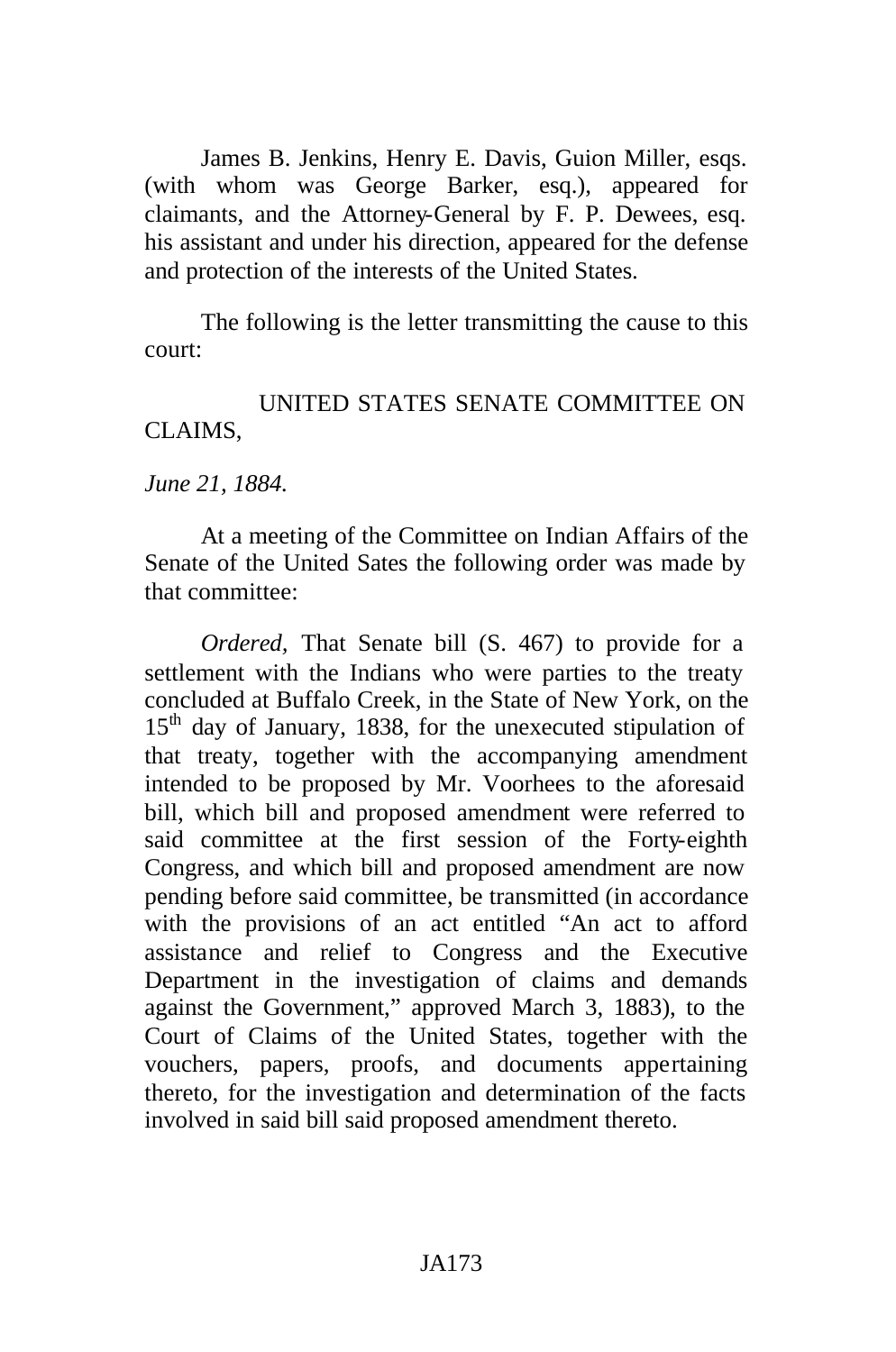#### J R. MCCARTY,

*Clerk to the United States Senate Committee on Indian Affairs.*

All questions relative to the proposed amendment to the Senate bill mentioned in said letter were abandoned by counsel at the beginning of the argument, and it was stated that an agreement had been reached upon its subject-matter.

The case having been brought to a hearing on the  $25<sup>th</sup>$ day of November, 1891, the court, upon the evidence and after considering the briefs and arguments of counsel on both sides, find the facts to be as follows:

I.

In 1784 the United States by treaty secured the Oneida and Tuscarora Nations in the possession of the lands upon which they were settled, and fixed the boundaries of the lands of the Six Nation, it being agreed by the United States that the Six Nations should be secured in the peaceful possession of the lands they then inhabited east and north of the boundaries fixed.

The stipulations of this treaty were renewed and confirmed in 1789 when the boundary was again described in the same terms as in the treaty of 1784 and the Indians relinquished and ceded to the United States the lands west of the defined boundary. The Mohawks were not parties to the treaty of 1789.

In 1794 another treaty was concluded with the Six Nations guaranteeing peace and friendship perpetual between

#### JA174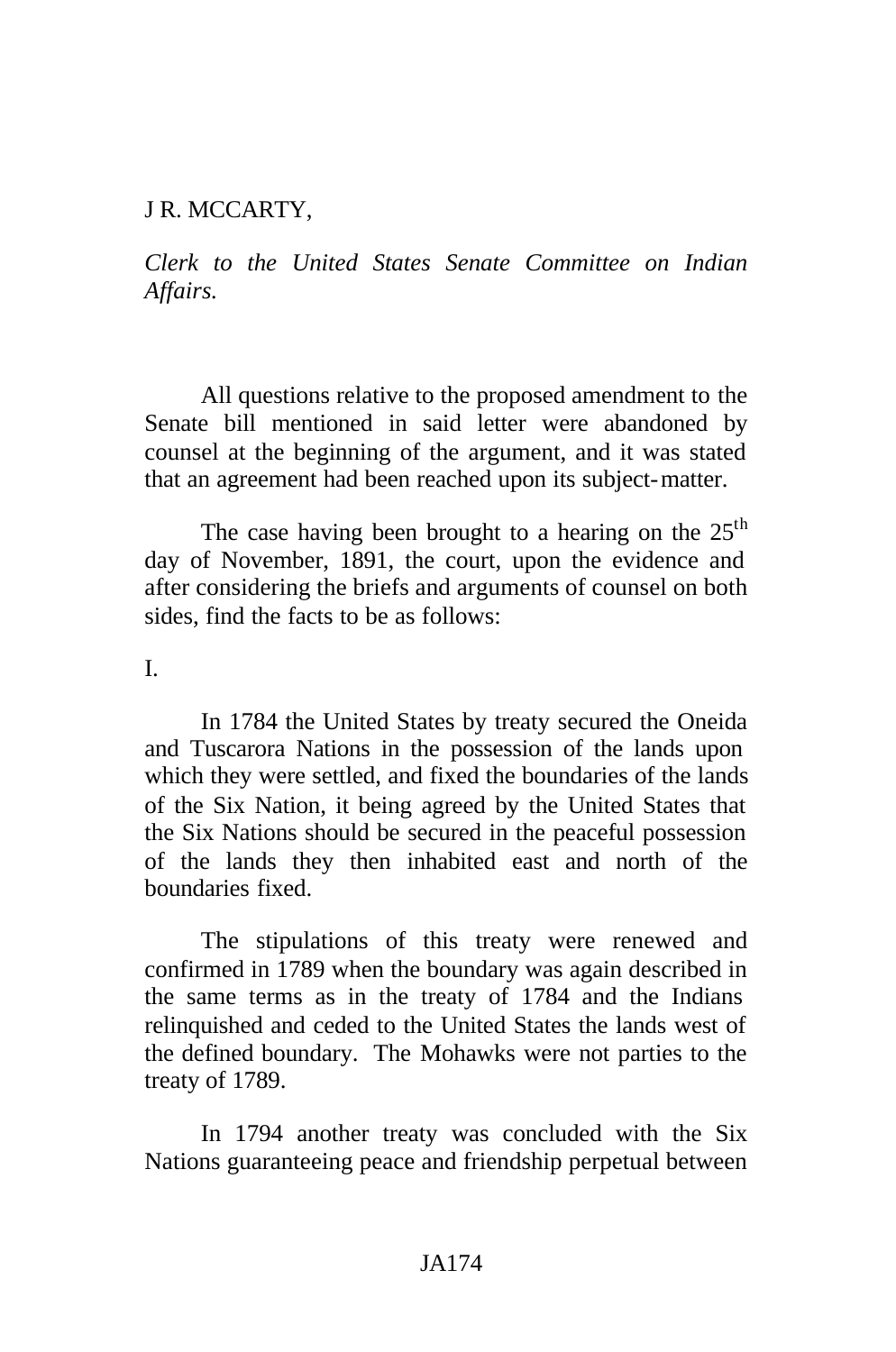the parties, acknowledging the lands reserved to the Oneida, Onondago, and Cayuga Nations in their treaty with the State of New York to be their property, and engaging that the United States would never claim the same or disturb them or either of the Six Nations nor their Indian friends residing thereon and united with them in the free use and enjoyment thereof, but the said lands should remain theirs until they chose to sell the same to the United States, who "have the right to purchase." The land of the Seneca Nation is also described by metes and bounds in this treaty, acknowledged as their property, and confirmed as theirs until they choose to sell to the United States, who "have the right to purchase," and the United States having thus described and acknowledged the lands of the Oneidas, Onondagas, Cayugas, and Senecas, and engaged never to claim the same nor disturb the Six Nations in the free use and enjoyment thereof, the Six Nations upon their side engaged never to claim any other lands within the boundaries of the United **States** 

## $II$ .

The New York Indians in 1810 petitioned the President of the United States for leave to purchase reservations of their western brethren with the privilege of removing to and occupying the same. Thereupon, with the approbation of the President, lands situated at Green Bay, Wis., was purchased by the said New York Indians from the Monomonee and Winnebago tribes.

## III.

In 1821 the Monomonee Indians ceded to the Stockbridge, Oneida, Tuscarora, St. Regis, and Munsee nations two large tracts of land in Wisconsin for a small money consideration. The title to one of those tracts was

## JA175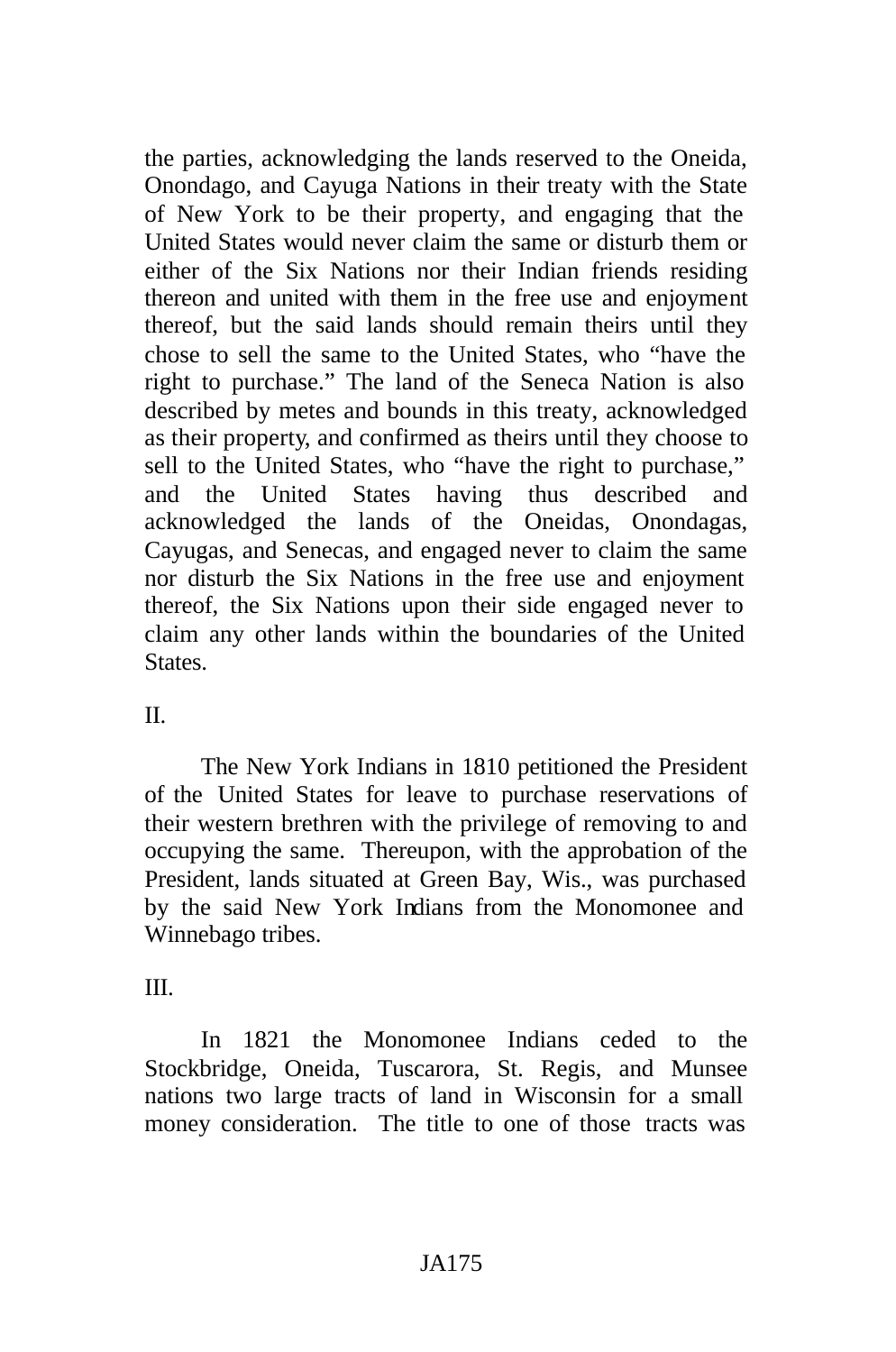confirmed in the New York Indians by the President March 13, 1823.

IV.

Thereafter certain New York Indians belonging to the Oneida, St. Regis, Munsee, and Brothertown tribes removed to and took possession of the lands in Wisconsin. Subsequently questions of tenure and boundaries of the lands granted to the New York Indians were raised by the Menomonees, negotiations were had, and steps were taken through which the purchase by the New York Indians from the Menomonees and Winnebagos was so reduced as to include only 500,000 acres of land on the south and west of the Fox River, together with three townships on the north and east of said river, comprising 80,120 acres, which was to be set apart for the Stockbridge, Munsee, and Brothertown tribes, to all of which the New York Indians duly assented, and thereafter the title to the said three townships and the said 500,000 acres was recognized by the Congress and the President of the United States to be in the New York Indians. In the treaty of February 8, 1831, with the Menomonee Indians it was agreed that certain land in Wisconsin might be set apart as a home to the several tribes "of New York Indians who may remove to and settle upon the same within three years from the date of this agreement."

This treaty was assented to by the New York Indians, October 17, 1832, and by amendment later introduced by agreement between the United States and the Menomonee Indians, the removal of those of the New York Indians who might not be settled on the lands at the end of three years was left discretionary with the President of the United States. A small portion of the New York Indians removed to the Wisconsin or Green Bay lands.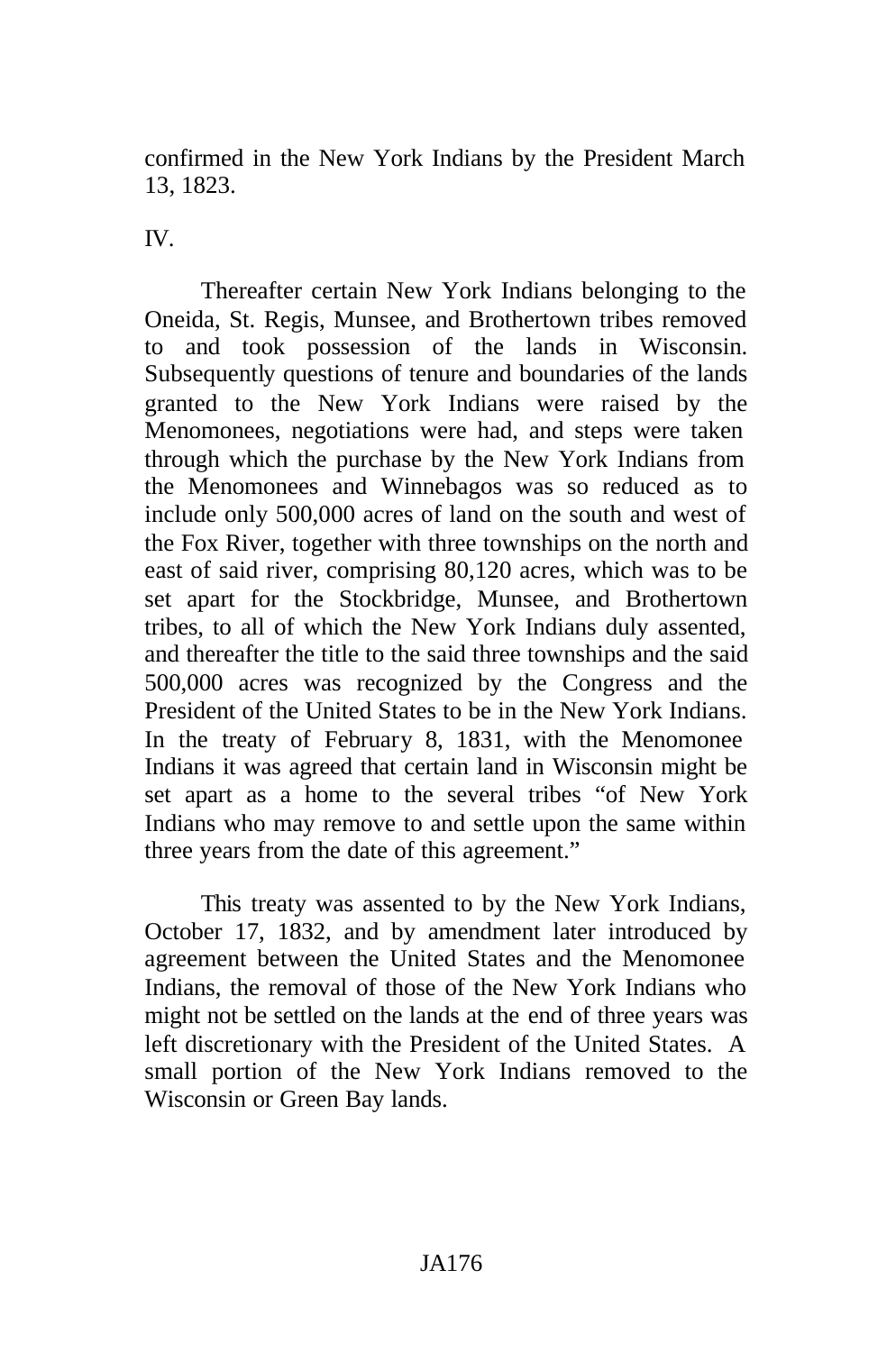In the treaty with the Monomonees, *supra,* appears at the end of article 1 the following:

"It is distinctly understood that the lands hereby ceded to the United States for the New York Indians are to be held by those tribes under such tenure as the Menomonee Indians now hold their lands, subject to such regulations and alteration of tenure as Congress and the President of the United States shall from time to time think proper to adopt."

#### V.

The title of the New York Indians as set forth in the fourth finding has since been acknowledged by the United States; as in the treaty with the Menomonees of September 3, 1836, in the treaty with the Stockbridge and Munsees, of September 3, 1839; in the treaty with the New York Indians concluded at Buffalo Creek January 15, 1838,; and in the treaty with the Tonawanda band of Senecas of November 5, 1857.

### VI.

From the preceding findings it appears as a fact that prior to February, 1831, the claimants, with the approbation of the President, had purchased from the Menomonee and Winnebago Indians certain lands near Green Bay in the then Territory of Wisconsin; that a question had arisen as to the extent of this purchase, which was finally settled by treaty between the Menomonees and the United States in February, 1831 (ratified in 1832, which treaty contained a provision securing to claimants, in consideration of \$20,000, 500,000 acres of land at Green Bay (in addition to the townships set apart for the Stockbridge, Munsee, and Brothertown tribes), on condition that they should remove to the same within three years or such reasonable time as the President of the United States should prescribe.

### JA177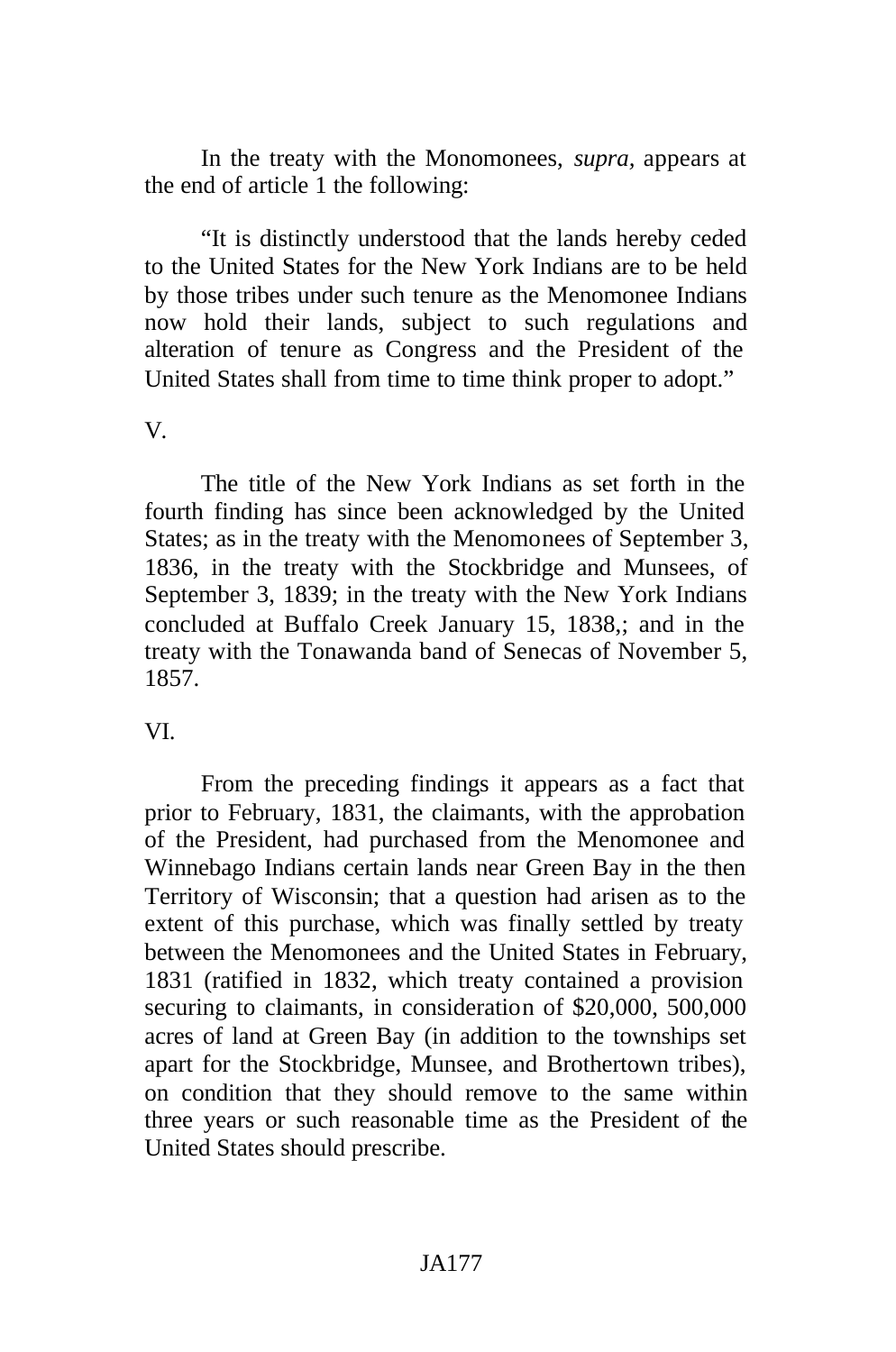VII.

In January, 1838, the claimants had not all removed to the lands in Wisconsin, but had been prevented from doing so by reasons accepted as sufficient by the President of the United States.

# VIII.

Prior to the month of January, 1838, the claimants applied to the President of the United States to take their Green Bay lands and provide them a new home in the Indian Territory. Pursuing the Government policy in removing the Indians to the west of the Mississippi, the President acted upon the application of the Indians by making with them the treaty (known as the treaty of Buffalo Creek) of January 15, 1838.

## IX.

The treaty of Buffalo Creek provided, in consideration of the premises recited in the foregoing three findings and of the covenants contained in the treaty itself to the performed by the United States, that the claimants cede and relinquish to the United States all their right, title, and interest in and to their Green Bay lands (excepting a small reservation), and in consideration of this cession and relinquishment the United States, in and by the treaty, agree and guarantee as follows:

First, to set apart as a permanent home for all of the claimants having no permanent homes a certain tract of country west of the Mississippi River, described by metes and bounds and to include 1,824,000 acres of land: to have and to hold the same in fee simple to the said tribes or nations of Indians by patent from the President of the United States, in conformity to the provisions of section 3 of the act of Congress of May 28, 1830, entitled "An act to provide for an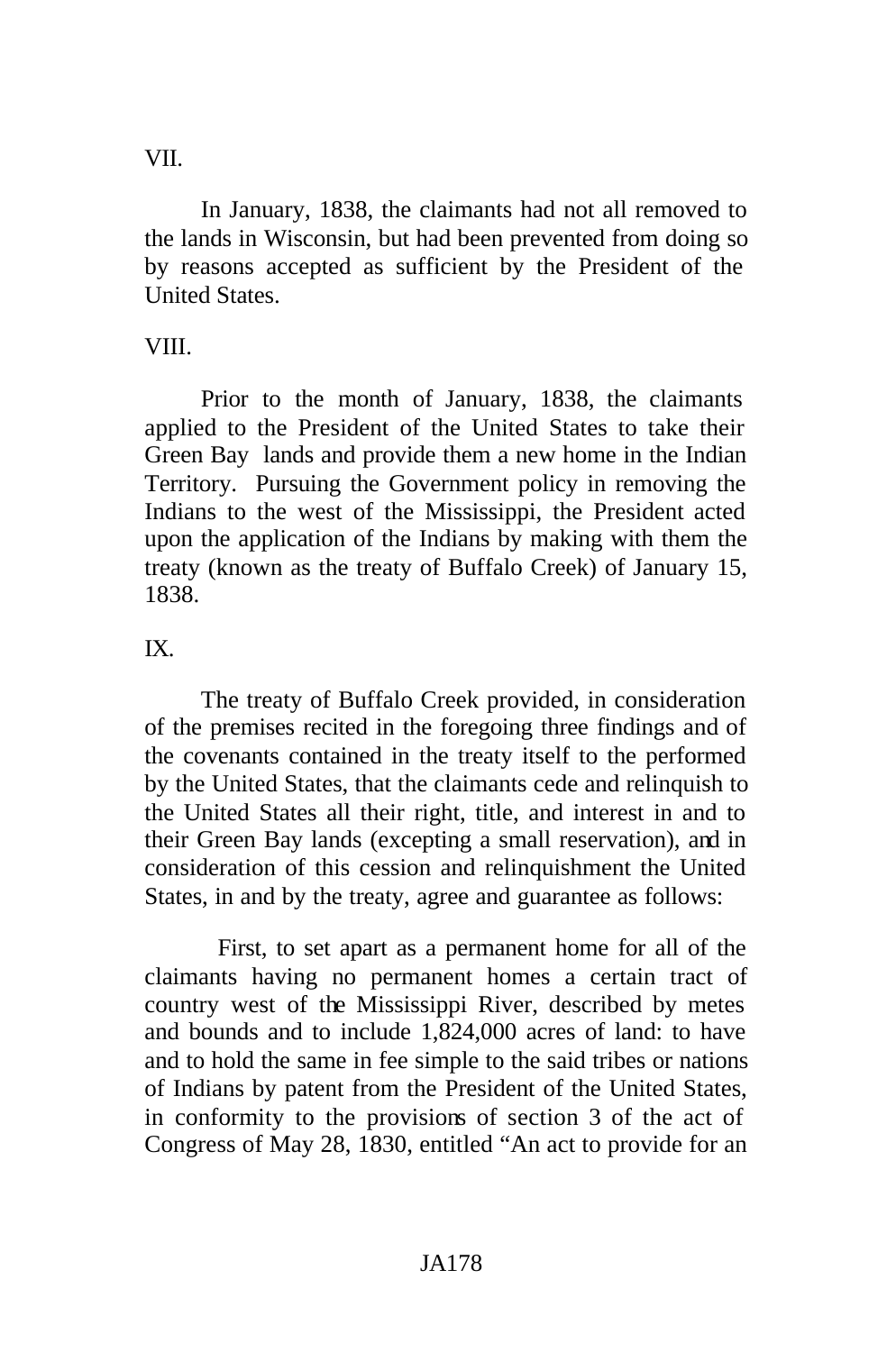exchange of lands with the Indians residing in any of the States or Territories, and for their removal west of the Mississippi;" the same to be divided among the different tribes, nations, or bands in severalty; it being understood that the said country was intended as a future home for the following tribes: The Senecas, Onondagas, Cayugas, Tuscarorsa, Oneidas, St. Regis, Stockbridge, Munsees, and Brothertowns, and was to be divided equally among them according to the number of individuals in each tribe, as set forth in a schedule annexed to the treaty and designated as Schedule A, on condition that such of the claimants as should not accept and agree to remove to the country set apart for them within five years, or such other time as the President might from time to time appoint, should forfeit to the United States all interest in the lands so set apart. The following is the Schedule A:

*Census of the New York Indians as taken in 1837.*

Number residing on the Seneca reservations: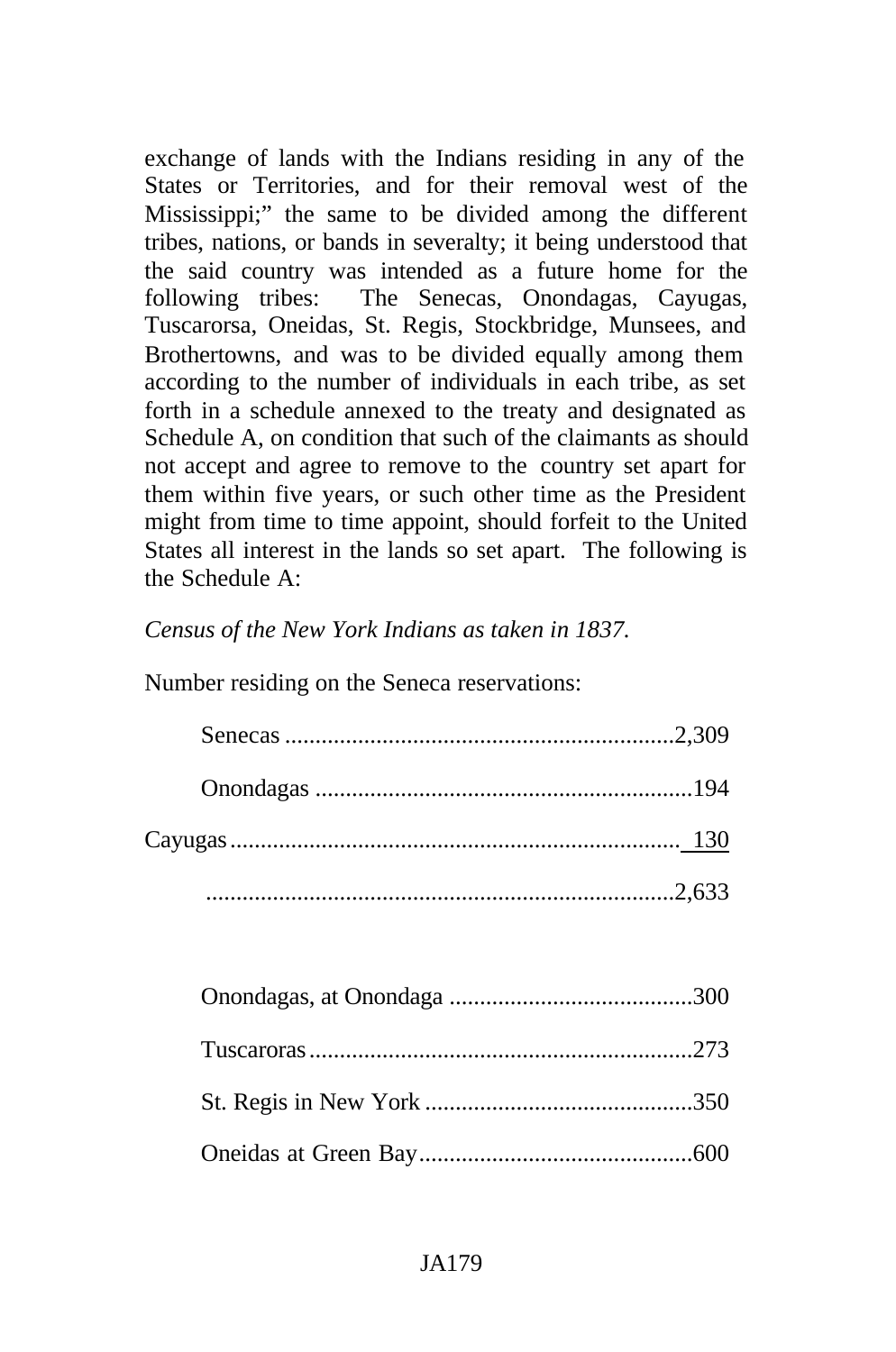Second. The United States agreed to protect and defend the claimants in the peaceable possession and enjoyment of their new homes, and to secure their right to establish their own government, subject to the legislation of Congress respecting trade and intercourse with the Indians.

Third. The United States agreed that the lands secured to the claimants by the treaty should never be included in any State or Territory of the Union.

Fourth. The United States agreed to pay to the several tribes and nations of the claimants hereinafter mentioned, on their removal west the following sums, respectively, namely: To the St. Regis tribe, \$5,000; to the Seneca Nation, the income, annually, of \$100,000 (being part of the money due said nation for lands sold by them in New York, and which sum they authorized to be paid to the United States); to the Cayugas, \$2,500 cash and the annual income of \$2,500; to the Onondagas, \$2,000 cash and the annual income of \$2,500; to the Oneidas, \$6,000 cash, and to the Tuscaroras, \$3,000.

Fifth. The United States agreed to appropriate the sum of \$400,000, to be applied from time to time by the President of the United States for the following purposes, namely: To aid the claimants in removing to their new homes and supporting themselves the first year after their removal; to encourage and assist them in being taught to cultivate their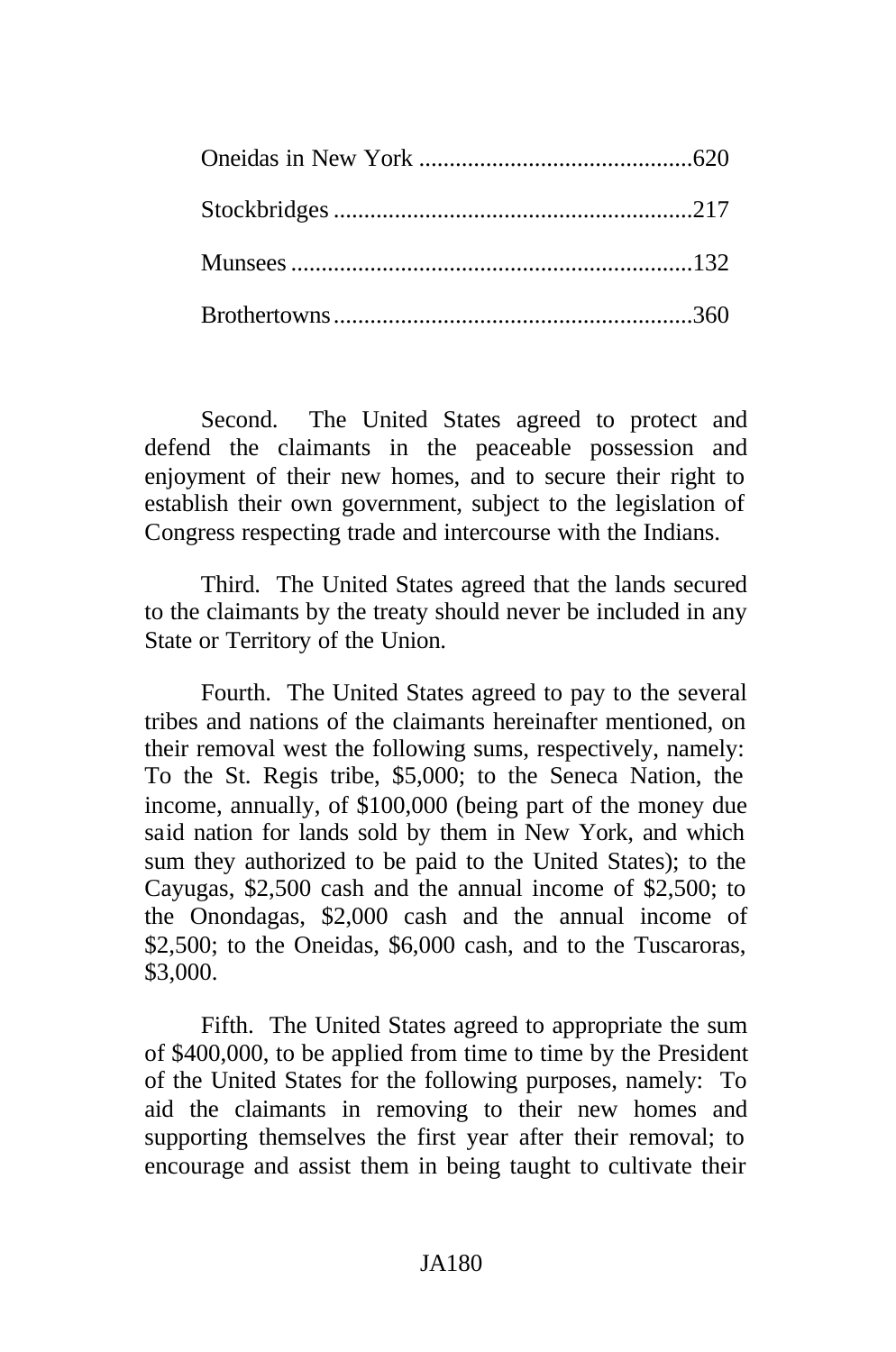lands; to aid them in erecting mills and other necessary houses; to aid them in purchasing domestic animals and farming utensils, and in acquiring a knowledge of the mechanic arts. It does not appear that application was made by the tribes or bands or any of them to the Government for removal to the Kansas lands, except as appears in Finding XV below. Article 3 of this treaty of Buffalo Creek provides that such of the tribes of the New York Indians as did not accept and agree to remove to the country set apart for their new home within five years, or such other time as the President might appoint, should forfeit to the United States all interest in the lands so set apart. By supplemental article the St. Regis Indians assented to the treaty with this stipulation, viz:

And it is further agreed that any of the St. Regis Indians who wish to do so shall be at liberty to remove to the "said country at any time hereafter within the time specified in this treaty, but the Government shall not compel them to remove."

The treaty of January 15, 1838, as amended by the Senate June 11, 1838, was assented to September 28, 1838, by the Seneca tribe of New York Indians; August 9, 1838, by the chiefs of the Oneida tribe; August 3, 1838, by the Tuscaroa Nation residing in New York; August 30, 1838, by Cayuga Indians residing in New York; October 9, 1838, by the St. Regis Indians residing in New York; August 31, 1838, by the Onondaga tribe of Indians on the Seneca reservations in the State of New York.

There is no evidence before the court that the Onondagas at Onondaga (300), Oneidas at Green Bay (600), Stockbridges (217), Munsees (132), Brothertowns (300), ever assented to the treaty as amended by the Senate June 11, 1838.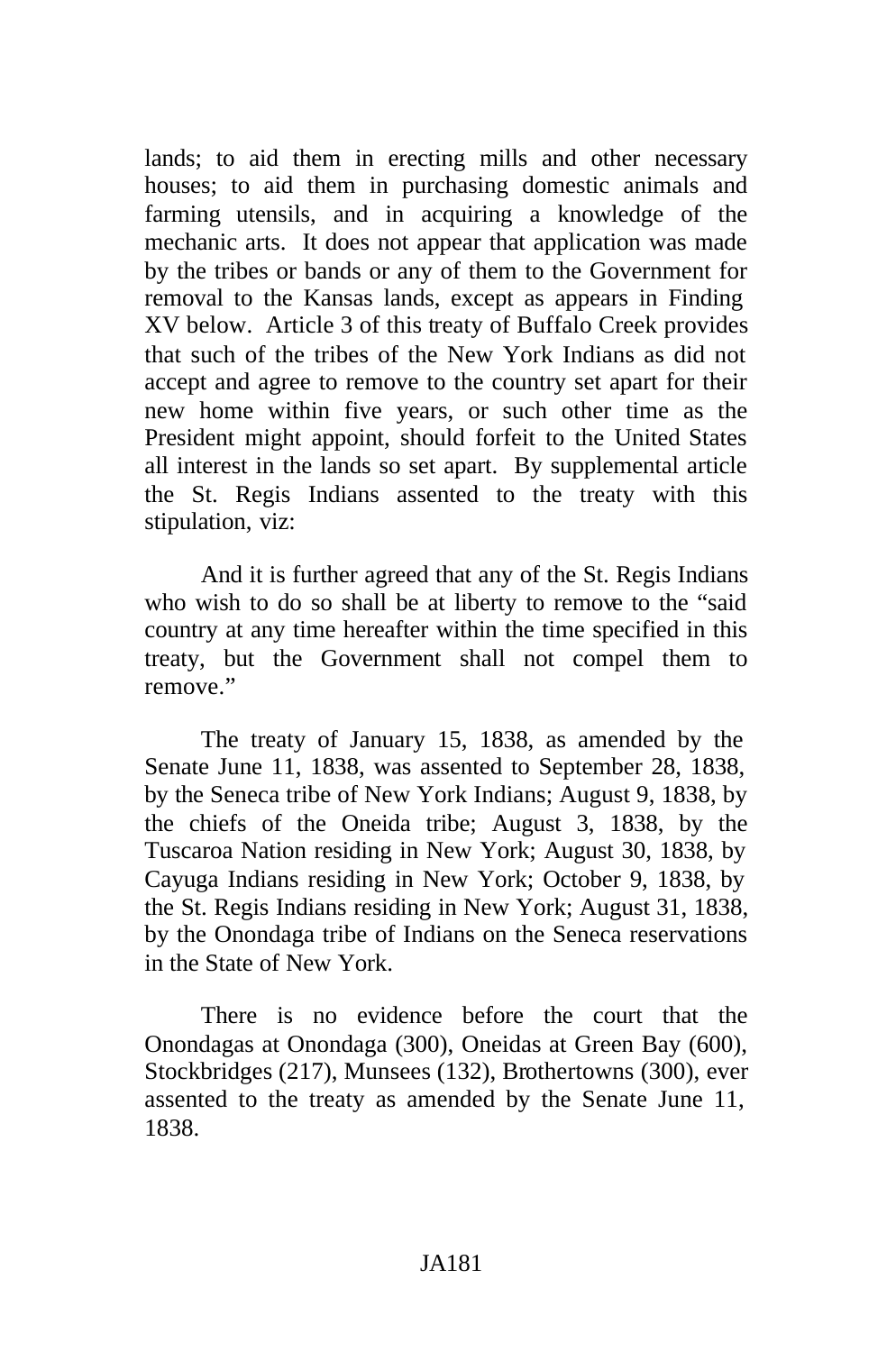In the year 1838, at the time of the making of the treaty of Buffalo Creek, the Six Nations of New York Indians, designated by that name in the treaty, consisted of six separate nations or tribes known and named as the Senecas, the Onondagas, the Oneidas, the Cayugas, the Tuscaroras, and the St. Regis; and each of said nations or tribes, except the Cayugas, owned and possessed a reservation of land in the State of New York on which the members of said tribes resided, and the right to occupancy to which was secured to them by treaty stipulations. The Cayuga Indians had no separate reservation of their own in the State of New York, but made their home with and resided upon the reservation and lands possessed by the Seneca Nation with the consent of the latter.

XI.

The lands occupied by the Seneca Nation in the State of New York, as set forth in the last preceding finding, consisted of four separate and distinct reservations, named:

The Buffalo Creek Reservation in Erie County, containing 49,920 acres; the Cattaraugus Creek Reservation, containing 21,680 acres; the Alleghany Reservation, containing 30,469 acres, and the Tonawanda Reservation, in Genesee County, containing 12,800 acres. The lands, occupied by the Tuscarora Indians were situated in Niagara County, N.Y., and comprised 6,249 acres. The lands occupied by the Onondaga tribe were situated in Onondaga County, N.Y., and comprised 7,300 acres. The lands occupied by the Oneida tribe were situated in Oneida and Madison counties, N.Y., and comprised 400 acres. The reservation and lands occupied by the St. Regis tribe were situated in Franklin County, N.Y., and comprised about 14,000 acres.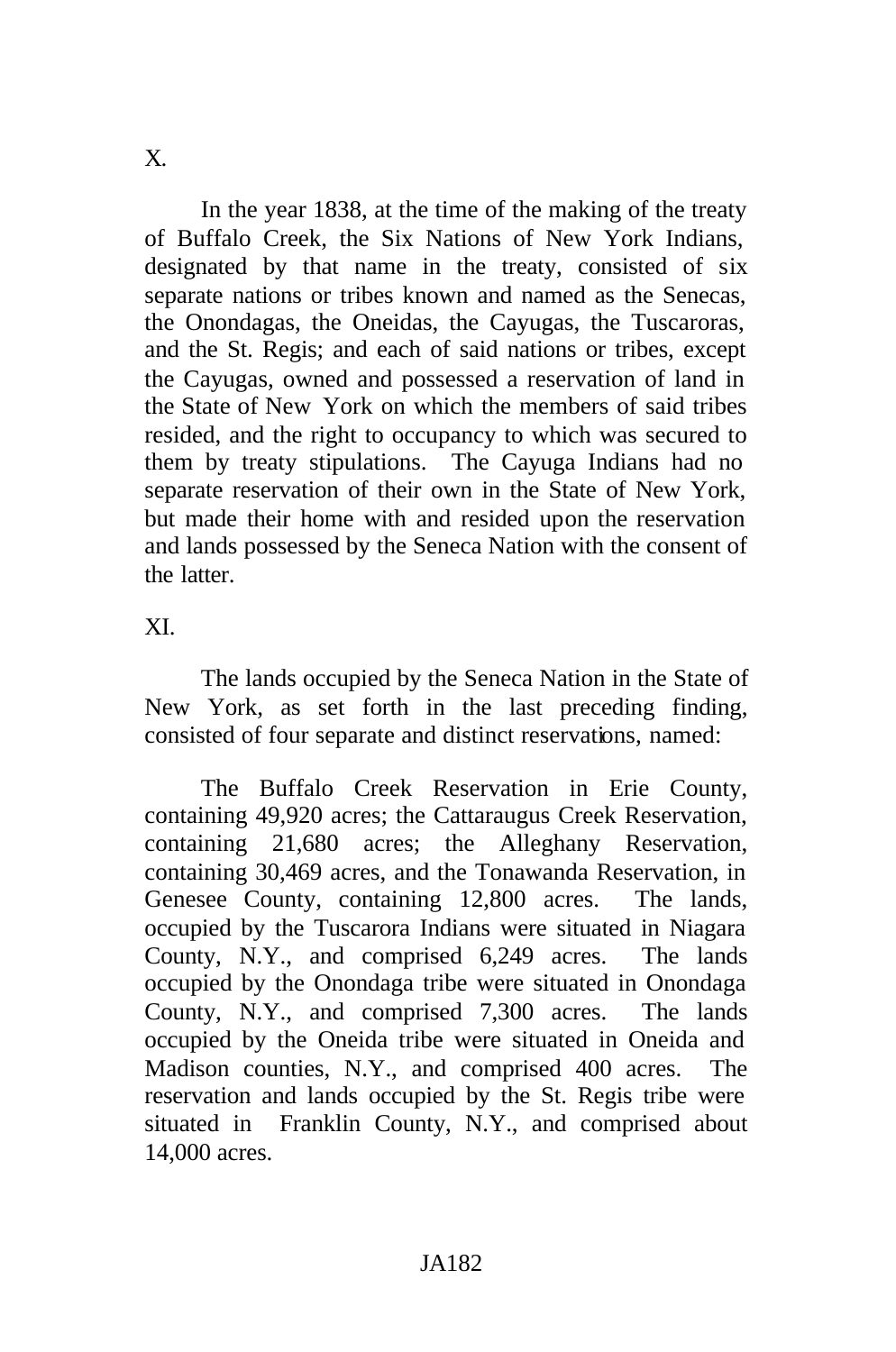XII.

For many years prior to the making of the treaty of Buffalo Creek in 1838, the said several nations or tribes of Indians had improved and cultivated their lands, on which they resided and from the products of which they chiefly sustained themselves.

### XIII.

At the time of the making of the treaty of Buffalo Creek in 1838, one Thomas L. Ogden and one Joseph Fellows, both residents of the State of New York, claimed to be the assignees of the State of Massachusetts and owners of the pre emptive right of purchase from the Seneca Nation of the several reservations of land occupied by them as above set forth, which preemptive right had been secured to the Commonwealth of Massachusetts by a convention of the States of New York and Massachusetts, held on the  $6<sup>th</sup>$  day of December, 1786. The claims at the said Ogden and Fellows were recognized and provided for in the said treaty of Buffalo Creek and the treaty supplementary thereto, which was entered into between the United States and the said Six Nations on the  $20<sup>th</sup>$  day of May, 1842. After the ratification of said treaty of 1843, which was proclaimed on the  $26<sup>th</sup>$  day of August in that year, the Seneca Nation surrendered to said Ogden and Fellows the possession of the Buffalo Creek Reservation aforesaid, and the said nation has since continued to occupy the Cattaraugus and Alleghany reservations mentioned in said treaties of 1838 and 1842.

### XIV.

The President of the United States never prescribed any time for the removal of the claimants or any of them to the lands or any of them set apart by the treaty of Buffalo Creek.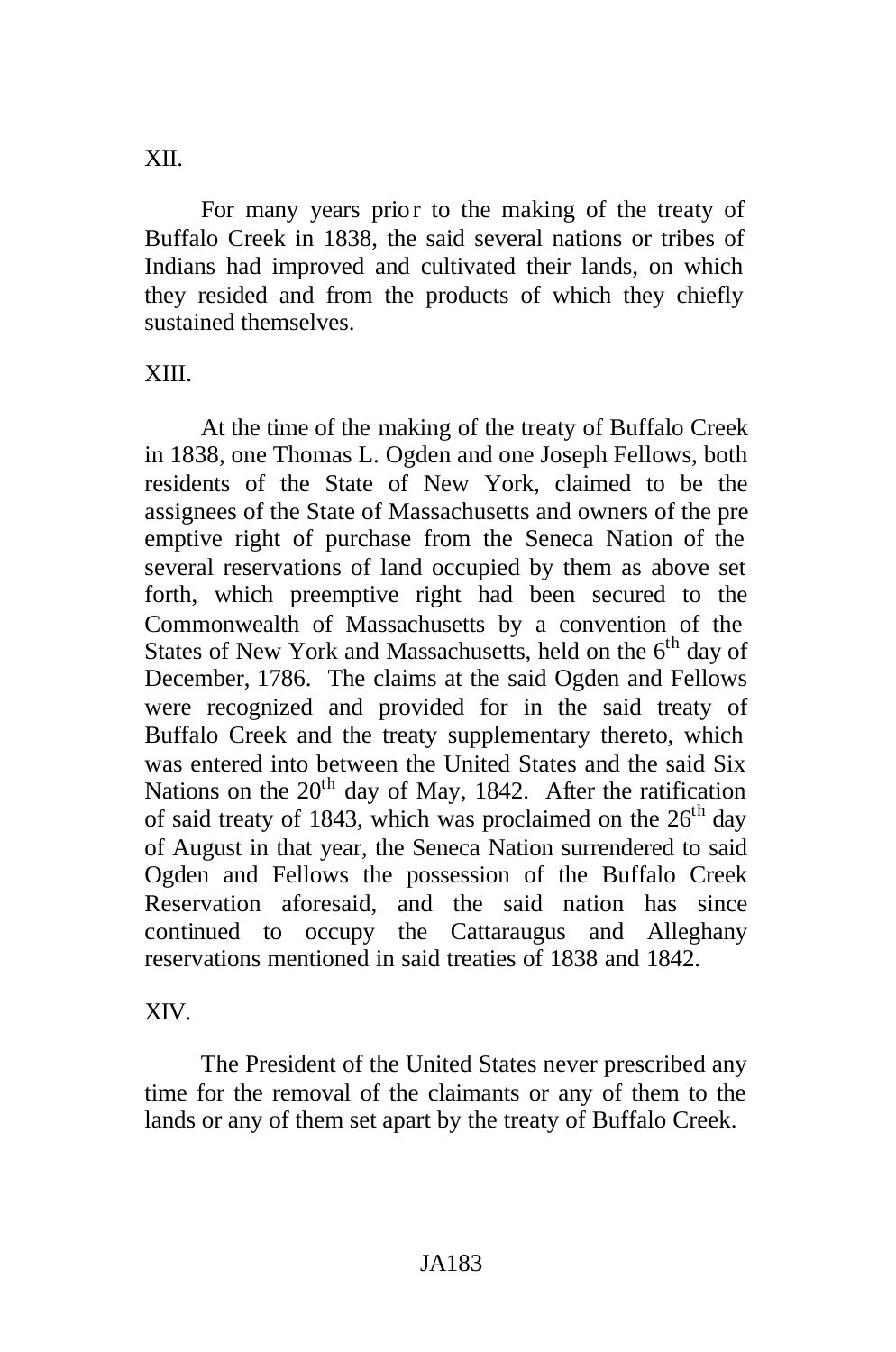XV.

No provision of any kind was ever made for the actual removal of more than about 260 individuals of the claimant tribes as contemplated by the treaty of Buffalo Creek, and of this number only 32 ever received patents or certificates of allotment of any of the lands mentioned in the first article of the treaty, and the amount allotted to those 32 was at the rate of 320 acres each, or 10,240 acres in all.

In 1845 Abram Hogeboom represented to the Government of the United States that a number of the New York Indians, parties to the treaty of 1838, desired to remove to the Kansas lands, and upon such representation and in conformity with such desire said Hogeboom was appointed a special agent of the Government to remove the said Indians to Kansas.

The sum of \$9,464.08 of amount appropriated by Congress was expended in the removal of a party of New York Indians under his direction in 1846.

From Hogeboom's muster roll in the Indian Office it appears that 271 were mustered for emigration. The roll shows that of this number 73 did not leave New York with the party; the number, thus reduced to 191, arrived in Kansas June 15, 1846, 17 other Indians arrived subsequently; 62 died, and 17 returned to New York.

It does not appear that any of the 32 Indians to whom allotments were made settled permanently in Kansas.

# XVI.

The United States, after the conclusion of the treaty of Buffalo Creek, surveyed and made part of the public domain the lands at Green Bay ceded by the claimants, and sole or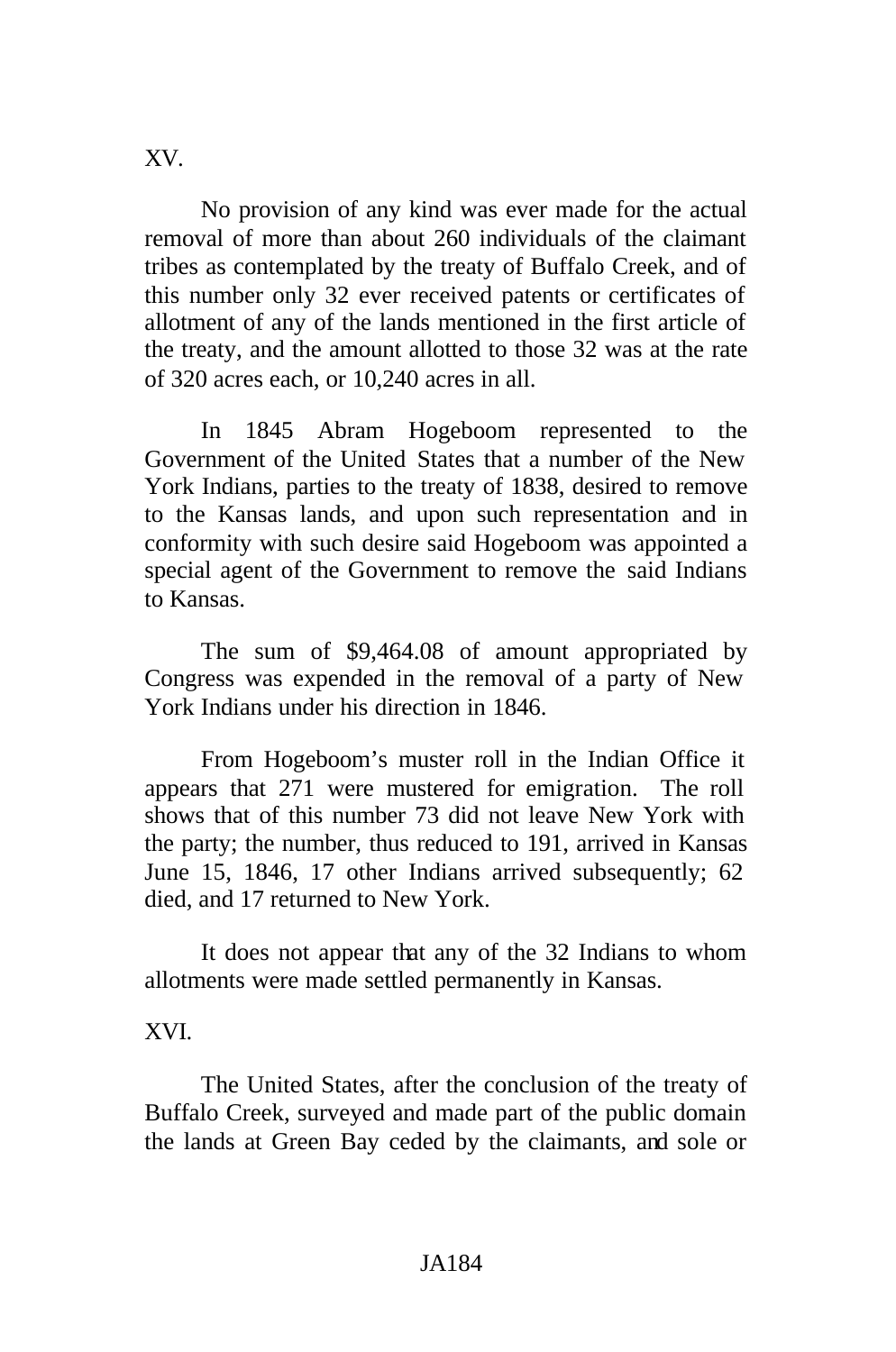otherwise disposed of and conveyed the same and received the consideration therefore.

XVII.

The lands west of the Mississippi secured to the claimants by the treaty of Buffalo Creek were afterwards surveyed and made part of the public domain, and were sold or otherwise disposed of by the united States, which received the entire consideration therefore; and the said lands thereafter were and now are included within the territorial limits of the State of Kansas. The price realized by the United States for such of the said lands as were sold was at the rate of \$1.34 per acre, while the cost of surveying, etc., the same was at the rate of about 12 cents per acre, making the net price realized by the United States about \$1.22 per acre.

### XVIII.

By treaty with the Tonawanda band of the Senecas, numbering 650 individuals, the United States, November 5, 1857,in consideration of the release by the said band of its claims upon the United States to the lands west of the State of Missouri, all right and claim to be removed thither and for support and assistance after removal and all other claims against the united States under the treaties of 1838 and 1842 (reserving their rights to moneys paid or payable by Ogden & Fellows), agreed to pay and invest, and did pay and invest for said band the sum of \$256,000. This amounted in substance to compensating the beneficiaries of the treaty of 1838 at the rate of \$1 per acre for their claims to lands in Kansas, under said treaty, and also their proportionate share of the \$400,000 provided to be appropriated in that treaty.

XIX.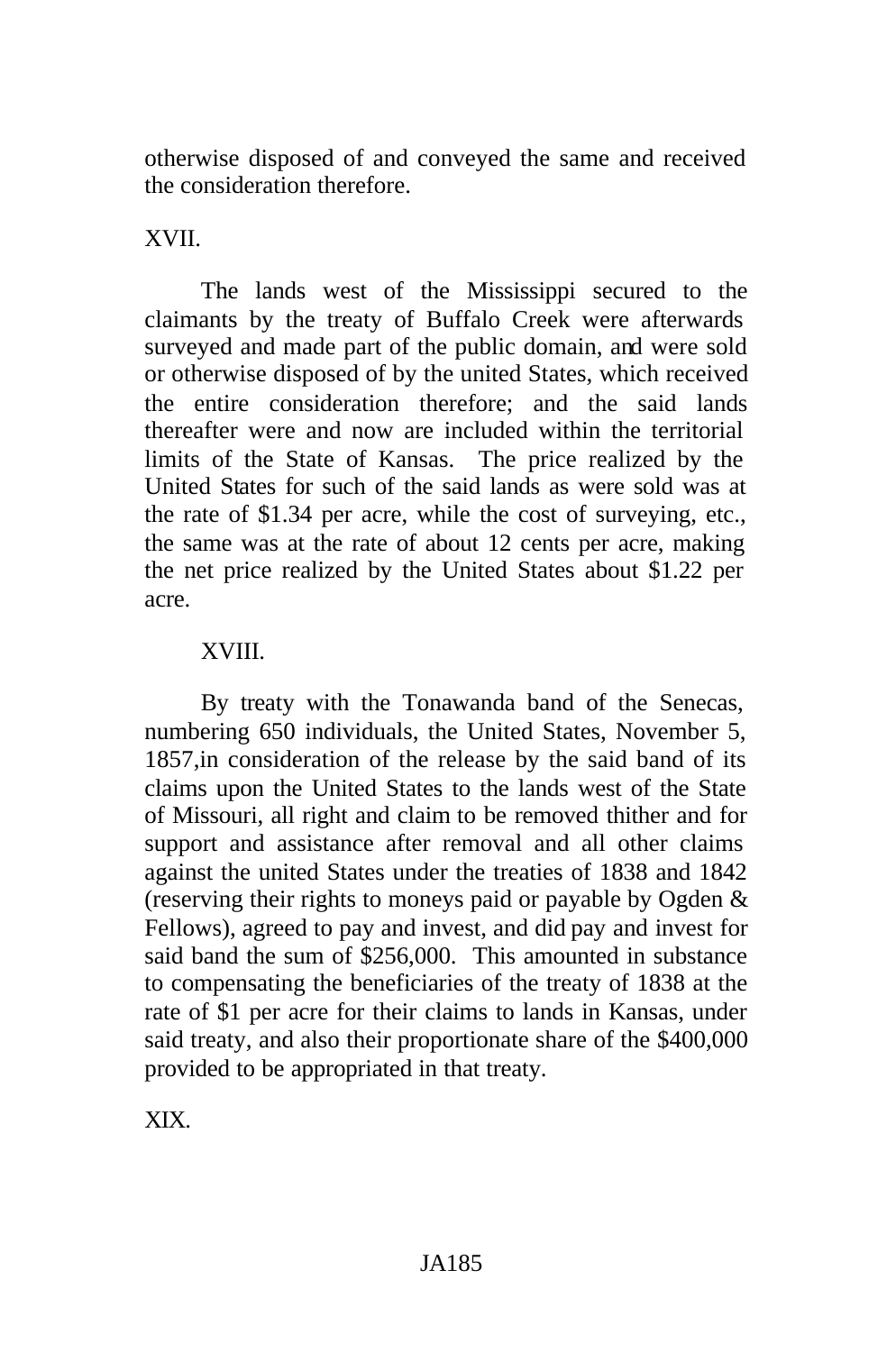After March 21, 1859, an order of the Secretary of the Interior was made which directed that the tract of land in Kansas Territory known as the New York Indian Reserve should be surveyed with a view of allotting a half section each to such of the New York Indians as had removed there under treaty provisions, after which the residue was to become public domain. After this and before the proclamation of the President and said lands as part of the public domain (December 3 and 17, 1860) the New York Indians employed counsel to protect and prosecute their claims in the premises, asserting the in the powers of attorney that the United States had seized upon the said lands contrary to the obligations of said treaty, and would not permit the said Indians to occupy the same or make any disposition thereof; the said Indians have steadily since asserted their said claims.

XX.

Of the sum of \$400,000 agreed by the treaty of Buffalo Creek to be appropriated by the United States for the purposes mentioned in the ninth finding above, only the sum of \$20,477.50 was so appropriated (except as hereinafter stated). Of this sum only \$9,464.08 was actually expended; this sum was expended for the removal, more than five years after the ratification of the treaty, of some of the 260 individuals mentioned in the fifteenth finding above,; but in addition to said sum of \$9,464.08 there was paid for the Tonoawanda band of Seneca \$256,000, as mentioned in the eighteenth finding above.

# XXI.

The records of the Indian Office do not show that the President ever prescribed any time for the removal of the New York Indians to Wisconsin under the treaties of February 8, 1831, and October 27, 1832, or that the President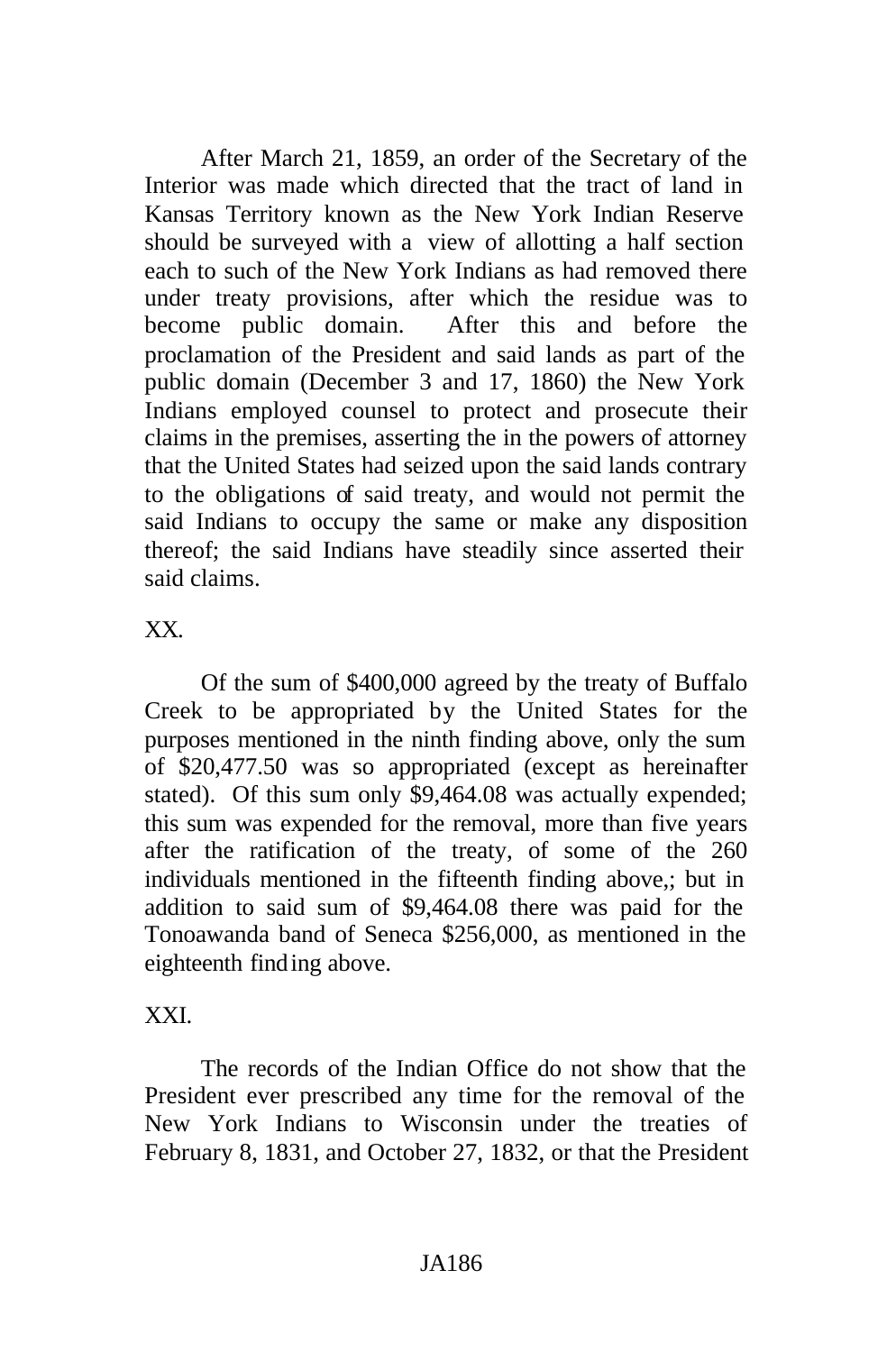prescribed any time for the removal of the New York Indians from Wisconsin and New York to the Kansas lands under the treaty of Buffalo Creek (January 15, 1838), or that the Government took any steps to defend those Indians who did remove to Kansas "in the peaceable possession of their new homes."

### XXII.

The account under the treaty of Buffalo Creek may thus be stated (omitting all questions of law and as to interest and without deciding that the United States are or are not responsible for any portion thereof):

Credit the tribes with---

1,824,000 acres of land in Kansas, at

\$1 per acre ......................................................\$1,824,000.00

Amount named in articles 9 to 14, both inclusive, of the treaty of Buffalo Creek (except the \$100,000 for the Seneca Nation, which had been taken into the account in other dealings between the United States and that nation respecting the claims of Ogden and Fellows) ............................ 23,000.00

Amount named in article 15 of the treaty............... 400,000.00

.................................................................... 2,247,000.00

Debit the tribes with---

Amount expended in removing the portion of the 206 individuals mentioned in finding 15 ........................... 9,464.08

10,240 acres allotted to the 32 mentioned in finding 15, at \$1 per acre ...................................................................... 10,240.00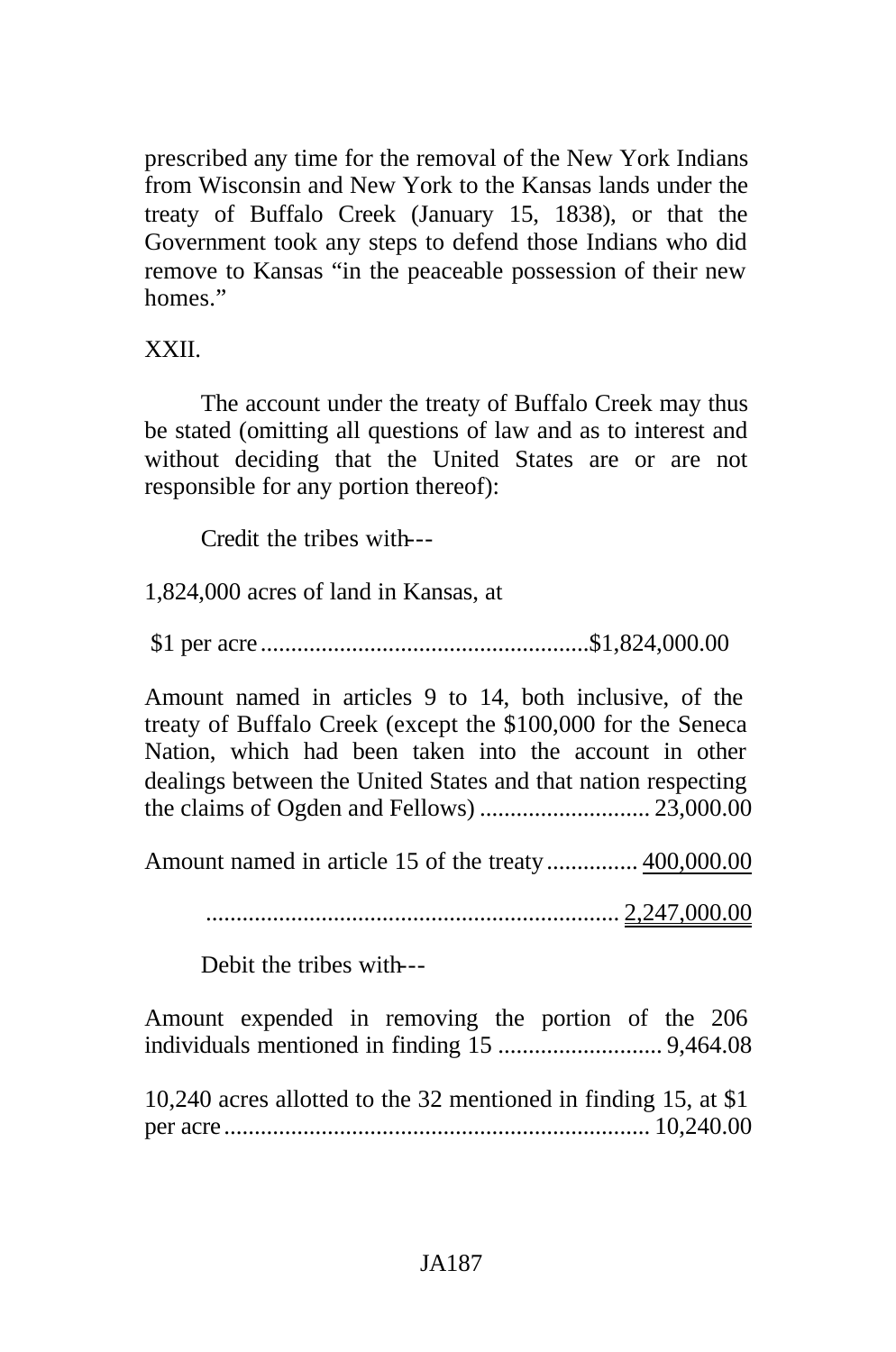....................................................................... 275,704.08

Balance ....................................................... 1,971,295.92

# BY THE COURT.

Filed January 11, 1892.

A true copy.

Test, this  $16<sup>th</sup>$  day of January, A.D. 1892

# [SEAL.] JOHN RANDOLPH,

*Assistant Clerk, Court of*

*Claims.*

It will be observed that this finding was made under the so-called "Bowman act," and deals only with facts. Upon the facts as found questions of law arise as to whether the United States is liable for a money payment to the claimants; and, if so, the amount thereof. These questions, in the opinion of the committee, should be determined by a court where they can all be carefully considered and decided. The committee therefore recommends the passage of the accompanying bill conferring jurisdiction on the Court of Claims to hear and determine the case.

The claimants demand interest on the value of their lands in Kansas, which were set apart for them with a view of their removal thereto, from 1843, or certainly from the year 1860, when the United States proclaimed the Kansas lands open to settlement. But in the judgment of the committee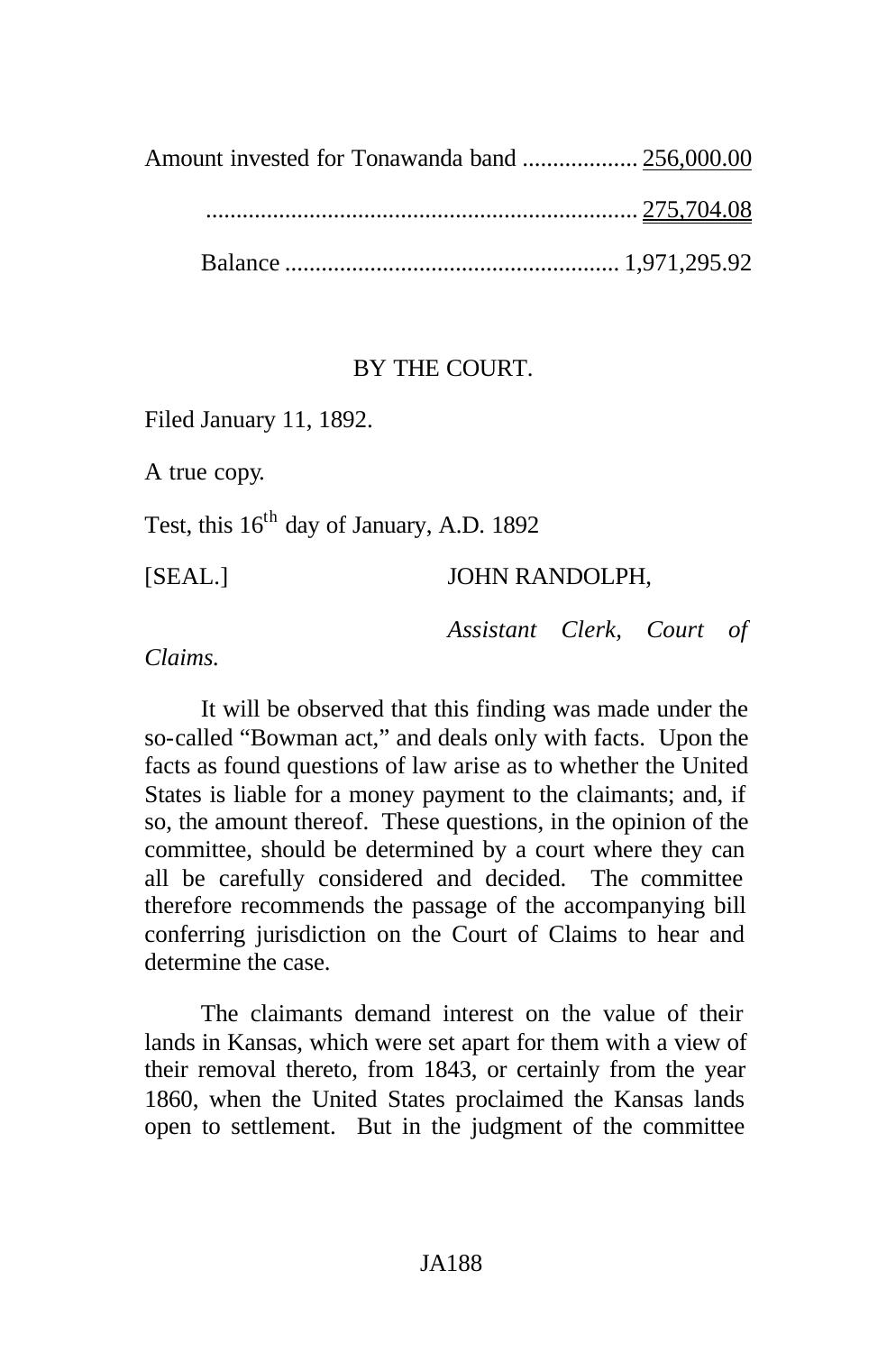this case is not one in which interest should be allowed against the Government.

The bill is therefore so drawn as to exclude the payment of interest upon any sum that may be found due by the Court of Claims.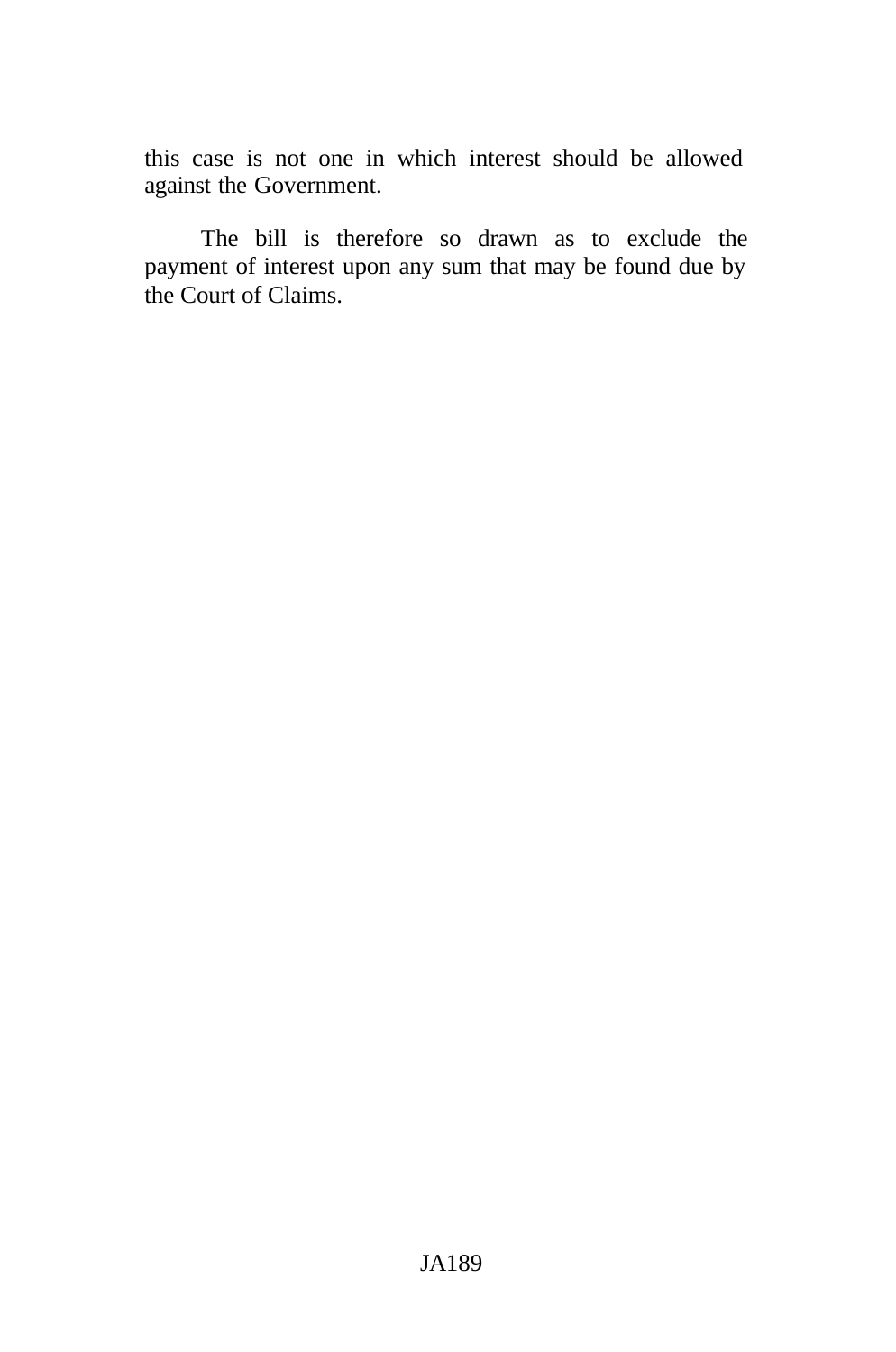**52d Congress, SENATE**

1<sup>st</sup> Session

**Mis. Doc. No. 46** 

IN THE SENATE OF THE UNITED STATES.

January 18, 1892.—Referred to the Committee on Appropriations and ordered to be printed.

FINDINGS FILED BY THE COURT OF CLAIMS IN THE CASE OF THE NEW YORK INDIANS vs. THE UNITED STATES.

[The New York Indians, being those Indians who were parties to the treaty concluded at Buffalo Creek, in the State of New York, January 16, 1892, vs. The United States. Congressional case, No. 151.]

## COURT OF CLAIMS, CLERK'S

OFFICE.

*Washington, January 16, 1892.*

SIR: Pursuant to the order of the court I transmit herewith a certified copy of the findings filed by the court in the aforesaid cause, which case was referred to this court by the Committee on Indian Affairs, United States Senate, under the act of March 3, 1883.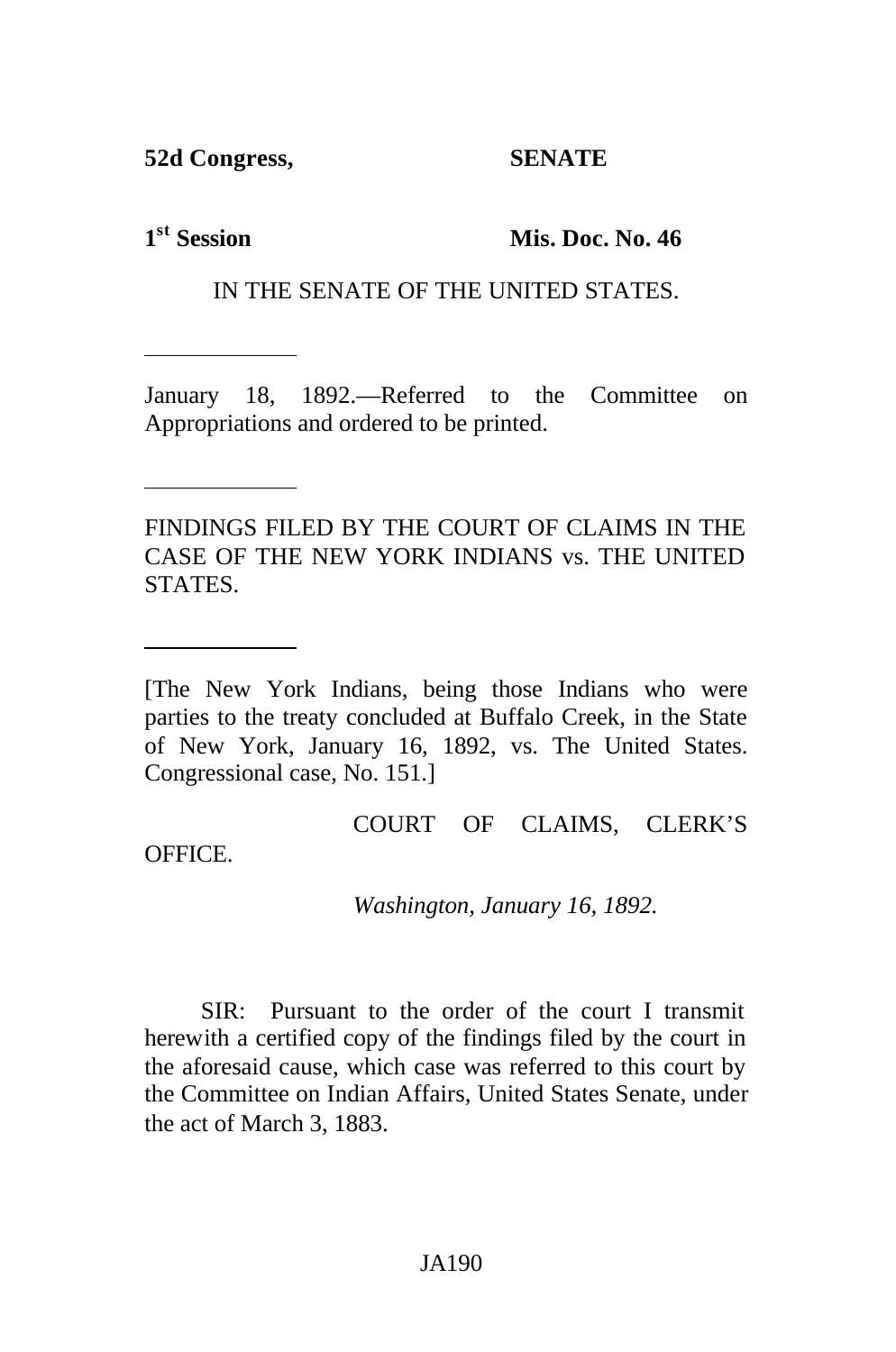I am, very respectfully, yours, etc.,

### JOHN RANDOLPH,

*Assistant Clerk, Court of Claims.*

#### Hon. LEVI P. MORTON.

*President of the Senate of the United States.*

[Court of Claims Congressional case No. 151. The New York Indians, being those Indians who were parties to the treaty concluded at Buffalo Creek, in the State of New York, on the 16<sup>th</sup> day of January, 1892, vs. The United States.]

At a Court of Claims held in the city of Washington on the 11<sup>th</sup> day of January, A.D., 1892, the court filed the following findings of fact, to wit:

The claim or matter in the above-entitled case was transmitted to the court by the Committee on Indian Affairs of the Senate of the United States, the 21<sup>st</sup> day of June, 1884.

James B. Jenkins, Henry E. Davis, Guion Miller, esqs. (with whom was George Barker, esq.),. appeared for claimants, and the Attorney-General, by F.P. Dewees, esq., his assistant and under his direction, appeared for the defense and protection of the interests of the United States.

The following is the letter transmitting the cause to this court: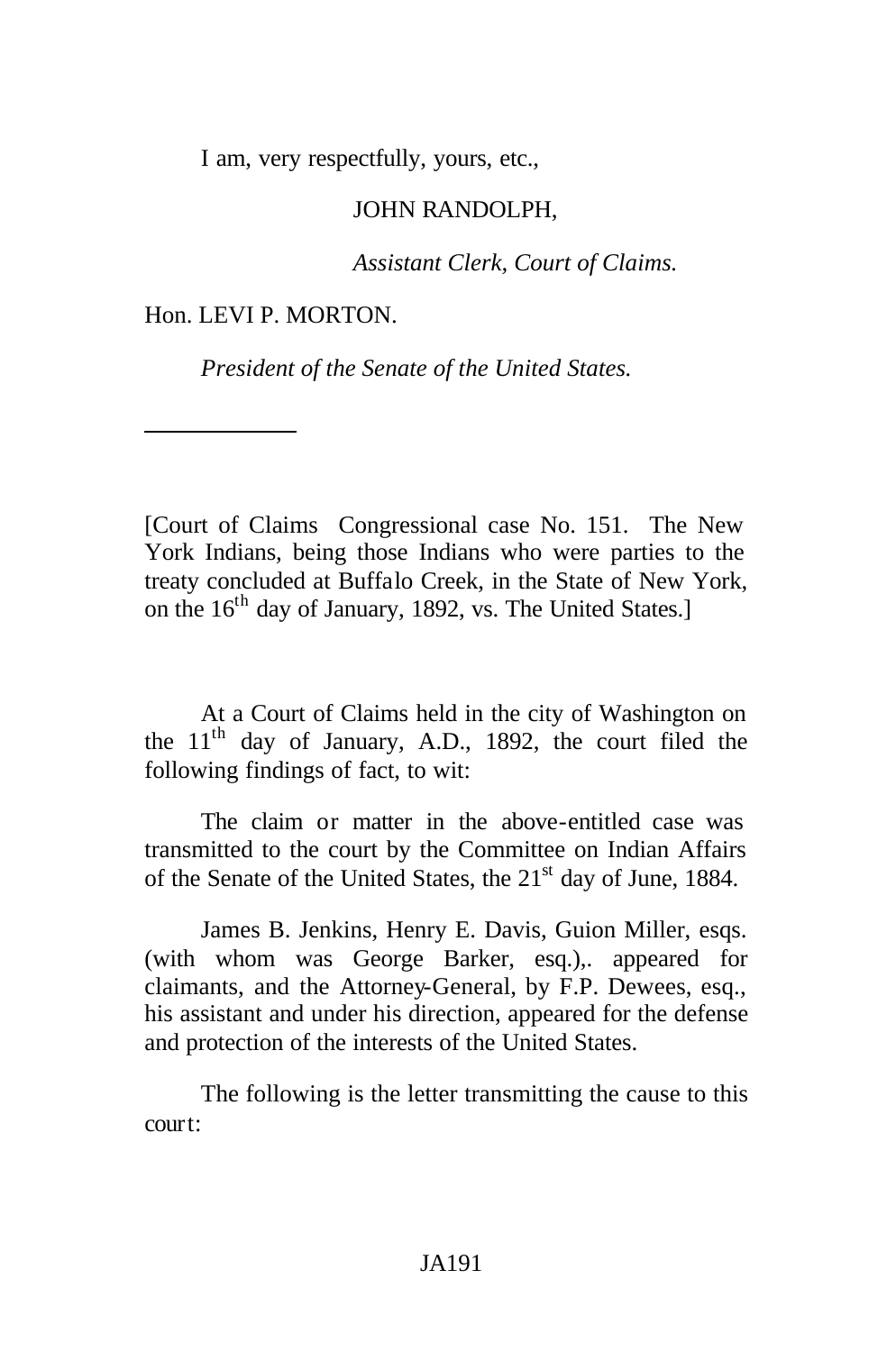## UNITED STATES SENATE COMMITTEE ON CLAIMS.

#### *June 21, 1884.*

At a meeting of the Committee on Indian Affairs of the Senate of the United States the following order was made by that committee:

*Ordered,* That Senate bill (S. 467) to provide for a settlement with the Indians who were parties as to the treaty concluded at Buffalo Creek, in the State of New York, on the  $15<sup>th</sup>$  day of January, 1838, for the unexecuted stipulation of that treaty, together with the accompanying amendment intended to be proposed by Mrs. Voorhees to the aforesaid bill, which bill and proposed amendment were referred to said committee at the first session of the Forty-eighth Congress, and which bill and proposed amendment are now pending before said committee, be transmitted (in accordance with the provisions of an act entitled "An act to afford assistance and relief to Congress and the Executive Departments in the investigation of claims and demands against the Government," approved March 3, 1883), to the Court of Claims of the United States, together with the vouchers, papers, proofs, and documents, appertaining thereto, for the investigation and determination of the facts involved in said bill and said proposed amended thereto.

#### J. R. McCarty,

*Clerk to the United States Senate Committee on Indian Affairs.*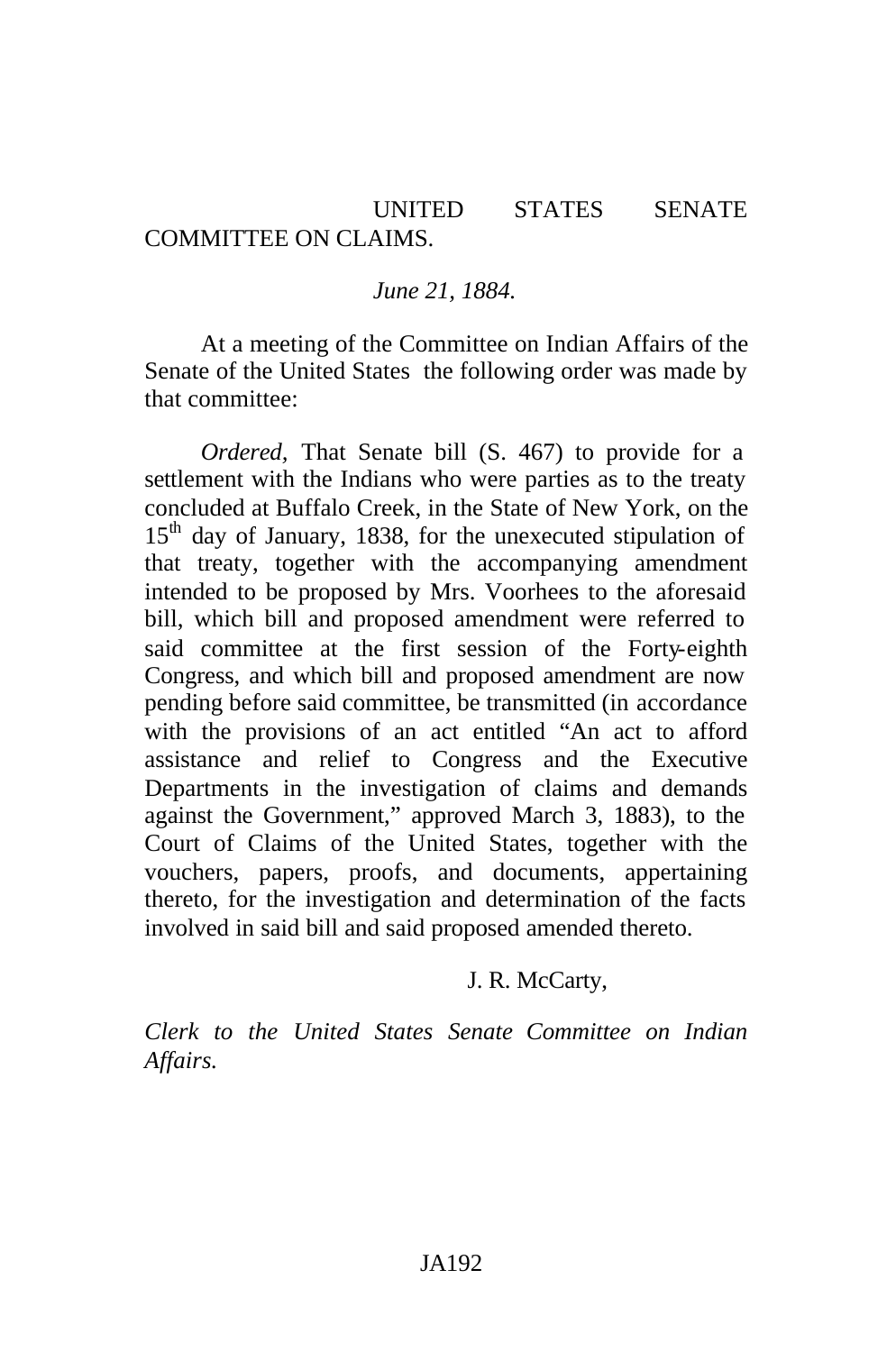All questions relative to the proposed amendment to the Senate bill mentioned in said letter were abandoned by counsel at the beginning of the argument, and it was stated that an agreement had been reached upon its subject-matter.

The case having been brought to a hearing on the  $25<sup>th</sup>$ day of November, 1891, the court, upon the evidence and after considering the briefs and arguments of counsel on both sides, and the facts to be as follows:

#### I.

In 1784 the United States by treaty secured the Oneida and Tuscarora Nations in the possession of the lands upon which they were settled, and fixed the boundaries of the lands of the Six Nations, it being agreed by the United States that the Six Nations should be secured in the peaceful possession of the lands they have inhabited east and north of the boundaries fixed.

The stipulations of this treaty were renewed and confirmed in 1789 when the boundary was again described in the same terms as in the treaty of 1784 and the Indians relinquished and ceded to the United States the land west of the defined boundary. The Mohawks were not parties to the treaty of 1789.

In 1794, another treaty was concluded with the Six Nations guaranteeing peace and friendship perpetual between the parties, acknowledging the lands reserved to the Oneida, Onondaga, and Cayuga Nations in their treaty with the State of New York to be their property, and engaging that the United States would never claim the same or disturb them or either of the Six Nations, nor the ir Indian friends residing thereon and united with them in the free use and enjoyment thereof, but the said lands should remain theirs until they chose to sell the same to the United States, who "have the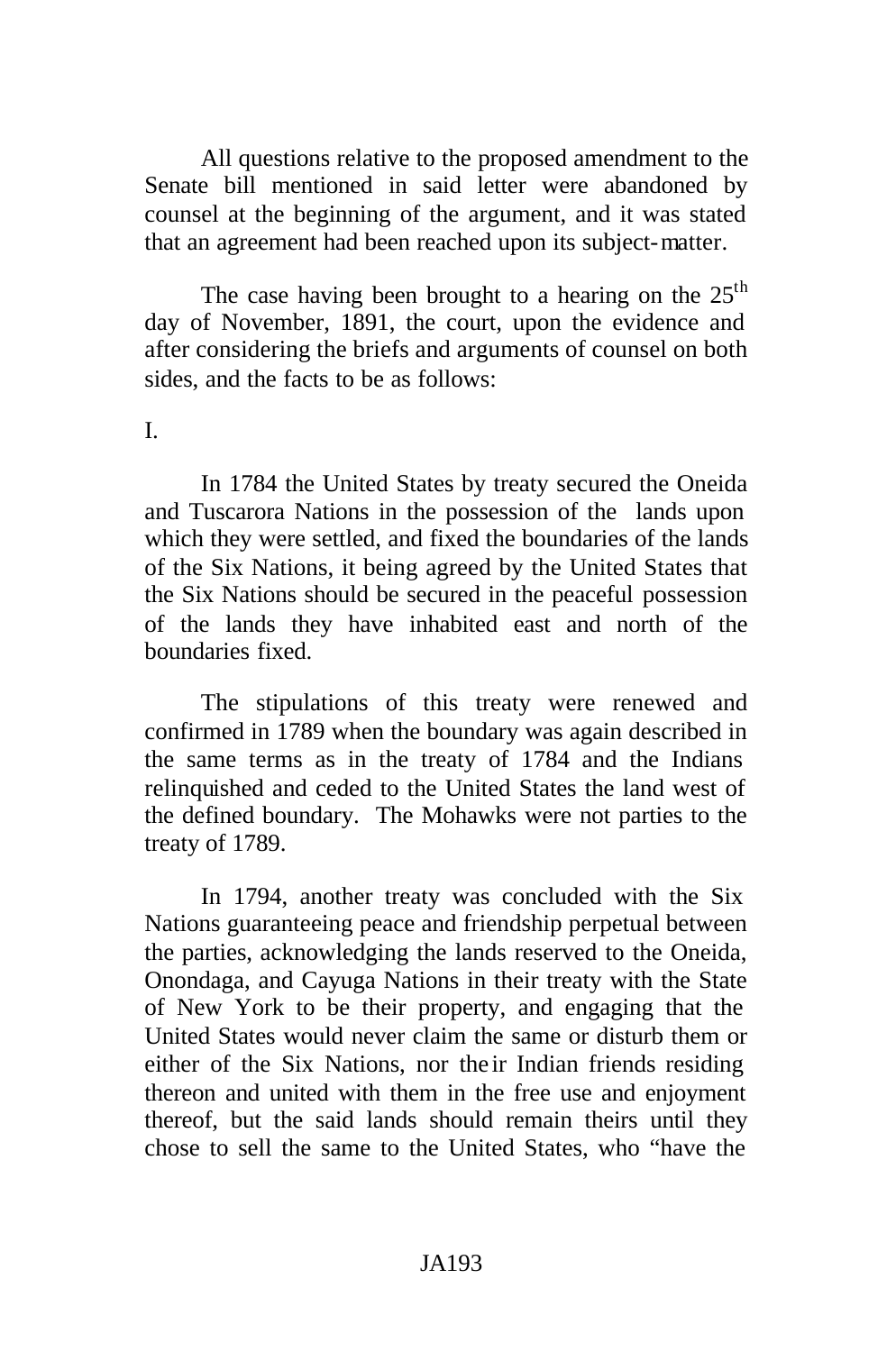right to purchase." The land of the Seneca Nation is also described by metes and bounds in this treaty acknowledged as their property and confirmed as theirs until they chose to sell to the United States, who "have the right to purchase," and the United States having thus described and acknowledged the lands of the Oneidas, Onondagas, Cayugas, and Senecas, and engaged never to claim the same nor disturb the Six Nations in the free use and enjoyment thereof, the Six Nations upon their aide engaged never to claim any other lands within the boundaries of the United **States** 

# $II$ .

The New York Indians in 1810 petitioned the President of the United States for leave to purchase reservations of their western brethren with the privilege of removing to and occupying the same. Thereupon, with the approbation of the President, land situated at Green Bay, Wis., was purchased by the said New York Indians from the Menomonee and Winnebago tribes.

# III.

In 1821 the Menomonee Indians ceded to the Stockbridge, Oneida, Tuscarora, St. Regis, and Munsee nations two large tracts of land in Wisconsin for a small money consideration. The title to one of those tracts was confirmed in the New York Indians by the President March 13, 1823.

# IV.

Thereafter certain New York Indians belonging to the Oneida, St. Regis, Munsee, and Brothertown tribes removed to and took possession of the lands in Wisconsin. Subsequently questions of tenure and boundaries of the lands

# JA194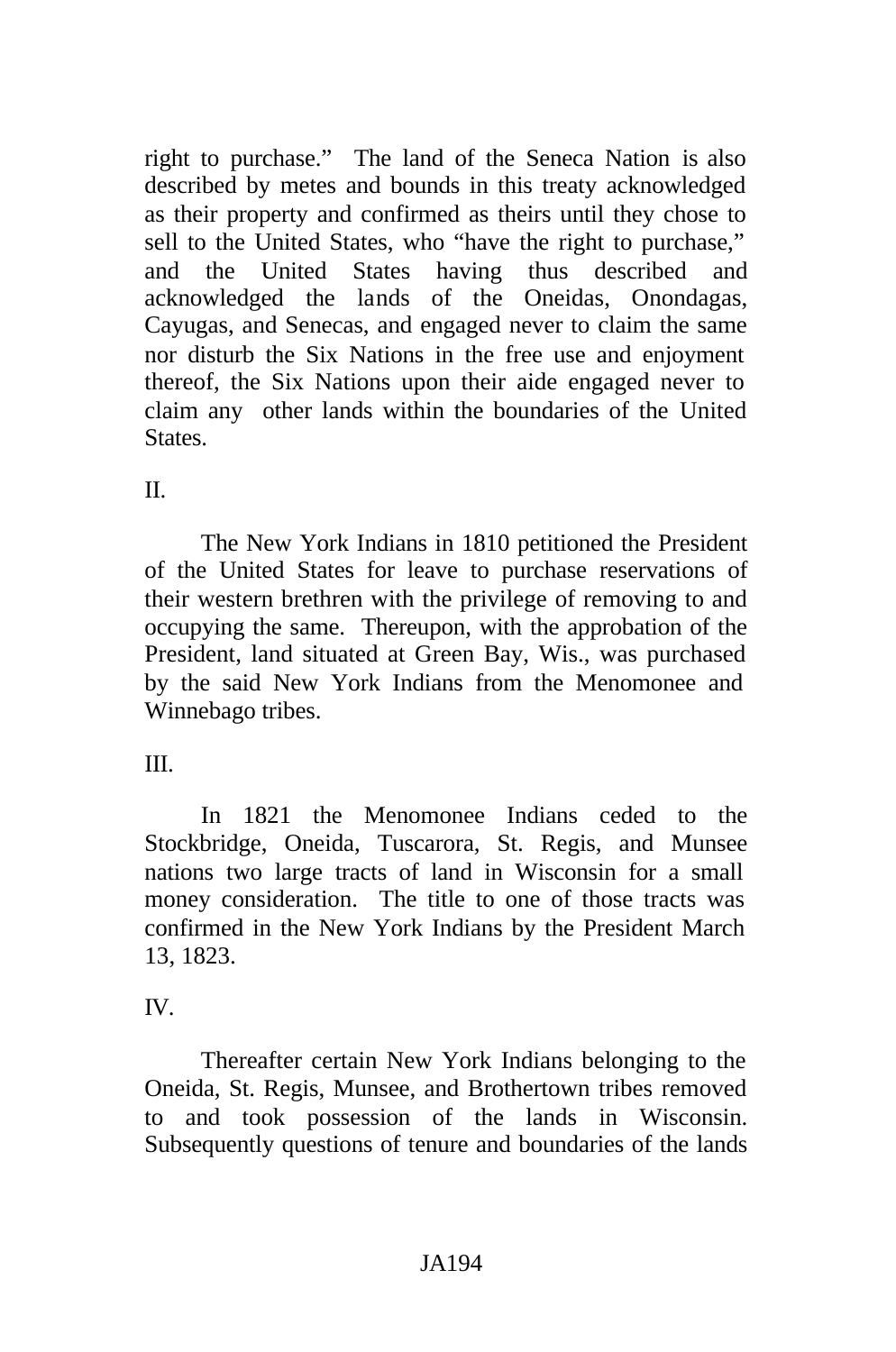granted to the New York Indians were raised by the Menomonees, negotiations were had, and steps were taken through which the purchase by the New York Indians from the Menomonees and Winnebagos was so reduced as to include only 500,000 acres of land on the south and west of the Fox River, together with three townships on the north and east of said river, comprising 30,120 acres, which was to be set apart for the Stockbridge, Munsee, and Brothertown tribes, to all of which the New York Indians duly assented, and thereafter the title to the said three townships and the said 500,000 acres was recognized by the Congress and the President of the United States to be in the New York Indians. In the treaty of February 8, 1831, with the Menomonee Indians it was agreed that certain land in Wisconsin might be set apart as a home to the several tribes "of New York Indians who may remove to and settle upon the same within three years from the date of this agreement."

This treaty was assented to by the New York Indians, October 17, 1832, and by amendment later introduced by agreement between the United States and the Menomonee Indians, the removal of those of the New York Indians who might not be settled on the lands at the end of three years was left discretionary with the President of the United States. A small portion of the New York Indians removed to the Wisconsin or Green Bay lands.

In the treaty with the Menomonees, *supra*, appears at the end of article 1 the following:

"It is distinctly understood that the lands hereby ceded to the United States for the New York Indians are to be held by those tribes under such tenure as the Menomonee Indians now hold their lands, subject to such regulations and alteration of tenure as Congress and the President of the United States shall from time to time think proper to adopt."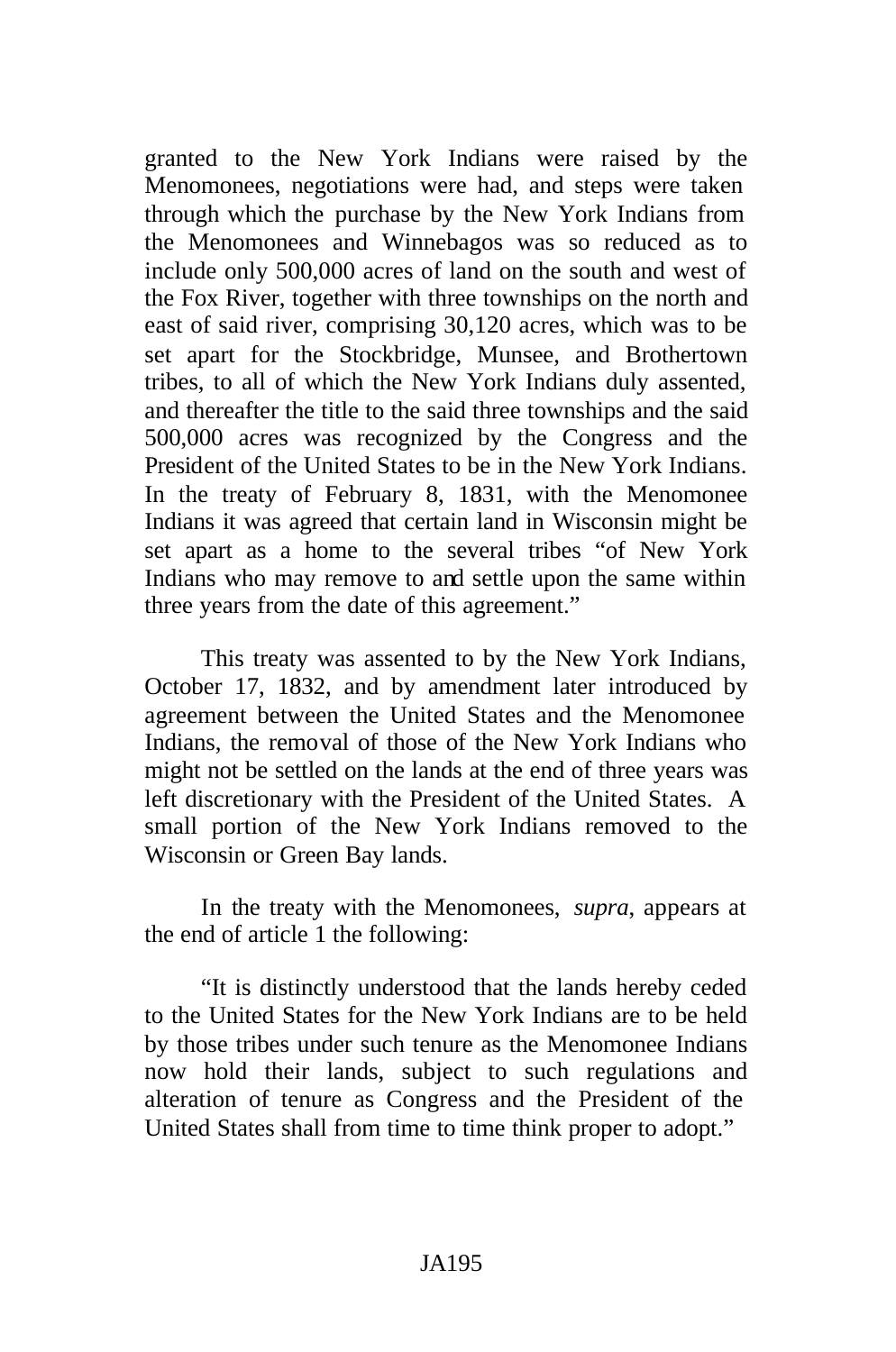V.

The title of the New York Indians as set forth is the fourth finding has since been acknowledged by the United States; as in the treaty with the Menomonees of September 3, 1836, in the treaty with the Stockbridges and Munsees, of September 3, 1839; in the treaty with the New York Indians concluded at Buffalo Creek January 15, 1838,; and in the treaty with the Tonawanda band of Seneca of November 5, 1857.

VI.

From the preceding findings it appears as a fact that prior to February, 1831, the claimants, with the approbation of the President, had purchased from the Menomonee and Winnebago Indians certain lands near Green Bay, in the then Territory of Wisconsin; that a question had arisen as to the extent of this purchase, which was finally settled by treaty between the Monomonees and the United States in February, 1831 (ratified in 1832), which treaty contained a provision securing to claimants, in consideration of \$20,000, 500,000 acres of land at Green Bay (in addition to the townships not apart for the Stockbridge, Munsees, and Brothertown tribes), on condition that they should remove to the same within three years or such reasonable time as the President of the united States should prescribe.

VII.

In January 1838, the claimants had not all removed to the lands in Wisconsin, but had been prevented from doing so by reasons adopted as sufficient by the President of the United States.

VIII.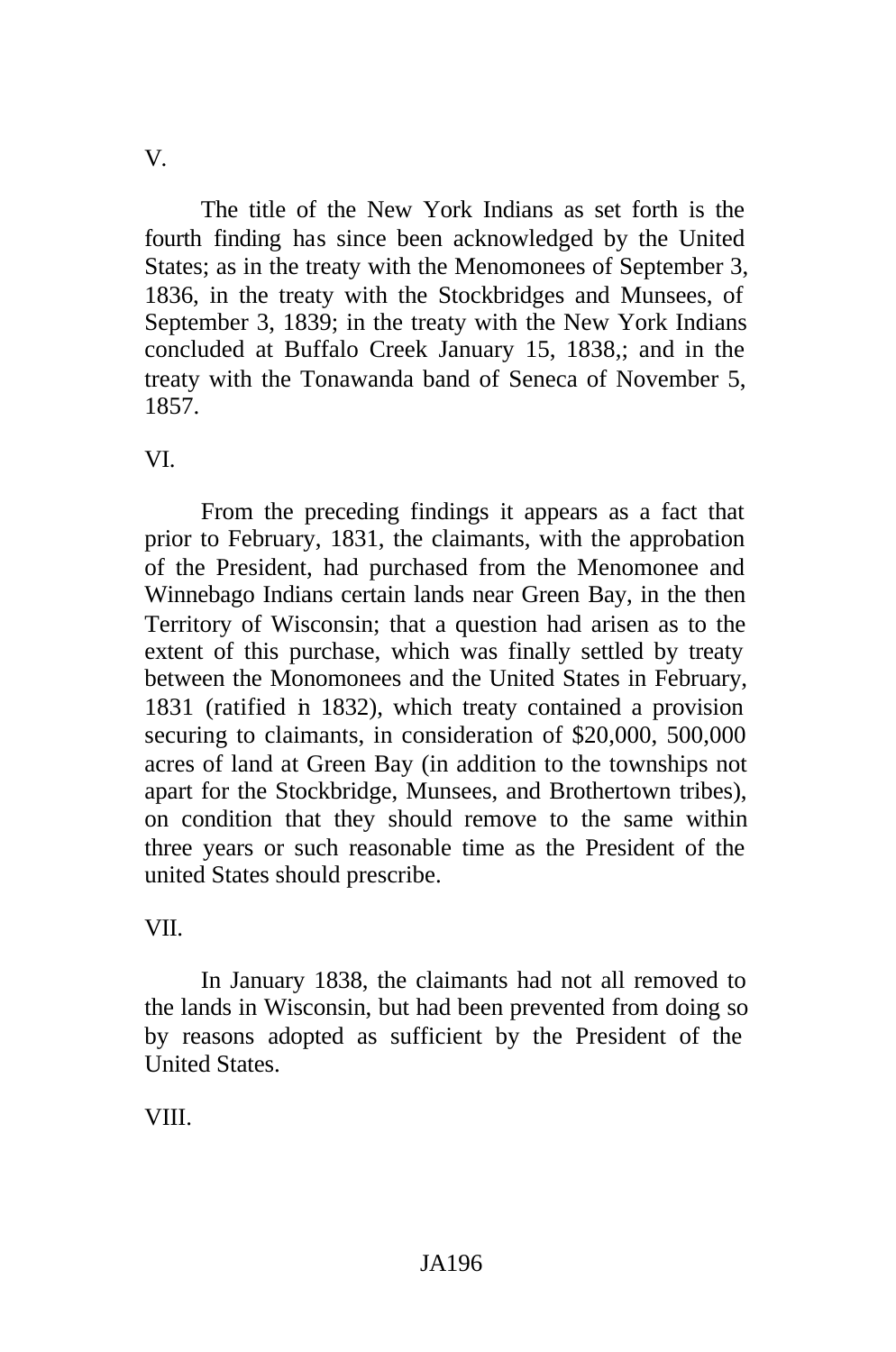Prior to the month of January, 1838, the claimants applied to the President of the United States to take their Green Bay lands and provide them a new home in the Indian Territory. Pursuing the Government policy in removing the Indians to the west of the Mississippi, the President acted upon the application of the Indians by making with them the treaty (known as the treaty of Buffalo Creek) of January 15, 1838.

### IX.

The treaty of Buffalo Creek provided, in consideration of the premises recited in the foregoing three findings and of the covenants contained in the treaty itself to the performed by the United States, that the claimants cede and relinquish to the United States all their right, title, and interest in and to their Green Bay lands (excepting a small reservation), and in consideration of this cession and relinquishment the United States, in and by the treaty, agree and guarantee as follows:

First, to set apart as a permanent home for all of the claimants having no permanent homes a certain tract of country west of the Mississippi River, described by metes and bounds and to include 1,624,000 acres of land: to have and to hold the same in fee simple to the said tribes or nations of Indians by patent from the President of the United States, is conformity to the provisions of section 3 of the act of Congress of May 28, 1830, entitled "An act to provide for an exchange of lands with the Indians residing any of the States or Territories, and for their removal west of the Mississippi; the same to be divided among the different tribes, nations, or bands in severalty; it being understood that the said country was intended as a future home for the following tribes: The Senecas, Onondagas, Cayugas, Tuscaroras, Oneidas, St. Regis, Stockbridges, Munsees, and Brothertowns, and was to be divided equally among them according to the number of individuals in each tribe, as set forth in a schedule annexed to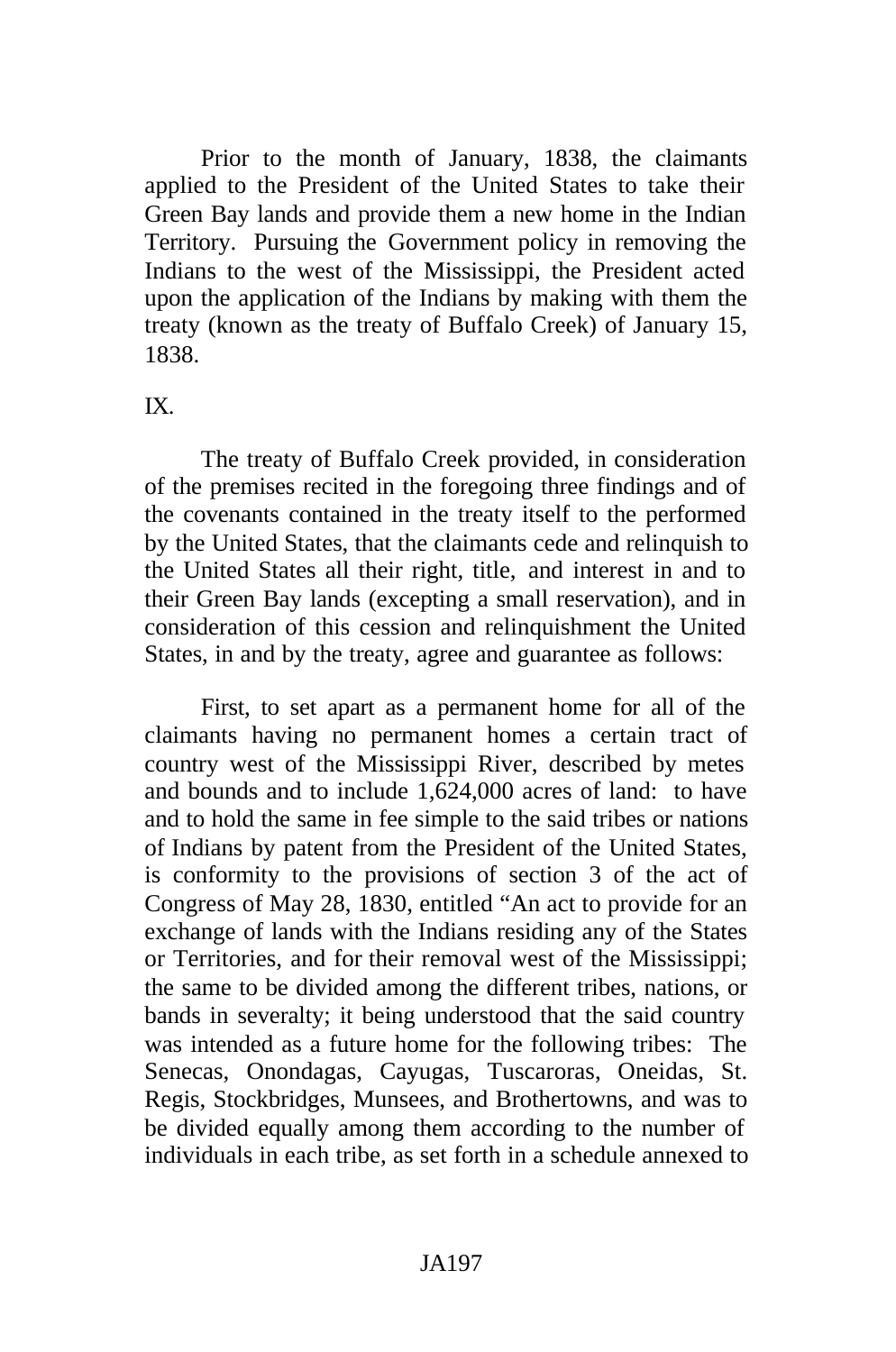the treaty and designated as Schedule A, on condition that such of the claimants as should not accept and agree to remove to the country set apart for them within five years, or such other time as the President might from time to time appoint, should forfeit to the United States all interest in the lands so set apart. The following is the Schedule A:

*Census of the New York Indians as taken in 1837.*

Number residing on the Seneca reservations:

| Munsees 132 |
|-------------|
|             |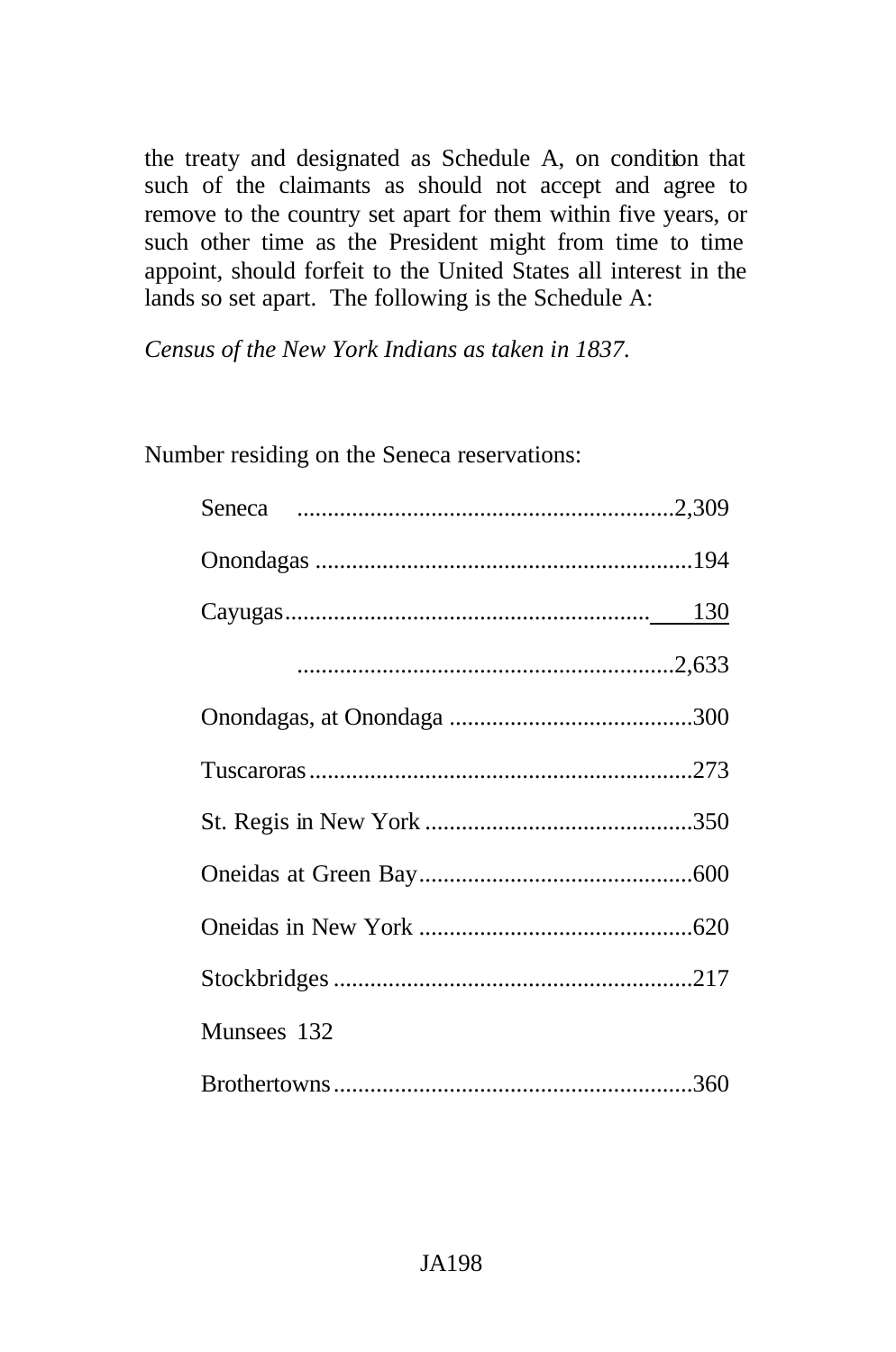Second. The United States agreed to protect and defend the claimants in the peaceable possession and enjoyment of their new homes, and to secure their right to establish their own government, subject to the legislation of Congress respecting trade and intercourse with the Indians.

Third. The United States agreed that the lands secured to the claimants by the treaty should never be included in any State or Territory of the Union.

Fourth. The United States agreed to pay to the several tribes and nations of the claimants hereinafter mentioned, on their removal west, the following sums, respectively, namely: To the St. Regis tribe, \$5,000; to the Seneca Nation, the income, annually, of \$100,000 (being part of the money due said nation for lands sold by them in New York, and which sum they authorized to be paid to the United States); to the Cayuga, \$2,500 cash and the annual income of \$2,500; to the Onondagas, \$2,000 cash and the annual income of \$2,500; to the Oneidas, \$6,000 cash and to the Tuscarora, \$3,000.

Fifth. The United States agreed to appropriate the sum of \$400,000, to be applied from time to time by the President of the United States for the following purposes, namely: To aid the claimants in removing to their new homes and supporting themselves the first year after their removal; to encourage and assist them in being taught to cultivate their lands; to aid them in erecting mills and other necessary houses; to aid them in purchasing domestic animals and farming utensils, and in acquiring a knowledge of the mechanic arts. It does not appear that application was made by the tribes or lands or any of them to the Government for removal to the Kansas lands, except as appears in Finding XV below. Article 3 of this treaty of Buffalo Creek provides that such of the tribes of the New York Indians as did not accept and agree to remove to the country act apart for their new homes within five years, or such other time as the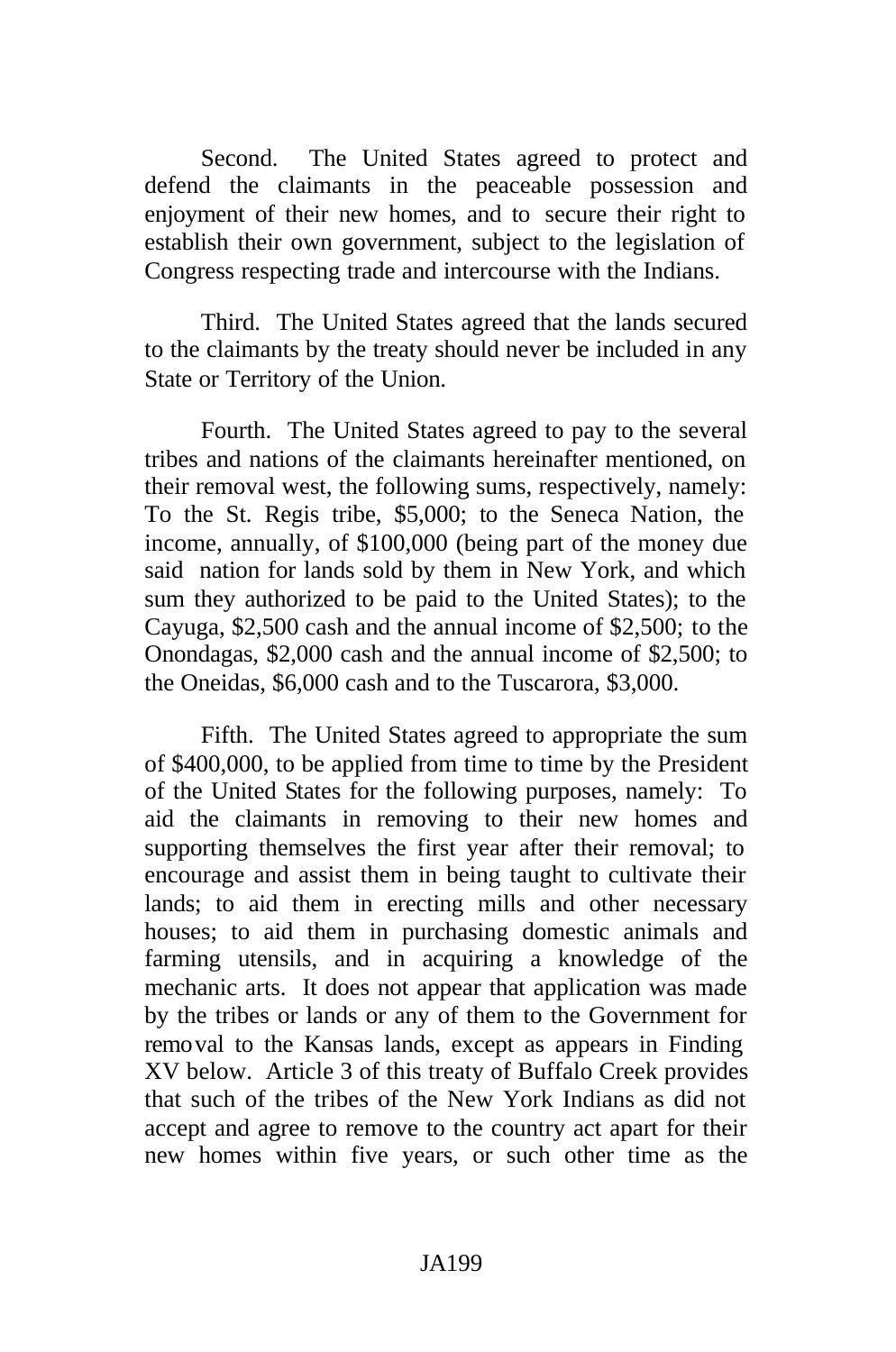President might appoint, should forfeit to the United States all interest in the lands so set apart. By supplemental article the St. Regis Indians assented to the treat with this stipulation, viz:

And it is further agreed that any of the St. Regis Indians who wish to do so shall be at liberty to remove to the "said country at any time hereafter within the time specified in this treaty, but the Government shall not compel them to remove."

The treaty of January 15, 1838, as amended by the Senate June 11, 1838, was assented to September 28, 1838, by the Seneca tribe of New York Indians; August 9, 1838, by chiefs of the Oneida tribe; August 14, 1838, by the Tuscarora Nation residing in New York; August 30, 1838, by Cayuga Indians residing in New York; October 9, 1838, by the St. Regis Indians residing in New York; August 31, 1838, by the Onondaga tribe of Indians on the Seneca reservations in the State of New York.

There is no evidence before the court that the Onondagas at Onondaga (300), Oneidas at Green Bay (600), Stockbridges (217), Munsees (132), Brothertowns (360), ever assented to the treaty as amended by the Senate June 11, 1838.

# X.

In the year 1838, at the time of the making of the treaty of Buffalo Creek, the Six Nations of New York Indians, designated by that name in the treaty, consisted of six separate nations or tribes known and named as the Senecas, the Onondagas, the Oneidas, the Cayugas, the Tuscaroras, and the St. Regis; and each of said nations or tribes, except the Cayugas, owned and possessed a reservation of land in the State of New York on which the members of said tribes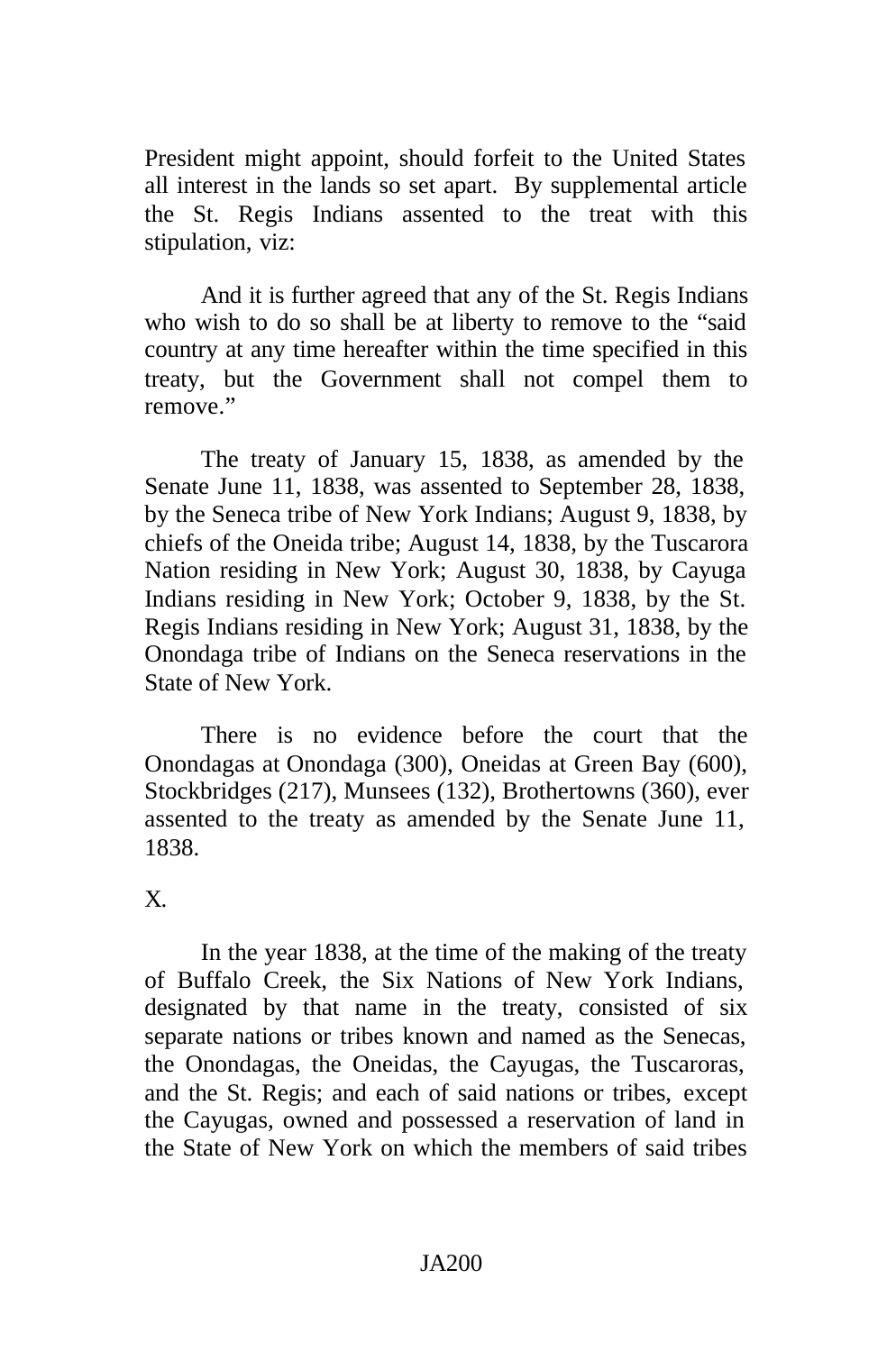resided and the right to occupancy to which was secured to them by treaty stipulations. The Cayuga Indians had no separate reservation of their own in the State of New York, but made their home with and resided upon the reservation and lands possessed by the Seneca Nation with the consent of the latter.

# XI.

The lands occupied by the Seneca Nation in the State of New York, as set forth in the last preceding finding, consisted of four separate and distinct reservations, namely:

The Buffalo Creek Reservation in Erie County, containing 49,920 acres; the Cattarangua Creek Reservation, containing 21,660 acres; the Alleghany Reservation, containing 30,469 acres, and the Tonawanda Reservation, in Genesee county, containing 12,800 acres. The lands occupied by the Tuscaroar Indians were situated in Niagara County, N.Y. and comprised 6,249 acres. The lands occupied by the Onondaga tribe were situated in Onondaga County, N.Y., and comprised 7,300 acres. The lands sooccupied by the Oneida tribe were situated in Oneida and Madison counties, N.Y., and comprised 400 acres. The reservation and lands occupied by the St. Regis tribe, were situated in Franklin County, N.Y., and comprised about 14,000 acres.

# XII.

For may years prior to the making of the treaty of Buffalo Creek, in 1838, the said several nations or tribes of Indians had improved and cultivated their lands, on which they resided and from the products of which they chiefly sustained themselves.

XIII.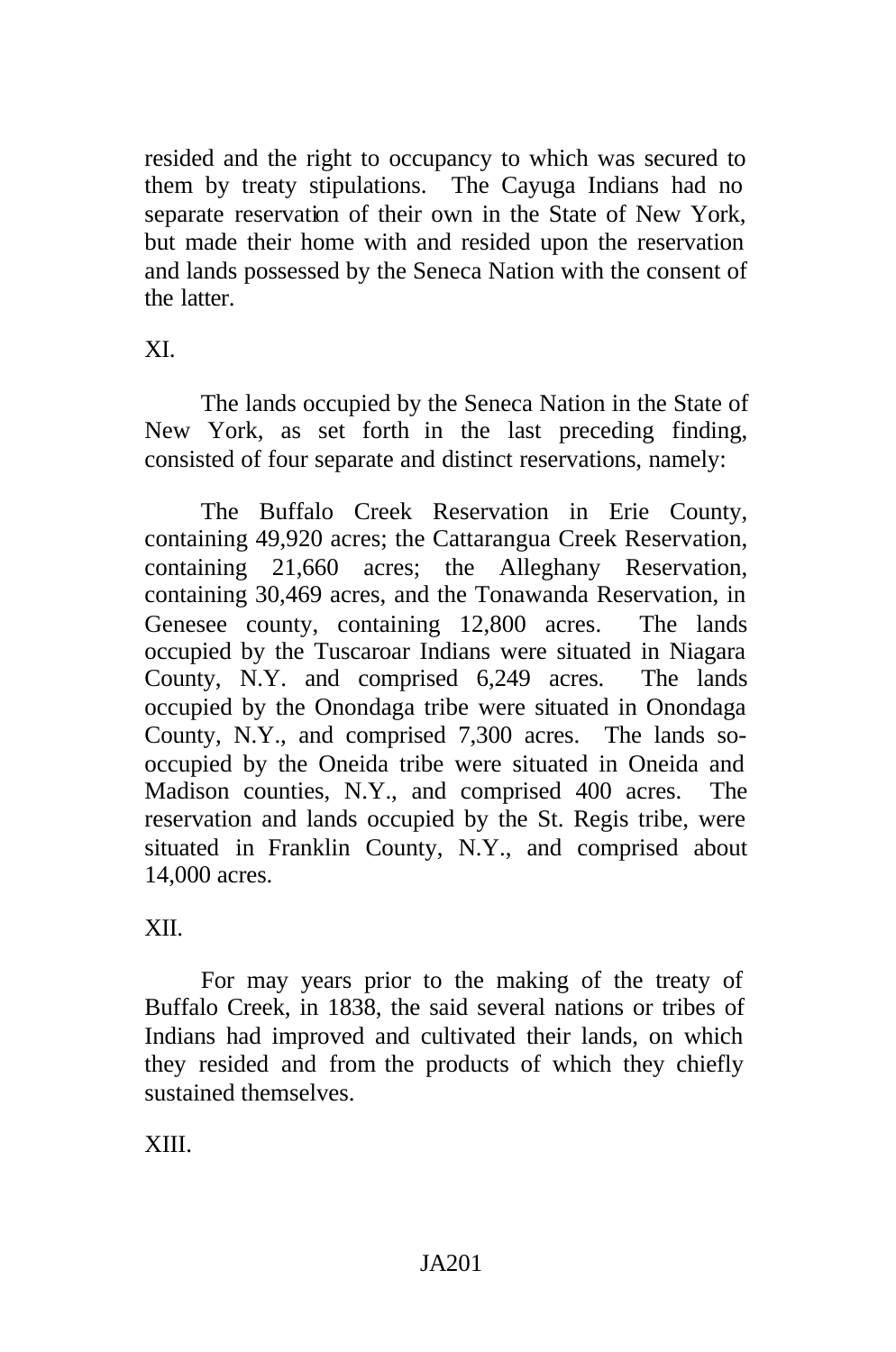At the time of the making of the treaty of Buffalo Creek in 1838, on Thomas L. Ogden and one Joseph Fellows, both residents of the State of New York, claimed to be the assignees of the State of Massachusetts and owners of the pre-emptive right of purchase from the Seneca Nation of the several reservations of land occupied by them as above set forth, which preemptive right had been secured to the Commonwealth of Massachusetts by a convention of the States of New York and Massachusetts, held on the  $6<sup>th</sup>$  day of December, 1786. The claims of the said Ogden and Fellows were recognized and provided for in the said treaty of Buffalo Creek and the treaty supplementary thereto, which was entered into between the United States and the said Six Nations on the  $20<sup>th</sup>$  day of May, 1842. After the ratification of said treaty of 1842, which was proclaimed on the  $26<sup>th</sup>$  day of August in that year, the Seneca Nation surrendered to said Ogden and Fellows the possession of the Buffalo Creek Reservation aforesaid, and the said nation has since continued to occupy the Cattaraugus and Alleghany reservations mentioned in said treaties of 1838 and 1842.

XIV.

The President of the United States never prescribed any time for the removal of the claimants or any of them to the lands or any of them set apart by the treaty of Buffalo Creek.

# XV.

No provision of any kind was ever made for the actual removal of more than about 260 individuals of the claimant tribes as contemplated by the treaty of Buffalo Creek, and of this number only 32 ever received patents or certificates of allotment of any of the lands mentioned in the first article of the treaty, and the account allotted to those 32 was at the rate of 320 acres each, or 10,240 acres in all.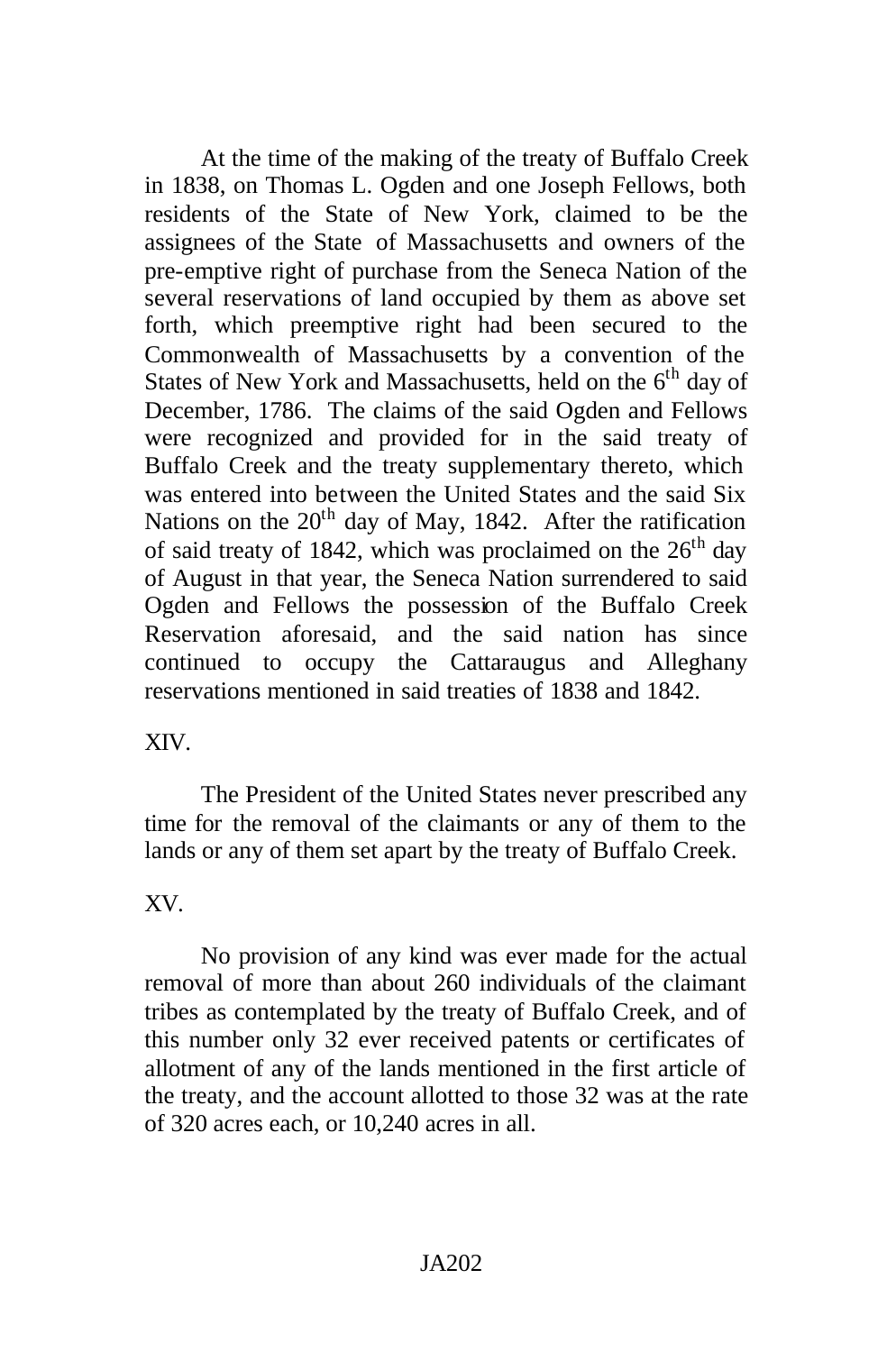In 1845 Abram Hogeboom represented to the Government of the United States that a number of the New York Indians, parties to the treaty of 1838, desired to remove to the Kansas lands, and upon such representation and in conformity with such desire said Hogeboom was appointed special agent of the Government to remove the said Indians to Kansas.

The sum of \$9,464.06 of amount appropriated by Congress was expended in the removal of a party of New York Indians under his direction in 1846.

XVI.

The United States, after the conclusion of the treaty of Buffalo Creek, surveyed and made part of the public domain the lands at Green Bay ceded by the claimants, and sold or otherwise disposed of and conveyed the same and received the consideration therefore.

### XVII.

The lands west of the Mississippi secured to the claimants by the treaty of Buffalo Creek were, afterwards, surveyed and made part of the public domain, and were sold or otherwise disposed of by the United States, which received the entire consideration therefore; and the said lands thereafter were and now are included within the territorial limits of the State of Kansas. The price realized by the United States for such of the said lands as were sold was at the rate of \$1.34 per acre, while the cost of surveying, etc., by the same was at the rate of about 12 cents per acre, making the net price realized by the United States about \$1.22 per acre.

XVIII.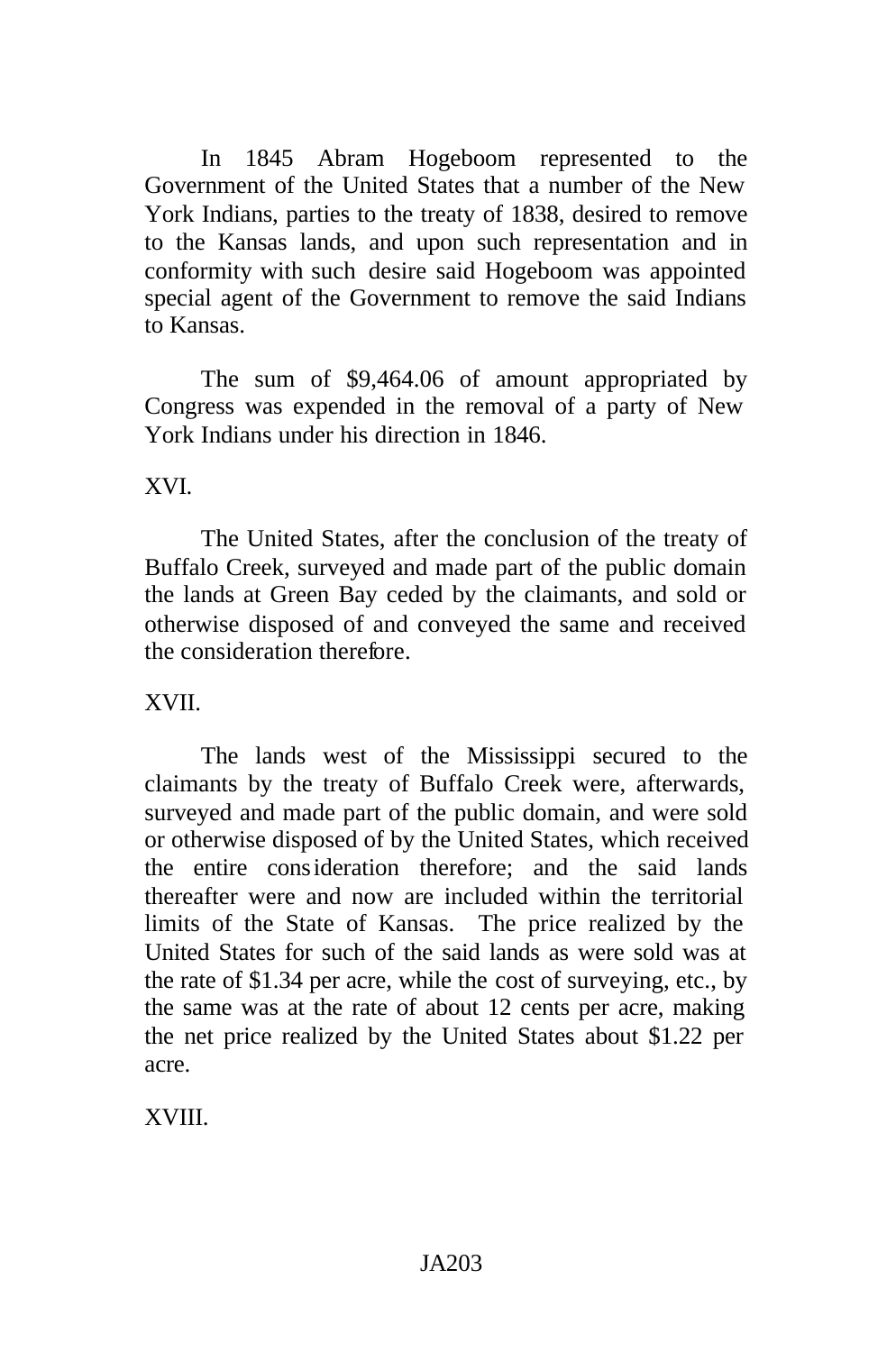By treaty with the Tonawanda band of the Senecas, numbering 650 individuals, the United States, November 5, 1857, in consideration of the release by the said band of its claims upon the United States to the lands west of the State of Missouri all right and claim to be removed thither and for support and assistance after removal and all other claims against the United States under the treaties of 1838 and 1842 (reserving their rights to moneys paid or payable by Ogden and Fellows), agreed to pay and invest, and did pay and invest, for said band the sum of \$256,000. This amounted in substance to compensating the beneficiaries of the treaty of 1838 at the rate of \$1 per acre for their claims to lands in Kansas, under said treaty, and also their proportionate share of the \$400,000 provided to be appropriated in that treaty.

XIX.

After March 21, 1859, an order the Secretary of the Interior was made which directed that the tract of land in Kansas Territory known as the New York Indian Reserve should be surveyed with a view of allotting a half section each to such of the New York Indians as had removed there under treaty provisions, after which the residue was to become public domain. After this and before the proclamating of the President of said lands as part of the public domain (December 3 and 17, 1880) the New York Indians employed counsel to protect and presents their claims in the promises, asserting in the powers of attorney that the United States had seised upon the said lands contrary to the obligations of said treaty, and would not permit the said Indians to occupy the same or make any disposition thereof; the said Indians have steadily since asserted their said claims.

XX.

Of the sum of \$400,000 agreed by the treaty of Buffalo Creek to be appropriated by the United States for the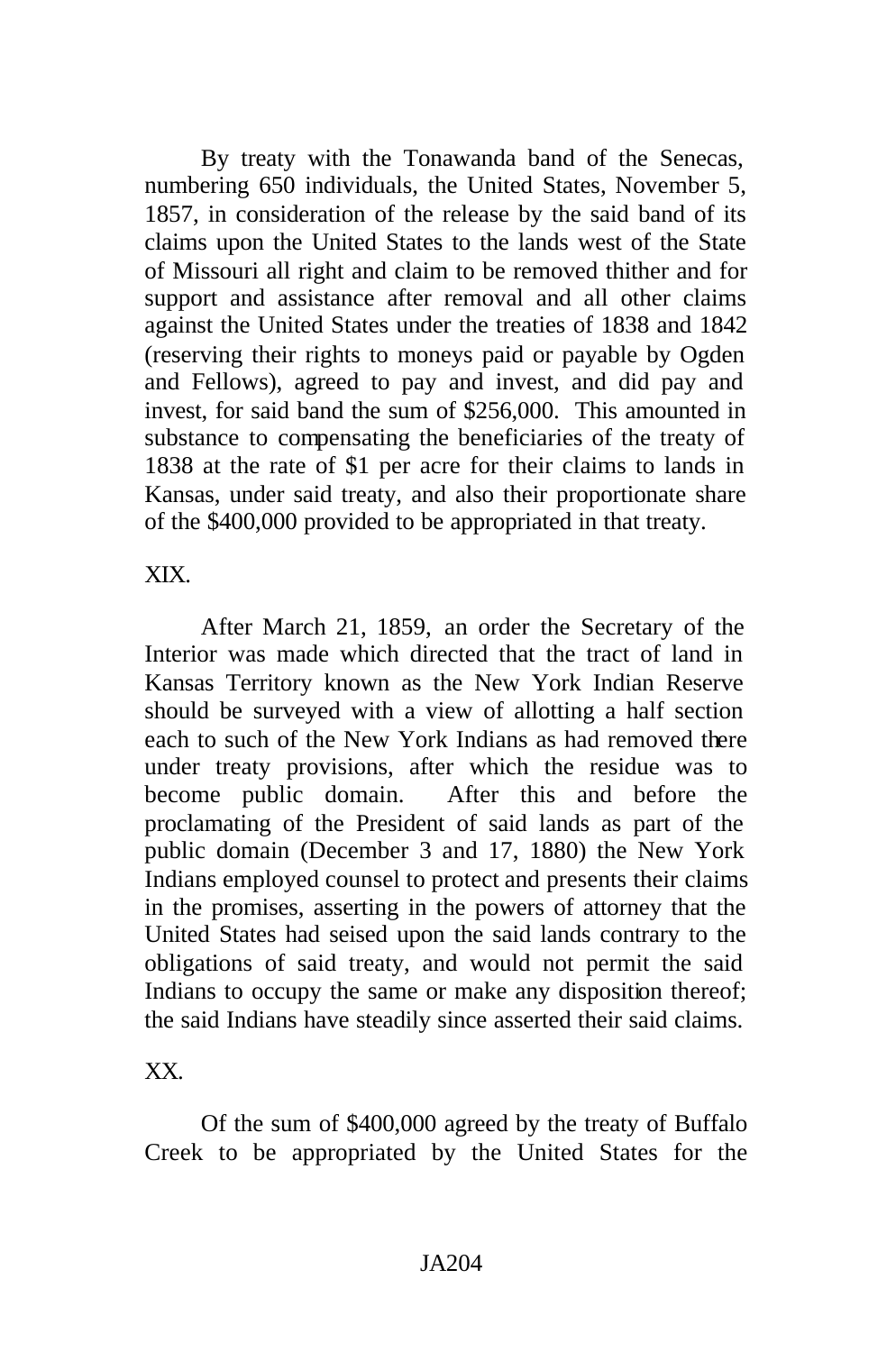purposes mentioned in the ninth finding above, only the sum of \$20,477.50 was so appropriated (except as hereinafter stated). Of this sum only \$9,464.06 was actually expended; this sum was expended for the removal, more than five years after the ratification of the treaty, of some of the 200 individuals mentioned in the fifteenth finding above; but in addition to said sum of \$9,464.06 there was paid for the Tonawanda band of Seneca \$256,000, as mentioned in the eighteenth finding above.

### XXI.

The records of the Indian Office do now show that the President ever prescribed any time for the removal of the New York Indians to Wisconsin under the treaties of February 8, 1831, and October 27, 1832, or that the President prescribed any time for the removal of the New York Indians from Wisconsin and New York to the Kansas lands under the treaty of Buffalo Creek (January 15, 1838), or that the Government took any steps to defend those Indians who did remove to Kansas "in the peaceable possession of their new homes."

## XII.

The account under the treaty of Buffalo Creek may thus be stated (omitting all questions of law and as to interest and without deciding that the United States are or are not responsible for any portion thereof):

Credit the tribe with ---

1,824,000 acres of land in Kansas, at

\$1 per acre.................................................... \$1,824,000.00

## JA205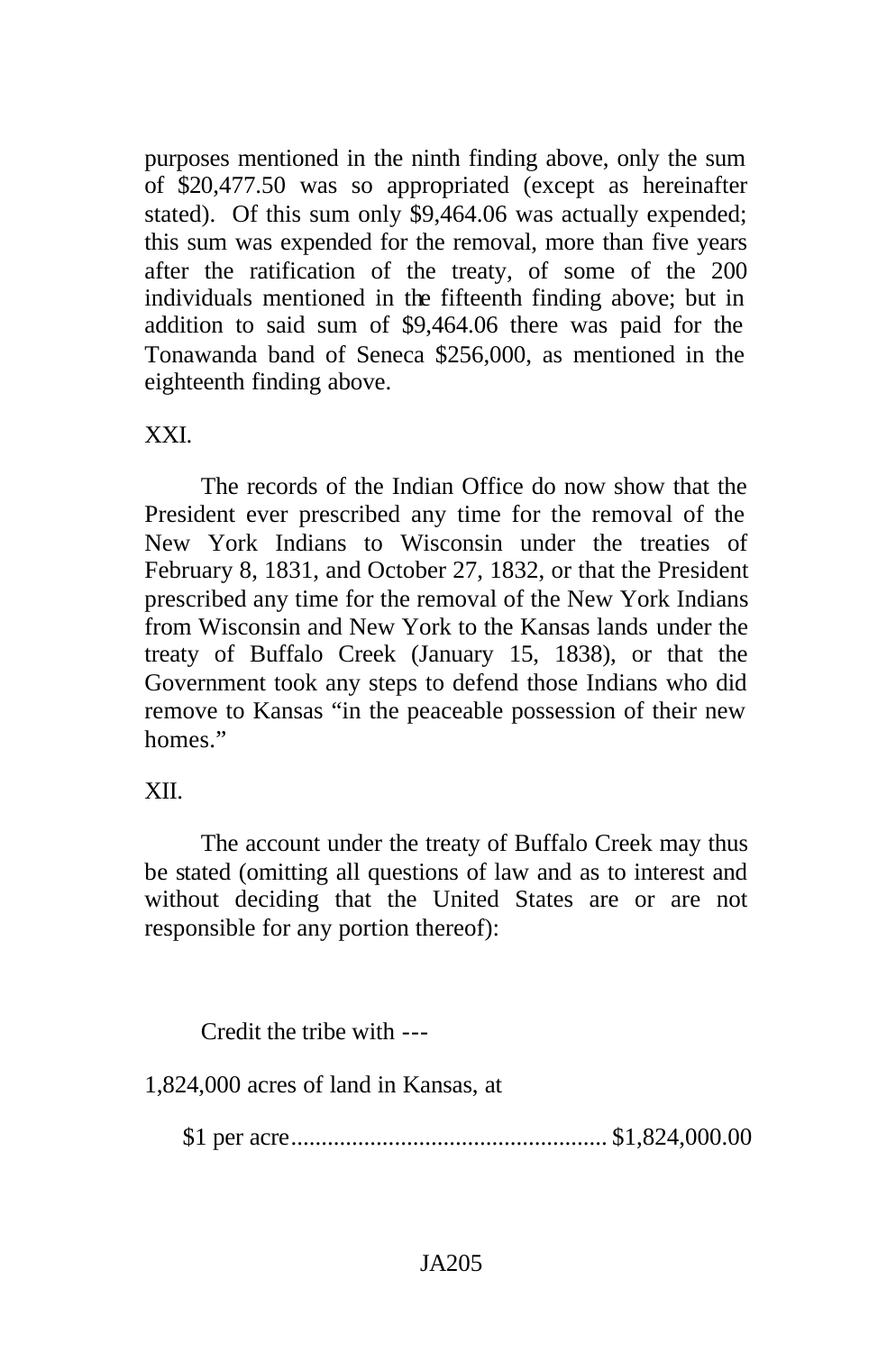Amount named in article 9 to 14, both inclusive, of the treaty of Buffalo Creek (except the \$1,000,000 for the Seneca Nation, which has been taken into account is other dealing between the United States and that nation respecting the claims of Ogden and Fellows) .................................. 23,000.00

Amount named in article 15 of the treaty........... 400,000.00

..................................................... 2,347,000.00

Balance 1,971,295.93

# BY THE COURT.

Filed January 11, 1892.

A true copy.

Test, this  $16<sup>th</sup>$  day of January, A.D. 1892.

### [SEAL.] JOHN RANDOLPH,

*Assistant Clerk, Court of Claims.*

**S. Rlls. 2--------62**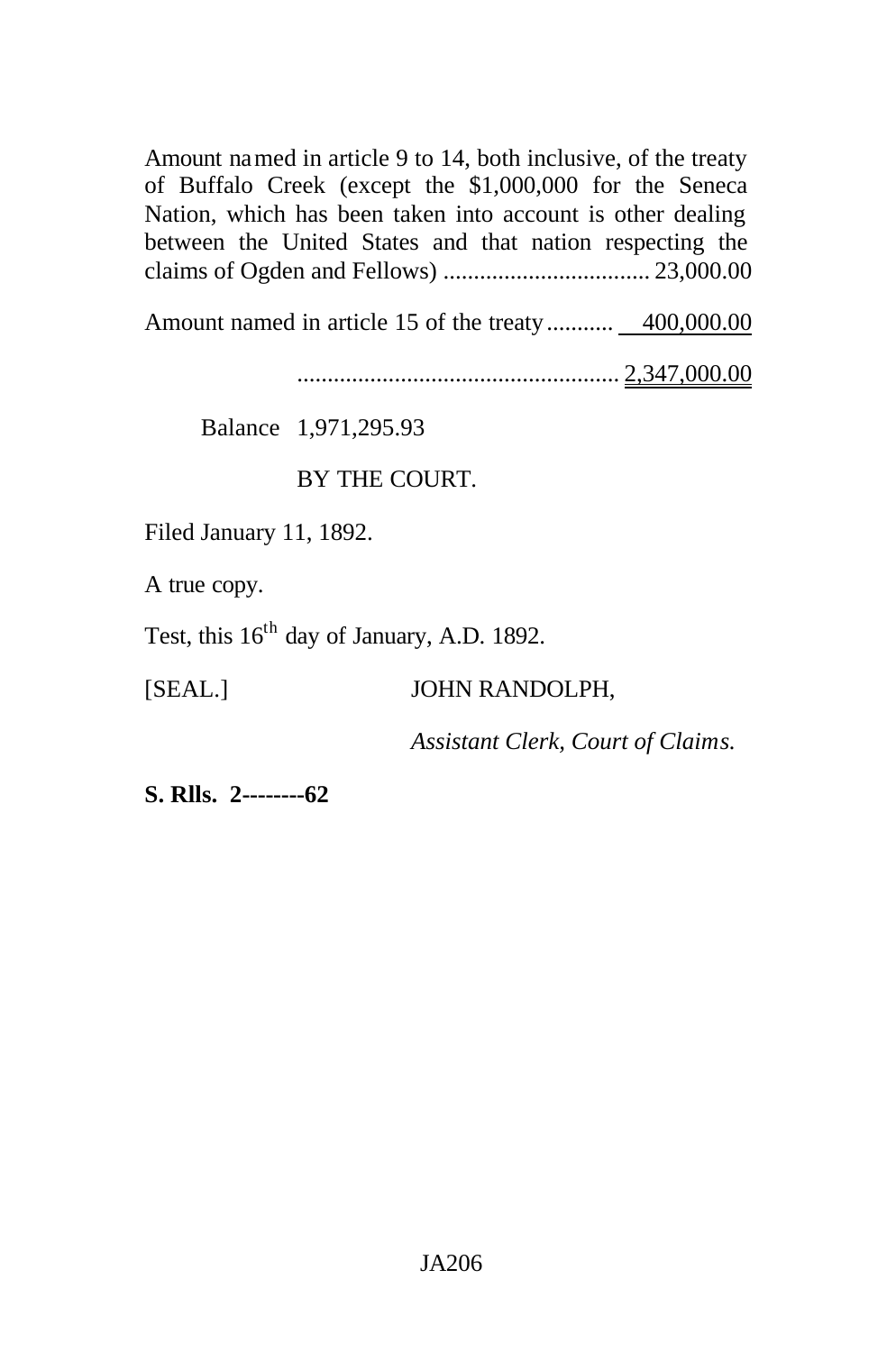## **Affidavit Of Leslie Gay,** *Oneida Indian Nation v. Williams***, 74 CV 167 (NDNY), March 1976**

# **UNITED STATES DISTRICT COURT FOR THE NORTHERN DISTRICT OF NEW YORK**

**The Oneida Indian Nation of New York,**

**Plaintiff,**

**v. Civil Action No. 74-CV-167**

**Abraham Williams, et al., Affidavit of Leslie**

**M. Gay**

**Defendants.**

Leslie M. Gay, being duly sworn according to law, deposes and states the following:

1. I am employed in the Bureau of Indian Affairs, United States Department of the Interior, at Chief of the Tribal Relations Branch of the Office of Indian Services.

2. In my position, I work with the recognition of Indian tribes, the organization of tribal governments and the revision or modification of tribal governing documents.

3. Oneida Indian Nation of New York and the Oneida Tribe of Wisconsin are federally recognized Indian tribes. The Oneida Indian Nation of New York is one of the Indian tribes which entered into and signed the Treaty of Fort Stanwix, dated October 22, 1784, 7 Stat. 15, the Treaty of Fort Stanwix, dated January 9, 1789, 7 Stat. 34, the Treaty with the Six stations, dated November 11, 1794, 7 Stat. 43.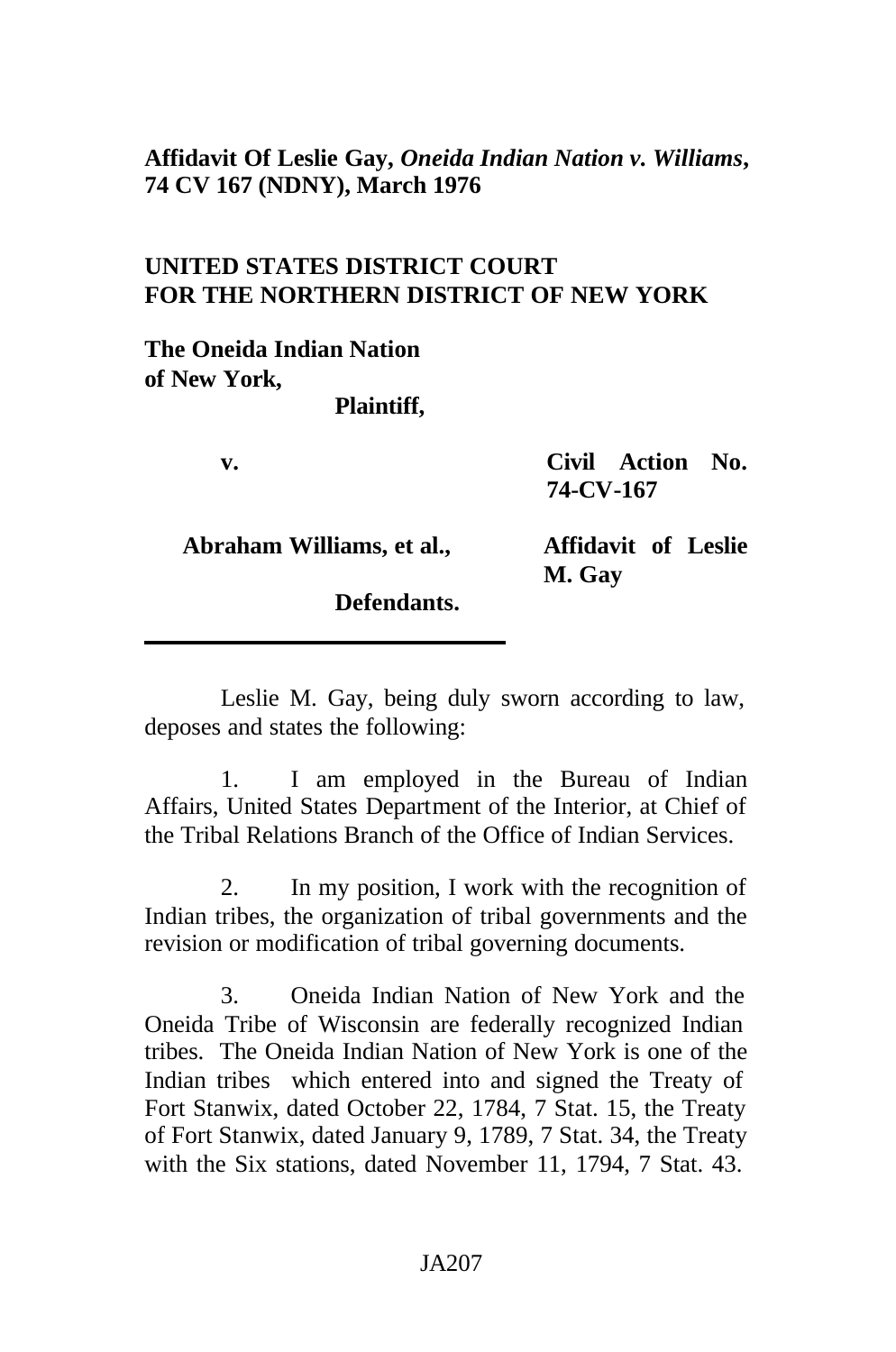The Oneida Tribe of Wisconsin is recognized by the Secretary of the Interior as a successor in interest to the signatories of those treaties.

4. The Bureau of Indian Affairs recognizes the Oneida Indian Nation of New York as the Indian tribe which remained on the New York Oneida Indian Reservation, as surveyed by Nathan Burchard, following the Treaty of May 23, 1842 between the State of New York and the First and Second Christian Parties of the Oneida Indians.

5. The Bureau of Indian Affairs recognizes the customs and usage of the Oneida Indian Nation of New York as to membership in the Nation and selection of tribal leaders.

6. At the time this action was filed, in April 1974, the Bureau of Indian Affairs recognized Jacob Thompson and the Executive Committee as the President and representatives of the Oneida Indian Nation of New York.

7. The Bureau of Indian Affairs recognizes the Oneida Tribes of Indians of Wisconsin as a distinct and separate entity from the Oneida Nation of New York. The Wisconsin Tribe operates under its new constitution adopted pursuant to the Indian Reorganization Act, Act of Jun 18, 1934. 48 Stat. 984, 25 U.S.C. 461. et seq.

Affiant

City of Washington (b) ss: District of Columbia (1944)

Sworn to and subscribed before me this  $\_\_$  day of March, 1976.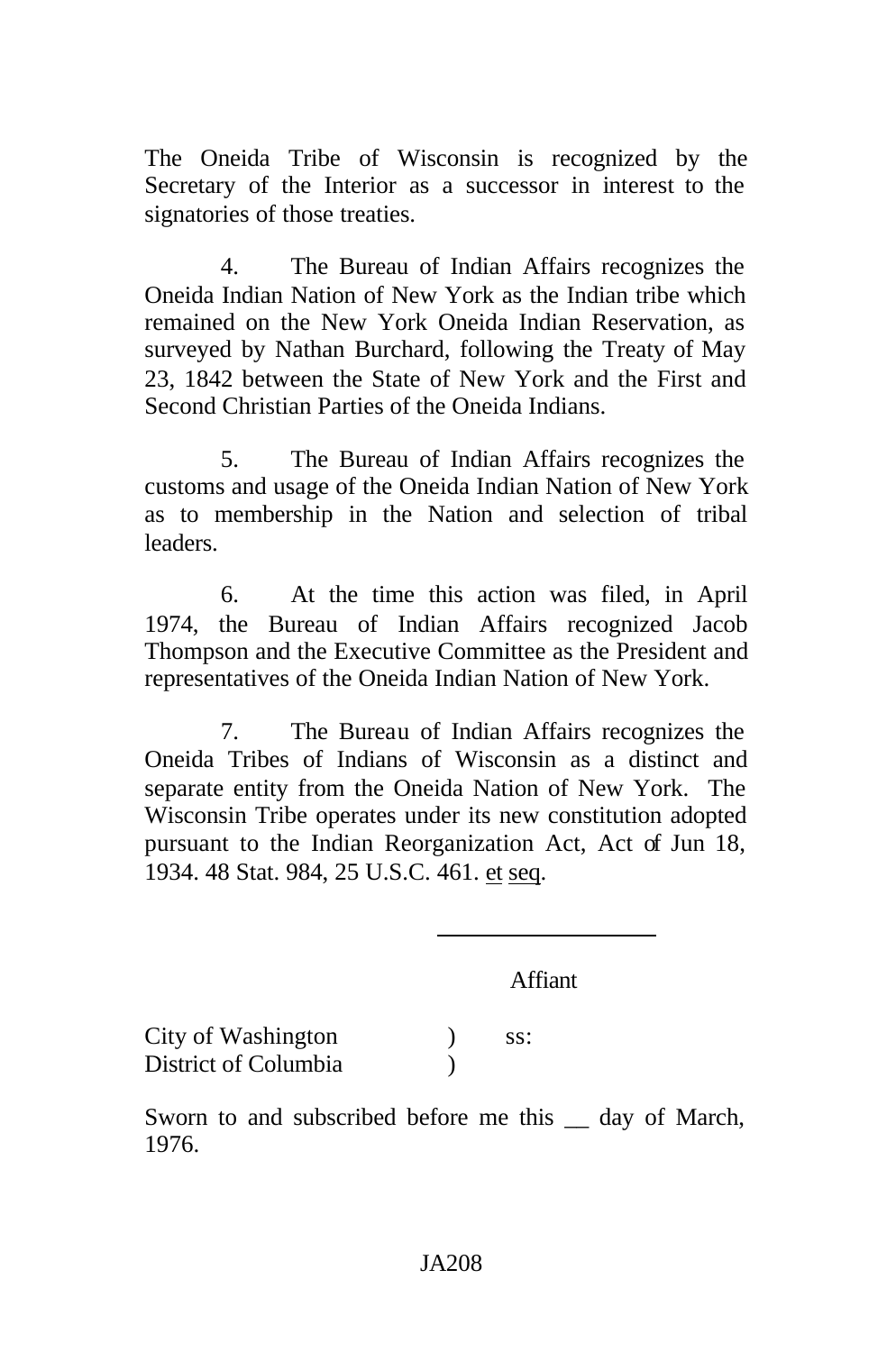Notary Public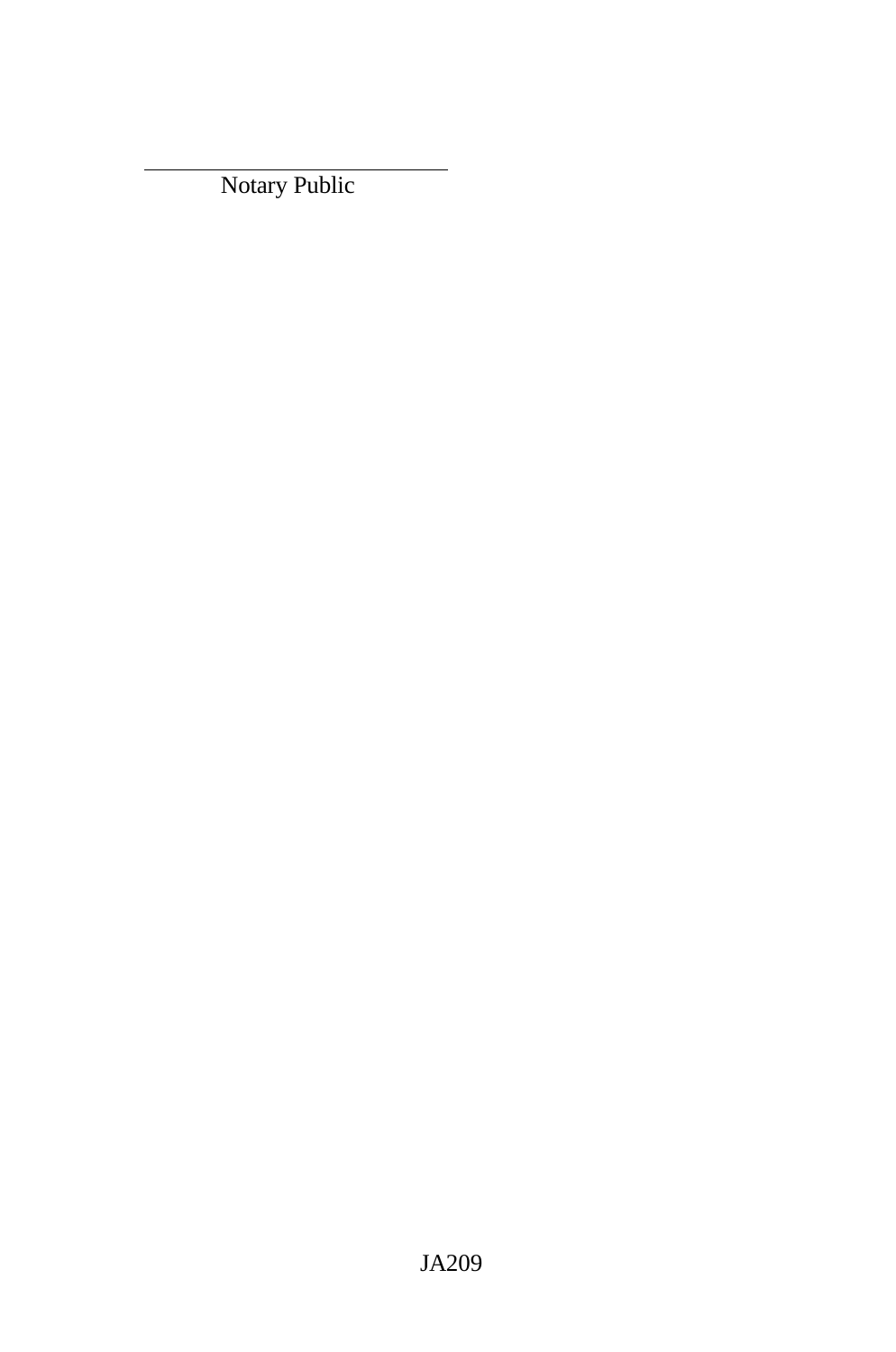#### **City Attorney Letter, City of Verona, February 18, 1993**

February 18, 1993

**Assessors** Town of Verona Germany Rd., RD #1, Box 249 Durhamville, New York 13054

> Re: Town of Verona; Oneida Nation Land – Route 365 and Patrick Road

Gentlemen:

This letter is written relative to your request for an opinion as to the taxability/non-taxability of the Oneida Indian Nation land located on State Route 365 and Patrick Road – the same bearing, or so I have been advised, the following tax map numbers: 298.000-1-30.3, 298.000-1-38; 298.000-1-39.1, 298.000-1-27 and 298.000-1-15.2

As a result of my research, I am comfortable in offering the opinion that there is adequate support and justification for a determination that the premises are not taxable.

I base this opinion on the following:

1.The aforesaid premises constitute "reservation land" pursuant to the Treaty of 1794 (notwithstanding that the same have been occupied by non-Indians) and therefore are exempt pursuant to Section 454 of the Real Property Tax Law.

2.Federal Law (Non-Intercourse Act, 25 U.S.C. §177) bars any sale of Indian land as a result of taxes in that this Section prohibits all sales without federal approval. Accordingly, and assuming for the purpose of argument that the land was taxable, there would be no method to insure collection or compel payment.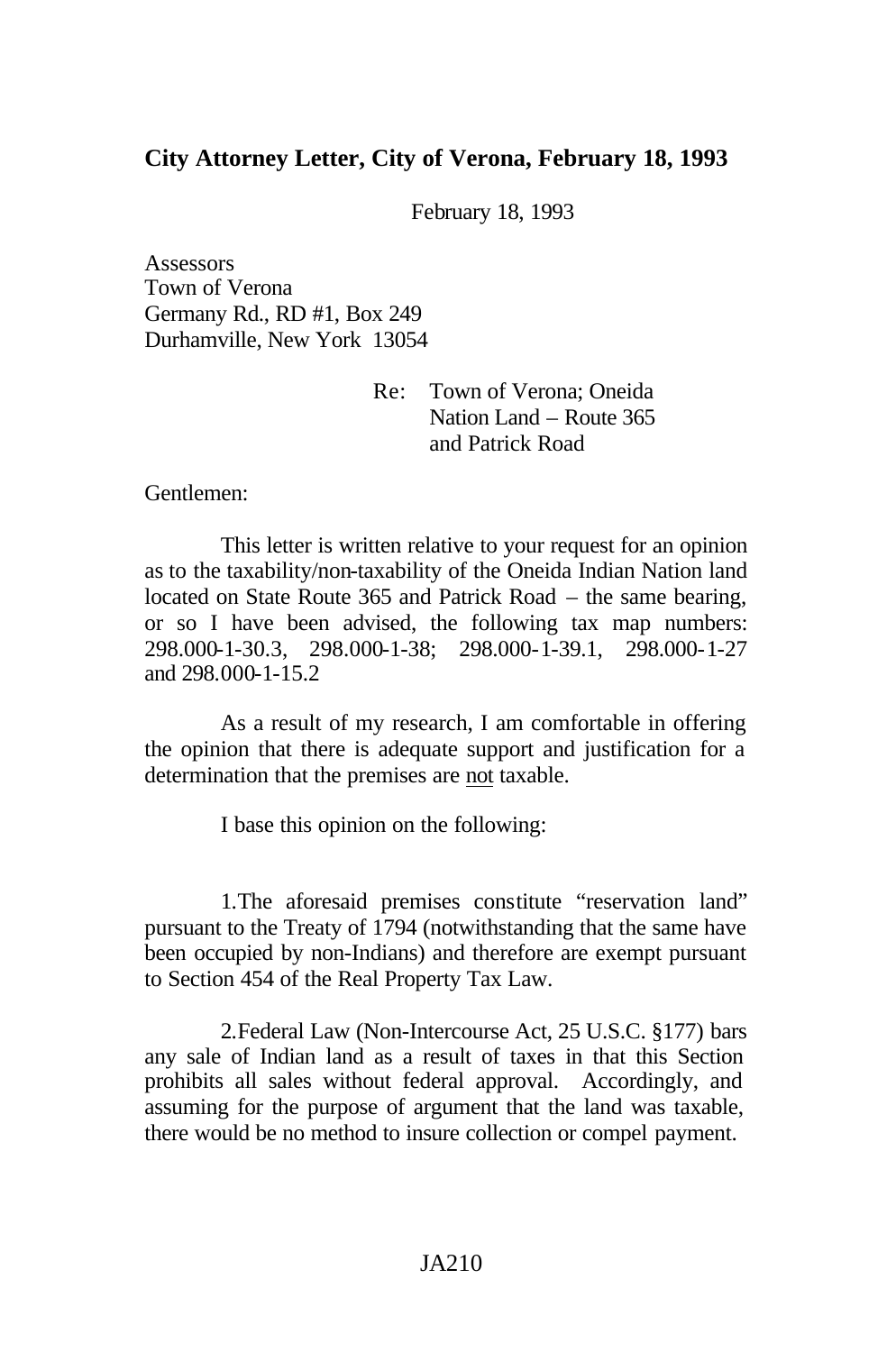In addition to the foregoing, there is also the practicable consideration of the very substantial cost and expense to the Town of Verona in attempting to obtain a favorable court ruling that the property is taxable inasmuch as I have been assured by an Attorney for the Nation that they would challenge efforts by any taxing authority to obtain such determination.

I trust that you will find the foregoing helpful, but if you should have any questions, please do not hesitate to contact me.

Very truly yours,

#### TIMOTHY A. SMITH, P.C.

By

Timothy A. Smith

TAS:odk

cc: Ron. Maurice Daeley, Supervisor Mrs. Betty A. Holmes, Town Clerk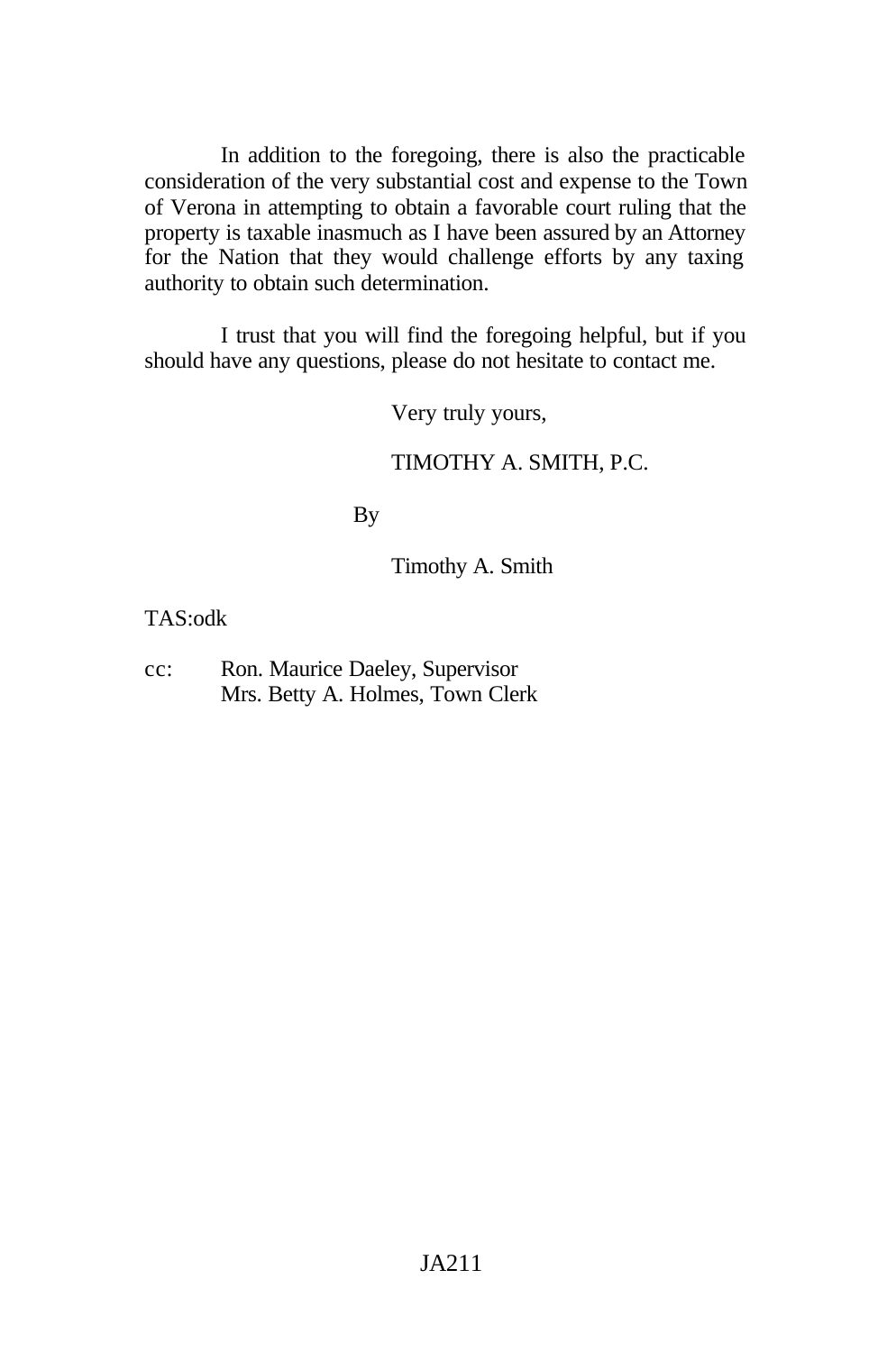## **Sherrill City Commission Meeting, September 22, 1997**

## REGULAR MEETING

#### September 22, 1997

A regular meeting of the Sherrill City Commission was held at 7:00 p.m. on September 22, 1997. Present were Mayor D. Evans, Commissioners W. Glasgow, R. Quackenbush, B. Carroll, T. White, City Manager D. Barker, City Clerk M. Holmes and City Attorney D. McDermott.

# **MINUTES**

Motion was made by W. Glasgow and seconded by T. White that the minutes of the previous regular meeting be approved as written.

AYES: Glasgow, Quackenbush, Carroll, White, Evans

### BILLS

Motion was made by B. Carroll and seconded by T. White that the following bills be approved for payment:

City Claims on Warrant No. 18

dated 9/22/97 ...........................................\$52,758.50

Sewer Claims on Warrant No. 18

dated 9/22/97 ...............................................8,194.64

P&L Claims on Warrant No. 23

dated 9/22/97 ...........................................129,715.93

Trust & Agency Claims on Warrant

### JA212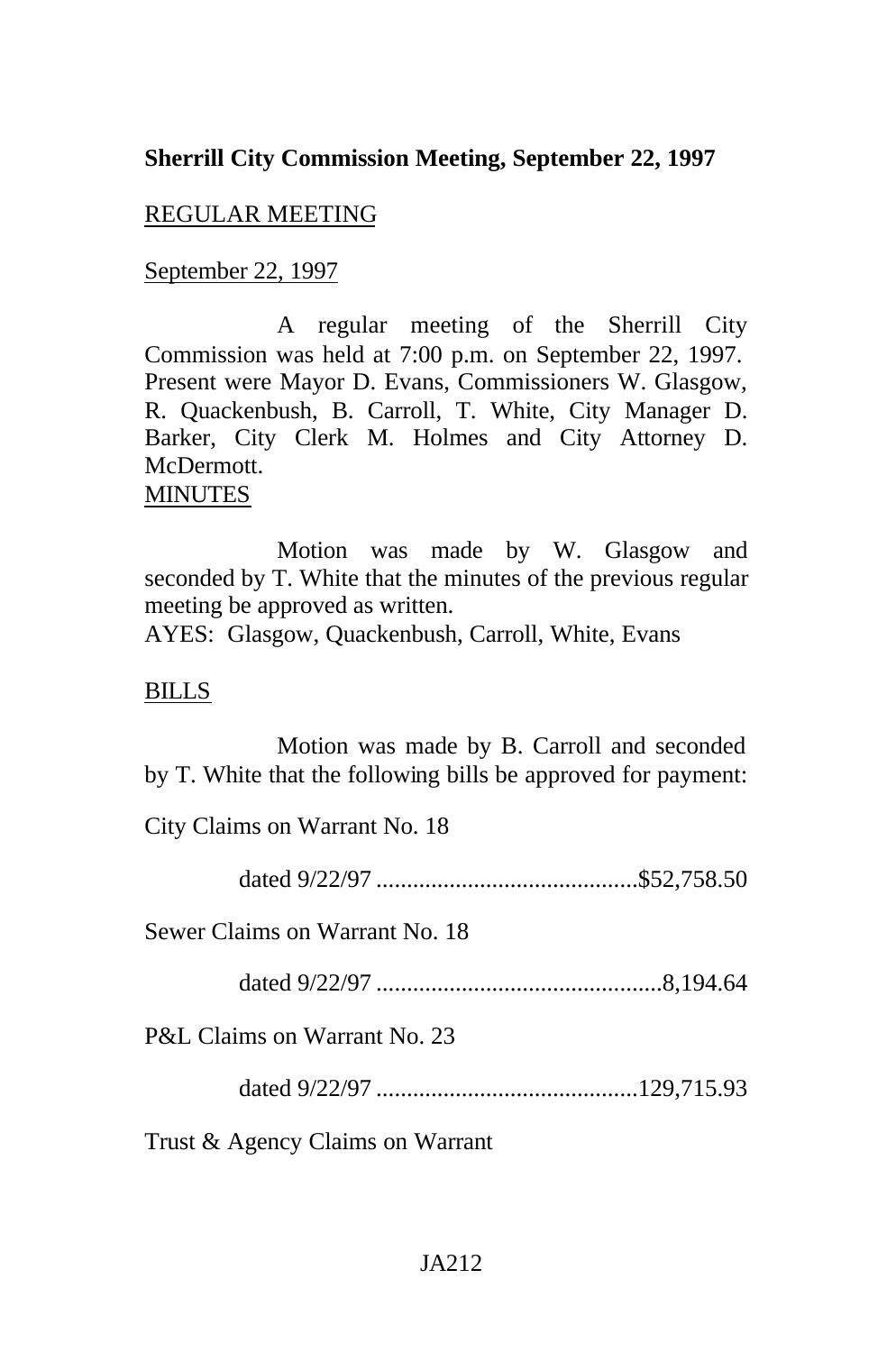No. 18 dated 9/22/97 ...................................5,479.16

Capital Claims on Warrant No. 10

dated 9/22/97 ...............................................8,406.04

AYES: Glasgow, Quackenbush, Carroll, White, Evens

# SCOTT NILES -- LINEMAN

D. Barker reported that Scott Niles has been a lineman for 2+ years and has completed the required course work and experience to be considered as a lineman. Motion was made by W. Glasgow and seconded by R. Quackenbush that Scott Niles be moved to lineman's status step 1 effective immediately.

# ONEIDA INDIAN NATION

D. McDermott was present and has 2 separate easements that would allow the Sherrill Power and Light to place a transformer on the Oneida Nation property at 245 West Seneca Street. Mr. McDermott reported that the easement is standard with the exception that it is renewable each year but if not renewed the City would remove the equipment at the Nation's expense. The other item that is not standard is that the Bureau of Indian Affairs (BIA) needs to ratify it. That is the reason for two easements. The first one contains all the necessary language including a clause that stated that if the BIA did not ratify the easement then the equipment would be removed by the City at the Nation's cost. The second easement is identical except it does not include that clause but it would contain the ratification stamp by the BIA. Motion was made by W. Glasgow and seconded by T. White to accept both easement so that one with the BIA clause would become void after the BIA ratifies the easement and that ratified easement would be the one filed with Oneida Country.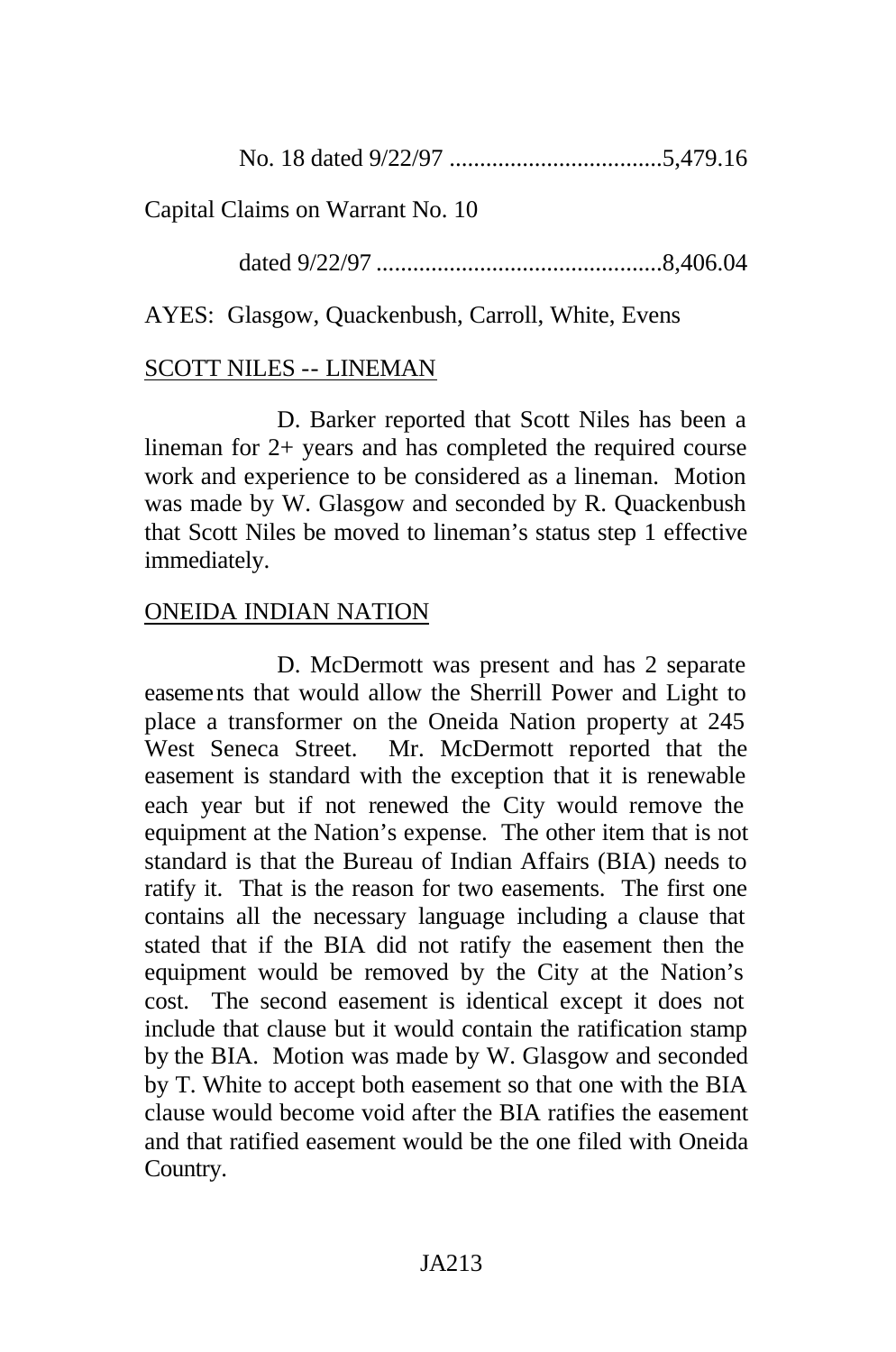### AYES: Glasgow, Carroll, White, Evans

### ABSTAIN: Quackenbush

D. Barker reported that the Power and Light would begin working on the equipment installation as their schedule allowed and that the transformer was probably still a week or two away from arrival.

### CITY AUCTION

M. Holmes presented the Commission with a list of surplus equipment and furniture that the City would like to get rid of. Motion was made by W. Glasgow and seconded by B. Carroll that an auction date be sent for October 25, 1997 at 10:00 a.m. at the Public Safety Building. Pre auction viewing would be from 9:00 a.m. – 10:00 a.m.

AYES: Glasgow, Quackenbush, Carroll, White, Evans

## OPEN HOUSE

The City Commission set a date for an open house for residents to see the new City Hall and the rest of the building complex including the City Court and Public Safety Building. The Open House will be from 10:00 a.m. – 1:00 p.m. on Saturday, October 18, 1997.

## EXECUTIVE SESSION

Motion was made by W. Glasgow and seconded by R. Quackenbush to go into executive session to discuss personal matters regarding the Police Chief.

AYES: Glasgow, Quackenbush, Carroll, White, Evans

### JA214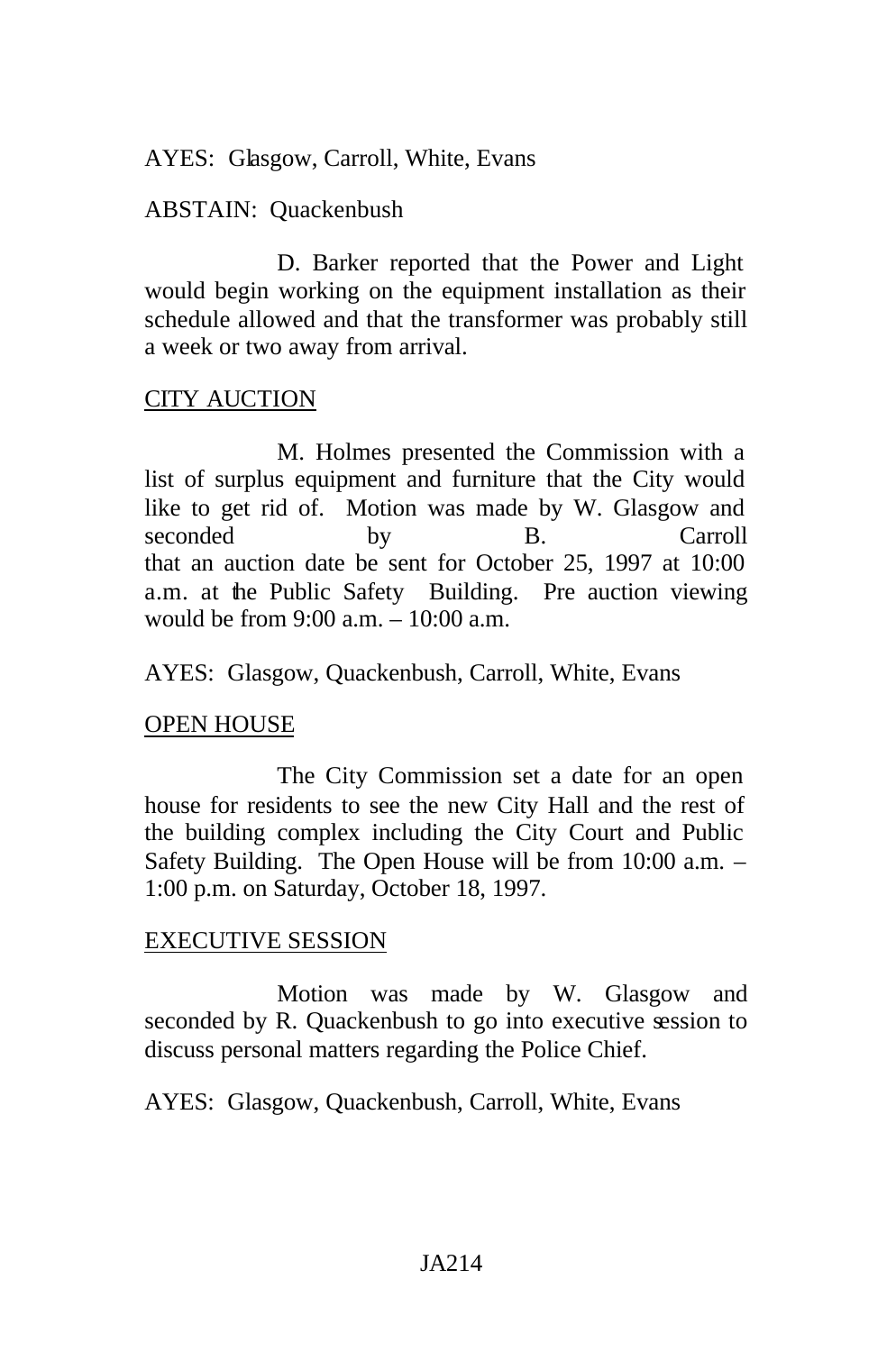Motion was made by W. Glasgow and seconded by T. White to reconvene the regular meeting.

AYES: Glasgow, Quackenbush, Carroll, White, Evans

Motion was made by W. Glasgow and seconded by T. White to adjourn.

AYES: Glasgow, Quackenbush, Carroll, White, Evans

Michael Holmes City Clerk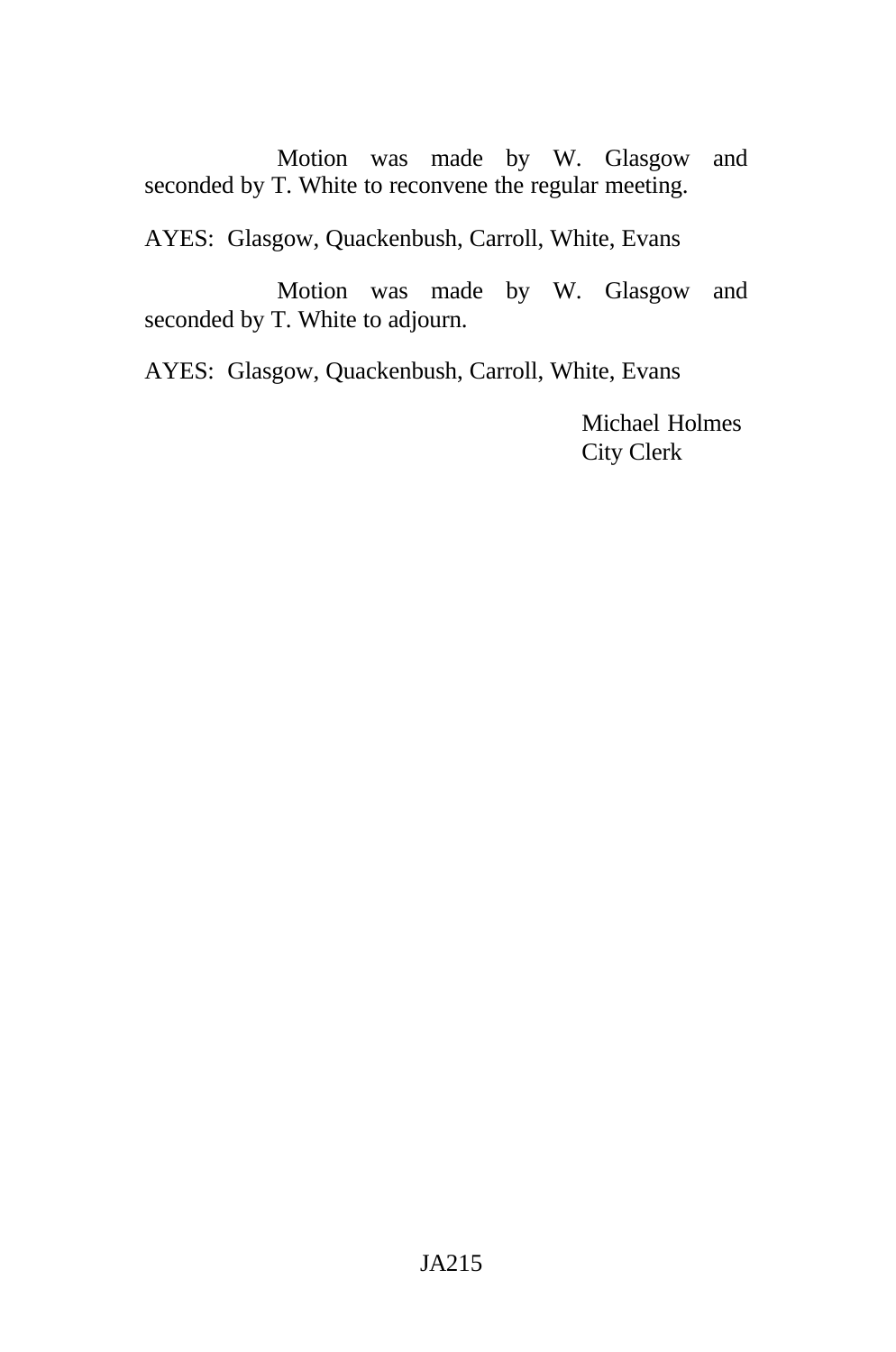# **Oneida Indian Nation Silver Covenant Chain Grants for Local Governments Fact Sheet, October 28, 1997**

# **Oneida Indian Nation Silver Covenant Chain Grants for Local Governments Fact Sheet**

- 1. Effective January 1, 1998, the Nation intends to expand its Silver Covenant Chain Grant Program to include Municipalities and Countries affected by its land repossession policy.
- 2. Under this Program expansion, the Nation will provide direct grant monies to Municipalities and Countries based on the cumulative reservation land which the Nation has repossessed since 1987. Payments will be made quarterly, commencing on January 1, April 1, July1 and October 1 of each year.
- 3. Each Municipality and County within the Nation's reservation boundaries, as defined by the 1794 Treaty of Canandaigua, will qualify for these quarterly grant payments once the following criteria are met.
	- (A) The Municipality or County maintains a government to government relationship with the Oneida Nation that holds fast to and keeps bright the covenant chain of friendship, peace and goodwill;
	- (B) The tax assessor(s)for the Municipality affected has: (1) eliminated the County's payment obligations for all Nation repossessed land by removing such land from the tax rolls of the Municipality, pending final resolution of the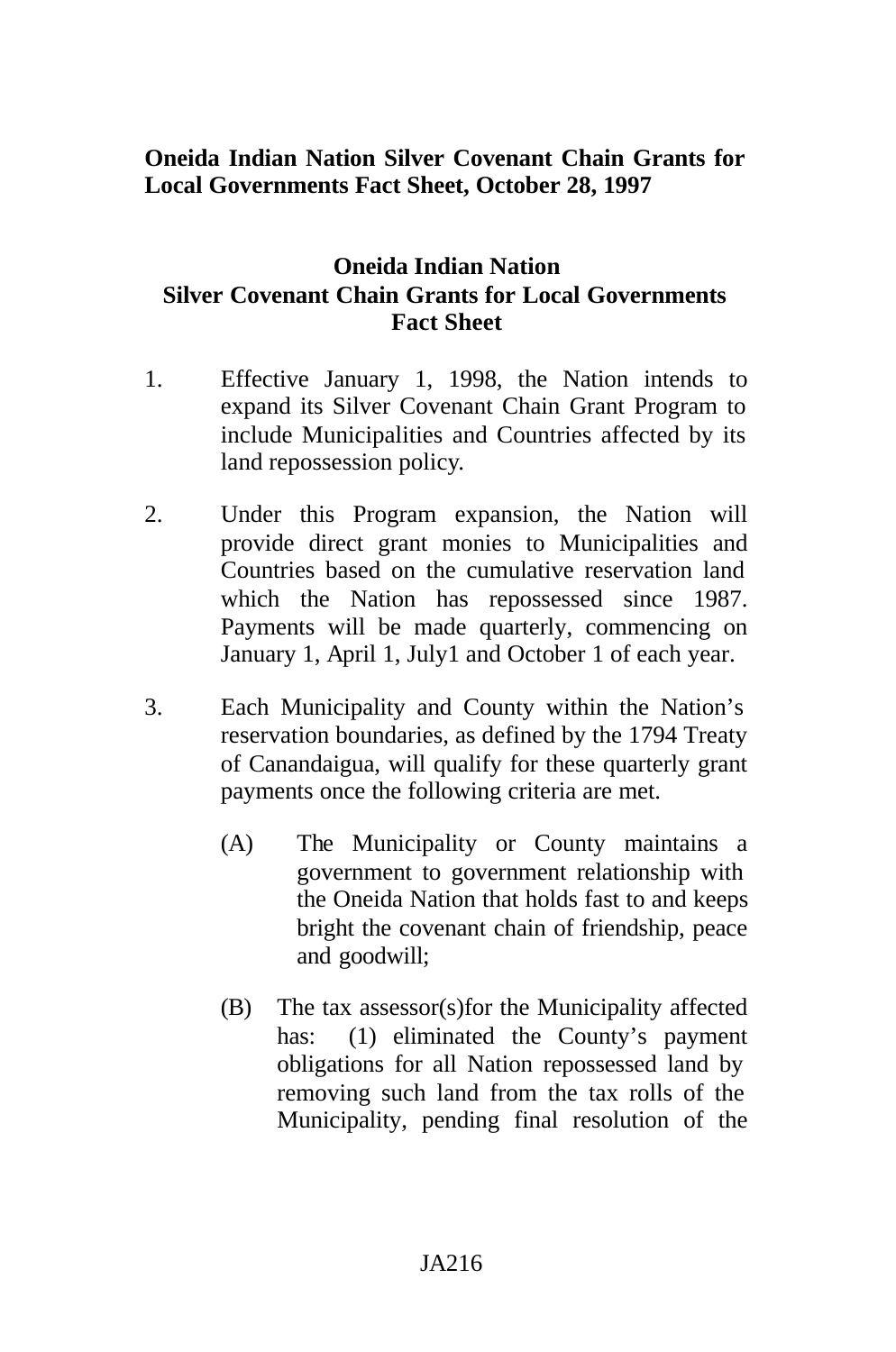Nation's land claims; and (2) communicated these actions to the Nation in writing.

- 4. Each quarterly grant payment will be based on the cumulative amount of reservation land which the Nation has repossessed since 1987, as of the first day of the applicable quarter. On the first day of each quarter, the assessed value for each property possessed by the Nation will be totaled using the values on the date of acquisition by the Nation. This amount will be multiplied by 1.25 percent and then divided by four to determine the quarterly grant amount to be paid to each qualifying Municipality or County. Payments will be made within 30 days after the beginning of each quarter.
- 5. Starting in calendar year 1999, the quarterly grant amount to each Municipality or County will be increased by the amount calculated to be the percentage increase in the Consumer Price Index for Central New York as published by the United States Department of Labor, Bureau of Labor Statistics, for the previous calendar year. The percentage increase will be applied to the quarterly grant amount for each Municipality or County based on the land which the Nation possesses as of December 31 of the previous year. The inflation adjustment will be added to each quarterly payment thereafter, beginning with the second quarter payment.
- 6. Silver Covenant Chain payments to School Districts within the Nation's reservation shall continue under the same term as presently exist.

October 28, 1997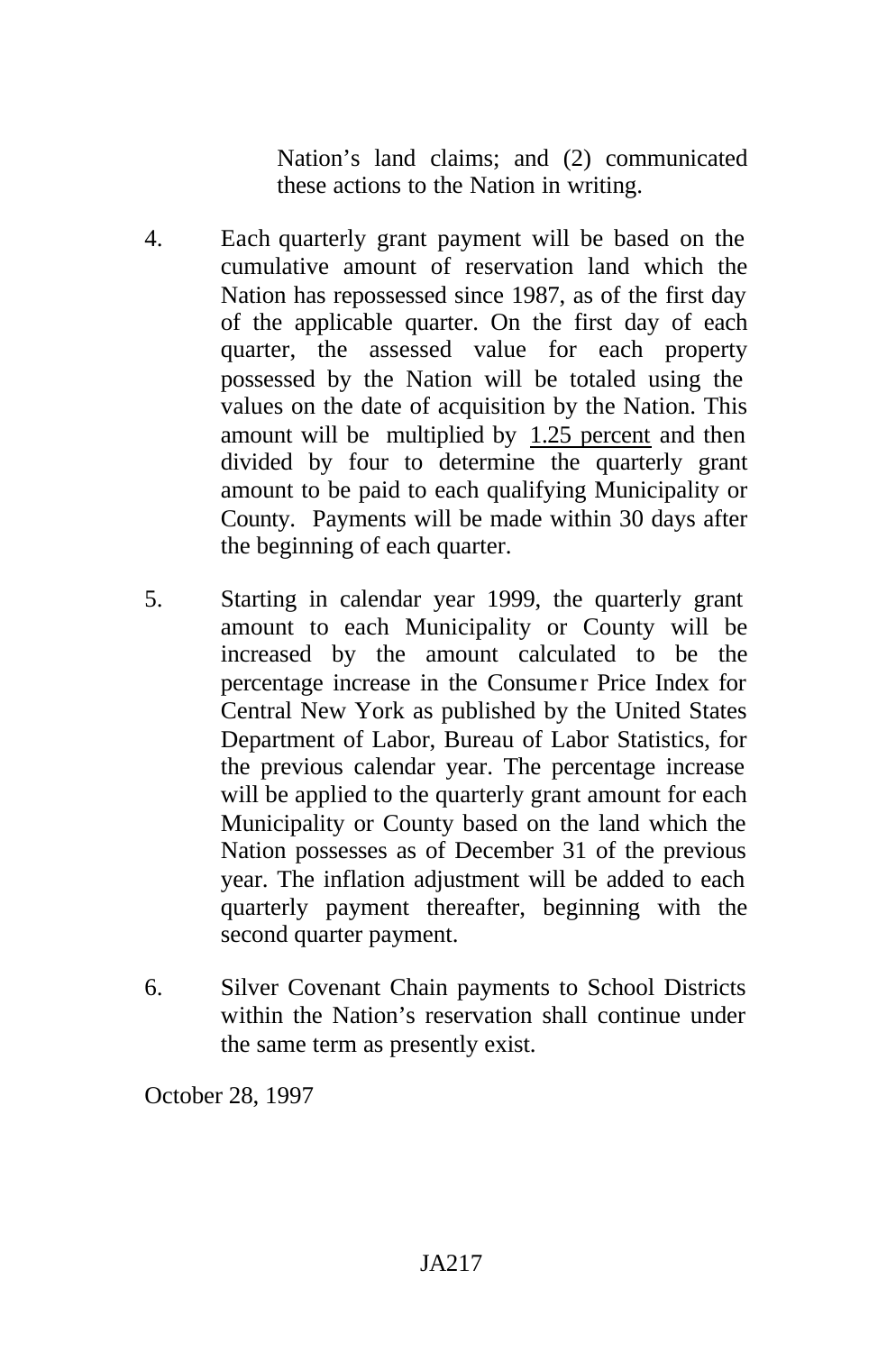#### **ROME DAILY SENTINEL**

**DATE: 8-3-00**

**Page: 4**

## *Oneida Nation sends more aid to school districts*

VERONA – Vernon-Verona-Sherrill School District received over \$112,000 in aid from the Oneida Indian Nation's Silver Covenant Education grant program Tuesday, the highest among seven districts.

The program, which is in its firth year, is designed to help local school districts where the Oneida Nation has acquired ancestral lands.

Since 1996, Vernon-Verona-Sherrill School District has received a total \$1,236,564.08 in grant funds.

Grants for the third quarter totaled more than \$205,000.

Mark Emery, Nation media relations manager, said the quarterly grants, "are based on the cumulative average of reservation land that the Oneida Indian Nation has reacquired in each school district as of the first day of the applicable quarter, and payments are made within 30 days after the beginning of each quarter."

Eligible districts with third quarter payments are Vernon-Verona-Sherrill, \$112,939.91;Canastota Central School, \$29,811.76; Cazenovia Central Schools, \$403.03; Madison Central Schools, \$2,608.15; Morrisville-Eaton, \$651,42; Oneida City Schools, \$26,938.58; and Stockbridge Valley Central Schools, \$29,803.64.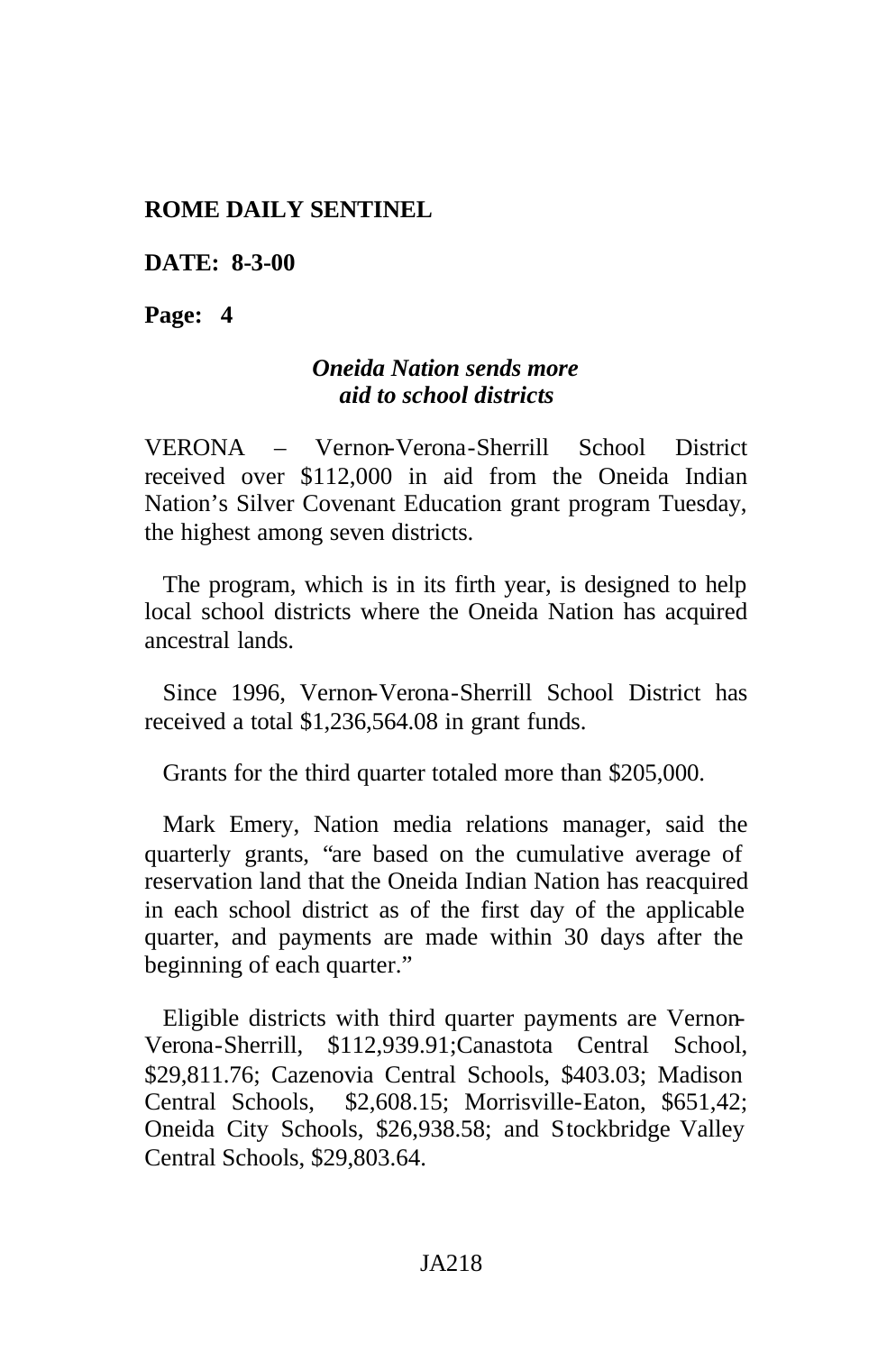An annualized flat rate of 3.15 percent is applied to the land value, then divided by four to determine the quarterly payment.

"This formula doubles, and in some cases nearly triplets, the property taxes that would have been due on lands under private ownership," Emery said. "Each school district uses the voluntary grant at its own discretion."

Grant money is used by most districts to help fund academic programs, provide instructional materials and supplies and also helps to pay teachers' salaries and lower taxes.

The Oneida Indian Nation has awarded more than \$1.8 million to area school districts since the Silver Covenant program's creation in 1996.

Cumulative grants for the other school districts since 1996 are as follows:

Canastota: \$221,513.52

Cazenovia: \$3,689.24

Madison: \$12,826.70 (added in 1999)

Morrisville-Eaton: \$1,936.44 (added in 2000)

Oneida: \$209,284.85

Stockbridge-Valley: \$164,389.29.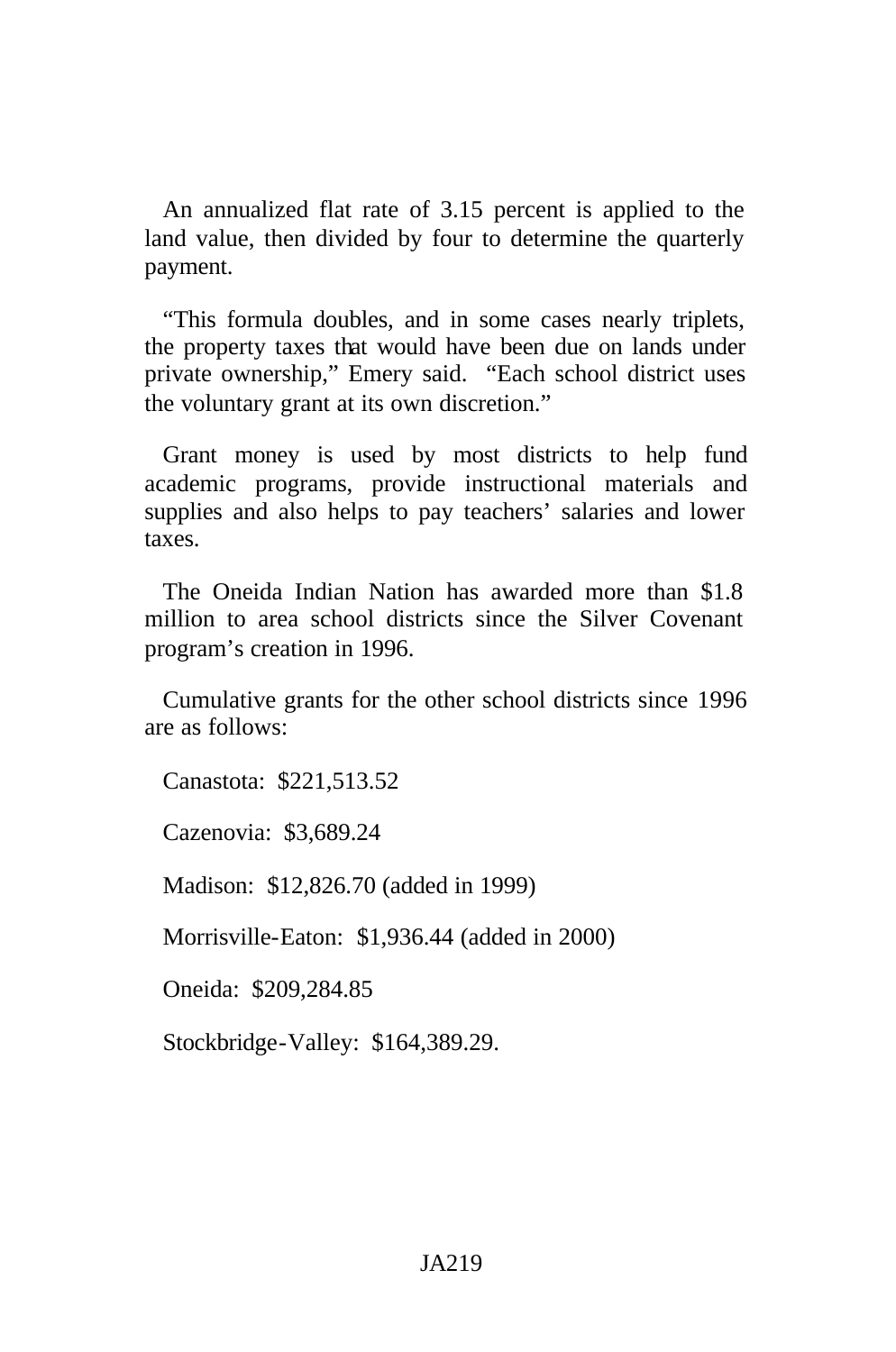**City of Sherrill Tax Sake Deed, February 9, 2000**

| A. SANDRA CARUSO             |
|------------------------------|
| <b>ONEIDA COUNTY CLERK</b>   |
| <b>RECORDING CERTIFICATE</b> |

TRANSACTION NUMBER 3382

Tax Sale Deed

TYPE OF INSTRUMENT

Michael D. Holmes, Clerk

FIRST PARTY

The City of Sherrill, New York

SECOND PARTY

RECEIVED FROM

27 21 4

RECORDING CHARGE RECORDING PAGES

\*\*EXAMINED AND CHARGED AS FOLLOWS\*\*

TRANSFER FAX\_ 0.00 MTG./DEED AMOUNT

RS# 4268 MORTGAGE #

TOWN Vernon RECEIVED TAX ON ABOVE MORTGAGE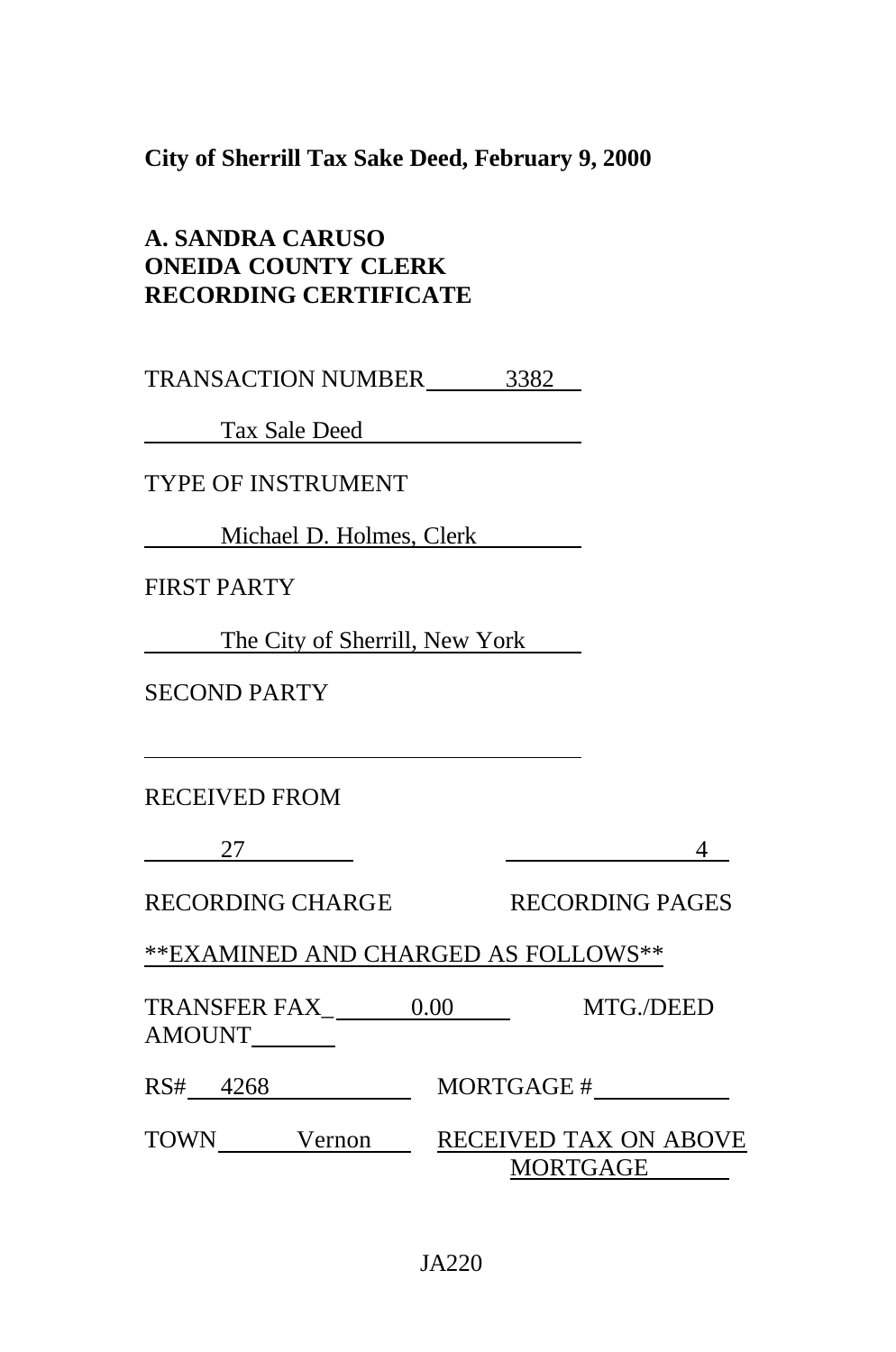**BASIC** 

SPECIAL ADDL

MORTGAGE TAX TOTAL

TOTAL RECORDING FEES 57

\*\*THIS PAGE IS PART OF THE INSTRUMENT\*\*

I HEREBY CERTIFY THAT THE WITHIN AND FOREGOING WAS RECORDED IN THE CLERK'S OFFICE OF ONEIDA COUNTY, NEW YORK.

TERMINATION ID 2

INITIALS 3

THIS SHEET CONSTITUTES THE CLERK'S ENDORSEMENT, REQUIRED BY SECTION 116, OF THE REAL PROPERTY LAW OF THE STATE OF NEW YORK. DO NOT DETACH. THIS PAGE IS PART OF THE RECORDED INSTRUMENT.

RETURN TO: (NAME) Dennis E. McDermott, Esq.

(ADDRESS) 112 Ferrier Avenue

Oneida, NY 13421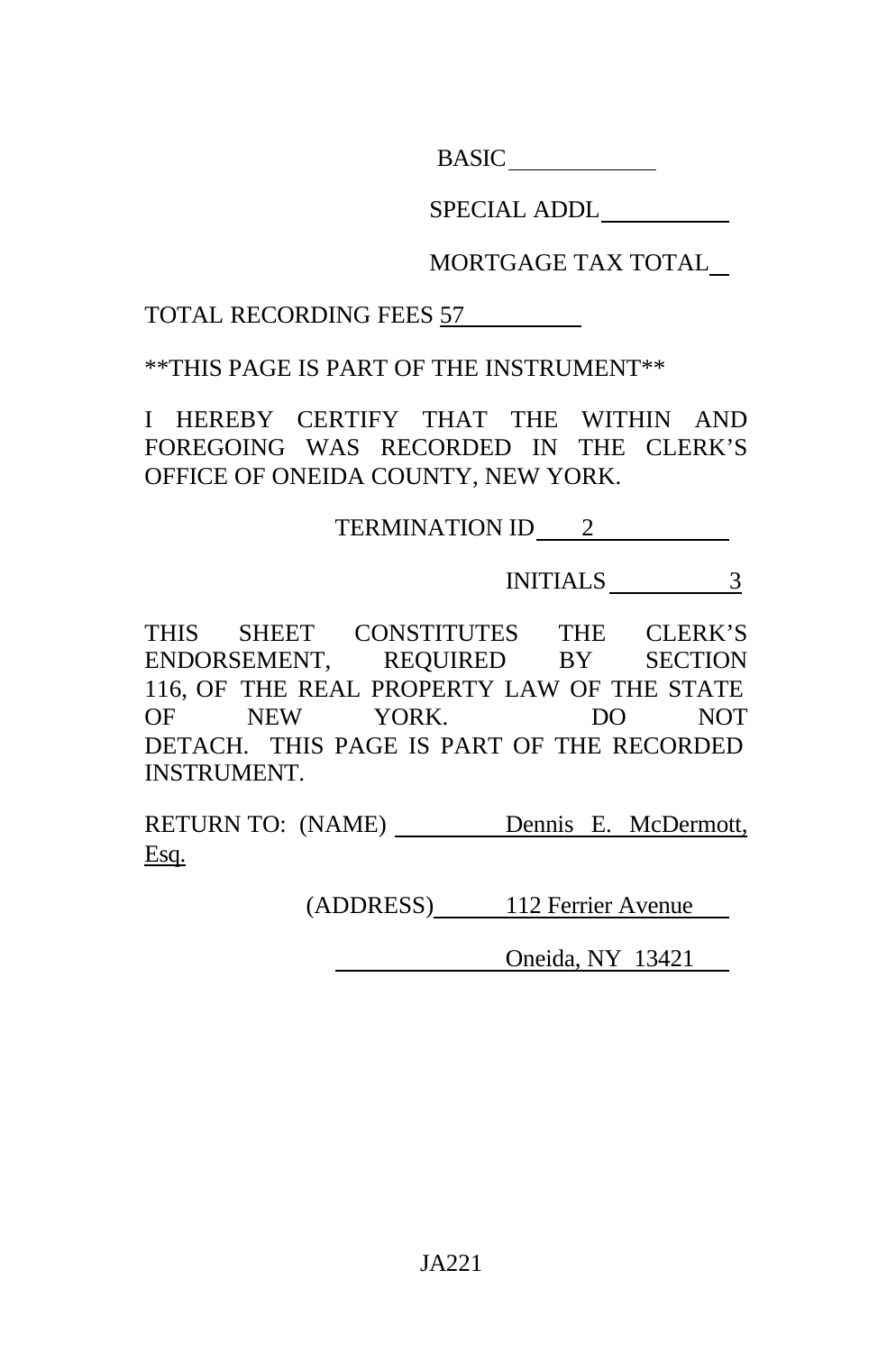### TAX SALE DEED

Made this  $9<sup>th</sup>$  day of February, 2000 by and between:

MICHAEL D. HOLMES, as City Clerk of the City of Sherrill, Oneida County, New York.

the "Grantor," and

THE CITY OF SHERRILL, NEW YORK, a municipal corporation having its

office and principal place of business at 377 Sherrill Road, Sherrill, New York.

The "Grantee."

*WITNESSETH,* that the Grantor, under the authority contained in Title VII of the Sherrill City Charter (Local Law No. 1 of the Year 1925, as amended) and in Section 1060 of the Real Property Tax Law of the State of New York, does hereby remise, release and quitclaim unto the Grantee, its successors and assigns, forever the following premises for unpaid taxes for the year 1997:

*FIRST PARCEL:*

Premises of Oneida Indian Nation of New

York

West Seneca Street, Sherrill, New York

City of Sherrill/Town of Vernon/Oneida County/New York

SBL No. 322.014-1-23 100 ft. front x 200 ft. depth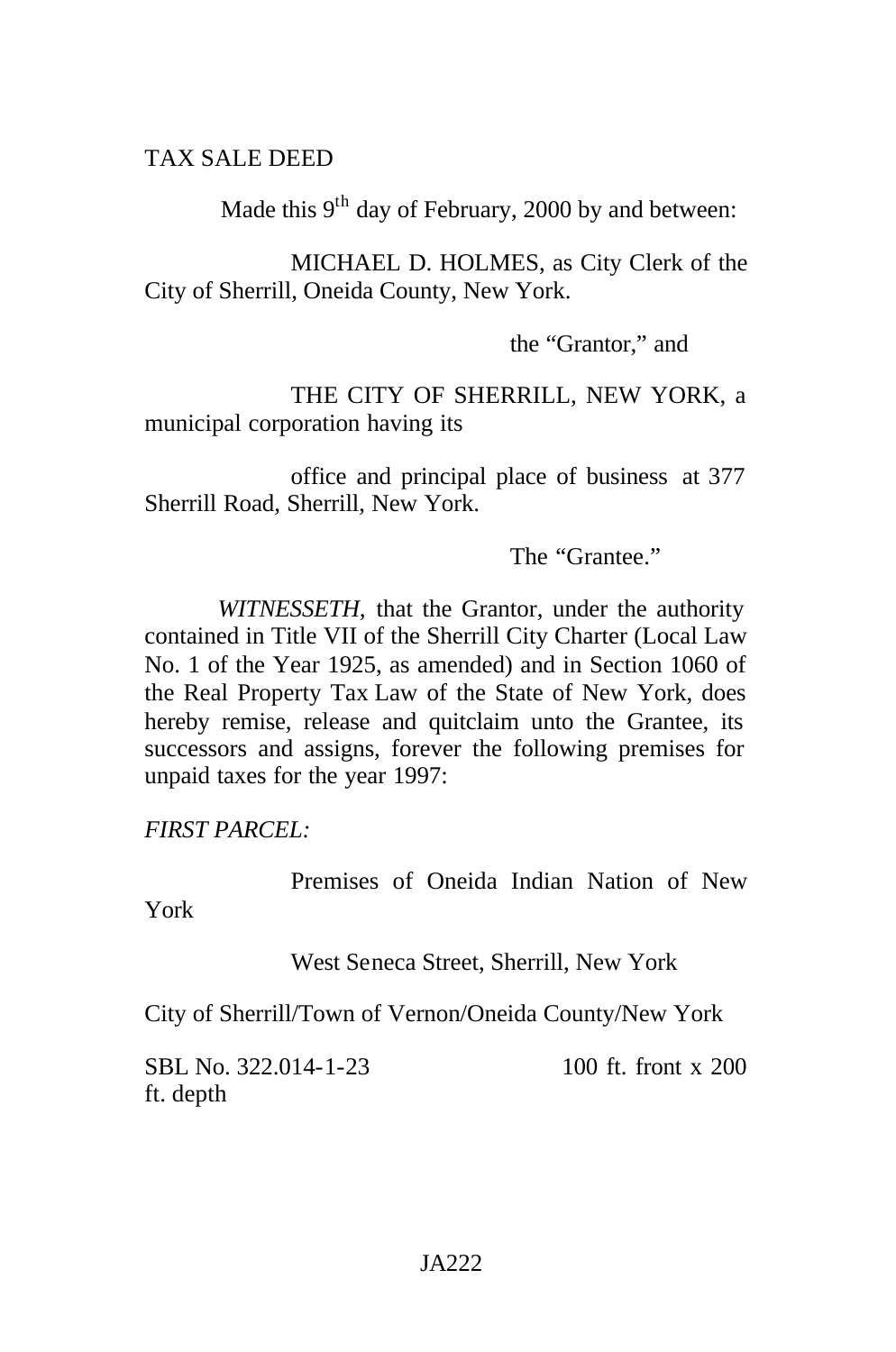### 1997 Tax \$2,083.00

*SECOND PARCEL:*

Premises of Oneida Indian Nation of New York

Prospect Street, Sherrill, New York

City of Sherrill/Town of Vernon/Oneida County/New York

SBL No. 322.014-1-25 55 ft. front x 211.60 ft. depth

1997 Tax \$21.00

*THIRD PARCEL:*

Premises of Oneida Indian Nation of New

York

Prospect Street, Sherrill, New York

City of Sherrill/Town of Vernon/Oneida County/New York

SBL No. 322.014-1-26 60 ft. front x 211.60 ft. depth

1997 Tax \$21.00

Subject only as to such claims thereon as by law are provided.

*IN WITNESS WHEREOF,* the Grantor has executed this instrument on the date first above written.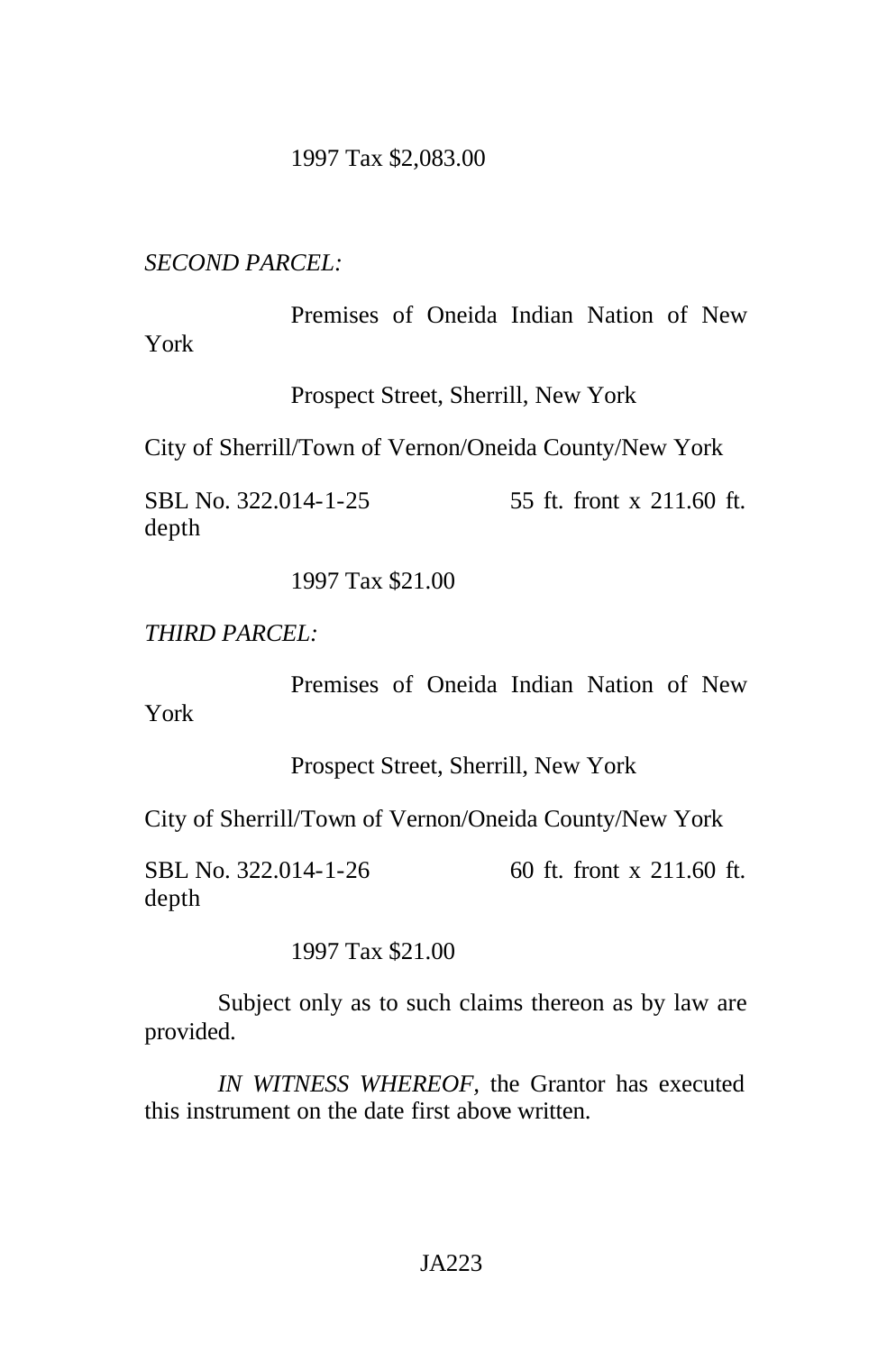## Michael D. Holmes Sherrill City Clerk

### STATE OF NEW YORK

COUNTY OF ONEIDA ss:

On this  $9<sup>th</sup>$  day of February, 2000, before me, the subscriber, personally appeared MICHAEL D. HOLMES, to me known or proved to me on the basis of satisfactory evidence to be the individual(s) whose name(s) is/are subscribed to the within instrument and acknowledged to me that he/she/they executed the same in his/her/their capacity( ies) and that by his/her/their signature(s) on the instrument, the individual(s), or the person(s) on whose behalf such individual(s) acted, executed the instrument.

Notary Public

PAM E. VOELKER Notary Public in the State of New York Appointed in Oneida County Reg. No. 01V04810324 My Commission Expires Oct. 31, 00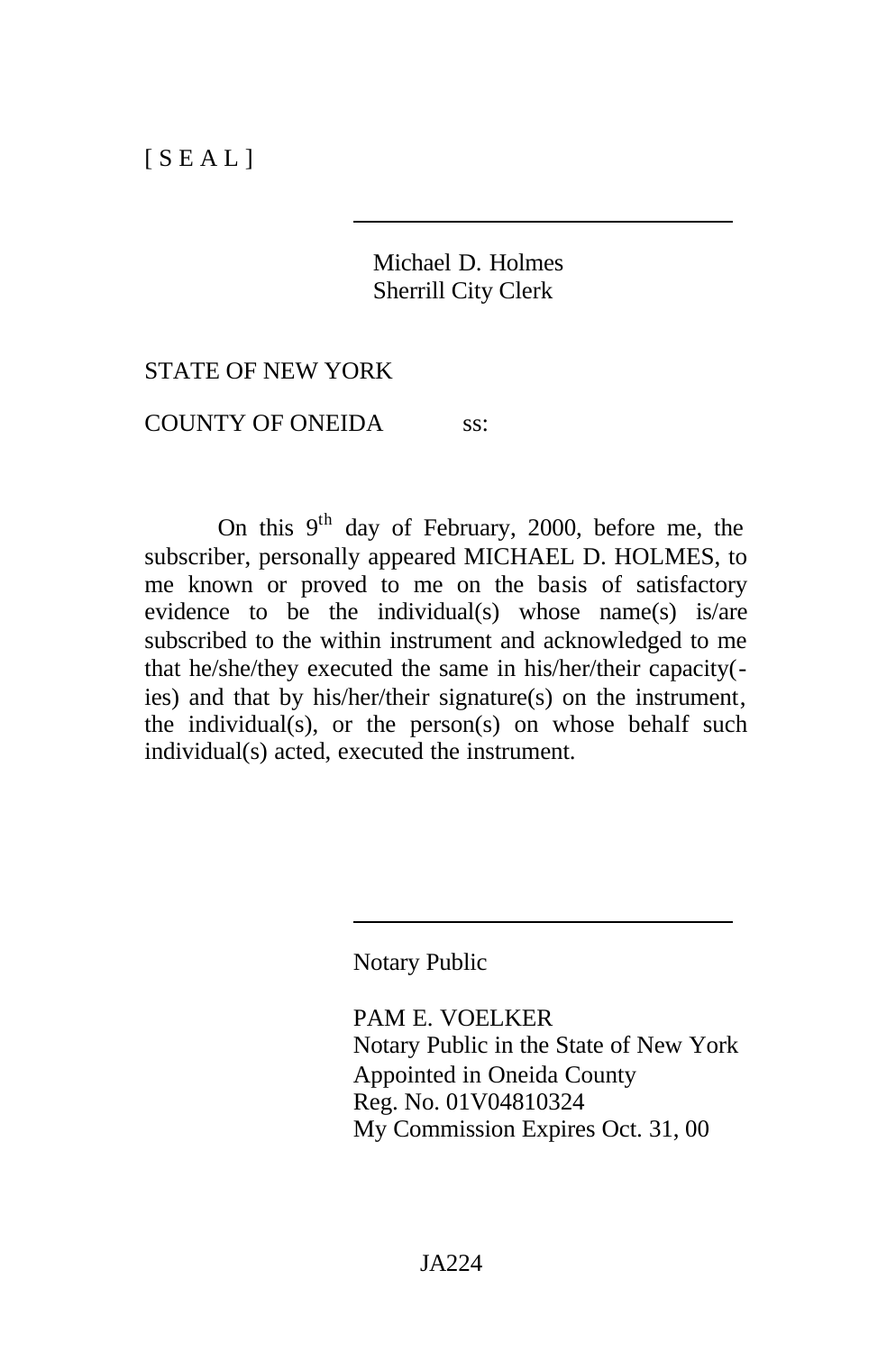# TAX SALE AFFIDAVIT WEST SENECA STREET and PROSPECT STREET

## SHERRILL, NEW YORK

## STATE OF NEW YORK

### COUNTY OF ONEIDA ss:

MICHAEL D. HOLMES, being duly sworn, deposes and says:

1. At all times herein mentioned, I was and still am the City Clerk of the City of Sherrill, New York.

2. On August 7, 1997, letters to all delinquent taxpayers, including the Oneida Indian Nation of New York, were mailed. Such notice to the Oneida Indian Nation of New York was enclosed in a postpaid envelope address as follows:

> Oneida Indian Nation of New York c/o Ray Halbritter Box 1 Vernon, NY 13476

and was deposited in the United States Post Office at Sherrill, New York. Such notice demanded payment of such delinquent taxes by September 2, 1997.

3. At a regular meeting of the City Commission held on September 8, 1997, at which a quorum was present throughout, a resolution was duly adopted directing me to advertise and sell the subject premises.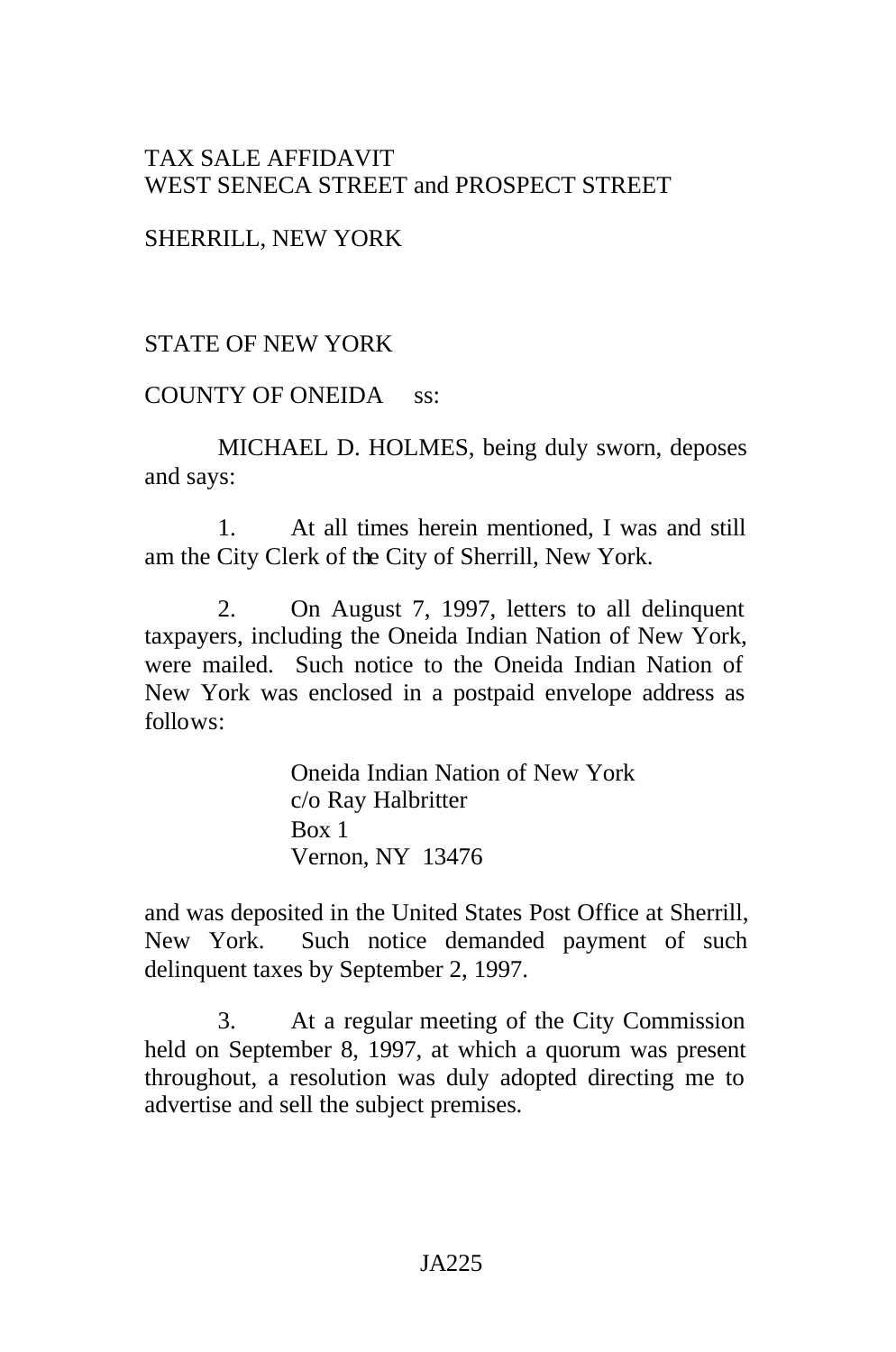4. A tax sale notice was duly published in the Oneida Daily Dispatch, the official newspaper of the city, once a week for six (6) consecutive weeks on September 17, September 24, October 1, October 8, October 15, October 22 and October 29, 1997. There was further posted a notice of said sale not less than 42 days prior to the date of sale in the following three (3) public places within the City of Sherrill.

- 1. Sherrill City Hall;
- 2. Sherrill Police Station; and
- 3. Sherrill Post Office.

5. A tax certificate sale was held at the Sherrill City Hall, 377 Sherrill Road in said city, on November 5, 1997 at 2:00 PM. The city was the sold bidder and bid the subject premises in for the respective sums as follows:

| SBL No. 322.014-1-23 (West Seneca Street) | \$2,291.31 |
|-------------------------------------------|------------|
| SBL NO. 322-014-1-25 (Prospect Street)    | 23.13      |
| SBL No. 322.014-1-26 (Prospect Street)    | 23.13      |
| Total                                     | \$2,337.57 |

The tax sale certificate for the subject premises was recorded in the office of the Oneida County Clerk on December 10, 1997.

6. Notice of redemption was published in the Oneida Daily Dispatch on November 8, 1999, December 8, 1999 and January 7, 20000, stating that the last day to redeem the property was February 8, 2000. A true copy of such notice was personally served on William Hervey, the Director of Intergovernmental Relations for the Oneida Indian Nation of New York (the said Oneida Indian Nation of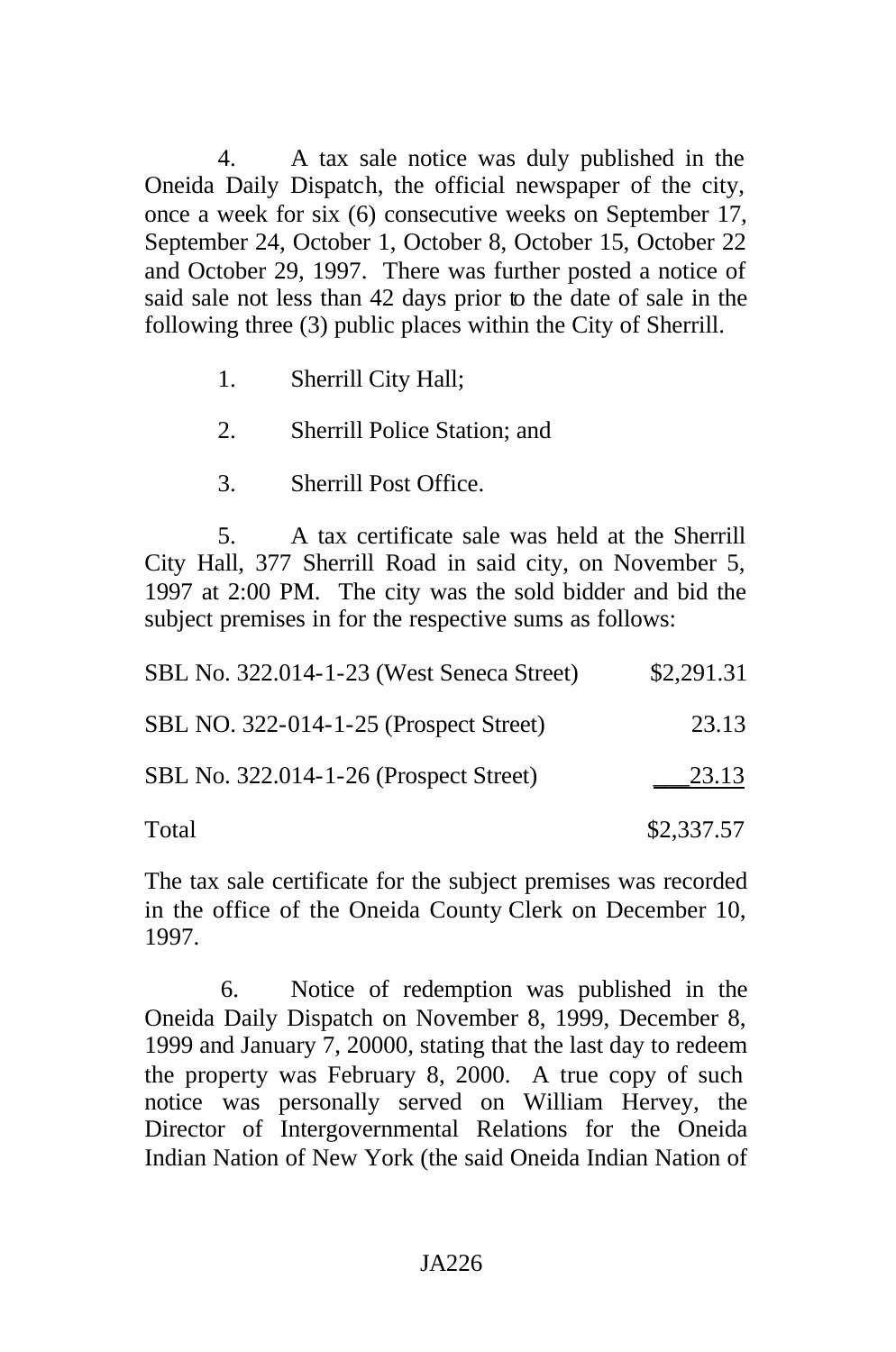New York being the record owner of said property) on January 10, 2000 at about 11:30 AM at the office of the Oneida Indian Nation, 579A Main Street, Oneida, New York. With respect to SBL No. 322.014-1-23 (West Seneca Street), an additional true copy of such notice was also personally served on Kathy Perham, the Executive Assistant to the General Manager of the Oneida Textile Designs (reputedly, an enterprise of the said Oneida Indian Nation of New York conducting its business from the said premises) at approximately 12:00 PM on January 10, 2000 on the said premises. An additional true copy of such notice was posted on each of the following parcels which were, at that time, vacant:

| SBL No. 322.014-1-25 | (Prospect Street) |
|----------------------|-------------------|
| SBL No. 322.014-1-26 | (Prospect Street) |

Such posting occurring at approximately 12:00 PM on January 10, 2000.

7. As of the date of this affidavit, none of the aforementioned parcels has been redeemed.

8. To the best of my knowledge, all requirements for the sale of the property for unpaid delinquent property taxes as set forth in Title VIII of the Sherrill City Charter have been complied with.

> Michael D. Holmes Sherrill City Clerk

Sworn to before me this 9<sup>th</sup> day of February, 2000.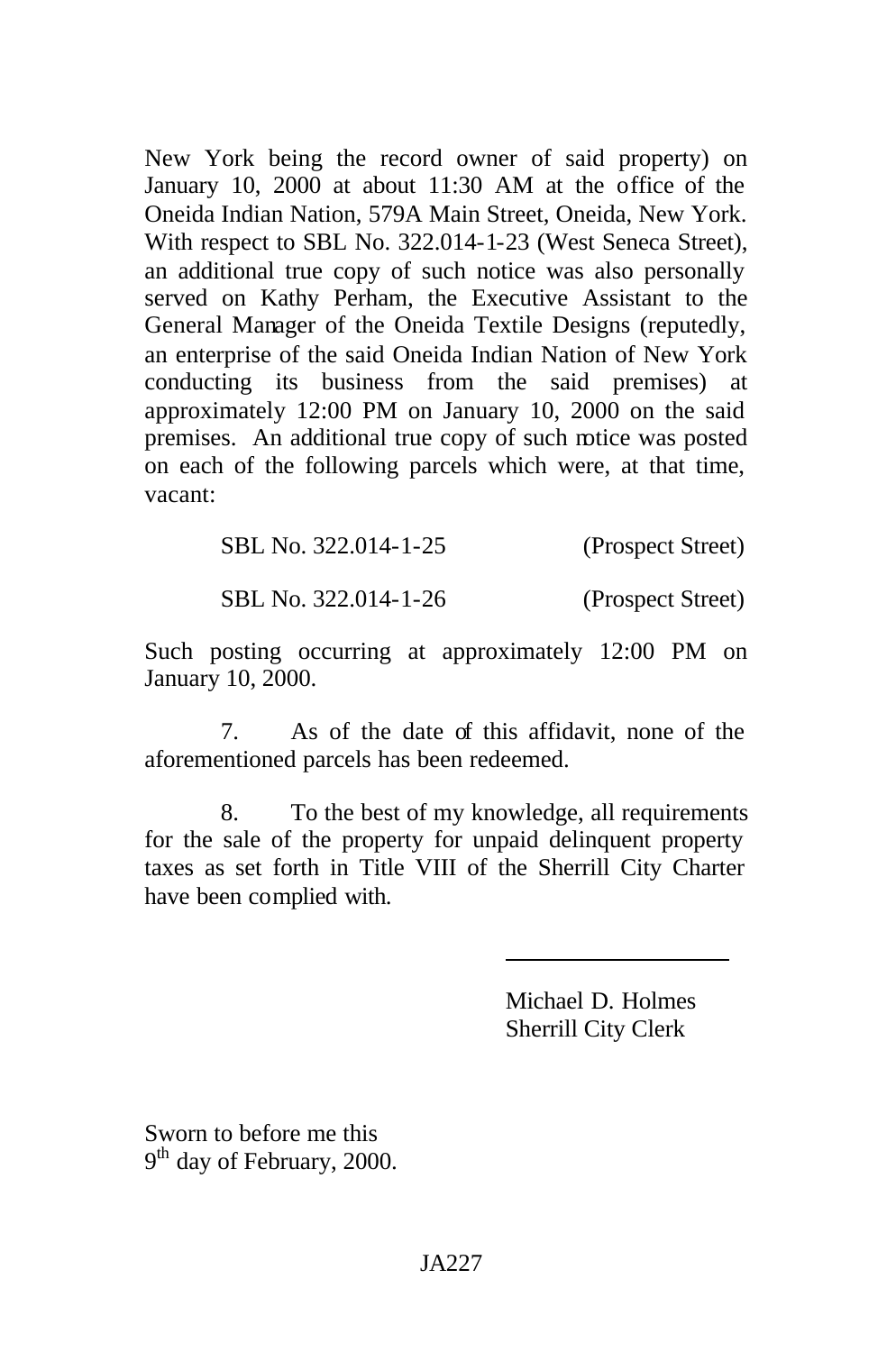Notary Public PAM E. VOELKER Notary Public in the State of New York Appointed in Oneida County Reg. No. 01V04810324 My Commission Expires Oct. 31, 00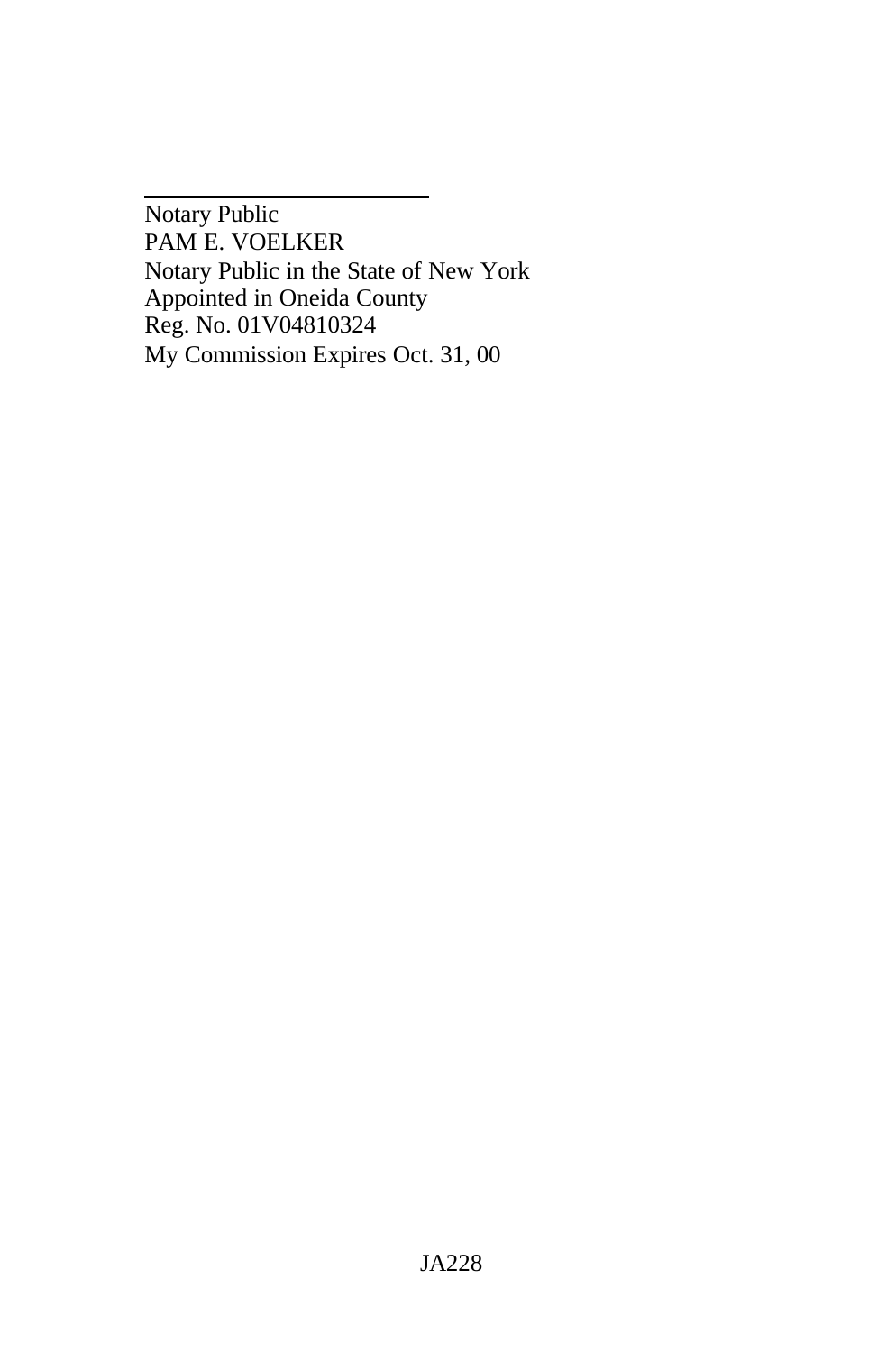# **Letter from Michael Anderson, Acting Assistant Secretary, Indian Affairs, January 19, 2001**

United States Department of the Interior BUREAU OF INDIAN AFFAIRS Washington, D.C. 20240

January 19, 2001

The Honorable Dwight L. Evans Mayor, City of Sherrill New Sherrill Town Building 377 Sherrill Road Sherrill, New York 13461

## Re: City of Sherrill vs. Oneida Indian Nation

Dear Mr. Evans:

I understand that in certain pleadings filed in the abovecaptioned case, lawyers for the City of Sherrill and others contend that the Department of the Interior does not recognize an Oneida reservation created by the Treaty of Canandaigua. Your counsel has referred to certain maps and census reports as evidence of either non-recognition or diminution of that reservation.

Any attempt to utilize Bureau of Indian Affairs records to support the notion that the Oneida reservation was disestablished would be erroneous. The Office of the Assistant Secretary Indian Affairs supports the view that the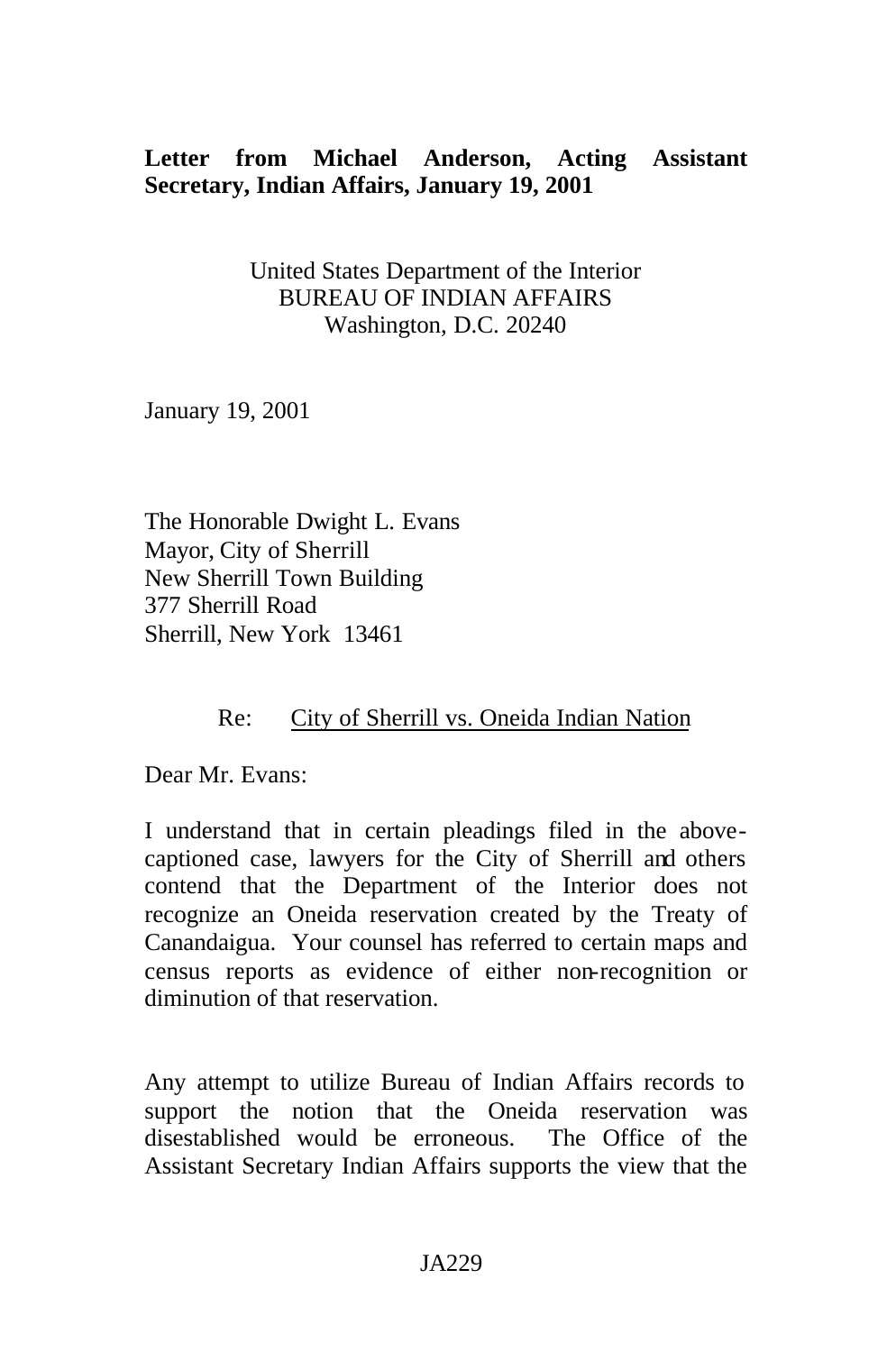Treaty of Canandaigua created a reservation with approximately 250,000 acres in Central New York, that the lands which are the subject of the pending claim are within that area and the claim area has never been disestablished or diminished. Please be advised that the Deputy Commissioner of Indian Affairs concurs in this conclusion.

Sincerely

Michael Anderson Acting Assistant Secretary – Indian Affairs

cc: Sharon Blackwell, Deputy Commissioner of Indian Affairs Raymond Halbritter, Oneida Nation Representation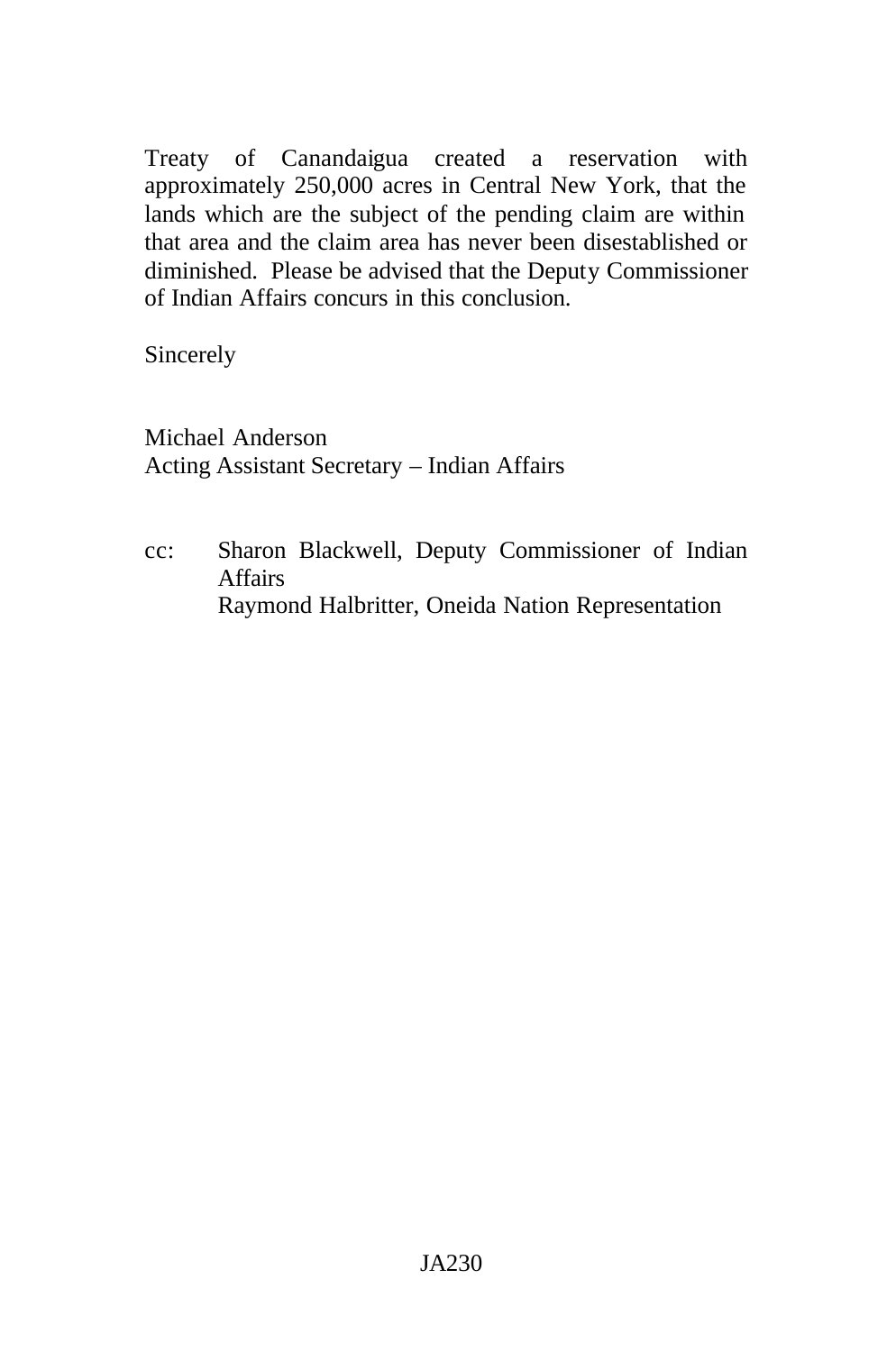### **Section 81 Compliance, December 26, 2001**

# **UNITED STATES DEPARTMENT OF THE INTERIOR BUREAU OF INDIAN AFFAIRS Eastern Regional Office Suite 260 3701 North Fairfax Drive Arlington, Virginia 22203**

December 26, 2000

Mr. Ray Halbritter, Nation Representation Oneida Indian Nation c/o Turning Stone Casino Resort P.O. Box 126, RD #2 Patrick Road via Verona, New York 13478

> **Re: \$70,644,384.00 Combined Credit Facility and Bond Offering with KeyBank National Association, for itself and certain other Lenders**

Dear Mr. Halbritter:

In connection with your request for review of the documents shown on the attached Document List for compliance with 25 U.S.C. §81 (as amended in Public Law 106-179, March 14, 2000), we have review the documents and have determined that the only documents that "encumber Indian lands for a period of 7 or more years" (P.L. 106-179 §2103(b) are the (i) Consolidated Leasehold Indemnity Mortgage and Security Agreement and the (ii) Assignment of Rents and Leases. The other documents shown on the attached list do not require approval under Section 81. Based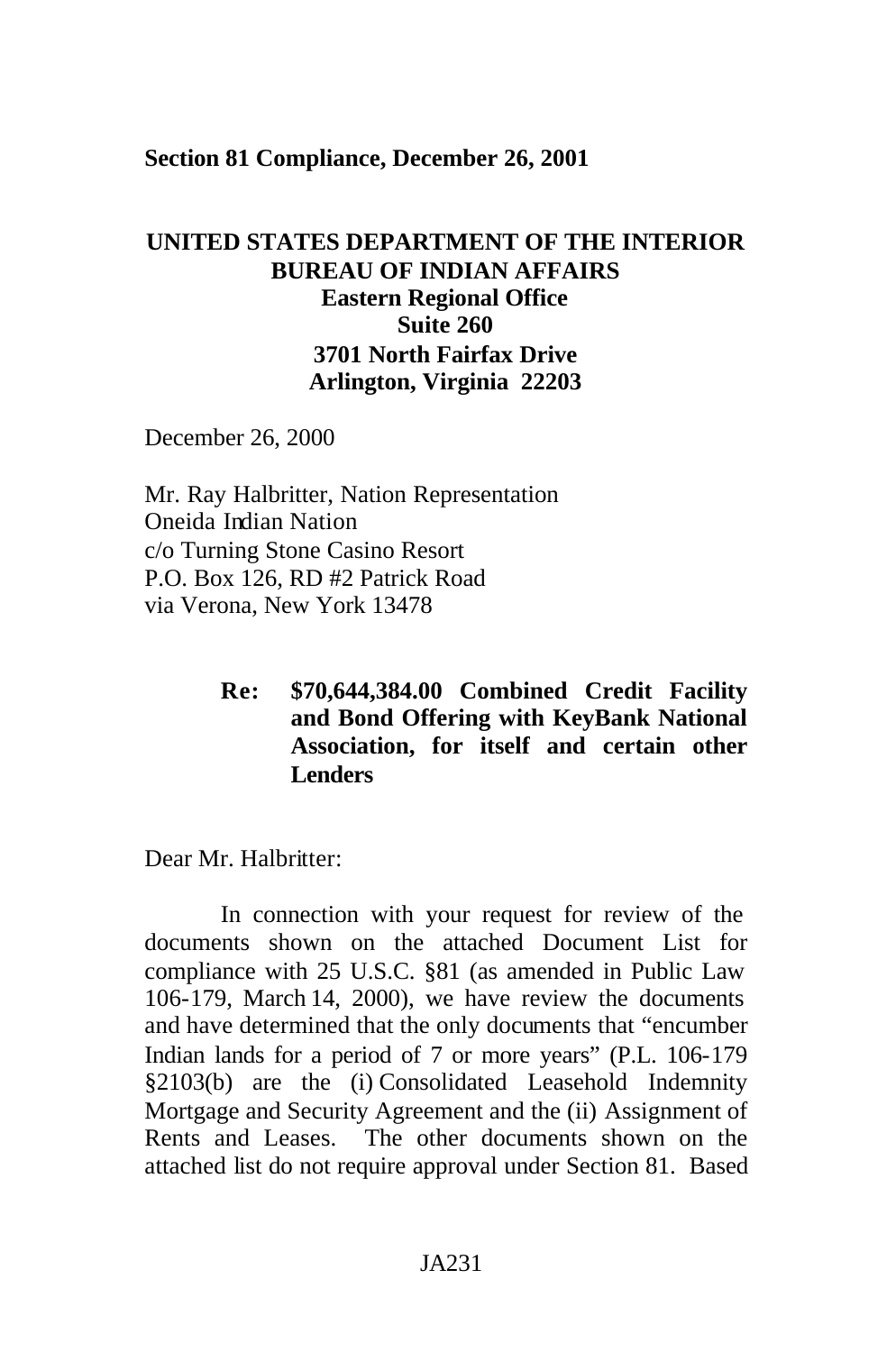upon our review, the Leasehold Mortgage and the Assignment are in compliance with the applicable section of the Code and are hereby approved. We have enclosed executed copies of individual Section 81 Approvals that can be attached to each approved document.

In connection with our Section 81 review, we have also reviewed Phase 1 Environmental Study and your Supplemental Environmental Assessment each dated December 2000. We have reviewed these items to ensure that our approval is in compliance with the National Environmental Policy Act ("NEPA"). The two uses for the private financing approved under Section 81 are (i) an expansion of the existing casino facility and (ii) construction of a clubhouse for the existing golf course. We have determined that the gaming expansion is within the scope of activities analyzed in the original Environmental Assessment. We have also determined that the golf course clubhouse, based upon the submitted Supplemental Environmental Assessment, will have no significant impact on the environment. We have enclosed a Notice of Finding of No Significant Impact. We have also determined that you are not required to post or publish the FONSI and the approval under Section 81 shall be effective as indicated therein.

Sincerely,

Franklin Keel Eastern Region Director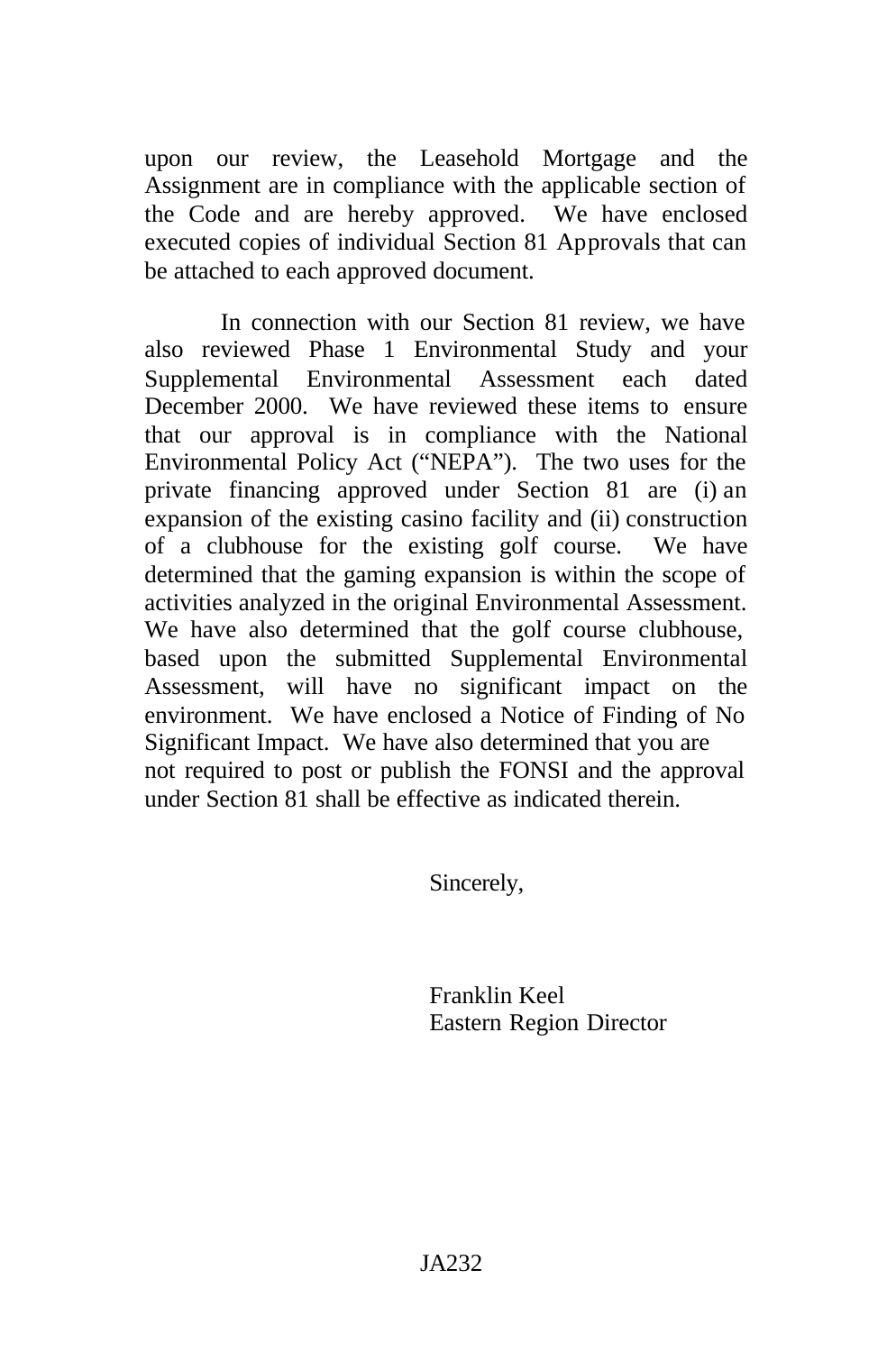# **UNITED STATES DEPARTMENT OF THE INTERIOR BUREAU OF INDIAN AFFAIRS Eastern Regional Office Suite 260 3701 North Fairfax Drive Arlington, Virginia 22203**

### SECTION 81 APPROVAL

The Oneida Indian Nation, a sovereign Indian nation (the "Nation"), has submitted this Consolidated Leasehold Indemnity Mortgage and Security Agreement from the Oneida Land Corporation dated as of December 1, 2000 (the **"Leasehold Mortgage"**), from the Oneida Land Corporation to Keybank National Association, in its individual capacity and as Agent for certain Lenders described therein, to the Department of Interior, Bureau of Indian Affairs (the **"Department"**), for its review and has requested its approval pursuant to 25 U.S.C. Section 81 (as amended in Public Law 106-179, March 14, 2000). The Department has reviewed this Leasehold Mortgage and determined that it complies with the provisions of 25 U.S.C. Section 81 (as amended in Public Law 106-179, March 14, 2000).

This Leasehold Mortgage is hereby approved by the Secretary of the Interior or his designee pursuant to 25 U.S.C. Section 81 (as amended in Public Law 106-179, March 14, 2000).

This Approval relates back to the aforesaid date of the Leasehold Mortgage.

### **Approved Pursuant to 25 U.S.C. 81:**

United States Department of Interior Bureau of Indian Affairs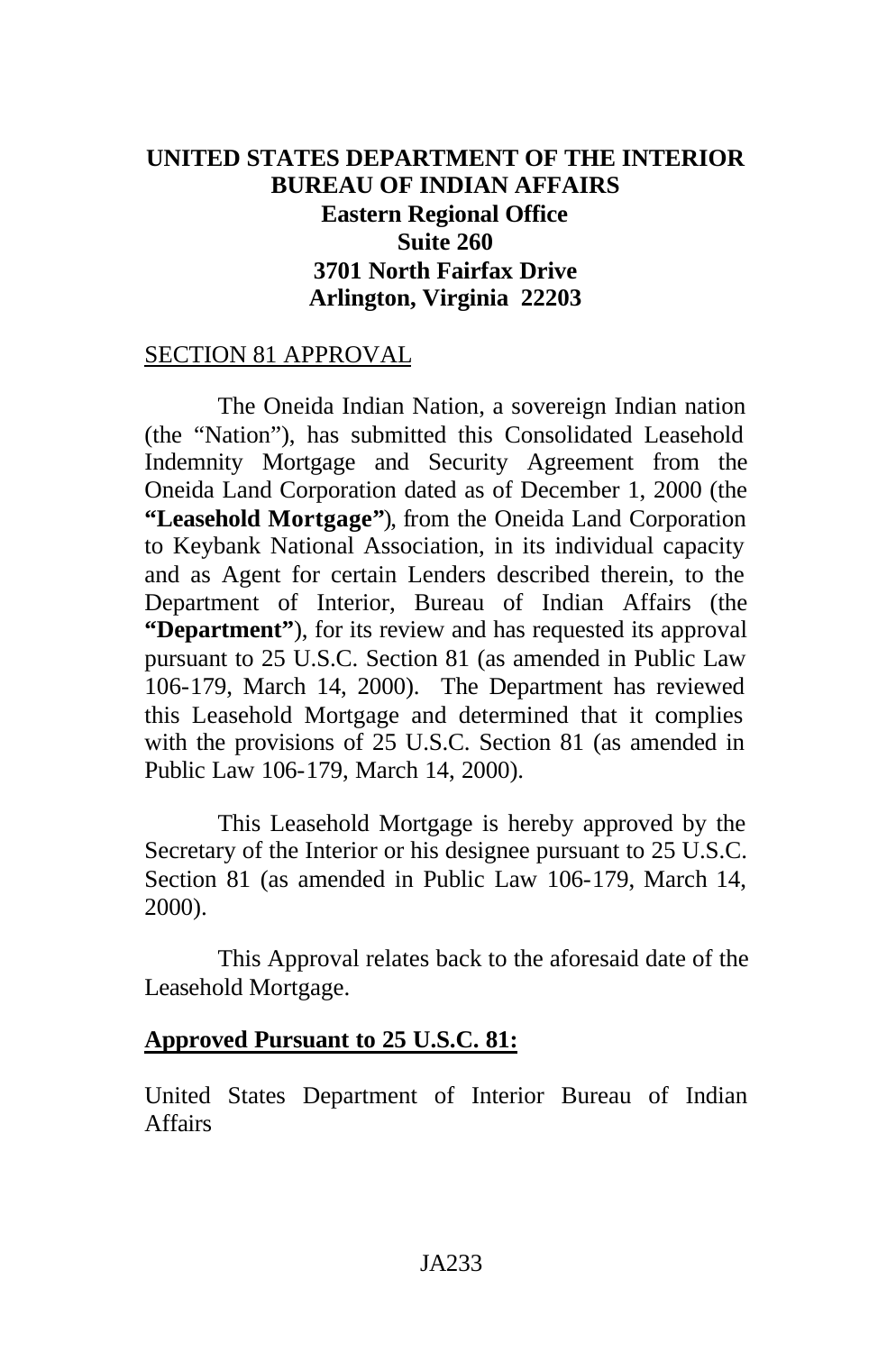Dated: DEC 26 2001

Franklin Keel, Director of the Eastern Regional Office of the Bureau of Indian Affairs for the Secretary of the Interior acting under delegated authority.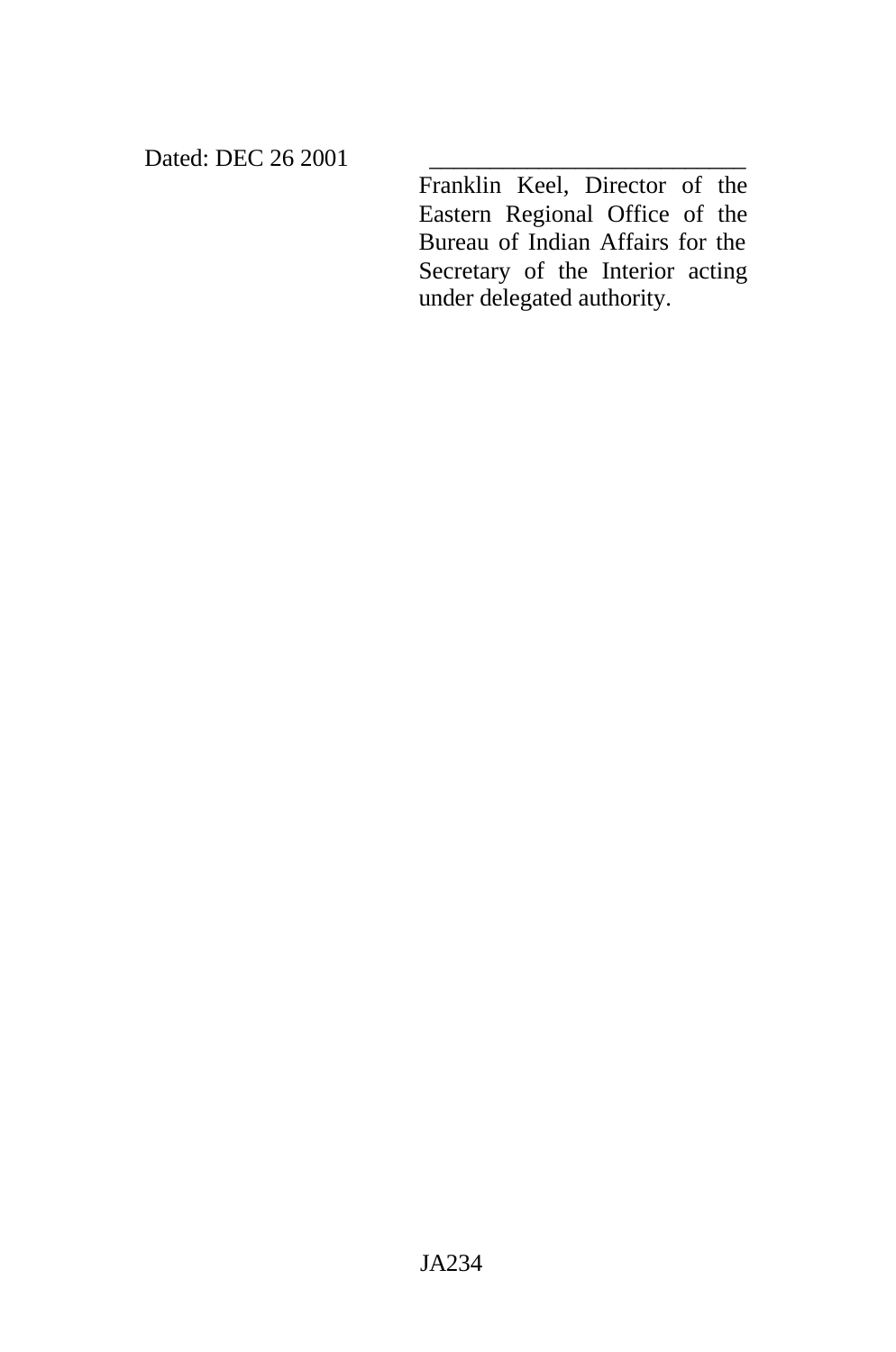# **UNITED STATES DEPARTMENT OF THE INTERIOR BUREAU OF INDIAN AFFAIRS Eastern Regional Office Suite 260 3701 North Fairfax Drive Arlington, Virginia 22203**

# **SECTION 81 APPROVAL**

The Oneida Indian Nation, a sovereign Indian nation (the "Nation") has submitted this Assignment of Rents and Leases from the Oneida Land Corporation dated as of December 1, 2000 (the **"Assignment"**), from the Oneida Land Corporation to Keybank National Association, in its individual capacity and as Agent for certain Lenders described therein, to the Department of Interior, Bureau of Indian Affairs (the **"Department"**), for its review and has requested its approval pursuant to 25 U.S.C. Section 81 (as amended in Public Law 106-179, March 14, 2000). The Department has reviewed this Assignment and determined that it complies with the provisions of 25 U.S.C. Section 81 (as amended in Public Law 106-179, March 14, 2000).

This Assignment is hereby approved by the Secretary of the Interior or his designee pursuant to 25 U.S.C. Section 81 (as amended in Public Law 106-179, March 14, 2000).

This Approval relates back to the aforesaid date of the Assignment.

#### **Approved Pursuant to 25 U.S.C. 81:**

United States Department of Interior Bureau of Indian Affairs

Dated: DEC 26 2001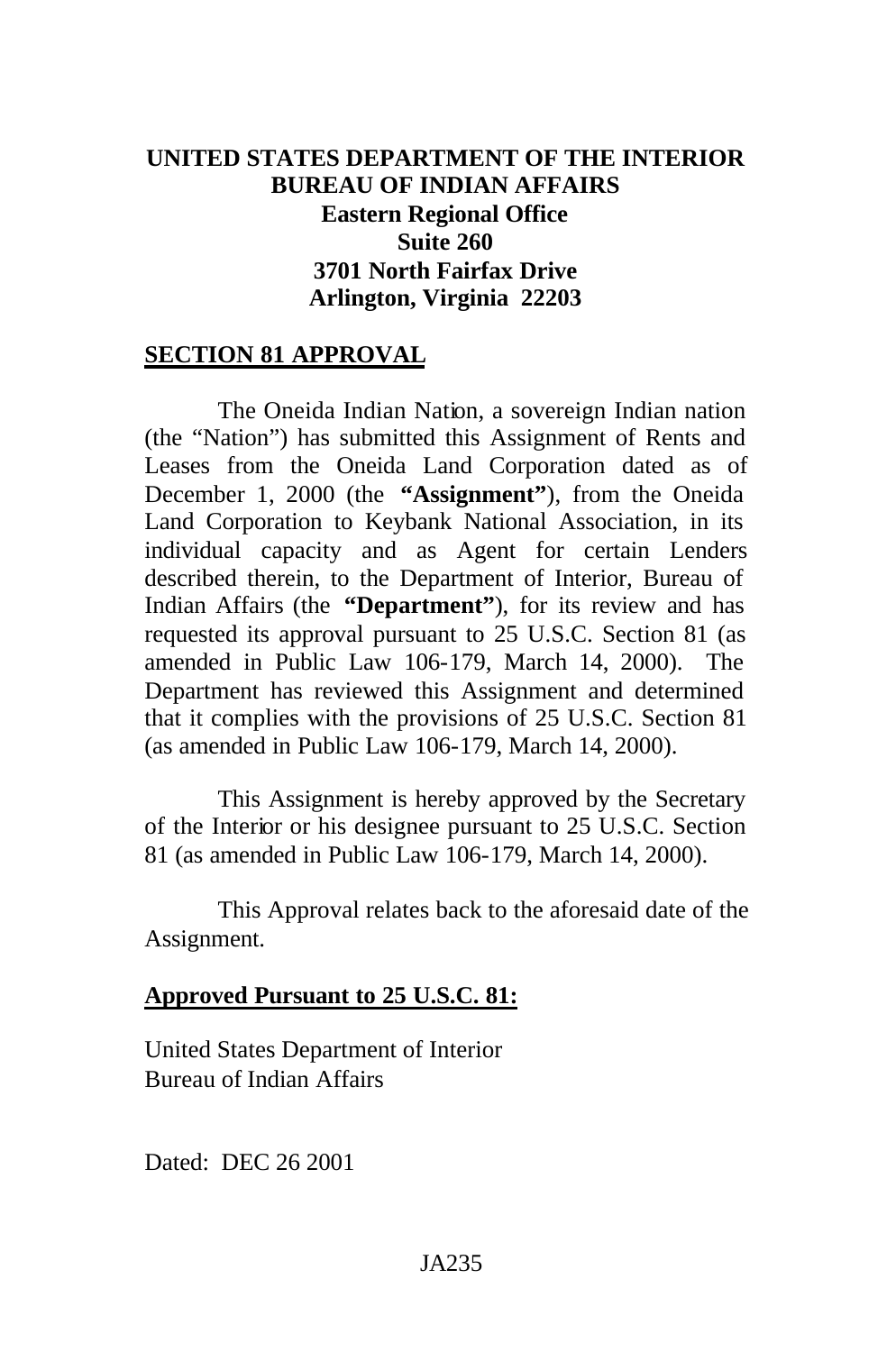Franklin Keel, Director of the Eastern Regional Office of the Bureau of Indian Affairs for the Secretary of the Interior acting under delegated authority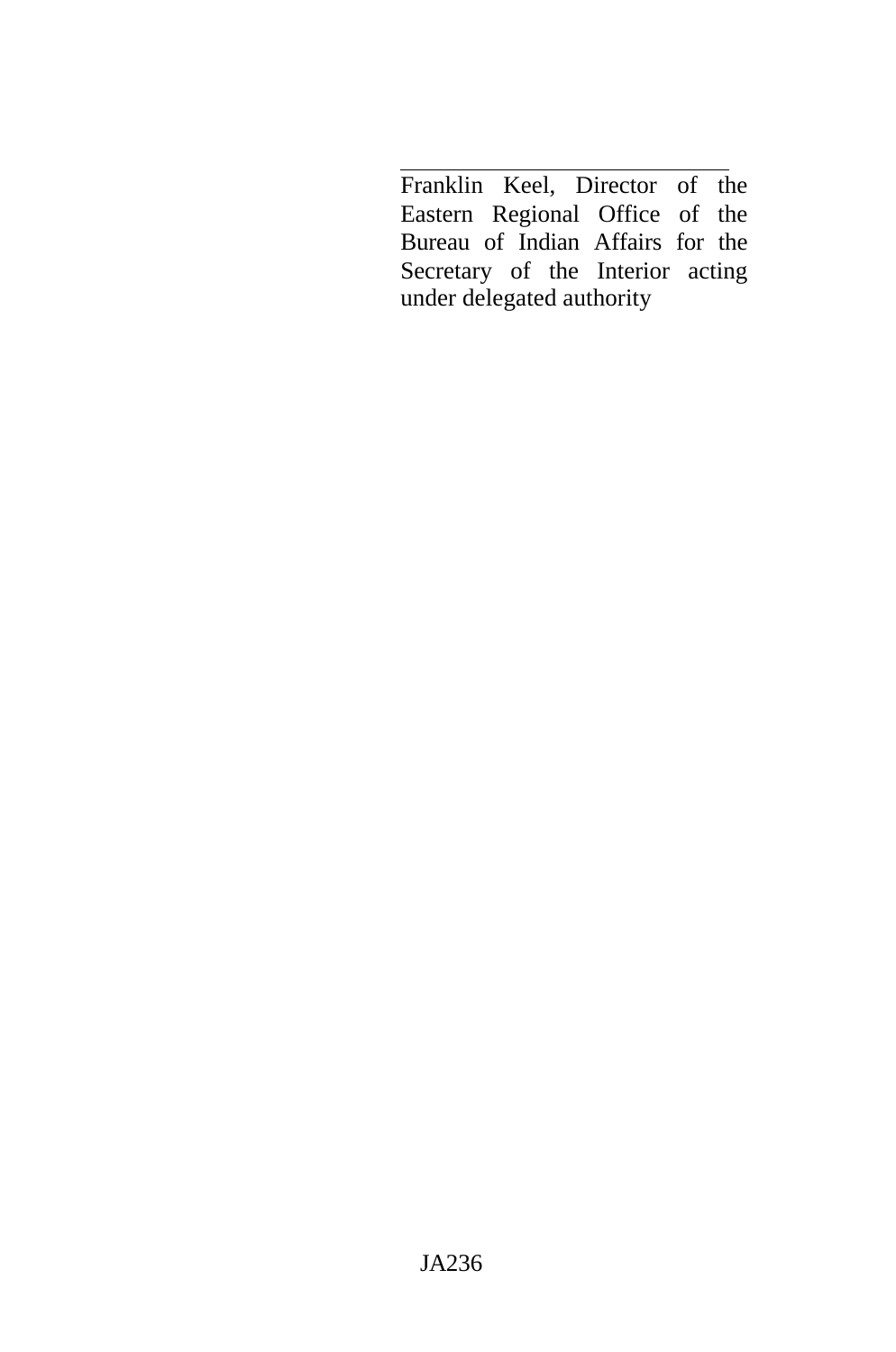# **Zogby Study, Oneida Indian Nation Economic Impact Study 2000**

ONEIDA INDIAN NATION ECONOMIC IMPACT STUDY 2000 Submitted to: Diane Sterling

Submitted by: Zogby International John Zogby, President John Bruce, Vice President Systems Administration Rebecca Williams, Vice President Editorial

John Karin, Stephen P. Neun, Ph.D., David H. Beatty, Ph.D., Analysts/Writers

November 13, 2000 © 2000 Zogby International Table of Contents Subject Page

| I. Executive Summary                |                                     |    |
|-------------------------------------|-------------------------------------|----|
| II. Conclusions and Recommendations |                                     |    |
| III. Narrative Analysis             |                                     | 5  |
|                                     | Part I. Job Creation                | 5  |
|                                     | Part II. Vendor Spending            | 10 |
|                                     | Part III. Tax Revenue and Tax Rates |    |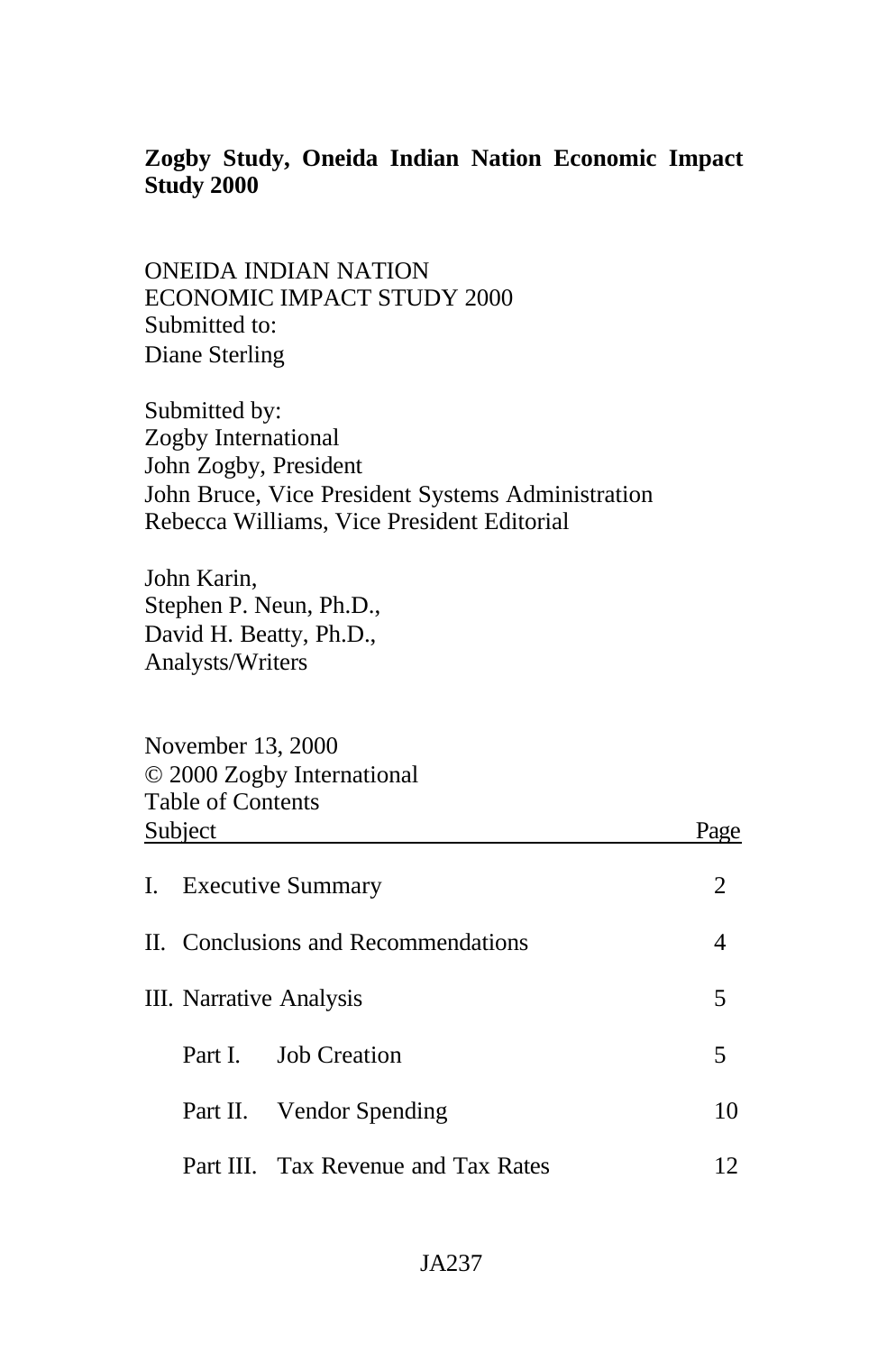| 15.                                                                                                                          |
|------------------------------------------------------------------------------------------------------------------------------|
| 18.                                                                                                                          |
| 19                                                                                                                           |
| 26.                                                                                                                          |
| Part IV. Payroll Impacts<br>Part V. Silver Covenant Grants<br>Part VI. Tourism Industry<br>Part VII. Housing and Real Estate |

Part VIII. Construction Industry 29 Appendix A: Jobs generated in the three-county area via the multiplier.

[2]

- I. Executive Summary
	- The Oneida Nation Enterprises directly employs 2,8547 workers. When the impact of capital outlays for the 2000 fiscal year are taken into consideration, 3,041 jobs are directly related to the economic endeavors of the Oneida Nation Enterprises. *(All references to the fiscal year refer to data collected from Nov. 1 to Oct. 30.)*
	- Job growth at the Nation has tapered off in recent years, but overall employment has held steady at between 2,850 and 3,000 workers since 1997.
	- When indirect job creation from current operations is taken into account, 4,049 jobs have been created in Oneida, Madison, and Onondaga counties, and 4,193 have been generated statewide.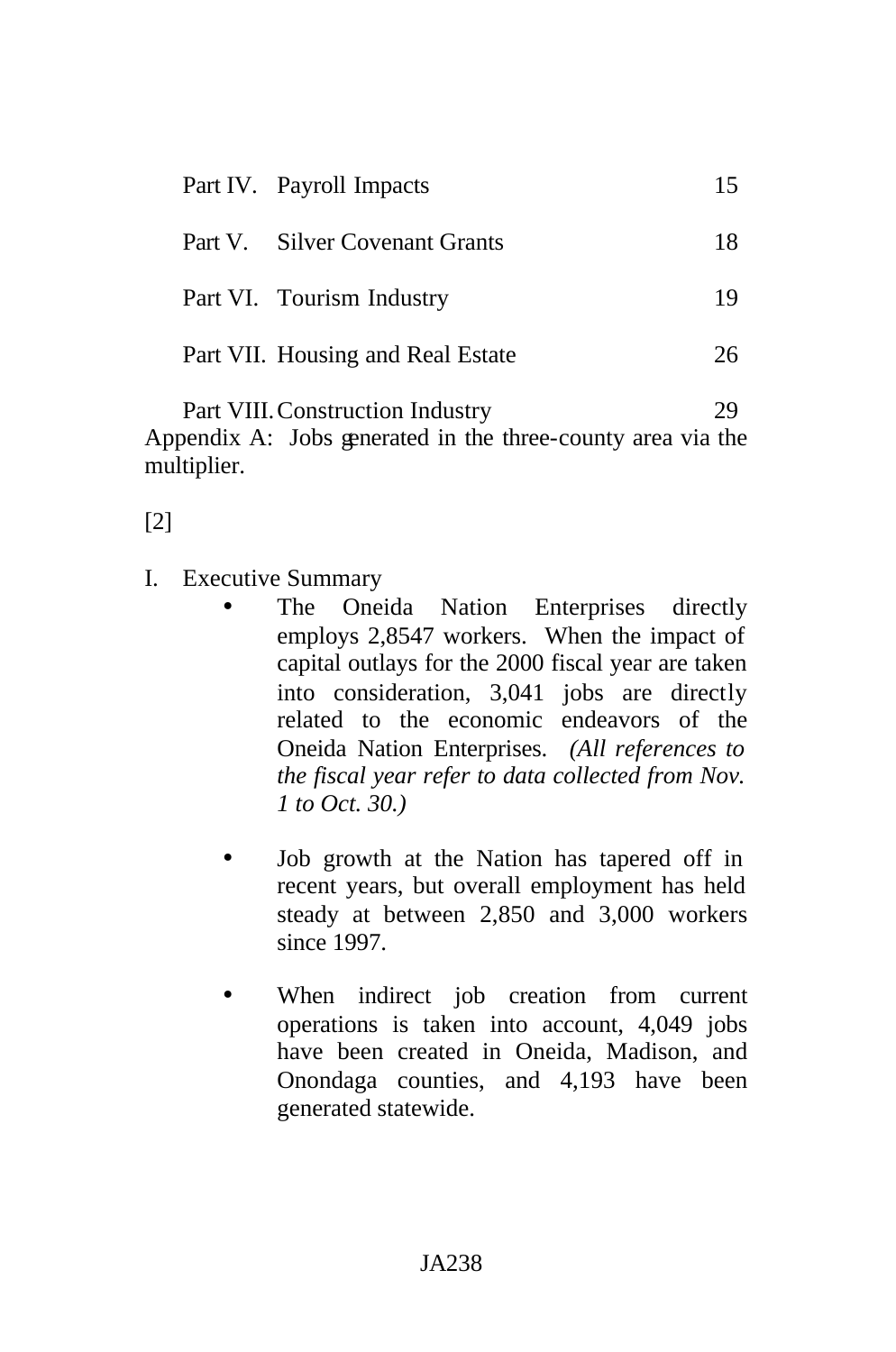- Capital outlays for plant expansion and equipment in 2000 equaled \$25.6 million, and that is down considerably from \$70.5 million in 1999. Despite this decrease, capital outlays generated 393 jobs through direct and indirect effects in the three-county region.
- Total wages at the Oneida Nation Enterprises equaled \$63.3 million in 2000 and reflect a steady upward trend.
- Indirect job creation in the three-county region added 1,401 jobs, of which 1,192 were generated from current employment at the Nation. The remaining 209 jobs reflect the indirect impacts of capital outlays. As a result, the Oneida Nation Enterprises in the threecounty region created a total of 4,442 jobs in 2000.
- Non-Native Indian employees at the Oneida Nation Enterprises continue to generate substantial tax revenues for all levels of government.
- Those employees paid an estimated \$15.5 million to New York State and \$17 million in federal payroll taxes in 2000, and that includes federal income taxes along with the employee and employer portions of the Social Security and Medicare taxes.
- Vendor spending by the Oneida Nation equaled nearly \$123.3 million in 2000, which is up substantially from the previous year.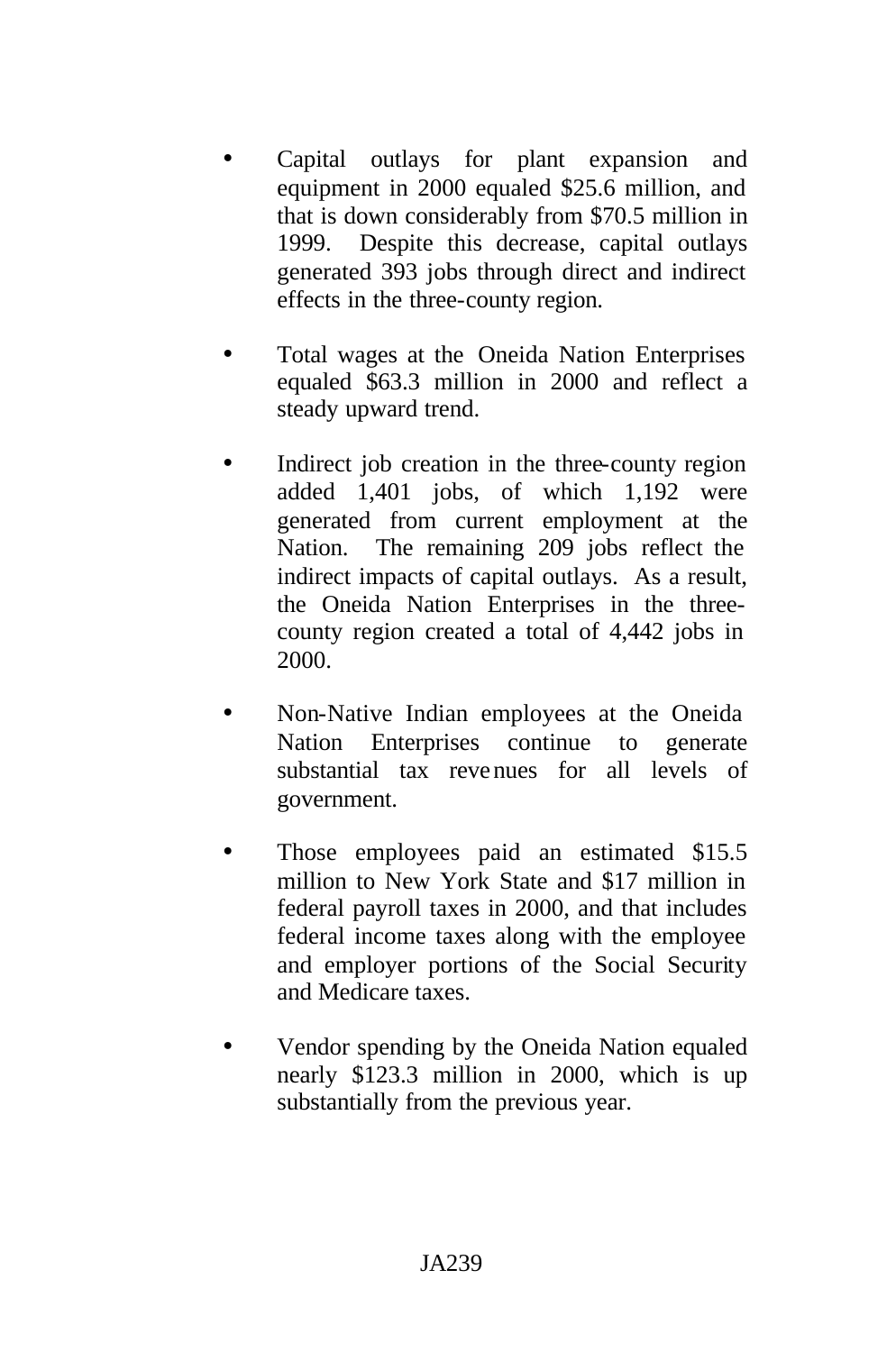- Vendor spending impacts a multitude of sectors throughout the three-county area, as well as in New York State. More than 4,000 vendors provided goods and services to the Oneida Nation Enterprises in 2000.
- Vendor spending in the three-county area has created approximately 200 jobs.
- The Oneida Indian Nation, through its job creation and various enterprises both within the Nation and in the surrounding communities, continues to generate revenues for the many governmental agencies contiguous to the Nation. These revenues include personnel, sales and real property taxes generated by Nation employees, and Nation vendor spending.

[3]

- More than 90% of the Nation employees reside in the three-county area, which means that a high proportion of the payroll impacts is felt in the immediate geographic region.
- Approximately 3.5 million guests visited Turning Stone in 1999, down slightly from projected figures, but an increase over the 3.4 million the previous year. In 2000, there was a moderate reduction in attendance to 3.5 million. Based on tracking data, the casino is anticipating attendance figures to reach 3.8 million in 2001.
- Building permits in Oneida and Madison counties in 2000 continued the steady upward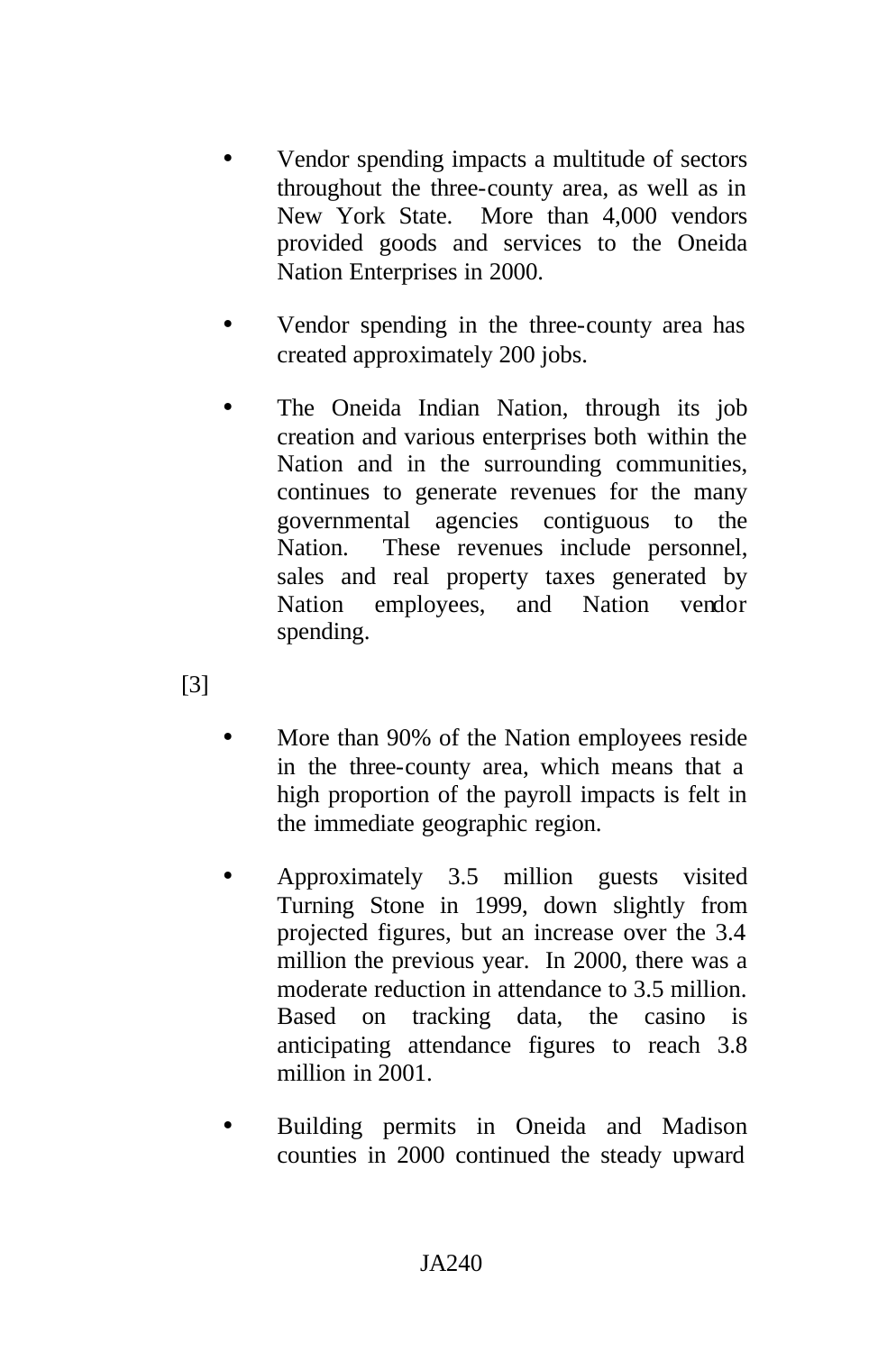trend which was demonstrated in 1998 and 1999. Contractors and realtors have cited the Oneida Nation and the capital building program on the Nation's property as a significant reason for construction growth.

• Home improvement contracting in the threecounty area – additions and general home improvements – is as strong in 2000 as in 1998- 1999.

[4]

II. Conclusions and Recommendations

The Oneida Indian Nation should keep two words in mind, stability and diversity, as it plans its development into the new century.

In the past decade, the Nation has demonstrated its commitment to the region in terms of hiring workers, expanding activities and attracting thousands of tourists annually.

Job growth has been stable over the years, and it appears to have reached a plateau at about 3,000 employees. Local municipalities should recognize that the Nation's workforce is not only stable, but in contrast to other corporations, it cannot relocate, transfer jobs elsewhere or close its local operations at any point.

Stable jobs produce steady salaries, which as illustrated in this study, have a major impact on the area's economy. While the nation's hiring levels might remain static, it is important that it continue to attract a quality workforce thanks to its competitive salaries.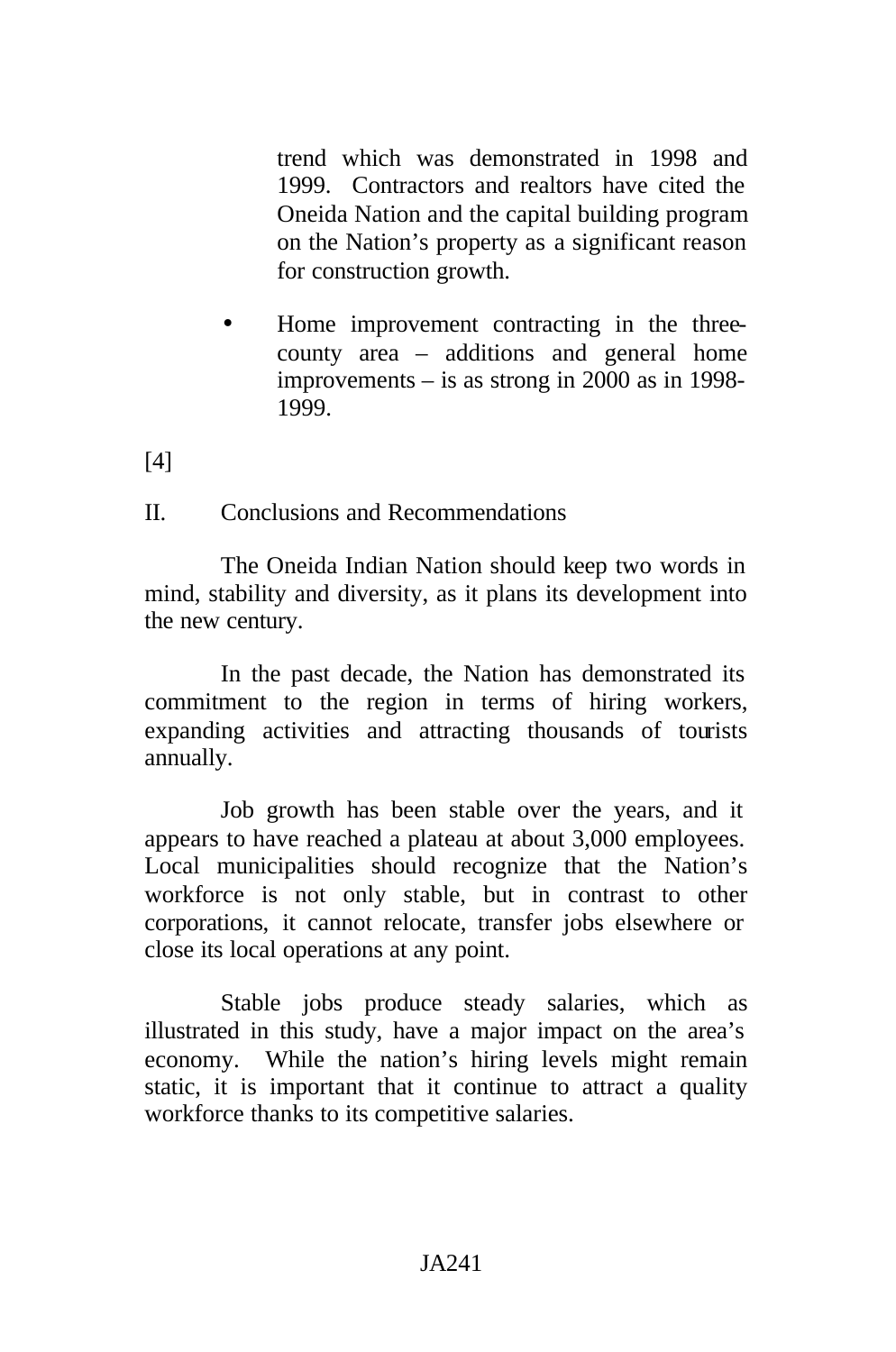There can be efforts to expand diversification without substantially affecting the overall number of employees. For example, in the hotel-casino group, fewer than half of the employees are directly employed in casino operations. It was 45% in 2000, down from 55% in 1999. An increasing number of employees work in the showroom, the convention center, banquet operations, at the golf courses, and at the marina.

Continued diversification is recommended, both to counter competition from other casinos that concentrate narrowly on gaming, and to attract a wider range of guests for other activities at the Nation.

Diversification in the Nation's retailing and manufacturing operations also helps make the Nation's economic base more recession-proof. While any single type of recreational/tourism activity may face fluctuating demand from good times to bad, this diversification serves to augment stability.

The Nation should expand its efforts to inform the public about the history and culture of the region, creating added links that prompt visitors to return to the resort and Central New York. Because of the public's interest in the phenomenon of the Oneida Indian Nation, more emphasis on the Native American culture can reinforce ties between the Nation's own people, visitors and the region's residents.

Continued research to identify customer preferences in all of the Nation's activities is advisable. It helps to know whether the public is satisfied with existing enterprises and what types of diversification it would welcome in the future.

[5]

III. Narrative Analysis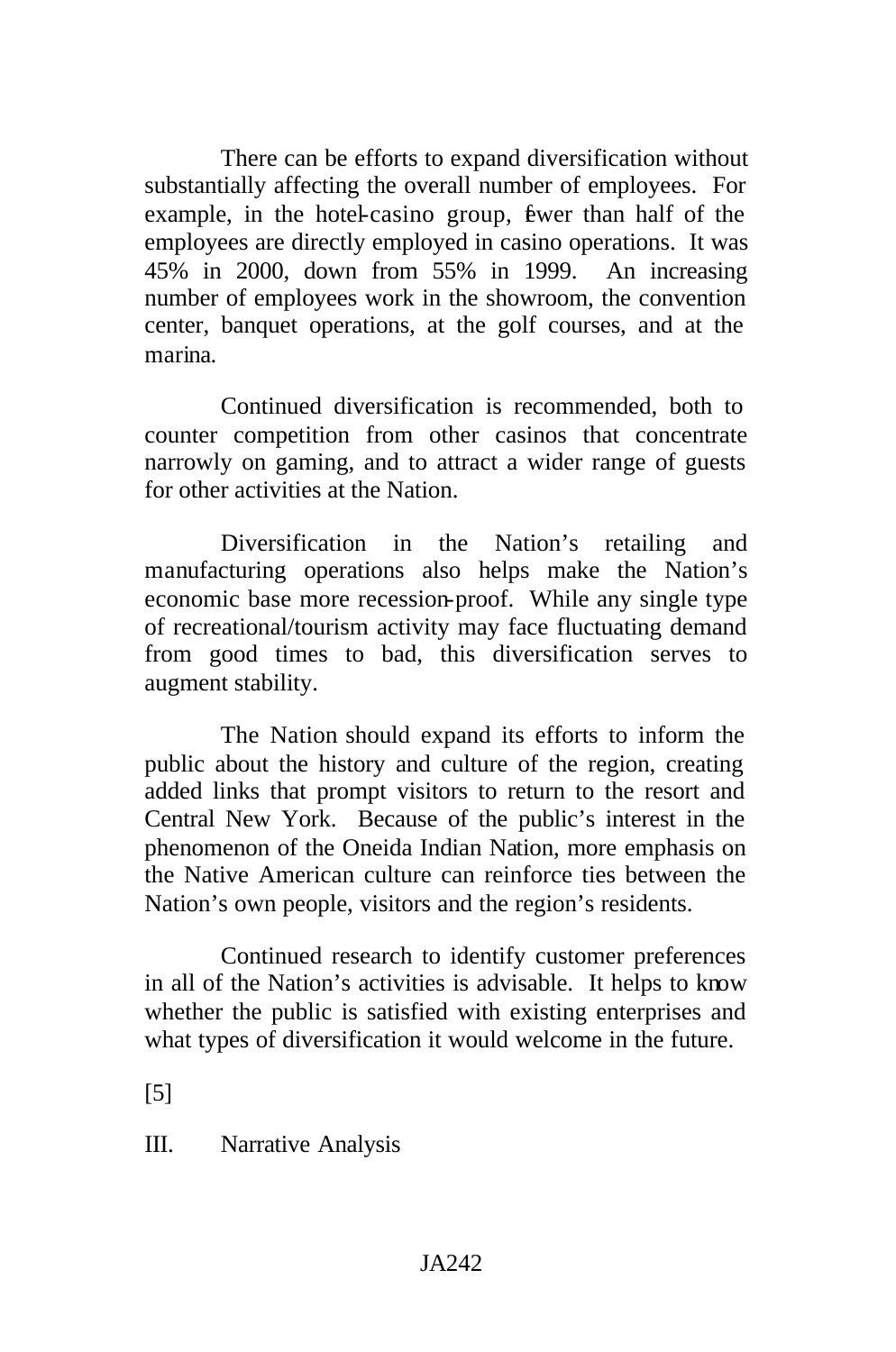## PART I JOB CREATION

Direct Job Creation

In 2000, the Oneida Nation Enterprises directly employed 2,857 individuals. Of that total, 92% were fulltime positions, and 86% were held by non-Native Americans.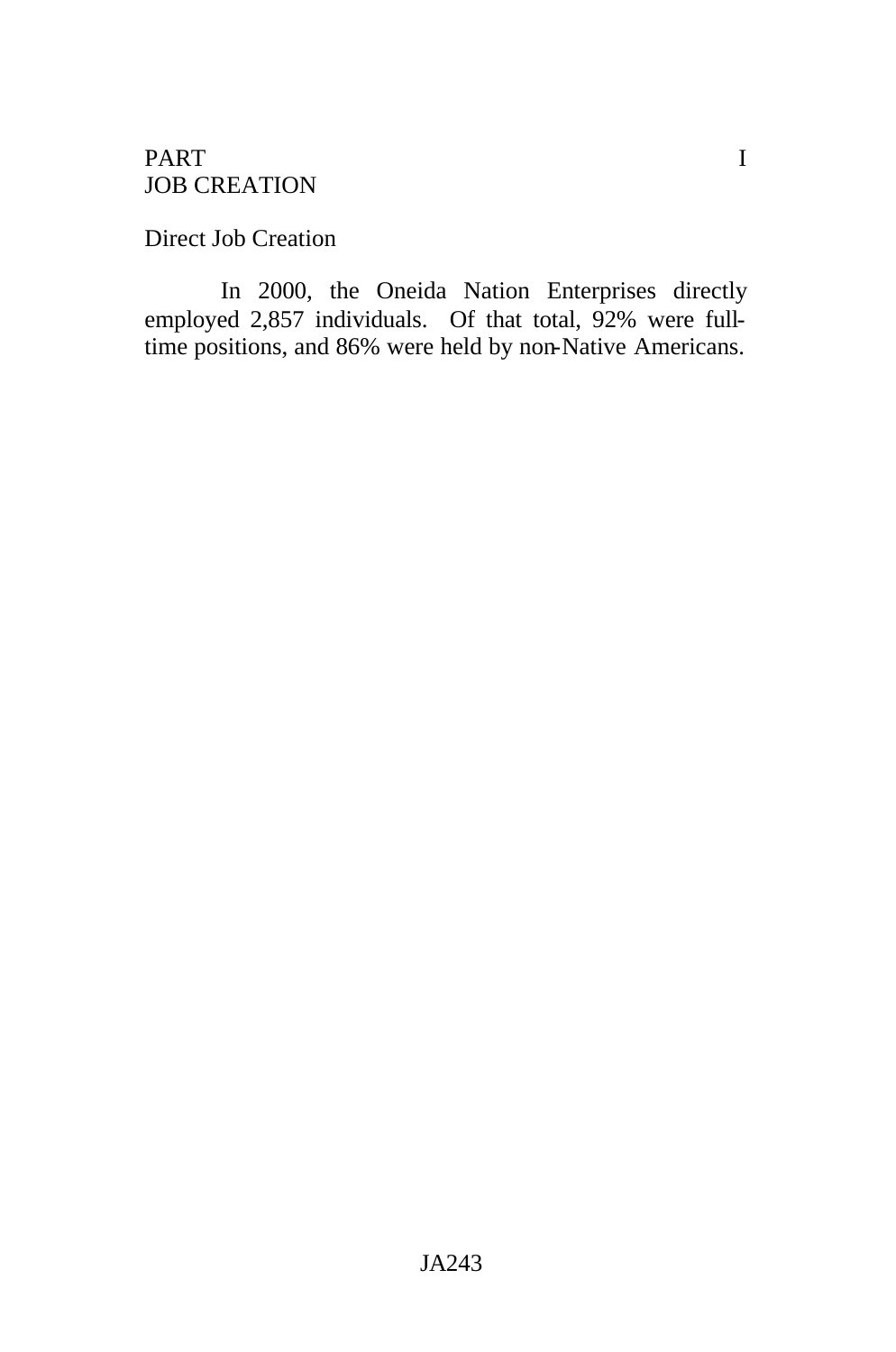| Year | Total      | Change From Previous |  |  |
|------|------------|----------------------|--|--|
|      | Employment | Year                 |  |  |
| 1990 | 6          |                      |  |  |
| 1991 | 30         | 24                   |  |  |
| 1992 | 74         | 44                   |  |  |
| 1993 | 1,704      | 1,630                |  |  |
| 1994 | 2,006      | 302                  |  |  |
| 1995 | 2,221      | 215                  |  |  |
| 1996 | 2,417      | 196                  |  |  |
| 1997 | 2,850      | 433                  |  |  |
| 1998 | 2,991      | 141                  |  |  |
| 1999 | 2,982      | $-9$                 |  |  |
| 2000 | 2,857      | $-125$               |  |  |

Table 1-1. Job Creation at the Oneida Nation Enterprises, 1990-2000\*

\*Source: Unless otherwise indicated, the Oneida Indian Nation is the source of the data shown in all tables.

While the number of jobs is down slightly from 2,982 in 1999, a look at Table 1 indicates that job growth at the Oneida Nation Enterprises has been nothing short of phenomenal throughout the 1990s.

From a modest beginning of only six employees, the Oneida Nation Enterprises has expanded to 2,857. Most of that growth took place in 1993 when the casino first opened its doors.

Over the past four years, employment growth has stabilized, and usually hovers between 2,850 and 3,000 jobs.

[6]

Major Activity | Employment | % Casino & Hotel Group  $\begin{array}{|c|c|c|c|c|} \hline 2,176 & 76 \hline \end{array}$ 

Administrative  $\&$  Human  $\vert$  362 13

Table 1-2. Distribution of Employment in 2000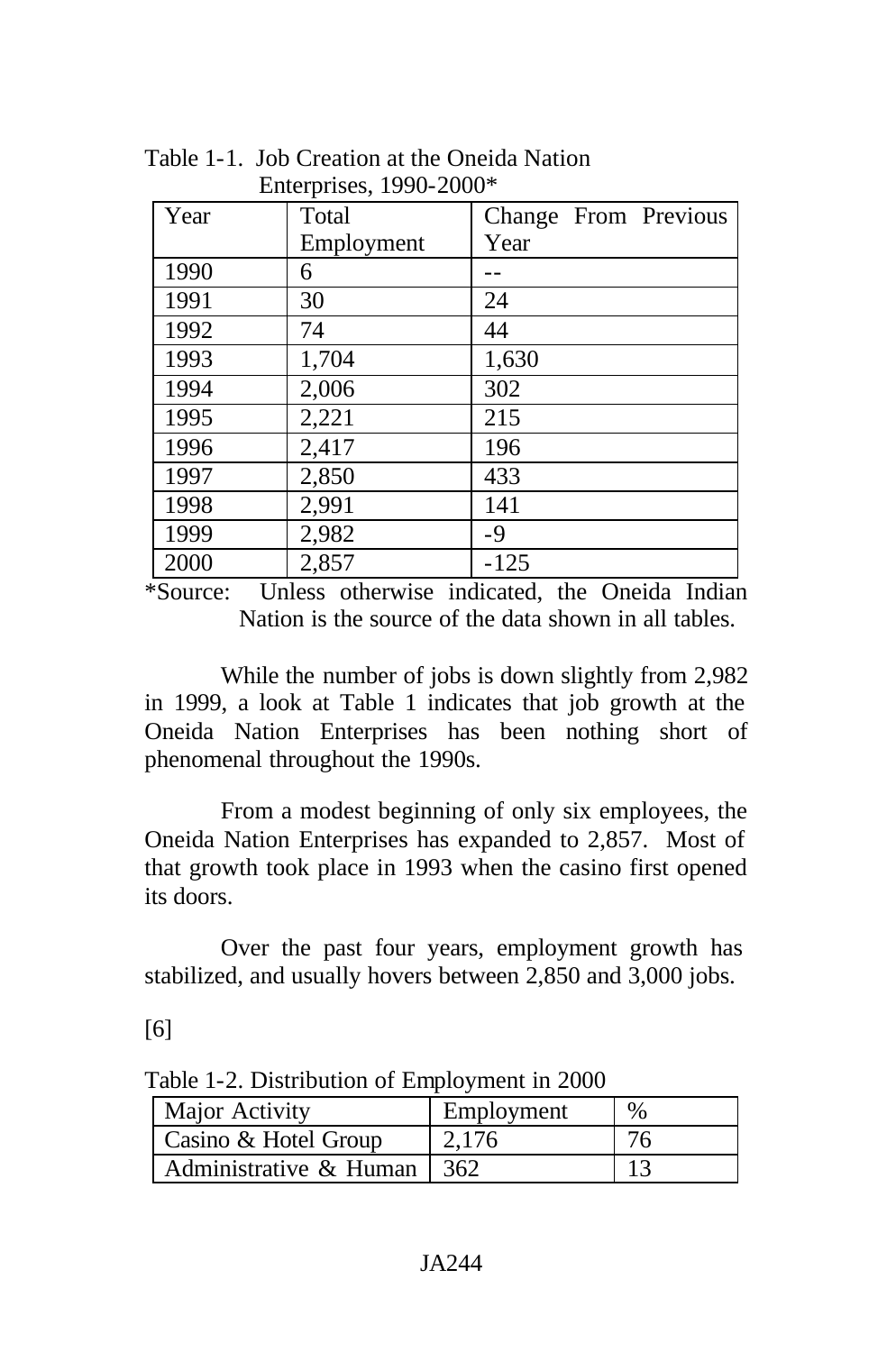| <b>Services</b>              |    |  |
|------------------------------|----|--|
| Retail Group                 |    |  |
| <b>Textile Manufacturing</b> | <າ |  |
| <b>TOTAL</b>                 |    |  |

Table 1-2 sheds some light on the overall distribution of jobs at the Oneida Nation Enterprises. At the present time, 76% of the workers employed by the Oneida Nation are directly connected with the Casino and Hotel Group. The other 24% are divided among the retail group, administrative and human services, and textile manufacturing.

Of the 2,176 employees working for the casino/hotel group, 46% operate games (down 10% from 1999); 20% are employed in food and beverages, and 8% are employed in hotel operations. The remaining one-quarter of the employees is involved in such operations as security, marketing/credit, and the golf course.

# Indirect Job Creation

## *Significance of the Multiplier*

As stated in the previous report, new business activity not only benefits the new jobholders, but has an impact on the local economy as well. Clearly, any additional jobs beget more jobs, as payroll from the initial jobs is spent and circulated throughout the local economy. And as business activity expands, the increase in purchases from suppliers generates even more employment.

The process just described is referred to as the multiplier effect and it measures the ability of one job to produce more jobs as income is circulated throughout the economy. Thus, an increase in employment in a given locality will cause a chain reaction that cumulates into a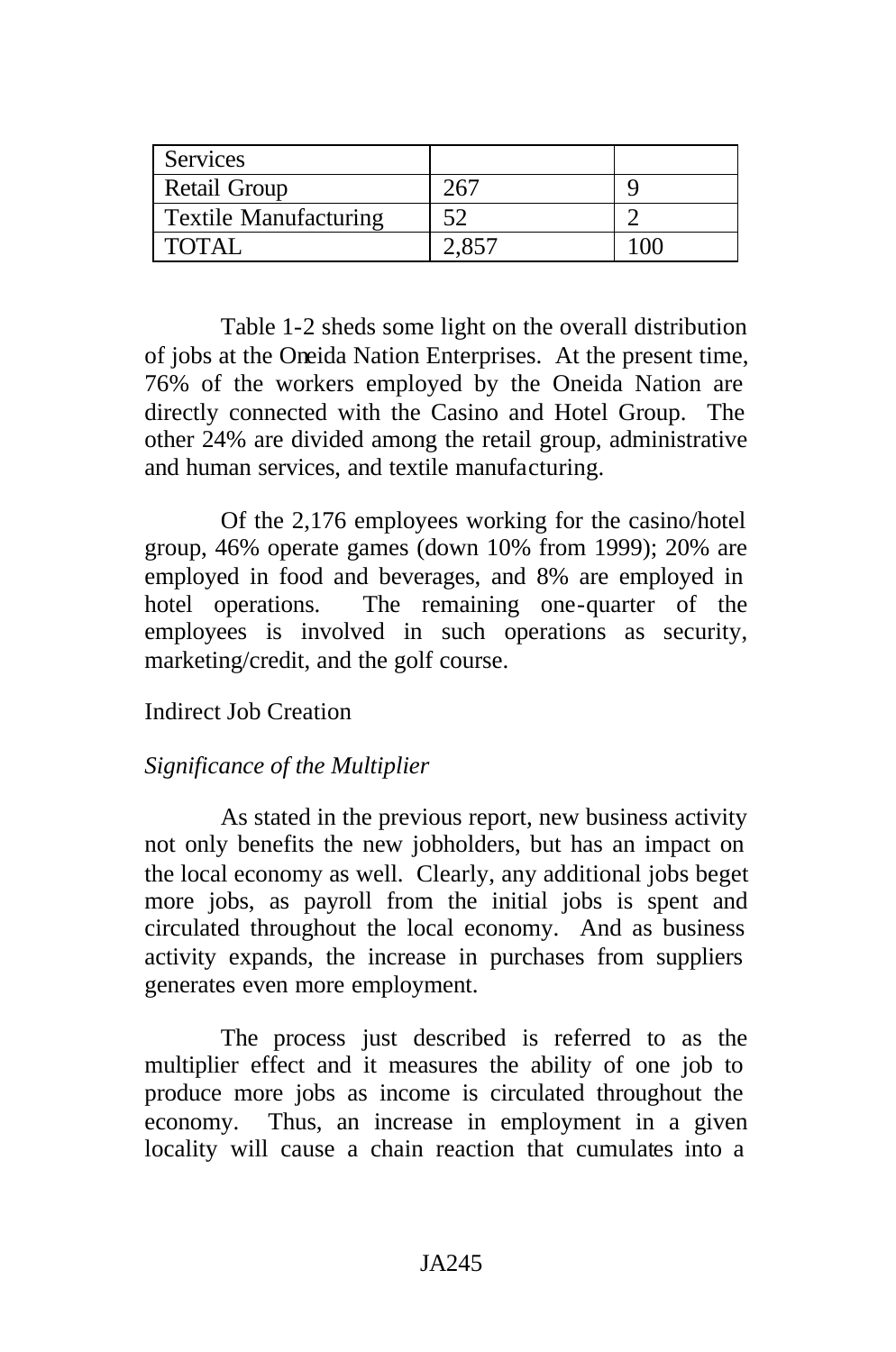multiplicative change in overall employment. It stands to reason that the multiplier effect is most strongly felt locally. The statewide effect is more magnified and includes the local effect, while the nationwide effect is even larger.

(For this report, Zogby International purchased a set of multiplier that covers the economic activities of the Oneida Nation Enterprises within Oneida, Madison and Onondaga counties, plus the state. The estimates were supplied by IMPLAN of Stillwater, Minnesota, a firm that specializes in input/out analysis and is among the most highly recognized sources.)

The multiplier effect can be observed every day. For example, take the case of an individual who recently found employment at a local manufacturing plant that is

# [7]

expanding production. Upon receiving his first paycheck, he takes his car to the local auto repair shop to install a new muffler.

The owner of the auto repair shop, along with the shop employees, all benefit from these expenditures in terms of enhanced income. These individuals in turn, are likely to spend a portion of this additional income at the local supermarket or barbershop. Therefore, the total impact on the local economy in terms of jobs and income generated is far greater than the initial job created at the local manufacturing plant.

Economists generally estimate the multiplier based upon input/output analysis pioneered by Wassily Leontief. Input/out analysis is an important estimating tool employed by economists to tract the intricate web of production linkages among various sectors of the economy. From this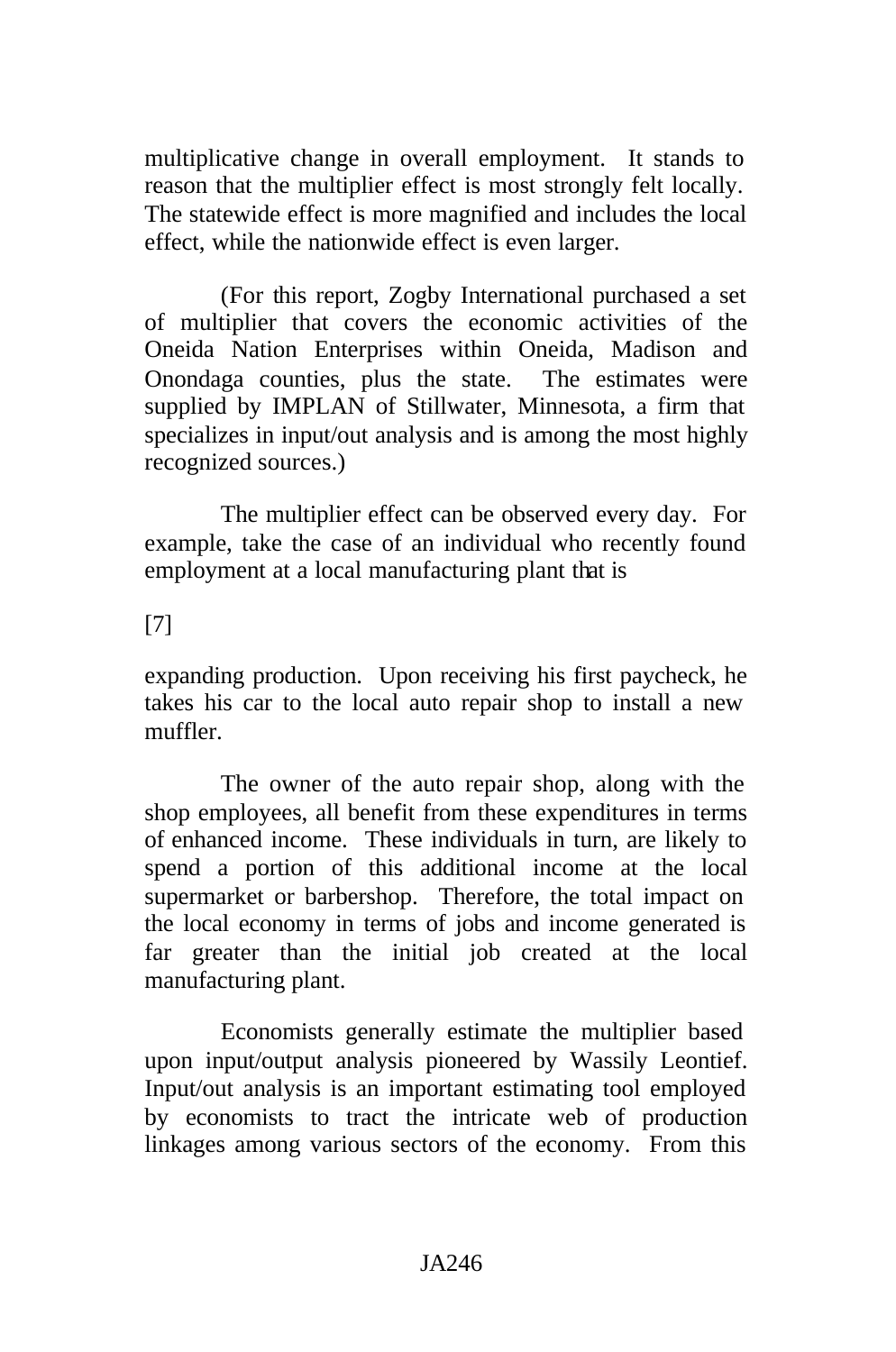analysis, economists can derive a multiplier and, as one would expect, it varies widely across industries.

The multiplier effects are made up of two components: the payroll effect and the vendor spending effect. In the case of the multipliers applied to the Oneida Nation Enterprises, approximately 82% of indirect job creation emanates from payroll rollover, while the remaining 18% comes from the Nation's vendor spending.

| Activity        | Direct | Three County |       | Statewide |       |
|-----------------|--------|--------------|-------|-----------|-------|
|                 | Job    | Multipl      | Total | Multipl   | Total |
|                 | Creati | ier          | Job   | ier       | Job   |
|                 | on     |              | Impac |           | Impac |
|                 |        |              | t.    |           | t     |
| Casino/         | 2,176  | 1.41         | 3,077 | 1.46      | 3,173 |
| Hotel           |        |              |       |           |       |
| Group           |        |              |       |           |       |
| Administ        | 362    | 1.38         | 501   | 1.45      | 525   |
| rative/         |        |              |       |           |       |
| Human           |        |              |       |           |       |
| <b>Services</b> |        |              |       |           |       |
| Retail          | 267    | 1.41         | 375   | 1.45      | 387   |
| Group           |        |              |       |           |       |
| Manufact        | 52     | 1.84         | 96    | 2.07      | 108   |
| uring           |        |              |       |           |       |
| <b>TOTAL</b>    | 2,857  | $1.41*$      | 4,049 | $1.46*$   | 4,193 |

Table 1-3. Job Creation Through the Multiplier Impacts

*\*The composite multipliers are based on a weighted average of the multipliers for the four major activities. Source: IMPLAN*

[8]

The actual multipliers for the three-county region and the state are supplied in Table 1-3. The composite multiplier for the three-county area (Oneida, Onondaga and Madison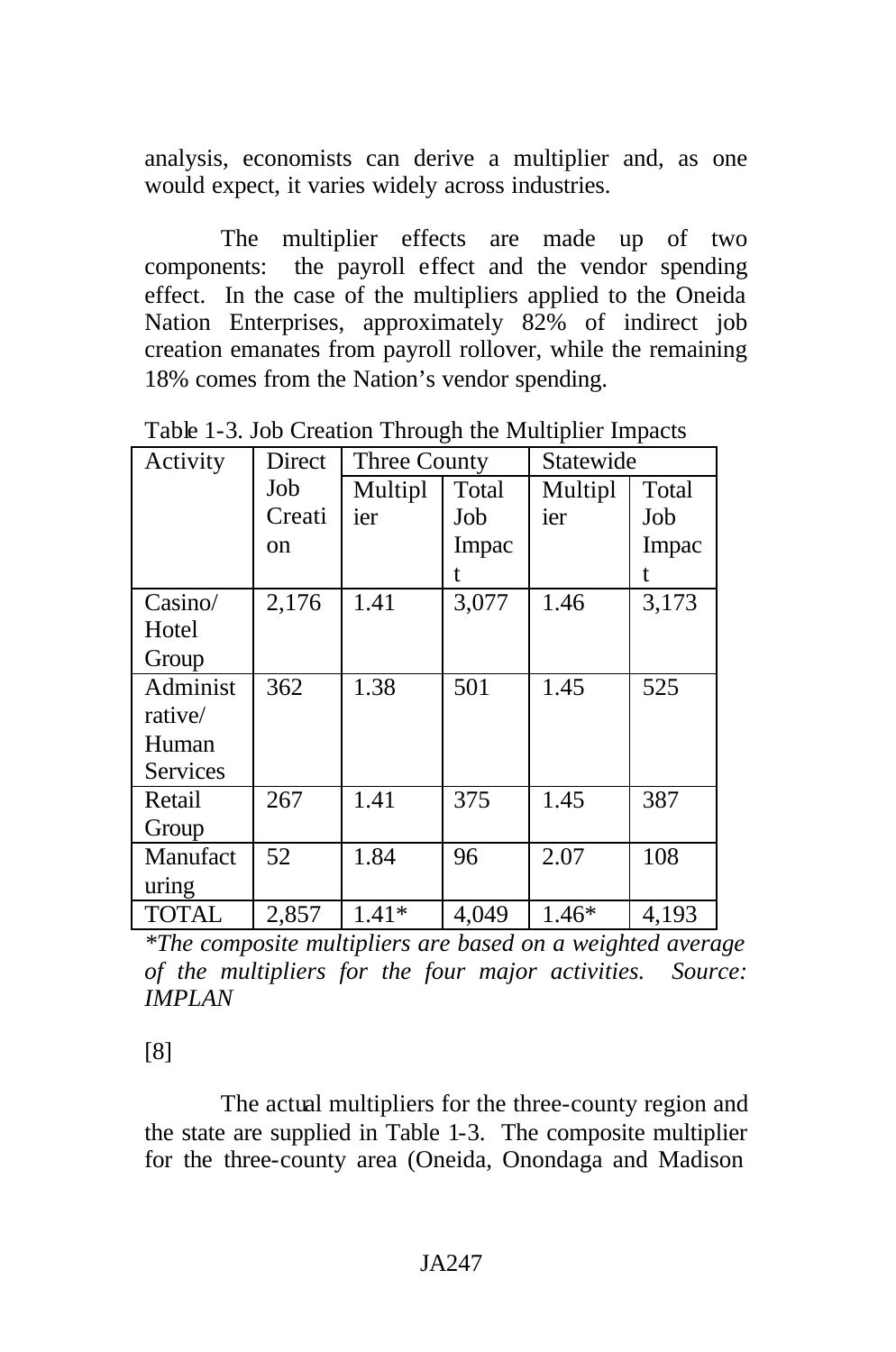counties) equals 1.41. This means that for every one job directly created by the Oneida Nation Enterprises, .41 jobs are created indirectly in the three-county area because of the increased need for inputs and the payroll effects that result from increased household income.

Overall, that translates into an additional 1,192 indirect jobs in the three-county area, with most of those jobs existing because of the casino and hotel group (901 jobs added).

On a statewide basis, the composite multiplier equals 1.46, and a total of 1,336 indirect jobs exist because of the Oneida Nation Enterprises. The casino and hotel group created 997 indirect jobs.

Table 1-4. Job Creation Impacts of Capital Expenditures in 2000

| Capital      |      | Dire          | Three-County |        | Statewide |      |
|--------------|------|---------------|--------------|--------|-----------|------|
| Expenditures |      | <sub>ct</sub> | Area         |        |           |      |
| in New York  |      | Job           |              |        |           |      |
| <b>State</b> | (in  | Crea          | Multi        | Total  | Multi     | Tota |
| millions     | οf   | tion          | plier        | Impact | plier     |      |
| dollars)     |      |               |              |        |           | Imp  |
|              |      |               |              |        |           | act  |
|              |      |               |              |        |           |      |
| Constru      | \$16 | 147           | 2.2          | 323    | 2.4       | 350  |
| ction        | .8   |               |              |        |           |      |
|              |      |               |              |        |           |      |
| Equipm       | 3.8  | 37            | 1.9          | 70     | 2.0       | 74   |
| ent          |      |               |              |        |           |      |
|              |      |               |              |        |           |      |

*Source: IMPLAN*

Outlays for land, new construction, and equipment also generate jobs that must be taken into consideration. For the 2000 fiscal year, the Oneida Nation Enterprises expended \$25.6 million for land, new construction and equipment.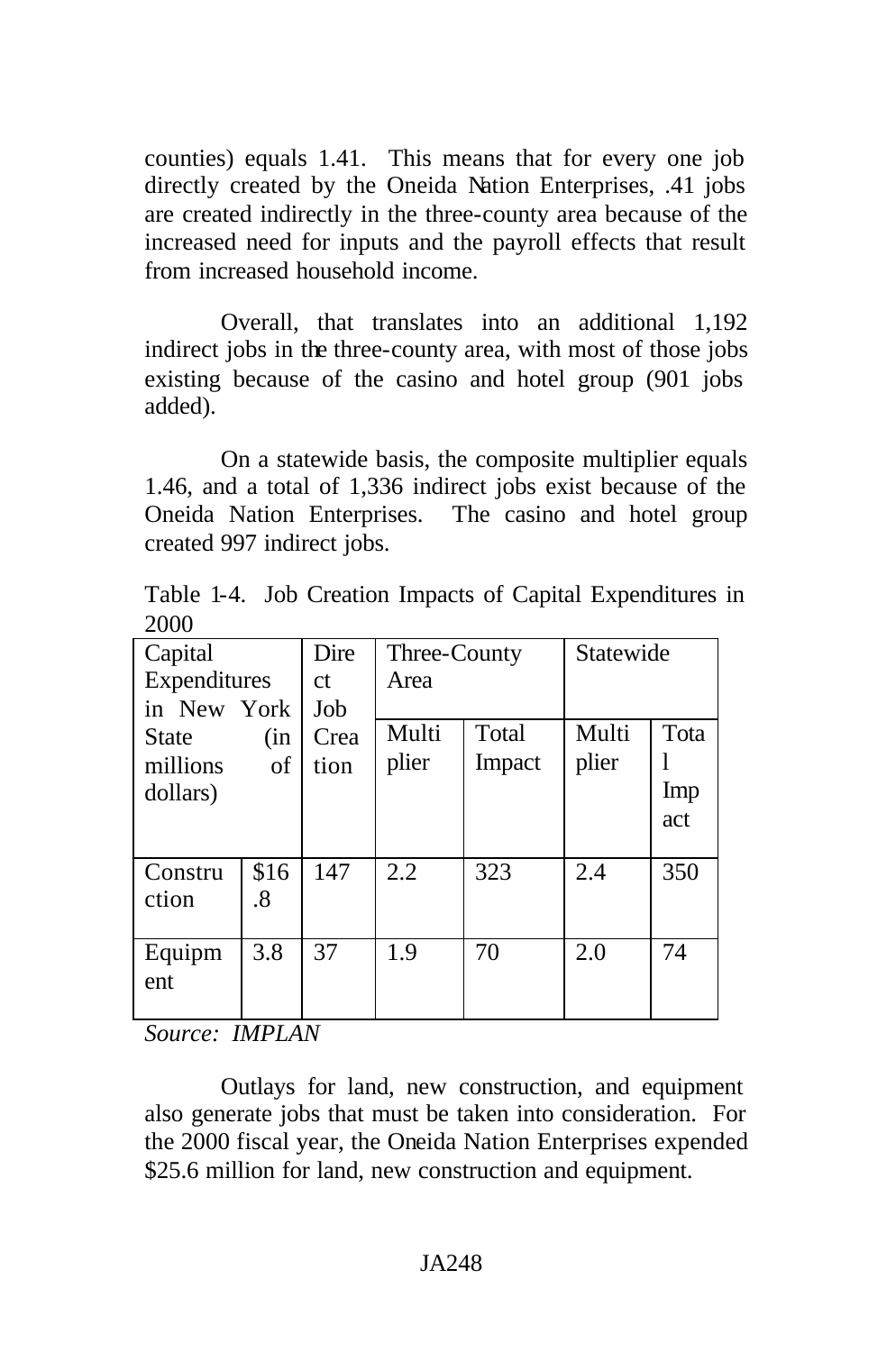Assuming 80% of that outlay occurred within the three-county area, it was estimated that capital outlays directly generated 184 jobs for the three-county area during 2000. Of this total, 147 resulted from new construction and 37 from equipment outlays. Thus, total employment from capital outlays, including direct and indirect employment, each 393 jobs for the three-county area in 2000.

The statewide employment impacts are very similar. The Oneida Nation Enterprises generated a total of 424 jobs statewide because of capital expenditures during the 2000 fiscal year. Of that total, 240 were created indirectly.

[9]

Table 1-5. Comparison of Annual Employment Growth, 1991-2000

| Year      | Oneida | Three-         | Statewide |
|-----------|--------|----------------|-----------|
|           | Nation | County         |           |
|           |        |                |           |
| 1991      | 400    | $-3$           | $-3$      |
| 1992      | 147    | $-1$           | $-2$      |
| 1993      | 2,203  | 1              | 0.8       |
| 1994      | 18     | $-0.3$         | 0.5       |
| 1995      | 11     | $-1$           | $-0.5$    |
| 1996      | 9      | $-0.1$         | 1         |
| 1997      | 18     | 1              | 3         |
| 1998      | 5      | 0.1            | 1         |
| 1999      | $-0.3$ | $-0.2$         | 0.5       |
| 2000      | $-4$   | $\overline{2}$ | 2         |
| 1990-2000 | 279    | 0.4            | 0.3       |
| avg.      |        |                |           |
| 1993-2000 | 8      | 0.3            | 1         |
| avg.      |        |                |           |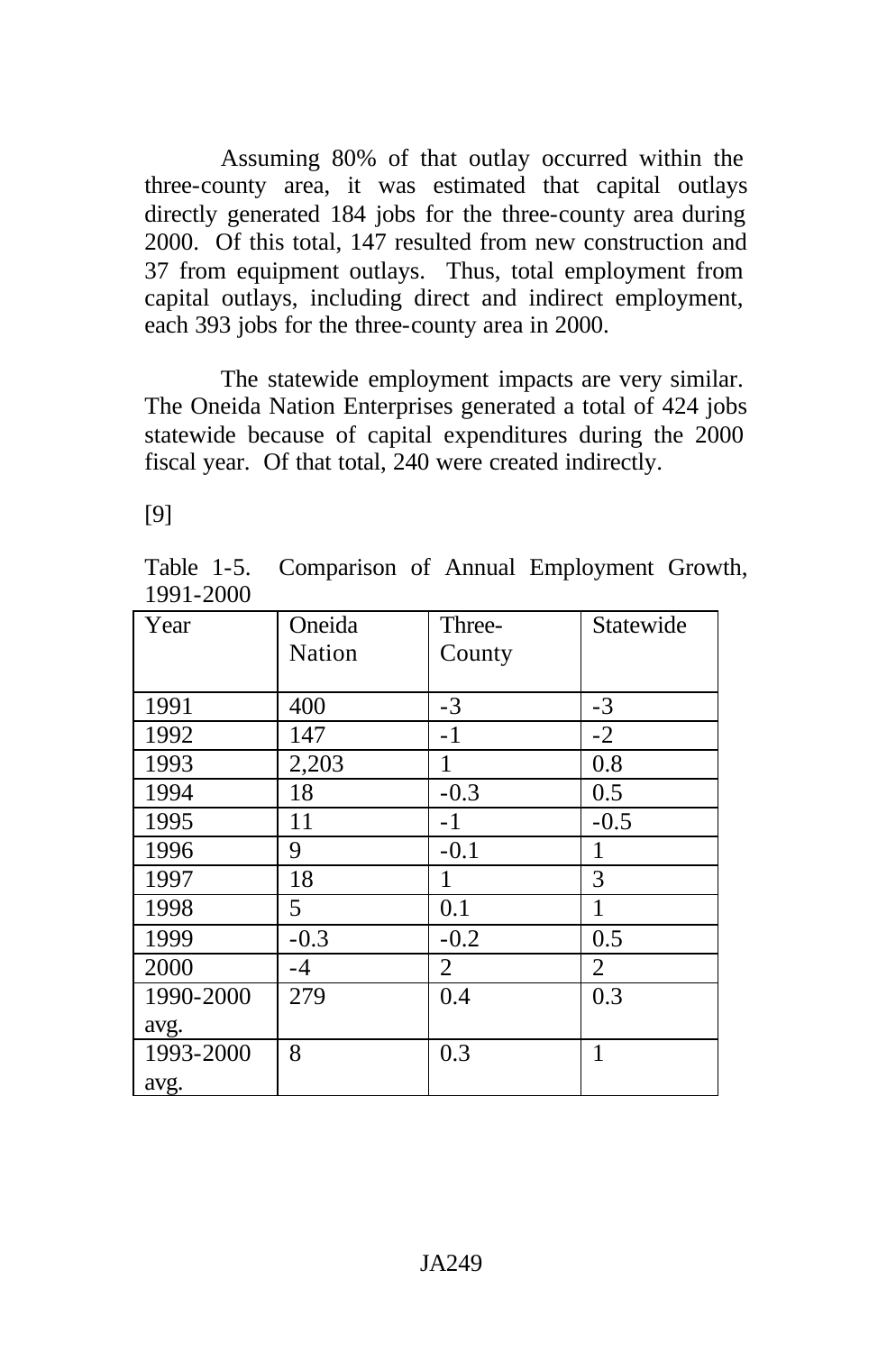The information contained in Table 1-5 compares job growth at the Oneida Nation Enterprises with employment trends at the regional and state levels. These figures clearly indicate that the annual rate of job growth at the Oneida Nation far outpaced that of the surrounding region and the state.

From 1993, when the Oneida Nation had its largest increase in employment, to the present, employment increased at the brisk pace of 8% per year. Over the same period, employment at the three-county and state levels increased only 0.3% and 1% per year, respectively.

To put these figures in perspective, the rate of job growth at the Oneida Nation Enterprises from 1993 through 2000 was over 25 times the rate of job growth for the threecounty area, and over eight times the rate for employment growth for the entire state over the same period of time.

[10]

PART II Vendor Spending

| ZUUU |      |               |
|------|------|---------------|
|      | Year | Spending      |
|      |      | (in millions) |
|      | 1998 | \$102.6       |

Table 2-1. Vendor Spending, 1998-2000

Vendor payments by the Oneida Nation have played an important role in the economic vitality of the region. In

1999 89.5 2000 123.3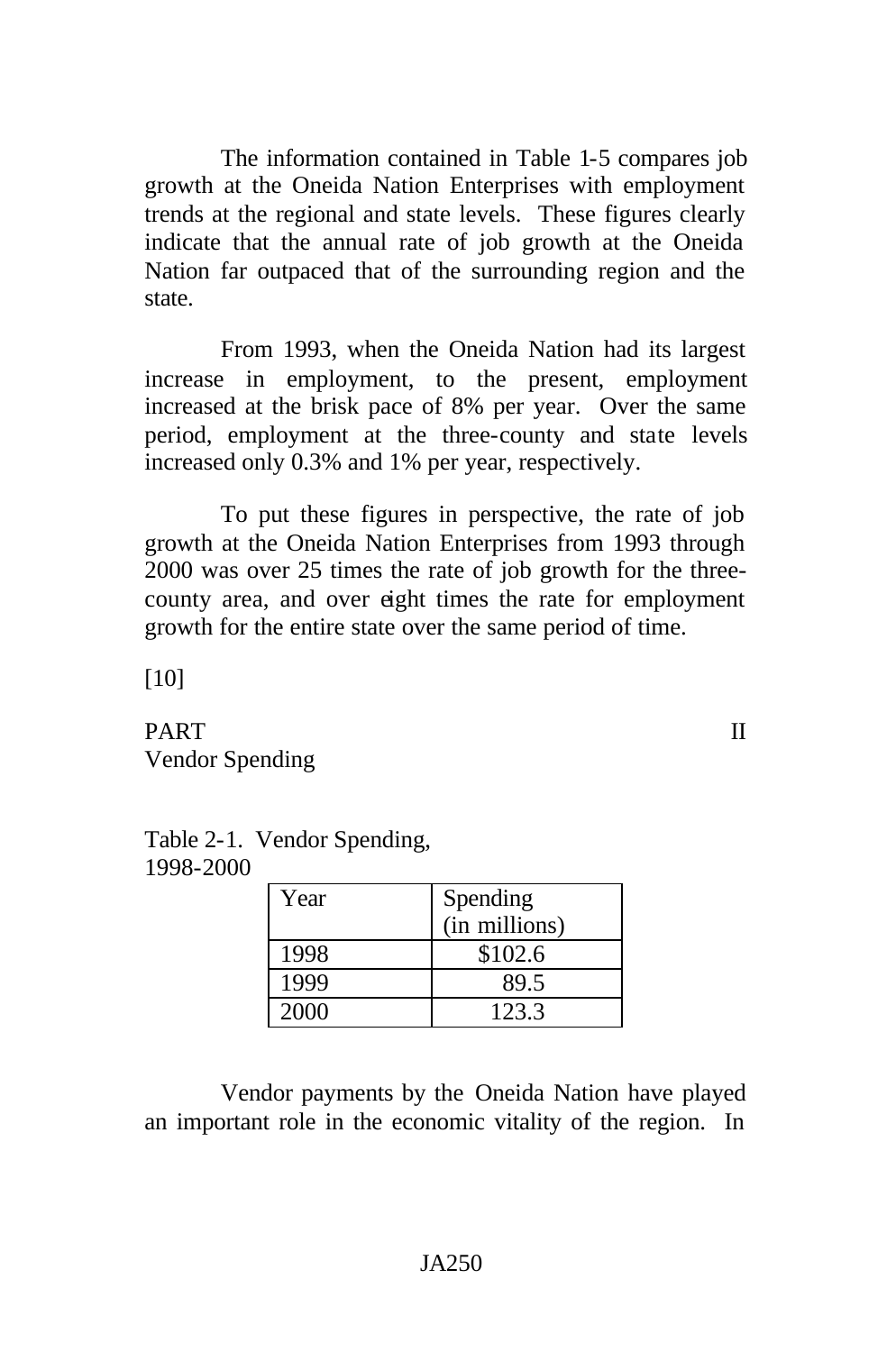2000, vendor spending topped \$123 million, and more than 47% of vendors were located in New York State.

| Table 2-2.                      |  |  |  | Vendor Count For Payments |
|---------------------------------|--|--|--|---------------------------|
| For Inputs and Capital Spending |  |  |  |                           |

|      | <b>Location of Vendors</b> |              |       |  |  |
|------|----------------------------|--------------|-------|--|--|
| Year | All                        | Three-County |       |  |  |
|      | Regions                    |              |       |  |  |
| 1999 | 4,157                      | 836          | 1,076 |  |  |
| 2000 | 4,003                      | 22 G         | 1,055 |  |  |

(\*excluding three-county region)

Here is an abbreviated list of goods and services purchased by Oneida Indian vendors: petroleum, cigarettes, t-shirts, bingo paper, retail gifts, vehicles, computers, daycare supplies, dice/cards, medical supplies, recreational supplies, salon supplies, food/beverages, dishes/glasses, consulting services, travel services, janitorial services, repairs/maintenance, landscape services and construction supplies.

## Indirect Job Impacts

Job creation through vendor spending is one of the primary ways economic activity at the Oneida Nation Enterprises enhances the regional and state economy. In total, slightly less than 18% of the jobs generated from the multiplier impact result from vendor payments in the threecounty region. The remaining 82% results from the rollover impact of payroll expenses.

A total of 203 jobs have been indirectly created via vendor payments in the three-county region. Table 2-3 provides a detailed breakdown of the top 39 sectors of the economy most likely impacted along with an estimate of the number of jobs created. For example, 32 jobs were created in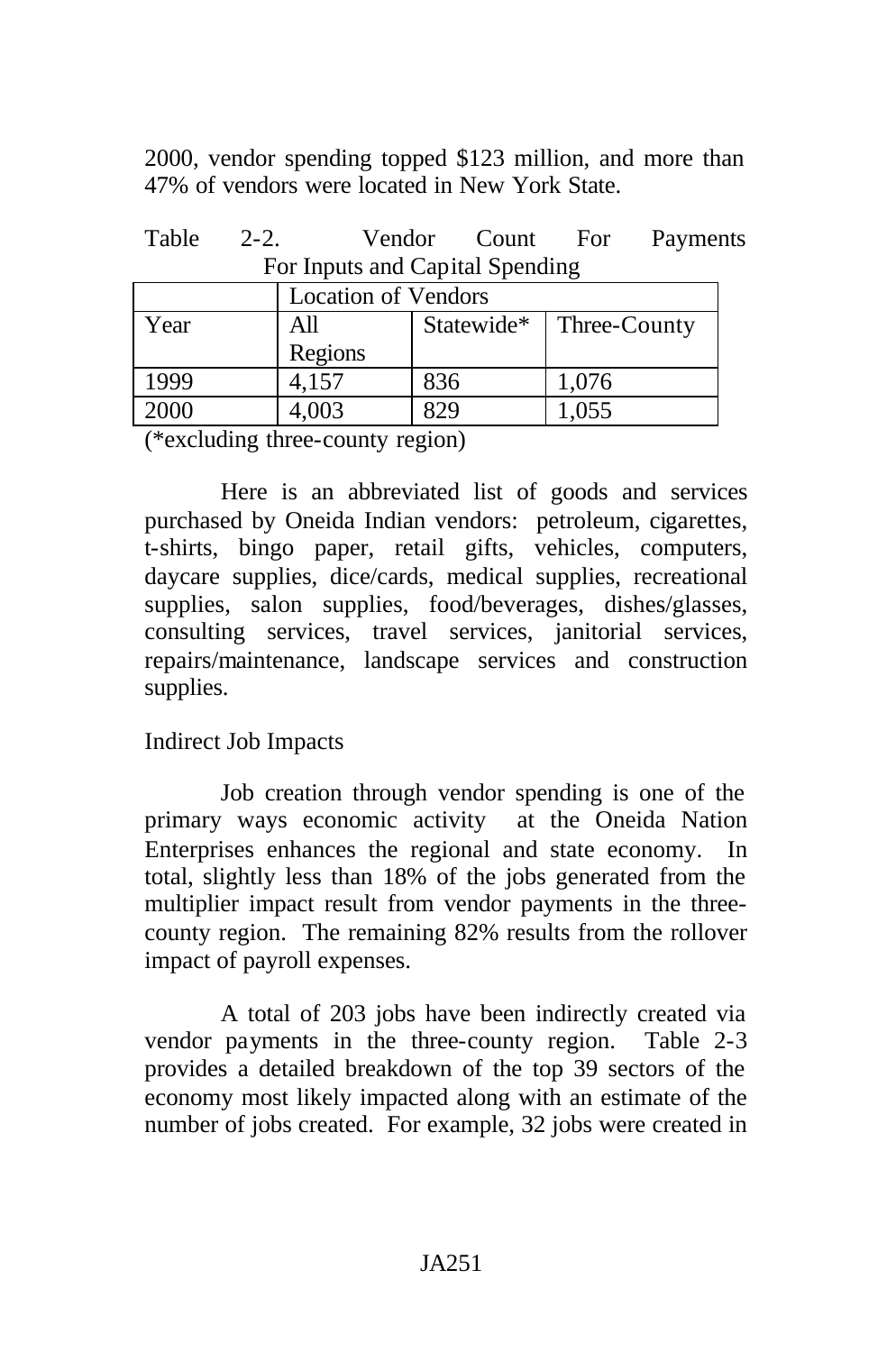the personnel supply services sector in the three-county region in 2000.

[11]

|  |  | Table 2-3. Indirect Jobs Created (Estimated) Through |  |
|--|--|------------------------------------------------------|--|
|  |  | Vendor Spending in the Three-County Region           |  |

| <b>Economic Activity</b>                 | Jobs           |
|------------------------------------------|----------------|
| <b>Personnel Supply Services</b>         | 32             |
| Maintenance/Repairs-                     | 13             |
| <b>Other Facilities</b>                  |                |
| <b>Real Estate</b>                       | 12             |
| <b>Other Business Services</b>           | 11             |
| <b>Wholesale Trade</b>                   | 10             |
| Services to Buildings                    | 9              |
| Accounting, Auditing, Bookkeeping        | 8              |
| Theatrical Producers, Bands, etc.        | 6              |
| Research, Development/                   | 5              |
| <b>Testing Services</b>                  |                |
| Motor Freight Transport/Warehousing      | 5              |
| <b>Job Training and Related Services</b> | 5              |
| Detective/Protective Services            | $\overline{4}$ |
| <b>Computer/Data Processing Services</b> | $\overline{4}$ |
| Laundry/Cleaning/Shoe Repair             | $\overline{4}$ |
| Newspapers                               | $\overline{4}$ |
| Management/Consulting Services           | $\overline{4}$ |
| <b>Legal Services</b>                    | $\overline{4}$ |
| Advertising                              | $\overline{4}$ |
| Radio/TV Broadcasting                    | $\overline{4}$ |
| Hotels/Lodging                           | $\overline{4}$ |
| Landscape/Horticultural Services         | 3              |
| <b>Banking</b>                           | $\overline{3}$ |
| <b>U.S.</b> Postal Service               | $\overline{3}$ |
| Eating/Drinking                          | $\overline{3}$ |
| Retail Trade                             | $\overline{3}$ |
| <b>Commercial Printing</b>               | 3              |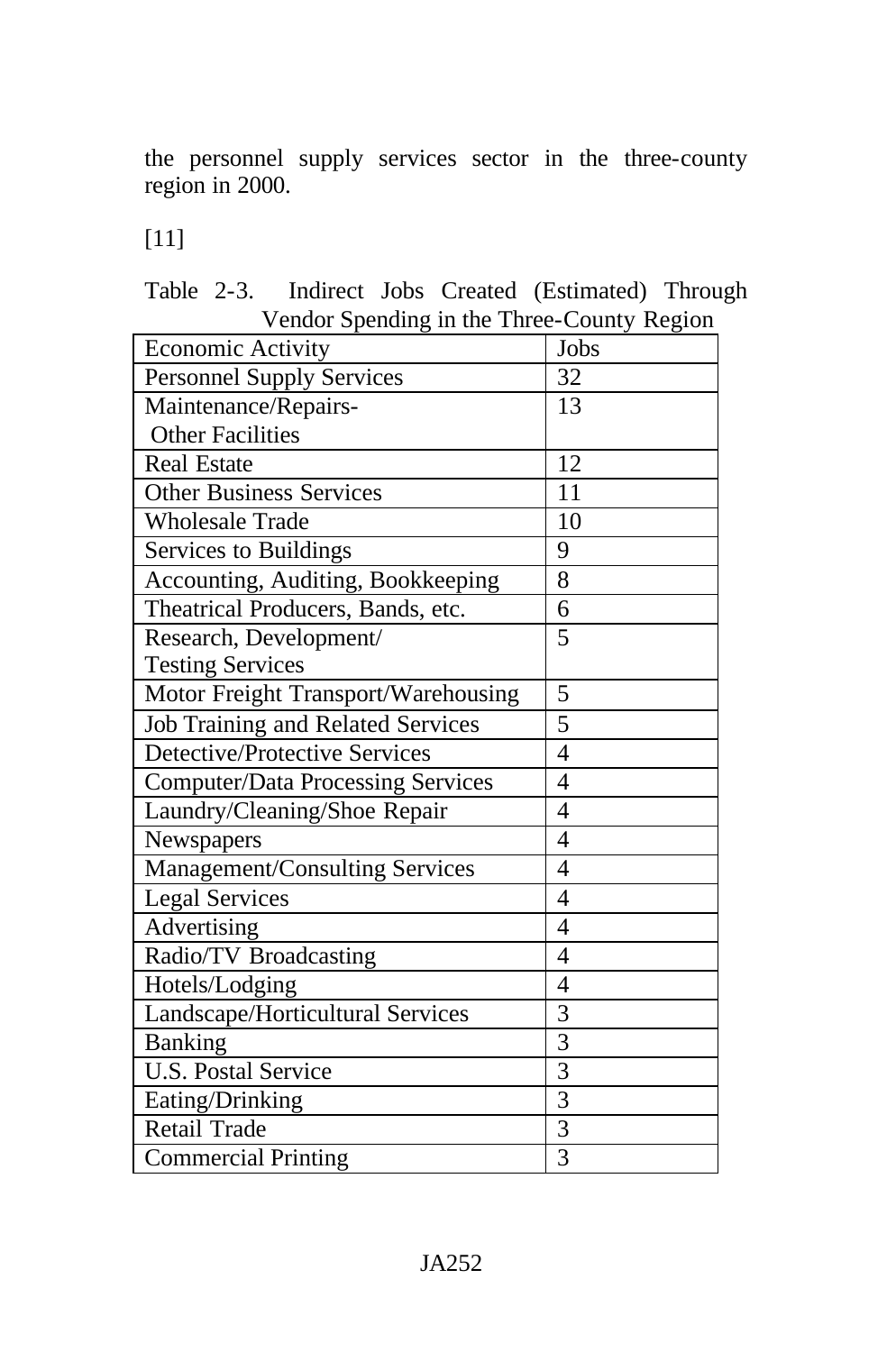| Photofinishing/Commercial               | 3                           |
|-----------------------------------------|-----------------------------|
| Photography                             |                             |
| Communications, Except Radio/TV         | $\mathcal{D}_{\mathcal{L}}$ |
| <b>Automobile Repair Services</b>       | $\mathcal{D}_{\mathcal{A}}$ |
| <b>Commercial Sports, Except Racing</b> | $\mathcal{D}_{\cdot}$       |
| <b>Equipment Rental/Leasing</b>         | $\mathcal{D}_{\cdot}$       |
| Miscellaneous Repair Shops              | $\mathcal{D}_{\mathcal{A}}$ |
| <b>Electric Services</b>                | $\mathcal{D}_{\mathcal{A}}$ |
| Engineering/Architectural Services      |                             |
| <b>Miscellaneous Printing</b>           |                             |
| <b>Automotive/Apparel Trimmings</b>     | 1                           |
| <b>Credit Agencies</b>                  |                             |
| Maintenance/Repair-Residential          |                             |
| <b>Motion Pictures</b>                  |                             |
| Air Transportation                      |                             |

## [12]

### PART III

Tax Revenue and Tax Rates

As a federally recognized sovereign nation, the Oneida Nation claims exemption from the collection of state and county sales taxes, hotel occupancy taxes, and from property taxes on the land it owns.

Various court decisions, including United States District Court (1977), United States Circuit Court of Appeals (1983), and The Supreme Court (1985) have determined and affirmed that certain counties are responsible for settling the land claim issues with the Oneida Nation. Negotiations with New York State, and Oneida County and Madison County officials are ongoing.

Despite these exemptions, the Oneida Nation Enterprises generate significant revenues for all levels of

#### JA253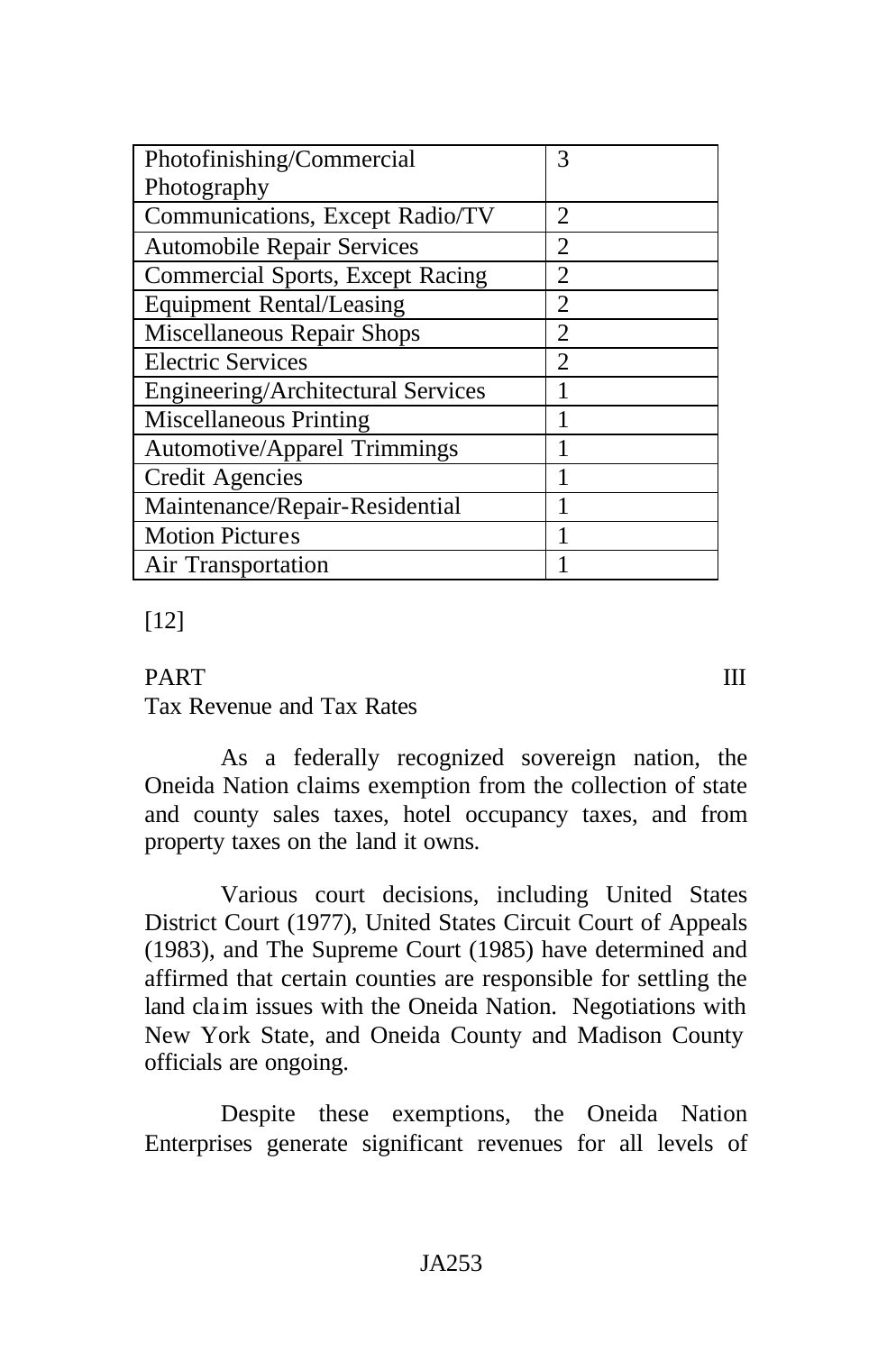government. Most of these revenues result from taxes levied on non-Native American employees.

In 2000, Madison, Oneida, and Onondaga counties received approximately \$264,849, \$1.9 million and \$324,813 respectively, in tax revenues due to employment at the Oneida Nation Enterprises. In addition, the three counties will share \$1.7 million in revenues resulting from indirect job creation through the multiplier and capital outlays.

Local tax revenues in 2000 for cities, towns, villages, school districts, and fire districts in the three counties will total more than \$5.6 million. Additional local tax revenues of \$3,536,384 will be generated across the three-county area because of indirect job creation.

#### Federal and State Taxes

The income tax is the main source of the revenue for the federal government, generating in excess of 48% of all revenues in 1998.

|  |           |  |  | Table 3-1. Federal and State Income Taxes Withheld (in |  |
|--|-----------|--|--|--------------------------------------------------------|--|
|  | millions) |  |  |                                                        |  |

| Year | <b>Federal Taxes</b> | <b>State Taxes</b> | Annual |
|------|----------------------|--------------------|--------|
|      |                      |                    | Total  |
| 1997 | \$5.9                | \$1.6              | \$7.5  |
| 1998 | 6.5                  | $1.8\,$            | 8.3    |
| 1999 | 6.8                  | 1.9                | 8.6    |
| 2000 | 7 A                  |                    | 9.5    |

(Based on payroll statistics)

According to Table 3-1, federal income tax withholdings for non-Native American employees at the Nation increased from almost \$5.9 million in 1997 to an estimated \$7.4 million in 2000. Increased employment and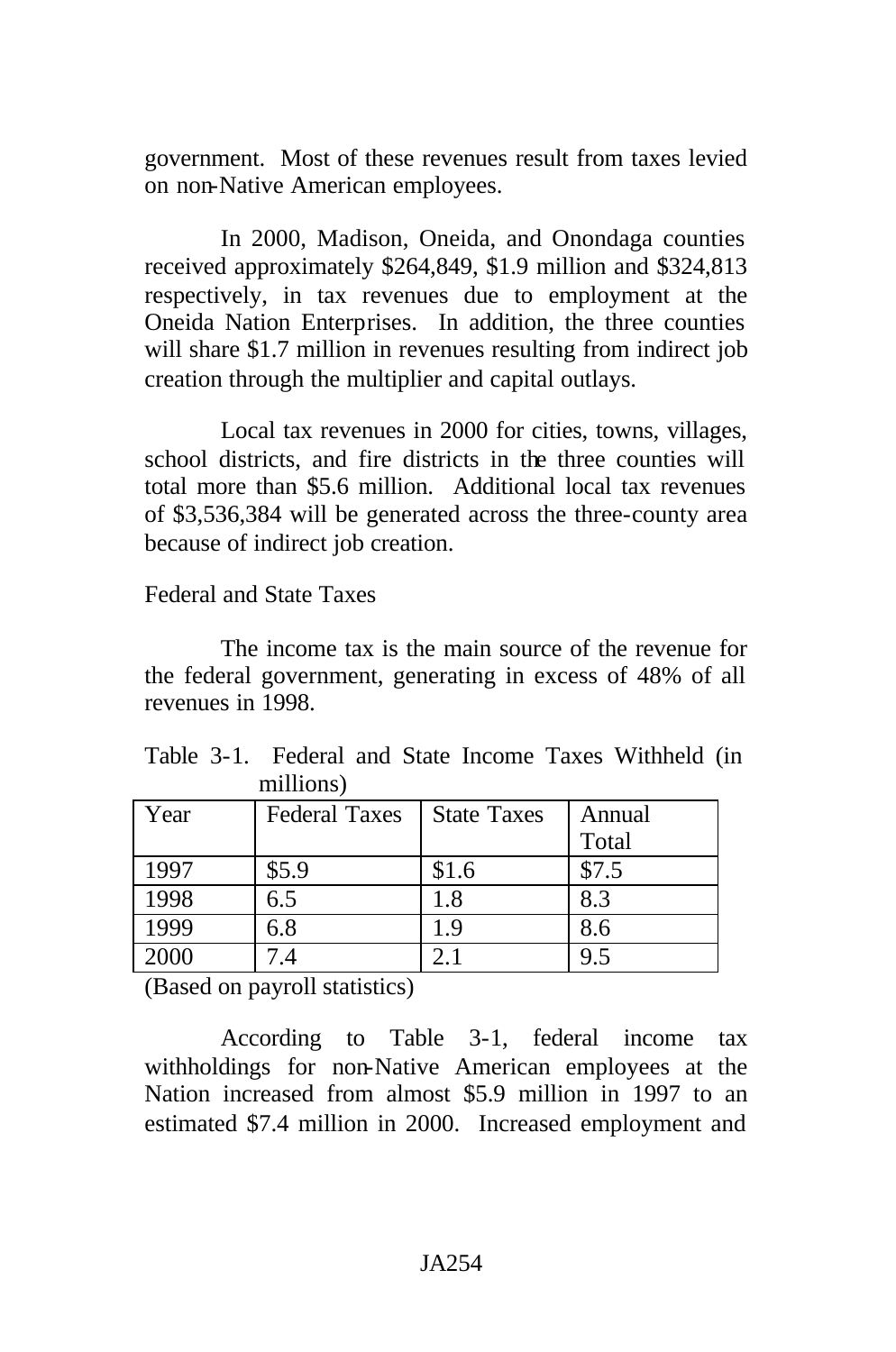earnings account for this upward trend, with enhanced earnings playing a much greater role in the last two years.

[13]

Total withholdings may overestimate the amount federal income taxes paid because some employees may receive a refund from the federal government at the year of the year when they file their federal taxes. On the other hand, total withholdings may underestimate taxes paid because other workers may not have enough taxes withheld and, as a result, may have to make additional payments at the end of the year. In addition, total withholdings does not take into consideration the taxes paid by employees on any tips or gratuities they received.

Assuming these contrary forces negate one another, it is plausible to assume that overall withholds are a close approximation of the actual amount of federal taxes paid by non-Native Americans employed at the Nation.

In addition, Social Security and Medicare payments need to be taken into consideration. Social Security is funded through a payroll tax of 15.3% shared equally between the employer and employee up to a maximum level of \$76,200 per worker. That translates into payments to the Social Security Administration of \$9.7 million in 2000.

Slightly more than \$17 million was paid in federal payroll taxes, which averages out to approximately \$6,948 per non-Native American employee.

Assuming the additional jobs created via the multiplier effect, along with those resulting from capital outlays are similar in nature to those created by the Oneida Nation, an additional \$12.2 million in federal payroll taxes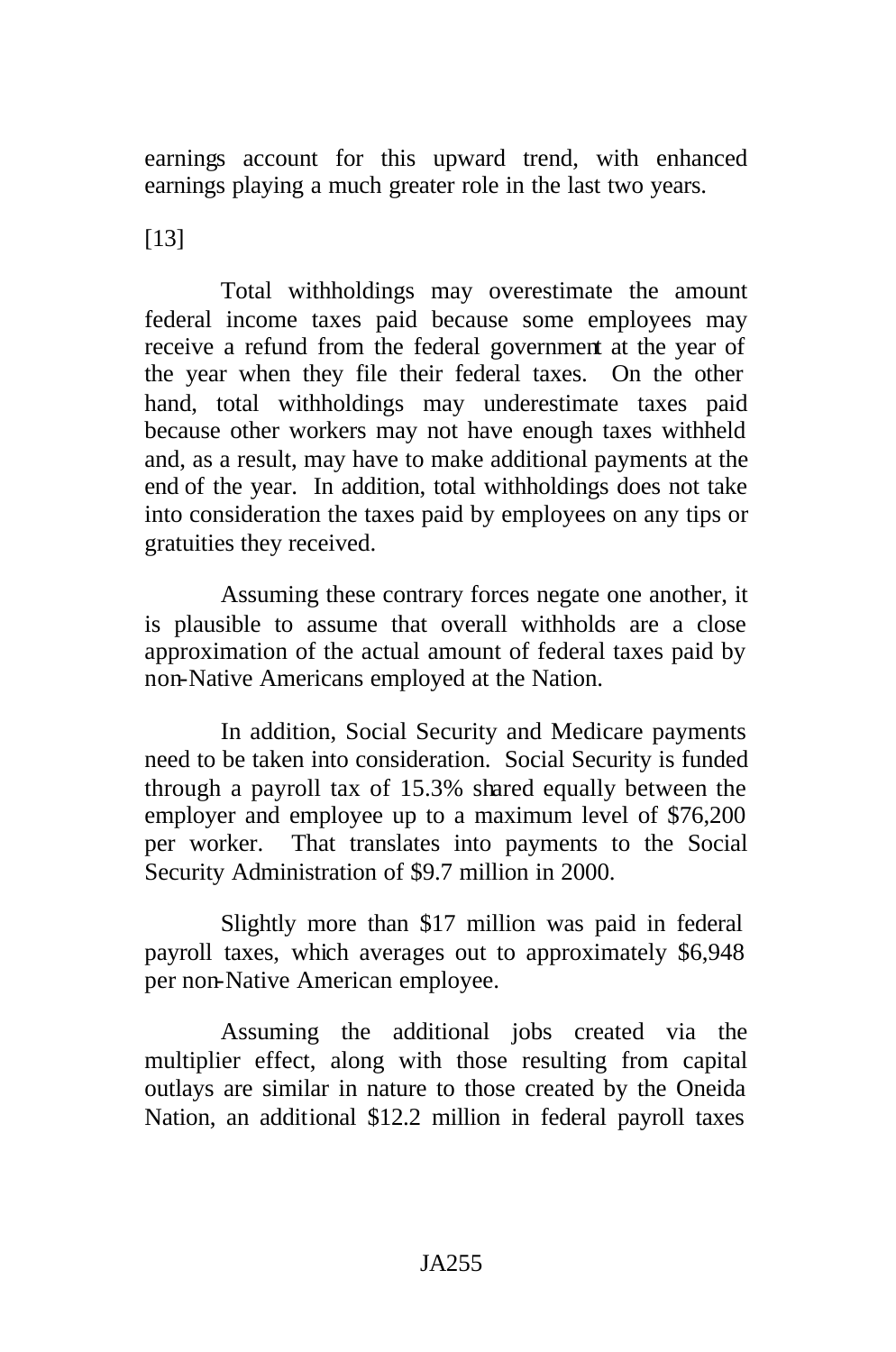was generated in 2000. That brings the total payments in federal payroll taxes to \$29.3 million.

It should be kept in mind that this figure is likely to underestimate the level of federal taxes paid because it does not consider the taxes that are paid by jobs outside New York State that are created by the multiplier effect.

#### State Taxes

It is estimated that workers at the Oneida Nation Enterprises paid \$2,089,731 in state income taxes in 2000, or \$848 per non-Native American worker. Adding in the revenues generated through capital outlays and indirect employment, the total is \$3.5 million in 2000.

In addition, we need to take into account a variety of other taxes at the state level such as the sales tax, motor vehicle fees, and hospital patient fees. In 1999, New York State revenues, exclusive of the state income tax, federal aid, and lottery income equaled \$25.177 billion. If that figure is divided by 8,580,667, which is the average number of workers employed in the state for the first nine months of 2000, the average amount of funds generated by each job through various taxes and fees can be estimated.

[14]

That figure equals \$2,934. Adjusting downward to reflect the fact that wages in the three-county area are approximately 12% below the state average, it is estimated that each job in the region supported \$2,582 in the state revenues in 2000.

Multiplying the 2,464 jobs directly created by the Nation yields \$6.4 million in state revenues. The number is further adjusted to \$7.4 million to reflect the fact that 393 Native American employees are likely to pay other forms of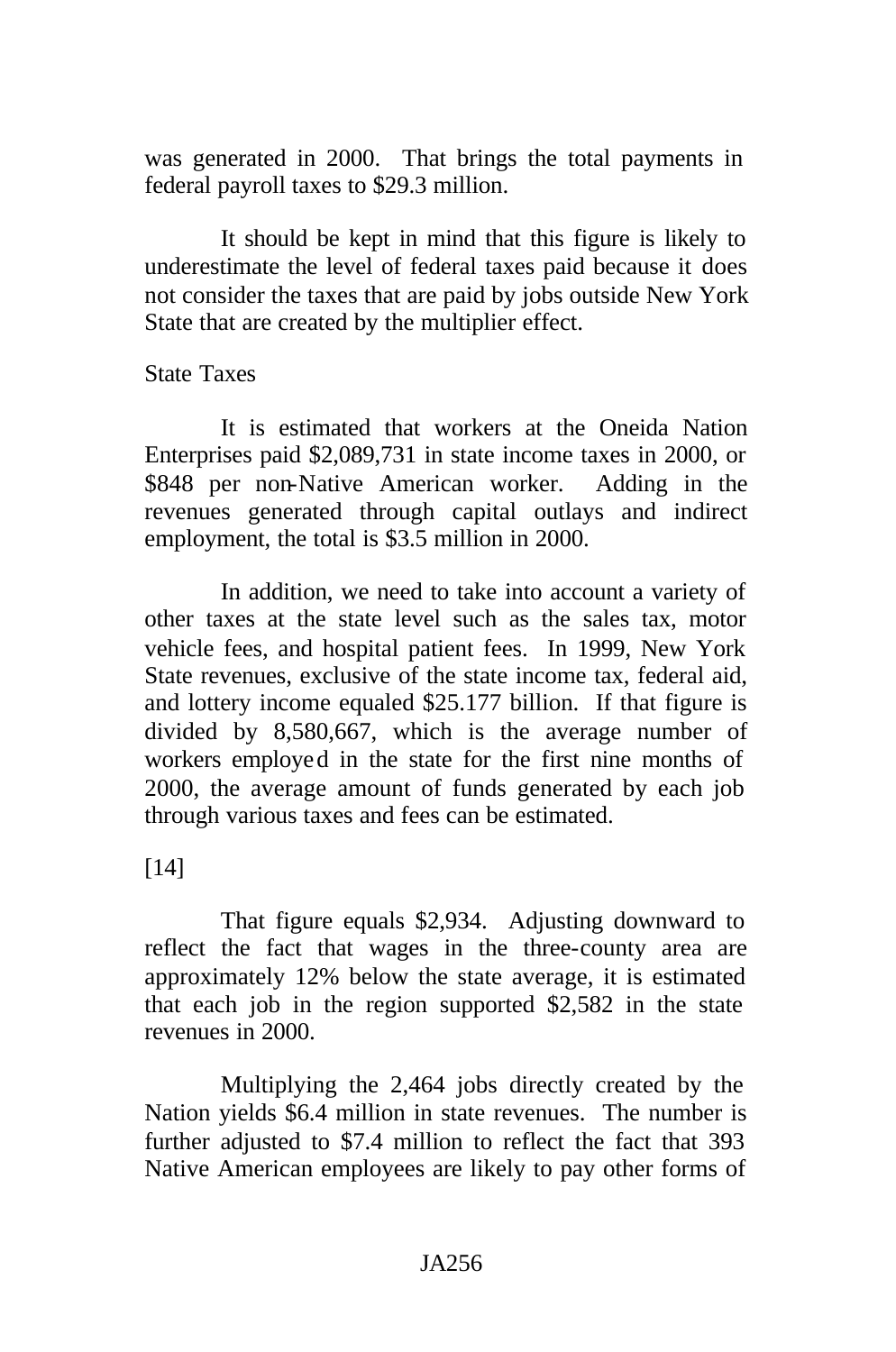state taxes, despite having the option of exemption from state income tax.

When the 1,760 jobs created indirectly or through capital outlays are taken into consideration, an additional \$4.5 million will be generated in state revenues. Combining direct jobs with indirect jobs, \$11.9 million in state revenues from various taxes and fees were generated in 2000.

In summary, \$15.5 million in revenues will be generated for the State of New York from the economic activities at the Oneida Nation Enterprises in 2000. Twentythree percent of that total results from state incomes taxes, while 77% will come from various fees and other forms of state taxation.

County Taxes

Table 3-2. Tax Revenues for the Three Counties in 1997 (in millions)

| County   | Total Tax | Property | <b>Sales</b> | Other |
|----------|-----------|----------|--------------|-------|
|          | Revenues  | Taxes %  | Taxes %      | $\%$  |
| Onondaga | \$284.3   | 64.8     | 20.4         | 14.8  |
| Oneida   | 91.4      | 51.4     | 47.7         | 0.9   |
| Madison  | 25.1      | 75.1     | 24.0         | 0 ና   |

Source: *Comptroller's Special Report on Municipal Affairs*

In order to estimate the tax revenues generated at the county level, information was obtained from the *Comptroller's Special Report on Municipal Affairs,* which can be found on the official New York State website, *http://www.osc.state.ny.us.* According to Table 3-2, in 1997, Madison County generated approximately \$25.1 million in tax revenues, while Oneida and Onondaga counties generated \$91.4 million and \$284.3 million, respectively. (Note: 1997 was the latest year available.)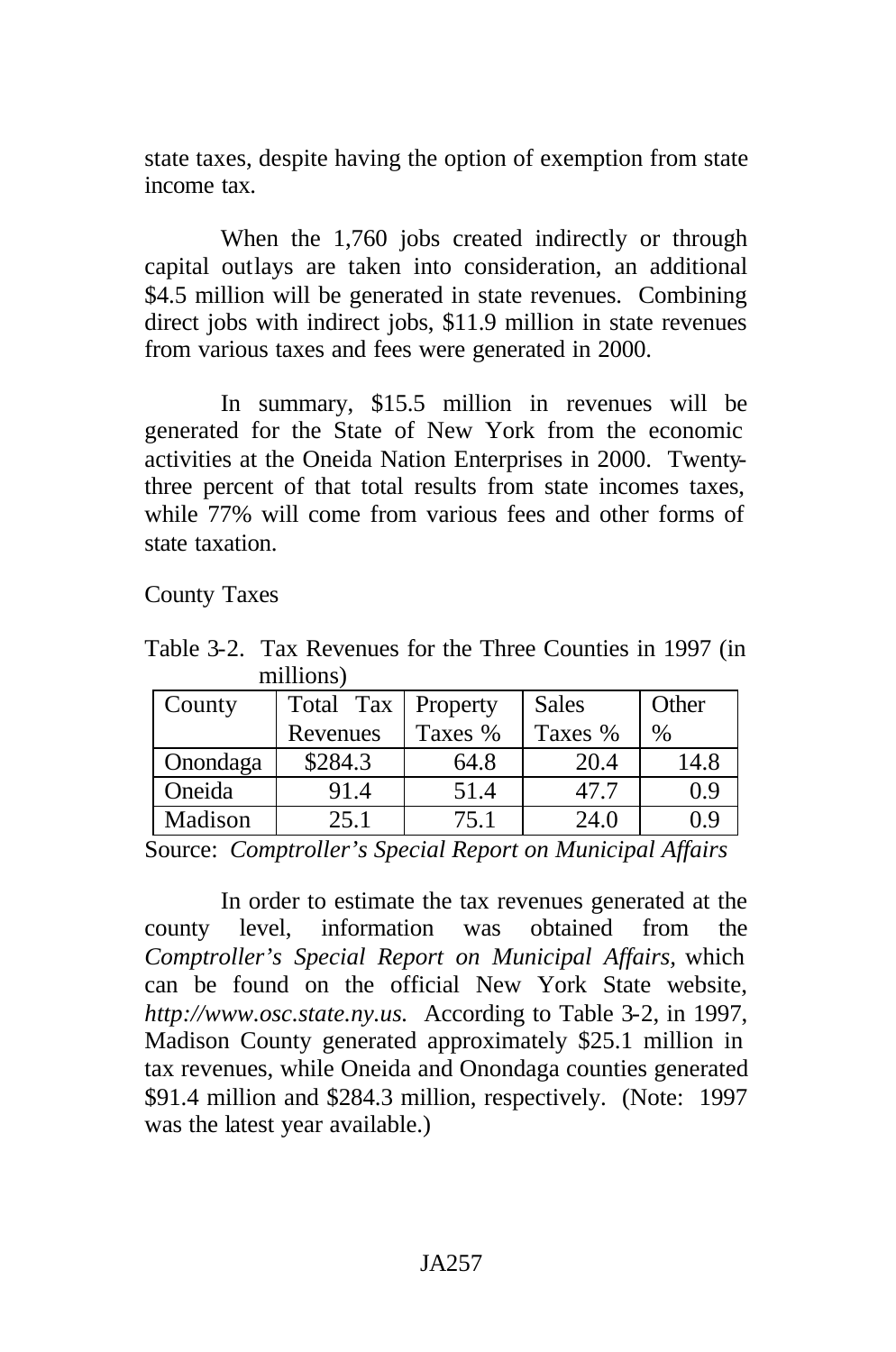Dividing each one of these figures by the average number of jobs in 1997 shows the taxes supported by each employee. In Madison County, each job supported \$744 in 1997. The same figure for Oneida and Onondaga counties equaled \$861 and \$1,256 respectively.

A portion of county taxes is paid in sales taxes and another portion is paid indirectly, as when one patronizes a local business, which in turn pays property or business taxes.

[15]

The 340 Nation employees residing in Madison County supported approximately \$264,849 in county taxes in 2000. For Oneida County, 2,064 residents paid \$1.8 million in county taxes. In Onondaga County, 247 Nation employees contributed \$324,813 in county revenues.

A total of 1,585 workers gained employment either indirectly or because of capital outlays in the three-county region in 2000. Because it is impossible to determine the county of residence for all of these individuals, the average county tax burden per worker across the three counties is calculated, weighted by the proportion of workers residing in each county.

In 1977, that figure equaled \$1,094 per worker. As a result, an additional sum of \$1.8 million was generated in county taxes to be shared among the three counties. (These figures are adjusted for inflation.)

Added State Impacts

Two economic impacts directly accrue from the Oneida Nation's economic success. They come from payments made to New York State for the regulation of gaming. In 1999, the Nation paid \$3.1 million, and in 2000, the Nation made payments of \$1.3 million to the New York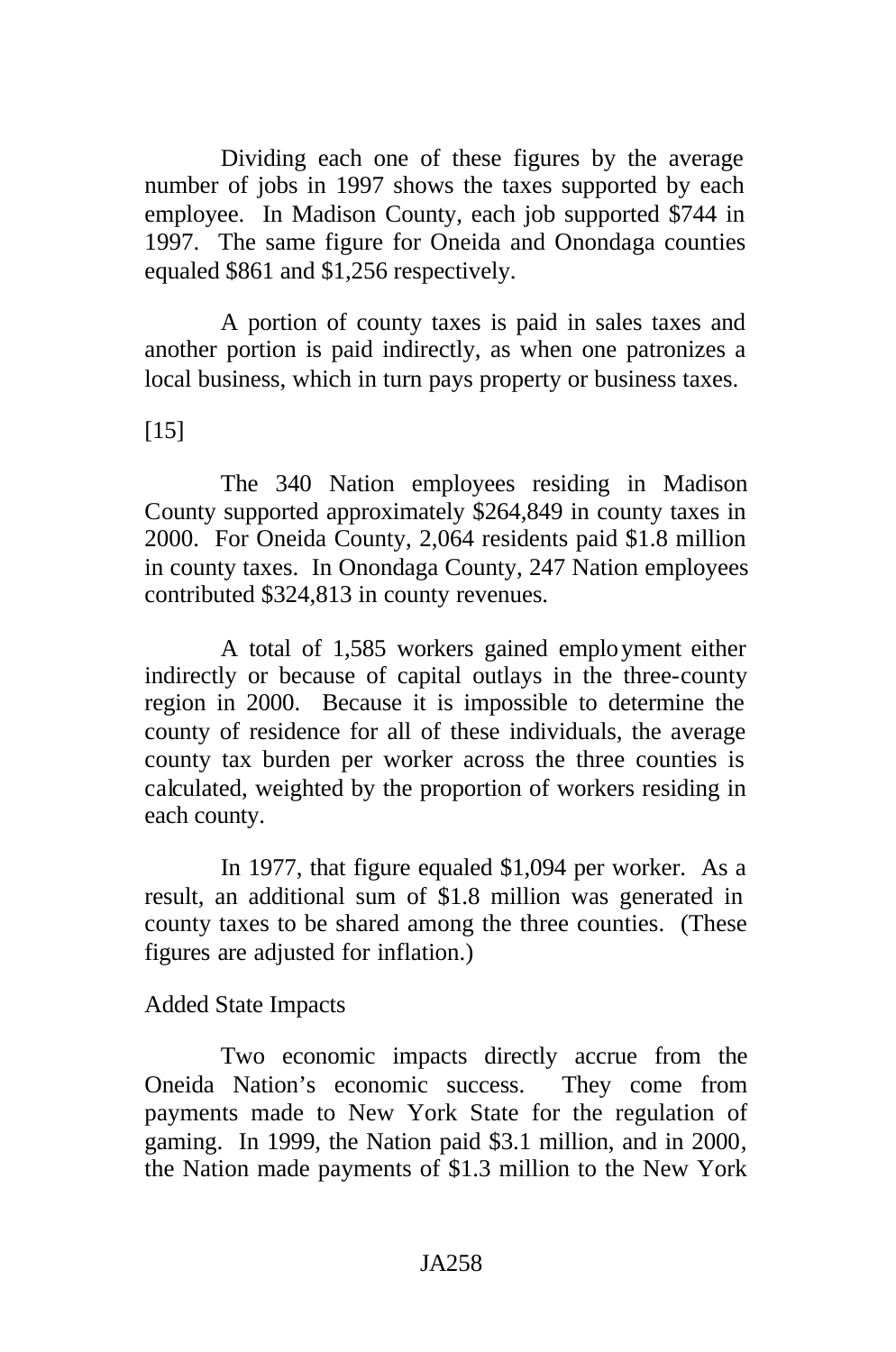State Racing and Wagering Board. In addition, fiscal year 2000 payments to the New York State Police totaled \$738,444, according to a Nation report.

Collection of thruway tolls at Exit 33, in the vicinity of the Turning Stone Casino, produced approximately \$3.4 million in 1997 and \$3.7 million in 1998 for New York State. Based on a consistent increase in casino patronage and other Nation enterprises, the anticipated toll revenue was expected to reach \$4 million for 1999, and \$4.3 million in 2000.

Local Taxes

Local taxes are difficult to calculate given the multitude of taxes in place at the city, village, and school district levels. Data gathered by the New York State Comptroller's Office for 1997, the latest year available, shows the following:

Table 3-3. Tax Revenue for the Cities, Towns, Villages, School Districts, Fire Districts in Three Counties, 1997 (in millions)

| County   | Total<br>% | Property | <b>Sales</b> | Other |
|----------|------------|----------|--------------|-------|
|          | Revenues   | Taxes    | Taxes %      | $\%$  |
| Onondaga | \$480.83   | 85.8     | 13.1         |       |
| Oneida   | 218.46     | 82.3     | 15.4         | 2.3   |
| Madison  | SO 67      | 94.1     | n.           |       |

Source: *Comptroller's Special Report on Municipal Affairs*

A glance at table 3-3 demonstrates that local authorities rely heavily on property taxes as a method for generating revenue.

[16]

The table below shows local tax revenues paid per employee and total employee impact, using the same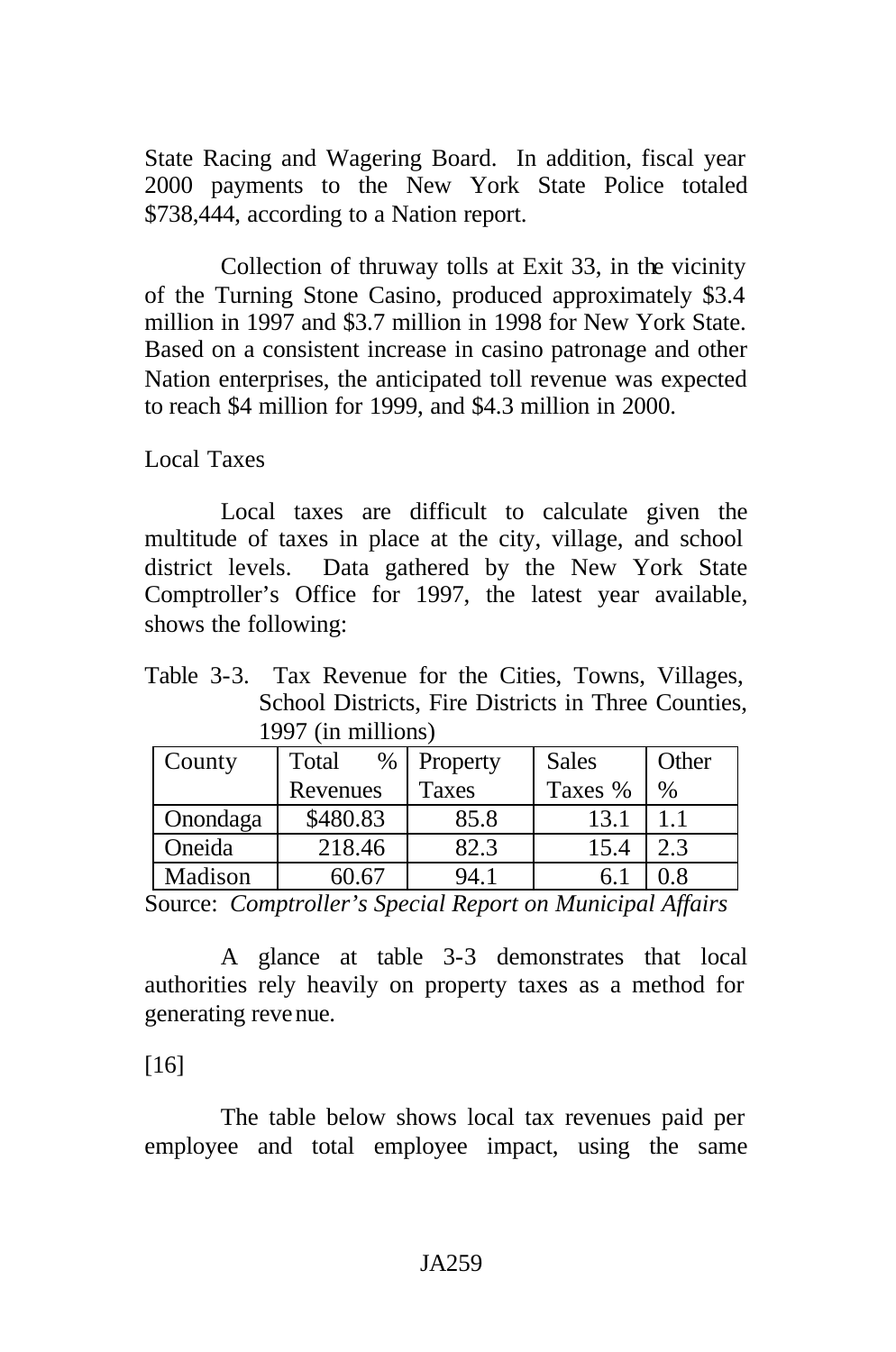methodology employed to estimate county taxes generated by Nation employees.

| Table 5- <del>4</del> . Edgal Tax Revenues for the Time Counties |                |     |             |        |  |
|------------------------------------------------------------------|----------------|-----|-------------|--------|--|
| County                                                           | Local          | Tax | Local       | Tax    |  |
|                                                                  | Revenues       |     | Revenues    | (Total |  |
|                                                                  | (Per Employee) |     | Employees)  |        |  |
|                                                                  | 1999           |     | 2000        |        |  |
| Onondaga                                                         | \$2,215        |     | \$572,819   |        |  |
| Oneida                                                           | 2,059          |     | 4.5 million |        |  |
| Madison                                                          | 1,795          |     | 638,984     |        |  |

Table 3-4. Local Tax Revenues for the Three Counties

The weighted average of local taxes is multiplied by the number of indirect jobs, and those resulting from capital outlays, to get an estimate of the local taxes generated via indirect employment. In 1997, that total equaled \$3.4 million or \$2,131 times 1,585 workers. Adjusting for inflation yielded \$3.5 million in 2000.

Property Tax Trend

| Municipality         | Total Tax Rate Per \$1,000 |      |      |      |           |
|----------------------|----------------------------|------|------|------|-----------|
| Oneida               | 1997                       | 1998 | 1999 | 2000 | 2001      |
| County               |                            |      |      |      |           |
| Augusta              | 6.55                       | 7.52 | 8.48 | 8.11 | 7.04      |
| Kirkland*            | 4.41                       | 4.40 | 4.40 | 4.39 | 4.39      |
| Vernon               | 7.79                       | 7.54 | 7.79 | 7.64 | <b>NA</b> |
| Verona <sup>**</sup> | 7.70                       | 7.00 | 7.88 | 7.81 | NA        |
| Vienna               | 8.49                       | 8.63 | 8.87 | 8.88 | <b>NA</b> |
| Rome (city)          | 6.67                       | 7.49 | 7.79 | 7.53 | <b>NA</b> |
| Sherrill (city)      | 5.00                       | 5.25 | 5.25 | 5.25 | 5.25      |
| Madison              |                            |      |      |      |           |
| County               |                            |      |      |      |           |
| Cazenovia            | 8.03                       | 7.87 | 7.90 | 6.77 | <b>NA</b> |
| Oneida (city)        | 7.40                       | 7.36 | 7.40 | 7.52 | <b>NA</b> |

Table 3-5. Municipal Property Tax Trend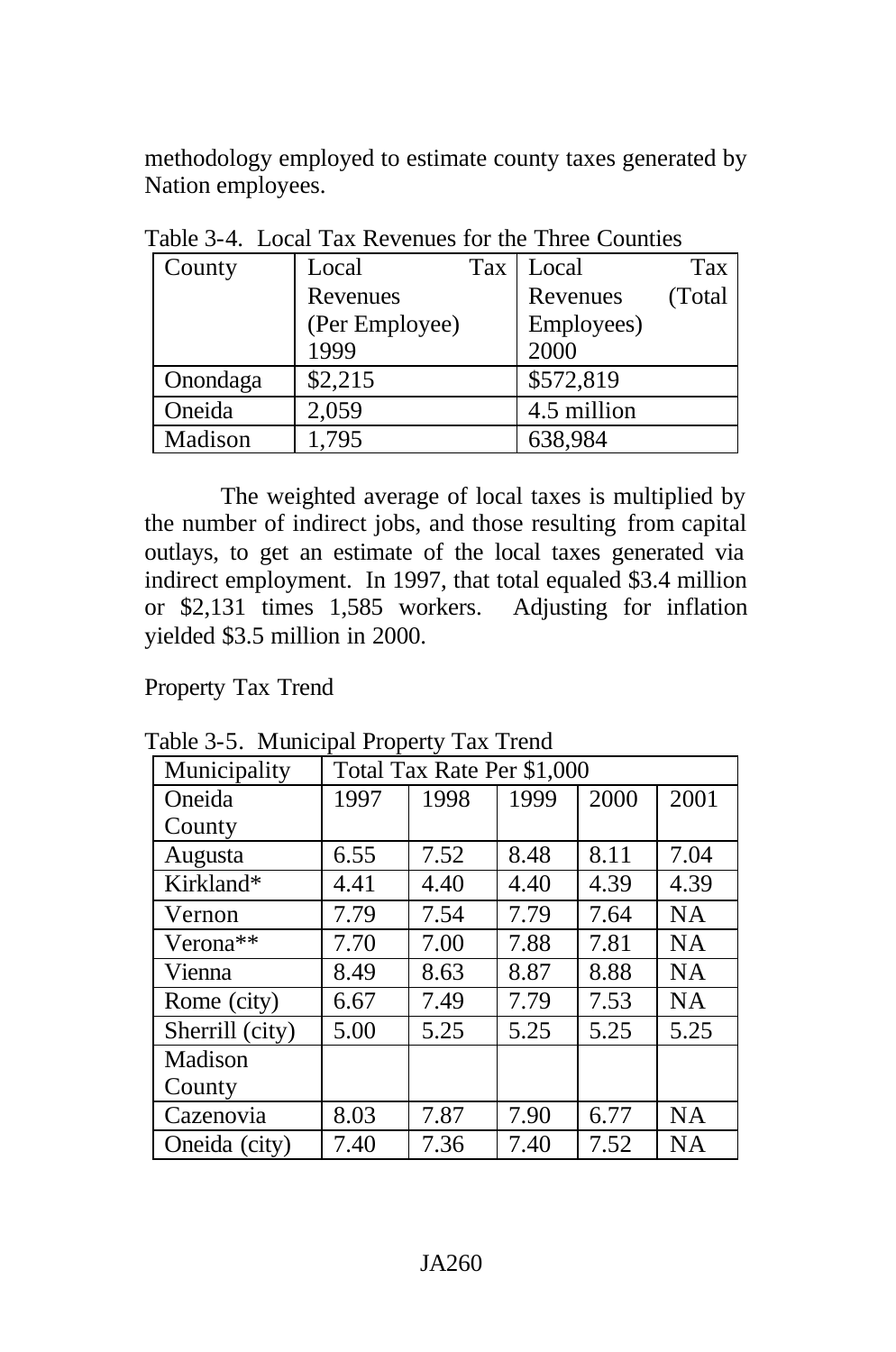|                     | 6.97 |      | 7.38 | N A |
|---------------------|------|------|------|-----|
| Stockbridge<br>9.37 | 9.58 | 9.57 | 9.55 |     |

\*Town general tax rate only.

\*\*Oneida County tax only. Town does not raise any town general tax.

# [17]

Each county has a number of tax and special district rates that apply separately to villages, towns, schools and the county. The rates for each service are developed independently for the municipality or special district receiving the services. As such, the taxes raised by the various municipalities vary widely, and sometimes wildly.

The bottom line, however, is that the major tax rates, for general municipal services have remained relatively stable over the past five years. This stability reflects the constancy of local budgets and tax revenue, based on reasonably steady assessed values of the properties within the governing agency.

[18]

# PART IV Payroll Impacts

In 2000, the Oneida Nation Enterprises employed 2,857 individuals. Of that total, 2,618, or 91.6%, were fulltime positions. In addition, 86% were non-Native Americans.

While total employment is down slightly from a high of 2,991 workers in 1998, overall employment has remained remarkably steady over the last four years, at between 2,850 and 3,000 workers. Clearly, these employment figures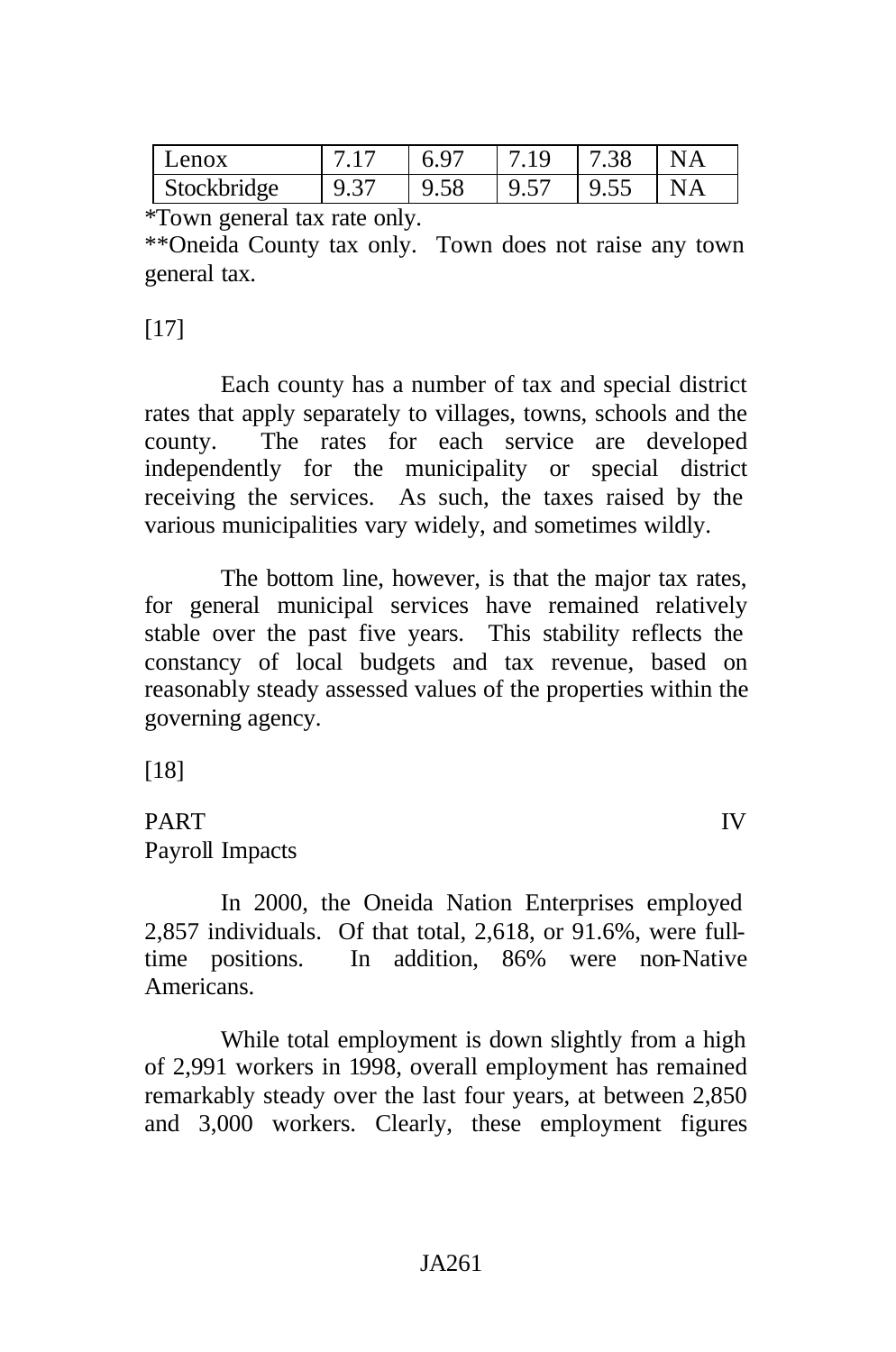indicate that the Oneida Nation Enterprises has become one of the most stable employers in the region.

This is a trait that should not be overlooked given the economic shocks the area economy has sustained over the last few decades with the closing of Griffiss Air Force Base and the departure of Lockheed-Martin and Chicago Pneumatic.

| $4 - 1$ . | Total                | Payroll, |
|-----------|----------------------|----------|
| 1995-2000 |                      |          |
| Year      | <b>Total Payroll</b> |          |
|           | (in millions)        |          |
| 1995      | \$41.5               |          |
| 1996      | 47.1                 |          |
| 1997      | 47.9                 |          |
| 1998      | 56.7                 |          |
| 1999      | 60.0                 |          |
| 2000      | 63.3                 |          |
|           |                      |          |

Total payroll at the Oneida Nation equaled \$63,255.429 in 2000, which is up by 5.4% from the previous year. What makes this increase in payroll interesting is that it took place at time when overall employment at the Nation diminished by 125 workers. This trend can only take place if average wages are increasing.

The average pay for all employees equaled \$22,140 in 2000. Average pay, including all payroll-related expenses such as fringe benefits, equals \$26,634 per year. The bulk of the difference is accounted for by the cost of medical care insurance.

The average pay of full-time employees equals \$23,539 per year. This figure is based on the assumption that all part-time employees work an average of 20 hours a week.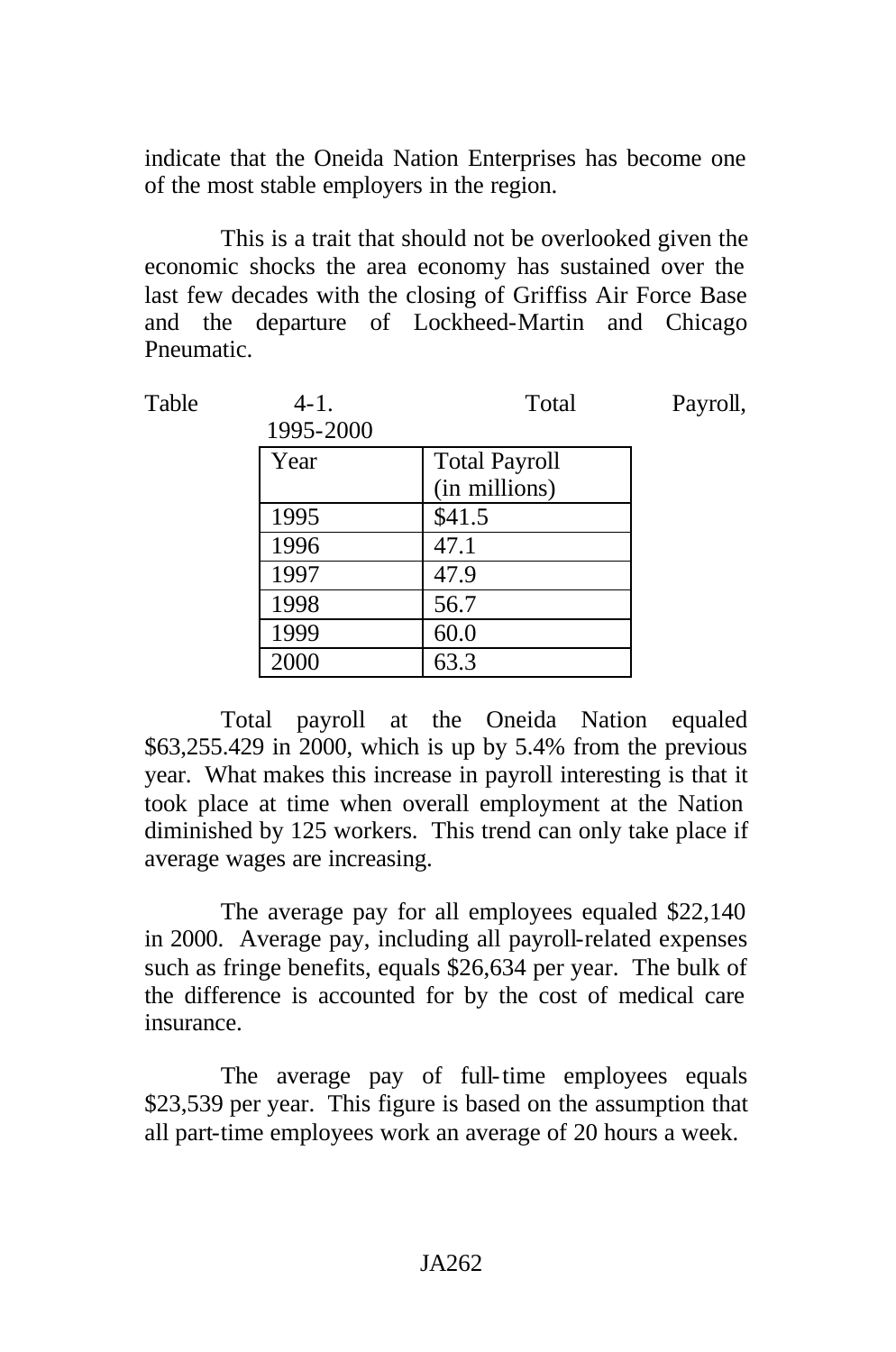Three-County Impact

Figure 1 provides a look at where the Nation's employees reside. More than 92% of the workers reside in Oneida, Madison and Onondaga counties, with the vast majority living in Oneida County. Of the workers that do not live in the three-county area, 51 lives in Herkimer County; 36 reside in Oswego County, and the remaining 119 live in other counties.

\* \* \*

## FIGURE 1

These figures clearly indicate that the majority of the economic impact of the Oneida Nation Enterprises is felt in the immediate geographic region. In fiscal year 2000, workers who resided in the three-county region earned a total of \$58.7 million, out of a payroll of \$63.3 million.

If you add the wages earned by those jobs created indirectly or through capital outlays, the figure becomes substantially larger. Assuming the average wage for those workers equals \$22,140, the total payroll impact through direct and indirect effects is \$93.8 million. Almost \$59 million of this total results from the wages of those individuals who work directly for the Nation. The remaining \$35 million results from indirect job creation.

While a substantial sum, it underestimates the total payroll impact because it does not take into consideration fringe benefits, nor does it take into consideration possible tips or gratuities earned by some workers.

[19]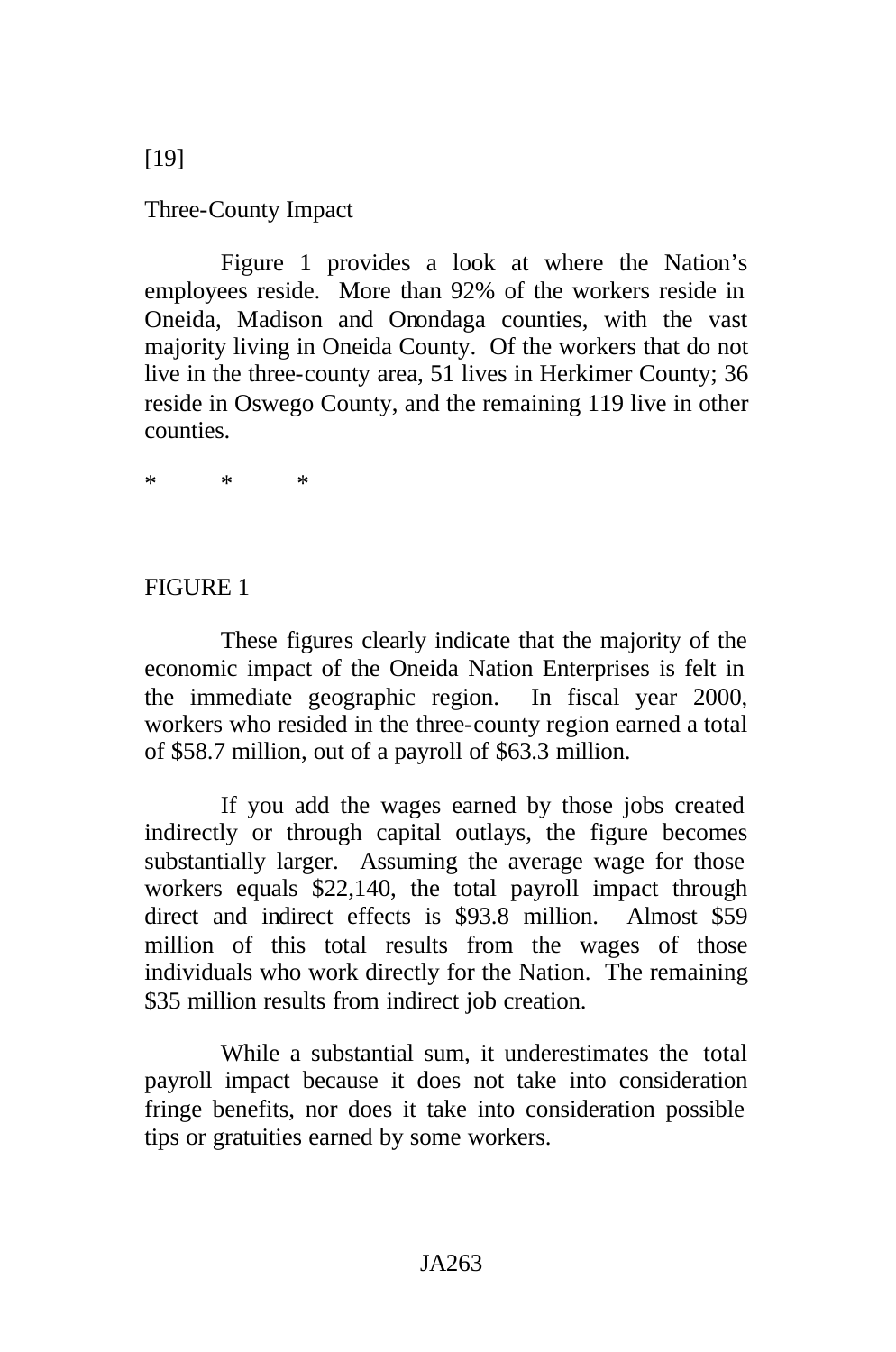[20]

Quality of Jobs

When talking about the quality of employment, the two most important aspects are job stability and wages. Job stability has already been confirmed.

| $\alpha$ +-2. A Companison of Average Salaries |          |  |  |  |
|------------------------------------------------|----------|--|--|--|
| <b>Oneida Nation Enterprises</b>               | \$22,140 |  |  |  |
| Elsewhere in NYS:                              |          |  |  |  |
| <b>Restaurant Cooks</b>                        | 22,120   |  |  |  |
| <b>Hotel Desk Clerks</b>                       | 20,755   |  |  |  |
| <b>Hosts and Hostesses</b>                     | 18,143   |  |  |  |
| &<br>Amusement<br><b>Games</b>                 | 16,608   |  |  |  |
| <b>Recreation Attendants</b>                   |          |  |  |  |
| Cashiers                                       | 15,894   |  |  |  |

Table 4-2. A Comparison of Average Salaries

\*The report from the Bureau of Labor Statistics provides the mean annual salary for 1998.

The figures were adjusted for inflation.

(*Source: Bureau of Labor Statistics http://www.bls.gov/oes/state)*

A look at Table 4-2 indicates that average wages at the Oneida Nation Enterprises appear to be above industry standards for New York State, although the exact salaries paid to Nation employees was not available. The listed occupations were chosen because they are similar in nature to many of the jobs at the Nation.

What makes these figures even more interesting is that average wage of the five state jobs listed above is \$18,704. In addition, in the Mohawk Valley, salaries tend to fall below the state average.

[21]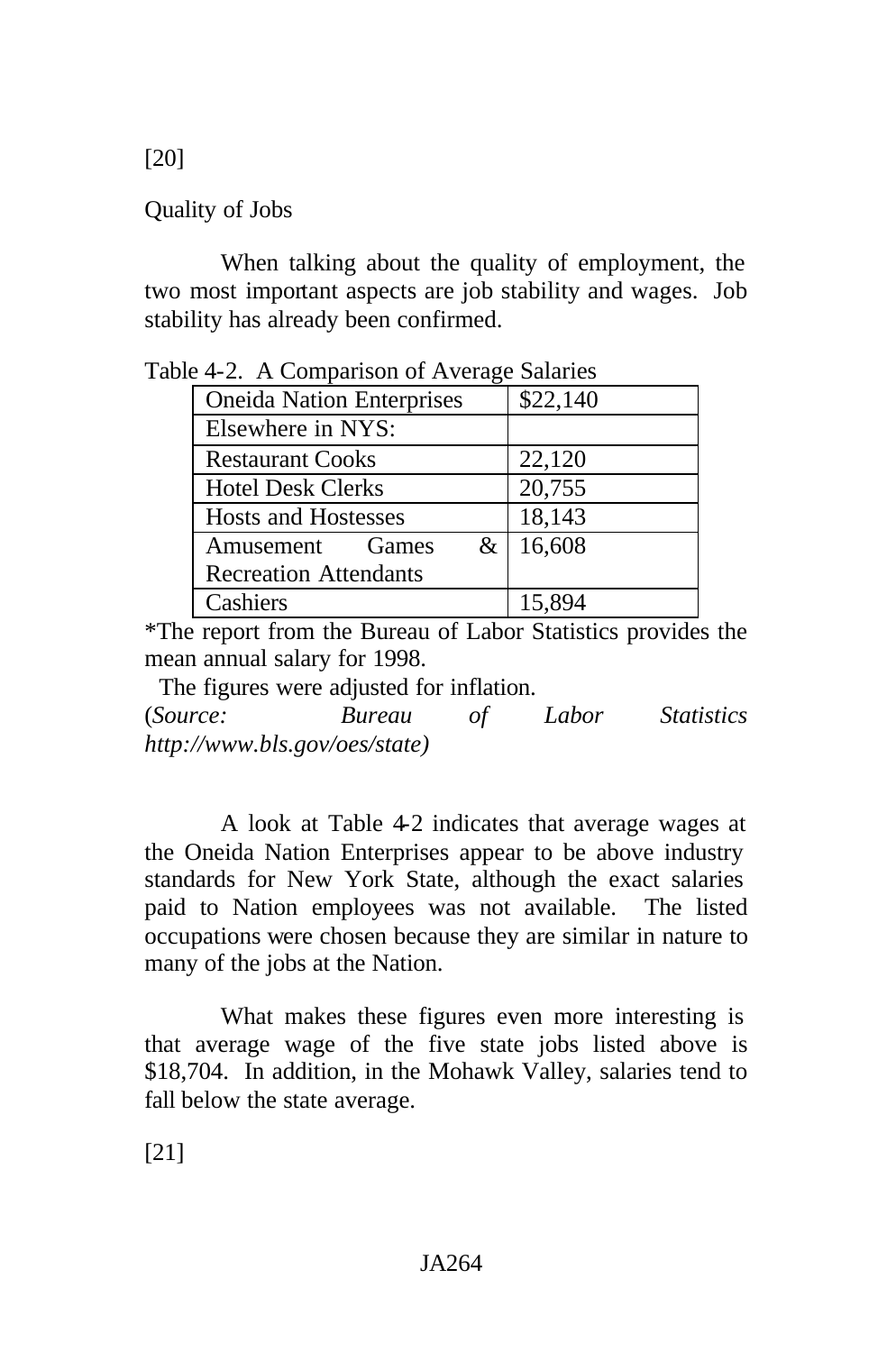### PART V The Silver Covenant Chain Grants

The Oneida Nation is mindful of its impact on school districts where it owns land. Since January 1996, the Nation has offered Silver Covenant Chain Grants to six school districts. Since 1998, it has included Oneida County in the grants award program.

These grants have increased annually for each recipient, and that trend is expected to continue.

| District   | 199            | 1997           | 1998           | 1999           | 2000    | Totals  |
|------------|----------------|----------------|----------------|----------------|---------|---------|
|            | 6              |                |                |                |         |         |
| Canasto    | \$3,1          | \$21,1         | \$34,7         | \$77,8         | \$111,3 | \$248,2 |
| ta         | 49             | 48             | 41             | 15             | 95      | 48      |
| Cazeno     | 34             | 70             | 808            | 1,562          | 1,601   | 4,075   |
| via        |                |                |                |                |         |         |
| Oneida     | 7,81           | 18,85          | 35,17          | 73,88          | 94,538  | 230,25  |
|            | 1              | 5              | 1              | 31             |         | 8       |
| Stockbri   | 1,58           | 4,693          | 14,38          | 63,02          | 108,91  | 192,60  |
| dge        | 6              |                | 7              | 6              | 6       | 8       |
| <b>VVS</b> |                |                |                |                |         |         |
|            | 60,9           | 165,4          | 238,6          | 382,1          | 445,09  | ,292,2  |
|            | 84             | 28             | 00             | 35             | 2       | 39      |
| Madiso     | 0              | 0              | $\overline{0}$ | 5,074          | 10,361  | 15,435  |
| n          |                |                |                |                |         |         |
| Morrisv    | $\overline{0}$ | $\overline{0}$ | $\overline{0}$ | $\overline{0}$ | 2,588   | 2,588   |
| ille       |                |                |                |                |         |         |
| Oneida     | $\overline{0}$ | $\overline{0}$ | 78,76          | 163,0          | 45,411  | 287,21  |
| County     |                |                | 2              | 40             |         | 3       |
| Total      | \$73,          | \$210,         | \$402,         | \$766,         | \$819,9 | \$2,272 |

Table 5-1. Level of Awards

[22]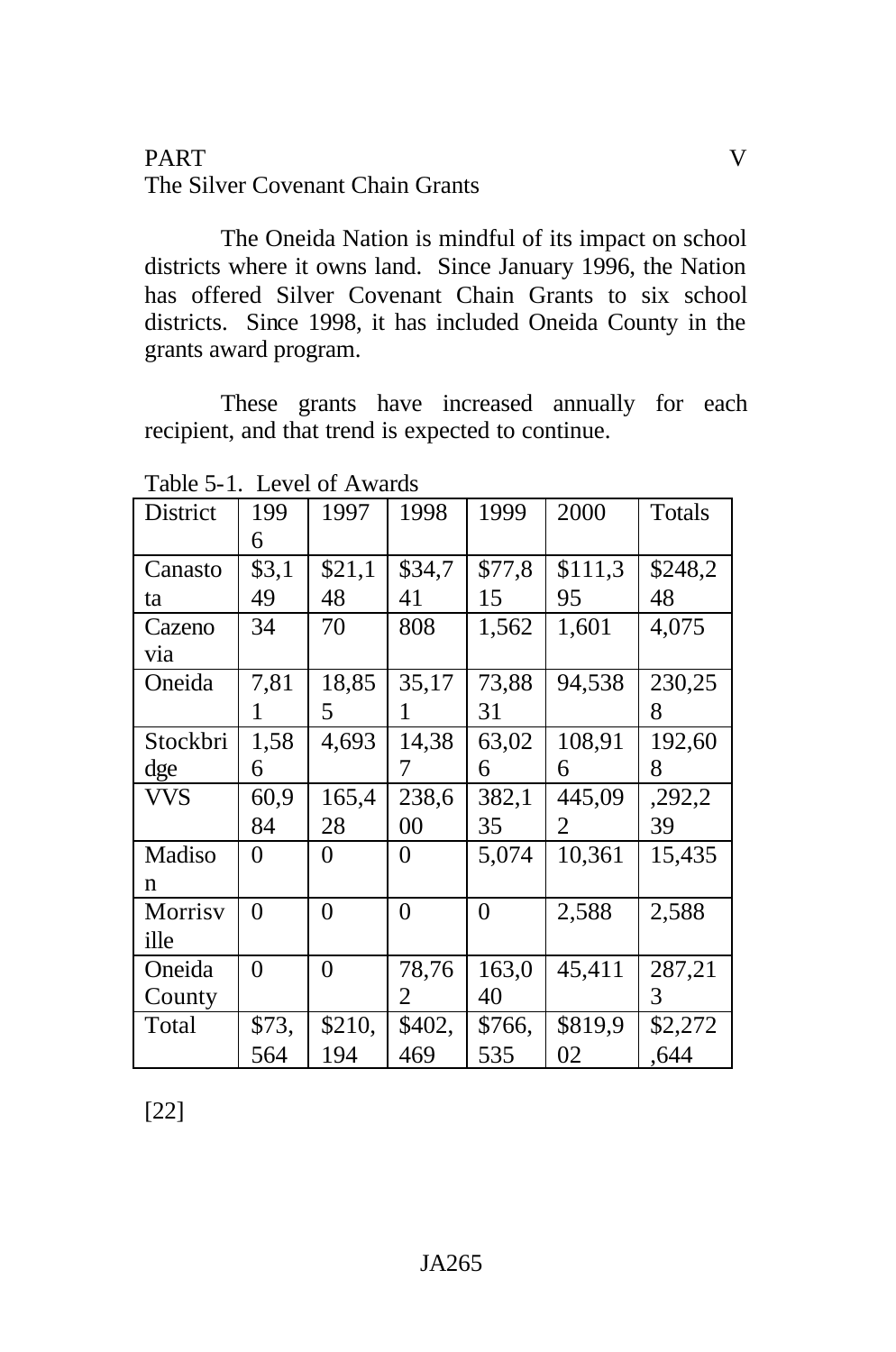# PART VI Tourism Industry

The total number of visitors to the casino/resort was 20,151,020 through 2000.

The Nation's 285-room hotel marked its third anniversary in September 2000, and with the addition of The Inn at Turning Stone, a 63-room motel, these two quality facilities have had large positive impacts on visitor spending in the area.

When the impact of the Nation's two hotels is combined with other three-county visitor spending figures, the annual spending by visitors to Oneida, Madison and parts of Onondaga County exceeds \$172 million.

The Turning Stone hosts a wide variety of events that are particularly well received by the public, including prize fights between big name contenders, charitable telethon fund raisers, and celebrity performance drawing sell-out crowds.

The Nation's acquisition of two nine-hole golf courses, Pleasant Knolls and Sandstone Hollow, added diversity to the golfing opportunities at the resort. The newest one, Shenandoah Golf Course, is drawing a tremendous amount of enthusiasm among serious golfers.

The facility's reputation was enhanced in the summer of 2000 when Turning Stone hosted a pro golfer's "skins game," and a pro-am tournament. In addition, Shenandoah Golf Course received Audubon International's highest ranking—Certified Signature Sanctuary Status—for its commitment to environmental sensitivity. It is the first golf course operated by an Indian Nation, and the  $17<sup>th</sup>$  golf course in the U.S., to receive this designation.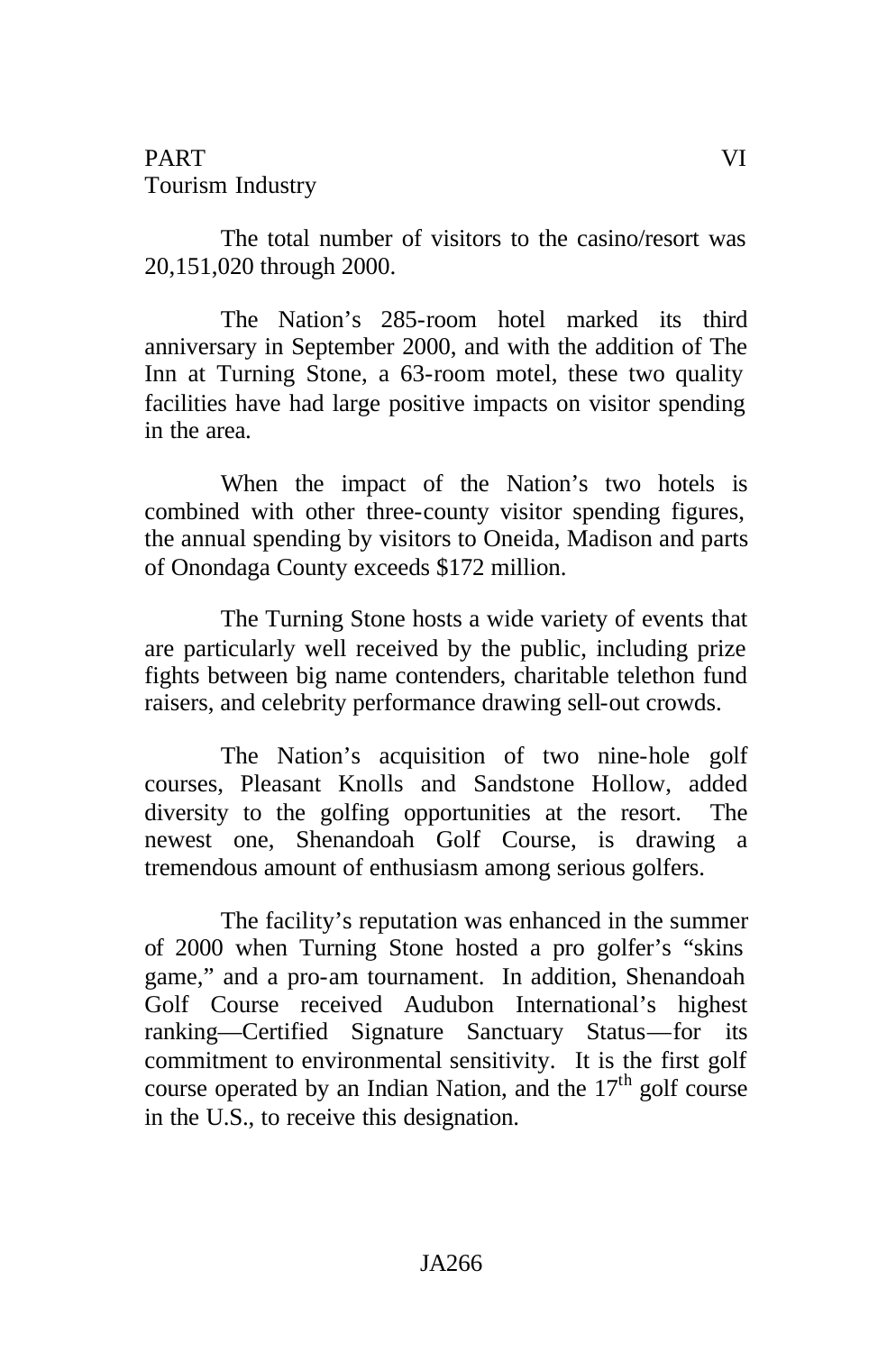The resort drew 105,524 visitors to the Showroom through September 2000. Since its opening in March 1999, 23,604 people have visited the Convention Center, 7,719 players have played Pleasant Knolls since its opening in April 1999, and 3,970 golfers have played Sandstone Hollow since July 1999. In 20 months, these four operations have boosted attendance at the casino/resort by almost 133,000 people.

| Year | Guests        | Percent change |
|------|---------------|----------------|
|      | (in millions) |                |
| 1995 | 2.1           |                |
| 1996 | 2.4           | 17             |
| 1997 | 2.5           | 5              |
| 1998 | 3.4           | 35             |
| 1999 | 3.6           | 5              |
| 2000 | 3.5           |                |

Table 6-1. Annual Number of Visitors

[23]

In 1999, an average of 9,719 daily visitors came to turning Stone Casino. It increased to 9,824 in 2000. In 1999, the Oneida Nation Enterprises, excluding Turning Stone, drew 10,437 customers a day, and it creased to 11,026 daily in 2000.

In 2000, The Turning Stone Resort hotel, a 285-room facility, totaled 82,223 room nights filled. This is an average of 225 rooms per day over the year, representing an 80% occupancy rate. The Inn at Turning Stone during the same period had an occupancy average rate of 34 rooms per day, or 54% occupancy. The projected numbers for FY 2001 are a total room occupancy of 82,735, or 277 rooms per day. The Inn at Turning Stone also is anticipated an increase to 13,908 rooms, or 38 rooms per night.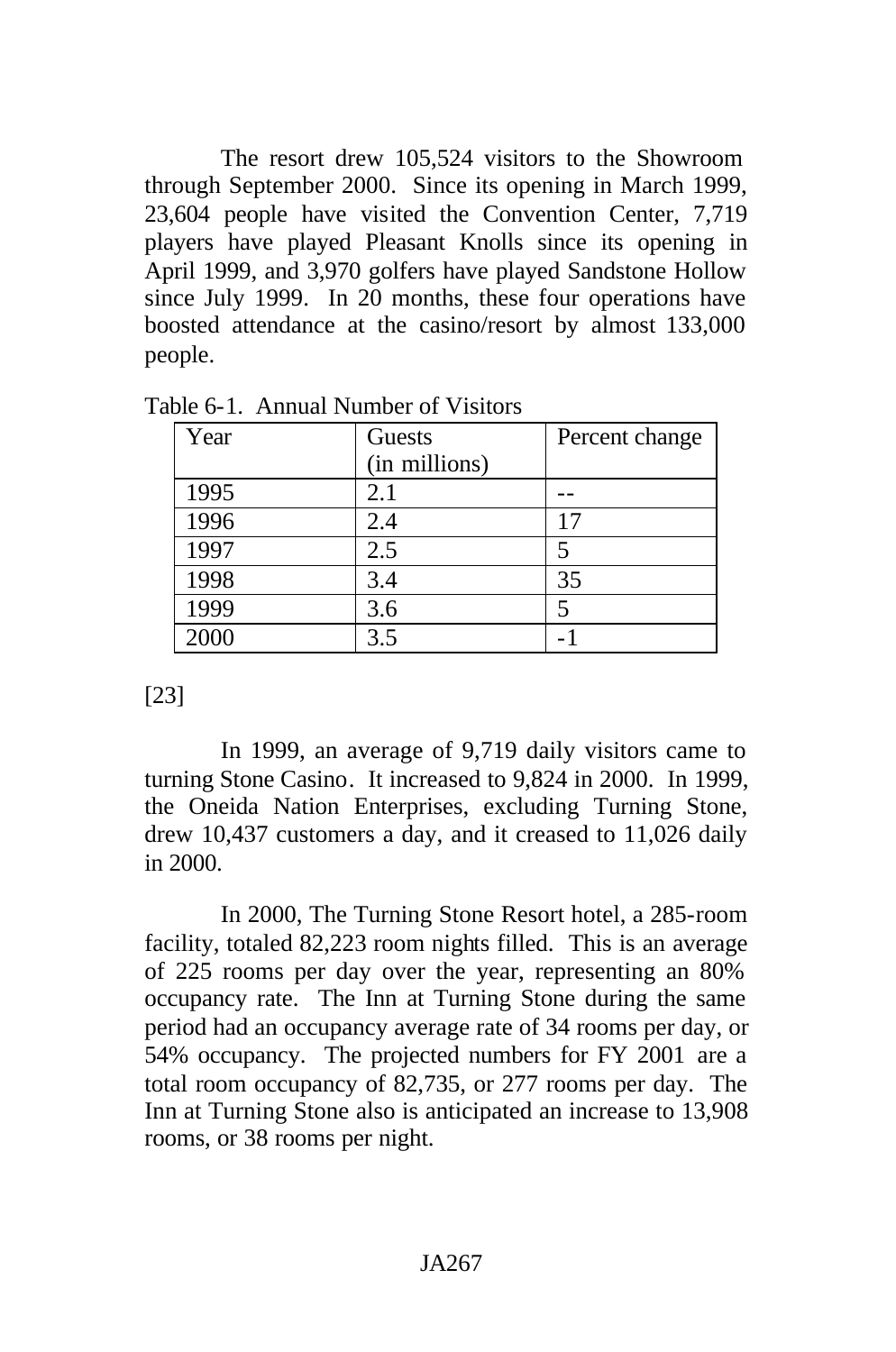The Nation's recreational vehicle park had 16,933 sites occupied in 2000, and is anticipating a 5% increase to 17,848 in FY 2001.

The Turning Stone Resort provided a partial attendance count of 36,776 patrons in 1999. The total attendance figures for 2000 are 68,798 patrons, with a projection of 83,500 people in FY 2001.

Conventions brought 10,883 people to the resort in 2000. It is projected to reach 15,047 in FY 2001. The convention banquet center entertained 78,353 guests in 2000, and expects to greet 96,858 guests in FY 2001.

| Year | 1 <sup>st</sup> | 2 <sup>nd</sup> | $3^{rd}$ | $4^{\text{th}}$ | Total     |
|------|-----------------|-----------------|----------|-----------------|-----------|
|      | Quarter         | Quarter         | Quarter  | Quarter         | (in       |
|      |                 |                 |          |                 | millions) |
| 1995 | \$23.1          | \$17.3          | \$26.2   | \$38.2          | \$104.8   |
| 1996 | 24.4            | 19.1            | 27.1     | 37.1            | 107.7     |
| 1997 | 21.4            | 18.8            | 27.8     | 42.4            | 110.3     |
| 1998 | 21.9            | 20.1            | 30.8     | 48.3            | 121.2     |
| 1999 | 23.8            | 20.2            | 30.2     | 44.6            | 118.9     |
| 2000 | 25.1            | 19.9            | 30.9     | 44.4            | 120.3     |

Table 6-2. Visitor Spending Trends (Oneida County)

*The numbers have been updated to actual dollars for all the years shown, as determined by various county tourist agencies.*

In Madison County, visitor spending amounted to \$20.4 million in 1995, and has remaining fairly steady over the years. There was a slight decrease to \$19.8 million in 2000.

[24]

Table 6-3. Visitor Spending at Oneida County Hotels, 1998- 2000 (in millions)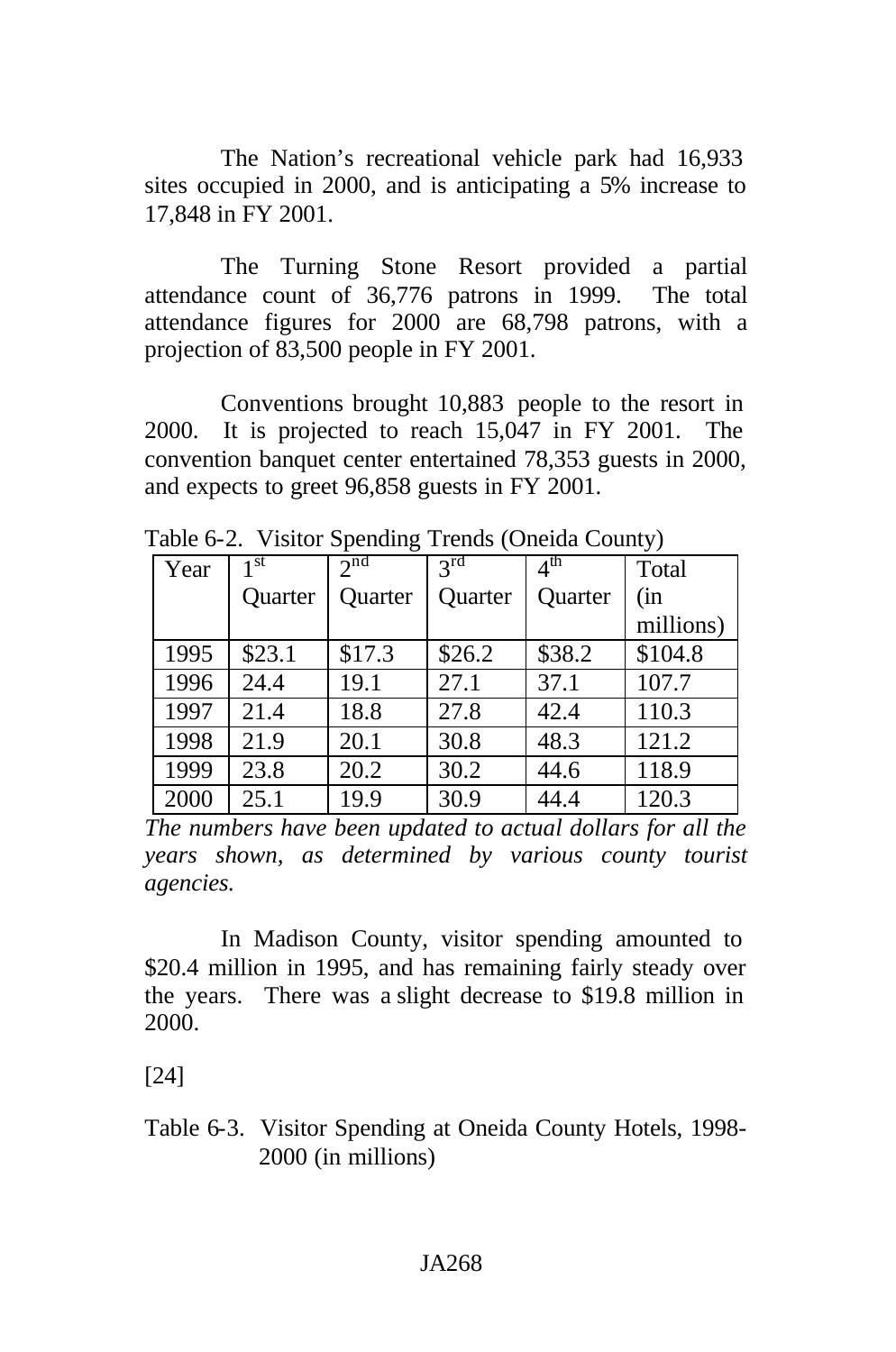|                      | 1998    | 1999    | 2000    | Percent |
|----------------------|---------|---------|---------|---------|
|                      |         |         |         | change  |
| Impact               | \$121.2 | \$118.9 | \$120.3 | $-0.0$  |
| without              |         |         |         |         |
| <b>Turning Stone</b> |         |         |         |         |
| Resorts<br>and       |         |         |         |         |
| Inn                  |         |         |         |         |
| Impact<br>from       | 41.2    | 48.4    | 54.8    | 0.3     |
| <b>Turning Stone</b> |         |         |         |         |
| Resorts<br>and       |         |         |         |         |
| Inn                  |         |         |         |         |
| <b>Total Impact</b>  | \$162.4 | \$169.2 | \$175.1 |         |

The above table shows the impact on Oneida County from visitor spending.

Hotel Occupancy Tax Trends

Trends in receipts for hotel taxes in Oneida County vary from quarter to quarter. Visitor spending trends are extrapolated from these data, and do not include the impact of the Nation's hotel properties.

| Year | 1 <sup>st</sup> | $2^{nd}$ | $2^{\text{rd}}$      | $4^{\text{th}}$ | Total     |
|------|-----------------|----------|----------------------|-----------------|-----------|
|      | Quarter         | Quarter  | Quarter              | Quarter         |           |
| 1995 | \$65,244        | \$49,000 | $\overline{$}74,000$ | \$108,000       | \$296,244 |
| 1996 | 69,000          | 54,000   | 76,500               | 105,000         | 304,500   |
| 1997 | 60,500          | 53,000   | 78,614               | 119,800         | 311,914   |
| 1998 | 62,000          | 57,000   | 87,000               | 136,500         | 342,500   |
| 1999 | 67,500          | 57,000   | 85,425               | 126,100         | 336,025   |
| 2000 | 71,100          | 56,265   | 87,425               | 125,375         | 340,165   |

During the review of hotel room tax revenue, it was noted that conventions and large group gatherings throughout the individual counties are not always shared with local tourism agencies. If for no other reason than the planning of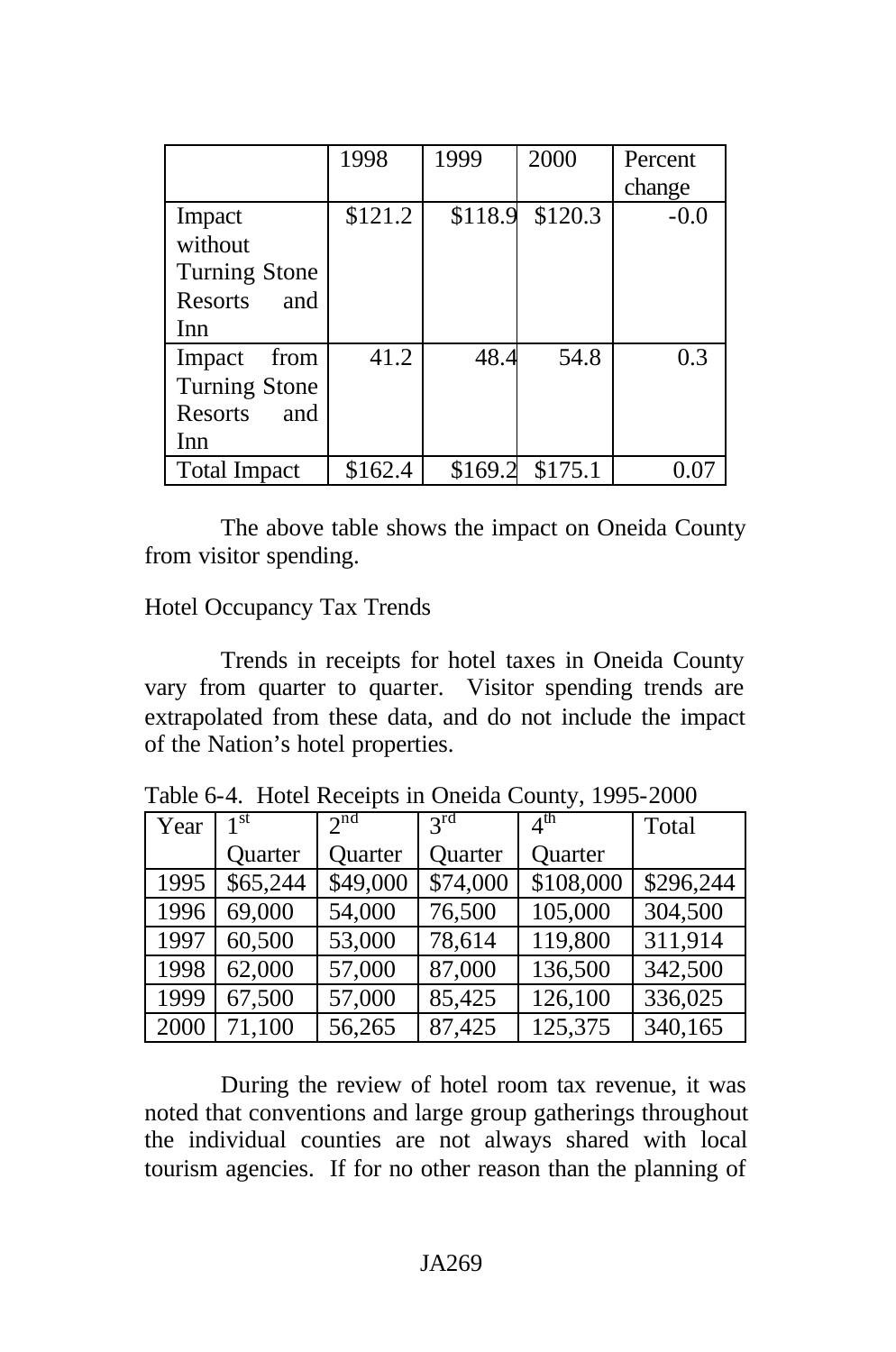upcoming large group conventions, this information needs to be coordinated. Long-term room availability requires cooperative planning from all groups, both Native American and non-Indian.

# Impact of Tourism on Area Attractions

Based on interviews with area directors and managers of local venues, there is a sense generally, that the Turning Stone Casino and Resort has a positive effect on the tourism industry in Madison, Oneida and Onondaga counties.

The Boxing Hall of Fame in Canastota, the Adirondack Scenic Railroad, the Baseball Hall of Fame, the annual Utica Boilermaker Race, Fort Stanwix in Rome and Munson-

# [25]

Williams-Proctor Institute are, in their own right, major draws to the area. While Turning Stone Casino and Resort is by far the largest draw, each separate facility and attraction complements the other.

In 1999, Turning Stone Casino attracted 3.54 million registered players, and in 2000, the number decreased slightly to 3,50 million. The number of customers, excluding Turning Stone Casino and Resort, totaled 3.8 million in 1999, and increased to 4 million in 2000.

| Area                   | Number          | of Percent |
|------------------------|-----------------|------------|
|                        | <b>Visitors</b> | of Total   |
| Utica/Rome             | 711,369         | 32.2       |
| Syracuse               | 710,182         | 32.2       |
| Miscellaneous NY areas | 265,366         | 12.0       |
| Albany/Schenectady     | 187,666         | 85         |

Table 6-5. Origin of Visitors To Turning Stone Casino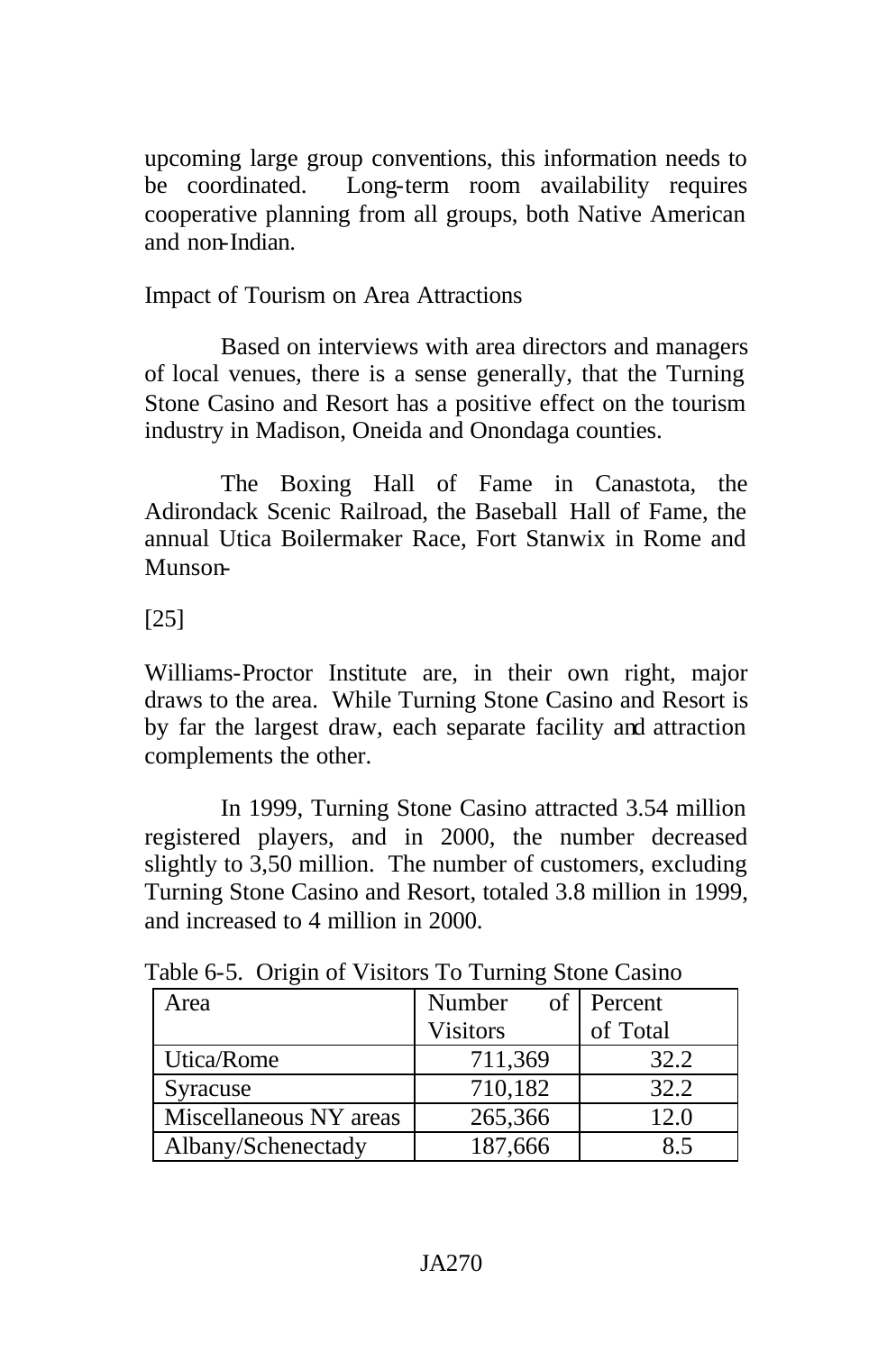| Rochester                  | 172,229 | 7.8 |
|----------------------------|---------|-----|
| All other U.S. states      | 83,356  | 3.8 |
| <b>States Bordering NY</b> | 35,329  | 1.6 |
| (PA, CT, VT, NJ, NH)       |         |     |
| Metro NYC                  | 27,434  | 1.2 |
| Canada                     | 15,551  |     |

Close to two-third (64%) of the visitors to the Turning Stone Casino are drawn from a 50-mile radius. All other areas of New York State, including metropolitan New York City, account for 652,695 visitors, or less than half of the number from Central New York.

[26]

# PART VII Housing and Real Estate Activity

There continues to be an active market for low-tomedium priced residential properties in Oneida County and Madison County, while high-priced homes are in very scarce supply. There has been an increase in the price level for these lower- to middle- range residences. (Note: Zogby International and the realtors agreed on these definitions: low-priced, below \$70,000; medium, \$70,000-\$130,000; high,  $$130,000+$ .)

Commercial properties of all types are in short supply, both storefronts and new commercial developments.

The lagging price recovery of the mid-1990s, which slowed in 1998, has now regained strength, and prices are increasing by an estimated 3% of assessed value.

Land sales throughout the region are very active, and the price per undeveloped acre has remained firm, with moderate increases.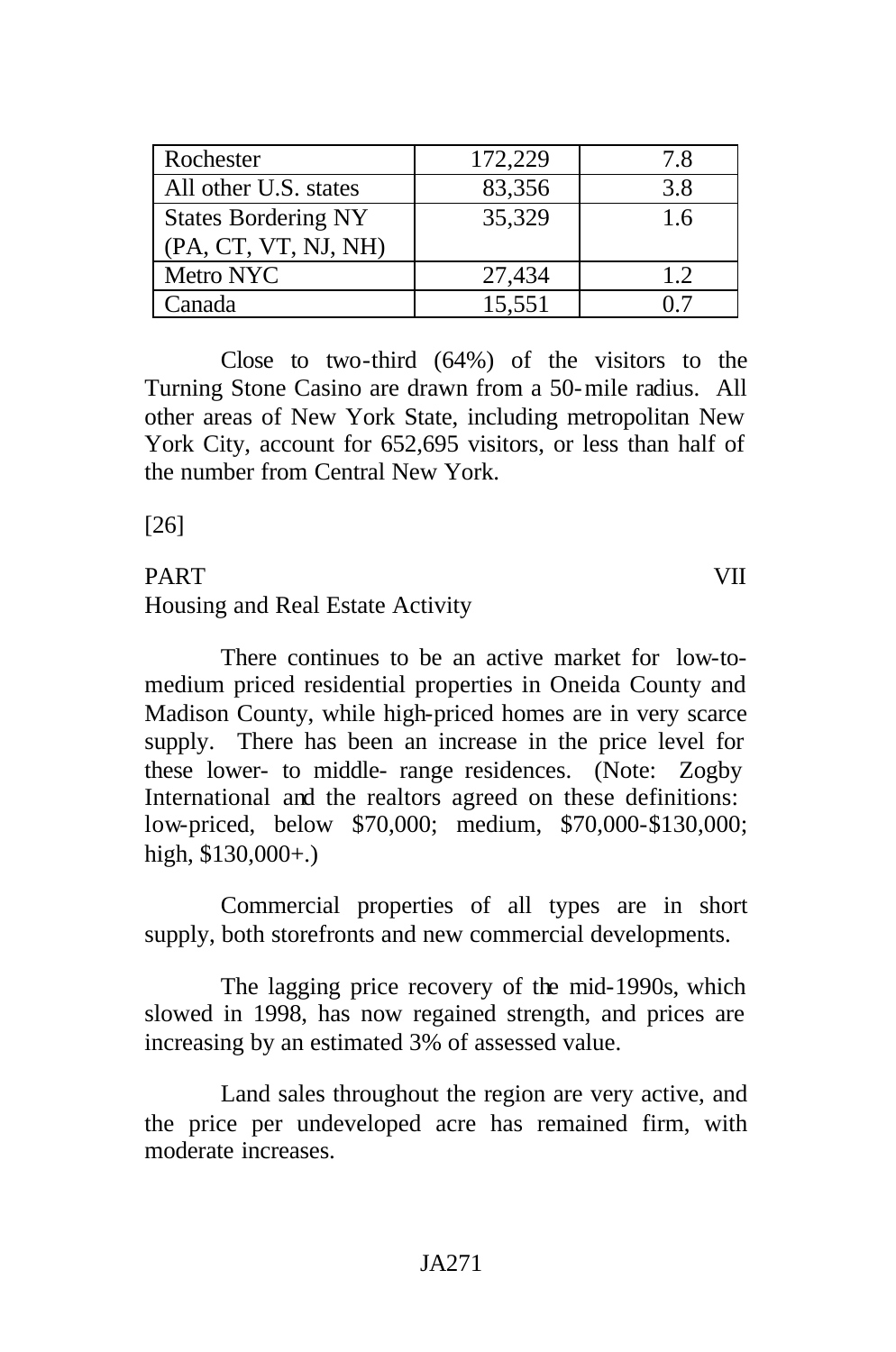In general, the real estate brokers surveyed in the greater Oneida-Madison-Onondaga county areas are positive about the future of Central New York, in large part due to the Oneida Nation's business success and the peripheral impact on other business and residential interests.

Deed Transfers

[27]

In the latest survey, conducted in October 2000, many lower- to middle-priced houses are selling within reasonable time frames. High-priced and lease/rentals are hard to find, or if they are available, difficult to move.

Oneida County has maintained a steady, but not a dramatic increase in sales and value, while Madison County has experienced brisk activity, mostly in lower to moderately-priced homes.

In Madison County, high-end housing is especially scarce, as is commercial property and developed industrial space. In many towns throughout the county, there is a concern about a decrease in assessed value for town tax purposes. At the present time, tax rates remain remarkably stable.

Real estate agents and brokers are generally upbeat about the market in 2000. Their responses to questions regarding real property trends, and economic events affecting those trends, reflect optimism.

We asked, "In your area, how would you categorize the demand trend in real estate generally?"

*In the Oneida/Madison County areas where I work, the demand is on the upswing, slightly above average and getting better.* Canastota Realtor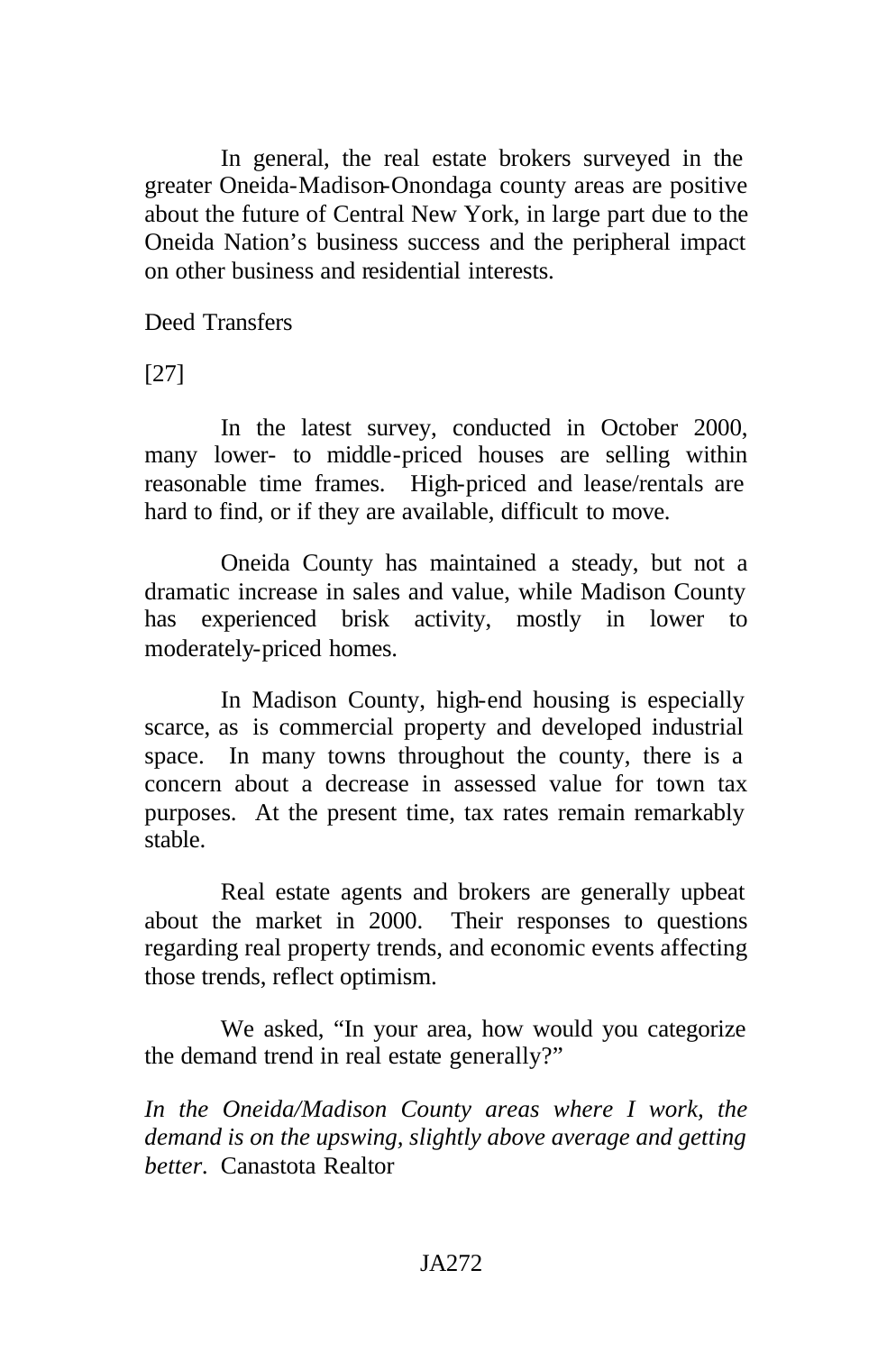*The market in the Oneida area is better than it has been.*  Oneida City Realtor

*I deal with real property in Oneida/Madison counties and some in Onondaga County. I think the market, while not rapidly improving, is getting better.* Chittenango Realtor

*We have a great demand for apartments, and just don't have enough. There are very few available.* Vernon Area Realtor

*The demand is going up. There is a high demand for apartments, and we don't have many available.* Greater Oneida City Realtor

*The demand for residential property in Madison County and the small bit of Onondaga County where we work is relatively high. The lower to moderate priced homes are most in demand.* Madison County Broker

*We find the demand trend getting better. I represent sellers and buyers in Madison, Oneida and Onondaga counties, and there is a moderately strong demand for homes in all areas.*  Oneida Broker

[28]

"How would you define the value trend in real property sales?"

*The prices are on the rise as homes are harder to find.*  Oneida County Broker

*The value level of the lower priced and moderate homes is getting stronger. The prices are coming up gradually.*  Vernon Area Realtor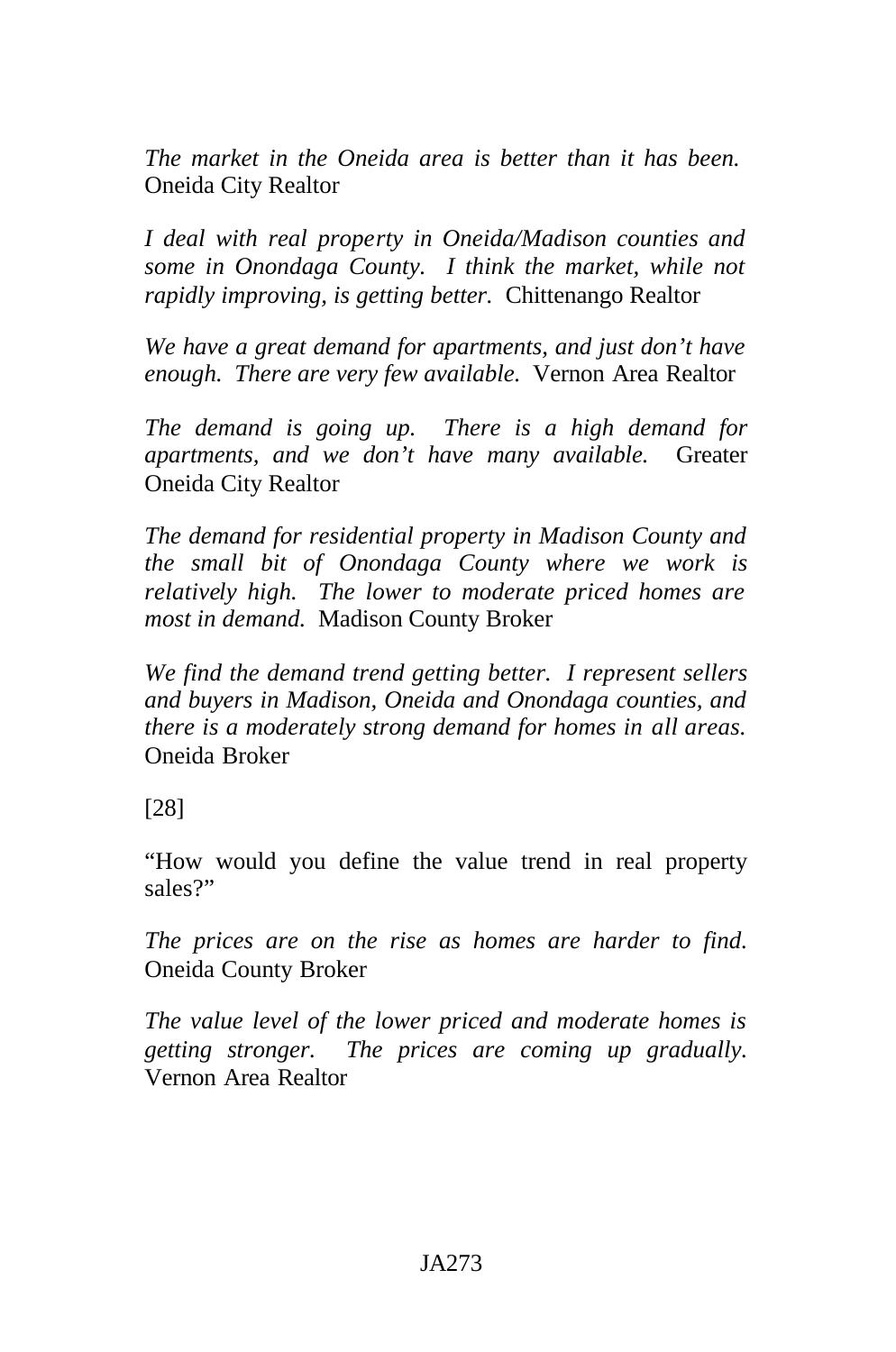*The value across the board is improving. In the moderatelypriced category, the prices are edging up to around 3% above assessed value.* Oneida/Madison County Broker

"How would you define the trends in commercial property demands and values in your area?"

*The demand and value trends are somewhat strong in western Oneida County and eastern/northeastern Madison County. There is a shortage of commercial properties, storefronts, and we could use some commercial development.*  Oneida city/Canastota Realtor

*The demand for commercial fronts is above average, and the availability is scarce.* Oneida County/Madison County Realtor

*I handle a lot of commercial properties. I find the demand is high, but the value hasn't caught up.* Onondaga County Realtor

*We are always looking for commercial space, there just doesn't seem to be enough.* Vernon/Verona Area Realtor

"What economic events have affected real property values in the past two years?"

*The effect of the air base closing is still with us, but not as bad as earlier. The positive side is that the economy has improved and is remaining strong throughout the country, but to a lesser extent here in Central New York.* Oneida County/Vernon Realtor

*There is more job stability now, and the economy in the area has gotten stronger.* Madison County Broker

*Things have been going good since the Oneida Indians started the casino. The new golf course and resort have*

#### JA274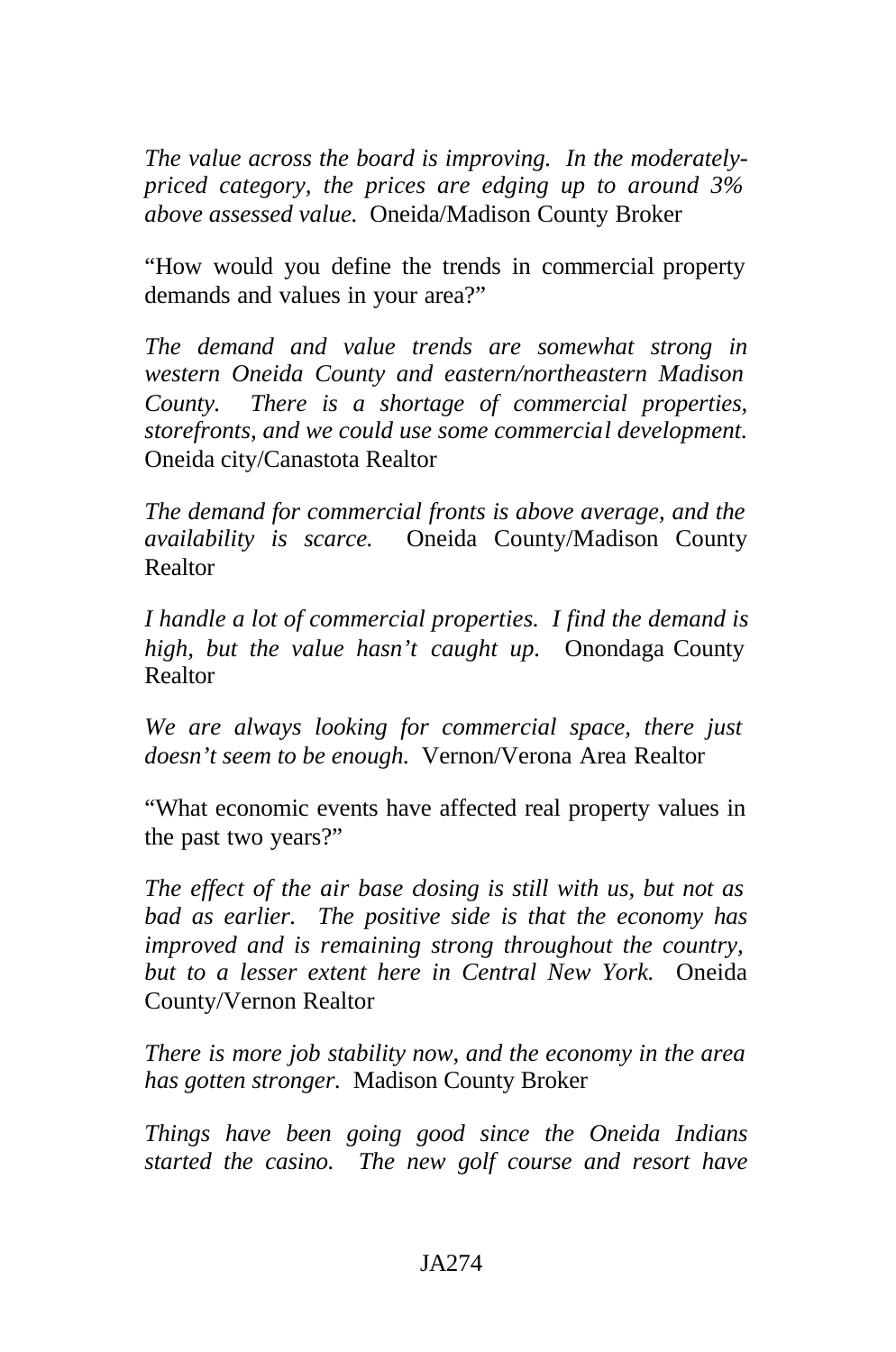*helped. People are more apt to locate here now.* Oneida (City)/Madison County Broker

*The Thruway entrance is a big help, so people can commute to Utica or Syracuse easily. The Oneida Nation has flourished and that has helped bring other businesses. They find Central New York good for business. I am very positive about the future here.* Oneida County/Madison County Realtor

[29]

PART VIII Construction Industry

#### Residential Construction

Following a period of sluggish new residential construction starts through the mid-1990s, an upward move began in 1998 and continued into 2000. The increase, in both volume and dollar volume of new starts, is due to two factors. The economy nationwide has generated more interest in new residential investments, plus the local economy has rebounded from the loss of several major employers.

According to officials at the Mohawk Valley Builders Exchange, the local economy has provided work for any contractors "who are willing to work."

Although there is still a shortage of multiple family units in the Oneida-Madison Counties, there has been some effort to invest in new apartment starts in the past year. Industrial construction has seen a recent increase in new capital investment.

The Oneida Nation invested \$12.9 million in new building starts in 1998. By 1999, its spending on capital improvement and construction jumped to \$31.5 million.

#### JA275